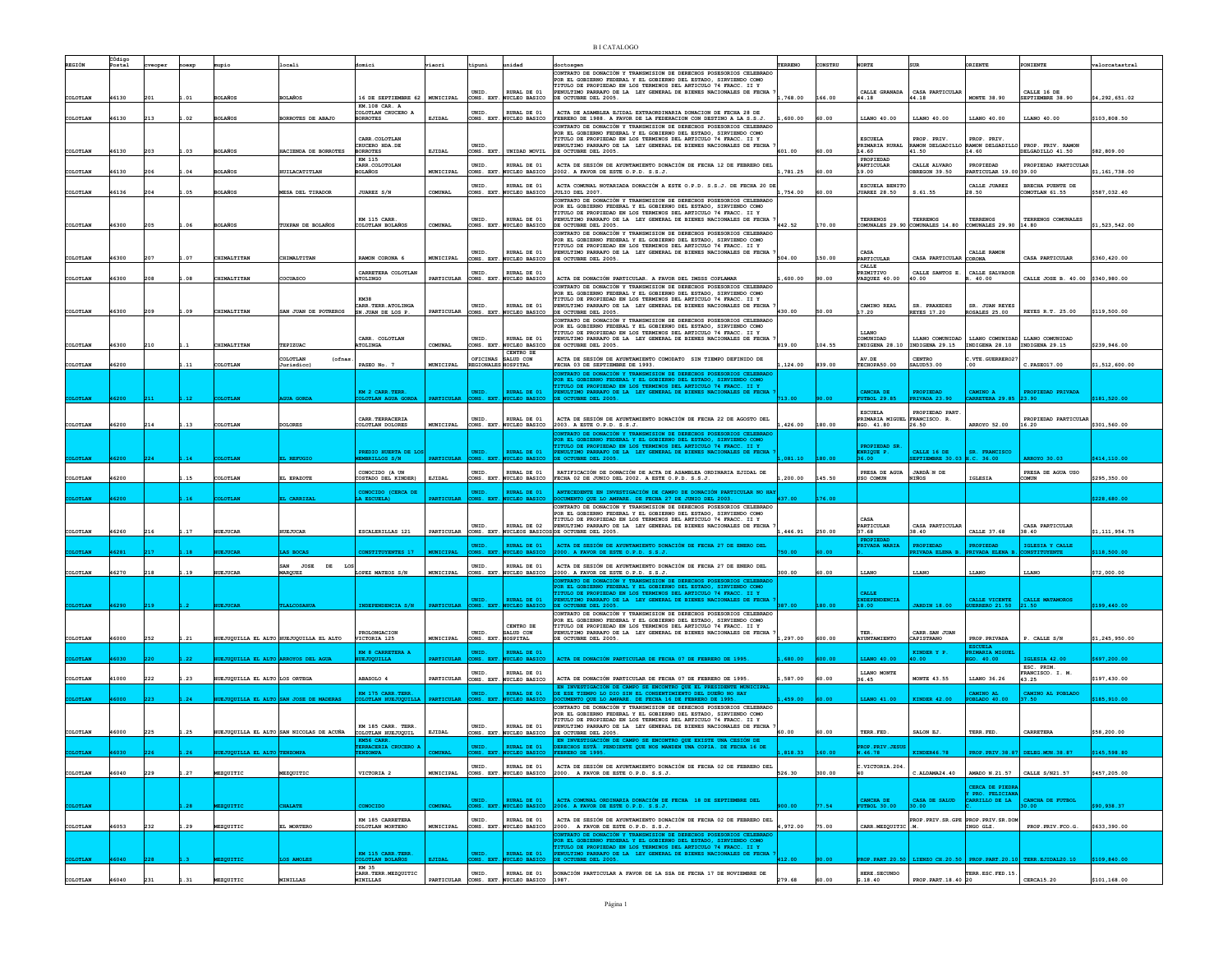|                                                   |       |           |                                     |                      |                                                               |                     | UNID.<br>MS. EXT              | RURAL DE 01                             | CONTRATO DE DONACIÓN Y TRANSMISION DE DERECHOS POSESORIOS CELEBRA<br>POR EL GOBIERNO FEDERAL Y EL GOBIERNO DEL ESTADO, SIRVIENDO COMO<br>NULLE DE PROPIEDAD EN LOS TENNINOS DEL ARTICULO 74 FRACC. II Y<br>ENULLE DE PROPIEDAD EN LOS TENNINOS DEL ARTICULO 74 FRACC. II Y<br>ENULTIMO PARRAFO DE LA LEY GENERAL DE BIENES NACIONALES DE FECHA<br>DE OCTUBRE DEL 2005. |          |        | LLANO<br>UNIDAD17.73                                                                       | LLA. COMUN. 17.73                                            |                                                            | LLA. COMUN. 25.95 LLA. COMUN. 25.95                                                                                             |                |
|---------------------------------------------------|-------|-----------|-------------------------------------|----------------------|---------------------------------------------------------------|---------------------|-------------------------------|-----------------------------------------|------------------------------------------------------------------------------------------------------------------------------------------------------------------------------------------------------------------------------------------------------------------------------------------------------------------------------------------------------------------------|----------|--------|--------------------------------------------------------------------------------------------|--------------------------------------------------------------|------------------------------------------------------------|---------------------------------------------------------------------------------------------------------------------------------|----------------|
|                                                   |       |           |                                     |                      |                                                               |                     | UNID.                         | RURAL DE 01                             | CONTRATO DE DONACIÓN Y TRANSMISION DE DERECHOS POSESORIOS CELEBRADO<br>SOMETHOLOGICAL TRANSPORTATION OF THE STAND, SINVIERDO COMO POR EL GOBIERNO FEDERAL Y EL GOBIERNO DEL ESTADO, SINVIERDO COMO TITULO DE PECHA EN CONTENENTADO DE LA LEY GENERAL DE BIERES NACIONALES DE FECHA PECHA PECHA PECHA                                                                   |          |        | LLANO                                                                                      |                                                              |                                                            |                                                                                                                                 |                |
| COLOTLAN                                          | 46040 |           | EZQUITIC                            | EVA COLONIA          | CONOCIDO                                                      |                     |                               | CONS. EXT. NUCLEO BASICO                | DE OCTUBRE DEL 2005.<br>ACTA DE ASAMBLEA GENERAL COMUNITARIA DONACIÓN PARA AMPLIACIÓN DEL                                                                                                                                                                                                                                                                              | 479.28   | 99.00  | COMUNIDAD28.40                                                                             | LLA. COMUN. 28.40   LLA. COMUN. 26.70   LLA. COMUN. 26.70    |                                                            |                                                                                                                                 | \$120.927.84   |
|                                                   |       |           |                                     | TA DE LA SIE         |                                                               |                     | UNID.<br>NS. EXT              | <b>RURAL DE 01</b>                      | .S. DEL SOLAR URBANO CON SUPERFICIE DE 6600.00 MTS.DE FECHA 17<br>VIEMBRE DEL 2006.<br>CONTRATO DE DONACIÓN Y TRANSMISION DE DERECHOS POSESORIOS CELEBRADO                                                                                                                                                                                                             |          |        | TERRENO DE LA<br><b>UNIDAD 30.00</b>                                                       | TERRENO DE LA<br>COMUNIDAD 30.00                             | TERRENO DE LA<br>COMUNIDAD 20.00                           | <b>TERRENO DE LA<br/>COMUNIDAD 20.00</b>                                                                                        | 75,392.3       |
| OLOTLAN                                           | 46040 |           | <b>EZOUITIC</b>                     | POTITA               | CONOCIDO                                                      | COMITNAT            | UNID.                         | RURAL DE 01<br>CONS. EXT. NUCLEO BASICO | POR EL GOBIERNO FEDERAL Y EL GOBIERNO DEL ESTADO, SIRVIENDO COMO<br>TITULO DE PROPIEDAD EN LOS TERMINOS DEL ARTICULO 74 FRACC. II Y<br>ENULTIMO PARRAFO DE LA LEY GENERAL DE BIENES NACIONALES DE FECHA<br>DE OCTUBRE DEL 2005.                                                                                                                                        | .600.00  | 126.00 | TERRENOS                                                                                   | <b>TERRENOS</b><br>COMUNALES 40.00 COMUNALES 40.00           | TERRENOS<br>COMUNALES 50.00 50.00                          | TERRENOS COMUNALES                                                                                                              | \$153.880.40   |
|                                                   |       |           |                                     |                      | KM 37<br>CARR.TERR.CRUCERO DE<br><b>EBLO NVO</b>              |                     | UNID.<br>CONS. EXT.           | RURAL DE 01                             | ONTRATO DE DONACIÓN Y TRANSMISION DE DERECHOS POSESORIOS CELEBRAD<br>CONLINIO DE RODINAL Y EL GOBIERNO DEL ESTADO, SIRVIERDO CONO<br>TITULO DE RODIEDAD EN LOS TERNINOS DEL ARTICULO 74 FRACO. II Y PER<br>PENULTIMO PARRAFO DE LA LEY GENERAL DE BIERES NACIONALES DE FECHA<br>PENULTIMO PARRAFO DE LA LEY<br>DE OCTUBRE DEL 2005.                                    |          |        | SC.JUSTO S.                                                                                | $\overline{\text{EL}}$ SOLAR DEL                             | EROPISTA DE A.                                             | TANQUE DE AGUA                                                                                                                  | 73.750.80      |
| LOTLAN                                            |       |           | EZQUITIC                            | <b>CHALOTITA</b>     | CONOCIDO                                                      |                     | UNID.                         | RURAL DE 01<br>ONS. EXT. NUCLEO BASICO  | ACTA DE ASAMBLEA GENERAL COMUNITARIA DONACIÓN PARA AMPLIACIÓN DEL<br>ACAS DEL SOLAR URBANO CON SUPERFICIE DE 900.00 MTS.DE FECHA 17 DE<br>NOVIEMBRE DEL 2006. A FAVOR DE ESTE O.P.D. S.S.J.                                                                                                                                                                            |          |        | TERRENO DE LA<br>ESCUELA<br>PRIMARIA 30.00                                                 | ARROYO 30.00                                                 | TERRENO COMUNAL TERRENO COM<br>CASERIO 30.00 CERRIL 30.00  | TERRENO COMUNAL                                                                                                                 | \$109,890.00   |
|                                                   |       |           |                                     |                      |                                                               |                     | UNID.                         | <b>RURAL DE 01</b>                      | ATO DE DONACIÓN Y TRANSMISION DE DERECHOS POS<br>POR EL GOBIERNO FEDERAL Y EL GOBIERNO DEL ESTADO, SIRVIENDO COMO<br>FORTLO GOLDANO PROFIEDA EN LOS TERMINOS DEL ARTICULO 74 FRACI. II Y<br>PENULTIMO PARRAFO DE LA LEY GENERAL DE BIENES NACIONALES DE FECHA<br>PENULTIMO PARRAFO DE LA LEY GENERAL DE BIENES NACIONALES DE FECHA<br>DE OCTUBRE DEL 2005.             |          |        |                                                                                            | LA.REST.COMUNI LLA.RES.COMUNIDA                              | LLA.RES.COMUNID                                            |                                                                                                                                 |                |
|                                                   |       |           |                                     |                      |                                                               |                     | ONS. EXT.                     | <b>UCLEO BASICO</b>                     | CONTRATO DE DONACIÓN Y TRANSMISION DE DERECHOS POSESORIOS CELEBRADO                                                                                                                                                                                                                                                                                                    |          |        |                                                                                            |                                                              |                                                            | <b>LLA.RES.COMUNIDAD</b>                                                                                                        | \$133,577.04   |
| COLOTLAN                                          | 46040 |           | EZQUITIC                            | NN ANDRES COHAMIATA  | CONOCTDO                                                      | <b>OMTINAT</b>      | UNID.                         | RURAL DE 01<br>CONS. EXT. NUCLEO BASICO | POR EL GOBIERNO FEDERAL Y EL GOBIERNO DEL ESTADO, SIRVIENDO COMO TITULO DE PROPIEDAD EN LOS TERMINOS DEL ARTICULO 74 FRACC. II Y<br>PENULTIMO PARRAFO DE LA LEY GENERAL DE BIENES NACIONALES DE FECHA<br>DE OCTUBRE DEL 2005.                                                                                                                                          | 0.500.00 | 103.98 | LLANO<br>COMINIDAD51.45                                                                    |                                                              | LLA. COMUN. 51.45 LLA. COMUN. 53.70                        | LLA.COMUN.53.70                                                                                                                 | \$127.109.19   |
|                                                   |       |           |                                     | <b>SEBASTIA</b>      |                                                               |                     | UNID.                         | <b>RURAL DE 01</b>                      | CONTRATO DE DONACIÓN Y TRANSMISION DE DERECHOS POSESORIOS CELEBRAD<br>FOR EL GOBIERNO FEDERAL Y EL GOBIERNO DEL ESTADO, SIRVIENDO COMO<br>TITULO DE PROFIEDAD EN LOS TERMINOS DEL ARTICULO 74 FRACC. II Y<br>PENULTIMO PARRAFO DE LA LEY GENERAL DE BIENES NACIONALES DE FECHA<br>CCTUBRE DEL 2005.                                                                    | 853.78   | 36.34  |                                                                                            |                                                              |                                                            |                                                                                                                                 |                |
| COLOTLAN                                          | 46040 | .41       | EZQUITIC                            | ANTA CRUZ            | CONOCIDO                                                      |                     | UNID.                         | RURAL DE 01<br>ONS. EXT. NUCLEO BASICO  | PENDIENTE DE RECIBIR LA ACTA DE DONACIÓN INDIGENA.                                                                                                                                                                                                                                                                                                                     | 00.00    | 60.00  |                                                                                            |                                                              |                                                            |                                                                                                                                 | \$73,260.00    |
|                                                   |       |           |                                     |                      |                                                               |                     | UNID.                         | <b>RURAL DE 01</b>                      | ACTA DE ASAMBLEA GENERAL COMUNITARIA DONACIÓN PARA AMPLIACIÓN DEL<br>C.S. DEL SOLAR URBANO CON SUPERFICIE DE 400.00 MTS.DE FECHA 17                                                                                                                                                                                                                                    |          |        |                                                                                            |                                                              |                                                            |                                                                                                                                 |                |
|                                                   |       |           | SAN MARTIN DE                       |                      |                                                               |                     | UNID.                         | <b>TRO BASTCO</b><br>RURAL DE 01        | <b>RE DEL 2006.</b><br>ACTA DE SESIÓN DE AYUNTAMIENTO DONACIÓN DE FECHA 10 DE JUNIO DE                                                                                                                                                                                                                                                                                 |          |        |                                                                                            |                                                              |                                                            |                                                                                                                                 | 19,379.0       |
| COLOTLAN                                          | 46350 |           | <b>BOLAÑOS</b>                      | AN MARTIN DE BOLAÑOS | VALLARTA 195                                                  | MUNICIPAL           | CONS. EXT                     | NUCLEO BASICO                           | 1991. A FAVOR DE LA FEDERACIÓN-<br>ONTRATO DE DONACIÓN Y TRANSMISION DE DERECHOS POSESORIOS CELEBRAD                                                                                                                                                                                                                                                                   | .235.00  | 185.00 | C. VALLARTA                                                                                | C.RUBEN BTA.                                                 | $c$ . HOSPITAL                                             | ${\tt C. \, ISABEL}$ TEJEDA                                                                                                     | \$922,650.00   |
|                                                   |       |           | AN MARTIN DE                        |                      |                                                               |                     |                               | <b>RURAL DE 01</b>                      | FOR EL GOBIERNO FEDERAL Y EL GOBIERNO DEL ESTADO, SIRVIENDO COMO<br>ITTULO DE PROPIEDAD EN LOS TERMINOS DEL ARTICULO 74 FRACC. II Y<br>FENULTIMO FARRAFO DE LA LEY GENERAL DE BIERES NACIONALES DE FECHA                                                                                                                                                               |          |        |                                                                                            |                                                              | FCO. I. MADERO3                                            |                                                                                                                                 |                |
| <b>PT.AN</b>                                      |       |           | <b>ROÑATC</b>                       |                      | ONOCTRO                                                       | <b>UNICIPAL</b>     | UNID.<br>XONS. EXT.           | CLEO BASICO                             | E OCTUBRE DEL 2005.                                                                                                                                                                                                                                                                                                                                                    | 60.12    | 60.00  |                                                                                            | CALLE $s$ /N25.40 $\overline{\phantom{a}}$ CASA PART.25.40   |                                                            | CASA PART. 37.80                                                                                                                | \$424,012.00   |
| COLOTLAN                                          | 46240 |           | SANTA MARTA DE LOS<br><b>NGELES</b> | SANTA MARIA DE LO    | MATAMOROS Y ZARAGOZA MUNICIPAL                                |                     | INTD.<br>CONS. EXT.           | RURAL DE 01<br>NUCLEO BASICO            | ACTA DE SESIÓN DE AYUNTAMIENTO DONACIÓN DE FECHA 21 DE JUNIO DEL<br>2002. A FAVOR DE ESTE O.P.D. S.S.J.                                                                                                                                                                                                                                                                | 247.03   | 236.00 |                                                                                            |                                                              |                                                            | ERC.MUN.10.50 C.ZARAGOZA10.50 C.CARRANZA22.10 C.MATAMOROS22.10                                                                  | \$425,080.00   |
|                                                   |       |           | SANTA MARIA DE LOS<br><b>SELES</b>  | <b>JILLA DE</b>      | KM 16 TERR.COLOTLAN<br>OQUILLA DE ZARAG                       |                     | UNID.<br>NS. EXT              | RURAL DE 01<br><b>JCLEO BASICO</b>      | ACTA DE ASAMBLEA EJIDAL EXTRAORDINARIA DONACIÓN DE FECHA 30 DE<br>VIEMBRE DE 1987.A FAVOR DE LA FEDERACIÓN CON DESTINO A LA S.S.J.                                                                                                                                                                                                                                     | 36.54    | 4.36   |                                                                                            |                                                              |                                                            |                                                                                                                                 | 69.692.00      |
| COLOTLAN                                          | 46240 | 47        | SANTA MARIA DE LOS<br>ANGELES       |                      | CONOCIDO                                                      | MUNICIPAL           | INTD.<br>ONS. EXT             | RURAL DE 01<br>UCLEO BASICO             | ACTA DE SESIÓN DE AYUNTAMIENTO DONACIÓN DE FECHA 30 DE JUNIO DE<br>1995. A FAVOR DEL GOBIERNO DEL ESTADO.                                                                                                                                                                                                                                                              | 390.00   | 60.00  | GPE.E.16.00                                                                                | PROP.PRIV.JOSE PROP.PRIV.PEDRO<br>R.19.00                    | CALLEJON23.00                                              | PRIV.23.00                                                                                                                      | \$254,800.00   |
|                                                   |       |           |                                     |                      |                                                               |                     |                               |                                         |                                                                                                                                                                                                                                                                                                                                                                        |          |        |                                                                                            |                                                              |                                                            |                                                                                                                                 |                |
|                                                   |       |           | TA MARIA DE LOS                     | JZ DE LOS MARQUE     |                                                               |                     | UNID.                         | RURAL DE 01                             | CONTRATO DE DORACIÓN Y FRANSMISION DE DERECHOS POESORIOS CELEBRADY<br>POR EL CORIENTO PERSENISION DE DERECHOS POESORIOS CELEBRADY<br>TITULO DE PROFIERAD EN LOS TENHINOS DEL ARTICULO 74 FRACC. II Y<br>FENULTRO PARANTO DE LA LEY GENE                                                                                                                                |          | 50.00  | CALLE S/N13.45                                                                             | ARROYO13.45                                                  | CALLE S/N18.08                                             | CALLE S/N18.08                                                                                                                  | \$261.660.0    |
| OLOTLAN                                           | 46170 | 49        | <b>COTATICHE</b>                    | TATICHE              | <b>JUAREZ 8</b>                                               | MUNICIPAL           | UNID.<br>ONS. EXT             | RURAL DE 02                             | ACTA DE SESIÓN DE CABILDO RATIFICACIÓN DE DONACIÓN DE FECHA 15 DE<br>UCLEOS BASICOS ABRIL DE 1997. A FAVOR DE LA SECRETARIA DE SALUD.                                                                                                                                                                                                                                  | 450.00   | 198.00 | PROP. PRIVADA                                                                              | C.ZARAGOZA Y<br>. JUAREZ                                     | C.JUAREZ Y<br><b>ARRETERA</b>                              | C.ZARAGOZA                                                                                                                      | 3736,200.00    |
|                                                   |       |           |                                     |                      |                                                               |                     |                               |                                         | CONTRATO DE DONACIÓN Y TRANSMISION DE DERECHOS POSESORIOS CELEBRAD<br>POR EL GOBIERNO FEDERAL Y EL GOBIERNO DEL ESTADO, SIRVIENDO COMO                                                                                                                                                                                                                                 |          |        |                                                                                            |                                                              |                                                            |                                                                                                                                 |                |
|                                                   |       |           |                                     |                      |                                                               |                     | UNID.                         | RURAT, DR. 01<br><b>CLEO BASICO</b>     | TITULO DE PROPIEDAD EN LOS TERMINOS DEL ARTICULO 74 FRACC. II Y PENULTIMO PARRATO DE LA LEY GENERAL DE BIERES NACIONALES DE FECHA DE OCTUBRE DEL 2005.                                                                                                                                                                                                                 |          |        | PROP ALEJANDRO<br>.40.35                                                                   | c. et.                                                       |                                                            |                                                                                                                                 |                |
|                                                   |       |           |                                     |                      | LL REFUGIO 13<br>RAMON CORONA Y PINO                          |                     | UNID.                         | RURAL DE 02                             | ACTA DE SESIÓN DE AYUNTAMIENTO DONACIÓN DE FECHA 25 DE JUNIO DE                                                                                                                                                                                                                                                                                                        |          |        | C. RAMON                                                                                   |                                                              | JUSTO 8.22.3<br>ALTAMIRANO40.0                             | <b>PROP.PRIV.47.4</b>                                                                                                           | 854,900.8      |
| <b>COLOTLAN</b>                                   | 46100 | .51       | VILLA GUERRERO                      | VILLA GUERRERC       | SUAREZ S/N                                                    | MUNICIPAL           | CONS. EXT                     |                                         | UCLEOS BASICOS 1995. A FAVOR DEL GOBIERNO DEL ESTADO.                                                                                                                                                                                                                                                                                                                  | ,200.00  | 200.00 | CORONA30.00                                                                                | CALLE S/N30.00                                               |                                                            | CALLE S/N40.00                                                                                                                  | \$1,079,150.0  |
|                                                   |       |           |                                     |                      | <b>KM30 TERRACERIA</b><br>VILLA GRO. ATZQUI                   |                     | mtn.                          | RURAT, DR. 01                           | FUE DEL EXTINTO PROGRAMA IMSS-COPLAMAR PENDIENTE REALIZAR DONACIÓN                                                                                                                                                                                                                                                                                                     |          |        |                                                                                            |                                                              |                                                            |                                                                                                                                 | 54,543.0       |
| COLOTLAN                                          |       |           |                                     |                      |                                                               |                     |                               |                                         | FECHA 06 DE FEBRERO DE 1995.                                                                                                                                                                                                                                                                                                                                           |          |        | ALLE S/N36.85                                                                              | PLAZA MUN.36.85                                              | CALLE S/N23.58   PROP.FED.23.58                            |                                                                                                                                 |                |
| LOTLAN                                            |       | 53        | zourric                             | AS TAPIAS            | CONOCIDO                                                      | COMUNAL             | UNID.<br>ONS. EXT             |                                         | ACTA DE ASAMBLEA COMUNAL ORDINARIA DONACIÓN DE FECHA 18 DE<br>SEPTIEMBRE DEL 2006. A FAVOR DE ESTE O.P.D. S.S.J.                                                                                                                                                                                                                                                       | 600.00   | 50.00  | SOLAR GABRIEL<br>HERNANDEZ DE LA<br>CRUZ 60.00                                             | AGENCIA<br>MUNICIPAL 60.00                                   | CERRO DE LA<br><b>PISTA 60.00</b>                          | SOLAR DE ISABEL DE<br>LA CRUZ DE LA CRUZ<br>60.00                                                                               | 3.565.000.0    |
|                                                   |       | <b>R4</b> | <b>OTTAN</b>                        | <b>OTTAN</b>         | CALLE NUEVA VIDA :                                            | ESTATAT.            | CAPA                          | NEME-CAPA                               | COPIA SIMPLE CERTIFICACIÓN DE ACUERDO COMODATO A DO                                                                                                                                                                                                                                                                                                                    | 500.00   | 04.00  | AV. SIGLO XXI                                                                              | CALLE HOSPITAL                                               | SIN CALLE                                                  | CALLE NUEVA VIDA                                                                                                                | \$925,800.00   |
|                                                   |       |           |                                     |                      | FRACCIONAMIENTO<br>SERRO DE LA CRUZ DE<br>ELBA ESTHELA MORENO |                     | TERRENO                       |                                         | CERTIFICACIÓN ACTA DE SESIÓN DE AYUNTAMIENTO COMODATO DE FECHA 20                                                                                                                                                                                                                                                                                                      |          |        | CALLE DIVINA                                                                               | WZANA No. 5                                                  | CALLE MARTIRES                                             | CALLE SAN LORENZO                                                                                                               |                |
| COLOTLAN                                          |       | .56       | LOTLAN                              | OLOTLAN              | DE LEON<br>FRACCIONAMIENTO                                    | MUNICIPAL           | COMODATO                      |                                         | E MAYO DEL 2009.                                                                                                                                                                                                                                                                                                                                                       | 2,100.00 | 500.00 | PROVIDENCIA CON                                                                            | 68.75                                                        | DE TLAXCALA CON<br>96.41 MTS.                              | CON 24.13 MTS.                                                                                                                  | \$2,485,000.00 |
|                                                   |       |           |                                     |                      | SERRITO DE LA CRUZ DELBA ESTHELA MORENO<br>E LEON             |                     | TERRENO                       |                                         | CERTIFICACION DE CAMBIO DE COMODATO A DONACION A FAVOR DE ESTE<br>.P.D. S.S.J. DE FECHA 08 DE JULIO DEL 2010.                                                                                                                                                                                                                                                          |          |        | CALLE DIVINA<br>PROVIDENCIA CON<br>47.38 MTS.                                              | <b>CANZANA No.</b><br>68.75                                  | CALLE MARTIRES<br>DE TLAXCALA CON<br>96.41 MTS.            | CALLE SAN LORENZO<br>CON 24.13 MTS.                                                                                             |                |
|                                                   |       |           |                                     |                      |                                                               |                     |                               |                                         |                                                                                                                                                                                                                                                                                                                                                                        |          |        |                                                                                            | CON MANUEL<br>ESCOBEDO Y<br>MARIANO MADERA<br>EN 7 LINEAS DE | CON CARRETERA                                              |                                                                                                                                 |                |
|                                                   |       |           |                                     | <b>IUEJUQUILLA</b>   | PREDIO RUSTICO<br>(CERRITO DENOMINADO CERRITO DE              |                     | TERRENO                       |                                         | ONTRATO DE DONACIÓN QUE CONSTA EN ESCRITURA PÚBLICA No. 17,554 DE                                                                                                                                                                                                                                                                                                      |          |        | MUNICIPIO DE 13.59,34.05,<br>HUEJUQUILLA EL 18.14, 15.87,<br>ALTO CON 104.99 8.28, 32.82 Y |                                                              |                                                            | CON CHARLINE EL<br>ALTO Y MEZQUITIC MARIANO MADERA Y<br>EN 4 LINEAS CALLE INDEPENDENCIA<br>3.39, 7.10, 6.78 DE MEXICO CON 88.38 |                |
|                                                   |       | <b>58</b> | HUEJUQUILLA EL ALTO DE LOBATO)      |                      | LOBATO                                                        | MUNICIPAL C/DONACIÓ |                               |                                         | FECHA 13 DE DICIEMBRE DEL 2010. A FAVOR DE ESTE O.P.D. S.S.J.                                                                                                                                                                                                                                                                                                          |          |        |                                                                                            | 11.29                                                        | ¥ 16.90.                                                   | MTS.                                                                                                                            | \$154,000.00   |
|                                                   |       |           |                                     |                      |                                                               |                     | ERRENO                        |                                         | PIA SIMPLE DE LA CERTIFICACIÓN ACTA SESIÓN ORDINARIA No. 4 DE<br>ECHA 22 DE MARZO DEL 2010. A ESTE O.P.D. S.S.J.<br>CONTRATO DE DONACIÓN Y TRANSMISION DE DERECHOS POSESORIOS CELEBRADO                                                                                                                                                                                |          |        |                                                                                            |                                                              |                                                            |                                                                                                                                 |                |
|                                                   | 47400 |           | GOS DE MORENO                       | AGOS DE MORENO       | LEANDRO GUERRA Y<br>FCO. GLEZ LEON S/N                        | MUNICIPAL           | OFICINAS<br><b>REGIONALES</b> | UNIDAD MOVIL                            | POR EL GOBIERNO FEDERAL Y EL GOBIERNO DEL ESTADO, SIRVIENDO COMO TITULO DE PROPIEDAD EN LOS TERMINOS DEL ARTICULO 74 FRACC. II Y<br>ENULTIMO PARRAFO DE LA LEY GENERAL DE BIENES NACIONALES DE FECHA<br>DE OCTUBRE DEL 2005.                                                                                                                                           | 216.29   |        | CALLE<br>FCO. GLZ. DE LEON HIDALGOCON MTS.<br>CON MTS. 21.50 21.50                         | <b>CALLE</b>                                                 | CON MTS. 10.06 MTS. 10.06                                  | CALLE LENDRO G. CALLE PEDRO MOR. CON                                                                                            | \$1,156,489.28 |
| COLOTLAN<br>LAGOS DE<br><b>MORENO</b><br>LAGOS DE |       |           |                                     | GOS DE MORE          | GRANATE Y ESMERALDA                                           |                     | ern.                          | RURAL DE 01<br>NUCLEO BASICO            | ACTA DE SESION DE CABILDO DONACION A FAVOR DE LA FEDERACION DE FECHA 25 DE MARZO DE 1995.                                                                                                                                                                                                                                                                              | 221.76   |        | <b>CALLE</b><br>ESMERALDA CON<br>MTS. 46.50                                                | OTE N.1.2700                                                 | LOTE N.244.00                                              | CALLE GRANATE CON<br>MTS. 27.00                                                                                                 | 2,916,320.     |
| AGOS DE                                           |       |           |                                     |                      |                                                               |                     | UNID.                         | RURAL DE 02                             |                                                                                                                                                                                                                                                                                                                                                                        |          |        |                                                                                            | CALLE NICARAGUI                                              |                                                            |                                                                                                                                 |                |
| <b>MORENO</b><br>LAGOS DE                         |       | .03       | AGOS DE MORENO                      | EL TEPETATE          | <b>BRASIL S/N</b><br>DIVISION DEL NORTE                       | <b>ESTATAL</b>      | ONS. EXT<br>UNID.             | NUCLEO BASICO<br>URBANO DE 10           | CEDULA DE CAPTACION<br>CERTIFICACIÓN SESIÓN DE AYUNTAMIENTO RATIFICACIÓN DE I                                                                                                                                                                                                                                                                                          | 443.44   | 181.00 | CALLE BRASIL<br><b>CALLE</b><br>ACUEDUCTO CON<br>ms. 48.92                                 | Y LLANO                                                      | AV. MEXICO<br>CALLE M L<br><b>JUERRA CON MTS.</b><br>47.51 | CALLE COLOMBIA                                                                                                                  | \$360,188.30   |

**4720 2.04 2.04 2.04 2.04 2.05 2.05 <b>2.23 2.23 2.23 2.23 2.23 2.23 2.23 2.23 2.23 2.23 2.23 2.23 2.23 2.23 2.23 2.23 2.23 2.23 2.23 2.23 2.23 2.23 2.23 2.23 2.23**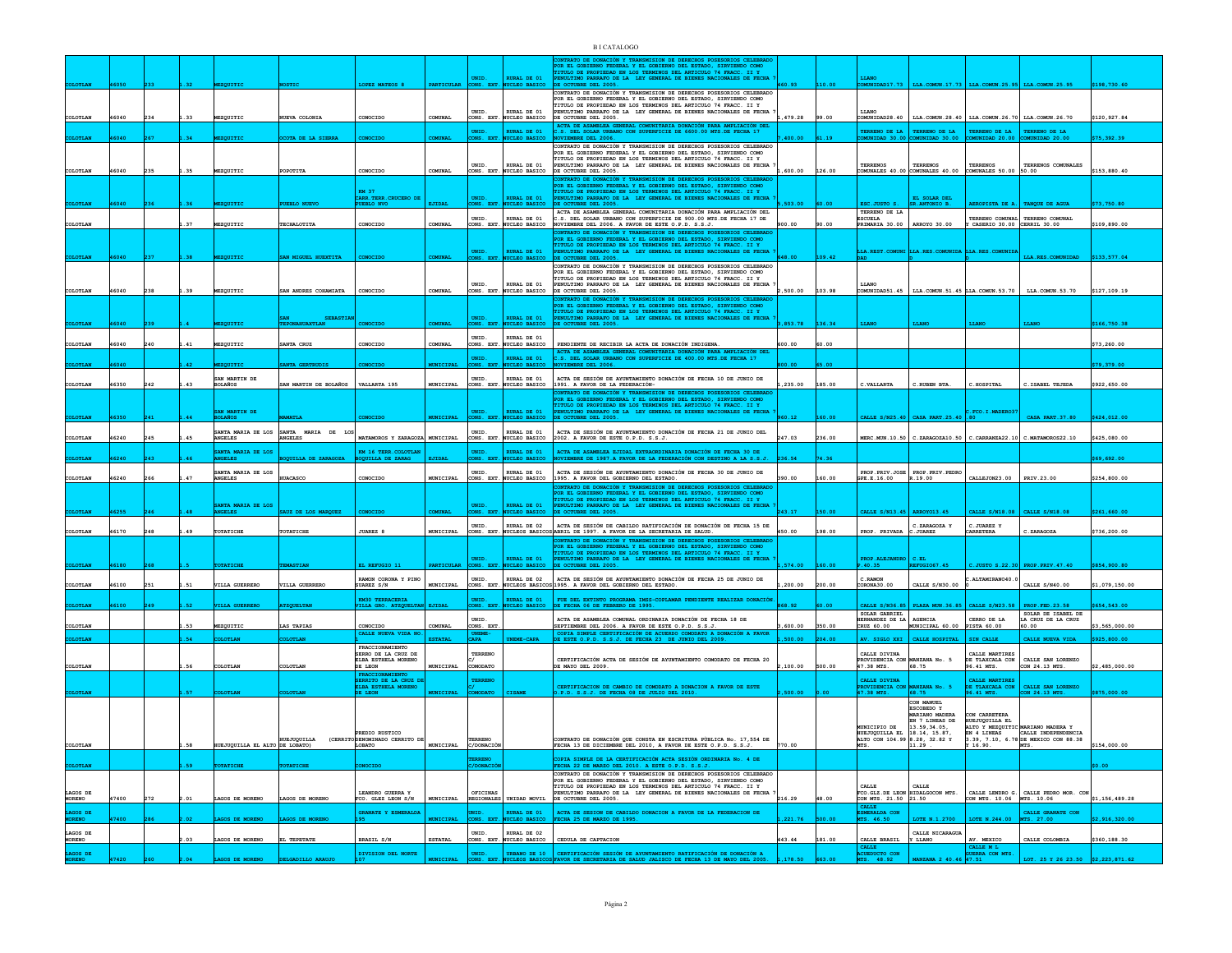|                            |       |     |      |                                  |                                                                 |                                             |                   |                     |                                            | <b>BI CATALOGO</b>                                                                                                                                                                                   |          |        |                                           |                                                                |                                              |                                                          |                 |
|----------------------------|-------|-----|------|----------------------------------|-----------------------------------------------------------------|---------------------------------------------|-------------------|---------------------|--------------------------------------------|------------------------------------------------------------------------------------------------------------------------------------------------------------------------------------------------------|----------|--------|-------------------------------------------|----------------------------------------------------------------|----------------------------------------------|----------------------------------------------------------|-----------------|
|                            |       |     |      |                                  |                                                                 |                                             |                   |                     |                                            | CONTRATO DE DONACIÓN Y TRANSMISION DE DERECHOS POSESORIOS CELEBRADO<br>POR EL GOBIERNO FEDERAL Y EL GOBIERNO DEL ESTADO, SIRVIENDO COMO                                                              |          |        |                                           |                                                                |                                              |                                                          |                 |
| LAGOS DE                   |       |     |      |                                  |                                                                 |                                             |                   | UNID.               |                                            | TITULO DE PROPIEDAD EN LOS TERMINOS DEL ARTICULO 74 FRACC. II Y<br>URBANO DE 02 PENULTIMO PARRAFO DE LA LEY GENERAL DE BIENES NACIONALES DE FECHA                                                    |          |        | ESC.JAIME T.                              | DON PEDRO DE<br>MARFIL CON MTS.                                | COLONIA ETNA                                 | CALLE POPOCATEPETL                                       |                 |
| MORENO                     | 47400 | 323 | .05  | LAGOS DE MORENO                  | NUEVA SANTA MARIA                                               | POPOCATEPETL 481                            | MUNICIPAL         |                     |                                            | CONS. EXT. NUCLEOS BASICOS DE OCTUBRE DEL 2005.                                                                                                                                                      | 151.00   |        | .13.60                                    |                                                                | CON MTS. 11.25                               | CON MTS. 11.25                                           | \$124,850.00    |
| AGOS DE                    |       |     |      |                                  |                                                                 |                                             | PARTICULAR        | UNID.               | <b>RURAL DE 01</b><br><b>BICLEO BASTCO</b> | CONVENIO DE COMPRA-VENTA DEL TERRENO AL COMITE DE SOLIDARIDAD PARA                                                                                                                                   |          |        |                                           | CALLE LIMON CON                                                | CALLE FRESNO                                 | TERRENO AGRICOLA                                         |                 |
| ORENO                      |       |     |      |                                  |                                                                 | CONOCTDO                                    |                   | ONS. EXT.           |                                            | A CONSTRUCCIÓN DEL C.S. DE FECHA 02 DE AGOSTO DE 1994.<br>CONTRATO DE DONACIÓN Y TRANSMISION DE DERECHOS POSESORIOS CELEBRADO                                                                        |          |        | OTE 13.22                                 | TS. 13.22                                                      | ON MTS. 12.47                                | 2.47                                                     | 343.740.02      |
|                            |       |     |      |                                  |                                                                 |                                             |                   |                     |                                            | POR EL GOBIERNO FEDERAL Y EL GOBIERNO DEL ESTADO. SIRVIENDO COMO<br>TITULO DE PROPIEDAD EN LOS TERMINOS DEL ARTICULO 74 FRACC. II Y                                                                  |          |        | <b>JARDIN</b>                             |                                                                | CALLE FRANCISCO   PRIVADA FCO. I             |                                                          |                 |
| LAGOS DE<br>MORENO         | 17538 | 257 | 07   | LAGOS DE MORENO                  | OMANJA DE CORONA                                                | FRANCISCO I. MADERO<br>239                  | MUNICIPAL         | UNID.<br>CONS. EXT  | <b>RURAL DE 01</b><br><b>WCLEO BASICO</b>  | PENULTIMO PARRAFO DE LA LEY GENERAL DE BIENES NACIONALES DE FECHA<br>DE OCTUBRE DEL 2005                                                                                                             | 429.60   | 48.00  | PRINCIPAL CON<br>MTS. 15.80               | I MADERO CON<br>MTS. 20.00                                     | MADERO CON MTS.<br>24.00                     | CALLE ZARAGOZA CON<br>MTS. 24.00                         | \$307,920.04    |
|                            |       |     |      |                                  |                                                                 |                                             |                   |                     |                                            | ACTA DE ASAMBLEA EJIDAL ORDINARIA DONACION DE FECHA 26 DE NOVIEMB                                                                                                                                    |          |        |                                           |                                                                |                                              |                                                          |                 |
| AGOS DE<br><b>IORENO</b>   | 7400  |     |      | AGOS DE MORENO                   | EL PUESTO                                                       | <b>DONATO GUERRA</b>                        | EJIDAI            | UNID                | RURAL DE 01<br>NS. EXT. NUCLEO BASICO      | DE 1995. A FAVOR DE LA FEDERACIÓN                                                                                                                                                                    | 420.00   |        | .FUTBOL CON<br>MTS. 35.00                 | PARCELA EJ. CON<br>MTS. 35.00                                  | MTS. 40.00                                   | PARCELA EJ. CON C. BOLIBOLL CON<br>MTS. 40.00 MTS. 40.00 | \$417,500.00    |
|                            |       |     |      |                                  |                                                                 | A LA ENTRADA DE LA                          |                   |                     |                                            | CONTRATO DE DONACIÓN Y TRANSMISION DE DERECHOS POSESORIOS CELEBRADO<br>POR EL GOBIERNO FEDERAL Y EL GOBIERNO DEL ESTADO. SIRVIENDO COMO                                                              |          |        | CALLE                                     |                                                                |                                              |                                                          |                 |
| LAGOS DE                   |       |     |      |                                  | RANCISCO<br>PRIMO                                               | LOCALIDAD (antes<br>DE FRANCISCO I. MADERO  |                   | UNID.               | RURAL DE 01                                | TITULO DE PROPIEDAD EN LOS TERMINOS DEL ARTICULO 74 FRACC. II Y<br>ENULTIMO PARRAFO DE LA LEY GENERAL DE BIENES NACIONALES DE FECHA                                                                  |          |        | DE VERDAD CON                             | FRANCISCO PRIMO CALLE FRANCISCO CALLE VASCO DE<br>I MADERO CON |                                              | CALLE FRANCISCO<br>QUIROGA CON MTS. PRIMO DE VERDAD CON  |                 |
| <b>MORENO</b>              | 7400  |     | .09  | LAGOS DE MORENO                  | VERDAD                                                          |                                             | PARTICULAR        |                     | ONS. EXT. NUCLEO BASICO                    | DE OCTUBRE DEL 2005.                                                                                                                                                                                 | .416.00  | 142.00 | MTS. 70.00                                | MTS. 70.00                                                     | 35.00                                        | MTS. 10.00                                               | \$744.519.76    |
| LAGOS DE                   |       |     |      |                                  |                                                                 | CAMINO REAL S/N                             |                   | UNID.               | RURAL DE 01                                | ACTA EN LA OUE SE AUTORIZA LA CONSTRUCCIÓN POR PARTE DEL GOBIERNO                                                                                                                                    |          |        |                                           |                                                                |                                              |                                                          |                 |
| <b>MORENO</b>              | 17539 |     |      | LAGOS DE MORENO                  | LAS CRUCES                                                      |                                             | EJIDAL            |                     | ONS. EXT. NUCLEO BASICO                    | DEL ESTADO. DE FECHA 21 DE OCTUBRE DE 1998.                                                                                                                                                          | ,563.71  | 220.80 | AV.                                       | <b>LIBRAMIENT</b>                                              | <b>CALLE JOSEPH</b>                          |                                                          | \$487,571.44    |
| LAGOS DE<br>ORENO          |       |     |      |                                  |                                                                 | V. TLAXCALTECA S/I                          | UNICIPA           | UNID.               | <b>RURAL DE 01</b><br><b>CLEO BASICO</b>   | ACTA DE SESIÓN ORDINARIA DE AYUNTAMIENTO DE FECHA 13 DE NOVIEMBRE<br>DEL 2001, DONACIÓN A FAVOR DE ESTE O.P.D. S.S.J                                                                                 |          |        | ms. 52.80                                 | TLAXCALTECA CON CARR. NORTE CON<br>MTS. 48.20                  | LOPEZ CON MTS.                               | CALLE ROBERTO LOMELI<br>ON MTS. 42.00                    | \$650,689.48    |
|                            |       |     |      |                                  |                                                                 |                                             |                   |                     |                                            | CONTRATO DE DONACIÓN Y TRANSMISION DE DERECHOS POSESORIOS CELEBRADO                                                                                                                                  |          |        |                                           |                                                                |                                              |                                                          |                 |
|                            |       |     |      |                                  |                                                                 |                                             |                   |                     |                                            | POR EL GOBIERNO FEDERAL Y EL GOBIERNO DEL ESTADO, SIRVIENDO COMO<br>TITULO DE PROPIEDAD EN LOS TERMINOS DEL ARTICULO 74 FRACC. II Y                                                                  |          |        | CALLE 5 DE                                | CALLE FRANCISCO                                                | CALLE 16                                     |                                                          |                 |
| LAGOS DE<br>MORENO         | 17400 |     | .12  | LAGOS DE MOREN                   | OS AZULITOS                                                     | CONOCIDO                                    | MUNICIPAL         | UNID.<br>ONS. EXT.  | RURAL DE 01<br>UCLEO BASICO                | PENULTIMO PARRAFO DE LA LEY GENERAL DE BIENES NACIONALES DE FECHA<br>DE OCTUBRE DEL 2005.                                                                                                            | 180.00   | 175.39 | MAYO CON MTS.<br>54.50                    | I. MADERO CON<br>TS. 54.50                                     | SEPTIEMBRE CON<br>MTS. 40.00                 | CALLE LUIS M. CON<br>TS. 40.00                           | \$808,085.20    |
|                            |       |     |      |                                  |                                                                 | CARR. TAMPICO-BARRA<br>E NAVIDAD No. 107    |                   |                     |                                            | CONTRATO DE DONACIÓN Y TRANSMISION DE DERECHOS POSESORIOS CELEBRADO<br>FOR EL GOBIERNO FEDERAL Y EL GOBIERNO DEL ESTADO, SIRVIENDO COMO                                                              |          |        |                                           |                                                                |                                              |                                                          |                 |
|                            |       |     |      |                                  |                                                                 | (antes CARR. LAGOS D<br>ORENO-SAN LUIS      |                   |                     |                                            | TITULO DE PROPIEDAD EN LOS TERMINOS DEL ARTICULO 74 FRACC. II Y                                                                                                                                      |          |        | CAR. LAGOS SAN                            | CALLE JOSE MA                                                  | CALLE JOSE MA                                | CALLE SAN ALBERTO                                        |                 |
| <b>LAGOS DE<br/>MORENO</b> | 7425  |     |      | <b>AGOS DE MORENO</b>            | PASO DEL CUARENTI                                               | OSI)                                        | <b>MUNICIPAL</b>  | UNID.<br>ONS. EXT.  | RURAL DE 01<br><b>NUCLEO BASICO</b>        | PENULTIMO PARRAFO DE LA LEY GENERAL DE BIENES NACIONALES DE FECHA<br>E OCTUBRE DEL 2005.                                                                                                             |          | 48.00  | L.POTOSI CON<br>WTS. 25.00                | AZPEITIA CON<br>MTS. 25.00                                     | MARQUEZ CON MTS.<br>12.00                    | ON MTS. 12.00                                            | \$312,007.20    |
| LAGOS DE                   |       |     |      |                                  |                                                                 | CONOCIDO (antes                             |                   | UNID.               | RURAL DE 01                                | RATIFICACIÓN DE ACTA DE ASAMBLEA GENERAL ORDINARIA DONACIÓN. DE                                                                                                                                      |          |        |                                           | CALLE SIN                                                      |                                              | PROPIEDAD JORGE                                          |                 |
| MORENO                     | 17400 |     | 14   | LAGOS DE MORENO                  | PRIMERO DE MAYO                                                 | PROGRESA S/N)                               | EJIDAL            |                     | ONS. EXT. NUCLEO BASICO                    | FECHA 04 DE MARZO DEL 2002. A FAVOR DE ESTE O.P.D. S.S.J.<br><b>NYTRATO DE DONACIÓN Y TRANSMISION DE DERECHOS POSESORIOS CELEBRAD</b>                                                                | ,190.05  | 180.87 | <b>JUAN RAMIREZ</b>                       | <b>NOMBRE</b>                                                  | SALON EJIDAL                                 | <b>SERRANDO</b>                                          | \$577,911.42    |
|                            |       |     |      |                                  |                                                                 |                                             |                   |                     |                                            | POR EL GOBIERNO FEDERAL Y EL GOBIERNO DEL ESTADO, SIRVIENDO COMO                                                                                                                                     |          |        |                                           |                                                                |                                              |                                                          |                 |
| LAGOS DE                   | 7400  |     |      |                                  |                                                                 | MADERO No. 160<br>(antes BENITO JUAREZ      |                   | UNID.               | <b>RURAL DE 01</b><br>CLEO BASICO          | TITULO DE PROPIEDAD EN LOS TERMINOS DEL ARTICULO 74 FRACC. II Y<br>PENULTIMO PARRAFO DE LA LEY GENERAL DE BIENES NACIONALES DE FECHA                                                                 | 000.00   |        | PROP. ANTONIO<br>A. CON MTS.<br>10.00     | PROP.ELISEO                                                    | CALLE FRANCISC<br><b>MADERO CON</b>          | KINDER CON MTS.                                          |                 |
| <b>MORENO</b>              |       |     |      | <b>GOS DE MORENC</b>             | <b>CUBAYA</b>                                                   |                                             | EJIDAL            | ONS. EXT            |                                            | DE OCTUBRE DEL 2005.<br>CONTRATO DE DONACTÓN Y TRANSMISION DE DERECHOS POSESORIOS CELEBRADO                                                                                                          |          | 146.00 |                                           | .CON MTS. 60.00                                                | MTS. 30.00                                   | 0.00                                                     | \$226,000.00    |
|                            |       |     |      |                                  |                                                                 |                                             |                   |                     | CENTRO DE                                  | POR EL GOBIERNO FEDERAL Y EL GOBIERNO DEL ESTADO. SIRVIENDO COMO<br>TITULO DE PROPIEDAD EN LOS TERMINOS DEL ARTICULO 74 FRACC. II Y                                                                  |          |        | PRIVADA                                   | CALLE LOPEZ                                                    |                                              |                                                          |                 |
| LAGOS DE<br><b>MORENO</b>  | 17270 | 253 | : 16 |                                  | ENCARNACION DE DIAZ ENCARNACION DE DIAZ                         | ALLENDE Y LOPEZ<br>MATEOS S/N               | MUNICIPAL         | INTD.<br>CONS. EXT. | SALUD CON<br>HOSPITAL                      | PENULTIMO PARRAFO DE LA LEY GENERAL DE BIENES NACIONALES DE FECHA<br>DE OCTUBRE DEL 2005.                                                                                                            | 3,725.00 | 405.00 | ALLENDE CON<br>MTS. 42.95                 | MATEOS CON MTS.<br>49.00                                       | CATTE ATTENDE<br>CON MTS. 63.00              | CALLE ANGUIANO CON<br>MTS. 59.90                         | \$2,861,350.00  |
|                            |       |     |      |                                  |                                                                 |                                             |                   |                     |                                            |                                                                                                                                                                                                      |          |        | CALLE MIGUE                               | CALLE 20 DI                                                    | <b>CALLE TEODOR</b>                          |                                                          |                 |
| LAGOS DE<br>ORENO          | 280   |     |      |                                  | NACION DE DIAZ EL BAJIO DE SAN JOSE                             | INDEPENDENCIA S/N                           | PARTICULAR        | UNID.<br>MS. EXT.   | <b>RURAL DE 01</b>                         | ACTA DE DONACION PARTICULAR DE FECHA 31 DE OCTUBRE DEL 2001. A<br>NOR DE ESTE O.P.D. S.S.J.                                                                                                          | 235.00   |        | <b>IDALGO CON</b><br>TS. 68.00            | <b>NOVIEMBRE CON</b><br>TS. 41.70                              | ESPARZA CON MTS.                             | CALLE INDEPENDENCIA<br>ON MTS. 48.20                     | \$580,500.00    |
|                            |       |     |      |                                  |                                                                 | LA SALUD S/N (antes                         |                   |                     |                                            | CONTRATO DE DONACIÓN Y TRANSMISION DE DERECHOS POSESORIOS CELEBRADO<br>POR EL GOBIERNO FEDERAL Y EL GOBIERNO DEL ESTADO. SIRVIENDO COMO                                                              |          |        |                                           |                                                                |                                              |                                                          |                 |
| LAGOS DE                   |       |     |      |                                  |                                                                 | CARR. TERRACERIA<br>ENCARNACION-EL          |                   | UNID.               | RURAL DE 01                                | TITULO DE PROPIEDAD EN LOS TERMINOS DEL ARTICULO 74 FRACC. II Y<br>PENULTIMO PARRAFO DE LA LEY GENERAL DE BIENES NACIONALES DE FECHA                                                                 |          |        |                                           | CALLE LA SALUD CALLE S/N CON                                   |                                              | CALLE 5 DE MAYO CALLE 10 DE MAYO CON                     |                 |
| <b>MORENO</b>              | 47282 | 274 | .18  | ENCARNACION DE DIAZ EL TECUAN    |                                                                 | TECUAN)                                     | EJIDAI            |                     | ONS. EXT. NUCLEO BASICO                    | DE OCTUBRE DEL 2005.                                                                                                                                                                                 | 502.00   | 323.00 | CON MTS. 30.00 MTS. 30.00                 |                                                                | CON MTS. 30.00 MTS. 30.00                    |                                                          | \$476,270.00    |
|                            |       |     |      |                                  |                                                                 |                                             |                   |                     |                                            | NTRATO DE DONACIÓN Y TRANSMISION DE DERECHOS POSESORIOS CELEBRAD<br>POR EL GOBIERNO FEDERAL Y EL GOBIERNO DEL ESTADO, SIRVIENDO COMO TITULO DE PROPIEDAD EN LOS TERMINOS DEL ARTICULO 74 FRACC. II Y |          |        |                                           |                                                                |                                              |                                                          |                 |
| LAGOS DE                   |       |     |      |                                  |                                                                 | ALAMEDA S/N (antes                          |                   | UNID.               | RURAL DE 01                                | ENULTIMO PARRAFO DE LA LEY GENERAL DE BIENES NACIONALES DE FECHA                                                                                                                                     |          |        | LOTE BALDIO                               | CAMINO REAL CON                                                | CALLE ALDAMA                                 |                                                          |                 |
| <b>CORENO</b>              | 7270  |     |      |                                  | CARNACION DE DIAZ ESTACION SAN JUAN                             | TALLE CUCA 10)                              | <b>LTTDAT.</b>    | MS. EXT.            | <b>NUCLEO BASICO</b>                       | DE OCTUBRE DEL 2005.<br>CONTRATO DE DONACIÓN Y TRANSMISION DE DERECHOS POSESORIOS CELEBRADO                                                                                                          |          |        | ON MTS. 26.00 MTS. 26.00                  |                                                                | ON MTS. 15.25                                | CERRO CON MTS. 15.25 \$318.500.00                        |                 |
|                            |       |     |      |                                  |                                                                 |                                             |                   |                     |                                            | POR EL GOBIERNO FEDERAL Y EL GOBIERNO DEL ESTADO. SIRVIENDO COMO                                                                                                                                     |          |        |                                           |                                                                |                                              |                                                          |                 |
| LAGOS DE                   |       |     |      |                                  |                                                                 | FCO. TEOFILO                                |                   | UNID.               | RURAL DE 01                                | TITULO DE PROPIEDAD EN LOS TERMINOS DEL ARTICULO 74 FRACC. II Y<br>ENULTIMO PARRAFO DE LA LEY GENERAL DE BIENES NACIONALES DE FECHA                                                                  |          |        | CALLE TEOFILO   CALLE JOSE<br>ONZALEZ CON | ORNELAS CON MTS.                                               | PRIVADA TEOFILO 2DA. TEOFILO<br>GONZALEZ CON | GONZALEZ CON MTS.                                        |                 |
| <b>MORENO</b>              | 47285 | 254 |      | ENCARNACION DE DIAZ LOS SAUCES   |                                                                 | GONZALEZ <sub>13</sub>                      | MUNICIPAL         |                     | CONS. EXT. NUCLEO BASICO                   | DE OCTUBRE DEL 2005.                                                                                                                                                                                 | .690.00  | 204.00 | MTS. 89.60                                | 89.60<br>CALLE BLA                                             | MTS. 33.50<br>CALLE CAM                      | 18.20                                                    | \$397,180.00    |
| LAGOS DE<br><b>CORENO</b>  | 17270 |     |      | NCARNACION DE DIAZ SAN SEBASTIAN |                                                                 | VILLASEÑOR Y CAMINO<br>RAT.                 | <b>MUNICIPAL</b>  | UNID.<br>ONS. EXT   | RURAL DE 01<br>UCLEO BASICO                | ACTA DE SESION DE CABILDO DONACION A FAVOR DEL SECRETARIA DE SALUD<br><b>JALISCO DE FECHA 30 DE JUNIO DE 1993.</b>                                                                                   | 177.00   |        | <b>VILLASEÑOR CON</b><br>MTS. 33.50       | CORNEJO CON MTS.<br>33.50                                      | REAL CON MTS.<br>29.86                       | CALLE BLAS CORNEJO<br>ON MTS. 29.86                      | \$262.580.00    |
|                            |       |     |      |                                  |                                                                 |                                             |                   |                     |                                            |                                                                                                                                                                                                      |          |        |                                           |                                                                |                                              |                                                          |                 |
| LAGOS DE                   |       |     |      |                                  |                                                                 | CERVANTES S/N (ante:<br>CARR. TERRACERIA LA |                   | UNID.               | RURAL DE 01                                | ACTA DE DONACIÓN PARTICULAR DE FECHA 22 DE AGOSTO DE 1987. A FAVOR                                                                                                                                   |          |        | CAMINO                                    | VÃ-A DEL<br>TERRACERIA CON FERROCARRIL CON                     |                                              | PROP.D.L.M. CON CALLE CERVANTES CON                      |                 |
| <b>MORENO</b>              | 47298 | 256 | .22  |                                  | ENCARNACION DE DIAZ SANTA MARIA DE ENMEDIO CHONA A SANTA MARIA) |                                             | PARTICULAR        |                     | CONS. EXT. NUCLEO BASICO                   | DE LA FEDERACIÓN CON DESTINO A LA SECRETARÃ A DE SALUD.                                                                                                                                              | 540.00   | 49.00  | MTS. 25.00                                | MTS. 25.00                                                     | MTS. 20.00                                   | MTS. 20.00                                               | \$189,030.00    |
| LAGOS DE                   |       |     |      |                                  |                                                                 | ENTRE CALLES ALLEND<br>LA PAZ JAVIER MINA Y |                   | <b>MID</b>          |                                            | ACTA DE SESIÓN DE AYUNTAMIENTO DONACIÓN A FAVOR DE ESTE O.P.D.                                                                                                                                       |          |        | <b>CALLE JAVIER</b>                       |                                                                |                                              |                                                          |                 |
| MORENO                     |       |     |      |                                  |                                                                 | <b>WARCISO MENDOZA</b>                      | <b>MUNICIPAL</b>  | ONS. EXT            |                                            | .S.J. DE FECHA 30 DE ABRIL DEL 2007.                                                                                                                                                                 | 045.23   | 494.37 | <b>MINA</b>                               | NARCIZO MENDOZA                                                | CALLE ALLENDE                                | CALLE LA PAZ                                             | \$10,013,085.40 |
| LAGOS DE                   |       |     |      |                                  |                                                                 |                                             |                   | UNID.               | RURAL DE 01                                | ACTA DE ASAMBLEA EJIDAL EXTRAORDINARIA DONACION DE FECHA 09 DE                                                                                                                                       |          |        | AV. MEXICO CON PRESA EJIDAL               |                                                                | C/ARROYO CON                                 | CALLE SIN NOMBRE CON                                     |                 |
| <b>MORENO</b>              | 47550 |     | 2.24 | OJUELOS                          | CHINAMPAS                                                       | AV. MEXICO S/N                              | EJIDAI            |                     | ONS. EXT. NUCLEO BASICO                    | SEPTIEMBRE DE 1995. A FAVOR DE LA FEDERACIÓN.                                                                                                                                                        | 222.50   | 102.00 | MTS. 35.00<br>PROPIEDA                    | CON MTS. 35.00                                                 | MTS. 63.50                                   | MTS. 63.50                                               | \$472,525.00    |
| GOS DE<br><b>MORENO</b>    | 17540 |     | .25  | <b>TIRLOS</b>                    | <b>CINILLAS</b>                                                 | CONOCIDO                                    | EJIDAL            | ONS. EXT.           | UCLEO BASICO                               | RATIFICACIÓN DE ACTA DE ASAMBLEA EJIDAL EXTRAORDINARIA DONACIÓN DE<br>FECHA 09 DE FEBRERO DEL 2002. A FAVOR DE ESTE O.P.D. S.S.J.                                                                    | .500.00  | 120.99 | LVADOR<br>DELGADO                         | <b>ROPIEDAD PEDRO</b><br>VILEZ                                 | PROPIEAL<br><b>TONIO ROBLES</b>              | ROPIEDAD DANIEL<br><b>AVERA</b>                          | \$467.782.00    |
|                            |       |     |      |                                  |                                                                 |                                             |                   |                     |                                            | CONTRATO DE DONACIÓN Y TRANSMISION DE DERECHOS POSESORIOS CELEBRADO                                                                                                                                  |          |        |                                           |                                                                |                                              |                                                          |                 |
|                            |       |     |      |                                  |                                                                 | LAZARO CARDENAS No                          |                   |                     |                                            | POR EL GOBIERNO FEDERAL Y EL GOBIERNO DEL ESTADO, SIRVIENDO COMO<br>TITULO DE PROPIEDAD EN LOS TERMINOS DEL ARTICULO 74 FRACC. II Y                                                                  |          |        | CALLE LAZARO                              | CALLE PEDRO                                                    |                                              |                                                          |                 |
| LAGOS DE<br>MORENO         | 17540 | 279 | .26  | <b>OJUELOS</b>                   | <b>JUADALUPE VICTORIA</b>                                       | (antes FRANCISCO<br>VILLA 13)               | EJIDAL            | UNID.<br>CONS. EXT  | RURAL DE 01<br>UCLEO BASICO                | PENULTIMO PARRAFO DE LA LEY GENERAL DE BIENES NACIONALES DE FECHA<br>DE OCTUBRE DEL 2005.                                                                                                            | ,774.00  | 146.00 | CARDENAS CON<br>MTS. 70.00                | MORENO CON MTS.<br>70.00                                       | CALLE JAUREZ<br>CON MTS. 25.00               | CON CANAL DE AGUA<br>CON MTS. 25.00                      | \$528,900.00    |
|                            |       |     |      |                                  |                                                                 |                                             |                   |                     |                                            | <b>CONTRATO DE DONACIÓN Y TRANSMISION DE DERECHOS POSESORIOS CELEBRAD</b><br>OR EL GOBIERNO FEDERAL Y EL GOBIERNO DEL ESTADO, SIRVIENDO COMO                                                         |          |        |                                           |                                                                |                                              |                                                          |                 |
|                            |       |     |      |                                  |                                                                 |                                             |                   |                     |                                            | TITULO DE PROPIEDAD EN LOS TERMINOS DEL ARTICULO 74 FRACC. II Y<br>PENULTIMO PARRAFO DE LA LEY GENERAL DE BIENES NACIONALES DE FECHA                                                                 |          |        |                                           |                                                                |                                              |                                                          |                 |
| LAGOS DE<br><b>IORENO</b>  | 540   |     |      |                                  | A PRESA                                                         | CALLE JARDIN DE<br>IÑOS S/N                 | <b>EJIDAI</b>     | UNID.<br>MS. EXT.   | RURAL DE 01<br><b>JCLEO BASICO</b>         | E OCTUBRE DEL 2005.                                                                                                                                                                                  |          |        | CALLE SIN                                 | CALLE SIN                                                      | CALLE SIN                                    | CARRETERA A OJUELOS<br><b>PRESA</b>                      | 359,586.00      |
|                            |       |     |      |                                  |                                                                 |                                             |                   |                     |                                            | CONTRATO DE DONACIÓN Y TRANSMISION DE DERECHOS POSESORIOS CELEBRADO<br>POR EL GOBIERNO FEDERAL Y EL GOBIERNO DEL ESTADO, SIRVIENDO COMO                                                              |          |        | <b>CALLE</b>                              |                                                                |                                              |                                                          |                 |
| LAGOS DE                   |       |     |      |                                  |                                                                 | FRANCISCO I. MADERO                         |                   | UNID.               | RURAL DE 01                                | TITULO DE PROPIEDAD EN LOS TERMINOS DEL ARTICULO 74 FRACC. II Y<br>PENULTIMO PARRAFO DE LA LEY GENERAL DE BIENES NACIONALES DE FECHA                                                                 |          |        | FRANCISCO I<br>MADERO CON MTS.            | CALLE ALLENDE                                                  |                                              | CALLE 5 DE MAYO SANTOS DEGOLLADO CON                     |                 |
| MORENO                     | 17565 | 282 | .28  | <b>JUELOS</b>                    | <b>ATANZAS</b>                                                  | S/N                                         | <b>PARTICULAR</b> |                     | CONS. EXT. NUCLEO BASICO                   | DE OCTUBRE DEL 2005.                                                                                                                                                                                 | 188.50   |        | 13.00                                     | CON MTS. 13.00                                                 | CON MTS. 14.50 MTS. 14.50                    |                                                          | \$240,511.50    |
| LAGOS DE                   |       |     |      |                                  |                                                                 |                                             |                   | UNID.               | <b>RURAL DE 02</b>                         | ACTA DE ASAMBLEA EJIDAL ORDINARIA DONACION A FAVOR DEL O.P.D.                                                                                                                                        |          |        |                                           |                                                                | C.SIN                                        |                                                          |                 |
|                            |       |     |      |                                  |                                                                 |                                             |                   | NS. E               |                                            | O DE FECHA 01 DE DI<br>CONTRATO DE DONACIÓN Y TRANSMISION DE DERECHOS POSESORIOS CELEBRADO                                                                                                           |          |        |                                           |                                                                |                                              |                                                          |                 |
|                            |       |     |      |                                  |                                                                 |                                             |                   |                     |                                            | POR EL GOBIERNO FEDERAL Y EL GOBIERNO DEL ESTADO, SIRVIENDO COMO<br>TITULO DE PROPIEDAD EN LOS TERMINOS DEL ARTICULO 74 FRACC. II Y                                                                  |          |        |                                           |                                                                |                                              |                                                          |                 |
| LAGOS DE                   | 47560 | 283 | .3   | OJUELOS                          | VAQUERIAS                                                       | MELCHOR OCAMPO S/N                          | EJIDAL            | UNID.               | RURAL DE 01                                | PENIILTIMO PARRAFO DE LA LEY GENERAL DE RIENES NACIONALES DE FECHA                                                                                                                                   | 882.00   | 120.00 | C.MECHOR O.<br>CON MTS. 21.00 MTS. 21.00  | BALDIO CON                                                     | BALDIO CON MTS.                              | NARCISO MENDOZA CON                                      | \$348,300.00    |
| <b>MORENO</b>              |       |     |      |                                  |                                                                 |                                             |                   |                     | CONS. EXT. NUCLEO BASICO                   | DE OCTUBRE DEL 2005.                                                                                                                                                                                 |          |        |                                           | 18.00 TERRENOS                                                 | 42.00<br><b>21.00 TERRENOS</b>               | MTS. 42.00<br>21.00 PROPIEDAL                            |                 |
| LAGOS DE<br><b>MORENO</b>  |       |     |      | TPTAC                            | A PAZ                                                           | CONOCTRO                                    | <b>MINTCTPAT</b>  | UNID.<br>ONS. EXT   |                                            | CONTRATO DE SESIÓN DE AYUNTAMIENTO DONACIÓN DE FECHA 04 DE AGOSTO DEL 2005. A FAVOR DE ESTE O.P.D. S.S.J.                                                                                            |          | 78.00  | 18.00 AV<br>OPEZ MATEOS                   | DE LOS MISMOS<br><b>CONANTES</b>                               | DE LOS MISMOS<br><b>ONANTES</b>              | GUADALUPE GARCIA<br><b>RREZ</b>                          | \$725,760.00    |
| LAGOS DE                   |       |     |      | SAN DIEGO DE                     | DIEGO<br>SAN                                                    | DE MARCOS R. Y ALLENDE                      |                   | UNID.               | RURAL DE 02                                | ACTA DE SESION DE CABILDO DONACION A FAVOR DEL O.P.D. SERVICIOS DE                                                                                                                                   |          |        | CALLE 5 DE<br>MAYO CON MTS.               | CALLE MARCO R.                                                 | CALLE JUAREZ                                 | CALLE ALLENDE CON                                        |                 |
| <b>MORENO</b>              | 17590 | 284 | .32  | ALEJANDRIA                       | <b>ALEJANDRIA</b>                                               | S/N                                         | MUNICIPAL         |                     |                                            | CONS. EXT. NUCLEOS BASICOS SALUD JALISCO DE FECHA 03 DE SEPTIEMBRE DEL 2001.                                                                                                                         | 200.00   | 59.00  | 20.00                                     | CON MTS. 20.00                                                 | CON MTS. 10.00                               | MTS. 10.00                                               | \$486,805.50    |
|                            |       |     |      |                                  |                                                                 |                                             |                   |                     | URBANO DE 08                               | ACTA DE SESION DE CARILDO DONACION A FAVOR DE LA FEDERACION DE                                                                                                                                       |          |        | CALLE<br>INDEPENDENCIA                    | RITA PEREZ DE<br>MORENO CON MTS.                               | <b>MARIANO</b><br>MATAMOROS CON              |                                                          |                 |
| LAGOS DE                   |       |     |      | SAN JUAN DE LOS                  |                                                                 |                                             |                   | <b>IBITD</b>        |                                            |                                                                                                                                                                                                      |          |        |                                           |                                                                |                                              |                                                          |                 |
| <b>IORENO</b>              | 7000  |     |      |                                  | AN JUAN DE LOS LAGOS                                            | INDEPENDENCIA 74 BIS MUNICIPAL              |                   | ONS. EXT.           | UCLEOS BASIC                               | FECHA 28 DE FEBRERO DE 1962.                                                                                                                                                                         | 68.00    | 90.00  | CON MTS. 28.00 28.00                      |                                                                | TS. 31.00                                    | RITA P.31.00                                             | \$4,180,000.00  |
|                            |       |     |      |                                  |                                                                 |                                             |                   | HOSP.               |                                            |                                                                                                                                                                                                      |          |        | CALLE PROL.<br>ADOLFO RUIZ                | CALLE PROL.<br>FRANCISCO Y                                     | CALLE GENERAL                                |                                                          |                 |
| LAGOS DE<br>MORENO         |       |     | .34  | SAN JUAN DE LOS<br>LAGOS         | AN JUAN DE LOS LAGOS                                            | GENERAL TERÂ N S/N                          | PARTICULAR        | ler.<br>CONTACTO    |                                            | ESCRITURA PÚBLICA No. 4601 DE FECHA 23 DE AGOSTO DEL 2005. A FAVOL<br>DE ESTE O.P.D. S.S.J.                                                                                                          | 3.070.00 | 866.59 | CORTINEZ 62.80<br>MTS.                    | MADERO 60.00<br>MTS.                                           | <b>TERÂ N 50.08</b><br>MTS.                  | PROPIEDAD PARTICULAR<br>50.00 MTS.                       | \$13,308,360.00 |
| LAGOS DE<br><b>ORENO</b>   |       |     |      | SAN JUAN DE LOS                  | <b>FRACCIONAMIENTO</b><br>T.A<br><b>IVIERA</b>                  | FRACCIONAMIENTO LA<br><b>RIVIERA</b>        |                   |                     |                                            | ASIGNACIÓN DEL GOBIERNO DEL ESTADO A FAVOR DE ESTE<br>P.D.S.S.J.FECHA 12 DE JUNIO DEL 2006                                                                                                           |          |        | ALLE NOGAL                                | CALLE LAZA<br><b>CARDENAS CON</b><br>MTS. 23.63                |                                              | CALLE PINOS CON CALLE ENCINOS CON                        |                 |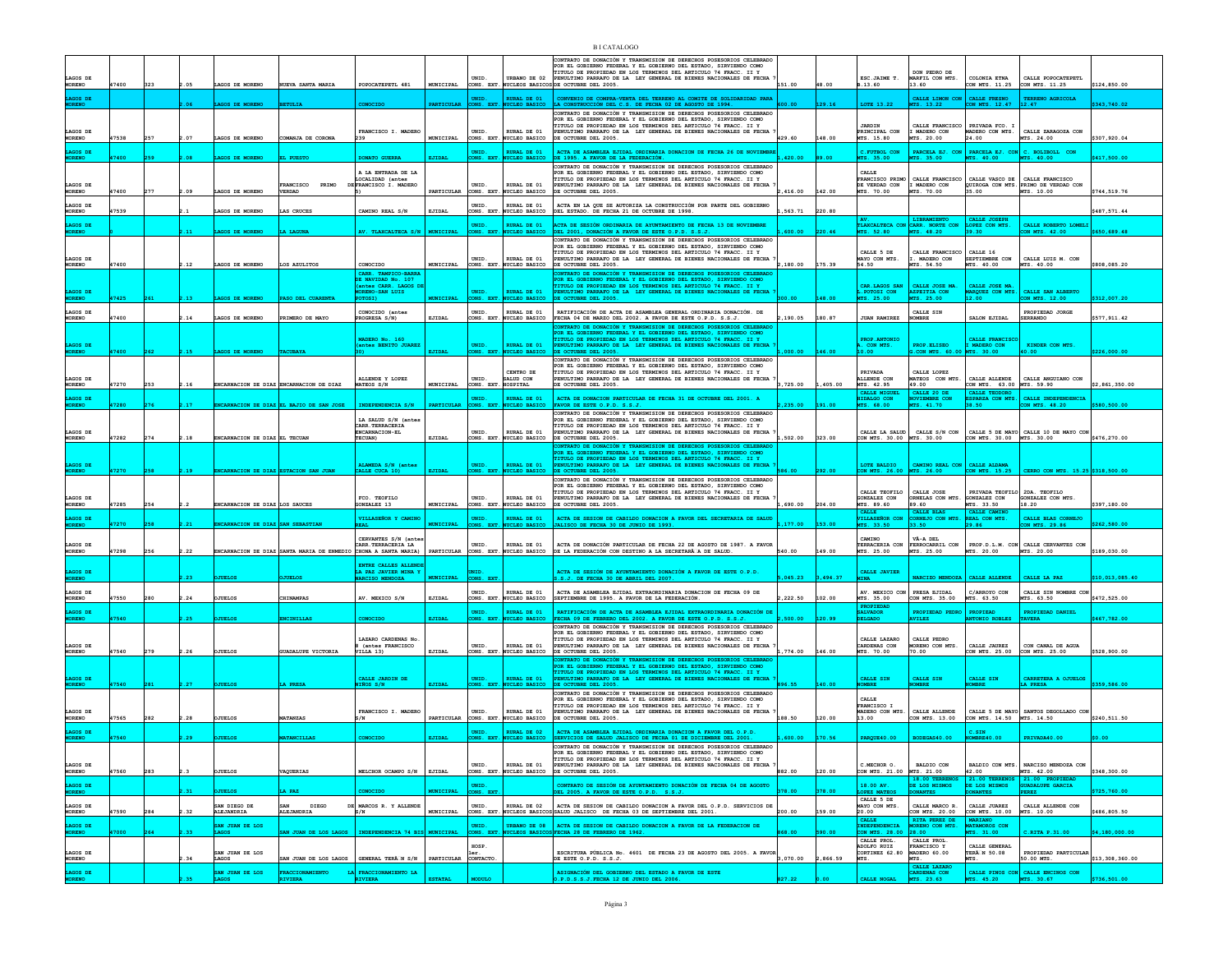| LAGOS DE                              |       |     |       | AN JUAN DE LOS                          | FRACCIONAMIENTO                                                           | LA FRACCIONAMIENTO LA                                               |                  | UNID.                        |                                                    | CERTIFICACIÓN ACTA DE SESIÓN DE AYUNTAMIENTO DE FECHA 24 DE OCTUBRE                                                                                                                                                                                       | 500.00            |          |                                         |                                                        |                                                |                                                                    |                |
|---------------------------------------|-------|-----|-------|-----------------------------------------|---------------------------------------------------------------------------|---------------------------------------------------------------------|------------------|------------------------------|----------------------------------------------------|-----------------------------------------------------------------------------------------------------------------------------------------------------------------------------------------------------------------------------------------------------------|-------------------|----------|-----------------------------------------|--------------------------------------------------------|------------------------------------------------|--------------------------------------------------------------------|----------------|
| MORENO<br>AGOS DE                     |       |     |       | AGOS<br>SAN JUAN DE LOS                 | <b>IORA</b>                                                               | <b>MORA</b><br>SANTA CECILIA N<br>101 FRACC. MAJARA DE              | <b>MUNICIPAL</b> | CONS. EX!                    |                                                    | DEL 2004.<br>UERDO DE AYUNTAMIENTO No. 16 DE FECHA 28 DE JULIO DEL 2014,                                                                                                                                                                                  |                   |          |                                         |                                                        |                                                |                                                                    | \$250,000.00   |
| LAGOS DE                              |       |     |       | SAN JUAN DE LOS                         | ONIA SANTA CECILIA<br>FRANCCIONAMIENTO                                    | SAN ISIDRO<br>MI FRACCIONAMIENTO MI                                 | <b>MUNICIPAL</b> | <b>MODITIZ</b>               |                                                    | DONACIÓN A FAVOR DE LA SECRETARIA DE SALUD<br>CERTIFICACIÓN ACTA DE SESIÓN DE AYUNTAMIENTO DE FECHA 24 DE OCTUBR                                                                                                                                          |                   |          | ALLE SAN JORGI<br>CALLE JESUS           | <b>PARTICULAR</b><br>CALLE DR. PEDRO                   | CECILIA                                        | <b>REDIO PARTICULAE</b><br>DR. PEDRO DE ALBA Y                     | \$725,776.00   |
| <b>MORENO</b>                         |       |     |       | LAGOS                                   | NUEVO SAN JUAN                                                            | NUEVO SAN JUAN                                                      | MUNICIPAL        | MODULO                       |                                                    | DEL 2004.                                                                                                                                                                                                                                                 |                   | 00       | <b>ESPARZA</b>                          | DE ALBA                                                | MARIA IZOUIERDO JESUS ESPARZA                  |                                                                    | \$530,776.00   |
| <b>AGOS DE</b><br><b>CORENO</b>       |       |     |       | SAN JUAN DE LOS<br>LAGOS                | SAUZ DE IBARRA AGUA<br><b>BISPO</b>                                       | <b>JUNTO A BODEGA</b><br><b>CONASUPO</b>                            | EJIDAL           | UNID<br>ONS. EXT.            | <b>RURAL DE 01</b><br><b>NUCLEO BASICO</b>         | CEDULA DE CAPTACION                                                                                                                                                                                                                                       | 316.00            | 119.00   |                                         | TERR.EJI.34.00 TERR.EJI.34.00                          | ESC. PRIM. RITA<br>P.24.00                     | BOD.CONASUPO24.00                                                  | \$383,860.00   |
| LAGOS DE<br>MORENO                    |       |     |       | SAN JUAN DE LOS<br>AGOS                 | EZQUITIC                                                                  | CALLE GERARDO<br><b>JONZALEZ S/N</b>                                | COMUNAL          | UNID.<br>ONS. EXT.           | RURAL DE 01<br>NUCLEO BASICO                       | ACTA DE ASAMBLEA EJIDAL ORDINARIA DONACIÓN DE FECHA 31 DE MAYO DEL<br>2006. A FAVOR DE ESTE O.P.D. S.S.J.                                                                                                                                                 | 430.00            | 108.25   | CERRO                                   | CALLE GERARDO<br><b>GONZALEZ</b>                       | CALLE MAGDALENA GUERRERO                       | CALLE VICENTE                                                      | \$560,955.00   |
| <b>PATITLAN D</b>                     |       |     |       |                                         |                                                                           | CALLE CIRILO                                                        |                  |                              |                                                    |                                                                                                                                                                                                                                                           |                   |          | RESTO DE LA                             | RESTO DE LA                                            | CALLE CIRILO                                   | RESTO DE LA                                                        |                |
| ORELOS                                |       |     |       | <b>EOCALTICHE</b>                       | EOCALTICHE                                                                | RMOLEJO S/N                                                         | <b>MUNICIPAL</b> | CONS. EX!                    |                                                    | ONSTANCIA DE ACUERDO COMPROMISO DE 07 DE SEPTIEMBRE DEL 2000<br>CONTRATO DE DONACIÓN Y TRANSMISION DE DERECHOS POSESORIOS CELEBRADO                                                                                                                       | 084.00            | 626.34   | PROPTEDAD 94 50 PROPTEDAD 49.95         |                                                        | MARMOLEJO 109.80 PROPIEDAD 96.80               |                                                                    | \$3.640.195.20 |
| TEPATITLAN DE                         |       |     |       |                                         |                                                                           | AZTECA Y RAMON                                                      |                  | UNID.                        | RURAL DE 01                                        | POR EL GOBIERNO FEDERAL Y EL GOBIERNO DEL ESTADO, SIRVIENDO COMO<br>TITULO DE PROPIEDAD EN LOS TERMINOS DEL ARTICULO 74 FRACC. II Y<br>PENULTIMO PARRAFO DE LA LEY GENERAL DE BIENES NACIONALES DE FECHA                                                  |                   |          | CALLE ALVARO                            |                                                        | O. C. AZTECA Y                                 |                                                                    |                |
| <b>MORELOS</b>                        | 47220 | 733 | 2.42  | TEOCALTICHE                             | ELEN DEL REFUGIO                                                          | CORONA S/N                                                          | <b>MUNICIPAL</b> |                              | CONS. EXT. NUCLEO BASICO                           | DE OCTUBRE DEL 2005.                                                                                                                                                                                                                                      | 1,735.16          | 146.19   | OBREGÃ <sup>3</sup> N                   | CALLE AZTECA                                           | . CORONA                                       | CERRO                                                              | \$377,973.20   |
| <b>EPATTTLAN</b><br>ORELOS            |       |     |       | <b>ROCAL/PTCHE</b>                      | <b>ROSARTO</b>                                                            | CONOCTDO                                                            | <b>MINTCTPAT</b> | mith<br>ONS. EXT             |                                                    | <b>NURVO TERRENO</b> (CEDULA DE CAPTACIÓN)                                                                                                                                                                                                                | 316.88            | 120.60   |                                         |                                                        |                                                |                                                                    | \$47.457.51    |
|                                       |       |     |       |                                         |                                                                           |                                                                     |                  |                              |                                                    | CONTRATO DE DONACIÓN Y TRANSMISION DE DERECHOS POSESORIOS CELEBRADO<br>POR EL GOBIERNO FEDERAL Y EL GOBIERNO DEL ESTADO, SIRVIENDO COMO                                                                                                                   |                   |          |                                         |                                                        |                                                |                                                                    |                |
| TEPATITLAN DE                         | 47230 | 307 | $-44$ | TEOCALTICHE                             | CHOACANEJO                                                                | INSURGENTES 29                                                      |                  | UNID                         | RURAL DE 01<br>NUCLEO BASICO                       | TITULO DE PROPIEDAD EN LOS TERMINOS DEL ARTICULO 74 FRACC. II Y<br>PENULTIMO PARRAFO DE LA LEY GENERAL DE BIENES NACIONALES DE FECHA<br>DE OCTUBRE DEL 2005.                                                                                              | 442.00            | 377.14   | CALLE RAMON<br>CORONA CON MTS.<br>21.33 | CALLE 20 DE<br>ABRIL CON MTS.<br>16.72                 | CALLE S/N CON<br>MTS. 22.37                    | CALLE INSURGENTES<br>CON MTS. 24.16                                |                |
| MORELOS                               |       |     |       |                                         |                                                                           |                                                                     | PARTICULAR       | CONS. EXT                    |                                                    | CONTRATO DE DONACIÓN Y TRANSMISION DE DERECHOS POSESORIOS CELEBRAD<br>POR EL GOBIERNO FEDERAL Y EL GOBIERNO DEL ESTADO, SIRVIENDO COMO                                                                                                                    |                   |          |                                         |                                                        |                                                |                                                                    | \$214,458.40   |
| EPATITLAN DI                          |       |     |       |                                         |                                                                           |                                                                     |                  | UNID.                        | <b>RURAL DE 01</b>                                 | TITULO DE PROPIEDAD EN LOS TERMINOS DEL ARTICULO 74 FRACC. II Y<br>PENULTIMO PARRAFO DE LA LEY GENERAL DE BIENES NACIONALES DE FECHA                                                                                                                      |                   |          | CALLE ELIAS L.                          | CALLE JUAREZ                                           | CALLE ELUTERIO<br>CAR. CON MTS.                | CALLE HIDALGO CON                                                  |                |
| RELOS                                 | 47230 |     |       | <b>OCALTICHE</b>                        |                                                                           | <b>HIAREZ 30</b>                                                    | <b>MINTCTPA</b>  | <b>MS RX</b>                 | <b>STRO BASTO</b>                                  | OCTUBER DEL 2005                                                                                                                                                                                                                                          |                   |          | X MTS. 30.00<br>CALLE 5 DE              | <b>N MTS. 30.00</b><br>CARRETERA UNION                 | 30.00                                          | 30.00                                                              | 275.738.80     |
| LAGOS DE<br><b>MORENO</b>             | 18800 |     |       | UNION DE SAN<br><b>OINOTHA</b>          | NION DE SAN ANTONIO                                                       | CARR. INTON DE<br>SN.ANTONIO KM 1                                   | MUNICIPAL        | UNID.                        | RURAL DE 03                                        | DECRETO No. 12126 POR EL H. CONGRESO DEL ESTADO (CONTRATO DONACION<br>CONS. EXT. NUCLEOS BASICOS AL IMSS) DE FECHA 12 DE MAYO DE 1987.                                                                                                                    | 840.80            |          | FEBRERO CON<br>MTS. 42.04               | LAGOS KM1 CON<br>MTS. 42.04                            | TERR.EJI.20.00 MTS. 20.00                      | CALLE MORELOS CON                                                  | \$723,440.00   |
| LAGOS DE<br><b>CORENO</b>             |       |     |       | UNION DE SAN<br><b>ANTONIO</b>          | <b>STACION PEDRIT</b>                                                     | <b>JUNTO A LA BODEGA</b><br>CONASUPO ( antes<br>MANUEL DOBLADO S/N) | EJIDAL           | UNID<br>ONS. EXT             | <b>RURAL DE 01</b><br>UCLEO BASICO                 | ACTA DE ASAMBLEA EJIDAL EXTRAORDINARIA DONACION A FAVOR DEL O.P.D.<br>SERVICIOS DE SALUD JALISCO 03 DE NOVIEMBRE DEL 2001.                                                                                                                                | 625.25            |          | <b>BODEGA</b><br><b>ONASUPO</b>         | ALLE 5 DE MAYO                                         | <b>CALLE MANUEL</b><br>OOBLADO                 | RIO VERDE                                                          | \$411,940.00   |
|                                       |       |     |       |                                         |                                                                           | SALIDA AL RIO (antes<br>CARR. UNION DE                              |                  |                              |                                                    |                                                                                                                                                                                                                                                           |                   |          | CALLE LAZARO                            |                                                        | CALLE                                          | SALIDA A UNION DE                                                  |                |
| LAGOS DE<br><b>MORENO</b>             | 17575 | 270 | 48    | UNION DE SAN<br><b>ANTONIO</b>          | LACUITAPAN                                                                | SN.ANTONIO A<br>TLACUITAP)                                          | EJIDAL           | UNID.<br>CONS. EXT.          | RURAL DE 01<br>NUCLEO BASICO                       | ACTA DE ASAMBLEA EJIDAL EXTRAORDINARIA DONACION A FAVOR DEL O.P.D.<br>SERVICIOS DE SALUD JALISCO DE FECHA 30 DE SEPTIEMBRE DE 1999.                                                                                                                       | 666.00            | 161.00   | CARDENAS CON<br>MTS. 18.50              | <b>BOD. CONASUPO</b><br>CON MTS. 18.50                 | REBOLUCIÃ <sup>3</sup> N CON<br>MTS. 36.00     | SAN ANTONIO CON MTS.<br>36.00                                      | \$391.980.00   |
|                                       |       |     |       |                                         |                                                                           |                                                                     |                  |                              |                                                    | CONTRATO DE DONACIÓN Y TRANSMISION DE DERECHOS POSESORIOS CELEBRADO<br>OR EL GOBIERNO FEDERAL Y EL GOBIERNO DEL ESTADO, SIRVIENDO COMO<br>TITULO DE PROPIEDAD EN LOS TERMINOS DEL ARTICULO 74 FRACC. II Y                                                 |                   |          |                                         | <b>HEROES DE</b>                                       |                                                |                                                                    |                |
| TEPATITLAN DI<br><b>RELOS</b>         | 47250 |     |       | <b>VILLA HIDALGO</b>                    | ILLA HIDALGO                                                              | MORELOS S/1                                                         | PARTICULAR       | UNID.<br>CONS. EXT           | RURAL DE 03<br><b>NUCLEOS BASIC</b>                | PENULTIMO PARRAFO DE LA LEY GENERAL DE BIENES NACIONALES DE FECHA<br>DE OCTUBRE DEL 2005                                                                                                                                                                  |                   |          | CON MTS. 25.00 MTS. 17.00               | CALLE AMERICAS CHAPULTEPEC CON                         | CALLE MORELOS<br>CON MTS. 22.80                | CALLE PORFIRIO DIAZ<br>CON MTS. 30.00                              | \$1,690,076.00 |
|                                       |       |     |       |                                         |                                                                           |                                                                     |                  |                              |                                                    | CONTRATO DE DONACIÓN Y TRANSMISION DE DERECHOS POSESORIOS CELEBRADO<br>POR EL GOBIERNO FEDERAL Y EL GOBIERNO DEL ESTADO, SIRVIENDO COMO                                                                                                                   |                   |          |                                         |                                                        |                                                |                                                                    |                |
| TEPATITLAN DE<br>MORELOS              | 47260 | 317 |       | VILLA HIDALGO                           | TEPUSCO                                                                   | CALLE CONSTITUCIÓN<br>S/N                                           |                  | UNID.                        | RURAL DE 01<br>PARTICULAR CONS. EXT. NUCLEO BASICO | TITULO DE PROPIEDAD EN LOS TERMINOS DEL ARTICULO 74 FRACC. II Y<br>PENULTIMO PARRAFO DE LA LEY GENERAL DE BIENES NACIONALES DE FECHA<br>DE OCTUBRE DEL 2005                                                                                               | 172.38            | 134.00   | CAR. VILLA<br><b>HGO5.80</b>            | PRO.ELIAS<br>.13.22                                    | PRO.DAVID<br>.13.04                            | PRO.DAVID A.A.13.04 \$313,014.00                                   |                |
|                                       |       |     |       |                                         |                                                                           |                                                                     |                  |                              |                                                    |                                                                                                                                                                                                                                                           |                   |          | CON LA CALLE<br>DE SU                   |                                                        |                                                |                                                                    |                |
| TEPATITLAN D<br>MORELOS               |       |     |       | SAN JUAN DE LOS                         | FRACCIONAMIENTO SANTA PROLONGACIÓN CALLE<br>EERESITA (LOMA LINDA) No. 104 |                                                                     |                  |                              |                                                    | <b>ACUERDO DE AYUNTAMIENTO No. 16 DE FECHA 28 DE JULIO DEL 2014,<br/>DONACIÓN A FAVOR DE LA SECRETARIA DE SALUD.</b>                                                                                                                                      |                   |          | <b>UBICACIÓN:</b><br>MANANTIAL.<br>16   | CALLE<br>EVANGELISTA CON                               | LOTE 36 25                                     | CALLE 7 CON MTS                                                    |                |
|                                       | 47020 |     |       | LAGOS<br>SAN JUAN DE LOS                |                                                                           |                                                                     | MUNICIPAL        | MODULO                       |                                                    |                                                                                                                                                                                                                                                           | 50.00             |          | MTS.                                    | MTS. 16.00                                             | CALLE                                          | 5.00                                                               | \$465,776.00   |
| LAGOS DE                              |       |     |       |                                         |                                                                           |                                                                     |                  |                              |                                                    |                                                                                                                                                                                                                                                           |                   |          |                                         |                                                        |                                                |                                                                    |                |
| MORENO                                |       |     |       | LAGOS                                   | N JUAN DE LOS LAGOS                                                       | ROSALES NO. 217                                                     | MUNICIPAL        | UNEME-<br>CAPA               | <b>JNEME-CAPA</b>                                  | ACUERDO DE SESTÓN DE AYUNTAMIENTO DONACIÓN A FAVOR DE ESTE O P.D.<br>.S.J. DE FECHA 20 DE SEPTIEMBRE DEL 2007. UNEME-CAPA.                                                                                                                                | 872.00            |          | CALLE ROSALES<br>CON MTS. 36.00         | CALLE ABEDULES<br>CON MTS. 36.00                       | MARGARITAS CON<br>MTS. 52.00                   | CALLE GARDENIAS CON<br>MTS. 52.00                                  | \$1,804,800.00 |
| LAGOS DE<br><b>IORENO</b>             |       |     |       | AGOS DE MORENO                          | <b>AGOS DE MORENO</b>                                                     | TAS ROSAS NO. 90                                                    | <b>MUNICIPAL</b> | CAPA                         | NEME-CAPA                                          | ESCRITURA PÚBLICA No. 12565 A FAVOR DE ESTE O.P.D. S.S.J. DE FECHA<br>28 DE MAYO DEL 2008.                                                                                                                                                                | 500.00            |          | LAS ROSAS CON<br>MTS. 24.90             | CALLE SAN<br>MERO CON MTS<br>24.90                     | FRAY MIGUEL DE<br>LONIA CON MTS.<br><b>CA1</b> | CALLE SAN CIRILO CON<br>ms. 53.89                                  | \$1,130,400.00 |
|                                       |       |     |       |                                         |                                                                           | AV. SAN ANDRES ESC.<br>CON SAN FERNANDO                             |                  |                              |                                                    |                                                                                                                                                                                                                                                           |                   |          | <b>AVENTDA SAN</b>                      | RESTO DE LA<br>PROPIEDAD DEL H.                        | AV SAN                                         | RESTO DE LA                                                        |                |
| LAGOS DE<br>MORENO                    |       |     |       |                                         | NCARNACION DE DIAZ ENCARNACION DE DIAZ                                    | FRACC. LAS VILLAS DE<br>ENCARNACIÓN DE DIAZ.                        | MUNICIPAL        | UNID.<br>CONS. EXT           |                                                    | PROYECTO DE ESCRITURA DE FECHA 09 DE JULIO DEL 2008 A ESTE O.P.D.<br>.S.J                                                                                                                                                                                 | 15,000.00         | 2,705.00 | <b>ANDRES 125.00</b>                    | AYUNTAMIENTO<br>125.00 M                               | FERNANDO 120.00<br>MTS.<br>EN LINEA            | PROPIEDAD DEL H<br>AYUNTAMIENTO 120.00 M \$13,729,000.00           |                |
|                                       |       |     |       |                                         |                                                                           |                                                                     |                  |                              |                                                    | COPIA SIMPLE DE LA ESCRITURA PÚBLICA No. 27177 DE FECHA 17 DE                                                                                                                                                                                             |                   |          | EN LINEA RECTA<br>DE NORTE A SUR        | EN LINEA RECTA<br>2.78 MTS.                            | CIRCULAR DE<br><b>ORTE A SUP</b>               | EN LINEA RECTA DE                                                  |                |
| AGOS DE<br><b>IORENO</b>              |       |     |       | UNION DE SAN<br><b>NTONIO</b>           | NION DE SAN ANTONIO                                                       | PREDIO EL VERGEL<br>ONOCIDO COMO LA LOMA MUNICIPAL                  |                  | UNID<br>CONS. EXT            |                                                    | FEBRERO DEL 2008 EN DONDE CONSTA EL CONTRATO DE DONACIÓN A FAVOR DE<br>ESTE O.P.D. S.S.J.                                                                                                                                                                 | ,005.94           | ,215.00  | 86.34 MTS.<br>LINEALES                  | LINEALES CON<br><b>ESTO DEL PR</b>                     | 27.62 MTS.<br>LINEAL                           | NOROESTE A SUROESTE<br>93.97 MTS. L                                | \$4,350,118.80 |
| LAGOS DE<br>MORENO                    |       |     | .56   | VILLA HIDALGO                           | <b>TILLA HIDALGO</b>                                                      | CONOCIDO                                                            | MUNICIPAL        | UNID.<br>CONS. EXT. INFANTIL | HOSPITAL<br><b>MATERNO</b>                         | ESCRITURA PUBLICA No. 23,780, DE FECHA 06 DE OCTUBRE DEL 2010, A<br>FAVOR DE ESTE O.P.D. S.S.J.                                                                                                                                                           | ,010.00           | 1,050.00 |                                         |                                                        |                                                |                                                                    | \$7,057.60     |
| GOS DE                                |       |     |       |                                         |                                                                           | CALLE ROSAS MORENO                                                  |                  |                              |                                                    | ACTA DE ASAMBLEA EJIDAL EXTRAORDINARIA DONACIÓN DE FECHA 16 DE<br>FEBRERO DE 1987. A FAVOR DE LA FEDERACIÓN CON DESTINO A LA                                                                                                                              |                   |          | C.EMILIANO                              |                                                        | OP.NATIV.R.I.3 PROP.FCO.C.GTZ.                 |                                                                    |                |
| <b>IORENO</b>                         | 7400  |     |       | GOS DE MORENO                           | $s$ azultros                                                              |                                                                     | <b>ETTDAT</b>    | ONS. EXT                     | CENTRO DE                                          | SECRETARÀ A DE SALUD.                                                                                                                                                                                                                                     | 50.64             |          | 2.34.30<br>CALLE JAVIER                 | 4.30.                                                  | 4.80                                           | DEL.MUN.24.80                                                      | \$377.959.88   |
| LAGOS DE<br><b>MORENO</b>             | 17540 |     | .58   | <b>JUELOS</b>                           | <b>TUELOS</b>                                                             | ALLENDE 8                                                           | MUNICIPAL        | UNID.<br>CONS. EXT           | SALUD CON<br>HOSPITAL<br>CENTRO DI                 | ACTA DE SESION DE CABILDO DONACION A FAVOR DEL GOBIERNO DEL ESTADO<br>DE FECHA 11 DE NOVIEMBRE DE 1988.                                                                                                                                                   | 060.49            | 637.00   | MINA CON MTS.<br>28.10                  | NARCISO MENDOZA<br>CON MTS. 28.10<br>CALLE PARLO       | CALLE ALLENDE<br>CON MTS. 37.74 MTS. 37.74     | CALLE LA PAZ CON                                                   | \$1,923,863.34 |
| LAGOS DE<br><b>MORENO</b>             |       |     |       | OCALTICH                                | CALTICH                                                                   | <b>NIÑOS HEROES 19</b>                                              | <b>MUNICIPAL</b> | UNID.<br>ONS. EXT            | <b>SALUD CON</b><br><b>HOSPITAL</b>                | CERTIFICACION DE ACTA DE SESION DE CABILDO DONACION A FAVOR DE LA<br>DERACION DE FECHA 19 DE DICIEMBRE DE 1986.                                                                                                                                           | 001.72            |          | <b>JARDIN</b>                           | <b>AMIREZ CON</b><br>TS.31.65                          | ON MTS. 31.65                                  | CALLE MOCTEZUMA CALLE NIÑOS HEROES<br>CON MTS. 31.65               | 2,880,930.4    |
|                                       |       |     |       |                                         |                                                                           |                                                                     |                  |                              |                                                    |                                                                                                                                                                                                                                                           |                   |          |                                         |                                                        |                                                | VARIAS MEDIDAS 16.80                                               |                |
|                                       |       |     |       |                                         |                                                                           | PREDIO RUSTICO                                                      |                  |                              |                                                    |                                                                                                                                                                                                                                                           |                   |          | CON<br>FRACCIONAMIENTO LOTE 3 DE LA     |                                                        |                                                | 10.08, 10.02, 10.03,<br>10.04, 10.02, 09.99,<br>CON LOS PUNTOS DEL |                |
| LAGOS DE<br>MORENO                    |       |     | : 61  | VILLA HIDALGO                           | TEPUSCO                                                                   | <b>DENOMINADO BAJÍO DEL</b><br><b>SABINO</b>                        | MUNICIPAL        | TERRENO<br>C/DONACIÓN        |                                                    | ONACIÓN A TITULO GRATUITO QUE CONSTA BAJO ESCRITURA PÚBLICA No.<br>23,781 DE FECHA 06 DE OCTUBRE 2010 A FAVOR DEL O.P.D. S.S.J.                                                                                                                           | .187.61           |          | ACOSTA 13.64<br>MTS.                    | <b>MANZANA A 22.14</b><br>MTS.                         | 66.75 MTS.                                     | CALLE SIN NOMBRE FRACCIONAMIENTO EL<br>SABINO                      | \$59,380.50    |
|                                       |       |     |       |                                         |                                                                           |                                                                     |                  |                              |                                                    | OFICIO SUSCRITO POR EL SINDICO MUNICIPAL INFORMANDO QUE UNA VEZ QUE<br>SE DICTE SENTENCIA DE ADJUDICACIÓN ESTARAN EN CONDICIONES DE                                                                                                                       |                   |          |                                         | ON CALLE MARIA                                         |                                                |                                                                    |                |
| LAGOS DE<br><b>MORENC</b>             |       |     |       | GOS DE MORENO                           |                                                                           | ALVAREZ DELCALLE MARIA GREEVER                                      | <b>UNICIPAL</b>  | UNID.<br>ONS. EXT            |                                                    | PROTOCOLIZAR Y REALIZAR LA ESCRITURA A FAVOR DEL H. AYUNTAMIENTO 1<br><b>POSTERIORMENTE TRAMITAR LA ESCRITYURA DE DONACÓN A FAVOR DE EST3E</b><br>P.D. S.S.J. DE FE3CHA 19 DE ENERO DEL 2012.                                                             | 552.93            |          | FRACC. CAMINO<br><b>REAL 59.24 MTS</b>  | GREEVER 38 80<br>MTS. + 10.99                          | CALLE ANTONIO                                  | GOMEZ ANDA 63.99 PROPIEDAD PRIVADA<br>32.98 MTS                    | 1,275,668.50   |
|                                       |       |     |       |                                         | CASTILLO (COL. NUEVA ESQ. CALLE ANTONIO SANTA MARIA) GOMEZ ANDA           |                                                                     |                  |                              |                                                    | RESOLUCIÓN DE ADJUDICACIÓN DEL DECRETO No. 20,920 TRANSMITIDO POR<br>LA COMISION MUNICIPAL DE REGULARIZACIÓN DE FRACCIONAMIENTOS Y                                                                                                                        |                   |          | CALLE SIN                               |                                                        | ZALLE NIÑOS                                    |                                                                    |                |
| LAGOS DE<br><b>MORENO</b>             |       |     |       | <b>INCARNACION DE DIAZ TRANSPONTINA</b> | <b>SANTA</b>                                                              | MARIA LOTE 1 DE LA MANZANA                                          | <b>MUNICIPAL</b> | TERRENO<br><b>DONACI</b>     |                                                    | ASENTAMIENTOS HUMANOS, DE FECHA 02 DE ENERO DEL 2012, A FAVOR DE<br>ESTE O.P.D. S.S.J.                                                                                                                                                                    | 017.50            |          | NOMBRE 37.00                            | NESTOR RAMIREZ<br>37.00 MTS.                           | HEROES 27.50                                   | CALLE PROL. COLON<br>7.50 MTS                                      |                |
| <b>EPATITLAN DE</b><br><b>MORELOS</b> |       |     | 3.01  |                                         |                                                                           | GENERAL                                                             |                  |                              |                                                    |                                                                                                                                                                                                                                                           |                   |          |                                         |                                                        |                                                | CALLE GRAL. PABLO                                                  |                |
| TEPATITLAN DE                         |       |     |       | ACATIC                                  | <b>ACATIC</b>                                                             | RODRIGUEZ No. 405<br>CALLE VALLARTA SUR                             |                  | UNID.                        | RURAL DE 01                                        | UNID.   RURAL DE 03   ESCRITURA PUBLICA No. 3451 A FAVOR DEL O.P.D. S.S.J. DE FECHA 09 DE   MUNICIPAL   CONS. EXT. NUCLEOS BASICOS   NOVIMBRE DE 2001. A FAVOR DE ESTE O.P.D. S.S.J.<br>ACTA DE DONACIÓN AL GOBIERNO DEL ESTADO No. SG0170/2006. DE FECHA | $2,202.00$ 426.00 |          | N.<br>PROP.SR.ROBERTO S. C.NIÑO         | CALLE GALICIA CALLE BARCELONA CALLE JUAREZ RODRIGUEZ   | O. C.VALLARTA                                  | P. PROP.SR. ROBERTO                                                | \$1,719,555.00 |
| <b>MORELOS</b>                        |       |     | 3.02  | ACATIC                                  | EL REFUGIO                                                                | o.50                                                                | MUNICIPAL        |                              | CONS. EXT. NUCLEO BASICO                           | 21 DE NOVIEMBRE DEL 2006.                                                                                                                                                                                                                                 | 390.00            | 166.55   | GLZ.                                    | MEXICANO                                               |                                                |                                                                    | \$485,200.00   |
| TEPATITLAN DE<br>MORELOS              | 47180 |     |       | RANDAS                                  | <b>RANDAS</b>                                                             | MORELOS 46                                                          | <b>MUNICIPAL</b> | UNID.                        | CONS. EXT. NUCLEOS BASICO                          | URBANO DE 07 RATIFICACION DE ACTA DE SESION DE CABILDO DONACION A FAVOR DE LA NUCLEOS BASICOS FEDERACION DE FECHA 27 DE JUNIO DE 1987.                                                                                                                    | 556.00            | 437.00   |                                         | $C.MORELOS24.85$ $C.FCO.I.M.28.70$                     | 0. C.RIVA<br>PALACIOS23.75                     | P. C.ABASOLO16.05                                                  | \$2,966,467.75 |
| TEPATITLAN DE<br><b>MORELOS</b>       | 47190 |     | 3.04  | SAN IGNACIO CERRO<br>GORDO              | <b>DOLORES</b>                                                            | LIBERTAD 56                                                         | <b>VACANTE</b>   | UNID.                        | RURAL DE 01                                        | CONS. EXT. NUCLEO BASICO   INVESTIGACIÓN DE CAMPO.                                                                                                                                                                                                        | 700.00            | 128.34   |                                         | S. C.MARIA<br>C.LIBERTAD20.00 DOLORES R.15.00          | 0. C.5 DE<br>MAY035.00                         | P. C.DEPORTIVO50.00 \$1,417,530.00                                 |                |
| PATITLAN D                            |       |     |       |                                         | <b>ANUEL</b><br><b>MARTINEZ</b>                                           | SIMON BOLIVAR S/N                                                   |                  | UNID.                        | RURAL DE 01                                        | CONTRATO DE DONACIÓN DE UN PARTICULAR A ESTE O.P.D. S.S.J. DE FECHA                                                                                                                                                                                       |                   |          | N. C.DOLORES                            | S. C.MANUEL                                            | O. C. SIMON                                    |                                                                    |                |
| <b>MORELOS</b>                        | 47193 |     |       | <b>EANDAS</b>                           | <b>VALADEZ</b>                                                            | <b>BARRIO ARRIBA</b>                                                |                  | ONS. EXT                     | <b>JCLEO BASICO</b>                                | 22 DE FEBRERO 2006.<br>CONTRATO DE DONACIÓN Y TRANSMISION DE DERECHOS POSESORIOS CELEBRADO                                                                                                                                                                |                   |          | G.18.40                                 | S.20.60                                                | .34.70                                         | $\therefore$ C.JUAN C.35.35                                        | \$376,881.55   |
| TEPATITLAN DE                         |       |     |       | SAN IGNACIO CERRO                       | SAN IGNACIO C.G. EXCOP   MOCTEZUMA No. 180   EJIDAL                       |                                                                     |                  | UNID.                        | RURAL DE 03                                        | POR EL GOBIERNO FEDERAL Y EL GOBIERNO DEL ESTADO, SIRVIENDO COMO<br>TITULO DE PROPIEDAD EN LOS TERMINOS DEL ARTICULO 74 FRACC. II Y<br>PENULTIMO PARRAFO DE LA LEY GENERAL DE BIENES NACIONALES DE FECHA                                                  |                   | 100.00   |                                         | BOD. CONASUPO47. C. GPE. HDZ. MARTIN BOD. CONASUPO17.6 |                                                | P. C.AMADO N.17.60 \$597,414.62                                    |                |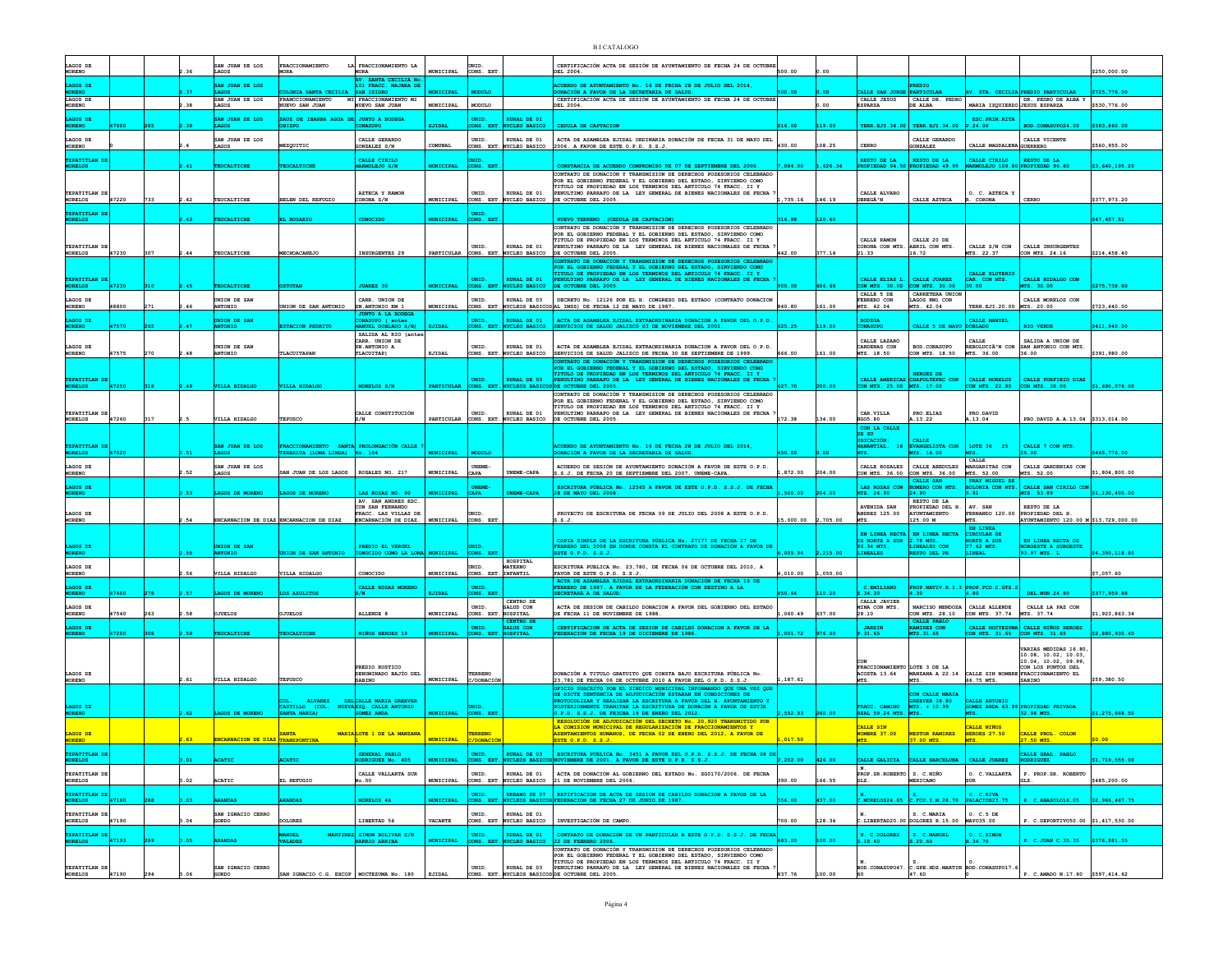|                                 |       |                  |                                 |                                                        |                                                         |                  |                              |                                                    | <b>NTRATO DE DONACIÓN Y TRANSMISION DE DERECHOS POSESORIOS CELEBI</b><br>POR EL GOBIERNO FEDERAL Y EL GOBIERNO DEL ESTADO, SIRVIENDO COMO<br>TITULO DE PROPIEDAD EN LOS TERMINOS DEL ARTICULO 74 FRACC. II Y |           |        |                                                                                                                                         |                                              |                                               |                                                       |                |
|---------------------------------|-------|------------------|---------------------------------|--------------------------------------------------------|---------------------------------------------------------|------------------|------------------------------|----------------------------------------------------|--------------------------------------------------------------------------------------------------------------------------------------------------------------------------------------------------------------|-----------|--------|-----------------------------------------------------------------------------------------------------------------------------------------|----------------------------------------------|-----------------------------------------------|-------------------------------------------------------|----------------|
| TEPATITLAN DE<br><b>MORELOS</b> | 47190 |                  | SAN IGNACIO CERRO               |                                                        | FRANCISCO I. MADERO                                     |                  | UNID.                        | <b>RURAL DE 02</b><br>CLEOS BASE                   | PENULTIMO PARRAFO DE LA LEY GENERAL DE BIENES NACIONALES DE FECHA<br>CCTUBRE DEL 2005                                                                                                                        |           |        | N. ESC.IGNACIO                                                                                                                          | S. C.LOPEZ                                   |                                               | P. ESC.IGNACIO                                        | \$1,459,414    |
| TEPATITLAN DE                   |       |                  |                                 |                                                        |                                                         |                  | UNID.                        | RURAL DE 02                                        | ESCRITURA PÚBLICA No. 9,763 DE FECHA 09 DE ABRIL DEL 2014, EN DONDE                                                                                                                                          |           |        | JOSE DE JESUS<br>MORALES con                                                                                                            | CALLE ALVARO<br>OBREGON con                  | CALLE LIBORIO<br>MARTINEZ con                 | JOSE DE JESUS MORALES                                 |                |
| MORELOS                         | 47185 | 291<br>0.08      |                                 | SAN MIGUEL EL ALTO SANTA MARIA DEL VALLE   OBREGON 202 |                                                         | MUNICIPAL        |                              |                                                    | CONS. EXT. NUCLEOS BASICOS CONSTA LA DONACIÓN A FAVOR DE ESTE O.P.D. S.S.J.                                                                                                                                  | 432.15    | 220.00 | 20.10 mts.                                                                                                                              | 20.10 mts.                                   | $21.5$ mts.                                   | con 21.5 mts.                                         | \$464,083.88   |
| TEPATITLAN DI<br><b>MORELOS</b> | 47197 | .09              |                                 | ANTIAGUITO<br>VELAZQUEZ                                | RIVERA Y MOCTEZUMA                                      | VACANTE          | UNID.<br>ONS. EXT            | RURAL DE 01<br>UCLEO BASICO                        | ACTA DE SESION DE CABILDO NO HAN DONADO YA QUE NI EL MUNICIPIO SABE<br>A QUE NOMBRE ESTÂNN. DE FECHA 27 DE JUNIO DE 1987.                                                                                    | L, 600.00 | 200.47 | C.MOCTEZUMA40.                                                                                                                          | S. C. MANUEL<br>00.0AYO                      | O. EULALIC<br>DZ40.00                         | C.RIVERA40.00                                         | \$810,022.05   |
| TEPATITLAN DE<br>MORELOS        | 47360 |                  |                                 | CAÑADAS DE OBREGON CAÑADAS DE OBREGON                  | PIPILA 39                                               | MUNICIPAL        | UNID.<br>CONS. EXT           | URAL DE 02<br><b>CLEOS BASICOS</b>                 | CERTIFICACION ACTA DE SESION DE CABILDO RATIFICACION DE ACTA DE<br>CABILDO DE FECHA 09/11/96 DONACION A FAVOR DE LA FEDERACION                                                                               | 783.00    | 175.00 | IN.<br>PR. PRIV. JUAN<br>RDGZ.25.00                                                                                                     | LIBERTAD25.00                                | C.ALAMEDA40.00                                | P. C.PIPILA40.00                                      | \$419,150.00   |
| TEPATITLAN DI                   |       |                  |                                 |                                                        |                                                         |                  | UNID                         | URAL DE 01                                         | CERTIFICACION DE ACTA DE SESION DE CABILDO DE FECHA 05/11/96                                                                                                                                                 |           |        | DELEG.MPAL.12.0                                                                                                                         | S. CALLI                                     | 0. C.5 DE                                     |                                                       |                |
| <b>MORELOS</b>                  |       | 11.              | <b>NADAS DE OBREGON</b>         | TEMACAPULIN                                            | <b>MORELOS S/N</b>                                      | UNICIPAL         | ONS. EXT                     | <b>UCLEO BASICO</b>                                | <b>ONACION A FAVOR DE LA SECRETARIA DE SALUD JALISCO</b>                                                                                                                                                     |           | 283.00 | N. TERRENO                                                                                                                              | GO.12.00                                     | MAYO.10.00                                    | PZA PPAL. 10.00                                       | \$215,130.00   |
| TEPATITLAN DE<br><b>MORELOS</b> |       | 1.12             | <b>JALOSTOTITLAN</b>            | <b>JALOSTOTITLAN</b>                                   | CRISTINA PLASCENCIA<br>o. 3                             | MUNICIPAL        | UNID.<br>CONS. EXT           |                                                    | ESCRITURA PUBLICA No. 13368 A FAVOR DEL O.P.D. S.S.J. 09 DE<br>ICIEMBRE DEL 2004                                                                                                                             | 1,355.18  | 498.00 | <b>PLAZOLETA</b><br>PUBLICA 44.12                                                                                                       | S. CALLE ROSA<br>CANARIO 35.04               | O. CALLE ROSA<br>ROJA 14.93                   | P. TERRENO MPAL.<br>PLAZOLETA 11.34                   | \$1,932,064.80 |
| TEPATITLAN DE<br><b>MORELOS</b> | 47130 | .13              |                                 | <b>GASPAR</b><br>DE                                    | ALLENDE S/I                                             | <b>ARTICULAR</b> | UNID.<br>ONS. EXT            | <b>RURAL DE 01</b><br><b>UCLEO BASICO</b>          | ACTA DE ENTREGA IMSS-COPLAMAR CONTRATO DE DONACION PARTICULAR 24 DI<br>UNIO DE 1987.                                                                                                                         | 457.96    | 282.40 | <b>PROP. PRIV. DANIE</b><br>L R.21.40                                                                                                   | C. ALLENDE                                   | PROP. PRIV. DANIEI<br>R.21.40                 | PROP. PRIV. 21.40 \$480.847.6                         |                |
| TEPATITLAN DE                   |       |                  |                                 | TEOCALTITAN                                            |                                                         |                  | UNID.                        | RURAL DE 01                                        |                                                                                                                                                                                                              |           |        | ١N.<br>ESC. ESTATAL13.7   S. SALA CULT.                                                                                                 |                                              | O. C.GLZ                                      |                                                       |                |
| MORELOS<br>TEPATITLAN DI        | 47138 | 1.14<br>299      | <b>JALOSTOTITLAN</b>            | <b>GUADALUPE</b>                                       | GONZALEZ GALLO 25                                       | EJIDAL           | UNID.                        | CONS. EXT. NUCLEO BASICO<br>RURAL DE 01            | ACTA DE ENTREGA IMSS-COPLAMAR DE FECHA 12 DE MARZO DE 1981<br>ACTA DE ASAMBLEA EJIDAL EXTRAORDINARIA DONACION A FAVOR DEL O.P.D.                                                                             | 317.56    | 102.33 | PREDIO RUSTICO                                                                                                                          | MUN.13.70<br><b>EMILIANO ZAPATA</b>          | GALL023.19<br>PREDIO RUSTICO FEDERAL CON MTS. | ESC. FD. GLZ. H. 23.19<br><b>ARROYO SERVIDE</b>       | \$202,186.00   |
| <b>MORELOS</b>                  | 47976 | 1.15             | <b>ESUS MARIA</b>               | AYO EL GRANDE                                          | EMILIANO ZAPATA S/N   EJIDAL                            |                  | ONS. EXT.                    | NUCLEO BASICO                                      | BERVICIOS DE SALUD JALISCO DE FECHA 07 DE AGOSTO DEL 2000.                                                                                                                                                   | 574.15    | 87.00  |                                                                                                                                         | CON MTS. 37.00 CON MTS. 32.00                | CON MTS. 26.00                                | 26.00                                                 | \$162,507.00   |
| TEPATITLAN DE<br>MORELOS        | 47950 | 1.16             | <b>JESUS MARIA</b>              | <b>JESUS MARIA</b>                                     | GONZALEZ GALLO Y<br><b>IICOLAS BRAVO</b>                | MUNICIPAL        | UNID.<br>CONS. EXT.          | RURAL DE 03                                        | ACTA DE SESION DE CABILDO DONACION A FAVOR DE LA FEDERACION DE<br>UCLEOS BASICOS FECHA 01 DE AGOSTO DEL AÑO 1987.                                                                                            | 949.00    | 188.35 | N. C.BALTAZAR   S. C.NICOLAS<br>. Y GLZ. GALLO BRAVO                                                                                    |                                              | O. C. BALTAZAR                                | P. C.GLZ. GALLO                                       | 1,121,128.0    |
|                                 |       |                  |                                 |                                                        |                                                         |                  |                              |                                                    | NTRATO DE DONACIÓN Y TRANSMISION DE DERECHOS POSESORIOS CELEBRAD<br>OR EL GOBIERNO FEDERAL Y EL GOBIERNO DEL ESTADO, SIRVIENDO COMO                                                                          |           |        |                                                                                                                                         |                                              |                                               |                                                       |                |
| TEPATITLAN DE<br><b>MORELOS</b> |       |                  | <b>ISUS MARI</b>                |                                                        | MIGUEL DIAZ OROZCO                                      |                  | UNID.                        | <b>RURAL DE 01</b><br><b>CLEO BASICO</b>           | TITULO DE PROPIEDAD EN LOS TERMINOS DEL ARTICULO 74 FRACC. II Y PENULTIMO PARRAFO DE LA LEY GENERAL DE BIENES NACIONALES DE FECHA<br><b>OCTUBRE DEL 2005</b>                                                 |           |        | MIGUEL DIAZ<br>ROZCO CON MTS<br>30.74                                                                                                   | LIBERTAD CON<br>MTS. 30.74                   | PEDRO MORENO<br>CON MTS. 23.56                | LOPEZ COTILLA CON<br>MTS. 23.56                       | 496,801.7      |
| TEPATITLAN DE                   |       |                  |                                 |                                                        |                                                         |                  | UNID.                        | RURAL DE 01                                        | CONTRATO DE COMODATO A 99 AÑOS A FAVOR DE LA S.S.J. 16 DE JUNIO DEL                                                                                                                                          |           |        | HIDALGO CON                                                                                                                             | FRANCISCO I<br>ADERO CON MTS.                | 5 DE MAYO CON                                 | GUADALUPE VAZQUEZ                                     |                |
| MORELOS                         |       | 3.18             | <b>JESUS MARIA</b>              | JO ZARCO DE FUENTES                                    | HIDALGO NO. 31                                          | MUNICIPAL        |                              | CONS. EXT. NUCLEO BASICO                           | 2001.                                                                                                                                                                                                        | 911.12    | 124.55 | MTS. 25.50                                                                                                                              | 21.85                                        | MTS. 37.55                                    | CON MTS. 39.70                                        | \$403,586.00   |
| TEPATITLAN D<br>MORELOS         | 47950 | .19              | <b>ESUS MARIA</b>               | <b>SALES</b>                                           | CAMINO VECINAL S/N                                      | PARTICULAR       |                              | UNID. RURAL DE 01<br>CONS. EXT. NUCLEO BASICO      | ACTA DE ENTREGA IMSS-COPLAMAR                                                                                                                                                                                | 00.00     | 89.00  | PROP.PRIVADA<br>20.00                                                                                                                   | <b>S. PROP</b><br><b>PRIVADA.20.00</b>       | PROP. PRIVADA30.                              | <b>P. CAMTNO</b><br>VECINAL30.00                      | \$92,530.00    |
| TEPATITLAN DE<br><b>MORELOS</b> | 47970 |                  | <b>JESUS MARIA</b>              | N JOSE DE LA PAZ                                       | VICENTE GUERRERO 3                                      | MUNICIPAL        | UNID.                        | RURAL DE 01<br>CONS. EXT. NUCLEO BASICO            | CERTIFICACION DE ACTA DE SESION DE CABILDO DONACION A FAVOR DE LA<br>FEDERACION DE FECHA 29 DE ABRIL DE 1985.                                                                                                | 832.00    | 154.00 | MORELOS CON<br>MTS. 18.50                                                                                                               | VICENTE<br><b>GUERRERO CON</b><br>MTS. 21.10 | <b>MARTANO</b><br>MARTINEZ CON<br>MTS. 42.00  | 18 DE MARZO CON MTS.<br>42.00                         | \$695,440.00   |
|                                 |       |                  |                                 |                                                        |                                                         |                  |                              |                                                    | <b>ONTRATO DE DONACIÓN Y TRANSMISION DE DERECHOS POSESORIOS CELEBRADO</b><br>FOR EL GOBIERNO FEDERAL Y EL GOBIERNO DEL ESTADO, SIRVIENDO COMO                                                                |           |        |                                                                                                                                         |                                              |                                               |                                                       |                |
| TEPATITLAN DE                   |       |                  |                                 |                                                        |                                                         |                  | UNID.                        | <b>RURAL DE 02</b>                                 | TITULO DE PROPIEDAD EN LOS TERMINOS DEL ARTICULO 74 FRACC. II Y<br>PENULTIMO PARRAFO DE LA LEY GENERAL DE BIENES NACIONALES DE FECHA                                                                         |           |        | C.SAL.JAUREGUI3 S. C.EMILIANO                                                                                                           |                                              | O. C. ELIAS<br>R.M. 27.75                     |                                                       |                |
| <b>MORELOS</b>                  | 47340 | .21              | <b>EXTICACAN</b>                | MEXTICACAN                                             | HIDALGO 251-A                                           | <b>VACANTE</b>   | ONS. EXT.                    | <b>NUCLEOS BASIC</b>                               | DE OCTUBRE DEL 2005.                                                                                                                                                                                         | 832.50    | 176.00 | 0.00                                                                                                                                    | Z.30.00                                      |                                               | C.HIDALGO27.75                                        | \$600,660.00   |
| TEPATITLAN DE<br>MORELOS        | 47140 | 3.22<br>304      |                                 | SAN MIGUEL EL ALTO SAN MIGUEL EL ALTO                  | MARTINA RAMIREZ S/N   MUNICIPAL                         |                  | UNID.                        |                                                    | URBANO DE 04 ESCRITURA PÚBLICA No. 9,763 DE FECHA 09 DE ABRIL DEL 2014, EN DONDE<br>CONS. EXT. NUCLEOS BASICOS CONSTA LA DONACIÓN A FAVOR DE ESTE O.P.D. S.S.J.                                              | ,000.00   | 174.00 | N. C.MARTINA<br>RMZ.40.00                                                                                                               | S. C.LUIS<br>GMZ.40.00<br>30.15 MTS. COM     | O. C.EZIQUIO<br>C.25.80                       | P. C.JOSE MA.L.25.80 \$1,848,000.00                   |                |
|                                 |       |                  |                                 |                                                        |                                                         |                  | UNID.                        |                                                    |                                                                                                                                                                                                              |           |        |                                                                                                                                         | DGAR ENRIQUE<br>MARTINEZ J.                  |                                               | 16.00 MTS. COM<br>31.10 MTS. CALLE GEORGINA GUTIERREZ |                |
| TEPATITLAN DE                   | 47160 | .23 <sub>1</sub> | SAN MIGUEL EL ALTO MIRANDILLAS  |                                                        | GENARO MARIN S/N                                        | UNICIPAL         | ONS. EXT.                    | RURAL DE 01<br>NUCLEO BASICO                       | ESCRITURA PÚBLICA No. 9,763 DE FECHA 09 DE ABRIL DEL 2014, EN DONDE CONSTA LA DONACIÓN A FAVOR DE ESTE O.P.D. S.S.J.<br>ONTRATO DE DONACIÓN Y TRANSMISION DE DERECHOS POSESORIOS CELEBRADO                   | 0.00      | 77.59  | 33.00 MTS.<br>C.GENARO MARIN                                                                                                            | TIERREZ                                      |                                               |                                                       | \$211,592.00   |
|                                 |       |                  |                                 |                                                        |                                                         |                  |                              |                                                    | POR EL GOBIERNO FEDERAL Y EL GOBIERNO DEL ESTADO. SIRVIENDO COMO<br>TITULO DE PROPIEDAD EN LOS TERMINOS DEL ARTICULO 74 FRACC. II Y                                                                          |           |        | N. C.ANASTACIO                                                                                                                          |                                              |                                               |                                                       |                |
| TEPATITLAN DE<br><b>MORELOS</b> | 47150 | 3.24             | SAN MTGUEL EL ALTO REYNOSO      | <b>JOSE</b><br>DE                                      | LOS ANASTACIO REYNOSO<br>1500                           |                  | UNID.                        | RURAL DE 01<br>PARTICULAR CONS. EXT. NUCLEO BASICO | ENULTIMO PARRAFO DE LA LEY GENERAL DE BIENES NACIONALES DE FECHA<br>DE OCTUBBE DEL 2005.                                                                                                                     | 483.83    | 144.00 | R. PART. DON. 26.1                                                                                                                      | RES. PROP. 26.30                             | O. PROP. PEDRO<br>M.18.50                     | P.JUAN G.18.43                                        | \$219,395.80   |
| TEPATITLAN DI<br><b>MORELOS</b> | 44170 | .25              | SAN JULIAN                      | AN JULIAN                                              | HIDALGO 13                                              |                  | UNID.<br>ONS. EXT.           | RURAL DE 03<br><b>CLEOS BASIC</b>                  | ACTA DE SESION DE AYUNTAMIENTO CESION EN COMODATO POR 33 AÑOS DE<br>FECHA 30 DE NOVIEMBRE DEL 2004.                                                                                                          | 811.70    | 787.00 | $c.\mathtt{HIDALGO72.50}$                                                                                                               | C. ATTRNDR72 50                              | O. C.ALVARO<br>0.26.00                        | P. C.JESUS<br>LDERETE26.0                             | 1.354.700      |
|                                 |       |                  |                                 |                                                        |                                                         |                  |                              |                                                    | CONTRATO DE DONACIÓN Y TRANSMISION DE DERECHOS POSESORIOS CELEBRADO<br>FOR EL GOBIERNO FEDERAL Y EL GOBIERNO DEL ESTADO. SIRVIENDO COMO                                                                      |           |        |                                                                                                                                         |                                              |                                               |                                                       |                |
| TEPATITLAN DE<br><b>MORELOS</b> | 47600 | .26              | TEPATITLAN DE<br><b>MORELOS</b> | TEPATITLAN DE MORELOS                                  | ALDAMA 120                                              | MUNICIPAL        | OFICINA<br><b>REGIONAL Y</b> | <b>URBANO DE OR</b>                                | TITULO DE PROPIEDAD EN LOS TERMINOS DEL ARTICULO 74 FRACC. II Y<br>PENULTIMO PARRAFO DE LA LEY GENERAL DE BIENES NACIONALES DE FECHA<br>UCLEOS BASICOS DE OCTUBRE DEL 2005.                                  | 1,363.56  | 748.54 | N. JARDIN DE<br>NIÑOS23.90                                                                                                              | C.ALDAMA41.60                                | C.TEPEYAC39.90                                | P. C.CABAÑAS31.00                                     | \$4,061,707.20 |
| TEPATITLAN DE                   |       |                  | TEPATITLAN DE                   |                                                        | <b>UBICADO EN</b><br>FRACCIONAMIENTO                    |                  | UNID.                        | OFICINA                                            | ACTA SESIÓN ORDINARIA DE AYUNTAMIENTO DE FECHA 08 DE OCTUBRE DEL                                                                                                                                             |           |        |                                                                                                                                         |                                              |                                               |                                                       |                |
| MORELOS                         |       |                  | ORELOS                          | <b>ATITLAN DE MORELOS</b>                              | PRADOS DEL ROBLE                                        | <b>CONICIPAL</b> | CONS. EXT.                   |                                                    | 108 DONACIÓN A ESTE O.P.D. S.S.J.<br>CONTRATO DE DONACIÓN Y TRANSMISION DE DERECHOS POSESORIOS CELEBRADO                                                                                                     | 000.00    |        |                                                                                                                                         |                                              |                                               |                                                       | 12, 100, 000.  |
|                                 |       |                  | TEPATITLAN DE                   |                                                        |                                                         |                  | <b>BODEGA</b>                | RURAL DE 03                                        | FOR EL GOBIERNO FEDERAL Y EL GOBIERNO DEL ESTADO, SIRVIENDO COMO<br>TITULO DE PROPIEDAD EN LOS TERMINOS DEL ARTICULO 74 FRACC. II Y                                                                          |           |        | N. C.5 DE                                                                                                                               |                                              | O. C. PEDRO                                   |                                                       |                |
| TEPATITLAN DE<br><b>MORELOS</b> | 47700 | 309              | <b>MORELOS</b>                  | CAPILLA DE GUADALUPE                                   | VIRGINIA S/N                                            | MUNICIPAL        | REGIONAL                     |                                                    | PENULTIMO PARRAFO DE LA LEY GENERAL DE BIENES NACIONALES DE FECHA<br>NUCLEOS BASICOS DE OCTUBRE DEL 2005.<br>ONTRATO DE DONACIÓN Y TRANSMISION DE DERECHOS POSESORIOS CELEBRADO                              | 000.00    | 369.00 | MAY020.00                                                                                                                               | S. AV. VIRGINIA<br>GTZ.20.00                 | M.50.00                                       | P. JOSE MA.M.50.00 \$1,406,190.00                     |                |
|                                 |       |                  |                                 |                                                        |                                                         |                  |                              |                                                    | POR EL GOBIERNO FEDERAL Y EL GOBIERNO DEL ESTADO, SIRVIENDO COMO TITULO DE PROPIEDAD EN LOS TERMINOS DEL ARTICULO 74 FRACC. II Y                                                                             |           |        |                                                                                                                                         |                                              |                                               |                                                       |                |
| TEPATITLAN DE<br><b>MORELOS</b> | 47700 | 1.29             | TEPATITLAN DE<br><b>IORELOS</b> | <b>APILLA DE GUADALUPE</b>                             | AV. VICENTE GUERREF                                     | PARTICULAR       | UNID.                        | RURAL DE 01<br>CONS. EXT. NUCLEO BASICO            | ENULTIMO PARRAFO DE LA LEY GENERAL DE BIENES NACIONALES DE FECHA<br>DE OCTUBRE DEL 2005.                                                                                                                     | 69.00     | 266.10 | C. INDUSTRIA23.5 S. C. GPE. Y<br>5 VTE. GRO.13.60                                                                                       |                                              | c.vTE.GRO.23.55                               | P. C.GPE. 23.55                                       | \$844,780.00   |
|                                 |       |                  |                                 |                                                        |                                                         |                  |                              |                                                    | CONTRATO DE DONACIÓN Y TRANSMISION DE DERECHOS POSESORIOS CELEBRADO<br>POR EL GOBIERNO FEDERAL Y EL GOBIERNO DEL ESTADO, SIRVIENDO COMO<br>TITULO DE PROPIEDAD EN LOS TERMINOS DEL ARTICULO 74 FRACC. II Y   |           |        |                                                                                                                                         |                                              |                                               |                                                       |                |
| TEPATITLAN DE<br>MORELOS        | 47720 |                  | TEPATITLAN DE<br><b>MORELOS</b> | CAPILLA DE MILPILLA                                    | ALLENDE 30                                              | MUNICIPAL        | UNID.                        | RURAL DE 01<br>CONS. EXT. NUCLEO BASICO            | PENULTIMO PARRAFO DE LA LEY GENERAL DE BIENES NACIONALES DE FECHA<br>DE OCTUBRE DEL 2005.                                                                                                                    | 462.26    | 266.10 | N. C.ALLENDE                                                                                                                            | S. C.DEGOLLADO                               | O. C.BENITO<br><b>JUAREZ</b>                  | P. C.HIDALGO                                          | \$931,399.20   |
|                                 |       |                  |                                 |                                                        |                                                         |                  |                              |                                                    | <b>NYRATO DE DONACIÓN Y TRANSMISION DE DERECHOS POSESORIOS CELEBRAI</b><br>FOR EL GOBIERNO FEDERAL Y EL GOBIERNO DEL ESTADO, SIRVIENDO COMO TIUJO DE PROPIEDAD EN LOS TERMINOS DEL ESTADO, SIRVIENDO COMO    |           |        |                                                                                                                                         |                                              |                                               |                                                       |                |
| TEPATITLAN DE<br><b>MORELOS</b> | 47710 |                  | TEPATITLAN DE<br><b>IORELOS</b> |                                                        | IIDALGO 90                                              | UNICIPAL         | UNID.<br>ONS. EXT.           | RURAL DE 01<br><b>WCLEO BASICO</b>                 | PENULTIMO PARRAFO DE LA LEY GENERAL DE BIENES NACIONALES DE FECHA<br>DE OCTUBRE DEL 2005                                                                                                                     |           | 124.00 | .HIDALGO16.00                                                                                                                           | S. JARDIN DE<br>NIÑOS16.00                   | O. SALA DE<br><b>VEL.MUN.17.50</b>            | PLAZA P.17.50                                         | \$502,440.     |
|                                 |       |                  |                                 |                                                        |                                                         |                  |                              |                                                    | CONTRATO DE DONACIÓN Y TRANSMISION DE DERECHOS POSESORIOS CELEBRADO<br>POR EL GOBIERNO FEDERAL Y EL GOBIERNO DEL ESTADO, SIRVIENDO COMO                                                                      |           |        |                                                                                                                                         |                                              |                                               |                                                       |                |
| TEPATITIAN DE                   |       |                  | TEPATITIAN DE                   |                                                        |                                                         |                  | UNID.                        | RURAL DE 01                                        | TITULO DE PROPIEDAD EN LOS TERMINOS DEL ARTICULO 74 FRACC. II Y<br>PENULTIMO PARRAFO DE LA LEY GENERAL DE BIENES NACIONALES DE FECHA                                                                         |           |        | PROP. IGNACIO                                                                                                                           | PR MELOUTADEZ                                |                                               |                                                       |                |
| <b>MORELOS</b>                  | 47715 | 313<br>.32       | <b>MORELOS</b>                  | <b>EGUEROS</b>                                         | HIDALGO 156                                             |                  |                              | PARTICULAR CONS. EXT. NUCLEO BASICO                | DE OCTUBRE DEL 2005.<br>CONTRATO DE DONACIÓN Y TRANSMISION DE DERECHOS POSESORIOS CELEBRADO<br>POR EL GOBIERNO FEDERAL Y EL GOBIERNO DEL ESTADO, SIRVIENDO COMO                                              | 332.05    | 158.00 | GLZ.17.70                                                                                                                               | G.17.70                                      | O. PR.ALFREDO                                 | P.C.HGO.18.76                                         | \$522,905.00   |
|                                 |       |                  | TEPATITLAN DE                   |                                                        |                                                         |                  |                              |                                                    | TITULO DE PROPIEDAD EN LOS TERMINOS DEL ARTICULO 74 FRACC. II Y                                                                                                                                              |           |        |                                                                                                                                         |                                              |                                               |                                                       |                |
| TEPATITLAN DE<br>MORELOS        | 47728 | .33<br>314       | MORELOS                         | AN JOSE DE GRACIA                                      | HIDALGO 155                                             | <b>MUNICIPAL</b> |                              | UNID. RURAL DE 01<br>CONS. EXT. NUCLEO BASICO      | PENULTIMO PARRAFO DE LA LEY GENERAL DE BIENES NACIONALES DE FECHA DE OCTUBRE DEL 2005.                                                                                                                       | 401.28    | 159.00 | N. $\begin{array}{ l l } \hline \text{N.} & \text{s. C.VICENTE} \\ \hline \text{C.HIDALGO17.60} & \text{s.17.60} \\ \hline \end{array}$ |                                              | $0. C.JUAN$<br>ESCUTIA22.80                   | P. C.AGUSTIN M.22.80 \$652,912.0                      |                |
| TEPATITLAN DE<br>MORELOS        | 47600 |                  | TEPATITLAN DE<br><b>MORELOS</b> | TECOMATLAN                                             | RAMON CORONA NO. 10 PARTICULAR CONS. EXT. NUCLEO BASICO |                  | UNID.                        | RURAL DE 01                                        | CEDULA DE CAPTACION                                                                                                                                                                                          | 236.29    | 188.57 |                                                                                                                                         |                                              |                                               |                                                       | \$468,769.70   |
|                                 |       |                  |                                 |                                                        |                                                         |                  |                              |                                                    |                                                                                                                                                                                                              |           |        | CALLE GARCIA                                                                                                                            | <b>CALLE SALVADOR</b><br>DE LA TORRE         | CALLE RITO                                    |                                                       |                |
| TEPATITLAN D<br><b>MORELOS</b>  | 47380 | 3.35             |                                 | VALLE DE GUADALUPE VALLE DE GUADALUPE                  | MIGUEL HIDALGO 198   MUNICIPAL                          |                  |                              |                                                    | UNID. RURAL DE 02 ACTA DE SESIÓN DE AYUNTAMIENTO DONACIÓN A ESTE O.P.D. S.S.J. DE CONS. EXT. NUCLEOS BASICOS FECHA 20 DE AGOSTO DEL 2002.                                                                    | 05.00     | 366.00 | ARMAS CON MTS.                                                                                                                          | IñIGUEZ CON MTS.<br>21.00                    |                                               | RAMIREZ CON MTS. CALLE MIGUEL HIDALGO                 | \$1,209,325.00 |
| <b>TEPATITIAN DE</b><br>MORELOS | 47300 | .36              | YAHUALICA DE<br>GONZALEZ GALLO  | YAHUALICA DE GONZALEZ<br>GALLO                         | CALLE ZARAGOZA S/N                                      | PARTICULAR       | UNID.                        |                                                    | URBANO DE 03 ESCRITURA PUBLICA No. 183 EL GOBIERNO DEL ESTADO DONA A FAVOR DEL<br>CONS. EXT. NUCLEOS BASICOS IMSS. DE FECHA 02 DE MAYO DE 1983.                                                              | 473.70    | 229.76 | CALLE MATAMOROS INDEPENDENCIA                                                                                                           | CALLE                                        |                                               | CALLE ZARAGOZA CALLE PEDRO MORENO \$704,765.00        |                |
|                                 |       |                  |                                 |                                                        |                                                         |                  |                              |                                                    | CONTRATO DE DONACIÓN Y TRANSMISION DE DERECHOS POSESORIOS CELEBRAD<br>POR EL GOBIERNO FEDERAL Y EL GOBIERNO DEL ESTADO, SIRVIENDO COMO                                                                       |           |        |                                                                                                                                         |                                              |                                               |                                                       |                |
| TEPATITLAN DE<br>MORELOS        | 47310 |                  | YAHUALICA DE<br>GONZALEZ GALLO  | ISOUILCO                                               | GONZALEZ GALLO 97                                       | <b>VACANTE</b>   |                              | UNID. RURAL DE 01<br>CONS. EXT. NUCLEO BASICO      | TITULO DE PROPIEDAD EN LOS TERMINOS DEL ARTICULO 74 FRACC. II Y<br>PENULTIMO PARRAFO DE LA LEY GENERAL DE BIENES NACIONALES DE FECHA DE OCTUBRE DEL 2005.                                                    |           | 305.70 | $N. C.NICOLAS$ $S. C.28 DE$<br>B.30.00                                                                                                  |                                              |                                               | C.GLZ.GALLO30.00 P. PROP.PRIV.30.00 \$881,402.00      |                |
|                                 |       |                  |                                 |                                                        |                                                         |                  |                              |                                                    | CONTRATO DE DONACIÓN Y TRANSMISION DE DERECHOS POSESORIOS CELEBRADO<br>POR EL GOBIERNO FEDERAL Y EL GOBIERNO DEL ESTADO, SIRVIENDO COMO                                                                      |           |        |                                                                                                                                         |                                              |                                               |                                                       |                |
| TEPATITLAN DE                   |       |                  | YAHUALICA DE                    |                                                        |                                                         |                  | UNID.                        | RURAL DE 01                                        | TITULO DE PROPIEDAD EN LOS TERMINOS DEL ARTICULO 74 FRACC. II Y<br>PENULTIMO PARRAFO DE LA LEY GENERAL DE BIENES NACIONALES DE FECHA                                                                         |           |        | $c.$ DEGOLLADO50.0 $\vert$ S. C. JOSEFINA                                                                                               |                                              |                                               |                                                       |                |
| <b>MORELOS</b>                  | 47330 | .38<br>320       | GONZALEZ GALLO                  | MANALISCO                                              | HIDALGO NORTE 45                                        |                  |                              |                                                    | PARTICULAR CONS. EXT. NUCLEO BASICO DE OCTUBRE DEL 2005.                                                                                                                                                     | 2.500.00  | 268.16 |                                                                                                                                         | $0.$ DE $D.50.00$                            |                                               | 0. C.HGO.50.00   P. C.JUSTO S.50.00   \$1,411,320.00  |                |

**TEPATITLAN DE MORELOS**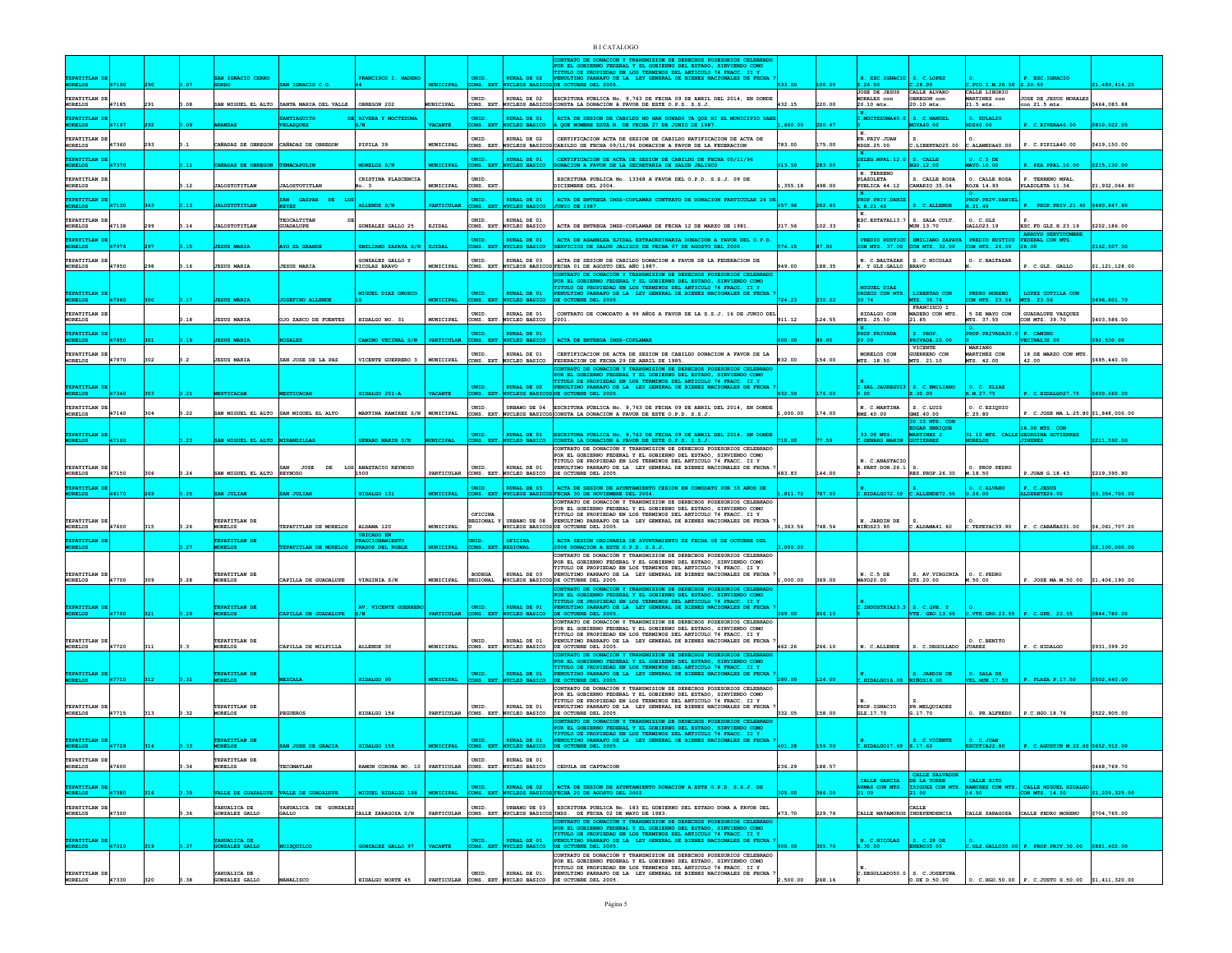|                                       |       |     |      |                                       |                                                                           |                                                               |                     |                                   |                                               | B LCATALOGO                                                                                                                                                                                |           |         |                                                          |                                                                                                             |                                                   |                                                                       |                |
|---------------------------------------|-------|-----|------|---------------------------------------|---------------------------------------------------------------------------|---------------------------------------------------------------|---------------------|-----------------------------------|-----------------------------------------------|--------------------------------------------------------------------------------------------------------------------------------------------------------------------------------------------|-----------|---------|----------------------------------------------------------|-------------------------------------------------------------------------------------------------------------|---------------------------------------------------|-----------------------------------------------------------------------|----------------|
|                                       |       |     |      | <b>TEPATITLAN</b><br>MORELOS          | EEPATITLAN DE MORELOS   OCTAVIO PAZ NO. 509   MUNICIPAL                   |                                                               |                     | CAPA <sup>C</sup>                 | NEME-CAPA                                     | ECHA 29 DE AGOSTO DEL 2007. UNEME-CAPA                                                                                                                                                     | 080.50    | 204.00  |                                                          | <b>CONZALO CURIEL</b>                                                                                       | <b>OCTAVIO PAZ</b>                                | <b>ORTN</b>                                                           | 1,960,275.00   |
| TEPATITLAN DE                         |       |     |      |                                       |                                                                           | MANUEL MARTINEZ                                               |                     | UNEME-                            |                                               | ACTA DE SESION DE AYUNTAMIENTO DONACIÓN A FAVOR DE ESTE O.P.D.                                                                                                                             |           |         |                                                          | CALLE MARTINEZ SANTA MARIA DE<br>CALLE ALLENDE VALADEZ CON MTS. LOS ARANDA CON                              |                                                   | JOSE MARIA G. CRUZ                                                    |                |
| <b>MORELOS</b>                        |       |     |      | <b>ARANDAS</b>                        | RANDAS                                                                    | VALADEZ NO. 545                                               | MUNICIPAL           | <b>CAPA</b>                       | UNEME-CAPA                                    | S.S.J. DE FECHA 27 DE SEPTIEMBRE DEL 2007. UNEME-CAPA                                                                                                                                      | 621.39    | 215.00  | CON MTS. 32.00 32.00                                     |                                                                                                             | MTS. 49.50                                        | CON MTS. 51.82                                                        | \$1,126,350.00 |
| <b>FEPATITLAN D</b><br>ORELOS         |       |     |      |                                       |                                                                           | <b>EXCARRIL MUNICIPAL</b><br>DE LA COLONIA<br><b>WIDENCTA</b> | UNICIPAL            | UNID<br>CONS. EXT                 |                                               | ACTA DE SESIÓN DE AYUNTAMIENTO DONACIÓN A FAVOR DE ESTE O.P.D.<br>S.J. DE FECHA 28 DE FEBRERO DEL 2008.                                                                                    | 453.89    | 500.00  |                                                          |                                                                                                             |                                                   |                                                                       | 4,333,667.20   |
| TEPATITLAN D                          |       |     |      |                                       |                                                                           |                                                               |                     | HOSP.                             |                                               |                                                                                                                                                                                            |           |         |                                                          | CON LIMITE DEL                                                                                              | CALLE AGUSTA N FRACCIONAMIENTO                    | CON LIMITE DEL                                                        |                |
| <b>MORELOS</b>                        |       |     | .42  | SAN MIGUEL EL ALTO SAN MIGUEL EL ALTO |                                                                           | AQUILES SERDAN S/N                                            | MUNICIPAL           | CONTACTO                          |                                               | ESCRITURA PÚBLICA No. 9,763 DE FECHA 09 DE ABRIL DEL 2014, EN DONDE<br>CONSTA LA DONACIÓN A FAVOR DE ESTE O.P.D. S.S.J.                                                                    | .742.00   | .421.00 | SERDÄN 94.39 90.76                                       | CALLE AQUILES FRACCIONAMIENTO                                                                               | RAMIREZ 23.00 16.60 MAS 14.65                     |                                                                       | \$3,399,440.00 |
| TEPATITLAN DI                         |       |     | .43  | SAN IGNACIO CERRO                     | IGNACIO<br><b>SAN</b><br><b>CERRO</b>                                     |                                                               |                     | <b>TERRENO</b>                    |                                               | ROTOCOLIZACIÓN ANTE NOTARIO PÚBLICO DE LOS ACUERDOS TOMADOS EN<br>CTA DE SESIÓN DE CABILDO DE FECHA 28 DE FEBRERO DEL 2008. ESCRITUR                                                       |           | , 00    |                                                          |                                                                                                             |                                                   |                                                                       |                |
| <b>MORELOS</b>                        |       |     |      | <b>GORDO</b>                          | <b>GORDO</b>                                                              | PRUDENCIA PATIÑO S/N MUNICIPAL                                |                     | / DONACI                          |                                               | o. 7015 DE FECHA 12 DE MARZO DEL 2008.<br>COPIA CERTIFICADA DE ACTA SESIÓN AYUNTAMIENTO DE NOTIFICACIÓN DE                                                                                 | 5,023.00  |         |                                                          |                                                                                                             |                                                   |                                                                       | \$597,414.40   |
| TEPATITLAN DE<br><b>MORELOS</b>       |       |     | .44  | TEPATITLAN DE<br>MORELOS              | TEPATITLAN DE MORELOS                                                     | FRACC. PRADOS DE LOS<br><b>ROBLES</b>                         | MUNICIPAL           | TERRENO<br>/ DONACIÃ              | CISAME                                        | ACUERDO DE FECHA 11 DE JUNIO DEL 2008 AUTORIZAN DONACIÓN A FAVOR DE<br>ESTE O.P.D.S.S.J. Y TAMBIEN OTRA DE FECHA 10 DEL 2008.                                                              | ,500.00   | .00     | C.EMILIANO<br>.34.30                                     | <b>BALDIO CON</b><br>MTS. 21.00                                                                             | ESC. PRIM. RITA<br>.24.00                         | CALLE LA PAZ CON<br>MTS. 37.74                                        | \$1,650,000.00 |
| <b>FEPATITLAN D</b>                   |       |     |      |                                       |                                                                           | GENERAL PABLO                                                 |                     | UNID.                             | RURAL DE 03                                   | ACTA DE SESION DE CABILDO NO SE APRUEBA DONACION DE FECHA 16 DE                                                                                                                            |           |         | NICOLAS BRAVO                                            | CALLE JAVIER<br><b>MINA CON MTS</b>                                                                         |                                                   | CALLE JUAREZ CON CALLE GRAL. PABLO                                    |                |
| <b>MORELOS</b>                        | 45470 |     | 45   | <b>ACATIC</b>                         | <b>ACATIC</b>                                                             | ODRIGUEZ 195                                                  | <b>MUNICIPAL</b>    |                                   | CONS. EXT. NUCLEOS BASICO                     | OCTUBRE DE 1999.<br>CONTRATO DE DONACIÓN Y TRANSMISION DE DERECHOS POSESORIOS CELEBRADO                                                                                                    | 48.72     | 356.12  | CON MTS. 40.50 40.50                                     |                                                                                                             | MTS. 20.75                                        | RDZ.CON MTS. 20.75                                                    | \$898,819.60   |
|                                       |       |     |      |                                       |                                                                           |                                                               |                     |                                   |                                               | POR EL GOBIERNO FEDERAL Y EL GOBIERNO DEL ESTADO, SIRVIENDO COMO TITULO DE PROPIEDAD EN LOS TERMINOS DEL ARTICULO 74 FRACC. II Y                                                           |           |         |                                                          |                                                                                                             |                                                   |                                                                       |                |
| TEPATITLAN DE<br><b>MORELOS</b>       | 47120 | 296 | 3.46 | <b>JALOSTOTITLAN</b>                  | <b>JALOSTOTITLAN</b>                                                      | RAMON CORONA 174                                              | MUNICIPAL           | UNID.                             | URBANO DE 04                                  | PENULTIMO PARRAFO DE LA LEY GENERAL DE BIENES NACIONALES DE FECHA<br>CONS. EXT. NUCLEOS BASICOS DE OCTUBRE DEL 2005.                                                                       | 212.00    | 212.00  | N. DIF.<br><b>MUNICIPAL</b>                              | S. JOSE MA.<br><b>MARTINEZ</b>                                                                              | O. CALLE RAMON<br><b>CORONA</b>                   | P. PREPARATORIA<br>REGIONAL                                           | \$831,040.00   |
| <b>EPATTTLAN D</b>                    |       |     |      | TEPATITLAN DE                         |                                                                           | RACCIONAMEINTO SAN                                            |                     | ERRENO                            |                                               | BESIÓN DE AYUNTAMIENTO EN DONDE SE AUTORIZA EN DONACIÓN A ESTI<br>).P.D. S.S.J. DE FECHA 28 DE OCTUBRE DEL 2010, CONDICIONADA A QUE EN AÑOS DEBE DE CONSTRUIRSE EL CISAME EN SU TOTALIDAD. |           |         |                                                          |                                                                                                             |                                                   |                                                                       |                |
| <b>MORELOS</b>                        |       |     |      | MORELOS                               | TEPATITLAN DE MORELOS                                                     | <b>PABLO</b>                                                  | <b>MUNICIPAL</b>    | с/сомора                          |                                               |                                                                                                                                                                                            |           | 526.83  | SAN JAVIER                                               | SANTO SANTIAGO<br>CALLE PEATONAL LOTE 21 AL 27 35.55 MTS. CON Y AREA VERDE MANZANA F 52.90 LOTE 13 AL 18 DE | <b>SAN MARCOS</b>                                 | SAN ISAC                                                              | \$870,293.10   |
| TEPATITLAN DI<br><b>MORELOS</b>       |       |     | .48  | <b>ARANDAS</b>                        | <b>ARANDAS</b>                                                            | FRACCIONAMIENTO EL<br>CARMEN                                  | MUNICIPAL           | TERRENO<br>C/DONACIÓN             |                                               | ACTA SESIÓN DE AYUNTAMIENTO DE FECHA 09 DE DICIEMBRE DEL 2009, A<br>FAVOR DE ESTE O.P.D. S.S.J.                                                                                            | 854.56    |         | 54.00 MTS.                                               | MTS.                                                                                                        | LOTE 13 AL 18 DE 33.86 MTS. CON<br>MANZANA F.     | CIRCUITO EL CARMEN.                                                   | \$1,559,096.00 |
|                                       |       |     |      |                                       |                                                                           | CALLE PRIVADA J.                                              |                     |                                   |                                               |                                                                                                                                                                                            |           |         | 50.00 MTS. CON                                           |                                                                                                             | 25.00 MTS. CON                                    | 50.00 MTS. CALLE                                                      |                |
| EPATITLAN D<br><b>CORELOS</b>         |       |     | 49   | cañadas de obregon cañadas de obregon |                                                                           | ISABEL VALDIVIA No                                            | <b>MUNICIPAL</b>    | CONS. EXT                         |                                               | ACTA SESIÓN ORDINARIA DE AYUNTAMIENTO DE FECHA 30 DE JULIO DEL 2013<br>ONACIÓN A FAVOR DE ESTE O.P.D. S.S.J.                                                                               | 250.00    |         | <b>VALDIVIA</b>                                          | CALLE J. ISABEL 25.00 MTS. CALLE CALLE EN<br><b>EN PROYECTO</b>                                             | <b>PROYECTO</b>                                   | LEOCADIO VALDIVIA<br><b>EREZ</b>                                      | \$1,393,500.00 |
| TEPATITLAN DE                         |       |     |      |                                       |                                                                           |                                                               |                     | TERRENO                           |                                               | ESCRITURA PÚBLICA No. 5187 DE FECHA 6 DE SEPTIEMBRE DEL 2012.                                                                                                                              |           |         | CALLE SAN PEDRO IGNACIO 91.60                            | CALLE SAN                                                                                                   | CALLE<br>INDEPENDENCIA                            | CALLE SAN PABLO CON                                                   |                |
| <b>MORELOS</b>                        |       |     |      | <b>JESUS MARIA</b>                    | <b>JESUS MARIA</b>                                                        | CALLE SAN PEDRO S/N                                           | MUNICIPAL           | C/DONACIÓN                        |                                               | CONTRATO DE DONACIÓN A FAVOR DE ESTE O.P.D. S.S.J.                                                                                                                                         | ,808.16   |         | CON 40.00 MTS. MTS.<br>20.90 mts.                        |                                                                                                             | 128.58 MTS.                                       | 24.61 MTS.                                                            | \$1,179,427.00 |
| TEPATITLAN DE<br><b>MORELOS</b>       |       |     |      | VALLE DE GUADALUPE VALLE DE GUADALUPE |                                                                           | CALLE NOGAL S/N                                               | <b>MUNICIPAL</b>    | DNID.<br>CONS.                    |                                               | ACTA DE SESIÓN DE AYUNTAMIENTO DONACIÓN A ESTE O.P.D. S.S.J. DE<br>ECHA 19 DE MAYO DEL AÑO 2011.                                                                                           | 01.50     |         | CALLE MIGUEL<br><b>BARBA RABAGO</b>                      | CASTILLA                                                                                                    | <b>NOGAL</b>                                      | 22.90 MTS. CALLE 35.00 MTS. CALLE 35.00 MTS. LIMITE DE                | \$2,034,036.20 |
|                                       |       |     |      |                                       |                                                                           | CALLE OCTAVA PONIENTE<br>PRIMERA PONIENTE Y                   |                     |                                   |                                               |                                                                                                                                                                                            |           |         |                                                          |                                                                                                             |                                                   |                                                                       |                |
| TEPATITLAN DI                         |       |     |      |                                       |                                                                           | SEXTA PONTENTE DEL<br>FRACC. DE LOS                           |                     | UNID.                             |                                               | ESCRITURA PUBLICA No. 4,904 DE FECHA 18 DE JUNIO DEL 2012, CONTRATO                                                                                                                        |           |         |                                                          | 130.27 MTS.<br>CALLE OCTAVA                                                                                 |                                                   | 72.84 MTS. CALLE 127.55 MTS. CALLE                                    |                |
| <b>MORELOS</b>                        |       |     | .52  | ARANDAS                               | <b>ARANDAS</b>                                                            | VAZQUEZ.                                                      | MUNICIPAL CONS. EXT |                                   |                                               | DE DONACIÓN A FAVOR DE ESTE O.P.D. S.S.J.                                                                                                                                                  | 10,728.00 | 215.00  | 119.54 MTS.<br>26.30 MTS.                                | PONIENTE<br>42.14 MTS                                                                                       | SEXTA PONIENTE PRIMERA                            |                                                                       | \$3,681,195.10 |
| <b>FEPATITLAN D</b><br><b>MORELOS</b> |       |     | 3.53 | TEPATITLAN                            | FRACCIONAMIENTO<br>HACIENDA POPOTES                                       | <b>ACIENDA DE GUADALU</b><br>S/N                              | <b>MUNICIPAL</b>    | ERRENO<br>:/DONACIO               |                                               | CRITURA PUBLICA No. 12,089 DE FECHA 01 DE AGOSTO DEL 2013<br><b>ONACIÓN A FAVOR DE ESTE O.P.D. S.S.J.</b>                                                                                  | .000.00   |         | CALLE HACIENDA<br>GPE.                                   | PROPIEDAD DE<br>ELIAS RAMIREZ                                                                               | 41.16 MTS<br>FRACCIÓN 1                           | 21.83 MTS. PROPIEDAD<br>DE ELIAS RAMIREZ                              | 50.00          |
|                                       |       |     |      |                                       |                                                                           |                                                               |                     |                                   |                                               |                                                                                                                                                                                            |           |         |                                                          | 42.33 MTS. CON                                                                                              | 29.75 MTS. CALLE                                  |                                                                       |                |
| TEPATITLAN DI<br>MORELOS              |       |     | .54  | TEPATITLA                             | FRACCIONAMIENTO<br><b>AGUILILLAS</b>                                      | LASCALLE LEOPOLDO MARTI<br>DEL CAMPO S/N                      | MUNICIPAL           | TERRENO<br>C/DONACIÓ              |                                               | ESCRITURA PUBLICA No. 12,090 DE FECHA 01 DE AGOSTO DEL 2013.<br>DONACIÓN A FAVOR DE ESTE O.P.D. S.S.J.                                                                                     | 550.94    |         | 44.95 MTS. LOTE LIMITE DE                                | PROPIEDAD                                                                                                   | DEL CAMPO                                         | LEOPOLDO MARTIN 42.95 MTS. CON LOTE<br> 13.                           | \$0.00         |
|                                       |       |     |      |                                       |                                                                           |                                                               |                     |                                   |                                               |                                                                                                                                                                                            |           |         | 15.40 Y 5.10                                             |                                                                                                             | 18.57. 14.47.                                     |                                                                       |                |
| TEPATITLAN DE<br><b>ORELOS</b>        |       |     | 55   | TEPATITLAN                            | LONIA SAN GABRIEL                                                         | CALLE GALEANA S/N                                             | <b>MUNICIPAL</b>    | <b>TERRENC</b><br>C/DONACIÓ       |                                               | SCRITURA PUBLICA No. 12,091 DE FECHA 01 DE AGOSTO DEL 2013,<br><b>ONACIÓN A FAVOR DE ESTE O.P.D. S.S.J.</b>                                                                                | 19.35     |         | MTS. CALLE<br><b>MARCIANA</b><br><b>GUTIERREZ.</b>       | 42.04 MTS. RESTO MARCIANA<br>DEL INMUEBLE.                                                                  | 4.71, 8.22 CALLE<br>GUTIERREZ.                    | 17.37 MTS. CALLE<br>GALEANA.                                          |                |
|                                       |       |     |      |                                       |                                                                           |                                                               |                     |                                   |                                               |                                                                                                                                                                                            |           |         |                                                          |                                                                                                             |                                                   |                                                                       |                |
|                                       |       |     |      |                                       |                                                                           |                                                               |                     |                                   |                                               |                                                                                                                                                                                            |           |         | $8.07 + 15.20 +$<br>$4.52 + 21.01$                       |                                                                                                             |                                                   |                                                                       |                |
| TEPATITLAN DI                         |       |     |      |                                       |                                                                           |                                                               |                     | TERRENO                           |                                               | ESCRITURA PUBLICA No. 12.092 DE FECHA 01 DE AGOSTO DEL 2013.                                                                                                                               |           |         | +56.39 MTS. CON<br>ÁREA FEDERAL DE<br>ARROYO Y           | 30.11 MTS.                                                                                                  |                                                   |                                                                       |                |
| <b>MORELOS</b>                        |       |     | 1.56 | TEPATITLAN                            | COLONIA EL MOLINO                                                         | CALLE PANTALEON LEAL<br>IS/N                                  | MUNICIPAL           | C/DONACIÓN                        |                                               | DONACIÓN A FAVOR DE ESTE O.P.D. S.S.J.                                                                                                                                                     | 127.64    |         | <b>FRACCIÓN 2</b>                                        | FRACCIÓN 2                                                                                                  | PANTALEON LEAL 3, 4, 5 Y 6.                       | 14.48 MTS. CALLE 50.44 MTS. LOTE 1, 2,                                | \$0.00         |
|                                       |       |     |      |                                       |                                                                           |                                                               |                     |                                   |                                               |                                                                                                                                                                                            |           |         |                                                          |                                                                                                             | $40.93 + 25.52$<br>MTS. CON AREA DI               |                                                                       |                |
| TEPATITLAN DE                         |       |     | 57   |                                       |                                                                           | CALLE SAUCE TEMBLON                                           |                     |                                   |                                               | SCRITURA PUBLICA No. 12,093 DE FECHA 01 DE AGOSTO DEL 2013,                                                                                                                                | 627.31    |         | 42.20 MTS. CON 30.30 MTS. CON<br>CALLE DE SU             | PROPIEDAD DE                                                                                                | RESERVA DE<br>ELEODORO MENDOZI                    |                                                                       |                |
| ORELOS                                |       |     |      | TEPATITLAN                            | DE ARRIBA                                                                 | <b>SAUCE BLANCA</b>                                           | <b>MUNICIPAL</b>    | <b>C/DONACIÓN</b>                 |                                               | DONACIÓN A FAVOR DE ESTE O.P.D. S.S.J.                                                                                                                                                     |           |         | UBICACIÓN                                                |                                                                                                             | <b>MACIEL</b>                                     | 34.58 MTS. FRACCIÓN 1 \$0.00                                          |                |
| <b>EPATITLAN DE</b>                   |       |     |      |                                       |                                                                           |                                                               |                     | <b>TERRENO</b>                    |                                               | ACTA DE SESIÓN ORDINARIA DE AYUNTAMIENTO DONACIÓN A FAVOR DE LA<br>SALUD DE FECHA 10 DE                                                                                                    |           |         |                                                          |                                                                                                             |                                                   |                                                                       |                |
|                                       |       |     |      |                                       |                                                                           | AV. SOUTH SAN                                                 |                     | UNID.                             | CENTRO DE<br>SALUD CON                        | ACTA DE SESION DE CABILDO CONTRATO DE COMODATO POR 50 AÑOS DE FECHA                                                                                                                        |           |         | CALLE PORFIRIO NV. SOUTH SAN<br>DIAZ CON MTS.            | FRANCISCO CON                                                                                               | CALLE 2 DE<br>ABRIL CON MTS.                      | CALLE ALLENDE CON                                                     |                |
|                                       |       |     |      |                                       | TONILCO EL ALTO                                                           |                                                               |                     | ONS. EXT<br><b>HOSPITAL</b>       |                                               | DE AGOSTO DEL 2003. A FAVOR DE ESTE O.P.D. S.S.J.<br>ACTA DE SESIÓN DE AYUNTAMIENTO DONACIÓN A ESTE O.P.D. S.S.J. DE                                                                       | 518.00    |         |                                                          | MTS. 34.59<br>CALLE 20 DE                                                                                   | 5.15                                              | .37.22                                                                | 3.353.900.0    |
| LA BARCA                              |       |     | .02  |                                       | FOTONILCO EL ALTO ATOTONILCO EL ALTO                                      | CALLE LA FRESA S N                                            | MUNICIPAL           | <b>NUEVO</b>                      |                                               | FECHA 27 DE SEPTIEMBRE DEL 2007.<br>CONTRATO DE DONACIÓN Y TRANSMISION DE DERECHOS POSESORIOS CELEBRAD                                                                                     | ,482.52   | 650.00  | CALLE COLON                                              | NOVIEMBRE                                                                                                   | CALLE LA UVA                                      | CALLE LA FRESA                                                        | \$4,208,008.00 |
|                                       |       |     |      |                                       |                                                                           |                                                               |                     |                                   |                                               | OR EL GOBIERNO FEDERAL Y EL GOBIERNO DEL ESTADO, SIRVIENDO COMO<br>TITULO DE PROPIEDAD EN LOS TERMINOS DEL ARTICULO 74 FRACC. II Y                                                         |           |         | CALLE VICENTE                                            | CALLE FRANCISCO                                                                                             |                                                   | CARR. LA BARCA -                                                      |                |
| <b>BARCA</b>                          |       |     |      | NILCO EL ALTO                         | EJIDO DEL VALLE                                                           | UERRERO <sub>4</sub>                                          | <b>EJIDAI</b>       | UNID.<br>ONS. EXT                 | RURAL DE 01<br><b>CLEO BASICO</b>             | PENULTIMO PARRAFO DE LA LEY GENERAL DE BIENES NACIONALES DE FECHA<br><b>OCTUBRE DEL 2005</b>                                                                                               |           |         | <b>JUERRERO CON</b><br>34.00 MTS                         | I MADERO CON<br>TS. 34.00                                                                                   | CALLE JUAREZ<br>ON MTS. 30.00                     | ATOTONILCO CON MTS.<br>0.00                                           | 399,406.00     |
|                                       |       |     |      |                                       |                                                                           | CALLE NICANDRO                                                |                     | UNID.                             | RURAL DE 01                                   | CERTIFICACIÓN DE ACTA DE CABILDO DONACIÓN A FAVOR DE LA SSJ DE                                                                                                                             |           |         |                                                          | NICANDRA                                                                                                    | CALLE DE LA                                       | CALLE SAN ANTONIO                                                     |                |
| LA BARCA                              |       |     | .04  | ATOTONILCO EL ALTO LA PURISIMA        |                                                                           | VAZOUEZ S N                                                   | <b>MUNICIPAL</b>    |                                   | CONS. EXT. NUCLEO BASICO                      | FECHA 31 DE AGOSTO DEL 2001.                                                                                                                                                               | 300.00    | 294.00  | SIN CALLE                                                | VAZQUEZ                                                                                                     | CRUZ                                              | <b>ALCALDE</b>                                                        | \$1,075,580.00 |
| A BARCA                               | 7778  |     | 4.05 | ATOTONILCO EL ALTO MARGARITAS         |                                                                           | BELLAS ARTES 417                                              | EJIDAL              | ODEGA<br>MOBILIARIO               | <b>PROCEDE</b>                                | DATOS PROCEDE ZONA 1 PARCELA 36 SUPERFICIE 00-05-63-841 NO SE<br><b>CUENTA CON EL ACTA DE PROCEDE.</b>                                                                                     | 89.52     |         | <b>BOD. CONASUPO</b><br>CON MTS. 37.50                   | AV. NORTE CON<br>MTS. 37.50                                                                                 | BOD. CONASUPO<br>CON MTS. 19.00                   | CALLE BELLAS ARTES<br>CON MTS. 19.0                                   | \$464,696.00   |
|                                       |       |     |      |                                       |                                                                           | CALLE LEONA VICARIO                                           |                     | TERRENO                           |                                               | EL TERRENO SALUD ES DEMOLIDO POR PROBLEMAS ESTRUCTURALES,                                                                                                                                  |           |         | CALLE LEONA<br>VICARIO CON                               | CALLE JUAN<br>ALDAMA CON MTS.                                                                               | SIN CALLE CON                                     | CALLE LEONA VICARIO                                                   |                |
| LA BARCA                              |       |     | .06  | ATOTONILCO EL ALTO MILPILLAS          |                                                                           | NO. 14                                                        | MUNICIPAL           | <b>BALDIO</b>                     |                                               | CONSIDERANDO COMO UN RIESO PARA LA INTEGRIDAD DE LOS USUARIOS<br>CONTRATO DE DONACIÓN Y TRANSMISION DE DERECHOS POSESORIOS CELEBRADO                                                       | 60.008    | 120.00  | MTS. 40.00                                               | 40.00                                                                                                       | MTS. 20.00                                        | CON MTS. 20.00                                                        | \$1,408,400.00 |
|                                       |       |     |      |                                       |                                                                           |                                                               |                     |                                   |                                               | POR EL GOBIERNO FEDERAL Y EL GOBIERNO DEL ESTADO, SIRVIENDO COMO<br>TITULO DE PROPIEDAD EN LOS TERMINOS DEL ARTICULO 74 FRACC. II Y                                                        |           |         | $\texttt{BODEGA}$                                        | CARR. TOTOTLAN                                                                                              |                                                   |                                                                       |                |
| A BARCA                               | 47767 |     |      | TONILCO EL ALTO FERNANDEZ             | ANTONIO<br><b>SAN</b>                                                     | DE AV. GERARDO GONZALES<br>NO. 1 B                            | <b>EJIDAL</b>       | <b>BODEGA</b><br><b>MOBILIARI</b> | RURAL DE 01<br>UCLEO BASICO                   | PENULTIMO PARRAFO DE LA LEY GENERAL DE BIENES NACIONALES DE FECHA<br>DE OCTUBRE DEL 2005.                                                                                                  |           |         | CONASUPO CON<br>MTS. 25.00                               | ATOTON.CON MTS.<br>25.00                                                                                    |                                                   | BODEGA CONASUPO AV. GERARDO GONZALEZ<br>CON MTS. 23.00 CON MTS. 23.00 | \$412,940.00   |
|                                       |       |     |      |                                       |                                                                           |                                                               |                     | UNID.                             | RURAL DE 02                                   | ACTA DE SESION DE CABILDO DONACION A FAVOR DE LA FEDERACION 15 DE                                                                                                                          |           |         | CALLE<br>CONSTITUCION                                    | CALLE 16 DE<br>SEPT. CON MTS.                                                                               | CALLE NIÑOS<br>HEROES CON MTS.                    | CALLE COMERCIO CON                                                    |                |
| LA BARCA                              | 47755 | 395 | 4.08 |                                       | ATOTONILCO EL ALTO SAN FRANCISCO DE ASIS   16 DE SEPTIEMBRE 100 MUNICIPAL |                                                               |                     |                                   | CONS. EXT. NUCLEOS BASICOS MAYO DE 1985.      |                                                                                                                                                                                            | 660.00    | 161.00  | CON MTS. 22.20 20.90                                     | CARR. AYOTLAN                                                                                               | 22.90                                             | MTS. 24.25                                                            | \$1,205,770.00 |
| <b>BARCA</b>                          | 17930 |     | 09   | <b>AYOTLAN</b>                        | <b>OTLAN</b>                                                              | AV. REVOLUCION 15                                             | <b>MUNICIPAL</b>    | UNID.                             |                                               | RURAL DE 03 CERTIFICACION DE ACTA DE SESION DE CABILDO DONACION A FAVOR DE LA<br>CONS. EXT. NUCLEOS BASICOS FEDERACION DE FECHA 08 DE JUNIO DE 1987                                        | 465.54    |         | CALLE HIDALGO LA PIEDAD CON<br>CON MTS. 31.50 MTS. 31.20 |                                                                                                             | CON MTS. 15.20 MTS. 14.50                         | CALLE ZARAGOZA   AV. REBOLUCION CON                                   | \$429,331.80   |
|                                       |       |     |      |                                       |                                                                           | CALLE SAMUEL                                                  |                     | UNID.                             | RURAL DE 01                                   | ACTA DE SESION DE CABILDO DONACION A FAVOR DE LA FEDERACION 28 DE                                                                                                                          |           |         | CALLE VIOLETA CALVARIO CON                               | CALLE SAMIEL                                                                                                | SIN CALLE CON                                     | CALLE GUSTAVO DIAZ                                                    |                |
| LA BARCA                              | 47935 | 399 |      | <b>AYOTLAN</b>                        | <b>BETANIA</b>                                                            | CALVARIO 41                                                   | MUNICIPAL           |                                   |                                               | CONS. EXT. NUCLEO BASICO SEPTIEMBRE DE 1986.<br>CONTRATO DE DONACIÓN Y TRANSMISION DE DERECHOS POSESORIOS CELEBRADO                                                                        | 555.67    | 116.00  | CON MTS. 50.30 MTS. 50.30                                |                                                                                                             | MTS. 60.55                                        | ORDAZ CON MTS. 20.60 \$876,860.60                                     |                |
|                                       |       |     |      |                                       |                                                                           |                                                               |                     |                                   |                                               | POR EL GOBIERNO FEDERAL Y EL GOBIERNO DEL ESTADO, SIRVIENDO COMO TITULO DE PROPIEDAD EN LOS TERMINOS DEL ARTICULO 74 FRACC. II Y                                                           |           |         | AV. LAZARO                                               | CARR. GUADALUPE                                                                                             |                                                   |                                                                       |                |
| A BARCA                               | 47940 |     | .11  | COTLAN                                | LA CONCEPCION                                                             | LAZARO CARDENAS ESQ<br>MORELOS S/N                            | EJIDAL              |                                   | UNID. RURAL DE 01<br>CONS. EXT. NUCLEO BASICO | PENULTIMO PARRAFO DE LA LEY GENERAL DE BIENES NACIONALES DE FECHA DE OCTUBRE DEL 2005.                                                                                                     | 019.38    |         | CARDENAS CON<br>MTS. 11.40                               | DE LERMA CON<br>MTS. 37.20                                                                                  |                                                   | CALLE MORELOS SIN CALLE CON MTS.<br>CON MTS. $37.50$ 46.40            | \$157,789.00   |
|                                       |       |     |      |                                       |                                                                           | CALLE SAN JOSE NO.                                            |                     | UNID.                             | RURAL DE 01                                   | ACTA DE CABILDO DEL AYUNTAMIENTO 28 DE JULIO DEL 2000 EN LA CUAL                                                                                                                           |           |         |                                                          | CALLE LORENZO<br>CALLE SAN JOSE DE LA MORA CON                                                              |                                                   | CALLE HIDALTO   AV. SANTA CRUZ CON                                    |                |
| LA BARCA                              |       |     | .12  | <b>AYOTLAN</b>                        | LA ISLA                                                                   |                                                               | MUNICIPAL           |                                   |                                               | CONS. EXT. NUCLEO BASICO ESTÃ <sup>I</sup> NEGOCIADO EL TERRENO PERO FALTA LA SESIÓN EN DONDE LO DONEN. 406.00<br>CONTRATO DE DONACIÓN Y TRANSMISION DE DERECHOS POSESORIOS CELEBRADO      |           | 211.62  | CON MTS. 14.00 MTS. 14.00                                |                                                                                                             | CON MTS. 28.00 MTS. 30.00                         |                                                                       | \$123,993.80   |
|                                       |       |     |      |                                       |                                                                           |                                                               |                     |                                   |                                               | POR EL GOBIERNO FEDERAL Y EL GOBIERNO DEL ESTADO, SIRVIENDO COMO<br>TITULO DE PROPIEDAD EN LOS TERMINOS DEL ARTICULO 74 FRACC. II Y                                                        |           |         | CALLE CAMINO                                             |                                                                                                             |                                                   |                                                                       |                |
| A BARCA                               | 47946 |     | 4.13 | <b>AYOTLAN</b>                        | LA RIVERA                                                                 | CALLE CAMINO REAL 26 ESTATAL                                  |                     | UNID.                             | RURAL DE 02<br>ONS. EXT. NUCLEOS BASICO       | PENULTIMO PARRAFO DE LA LEY GENERAL DE BIENES NACIONALES DE FECHA<br>DE OCTUBRE DEL 2005.                                                                                                  | ,000.00   |         | REAL CON MTS.<br>25.00                                   | CALLE JALISCO<br>CON MTS. 25.00                                                                             | CON MTS. 40.00 MTS. 40.00                         | CALLE NACIONAL CALLE CORONA CON                                       | \$188,890.00   |
|                                       |       |     |      |                                       |                                                                           | CALLE 16 DE                                                   |                     | UNID.                             | RURAL DE 01                                   | ACTA DE ASAMBLEA EJIDAL EXTRAORDINARIA RATIFICACIÓN DE ACTA DE<br>ASAMBLEA EJIDAL DONACION A FAVOR DEL O.P.D. SERVICIOS DE SALUD                                                           |           |         | CALLE 16 DE<br>SEPTIEMBRE CON                            |                                                                                                             | CALLE EMILIANO<br>CALLE MATAMOROS ZAPATA CON MTS. | CALLE CUAHUTEMOC CON                                                  |                |
| LA BARCA                              | 47940 |     | .14  | <b>AYOTLAN</b>                        | SANTA RITA                                                                | EPTIEMBRE NO. 45                                              | EJIDAL              |                                   |                                               | CONS. EXT. NUCLEO BASICO JALISCO 11 DE MARZO DE 1998.                                                                                                                                      | 61.17     |         | MTS. 32.20                                               | CON MTS. 25.55 20.20                                                                                        |                                                   | TS. 18.50                                                             | \$152,187.20   |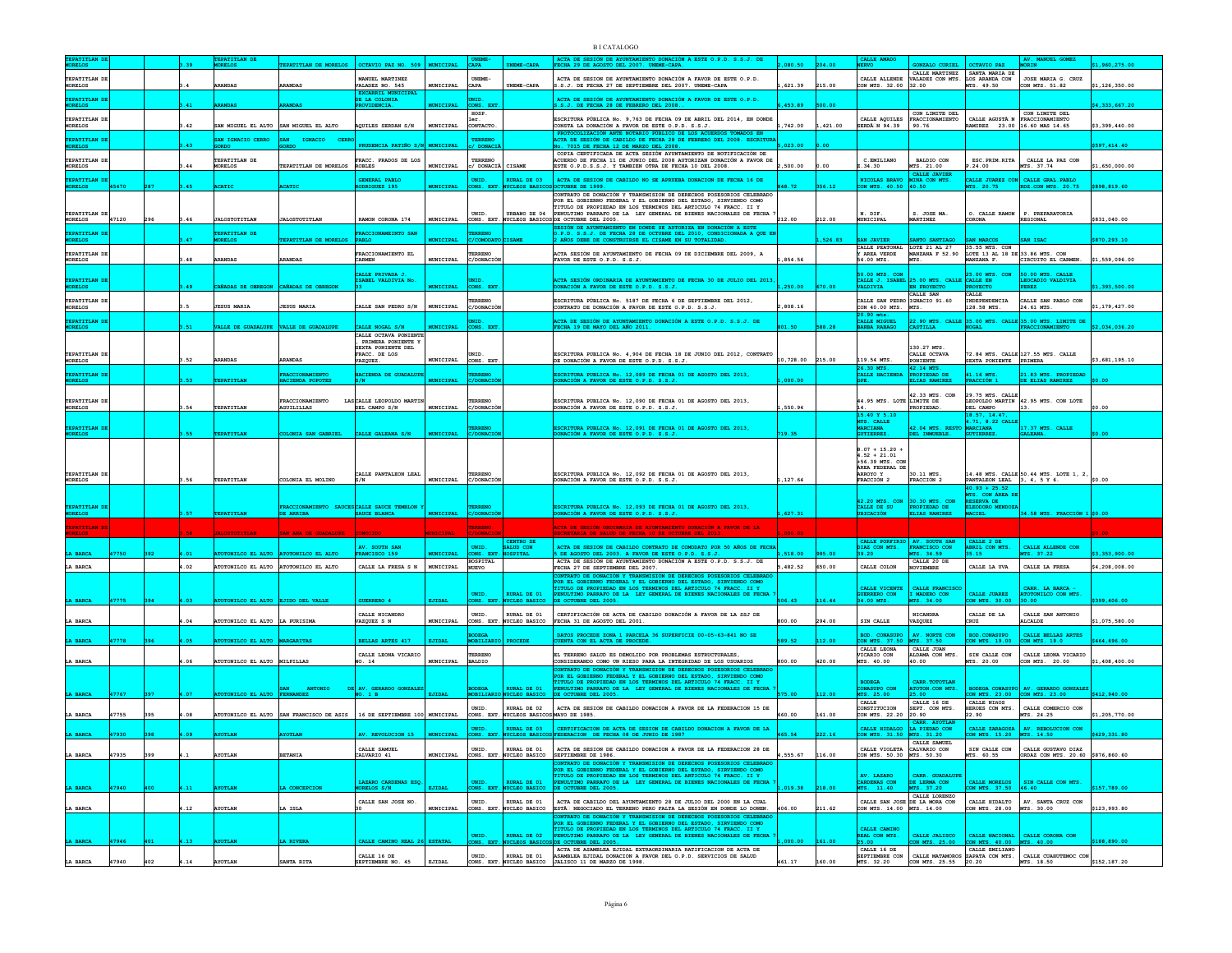|              |       |     |      |                  |                                         |                                           |                   |                          |                                                | <b>BICATALOGO</b>                                                                                                                                                                                          |          |          |                                                                    |                                                         |                                                    |                                                                            |                |
|--------------|-------|-----|------|------------------|-----------------------------------------|-------------------------------------------|-------------------|--------------------------|------------------------------------------------|------------------------------------------------------------------------------------------------------------------------------------------------------------------------------------------------------------|----------|----------|--------------------------------------------------------------------|---------------------------------------------------------|----------------------------------------------------|----------------------------------------------------------------------------|----------------|
| LA BARCA     | 45900 |     | .15  | CHAPALA          | CHAPALA                                 | FLAVIO ROMERO DE<br>VELAZCO 406           | MUNICIPAL         | UNID.<br>CONS. EXT       |                                                | URBANO DE 03 CERTIFICACION DE ACTA DE CABILDO DONACION A FAVOR DE LA FEDERACION<br>UCLEOS BASICOS 10 DE ABRIL DE 1982.                                                                                     | 903.68   | 1,430.00 | CALLE FLAVIO<br>ROMERO DE<br>VELASCO CON<br>MTS. 26.00             | CATTE DECOTTABO<br>DIF CON MTS.<br>27.25                | CALLE VICENTE<br><b>GUERRERO CON</b><br>4TS. 71.50 | CALLE 5 DE MAYO CON<br>TS. 71.50                                           | \$2,087,935.00 |
| A BARCA      | 15920 |     | .16  | <b>CHAPALI</b>   | <b>MIJIC</b>                            | CALLE OCAMPO NO. 102                      | <b>ESTATAL</b>    | UNID.                    | RURAL DE 02<br>CONS. EXT. NUCLEOS BASICOS AÑOS | CONTRATO DE COMODATO DE FECHA 15 DE NOVTEMBRE DE 1995. A FAVOR DE<br>LA SECRETARIA DE SALUD DEL ESTADO DE JALISCO. POR EL TÉRMINO DE 4                                                                     | 38.10    | 295.00   | CALLE OCAMPO                                                       | CALLE<br>INDEPENDENCIA                                  | CALLE NIÑOS<br><b>IEROES</b>                       | CALLE LIBERTAD                                                             | \$844,240.00   |
| LA BARCA     |       |     | 1.17 | CHAPALA          | SAN ANTONIO TLAYACAPAN VELASQUEZ SIN NO | CALLE RAMON                               | PARTICULAR        | <b>INTD</b><br>CONS. EXT |                                                | ESCRITURA PUBLICA No. 38264 A FAVOR DEL O.P.D.S.S.J. DE FECHA 09 DI<br>OCTUBRE DEL 2003.                                                                                                                   | 993.32   | 195.72   | CALLE PASEO<br>DEL CONEJO CON<br>MTS. 39.4                         | CALLE RAMON<br>CORONA CON MTS.<br>29.7                  | ONEJO                                              | CALLE RAMON<br>CALLE PASEO DEL VELAZQUEZ CON MTS.<br>30.05                 | \$2,032,700.00 |
|              |       |     |      |                  |                                         |                                           |                   | UNID.                    | RURAL DE 01                                    | CERTIFICACION DE ACTA DE CABILDO DONACION A FAVOR DEL GOBIERNO DEL                                                                                                                                         |          |          | CALLE LOMA<br>BONITA CON MTS.                                      | CALLE REAL CON                                          | PRIVADA JESUS<br>ENEGAS CON MTS                    | CALLE LOMA DORADA                                                          |                |
| LA BARCA     | 15940 | 693 | .18  | <b>CHAPALI</b>   | SAN NICOLAS DE IBARRA                   | CALLE REAL 1                              | <b>MUNICIPAL</b>  |                          | CONS. EXT. NUCLEO BASICO                       | ESTADO 28 DE ENERO DE 1988.<br>CONTRATO DE DONACIÓN Y TRANSMISION DE DERECHOS POSESORIOS CELEBRADO<br>FOR EL GOBIERNO FEDERAL Y EL GOBIERNO DEL ESTADO, SIRVIENDO COMO                                     | 837.00   |          | 27.00                                                              | MTS. 27.00                                              | 31.00                                              | CON MTS. 31.00                                                             | \$1,000,625.00 |
| LA BARCA     |       | 692 | .19  | CHAPALA          | SANTA CRUZ DE<br>SOLEDAD                | EDUARDO RIVERA 308                        | EJIDAL            | UNID.                    | RURAL DE 01<br>CONS. EXT. NUCLEO BASICO        | TITULO DE PROPIEDAD EN LOS TERMINOS DEL ARTICULO 74 FRACC. II Y<br>PENULTIMO PARRAFO DE LA LEY GENERAL DE BIENES NACIONALES DE FECHA<br>DE OCTUBRE DEL 2005.                                               | 719.00   | 110.00   | CALLE<br>INDEPENDENCIA                                             | CALLE JUAREZ                                            | CALLE FRANCISCO CALLE GENERAL<br>VILLA             | <b>EDUARDO RIVERA</b>                                                      | \$1,000,625.00 |
|              |       |     |      |                  |                                         |                                           |                   |                          |                                                | ONTRATO DE DONACIÓN Y TRANSMISION DE DERECHOS POSESORIOS CELEBRADO<br>POR EL GOBIERNO FEDERAL Y EL GOBIERNO DEL ESTADO, SIRVIENDO COMO                                                                     |          |          |                                                                    |                                                         |                                                    |                                                                            |                |
| LA BARCA     | 47980 | 403 |      | DEGOLLADO        | <b>DEGOLLADO</b>                        | CALLE MORELOS NO<br>255                   | PARTICULAR        | UNID.                    | <b>RURAL DE 03</b>                             | TITULO DE PROPIEDAD EN LOS TERMINOS DEL ARTICULO 74 FRACC. II Y<br>PENULTIMO PARRAFO DE LA LEY GENERAL DE BIENES NACIONALES DE FECHA<br>CONS. EXT. NUCLEOS BASECOS DE OCTUBER DEL 2005.                    | .536.59  | 274.12   | CALLE HIDALGO<br>CON MTS 33.55                                     | CALLE ALVARO<br>OBREGON CON MTS.<br>33.55               | MTS. 45.80                                         | CALLE COLON CON CALLE RUBEN GARCIA<br>GARCIA CON MTS. 45.80 \$1.297.477.50 |                |
|              |       |     |      |                  |                                         | CALLE SALIDA AL ARCA                      |                   | UNID.                    | RURAL DE 01                                    | ACTA DE ASAMBLEA EJIDAL EXTRAORDINARIA DONACION A FAVOR DEL O.P.D.                                                                                                                                         |          |          | CALLE SALIDA<br>AL ARCA<br>DEFENSORES CON                          | SIN CALLE CON                                           | CALLE ELEAZER<br>AYALA CON MTS.                    | CALLE SIN NOMBRE CON                                                       |                |
| LA BARCA     | 47980 |     | .21  | DEGOLLADO        | <b>BUENOS AIRES</b>                     | DEFENSORES NO. 40                         | EJIDAI            |                          | CONS. EXT. NUCLEO BASICO                       | SERVICIOS DE SALUD JALISCO DE FECHA 04 DE FEBRERO DE 1999.<br>CONTRATO DE DONACIÓN Y TRANSMISION DE DERECHOS POSESORIOS CELEBRADO                                                                          | ,503.25  | 147.60   | MTS. 35.00                                                         | MTS. 35.00                                              | 38.00                                              | MTS. 35.20                                                                 | \$297,300.00   |
|              |       |     |      |                  |                                         | CALLE LAZARO CARDENAS                     |                   | UNID.                    | <b>RURAL DE 02</b>                             | POR EL GOBIERNO FEDERAL Y EL GOBIERNO DEL ESTADO, SIRVIENDO COMO<br>TITULO DE PROPIEDAD EN LOS TERMINOS DEL ARTICULO 74 FRACC. II Y<br>PENULTIMO PARRAFO DE LA LEY GENERAL DE BIENES NACIONALES DE FECHA   |          |          | CALLE DIONISIO<br>RODRIGUEZ CON                                    | CALLE LAZARO<br><b>CARDENAS CON</b>                     | CALLE HIDALGO                                      | CALLE JUAREZ CON                                                           |                |
| LA BARCA     | 47980 | 404 | 1.22 | DEGOLLADO        | <b>IUASCATO</b>                         | No. 6                                     | <b>EJIDAL</b>     |                          |                                                | CONS. EXT. NUCLEOS BASICOS DE OCTUBRE DEL 2005.<br>CONTRATO DE DONACIÓN Y TRANSMISION DE DERECHOS POSESORIOS CELEBRADO<br>FOR EL GOBIERNO FEDERAL Y EL GOBIERNO DEL ESTADO, SIRVIENDO COMO                 | ,032.50  | 244.82   | MTS. 35.10                                                         | MTS. 35.10                                              | ON MTS. 30.00                                      | MTS. 30.00                                                                 | \$348,070.00   |
|              |       |     |      |                  |                                         |                                           |                   | UNID.                    | RURAL DE 03                                    | TITULO DE PROPIEDAD EN LOS TERMINOS DEL ARTICULO 74 FRACC. II Y<br>PENULTIMO PARRAFO DE LA LEY GENERAL DE BIENES NACIONALES DE FECHA                                                                       |          | 229.00   | PRECIADO CON                                                       | CALLE JUAN GIL CALLE NICOLAS<br>BRAVO CON MTS.<br>27.80 |                                                    | CALLE RAYON CON CALLE 5 DE MAYO CON                                        |                |
| LA BARCA     | 47900 | 405 | .23  | JAMAY            | <b>JAMAY</b>                            | CALLE 5 DE MAYO 204   MUNICIPAL           |                   | UNID.                    | <b>RURAL DE 01</b>                             | CONS. EXT. NUCLEOS BASICOS DE OCTUBRE DEL 2005.<br>ACTA ASAMBLEA GENERAL EXTRAORDINARIA DONACION A FAVOR DEL O.P.D.                                                                                        | 729.00   |          | MTS. 27.80                                                         |                                                         | MTS. 26.40                                         | MTS. 26.40<br>CALLE MAURICIO                                               | \$1,150,563.00 |
| LA BARCA     |       |     | .24  | <b>JAMAY</b>     | ialtaraña                               | CALLE JUARES No.1                         | <b>MUNICIPAL</b>  | UNID.                    | CONS. EXT. NUCLEO BASICO<br>RURAL DE 01        | 8.S.J. DE FECHA 03 DE JULIO DEL 2002.<br>ACTA DE ASAMBLEA EJIDAL EXTRAORDINARIA DONACION A FAVOR DEL O.P.D.                                                                                                | 224.59   | 132.15   | CALLE HIDALGO<br>CALLE ENRIQUE<br>ALVAREZ DEL                      | CALLE JUAREZ<br>CALLE CARLOS                            | <b>CUESTA GALLARDO OROZCO</b><br>CALLE JESUS       |                                                                            | \$194,580.00   |
| LA BARCA     | 47905 | 406 | 4.25 | JAMAY            | SAN AGUSTIN                             | CALLE CARLOS RIVERA<br>ACEVES NO. 90      | EJIDAL            | CONS. EXT.               | NUCLEO BASICO                                  | SERVICIOS DE SALUD DEL ESTADO DE JALISCO 10 DE OCTUBRE DE 1998.<br>CONTRATO DE DONACIÓN Y TRANSMISION DE DERECHOS POSESORIOS CELEBRADO                                                                     | 275.00   | 328.00   | CASTILLO                                                           | RIVERA ACEVES                                           | GONZALEZ GALLO                                     | CALLE AGUSTIN YAREZ \$629,000.00                                           |                |
|              |       |     |      |                  |                                         |                                           |                   | UNID.                    | RURAL DE 01                                    | OR EL GOBIERNO FEDERAL Y EL GOBIERNO DEL ESTADO, SIRVIENDO COMO<br>TITULO DE PROPIEDAD EN LOS TERMINOS DEL ARTICULO 74 FRACC. II Y<br>PENULTIMO PARRAFO DE LA LEY GENERAL DE BIENES NACIONALES DE FECHA    |          |          | CALLE PEDRO                                                        | CALLE ANTONIO                                           |                                                    | CALLE PRISCILIANO                                                          |                |
| LA BARCA     | 47900 | 407 | .26  | <b>JAMAY</b>     | SAN MIGUEL DE LA PAZ                    | ANTONIO RAMIREZ 17                        | $\tt{EJIDAL}$     |                          | CONS. EXT. NUCLEO BASICO                       | DE OCTUBRE DEL 2005.<br>CONTRATO DE DONACIÓN Y TRANSMISION DE DERECHOS POSESORIOS CELEBRADO<br>OR EL GOBIERNO FEDERAL Y EL GOBIERNO DEL ESTADO, SIRVIENDO COMO                                             | 250.70   | 275.00   | <b>MORENO</b>                                                      | AMIREZ                                                  | CALLE HIDALGO                                      | <b>SANCHEZ</b>                                                             | \$543,000.00   |
|              |       |     |      |                  |                                         |                                           |                   | UNID.                    | RURAL DE 03                                    | TITULO DE PROPIEDAD EN LOS TERMINOS DEL ARTICULO 74 FRACC. II Y<br>PENULTIMO PARRAFO DE LA LEY GENERAL DE BIENES NACIONALES DE FECHA                                                                       |          |          | CALLE DONATO<br>GUERRA CON MTS.                                    | SIN CALLE CON                                           |                                                    | CALLE MATAMOROS CALLE HIDALGO CON                                          |                |
| LA BARCA     | 45800 | 687 | .27  | JOCOTEPEC        | JOCOTEPEC                               | DONATO GUERRA 6                           | MUNICIPAL         | CONS. EXT.               | <b>WCLEOS BASICO</b>                           | DE OCTUBRE DEL 2005.<br>CONTRATO DE DONACIÓN Y TRANSMISION DE DERECHOS POSESORIOS CELEBRADO<br>POR EL GOBIERNO FEDERAL Y EL GOBIERNO DEL ESTADO, SIRVIENDO COMO                                            | 3,200.00 | 224.00   | 26.10                                                              | MTS. 22.90                                              | CON MTS. 130.60 MTS. 131                           |                                                                            | \$2,232,850.00 |
| LA BARCA     | 45816 | 686 | 1.28 | <b>JOCOTEPEC</b> | LAS TROJES                              | CALLE ABASOLO 1 B                         | EJIDAL            | UNID.                    | <b>RURAL DE 01</b><br>CONS. EXT. NUCLEO BASICO | ITULO DE PROPIEDAD EN LOS TERMINOS DEL ARTICULO 74 FRACC. II Y<br>PENULTIMO PARRAFO DE LA LEY GENERAL DE BIENES NACIONALES DE FECHA<br>DE OCTUBRE DEL 2005.                                                | 426.21   | 187.61   | CALLE HIDALGO                                                      | CALLE ZARAGOZA<br>CON MTS. 20.00 CON MTS. 20.00         | CALLE ALLENDE<br>CON MTS. 40.00 MTS. 40.00         | CALLE ABASOLO CON                                                          | \$384,900.00   |
|              |       |     |      |                  |                                         |                                           |                   |                          |                                                | ONTRATO DE DONACIÓN Y TRANSMISION DE DERECHOS POSESORIOS CELEBRADO<br>POR EL GORTERNO FEDERAL Y EL GORTERNO DEL ESTADO, STRVIENDO COMO                                                                     |          |          |                                                                    |                                                         |                                                    |                                                                            |                |
| LA BARCA     | 45815 | 705 | 1.29 | JOCOTEPEC        | POTRERILLOS                             | CALLE HIDALGO 9                           | EJIDAL            | UNID.                    | RURAL DE 01<br>CONS. EXT. NUCLEO BASICO        | TITULO DE PROPIEDAD EN LOS TERMINOS DEL ARTICULO 74 FRACC. II Y<br>INULTIMO PARRAFO DE LA LEY GENERAL DE BIENES NACIONALES DE FECHA<br>DE OCTUBRE DEL 2005.                                                | 063.84   | 142.00   | CALLE<br>INDEPENDENCIA                                             | CALLE JUAREZ                                            | CALLE MORELOS                                      | CALLE HIDALGO                                                              | \$471,900.00   |
|              |       |     |      |                  |                                         |                                           |                   |                          |                                                | ONTRATO DE DONACIÓN Y TRANSMISION DE DERECHOS POSESORIOS CELEBRADO<br>POR EL GOBIERNO FEDERAL Y EL GOBIERNO DEL ESTADO, SIRVIENDO COMO<br>TITULO DE PROPIEDAD EN LOS TERMINOS DEL ARTICULO 74 FRACC. II Y  |          |          |                                                                    |                                                         |                                                    |                                                                            |                |
| A BARCA      | 15840 | 712 |      | <b>JOCOTEPEC</b> | CRISTOBA<br>ZAPOTITLAN                  | HIDALGO 21                                | <b>MUNICIPAL</b>  | UNID.                    | RURAL DE 03                                    | ENULTIMO PARRAFO DE LA LEY GENERAL DE BIENES NACIONALES DE FECHA<br>CONS. EXT. NUCLEOS BASICOS DE OCTUBRE DEL 2005.                                                                                        | 190.00   | 140.00   | CALLE JUAREZ<br>CON MTS. 14.00                                     | CALLE CORONA<br>CON MTS. 14.00                          | CALLE HIDALGO<br>CON MTS. 13.50                    | CALLE FRANCISCO<br>VILLA CON MTS. 13.50 \$271,750.00                       |                |
| LA BARCA     | 45820 | 685 | 1.31 | JOCOTEPEC        | SAN JUAN COSALA                         | LA PAZ PONIENTE 90                        | MUNICIPAL         | UNID.                    | RURAL DE 02                                    | CERTIFICACIÃ <sup>3</sup> N DE ACTA DE SESIÃ <sup>3</sup> N DE AYUNTAMIENTO DONACION A FAVOR<br>CONS. EXT. NUCLEOS BASICOS DE ESTE O.P.D. S.S.J. DE FECHA 27 DE JUNIO DEL 2007.                            | 614.79   | 224.00   | CALLE MORELOS                                                      | CALLE LA PAZ<br>CON MTS. 29.60 CON MTS. 29.80           | CON MTS. 24.00                                     | CALLE VICENTE<br>CALLE ITURBIDE GUERRERO CON MTS.<br>17.40                 | \$575,850.00   |
|              |       |     |      |                  |                                         |                                           |                   |                          |                                                | CONTRATO DE DONACIÓN Y TRANSMISION DE DERECHOS POSESORIOS CELEBRADO<br>POR EL GOBIERNO FEDERAL Y EL GOBIERNO DEL ESTADO. SIRVIENDO COMO<br>TITULO DE PROPIEDAD EN LOS TERMINOS DEL ARTICULO 74 FRACC. II Y |          |          |                                                                    |                                                         |                                                    |                                                                            |                |
| LA BARCA     | 45830 | 713 | .32  | <b>JOCOTEPEC</b> | SAN PEDRO TESISTAN                      | CALLE ZARAGOZA 82                         | <b>MUNICIPAL</b>  |                          | <b>RURAL DE 01</b><br>CONS. EXT. NUCLEO BASICO | ENULTIMO PARRAFO DE LA LEY GENERAL DE BIENES NACIONALES DE FECHA<br>DE OCTUBRE DEL 2005.                                                                                                                   | 380.00   | 120.00   | CALLE HIDALGO                                                      | CALLE JUAREZ                                            |                                                    | CALLE 5 DE MAYO   CALLE ZARAGOZA                                           | \$426,700.00   |
| LA BARCA     | 45810 | 681 | .33  | JOCOTEPEC        | ZAPOTITAN DE HIDALGO                    | AV. DEL TRABAJO 2                         | EJIDAL            | UNID.                    | RURAL DE 01<br>CONS. EXT. NUCLEO BASICO        | ACTA DE ASAMBLEA EJIDAL EXTRAORDINARIA DONACION 07 DE JULIO DE<br>1996.                                                                                                                                    | ,173.65  | 100.00   | ZAPATA                                                             | CALLE EMILIANO CALLE FRANCISCO<br>VILLA                 | CALLE LA PAZ                                       | AV. DEL TRABAJO                                                            | \$826,250.00   |
|              |       |     |      |                  |                                         |                                           |                   | OFICINA                  |                                                |                                                                                                                                                                                                            |          |          | CALLE LIC.JOSE<br>LUIS LEAL                                        | CALLE JAVIER                                            | CALLE MA.<br><b>ASENCION</b>                       | CALLE ADOLFO RUIZ                                                          |                |
| LA BARCA     | 47910 | 410 | .34  | LA BARCA         | LA BARCA                                | AV. ADOLFO RUIZ<br>CORTINEZ <sub>29</sub> | <b>MUNICIPAL</b>  | <b>REGIONAL</b>          | URBANO DE 06                                   | ACTA DE SESIÓN DE AYUNTAMIENTO DONACIÓN DE FECHA 16 DE JUNIO DEL<br>NUCLEOS BASICOS 2003 A FAVOR DE ESTE O.P.D. S.S.J.                                                                                     | .000.00  | .677.00  | SANABRIA CON<br>MTS. 100.00                                        | <b>VALLE AREVALO</b><br>CON MTS. 100.00                 | GONZALEZ CON<br>MTS. 50.00                         | CORTINEZ CON MTS.<br>50.00                                                 | \$5,686,300.00 |
|              |       |     |      |                  |                                         | CALLE ALVARO OBREGO                       |                   | UNID.                    | RURAL DE 01                                    | ACTA DE ASAMBLEA EJIDAL EXTRAORDINARIA RATIFICACION DE ACTA DE<br>SAMBLEA EJIDAL EXTRAORDINARIA DONACION A FAVOR DEL O.P.D. DE<br>SERVICIOS DE SALUD DEL ESTADO DE JALISCO DE FECHA 16 DE NOVIEMBRE DE     |          |          |                                                                    | CALLE PEDRO                                             | CALLE FRANCISCO                                    |                                                                            |                |
| LA BARCA     | 47910 | 408 | .35  | LA BARCA         | CANALES                                 |                                           | EJIDAL            | CONS. EXT.               | <b>WCLEO BASICO</b>                            | 997<br>CONTRATO DE DONACIÓN Y TRANSMISION DE DERECHOS POSESORIOS CELEBRADO<br>POR EL GOBIERNO FEDERAL Y EL GOBIERNO DEL ESTADO. SIRVIENDO COMO                                                             | , 235.00 | 173.00   | CALLE HIDALGO                                                      | <b>IORENO</b>                                           | <b>JILLA</b>                                       | CALLE ALVARO OBREGON \$2,986,750.00                                        |                |
| LA BARCA     | 47910 | 409 | 1.36 | LA BARCA         | EL CARMEN                               | CALLE DELFINO LOZANO<br>NO. 19            | <b>EJIDAL</b>     | UNID.                    | <b>RURAL DE 01</b><br>CONS. EXT. NUCLEO BASICO | TITULO DE PROPIEDAD EN LOS TERMINOS DEL ARTICULO 74 FRACC. II Y<br>PENULTIMO PARRAFO DE LA LEY GENERAL DE BIENES NACIONALES DE FECHA<br>DE OCTUBRE DEL 2005.                                               | 368.90   | 160.00   | SIN CALLE                                                          | SIN CALLE                                               | SIN CALLE                                          | SIN CALLE                                                                  | \$312,579.00   |
|              |       |     |      |                  |                                         |                                           |                   |                          |                                                | CONTRATO DE DONACIÓN Y TRANSMISION DE DERECHOS POSESORIOS CELEBRADO<br>POR EL GOBIERNO FEDERAL Y EL GOBIERNO DEL ESTADO. SIRVIENDO COMO                                                                    |          |          |                                                                    |                                                         |                                                    |                                                                            |                |
| LA BARCA     | 47910 | 411 | .37  | LA BARCA         | EL GOBERNADOR                           | CALLE LOPEZ MATEOS<br>NO. 1               | EJIDAL            | UNID                     | RURAL DE 01<br>CONS. EXT. NUCLEO BASICO        | TITULO DE PROPIEDAD EN LOS TERMINOS DEL ARTICULO 74 FRACC. II Y<br>PENULTIMO PARRAFO DE LA LEY GENERAL DE BIENES NACIONALES DE FECHA<br>DE OCTUBRE DEL 2005.                                               | 225.00   | 125.00   | CALLE LOPEZ<br><b>MATEOS</b>                                       | TEMPLO                                                  | CALLE HIDALGO                                      | CALLE NIñOS HEROES \$192,750.00                                            |                |
| LA BARCA     | 47925 |     | 38   | LA BARCA         | <b>GUADALUPE DE LERMA</b>               | AV. GUADALUPE NO. 24 EJIDAL               |                   | UNID.                    | RURAL DE 01<br>CONS. EXT. NUCLEO BASICO        | ACTA DE ASAMBLEA EJIDAL EXTRAORDINARIA DONACION A FAVOR DEL O.P.D.<br>SERVICIOS DE SALUD JALISCO 17 DE OCTUBRE DE 1998.                                                                                    | , 247.72 | 163.24   | AV. GUADALUPE<br>CON MTS. 19.45 19.45                              | CALLE SIN<br>NOMBRE CON MTS.                            | CALLE NACIONAL<br>CON MTS. 64.15                   | CARRETERA SAN<br>ANTONIO DE RIVAS CON<br>MTS. 64.15                        | \$401,761.80   |
|              |       |     |      |                  |                                         |                                           |                   |                          |                                                | CONTRATO DE DONACIÓN Y TRANSMISION DE DERECHOS POSESORIOS CELEBRADO<br><b>GOBIERNO FEDERAL</b><br>Y EL GOBIE<br>) DEL ESTADO. SIRVIEN                                                                      |          |          |                                                                    |                                                         |                                                    |                                                                            |                |
| LA BARCA     | 47910 | 412 | 4.39 | LA BARCA         | LA PAZ DE ORDAZ                         | DR. FELIPE<br><b>COVARRUBIAS 22</b>       | PARTICULAR        | UNID.                    | RURAL DE 01<br>CONS. EXT. NUCLEO BASICO        | TITULO DE PROPIEDAD EN LOS TERMINOS DEL ARTICULO 74 FRACC. II Y<br>PENULTIMO PARRAFO DE LA LEY GENERAL DE BIENES NACIONALES DE FECHA<br>DE OCTUBRE DEL 2005.                                               | 710.68   | 150.00   | <b>FELIPE</b><br>COVARRUBIAS CON MAYO CON MTS.<br>MTS. 29.44 29.44 | CALLE 15 DE                                             | AV.JARDIN CON<br>MTS. 24.14                        | CALLE JUAREZ CON<br>MTS. 24.14                                             | \$375,437.00   |
|              |       |     |      |                  | <b>PORTEZUELOS</b>                      | CALLE HIDALGO No                          | <b>UNICIPAL</b>   | UNID.<br>CONS. EXT       |                                                | ACTA DE SESIÓN DE AYUNTAMIENTO DONACIÓN DE FECHA 14 DE NOVIEMBRE<br>EL 2003. A FAVOR DE LA SECRETARÃ A DE SALUD JALISCO                                                                                    |          |          | AV. HIDALGO                                                        | RESTO DE LA                                             | RESTO DE LA                                        | CALLE DE ACCESO<br>42.00                                                   | \$1,936,500.00 |
| LA BARCA     |       |     |      |                  |                                         | CALLE PRISCILIANO                         |                   | UNID.                    | RURAL DE 01                                    |                                                                                                                                                                                                            |          |          | CALLE                                                              | ROPIEDAD 20.00<br>CALLE LAZARO                          | PROPIEDAD 42.00<br>CALLE<br><b>RISCILIANO</b>      |                                                                            |                |
| LA BARCA     |       |     | .41  | LA BARCA         | SAN ANTONIO DE RIVAS SANCHEZ SIN NUMERO | EMILIANO ZAPATA No                        | <b>INVESTIGAR</b> | UNID                     | CONS. EXT. NUCLEO BASICO                       | CEDITA DE CAPTACION<br>ACTA DE SESIÓN DE AYUNTAMIENTO DONACIÓN DE FECHA 14 DE NOVIEMBRE                                                                                                                    | 514.25   | 174.57   | CUAHUTEMOC                                                         | <b>CARDENAS</b><br>CALLE BENITO                         | <b>SANCHEZ</b>                                     | CALLE MATAMOROS<br>CALLE LAZARO                                            | \$289,336.50   |
| LA BARCA     |       |     | .42  | LA BARCA         | SANTA LUCIA                             |                                           | <b>MUNICIPAL</b>  | CONS. EXT                |                                                | DEL 2003. A ESTE O.P.D. S.S.J.                                                                                                                                                                             | , 200.00 | 182.00   | CALLE ALDAMA                                                       | <b>JUAREZ</b><br>CALLE LAZARO                           | CALLE ALLENDE                                      | <b>CARDENAS</b>                                                            | \$823,600.00   |
| LA BARCA     | 47910 | 414 | .43  | LA BARCA         | SAN FRANCISCO<br><b>RIVAS</b>           | GONZALEZ ORTEGA 39                        | EJIDAL            | UNID.                    | RURAL DE 01<br>CONS. EXT. NUCLEO BASICO        | ACTA DE SESION DE CABILDO DONACION A FAVOR DEL GOBIERNO DEL ESTADO<br>30 DE JUNIO DE 1995.<br>CONTRATO DE DONACIÓN Y TRANSMISION DE DERECHOS POSESORIOS CELEBRADO                                          | 355.68   | 340.00   | SIN CALLE CON<br>MTS. 37.00                                        | <b>CARDENAS CON</b><br>MTS. 27.20                       | SIN CALLE CON<br>MTS. 29.00                        | CALLE GONZALEZ<br>ORTEGA CON MTS. 26.80 \$549,187.20                       |                |
|              |       |     |      |                  | SAN JOSE DE CASAS                       |                                           |                   | UNID.                    | <b>RURAL DE 01</b>                             | POR EL GOBIERNO FEDERAL Y EL GOBIERNO DEL ESTADO. SIRVIENDO COMO<br>TITULO DE PROPIEDAD EN LOS TERMINOS DEL ARTICULO 74 FRACC. II Y<br>PENULTIMO PARRAFO DE LA LEY GENERAL DE BIENES NACIONALES DE FECHA   |          |          | CALLE GONZALEZ<br>GALLO CON MTS.                                   | CALLE ZARAGOZA                                          | CALLE MORELOS                                      | CALLE HIDALGO CON                                                          |                |
| <b>BARCA</b> | 17925 |     |      |                  | CAIDAS                                  | HIDALGO 68                                | PARTICULAR        |                          |                                                | CONS. EXT. NUCLEO BASICO DE OCTUBRE DEL 2005.                                                                                                                                                              |          |          | 25.00                                                              | CON MTS. 25.00                                          | CON MTS. 21.00                                     | MTS. 17.00                                                                 | \$485,900.00   |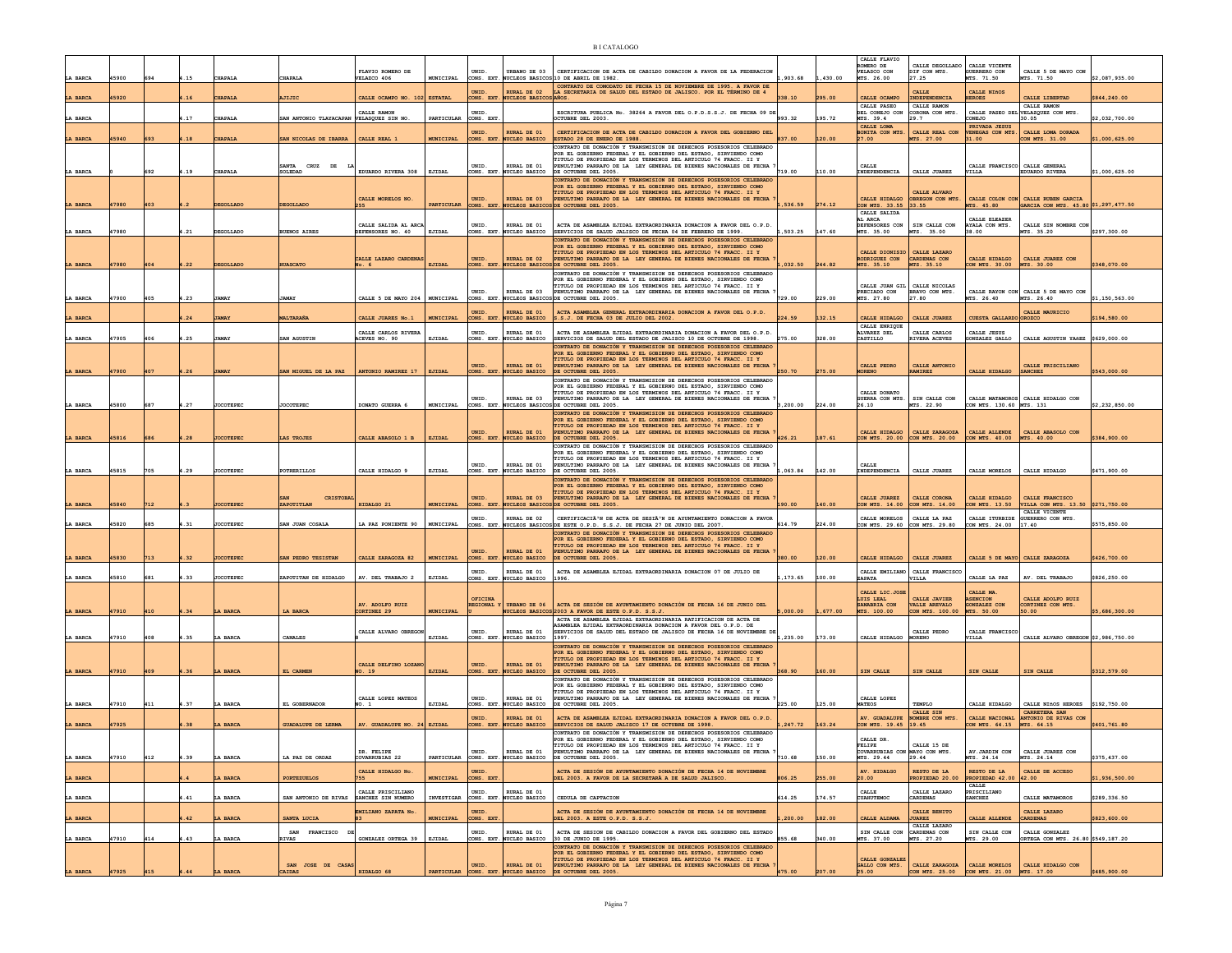|                |       |     |      |                  |                                                                                  |                                           |                     |                         |                                                | CONTRATO DE DONACIÓN Y TRANSMISION DE DERECHOS POSESORIOS CELEBRADO<br>POR EL GOBIERNO FEDERAL Y EL GOBIERNO DEL ESTADO, SIRVIENDO COMO<br>TITULO DE PROPIEDAD EN LOS TERMINOS DEL ARTICULO 74 FRACC. II Y |              |          |                                                | CALLE                                                             |                                             |                                                                         |                 |
|----------------|-------|-----|------|------------------|----------------------------------------------------------------------------------|-------------------------------------------|---------------------|-------------------------|------------------------------------------------|------------------------------------------------------------------------------------------------------------------------------------------------------------------------------------------------------------|--------------|----------|------------------------------------------------|-------------------------------------------------------------------|---------------------------------------------|-------------------------------------------------------------------------|-----------------|
| LA BARCA       | 47910 |     | .45  | LA BARCA         | SAN JOSE DE LAS MORAS   FRANCISCO VILLA 25   PARTICULAR CONS. EXT. NUCLEO BASICO |                                           |                     | UNID.                   | RURAL DE 01                                    | PENULTIMO PARRAFO DE LA LEY GENERAL DE BIENES NACIONALES DE FECHA<br>DE OCTUBRE DEL 2005                                                                                                                   | 657.00       | 137.63   | CALLE<br>FRANCISCO VILLA CARRANZA              | VENUSTIANO                                                        | CALLE EMILIANO<br>ZAPATA                    | CALLE ZARAGOZA                                                          | \$263,706.00    |
|                |       |     |      |                  |                                                                                  |                                           |                     |                         |                                                | ACTA DE ASAMBLEA EJIDAL EXTRAORDINARIA RATIFICACION DE ACTA DE                                                                                                                                             |              |          |                                                | CARR. LA BARCA<br>AN ANTONIO DE                                   | CARR. LA BARCA<br>SAN ANTONIO DE            |                                                                         |                 |
| LA BARCA       | 17910 | 417 | .46  | LA BARCA         | <b>SAN RAMON</b>                                                                 | CALLE JALISCO SIN<br><b>IUMERO</b>        | EJIDAL              | UNID.                   | <b>RURAL DE 01</b><br>CONS. EXT. NUCLEO BASICO | ASAMBLEA EJIDAL EXTRAORDINARIA DONACION A FAVOR DEL O.P.D. SERVICIOS<br>DE SALUD JALISCO 27 DE OCTUBRE DE 1998.                                                                                            | 666.70       | 112.00   | <b>BOD. CONASUPO</b><br>CON MTS. 24.00 24.00   | RIVAS CON MTS.                                                    | <b>RIVAS CON MTS.</b><br>50.00              | CALLE JALISCO CON<br>MTS. 50.00                                         | \$207,737.00    |
|                |       |     |      |                  |                                                                                  | PRISCILIANO SANCHEZ                       |                     | UNID.                   | RURAL DE 01                                    | ACTA DE ASAMBLEA EJIDAL EXTRAORDINARIA RATIFICACION DE ACTA DE<br>ASAMBLEA EJIDAL ORDINARIA DONACION A FAVOR DEL O.P.D. DE SERVICIOS                                                                       |              |          | SIN CALLE CON                                  | CALLE LOPEZ<br>MATEOS CON MTS.                                    | SIN CALLE CON                               | CALLE PRISCILIANO                                                       |                 |
| LA BARCA       | 7910  | 418 | .47  | LA BARCI         | VILLA GARCIA MARQUEZ                                                             | No. 95                                    | EJIDAI              |                         | CONS. EXT. NUCLEO BASICO                       | DE SALUD DEL ESTADO DE JALISCO 27 DE NOVIEMBRE DE 1997                                                                                                                                                     | 512.57       | 70.72    | MTS. 14.00                                     | 14.00                                                             | MTS. 8.00                                   | SANCHEZ CON MTS. 8.00 \$152,523.24                                      |                 |
|                |       |     |      |                  |                                                                                  |                                           |                     |                         |                                                | CONTRATO DE DONACIÓN Y TRANSMISION DE DERECHOS POSESORIOS CELEBRADO<br>POR EL GOBIERNO FEDERAL Y EL GOBIERNO DEL ESTADO, SIRVIENDO COMO                                                                    |              |          |                                                |                                                                   |                                             |                                                                         |                 |
|                |       |     |      |                  |                                                                                  | CALLE LAZARO                              |                     | UNID.                   | <b>RURAL DE 01</b>                             | TITULO DE PROPIEDAD EN LOS TERMINOS DEL ARTICULO 74 FRACC. II Y<br>PENULTIMO PARRAFO DE LA LEY GENERAL DE BIENES NACIONALES DE FECHA                                                                       |              |          | CALLE LAZARO<br>CARDENAS CON                   | CALLE ALAMEDA                                                     | SIN CALLE CON                               | CALLE VALLARTA CON                                                      |                 |
| LA BARCA       | 17910 | 419 | .48  | LA BARCA         | ZALAMEA                                                                          | CARDENAS <sub>27</sub>                    | EJIDAL              |                         |                                                | CONS. EXT. NUCLEO BASICO DE OCTUBRE DEL 2005.<br>CONTRATO DE DONACIÓN Y TRANSMISION DE DERECHOS POSESORIOS CELEBRADO                                                                                       | 945.00       | 112.00   | MTS. 31.50                                     | CON MTS. 31.50                                                    | MTS. 30.00                                  | MTS. 30.00                                                              | \$342,300.00    |
|                |       |     |      |                  |                                                                                  |                                           |                     |                         |                                                | POR EL GOBIERNO FEDERAL Y EL GOBIERNO DEL ESTADO, SIRVIENDO COMO<br>TITULO DE PROPIEDAD EN LOS TERMINOS DEL ARTICULO 74 FRACC. II Y                                                                        |              |          | AV. DE LOS                                     | CALLE RAMÓN                                                       |                                             |                                                                         |                 |
| LA BARCA       | 47800 | 719 | 1.49 | <b>OCOTLAN</b>   | OCOTLAN                                                                          | LOPEZ MATEOS 162                          | MUNICIPAL           | UNID.                   |                                                | URBANO DE 05 PENULTIMO PARRAFO DE LA LEY GENERAL DE BIENES NACIONALES DE FECHA<br>CONS. EXT. NUCLEOS BASICOS DE OCTUBRE DEL 2005.                                                                          | .113.00      | 269.00   | MAESTROS CON<br>MTS. 31.80                     | CORONA CON MTS.<br>31.80                                          | CALLE PLEYADES<br>CON MTS. 35.00            | CALLE LOPEZ MATEOS<br>CON MTS. 35.00                                    | \$1,530,450.00  |
|                |       |     |      |                  |                                                                                  | CALLE FRANCISCO                           |                     | HOSP.<br>1er.           | HOSPITAL<br><b>MATERNO</b>                     | COPIA DE LA CERTIFICACION DE SESION ORDINARIA DE AYUNTAMIENTO DE                                                                                                                                           |              |          |                                                |                                                                   | CALLE FRANCISCO                             |                                                                         |                 |
| LA BARCA       |       |     |      | <b>OCOTLAN</b>   | <b>OCOTLAN</b>                                                                   | AMIREZ ACUÑA No.250 MUNICIPAL             |                     | CONTACTO.               | INFANTIL                                       | FECHA 29 DE JULIO DEL 2010, DONACION A FAVOR DE ESTE O.P.D. S.S.J.                                                                                                                                         | ,000.00      | ,500.00  | CALLE CANCER                                   | CALLE LEO                                                         | RAMIREZ ACUÑA                               | CALLE PLEYADES                                                          | \$10,150,000.00 |
|                |       |     |      |                  |                                                                                  |                                           |                     |                         |                                                | CONTRATO DE DONACIÓN Y TRANSMISION DE DERECHOS POSESORIOS CELEBRADO<br>POR EL GOBIERNO FEDERAL Y EL GOBIERNO DEL ESTADO, SIRVIENDO COMO                                                                    |              |          |                                                |                                                                   |                                             |                                                                         |                 |
|                | 47800 |     | 4.51 |                  | LABOR VIEJA (SAN CALLE JESUS GARCIA                                              |                                           | EJIDAL              | UNID.                   | RURAL DE 01                                    | TITULO DE PROPIEDAD EN LOS TERMINOS DEL ARTICULO 74 FRACC. II Y<br>PENULTIMO PARRAFO DE LA LEY GENERAL DE BIENES NACIONALES DE FECHA<br>DE OCTUBRE DEL 2005.                                               | L, 827.00    | 209.00   | SIN CALLE                                      | CAMINO AL                                                         | SIN CALLE                                   | CALLE JESUS GARCIA \$522.150.00                                         |                 |
| LA BARCA       |       | 420 |      | <b>OCOTLAN</b>   | VICENTE)                                                                         | NO. 1                                     |                     |                         | CONS. EXT. NUCLEO BASICO                       | CONTRATO DE DONACIÓN Y TRANSMISION DE DERECHOS POSESORIOS CELEBRADO                                                                                                                                        |              |          |                                                | CARRIL                                                            |                                             |                                                                         |                 |
|                |       |     |      |                  |                                                                                  |                                           |                     |                         |                                                | POR EL GORTERNO FEDERAL Y EL GORTERNO DEL ESTADO, STRVIENDO COMO<br>TITULO DE PROPIEDAD EN LOS TERMINOS DEL ARTICULO 74 FRACC. II Y                                                                        |              |          |                                                | SIN CALLE<br>(AUTOPISTA MEX-                                      |                                             | SIN CALLE (TERRENO                                                      |                 |
| <b>A BARCA</b> | 7780  |     | 52   | <b>DCOTLAN</b>   | SAN MARTIN DE ZULA                                                               | CALLE HIDALGO SUR No                      | COMEDIAT.           | UNID.<br>ONS. EXT       | <b>RURAL DE 01</b><br>NUCLEO BASICO            | PENULTIMO PARRAFO DE LA LEY GENERAL DE BIENES NACIONALES DE FECHA<br>DE OCTUBRE DEL 2005.                                                                                                                  | <b>48.38</b> | 190.00   | CALLE JUAREZ<br>CON MTS. 25.60                 | GUAD) CON MTS.<br>25.90                                           | CALLE LA PAZ<br>ON MTS. 26.30               | DE SIEMBRA) CON MTS.<br>24.00                                           | \$272,176.00    |
|                |       |     |      |                  |                                                                                  | CALLE FERNANDO                            | ESTATAL Y           | UNID.                   | RURAL DE 03                                    | CERTIFICACIÓN DE ACTA DE SESIÓN DE AYUNTAMIENTO DONACIÓN A FAVOR<br>DEL GOBIERNO DEL ESTADO FALTA DONACIÓN A ESTE O.P.D. S.S.J. DE FECHA                                                                   |              |          | CALLE FERNANDO                                 |                                                                   | CALLE DONATO                                |                                                                         |                 |
| LA BARCA       | 15950 |     | .53  | PONCITLAN        | PONCITLAN                                                                        | VARGAS NO. 269                            | MUNICIPAL           | CONS. EXT               | NUCLEOS BASICO                                 |                                                                                                                                                                                                            | 981.00       | 399.00   | <b><i>VARGAS</i></b>                           | CALLE JALISCO                                                     | <b>GUERRA</b>                               | CALLE HIDALGO                                                           | \$1,154,500.00  |
| LA BARCA       | 5965  |     | 54   | PONCITLAN        | CUITZEO                                                                          | PINO SUAREZ 41                            | <b>MUNICIPAL</b>    | UNID.<br>CONS. EXT.     | URAL DE 02                                     | ACTA DE SESION DE CABILDO DONACION A FAVOR DE LA SECRETARIA DE<br>NUCLEOS BASICOS SALUD 28 DE JULIO DE 1993.                                                                                               | 840.38       | 271.21   | CALLE ALLENDE                                  | CALLE EUCALIPTO                                                   | CALLE GALEANA                               | CALLE PINO SUAREZ                                                       | \$426,239.00    |
|                |       |     |      |                  |                                                                                  |                                           |                     | <b>INTD</b>             | RURAL DE 01                                    | ACTA DE ASAMBLEA COMUNAL EXTAORDINARIA DONACION A FAVOR DEL O.P.D.                                                                                                                                         |              |          | CALLE GONZALEZ CALLE 16 DE                     |                                                                   | CALLE RAMON                                 |                                                                         |                 |
| LA BARCA       | 45970 |     | 1.55 | PONCITLAN        | MEZCALA                                                                          | CALLE RAMON CORONA                        | COMUNAL             |                         | CONS. EXT. NUCLEO BASICO                       | SERVICIOS DE SALUD JALISCO 13 DE FEBRERO DEL 2000                                                                                                                                                          | 481.30       | 219.59   | GALLO                                          | <b>SEPTIEMBRE</b>                                                 | CORONA                                      | CALLE INDEPENDENCIA \$562.536.00                                        |                 |
|                |       |     |      |                  |                                                                                  |                                           |                     |                         |                                                |                                                                                                                                                                                                            |              |          | CALLE EMILIANO CALLE ALVARO                    |                                                                   |                                             |                                                                         |                 |
| LA BARCA       | 5950  |     | 56   | PONCITLAN        | ANTA CRUZ EL GRANDE                                                              | ALVARO OBREGON #100   MUNICIPAL           |                     | UNID.                   | RURAL DE 01<br>CONS. EXT. NUCLEO BASICO        | ACTA DE SESIÓN DE AYUNTAMIENTO DONACIÓN DE FECHA 31 DE ENERO DEL<br>2004. A ESTE O.P.D. S.S.J.                                                                                                             | 533.75       | 241.36   | 16.70                                          | ZAPATA CON MTS. OBREGON CON MTS.<br>16.70                         | SIN CALLE CON<br>4TS. 31.50                 | CALLE RAMON CORONA<br>CON MTS. 31.50                                    | \$339,230.00    |
|                |       |     |      |                  |                                                                                  |                                           |                     |                         |                                                |                                                                                                                                                                                                            |              |          |                                                | CARR.<br>PONCITLAN                                                |                                             |                                                                         |                 |
| LA BARCA       | 45958 |     | .57  | PONCITLAN        | SAN JACINTO                                                                      | AV. GUADALUPE 25-A                        | EJIDAL              | UNID.                   | RURAL DE 01<br>CONS. EXT. NUCLEO BASICO        | ACTA DE ASAMBLEA EJIDAL EXTRAORDINARIA DONACION A FAVOR DEL O.P.D.<br>SERVICIOS DE SALUD JALISCO 17 DE OCTUBRE DE 1998.                                                                                    | 161.00       | 161.00   | CON MTS. 12.50 MTS. 17.85                      | CALLE TEPEYAC GUADALAJARA CON                                     | AV. GUADALUPE<br>CON MTS. 33.05             | CALLE MANUEL GARCIA<br>CON MTS. 33.05                                   | \$269,850.00    |
|                |       |     |      |                  |                                                                                  |                                           |                     |                         |                                                | CONTRATO DE DONACIÓN Y TRANSMISION DE DERECHOS POSESORIOS CELEBRADO                                                                                                                                        |              |          |                                                |                                                                   |                                             |                                                                         |                 |
|                |       |     |      |                  |                                                                                  |                                           |                     |                         |                                                | POR EL GOBIERNO FEDERAL Y EL GOBIERNO DEL ESTADO, SIRVIENDO COMO<br>TITULO DE PROPIEDAD EN LOS TERMINOS DEL ARTICULO 74 FRACC. II Y                                                                        |              |          |                                                |                                                                   |                                             |                                                                         |                 |
| LA BARCA       | 45975 | 721 | .58  | PONCITLAN        | SAN JUAN TECOMATLAN                                                              | VICENTE GUERRERO 222 MINICIPAL            |                     | UNID.                   | RURAL DE 01                                    | PENULTIMO PARRAFO DE LA LEY GENERAL DE BIENES NACIONALES DE FECHA<br>CONS. EXT. NUCLEO BASICO DE OCTUBRE DEL 2005.                                                                                         | .054.00      | 130.00   | CALLE ABASOLO<br>CON MTS. 60.00 CON MTS. 15.00 | CALLE GUERRERO                                                    | CALLE OBREGON<br>CON MTS. 20.00 MTS. 50.00  | CALLE 5 DE MAYO CON                                                     | \$373,300.00    |
|                |       |     |      |                  |                                                                                  |                                           |                     |                         |                                                | CONTRATO DE DONACIÓN Y TRANSMISION DE DERECHOS POSESORIOS CELEBRADO<br>POR EL GOBIERNO FEDERAL Y EL GOBIERNO DEL ESTADO, SIRVIENDO COMO                                                                    |              |          |                                                |                                                                   |                                             |                                                                         |                 |
|                |       |     |      |                  |                                                                                  |                                           |                     | UNID.                   | RURAL DE 01                                    | TITULO DE PROPIEDAD EN LOS TERMINOS DEL ARTICULO 74 FRACC. II Y<br>PENULTIMO PARRAFO DE LA LEY GENERAL DE BIENES NACIONALES DE FECHA                                                                       |              |          | AV. DEL<br>TRABAJO CON                         | PRIVADA CON                                                       | CALLE FRANCISCO<br>JAVIER MINA CON          | SIN CALLE (ESCUELA)                                                     |                 |
| LA BARCA       | 45955 | 722 | 1.59 | PONCITLAN        | SAN MIGUEL ZAPOTITLAN JAVIER MINA 51                                             |                                           | EJIDAL              |                         | CONS. EXT. NUCLEO BASICO                       | DE OCTUBRE DEL 2005.<br>CONTRATO DE DONACIÓN Y TRANSMISION DE DERECHOS POSESORIOS CELEBRADO                                                                                                                | 593.62       | 233.25   | MTS. 14.00                                     | MTS. 14.00                                                        | MTS. 22.00                                  | CON MTS. 22.00                                                          | \$339,051.00    |
|                |       |     |      |                  |                                                                                  |                                           |                     |                         |                                                | POR EL GOBIERNO FEDERAL Y EL GOBIERNO DEL ESTADO, SIRVIENDO COMO<br>TITULO DE PROPIEDAD EN LOS TERMINOS DEL ARTICULO 74 FRACC. II Y                                                                        |              |          | CALLE 20 DE                                    | SIN CALLE (LAGO                                                   |                                             |                                                                         |                 |
| LA BARCA       | 15957 | 726 |      | PONCITLAN        | SAN PEDRO ITZICAN                                                                | CALLE 20 DE<br>NOVIEMBRE 51               | <b>EJIDAL</b>       | UNID.                   | RURAL DE 01                                    | PENULTIMO PARRAFO DE LA LEY GENERAL DE BIENES NACIONALES DE FECHA<br>CONS. EXT. NUCLEO BASICO DE OCTUBRE DEL 2005.                                                                                         | 913.00       | 142.48   | NOVIEMBRE CON<br>MTS. 40.00                    | DE CHAPALA) CON<br>MTS. 37.40                                     | CALLE MORELOS<br>CON MTS. 35.80             | SIN CALLE CON MTS.<br>20.00                                             | \$215,846.00    |
|                |       |     |      |                  |                                                                                  |                                           |                     |                         |                                                | CONTRATO DE DONACIÓN Y TRANSMISION DE DERECHOS POSESORIOS CELEBRADO<br>POR EL GOBIERNO FEDERAL Y EL GOBIERNO DEL ESTADO, SIRVIENDO COMO                                                                    |              |          |                                                |                                                                   |                                             |                                                                         |                 |
|                |       |     |      |                  |                                                                                  |                                           |                     | <b>BODEGA</b>           | RURAL DE 03                                    | TITULO DE PROPIEDAD EN LOS TERMINOS DEL ARTICULO 74 FRACC. II Y<br>PENULTIMO PARRAFO DE LA LEY GENERAL DE BIENES NACIONALES DE FECHA                                                                       |              |          | CALLE RIO<br>LERMA CON MTS.                    | CALLE EMILIANO<br>ZAPATA CON MTS.                                 | CALLE EMILIANO<br>ZAPATA CON MTS.           | CALLE LAGO CUITZEO                                                      |                 |
| LA BARCA       | 49400 | 683 | 4.61 | TIZAPAN EL ALTO  | TIZAPAN EL ALTO                                                                  | EMILIANO ZAPATA S/N EJIDAL                |                     |                         |                                                | MOBILIARIO NUCLEOS BASICOS DE OCTUBRE DEL 2005                                                                                                                                                             | 872.00       | 122.00   | 41.00                                          | 25.00                                                             | 64.00                                       | CON MTS. 50.00                                                          | \$357,400.00    |
|                |       |     |      |                  |                                                                                  |                                           |                     |                         |                                                |                                                                                                                                                                                                            |              |          |                                                |                                                                   | 23.86 MTS. Y                                |                                                                         |                 |
|                |       |     |      |                  | TIZAPAN EL ALTO (ATÂHACIENDA DE SANTA                                            | AV. NACIONAL<br>FRACCIONAMIENTO           |                     | HOSP.                   |                                                |                                                                                                                                                                                                            |              |          | 61.31 MTS.                                     |                                                                   | 43.94 MTS. AV.                              | 68.43 MTS. CON<br>65.88 MTS. CALLE NACIONAL Ó CARR. FRACCION SEDE-4-2 Y |                 |
| LA BARCA       |       |     | .62  | TIZAPAN EL ALTO  | N. MATERNO INFANTIL) ANA.                                                        |                                           | MUNICIPAL           | 1er.<br>CONTACTO        |                                                | ACTA SESIÓN DE AYUNTAMIENTO RATIFICACIÓN DONACIÓN A FAVOR DE ESTE<br>O.P.D. S.S.J. DE FECHA 01 DE ABRIL DEL 2014.                                                                                          | ,500.00      | 1,088.53 | CALLE SIN<br>NOMBRE                            | <b>ESTADO DE</b><br>MEXICO.                                       | CALLE SIN NOMBRE 10                         | GUAD. MORELIA Y LOTE 08 DE LA MANZANA                                   | \$3,302,060.00  |
|                |       |     |      |                  |                                                                                  |                                           |                     |                         |                                                | CONTRATO DE DONACIÓN Y TRANSMISION DE DERECHOS POSESORIOS CELEBRADO<br>POR EL GOBIERNO FEDERAL Y EL GOBIERNO DEL ESTADO. SIRVIENDO COMO                                                                    |              |          |                                                |                                                                   |                                             |                                                                         |                 |
|                |       |     |      |                  |                                                                                  | CALLE JUAN FRANCISCO                      |                     | UNID.                   | RURAL DE 01                                    | TITULO DE PROPIEDAD EN LOS TERMINOS DEL ARTICULO 74 FRACC. II Y<br>PENULTIMO PARRAFO DE LA LEY GENERAL DE BIENES NACIONALES DE FECHA                                                                       |              |          | CALLE JUAN<br>ROMAN CON MTS.                   | CALLE GRACIANO<br>SANCHEZ CON MTS.                                | CALLE OROZCO                                | AV. LOPEZ MATEOS CON                                                    |                 |
| LA BARCA       | 19410 | 690 | .63  | TIZAPAN EL ALTO  | VILLA EMILIANO ZAPATA ROMAN No. 155                                              |                                           | EJIDAL              |                         | CONS. EXT. NUCLEO BASICO                       | DE OCTUBRE DEL 2005.                                                                                                                                                                                       | 089.00       | 419.00   | 36.00                                          | 36.00                                                             | CON MTS. 21.00 MTS. 21.00                   |                                                                         | \$1,374,200.00  |
| LA BARCA       | 7730  | 725 | .64  | TOTOTLAN         | TOTOTLAN                                                                         | HIDALGO ORIENTE 182   MUNICIPAL           |                     | BODEGA<br><b>REGION</b> | <b>RURAL DE 03</b>                             | DECRETO No. 12349 POR EL H. CONGRESO DEL EDO. CONT. DE DONACION DEL<br>NUCLEOS BASICOS MPIO.AL IMSS 26 DE SEPTIEMBRE DE 1980.                                                                              | ,168.00      | 142.00   | CALLE HIDALGO<br>CON MTS. 27.00 CON MTS. 35.00 | CALLE MORELOS                                                     | CALLE DEGOLLADO CALLE LERDO DE              | CON MTS. 41.85 TEJADA CON MTS. 47.85 \$1,215,315.00                     |                 |
|                |       |     |      |                  |                                                                                  |                                           |                     | UNID.                   |                                                | ESCRITURA PUBLICA No. 4287 A FAVOR DEL O.P.D. S.S.J. 03 DE MARZO                                                                                                                                           |              |          | CALLE JAZMIN                                   | CALLE FRESNO                                                      |                                             | CALLE ROBLE CON CALLE ENCINO CON                                        |                 |
| LA BARCA       |       |     | .65  | TOTOTLAN         | SAN ISIDRO                                                                       | CALLE ENCINO SIN NO. PARTICULAR CONS. EXT |                     |                         |                                                | DEL 2005.<br>CONTRATO DE DONACIÓN Y TRANSMISION DE DERECHOS POSESORIOS CELEBRADO                                                                                                                           | 168.00       | 200.00   | CON MTS. 36.00 CON MTS. 34.00                  |                                                                   | MTS. 23.00                                  | MTS. 25.50                                                              | \$868,800.00    |
|                |       |     |      |                  |                                                                                  |                                           |                     |                         |                                                | POR EL GOBIERNO FEDERAL Y EL GOBIERNO DEL ESTADO, SIRVIENDO COMO<br>TITULO DE PROPIEDAD EN LOS TERMINOS DEL ARTICULO 74 FRACC. II Y                                                                        |              |          | CALLE 16 DE                                    |                                                                   | CALLE 28 DE                                 |                                                                         |                 |
| LA BARCA       | 19430 |     |      |                  |                                                                                  | AV. NACIONAL 155                          | PARTICULAR          | UNID.                   | RURAL DE 02                                    | PENULTIMO PARRAFO DE LA LEY GENERAL DE BIENES NACIONALES DE FECHA<br>CONS. EXT. NUCLEOS BASICOS DE OCTUBRE DEL 2005.                                                                                       | 700.00       |          | SEPTIEMBRE CON<br>TS. 50.00                    | AV. NACIONAL<br>CON MTS. 35.00                                    | ENERO CON MTS.<br>35.00                     | SIN CALLE CON MTS.<br>15.00                                             | \$1,096,750.00  |
|                |       |     |      |                  |                                                                                  |                                           |                     |                         |                                                | CONTRATO DE DONACIÓN Y TRANSMISION DE DERECHOS POSESORIOS CELEBRADO                                                                                                                                        |              |          |                                                |                                                                   |                                             |                                                                         |                 |
|                |       |     |      |                  |                                                                                  |                                           |                     | UNID.                   | RURAL DE 01                                    | POR EL GOBIERNO FEDERAL Y EL GOBIERNO DEL ESTADO, SIRVIENDO COMO<br>TITULO DE PROPIEDAD EN LOS TERMINOS DEL ARTICULO 74 FRACC. II Y<br>PENULTIMO PARRAFO DE LA LEY GENERAL DE BIENES NACIONALES DE FECHA   |              |          | STN CALLE<br>(LAGUNA) CON                      | CALLE RAMON<br>CORONA CON MTS.                                    | SIN CALLE CON                               | CALLE AGUA AZUL CON                                                     |                 |
| LA BARCA       | 49440 | 710 | .67  | TUXCUECI         | SAN LUIS SOYATLAN                                                                | RAMON CORONA 219                          | PARTICULAR          |                         | CONS. EXT. NUCLEO BASICO                       | DE OCTUBRE DEL 2005.                                                                                                                                                                                       | 800.00       | 140.00   | MTS. 22.05                                     | 13.20                                                             | MTS. 29.80                                  | MTS. 34.00                                                              | 845,000.00      |
|                |       |     |      |                  |                                                                                  |                                           |                     | UNID.                   | RURAL DE 01                                    |                                                                                                                                                                                                            |              |          | CALLE LOPEZ                                    | CALLE LOPEZ                                                       |                                             |                                                                         |                 |
| <b>BARCA</b>   | 15988 |     | 68   | ZAPOTLAN DEL REY | AHUATLAN                                                                         | CALLE JUAREZ NO. 2                        | COMUNAL             |                         | CONS. EXT. NUCLEO BASICO                       | CEDULA DE CAPTACION                                                                                                                                                                                        | 375.00       | 247.00   | COTILLA<br><b>CALLE</b>                        | <b>MATEOS</b><br>CALLE EMILIANO                                   | CALLE JUAREZ<br>CALLE LOPEZ                 | CALLE MOCTEZUMA                                                         | \$173,797.77    |
|                |       |     |      |                  |                                                                                  |                                           |                     | UNID.                   | RURAL DE 01                                    | ACTA DE SESIÓN DE AYUNTAMIENTO DE FECHA 03 DE MAYO DEL 2001. A LA                                                                                                                                          |              |          | INDEPENDENCIA<br>N MTS 15                      | ZAPATA CON MTS.<br>4.21                                           | MATEOS CON MTS.<br>0.45                     | CALLE LOPEZ COTILLA                                                     | 188.492.98      |
|                |       |     |      |                  |                                                                                  | CALLE PLUTARCO ELIAS                      |                     | UNID.                   | <b>RURAL DE 01</b>                             |                                                                                                                                                                                                            |              |          | CALLE PLUTARCO CALLE LAZARO                    |                                                                   |                                             | CALLE RAFAEL                                                            |                 |
| LA BARCA       | 45990 | 724 |      | ZAPOTLAN DEL REY | TECUALTITAN                                                                      | NO. 27                                    | <b>MUNICIPAL</b>    |                         | CONS. EXT. NUCLEO BASICO                       | CONSTANCIA DE USO DE FECHA 15 DE SEPTIEMBRE DE 1995                                                                                                                                                        | ,137.00      | 215.00   | <b>ELIAS</b>                                   | <b>CARDENAS</b>                                                   | CALLE HIDALGO                               | <b>MARTINEZ</b>                                                         | \$305,960.00    |
|                |       |     |      |                  |                                                                                  |                                           |                     | UNID.                   | RURAL DE 02                                    | ACTA DE SESION DE CABILDO DONACION A FAVOR DE LA FEDERACION 30 DE                                                                                                                                          |              |          |                                                | CALLE AGUSTIN   CALLE EMILIANO<br>RIVERA CON MTS. ZAPATA CON MTS. | CALLE FRANCISCO CALLE 20 DE<br>I MADERO CON |                                                                         |                 |
| LA BARCA       |       |     |      |                  |                                                                                  | 20 DE NOVIEMBRE S/N   MUNICIPAL           |                     |                         | CONS. EXT. NUCLEOS BASICOS MAYO DE 1991.       |                                                                                                                                                                                                            | 00.00        | 378.00   | 32.00                                          | 32.00                                                             | MTS. 25.00                                  | NOVIEMBRE CON MTS.<br>25.00                                             | \$367,900.00    |
|                | 45980 | 723 | 4.71 | ZAPOTLAN DEL REY | ZAPOTLAN DEL REY                                                                 |                                           |                     |                         |                                                |                                                                                                                                                                                                            |              |          |                                                |                                                                   |                                             |                                                                         |                 |
|                |       |     |      |                  |                                                                                  |                                           |                     | UNID.                   |                                                | ACTA DE SESIÓN DE AYUNTAMIENTO DONACIÓN A FAVOR DE ESTE O.P.D.                                                                                                                                             |              |          | CALLE DONATO<br>GUERRA CON MTS. SIN CALLE CON  |                                                                   |                                             | CALLE MATAMOROS CALLE HIDALGO CON                                       |                 |
| LA BARCA       |       |     | .72  | <b>JOCOTEPEC</b> | <b>JOCOTEPEC</b>                                                                 | CALLE MATAMOROS S/N                       | <b>MUNICIPAL</b>    | CONS. EXT               |                                                | S.S.J. DE FECHA 26 DE JUNIO DEL 2007.                                                                                                                                                                      | 650.00       | 625.00   | 94.92                                          | MTS. 143.57                                                       | CON MTS. 144.88 MTS. 93.61                  | CALLE VICENTE                                                           | \$3,802,500.00  |
| LA BARCA       |       |     | .73  | <b>JOCOTEPEC</b> | SAN JUAN COSALA                                                                  | CALLE TACUBAYA ESQ.<br>DOMINGUILLO        | MUNICIPAL           | UNID.<br>CONS. EXT      |                                                | ACTA DE SESIÓN DE AYUNTAMIENTO DONACIÓN A FAVOR DE ESTE O.P.D.<br>3.S.J. DE FECHA 26 DE JULIO DEL 2007.                                                                                                    | 368.42       | 161.00   | CALLE MORELOS<br>CON MTS. 35.95                | CALLE LA PAZ                                                      | CALLE ITURBIDE 43.12                        | GUERRERO CON MTS.                                                       | \$4,145,550.00  |
|                |       |     |      |                  |                                                                                  | CALLE 12 DE OCTUBRI                       |                     |                         |                                                | ACTA DE SESIÓN DE AYUNTAMIENTO DONACIÓN A ESTE O.P.D. S.S.J. DE                                                                                                                                            |              |          | CALLE 12 DE<br>OCTUBRE CON                     | CALLE VIOLETA                                                     | CALLE VERDIA                                | CALLE FLOR DE CORAL                                                     |                 |
| LA BARCA       |       |     | 74   | <b>DCOTLAN</b>   | <b>OCOTLAN</b>                                                                   | NO. 263                                   | <b>MUNICIPAL</b>    | <b>CAPA</b>             | UNEME-CAPA                                     | FECHA 28 DE SEPTIEMBRE DEL 2007 UNEME-CAPA.                                                                                                                                                                | 287.73       | 04.00    | MTS. 47.60<br>CALLE                            | CON MTS. 34.20                                                    | CON MTS. 33.50                              | CON MTS. 32.86                                                          | \$1,728,251.50  |
| LA BARCA       |       |     | 1.75 | TOTOTLAN         | TOTOTLAN                                                                         | CALLE INSURGENTES<br>No. 35               | MUNICIPAL CONS. EXT | UNID.                   |                                                | ESCRITURA PÚBLICA CONSINA CONTRATO A FAVOR DE ESTE O.P.D. S.S.J.<br>DE FECHA 13 DICIEMBRE DEL 2007.                                                                                                        | 773.00       |          | CUAHUTEMOC CON<br>MTS. 32.50 y<br>16.00        | CALLE NIñOS<br>HEROES CON MTS.<br>47.25                           | CALLE<br>MTS. 31.00                         | CALLE 20 DE<br>INSURGENTES CON NOVIEMBRE CON MTS.<br>41.00              | \$3,765,450.00  |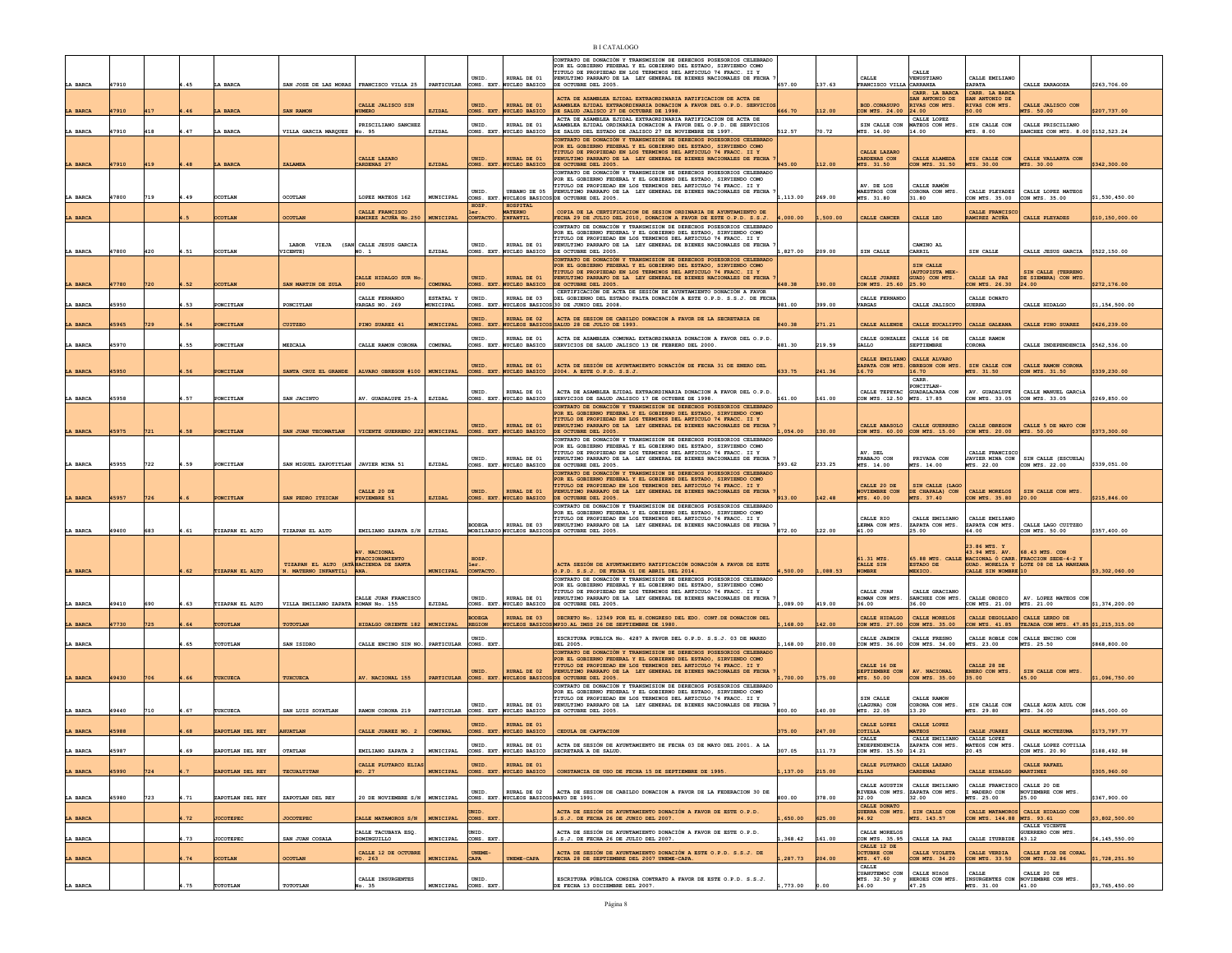| LA BARCA                |       |     |                | APOTLAN DEL REY                                           | ZAPOTLAN DEL RE'                    | CALLE HIDALGO SIN                                                     | <b>MUNICIPAL</b>  | ONS. EX'                            |                                                | ESCRITURA PÚBLICA No. 352 A FAVOR DE ESTE O.P.D. S.S.J. DE FECHA 12<br>DE FEBRERO DEL 2008                                                                                                                      | 000.00    | 41.00    | ROYECTO                                            | CALLE HIDALGO                                | <b>PROYECTO</b>                                 | SIN CALLE                                         | 5,543,500.00    |
|-------------------------|-------|-----|----------------|-----------------------------------------------------------|-------------------------------------|-----------------------------------------------------------------------|-------------------|-------------------------------------|------------------------------------------------|-----------------------------------------------------------------------------------------------------------------------------------------------------------------------------------------------------------------|-----------|----------|----------------------------------------------------|----------------------------------------------|-------------------------------------------------|---------------------------------------------------|-----------------|
|                         |       |     |                |                                                           | SAN<br>ANTONIO                      |                                                                       |                   | NTD.                                |                                                | CERTIFICACIÓN DE ACTA DE AYUNTAMIENTO COMODATO POR 10 AÑOS A FAVOR                                                                                                                                              |           |          | CALLE FRAY                                         | CALLE ANTONIO                                |                                                 |                                                   |                 |
| LA BARCA                |       |     | .77            | TOTONILCO EL ALTO FERNANDEZ                               |                                     | CALLE ABASOLO                                                         | <b>MUNICIPAL</b>  | CONS. EXT                           | CENTRO                                         | DE ESTE O.P.D. S.S.J. DE FECHA 26 DE JUNIO DEL 2008                                                                                                                                                             | 189.00    | 488.35   | <b>NICOLAS</b>                                     | LEAL                                         | OJDRARA SJLTAD                                  | CALLE LOPEZ MATEOS                                | \$1,349,550.50  |
| LA BARCA                |       |     | 1.78           | OTONILCO EL ALTO                                          | ATOTONILCO                          | CONOCIDO                                                              | <b>MUNICIPAL</b>  | MID.                                | <b>TIRISDICCIONAL</b><br>CONS. EXT. DE VACUNAS | ACTA SESIÓN DE AYUNTAMIENTO DONACIÓN A FAVOR DE ESTE O.P.D. S.S.J.<br>DE FECHA 24 DE JULIO DEL 2008.                                                                                                            | ,500.00   | 880.00   |                                                    |                                              |                                                 |                                                   | \$5,710,000.00  |
| A BARCA                 |       |     | .79            | OTONILCO EL ALTO                                          | MILPILLAS                           | AV. NIÑOS HEROES S/I<br>ESQ. CALLE LIC.<br>MARIANO OTERO              | MUNICIPAL         | TERRENG<br>/ DONACI                 |                                                | CONSIGNA ESCRITURA PUBLICA NO. 5345 A FAVOR DEL O.P.D. S.S.J. DE<br>FECHA 25 DE ABRIL DEL 2008                                                                                                                  | 000.00    |          | CALLE<br>MATAMOROS CON<br>MTS. 49.04               | AV. NIÑOS<br>HEROES CON MTS<br>49.71         | CALLE MARIANO<br>OTERO CON MTS.<br>20.18        | CALLE IGNACIO L.<br>ALLARTA CON MTS.<br>20.34     | \$2,043,227.00  |
|                         |       |     |                |                                                           | <b>SAN</b><br><b>ANTON</b>          |                                                                       |                   | <b>UNID</b>                         | <b>RURAL DE 01</b>                             | CONTRATO DE COMODATO A FAVOR O.P.D. S.S.J. Y ASOCIACION DENOMINADA                                                                                                                                              |           |          | CALLE HIDALGO                                      | CALLE LA<br>BANDERA CON MTS.                 | <b>CALLE JESUS</b><br>GARCIA CON MTS.           | CALLE GONZALEZ GALL                               |                 |
| LA BARCA                | 5915  |     |                | <b>HAPALI</b>                                             | LAYACAPAN                           | <b>JESUS GARCIA 4</b>                                                 | <b>PARTICULAR</b> | CONS. EXT                           | <b>NUCLEO BASICO</b>                           | NIÑOS DE SAN ANTONIO A.C. FECHA 03 DE JULIO DEL 2000 POR 1 AÑO.<br>COPIA FOTOSTATICA DE LA CERTIFICACIÓN SESIÓN ORDINARIA DE                                                                                    | 340.00    |          | CON MTS. 12.30                                     | 11.50                                        | 9.08                                            | CON MTS. 9.08                                     | \$1,561,300.00  |
|                         |       |     | .83            |                                                           |                                     | CALLE BELLAS ARTES                                                    | MUNICIPAL         | UNID.                               | TERRENO CON                                    | YUNTAMIENTO DE FECHA 23 DE FEBRERO DEL 2010, RATIFICA SUPERFICIE<br>TOTAL ASI COMO SUS MEDIDAS Y LINDEROS TRANSMITE MEDIANTE SESIÓN A                                                                           | ,202.44   | 510.00   | SIN CALLE CON                                      | AV. NORTE CON<br>MTS. 30.00                  | <b>BODEGAS DEL</b>                              | EJIDO MARGARITAS CALLE BELLAS ARTES               |                 |
| LA BARCA                |       |     |                | TOTONILCO EL ALTO                                         | MARGARITAS                          |                                                                       |                   | CONS. EXT<br><b>NID</b>             | <b>DNACIÓN</b>                                 | FAVOR DE ESTE O.P.D. S.S.J                                                                                                                                                                                      |           |          | MTS. 30.00                                         |                                              | CON MTS. 40.00<br>CALLE ARTICULO                | CON MTS. 40.00<br>ALLE TIERRA Y                   | \$2,386,220.00  |
| LA BARCA                |       |     | .84            | <b>HAPALA</b>                                             | TOTONILQUILLO                       | <b>JUAREZ S/N</b>                                                     | <b>EJIDAL</b>     | CONS. EXT                           |                                                | CEDULA DE CAPTACIÓN                                                                                                                                                                                             | 800.00    | 345.00   | <b>JUAREZ</b>                                      | CALLE SIN NOMBRE                             | 117<br><b>VARIAS MEDIDAS</b>                    | <b>LIBERTAD</b>                                   | \$1,587,207.50  |
|                         |       |     |                |                                                           |                                     | PREDIO RUSTICO                                                        |                   |                                     |                                                |                                                                                                                                                                                                                 |           |          |                                                    |                                              | NTE A SUR 4.40<br>13.17, 63.58,                 |                                                   |                 |
|                         |       |     |                |                                                           |                                     | DENOMINADO SERRO DE<br>CHOLULA, SERRO DE LOS<br>AGRACIADOS, Y LA LOMA |                   |                                     |                                                |                                                                                                                                                                                                                 |           |          | PROPIEDAD                                          | ARRETERA                                     | 13.34.14.81.<br>19.96, 19.36.<br>10.97, 24.27 Y |                                                   |                 |
|                         |       |     |                |                                                           |                                     | UBICADO AL NORTE DE<br>LA DELEGACIÓN DEL                              |                   | TERRENO                             |                                                | ESCRITURA PUBLICA No. 10,931 DE FECHA 26 DE FEBRERO DEL 2013,                                                                                                                                                   |           |          | PARTICULAR CON<br>74.77 Y 26.68                    | CHAPALA A<br>JOCOTEPEC 30.00                 | 39.51 CON<br>PROPIEDAD                          | PROPIEDAD PARTICULAR                              |                 |
| LA BARCA                |       |     | .85            | <b>JOCOTEPEC</b>                                          | EL CHANTE                           | CHANTE.                                                               | MUNICIPAL         | C/DONACIC                           |                                                | DONACIÓN A FAVOR DE ESTE O.P.D. S.S.J.                                                                                                                                                                          | 13,491.00 |          |                                                    |                                              | PARTICULAR                                      | CON 203.19 MTS                                    | \$190,223.10    |
| <b>LA BARCA</b>         |       |     | .86            | <b>OCOTEPEC</b>                                           | ZAPOTITLAN                          | CRISTOBAL CALLE PORFIRIO DIAZ<br>No.4                                 |                   | <b>ERRENO/E</b><br><b>CONSTRUCC</b> |                                                | PENDIENTE INVESTIGACIÓN YA OUE NOS ENTERAMOS OUE EXISTE Y ESTA EN<br>CONSTRUCCION POR UNA LISTA PROVENIENTE DE LA REGION MISMA EN EL QUE<br>NOS MANIFIESTA QUE EXISTE Y ESTA EN CONSTRUCCIÓN ESTE TERRENO NUEVO |           |          |                                                    |                                              |                                                 |                                                   | \$0.00          |
|                         |       |     |                |                                                           |                                     |                                                                       |                   |                                     |                                                | CONTRATO DE DONACIÓN Y TRANSMISION DE DERECHOS POSESORIOS CELEBRADO<br>POR EL GOBIERNO FEDERAL Y EL GOBIERNO DEL ESTADO. SIRVIENDO COMO                                                                         |           |          |                                                    |                                              |                                                 |                                                   |                 |
| <b>TAMAZULA DE</b>      |       |     |                | ONCEPCION DE                                              | CONCEPCION DE BUEN                  |                                                                       |                   | <b>INTD</b>                         | RURAL DE 02                                    | TITULO DE PROPIEDAD EN LOS TERMINOS DEL ARTICULO 74 FRACC. II Y<br>PENULTIMO PARRAFO DE LA LEY GENERAL DE BIENES NACIONALES DE FECHA                                                                            |           |          | CALLE IGNACIO<br>ROMO CON MTS.                     | CAMINO REAL CON CALLE MEXICO                 |                                                 | CALLE IGNACIO ROMO                                |                 |
| <b>GORDIANO</b>         | 19170 | 326 | 5.01           | <b>JUENOS AIRES</b>                                       | <b>IRES</b>                         | MEXICO <sub>1</sub>                                                   | EJIDAL            | ONS. EXT                            |                                                | NUCLEOS BASICOS DE OCTUBRE DEL 2005.                                                                                                                                                                            | .160.00   | 252.00   | 22.05                                              | TS. 37.05                                    | CON MTS. 66.30                                  | CON MTS. 22.05                                    | \$1,875,240.00  |
| TAMAZULA DE<br>GORDIANO | 19950 | 327 | .02            | <b>JILOTLAN DE LOS</b><br><b>OLORES</b>                   | JILOTLAN DE<br><b>OLORES</b>        | REVOLUCION S/N                                                        | MUNICIPAL         | UNID.<br>ONS. EXT.                  | RURAL DE 01<br>NUCLEO BASICO                   | RATIFICACION DE ACTA DE SESION DE CABILDO DONACION A FAVOR DE LA<br>FEDERACION 30 DE OCTUBRE DE 1997.                                                                                                           | 932.00    | 110.00   | BOD. CONASUPO<br>MTS. 46.00                        | TERR. BALDIO CON<br>MTS.46.00                | MTS. 42.00                                      | TERR. BALDIO CON CARR. JILOTLAN CON<br>MTS. 42.00 | \$1,302,480.00  |
| TAMAZULA DE<br>GORDIANO | 19955 | 328 | .03            | <b>JILOTLAN DE LOS</b><br><b>OLORES</b>                   | LA LOMA                             | FRENTE AL JARDIN                                                      | EJIDAL            | JNID                                | RURAL DE 01<br>ONS. EXT. NUCLEO BASICO         | ACTA DE ASAMBLEA EJIDAL EXTRAORDINARIA DONACION A FAVOR DEL O.P.D.<br>SERVICIOS DE SALUD JALISCO 20 DE FEBRERO DEL 2000                                                                                         | 366.00    | 119.60   | TERR.BALDIO<br>CON MTS. 29.55                      | TERR. BALDIO CON<br>MTS. 18.70               | MTS. 39.60                                      | TERR. BALDIO CON TERR. BALDIO CON MTS<br>52.55    | \$221,040.00    |
|                         |       |     |                |                                                           |                                     |                                                                       |                   |                                     |                                                | CONTRATO DE DONACIÓN Y TRANSMISION DE DERECHOS POSESORIOS CELEBRADO<br>POR EL GOBIERNO FEDERAL Y EL GOBIERNO DEL ESTADO, SIRVIENDO COMO                                                                         |           |          |                                                    |                                              |                                                 |                                                   |                 |
| TAMAZULA DE             |       |     |                | <b>JILOTLAN DE LOS</b>                                    |                                     | CALLE 29 DE                                                           |                   | UNID.                               | RURAL DE 01                                    | TITULO DE PROPIEDAD EN LOS TERMINOS DEL ARTICULO 74 FRACC. II Y<br>PENULTIMO PARRAFO DE LA LEY GENERAL DE BIENES NACIONALES DE FECHA                                                                            |           |          | CENTRO<br>PASTORAT, CON                            | CALLE 29 DE<br>SEPTEMBER CON                 | CALLE SIN<br>COMBRE CON MTS.                    | JARDIN DE NIÑOS CON                               |                 |
| GORDIANO<br>AMAZULA DE  | 19959 | 329 | 5.04           | <b>DOLORES</b><br>SANTA MARIA DEL ORO<br>(antes MANUEL M. | TAZUMBOS                            | SEPTIEMBRE SIN NÚMERO EJIDAL                                          |                   | ONS. EXT<br>JNID                    | NUCLEO BASICO<br>RURAL DE 01                   | DE OCTUBRE DEL 2005.<br>ACTA DE SESIÓN DE AYUNTAMIENTO DONACIÓN A ESTE O.P.D. S.S.J. DE                                                                                                                         | ,188.00   | 102.00   | MTS. 39.60<br>CALLE ABASOLO                        | MTS. 39.60<br><b>ESCUELA</b><br>PRIMARIA CON | 30.00<br><b>ESCUELA</b><br>ECUNDARIA CON        | MTS. 30.00<br>ARROYO CON MTS                      | \$208,800.00    |
| GORDIANO                | 19970 | 331 | 05             | IEGUEZ)                                                   | SANTA MARIA DEL ORO                 | CALLE ABASOLO NO. 43 MUNICIPAL                                        |                   | ONS. EXT                            | <b>WCLEO BASICO</b>                            | FECHA 01 DE JUNIO DEL 2002.<br>RATIFICACION DE DONACION DE ACTA DE SESION DE CABILDO DONACION A                                                                                                                 | 158.48    | 140.00   | CON MTS. 29.40 MTS. 29.40<br>CALLE NIÑOS           |                                              | MTS. 39.20<br>CALLE MELCHOP                     | 19.20                                             | \$386,144.20    |
| TAMAZULA DE<br>GORDIANO | 19460 | 330 | .06            | MANZANILLA DE LA                                          | LA MANZANILLA DE                    | ALDAMA 114                                                            | MUNICIPAL         | JNID<br>CONS. EXT                   | SURAT, DR 02<br>NUCLEOS BASICOS 1996.          | FAVOR DE LA SECRETARIA DE SALUBRIDAD Y ASISTENCIA 13 DE DICIEMBRE DI                                                                                                                                            | ,420.00   | 500.00   | HEROES CON MTS<br>13.00                            | CALLE ALDAMA<br>CON MTS. 40.00               | CAMPO CON MTS.<br>60.00                         | CALLE MIGUEL DIAZ<br>CON MTS. 41.40               | \$1,055,000.00  |
| TAMAZULA DE<br>GORDIANO | 19460 |     | 5.07           | MANZANILLA DE L                                           | VILLA MORELOS                       | HIDALGO 13                                                            | MUNICIPAL         | JNID<br>CONS. EXT.                  | RURAL DE 01<br>NUCLEO BASICO                   | ACTA DE SESIÓN DE AYUNTAMIENTO DONACIÓN DE FECHA 06 DE JUNIO DEL<br>2005. A ESTE O.P.D. S.S.J.                                                                                                                  | 176.30    | 73.30    | <b>SUBDELEGACIÓN</b><br>MUNICIPAL CON<br>MTS. 7.80 | CALLE HIDALGO<br>CON MTS. 11.90              | JARDIN DE NIÑOS<br>CON MTS. 17.80               | DIF CON MTS. 17.80                                | \$113,645.00    |
| MAZULA DE               |       |     |                | PAZ                                                       |                                     |                                                                       |                   |                                     |                                                | ESCRITURA PÚBLICA No. 11702 DE FECHA 28 DE SEPTIEMBRE DEL 2005. J                                                                                                                                               |           |          | 50.00 MTS.<br>ROPIEDAD                             | 50.00 MTS.<br>ROPIEDAD DEI                   | 100.13 MTS.<br>ROPIEDAD DEL                     | 100.13 MTS CON ZONA<br>EATONAL PUBLICA Y          |                 |
| GORDIANO                |       |     | 0 <sub>R</sub> | <b>AZAMITLJ</b>                                           | MAZAMITLA                           | CONOCIDO                                                              | PARTICULAR        | CONS. EXT                           |                                                | FAVOR DE ESTE O.P.D. S.S.J                                                                                                                                                                                      | ,000.00   | 182.00   | PRIVADA.                                           | DONANTE.<br>CALLE AQUILES                    | DONANTE<br>PROPIEDAD                            | CALLE XICOT<br>CALLE PRISCILIANO                  | \$11,319,000.00 |
| TAMAZULA DE<br>GORDIANO | 19870 | 335 | .09            | <b>IHUAMO</b>                                             | PIHUAMO                             | PRISCILIANO SANCHEZ                                                   | <b>ESTATAL</b>    | UNID.<br>CONS. EXT.                 | RURAL DE 02<br>NUCLEOS BASICOS SIN FECHA       | COPIA CERTIFICADA DE LA INSCRIPCION A FAVOR DEL GOBIERNO DEL ESTADO                                                                                                                                             | 801.00    | 233.00   | CALLE LORETO<br>CON MTS. 34.00                     | SERDAN CON MTS.<br>27.10                     | PRIVADA CON MTS<br>16.00                        | SANCHEZ CON MTS.<br>25.85                         | \$1,014,610.00  |
| TAMAZULA DE             |       |     |                |                                                           |                                     |                                                                       |                   | UNID.                               | RURAL DE 01                                    | RATIFICACIÓN DE ACTA DE ASAMBLEA EJIDAL EXTRAORDINARIA DONACIÓN DE                                                                                                                                              |           |          | N. JARDIN DE<br>NIÑOS FRANCISCO ENTRADA AL         | CALLE DE                                     | CALLE SIN                                       | TELESECUNDARIA                                    |                 |
| GORDIANO                |       |     |                | <b>IHUAMO</b>                                             | <b>BARRERAS</b>                     | CALLE PRINCIPAL                                                       | EJIDAL            | ONS. EXT                            | NUCLEO BASICO                                  | FECHA 07 DE ABRIL DEL 2002.                                                                                                                                                                                     | 410.83    | 125.01   | Y MADERO<br>CALLE SIN                              | PUEBLO<br>PROPIEDAD                          | <b>OMBRE</b><br>CALLE SIN                       | ELCHOR OCAMPO                                     | \$197,337.30    |
| TAMAZULA DE<br>GORDIANO | 19870 | 333 | .11            | <b>IHUAMO</b>                                             | EL GUAYABO                          | JUNTO A LA CASA<br>EJIDAL                                             | EJIDAL            | UNID.<br>CONS. EXT.                 | RURAL DE 01<br>NUCLEO BASICO                   | ACTA DE ASAMBLEA EJIDAL EXTRAORDINARIA DONACION A FAVOR DEL O.P.D.<br>SERVICIOS DE SALUD JALISCO 09 DE JULIO DEL 2000.                                                                                          | 308.20    | 108.00   | OMBRE CON MTS<br>13.40                             | RIVADA CON MTS.<br>13.40                     | OMBRE CON MTS.<br>23.00                         | PROPIEDAD PRIVADA<br>CON MTS. 23.00               | \$143,166.00    |
| TAMAZULA DE<br>GORDIANO | 19870 | 334 | 5.12           | IHUAMO                                                    | EL NARANJO                          | CALLE HIDALGO E<br>INDEPENDENCIA                                      | EJIDAL            | UNID.                               | RURAL DE 01<br>ONS. EXT. NUCLEO BASICO         | ACTA DE ASAMBLEA EJIDAL EXTRAORDINARIA DONACION 18 DE AGOSTO DE<br>1996.                                                                                                                                        | 236.32    | 100.98   | CALLE<br>INDEPENDENCIA<br>CON MTS. 12.50           | CANCHA DE USOS<br>MULTIPLES CON<br>MTS. 8.15 | CALLE HIDALGO<br>CON MTS. 19.80                 | PROPIEDAD PRIVADA<br>CON MTS. 26.00               | \$129,941.90    |
|                         |       |     |                |                                                           |                                     |                                                                       |                   |                                     |                                                | CONTRATO DE DONACIÓN Y TRANSMISION DE DERECHOS POSESORIOS CELEBRADO<br>POR EL GOBIERNO FEDERAL Y EL GOBIERNO DEL ESTADO. SIRVIENDO COMO                                                                         |           |          |                                                    |                                              |                                                 |                                                   |                 |
| TAMAZULA DE             |       |     |                |                                                           |                                     |                                                                       |                   | UNID.                               | RURAL DE 01                                    | TITULO DE PROPIEDAD EN LOS TERMINOS DEL ARTICULO 74 FRACC. II Y<br>PENULTIMO PARRAFO DE LA LEY GENERAL DE BIENES NACIONALES DE FECHA                                                                            |           |          | PROPIEDAD<br>PRIVADA CON                           | CALLE HIDALGO                                | <b>ESCUELA</b><br>PRIMARIA CON                  | PROPIEDAD PRIVADA                                 |                 |
| GORDIANO                | 19880 | 351 | 5.13           | PIHUAMO                                                   | SAN JOSE DEL TULE                   | CALLE HIDALGO No. 32 EJIDAL                                           |                   | ONS. EXT                            | <b><i>QUCLEO BASICO</i></b>                    | DE OCTUBRE DEL 2005                                                                                                                                                                                             | ,920.20   | 882.00   | MTS. 67.40                                         | CON MTS. 67.40                               | MTS. 73.00                                      | ON MTS. 73.00<br>CALLE 16 DE                      | \$1,787,306.00  |
| TAMAZULA DE<br>GORDIANO | 19570 | 339 | .14            | QUITUPAN                                                  | QUITUPAN                            | ORNELAS No. 21                                                        | MUNICIPAL         | UNID.<br>ONS. EXT                   | RURAL DE 01<br>NUCLEO BASICO                   | ACTA DE SESIÓN DE AYUNTAMIENTO DONACIÓN A ESTE O.P.D. S.S.J. DE<br>FECHA 27 DE ENERO DEL 2005                                                                                                                   | 051.28    | 252.00   | CALLE ORNELAS<br>CON MTS. 34.00<br>PROPIEDAD       | CALLE ZARAGOZA<br>CON MTS. 34.00<br>CAMINO   | CON MTS. 29.40<br>CAMINO                        | CALLE 5 DE MAYO SEPTIEMBRE CON MTS.<br>32.45      | \$1,693,496.00  |
| TAMAZULA DE<br>GORDIANO | 19575 | 336 | .15            | <b>UITUPAN</b>                                            | EL MONTOSO                          | CARR. TERR. QUITUPA<br>EL MONTOSO                                     | MUNICIPAL         | JNID<br>CONS. EXT                   | NUCLEO BASICO                                  | ACTA DE SESION DE CABILDO DONACION A FAVOR DEL O.P.D. SERVICIOS DE<br>SALUD JALISCO 23 DE FEBRERO DEL 2001.                                                                                                     | 00.00     | 0.00     | PRIVADA CON<br>MTS. 20.00                          | PRINCIPAL CON<br>MTS. 30.00                  | PRINCIPAL CON<br>MTS. 20.00                     | PROPIEDAD PRIVADA<br>CON MTS. 30.00               | \$686,000.00    |
| TAMAZULA DE             |       |     |                |                                                           |                                     | CARR. SAN DIEGO A                                                     |                   | <b>INTD</b>                         | RURAL DE 01                                    | ACTA DE ASAMBLEA EJIDAL EXTRAORDINARIA RATIFICACION DE ACTA DE<br>ASAMBLEA EJIDAL DE FECHA 04 DE MARZO DEL 2001 A FAVOR DEL O.P.D.                                                                              |           |          | PROPIEDAD<br><b>PRIVADA CON</b>                    | CALLE SIN<br>NOMBRE CON MTS.                 | CALLE SIN<br><b>OMBRE CON MTS.</b>              | PROPIEDAD PRIVADA                                 |                 |
| GORDIANO                | 19580 | 342 | 5.16           | QUITUPAN                                                  | LAGUNILLAS 3                        | COTIJA S/N                                                            | EJIDAL            | ONS. EXT                            | NUCLEO BASICO                                  | SERVICIOS DE SALUD JALISCO<br>CONTRATO DE DONACIÓN Y TRANSMISION DE DERECHOS POSESORIOS CELEBRADO                                                                                                               | 105.00    | 94.00    | MTS. 20.00                                         | 20.00                                        | 27.00                                           | ON MTS. 27.00                                     | \$172,100.00    |
| TAMAZULA DE             |       |     |                |                                                           |                                     |                                                                       |                   | UNID.                               | RURAL DE 01                                    | POR EL GOBIERNO FEDERAL Y EL GOBIERNO DEL ESTADO, SIRVIENDO COMO<br>TITULO DE PROPIEDAD EN LOS TERMINOS DEL ARTICULO 74 FRACC. II Y<br>PENULTIMO PARRAFO DE LA LEY GENERAL DE BIENES NACIONALES DE FECHA        |           |          | CALLE BENITO<br>JUAREZ CON MTS                     | CALLE MIGUEL<br>HIDALGO CON MTS.             | CALLE MELCHOP<br>OCAMPO CON MTS.                | CALLE EMILIANO                                    |                 |
| GORDIANO                | 49570 | 338 | 5.17           | OUITUPAN                                                  | LAZARO CARDENAS                     | MIGUEL HIDALGO No. 31 PARTICULAR                                      |                   | CONS. EXT                           | NUCLEO BASICO                                  | DE OCTUBRE DEL 2005                                                                                                                                                                                             | 588.60    | 230.00   | 32.70                                              | 32.70                                        | 18.00                                           | ZAPATA CON MTS. 18.00 \$463.264.00                |                 |
| TAMAZULA DE             |       |     |                | PAMAZULA DE                                               |                                     | CALLE SALVADOR                                                        |                   | HOSP                                |                                                | ACTA DE SESIÓN DE AYUNTAMIENTO DONACIÓN DE FECHA 23 DE NOVIEMBRE                                                                                                                                                |           |          | CALLE SALVADOR<br>ESOUER APODACA 52.65 18.43 Y     | COLONIA OBRERA                               | CALLE MARIANO<br>ESCOBEDO 28.07                 | ASOCIACIÓN GOTITAS                                |                 |
| GORDIANO<br>AMAZULA DE  |       |     | .18            | GORDIANO<br>MAZULA DE                                     | TAMAZULA DE GORDIANO ESQUER APODACA | <b>JOSE MARIA MARTINES</b>                                            | MUNICIPAL         | CONTACTO<br>DFICINAS                |                                                | DEL 2004. A FAVOR DE ESTE O.P.D. S.S.J.                                                                                                                                                                         | ,836.03   | 1,000.00 | 92.35 MTS<br>AV. JOSE MARIA                        | 48.42 MTS.<br>PROPIEDAD                      |                                                 | DE AGUA 62.90 MTS.                                | \$5,284,897.40  |
| GORDIANO                |       |     | .19            | GORDIANO                                                  | TAMAZULA DE GORDIANO                | No. 1490                                                              | MUNICIPAL         | REGIONALES                          | UNIDAD MOVIL                                   | ACTA DE SESIÓN DE AYUNTAMIENTO COMODATO SIN TIEMPO DEFINIDO DE<br>FECHA 19 DE JUNIO DE 1989.<br>CONTRATO DE DONACIÓN Y TRANSMISION DE DERECHOS POSESORIOS CELEBRADO                                             | 474.11    | 776.83   | <b>MARTINEZ</b>                                    | PRIVADA                                      | ${\tt POLIDEPORTIVO}$                           | PROPIEDAD PRIVADA                                 | \$2,242,514.20  |
|                         |       |     |                |                                                           |                                     |                                                                       |                   |                                     |                                                | POR EL GOBIERNO FEDERAL Y EL GOBIERNO DEL ESTADO, SIRVIENDO<br>TITULO DE PROPIEDAD EN LOS TERMINOS DEL ARTICULO 74 FRACC. II Y                                                                                  |           |          |                                                    | CALLE ALVARO                                 |                                                 |                                                   |                 |
| TAMAZULA DE<br>GORDIANO |       | 340 |                | AMAZULA DE<br>ORDIANO                                     | CONTLA                              | OBREGON 31                                                            | PARTICULAR        | UNID.<br>ONS. EXT.                  | RURAL DE 02                                    | PENULTIMO PARRAFO DE LA LEY GENERAL DE BIENES NACIONALES DE FECHA<br>NUCLEOS BASICOS DE OCTUBRE DEL 2005.                                                                                                       | 711.00    | 107.40   | CALLE HIDALGO<br>CON MTS. 18.00                    | OBREGON CON MTS.<br>18.00                    | CALLE HIDALGO<br>CON MTS. 39.50                 | IGLESIA CON MTS.<br>39.50                         | \$359,796.00    |
|                         |       |     |                |                                                           |                                     |                                                                       |                   |                                     |                                                | CONTRATO DE DONACIÓN Y TRANSMISION DE DERECHOS POSESORIOS CELEBRADO<br>POR EL GOBIERNO FEDERAL Y EL GOBIERNO DEL ESTADO, SIRVIENDO COMO<br>TITULO DE PROPIEDAD EN LOS TERMINOS DEL ARTICULO 74 FRACC. II Y      |           |          |                                                    |                                              |                                                 |                                                   |                 |
| TAMAZULA DE<br>GORDIANO | 19650 | 341 | .21            | AMAZULA DE<br><b>CORDIANO</b>                             | EL TULILLO                          | INDEPENDENCIA No<br>109                                               | MUNICIPAL         | UNID.<br>CONS. EXT                  | RURAL DE 01<br>NUCLEO BASICO                   | PENULTIMO PARRAFO DE LA LEY GENERAL DE BIENES NACIONALES DE FECHA<br>DE OCTUBRE DEL 2005.                                                                                                                       | 162.00    | 105.00   | CALLE GALEANA                                      | JARDIN DE NIÑOS                              | CALLE SIN<br><b>NOMBRE</b>                      | CALLE INDEPENDENCIA \$225,420.00                  |                 |
| TAMAZULA DE<br>GORDIANO |       |     | .22            | AMAZULA DE<br>GORDIANO                                    | LA VERDURA                          | CONOCIDO                                                              | EJIDAL            | JNID.<br>CONS. EXT.                 | UNIDAD MOVIL                                   | ACTA DE ASAMBLEA EJIDAL EXTRAORDINARIA DONACIÓN DE FECHA 11 DE                                                                                                                                                  | 232.80    | 105.00   | 16.30 AL<br>CAMINO                                 | 16.30 ALBERGUE                               |                                                 | 14.28 AULAS DEL 10.00 BODEGA CASA<br>EJIDAL       | \$231,991.20    |
|                         |       |     |                |                                                           |                                     |                                                                       |                   |                                     |                                                | AGOSTO DEL 2002. A FAVOR DE ESTE O.P.D. S.S.J.<br>CONTRATO DE DONACIÓN Y TRANSMISION DE DERECHOS POSESORIOS CELEBRADO<br>POR EL GOBIERNO FEDERAL Y EL GOBIERNO DEL ESTADO, SIRVIENDO COMO                       |           |          |                                                    |                                              | ALBERGUE                                        |                                                   |                 |
| TAMAZULA DE             |       |     |                | TAMAZULA DE                                               |                                     |                                                                       |                   | UNID.                               | RURAL DE 01                                    | TITULO DE PROPIEDAD EN LOS TERMINOS DEL ARTICULO 74 FRACC. II Y<br>PENULTIMO PARRAFO DE LA LEY GENERAL DE BIENES NACIONALES DE FECHA                                                                            |           |          | PROPIEDAD<br>PRIVADA CON                           | CALLE NABOR<br>MARTINEZ CON                  | PROPIEDAD<br>PRIVADA CON MTS.                   | PROPIEDAD PRIVADA                                 |                 |
| GORDIANO                | 49650 | 344 | 5.23           | GORDIANO                                                  | NIGROMANTE                          | WABOR MARTINEZ No. 22 PARTICULAR CONS. EXT. NUCLEO BASICO             |                   |                                     |                                                | DE OCTUBRE DEL 2005.<br>CONTRATO DE DONACIÓN Y TRANSMISION DE DERECHOS POSESORIOS CELEBRADO                                                                                                                     | 840.00    | 96.00    | MTS. 28.00                                         | MTS. 28.00                                   | 30.00                                           | CON MTS. 30.00                                    | \$316,800.00    |
| TAMAZULA DE             |       |     |                | TAMAZULA DE                                               |                                     | A UN COSTADO DEL                                                      |                   | UNID.                               | RURAL DE 01                                    | POR EL GOBIERNO FEDERAL Y EL GOBIERNO DEL ESTADO, SIRVIENDO COMO<br>TITULO DE PROPIEDAD EN LOS TERMINOS DEL ARTICULO 74 FRACC. II Y<br>PENULTIMO PARRAFO DE LA LEY GENERAL DE BIENES NACIONALES DE FECHA        |           |          |                                                    | S. PLAZA DE                                  | O. PUENTE                                       | P. PROPIEDAD TOMAS                                |                 |
| GORDIANO                | 49650 |     |                | GORDIANO                                                  | SANTA ROSA                          | JARDIN                                                                | MUNICIPAL         |                                     |                                                | CONS. EXT. NUCLEO BASICO DE OCTUBRE DEL 2005.                                                                                                                                                                   | 560.00    | 452.00   | N. POBLADO                                         | TOROS                                        | <b>ACUEDUCTO</b>                                | RUBIO                                             | \$959,600.00    |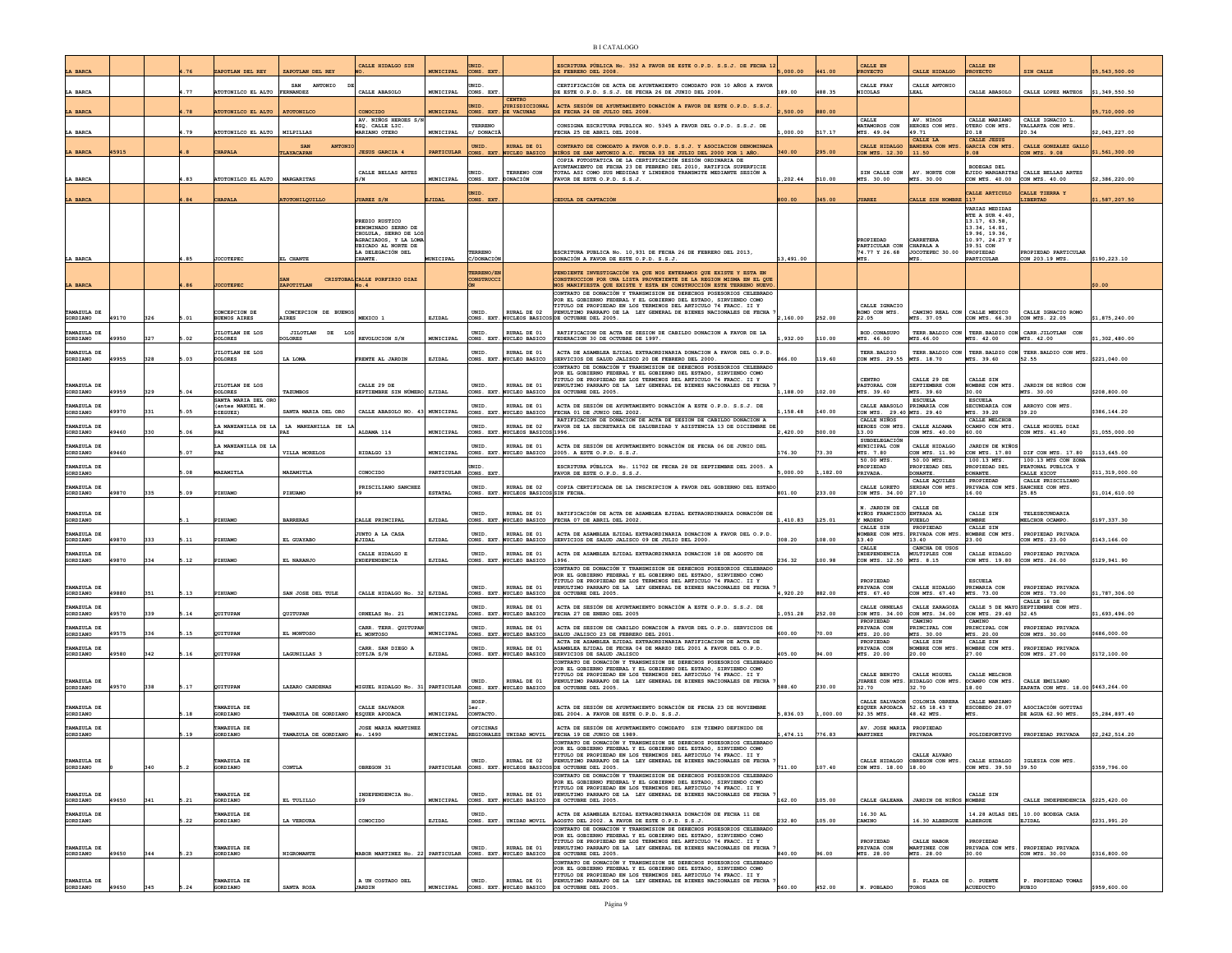|                         |       |     |      |                                         |                                                               |                                            |                  |                              |                                                     | B LCATALOGO                                                                                                                                                                                                                                                                                             |           |        |                                                |                                                           |                                                    |                                                                                                          |                |
|-------------------------|-------|-----|------|-----------------------------------------|---------------------------------------------------------------|--------------------------------------------|------------------|------------------------------|-----------------------------------------------------|---------------------------------------------------------------------------------------------------------------------------------------------------------------------------------------------------------------------------------------------------------------------------------------------------------|-----------|--------|------------------------------------------------|-----------------------------------------------------------|----------------------------------------------------|----------------------------------------------------------------------------------------------------------|----------------|
| TAMAZULA DE             |       | 347 |      | TAMAZULA DE<br>GORDIANO                 | VISTA HERMOSA                                                 | RAMON CORONA 3                             |                  | UNID.                        | RURAL DE 01                                         | CONTRATO DE DONACIÓN Y TRANSMISION DE DERECHOS POSESORIOS CELEBRADO<br>POR EL GOBIERNO FEDERAL Y EL GOBIERNO DEL ESTADO, SIRVIENDO COMO<br>TITULO DE PROPIEDAD EN LOS TERMINOS DEL ARTICULO 74 FRACC. II Y<br>PENULTIMO PARRAFO DE LA LEY GENERAL DE BIENES NACIONALES DE FECHA                         |           |        | CALLE MORELOS CARDENAS                         | CALLE LAZARO                                              | CALLE RAMON<br>CORONA                              | CALLE LANCASTER<br><b>JONES</b>                                                                          |                |
| GORDIANO<br>TAMAZULA DE | 49657 |     | .25  |                                         |                                                               |                                            |                  | UNID.                        | PARTICULAR CONS. EXT. NUCLEO BASICO<br>URBANO DE 03 | DE OCTUBRE DEL 2005.<br>CONTRATO DE DONACIÓN Y TRANSMISION DE DERECHOS POSESORIOS CELEBRADO<br>POR EL GOBIERNO FEDERAL Y EL GOBIERNO DEL ESTADO, SIRVIENDO COMO<br>TITULO DE PROPIEDAD EN LOS TERMINOS DEL ARTICULO 74 FRACC. II Y<br>PENULTIMO PARRAFO DE LA LEY GENERAL DE BIENES NACIONALES DE FECHA | 533.00    | 216.00 | AV. JUAREZ CON GASO CON MTS.                   | CALLE NARCISO                                             | CALLE ARCOS<br>BELEN CON MTS                       | CALLE JUAREZ CON                                                                                         | \$549,660.00   |
| GORDIANO                | 19900 | 348 | 5.26 | TECALITLAN                              | TECALITLAN                                                    | COLON No. 214                              | EJIDAL           |                              |                                                     | CONS. EXT. NUCLEOS BASICOS DE OCTUBRE DEL 2005                                                                                                                                                                                                                                                          | ,973.00   | 310.00 | MTS. 40.50                                     | 45.00                                                     | 15.70                                              | MTS. 47.50                                                                                               | \$1,023,075.00 |
| TAMAZULA DE<br>GORDIANO |       |     | .27  | TECALITLAN                              | HUIJULLO                                                      | CALLE GUADALUPE<br>VICTORIA S/N            | MUNICIPAL        | UNID.                        | RURAL DE 01<br>CONS. EXT. NUCLEO BASICO             | CEDULA DE CAPTACION<br>CONTRATO DE DONACIÓN Y TRANSMISION DE DERECHOS POSESORIOS CELEBRADO                                                                                                                                                                                                              | 146.22    | 201.11 | N. C.SIN<br>NOMBRE12.70                        | S. C.SIN<br>NOMBRE12.60                                   | O. C.SIN<br><b>#OMBRE21.50</b>                     | P. ARROYO19.30                                                                                           | \$442,963.00   |
| TAMAZULA DE<br>GORDIANO | 19540 | 350 | 5.28 | VALLE DE JUAREZ                         | VALLE DE JUARES                                               | AV. 5 DE FEBRERO S/N                       | PARTICULAR       | UNID.<br>CONS. EXT           | RURAL DE 02<br>UCLEOS BASICO                        | POR EL GOBIERNO FEDERAL Y EL GOBIERNO DEL ESTADO, SIRVIENDO COMO<br>TITULO DE PROPIEDAD EN LOS TERMINOS DEL ARTICULO 74 FRACC. II Y<br>PENULTIMO PARRAFO DE LA LEY GENERAL DE BIENES NACIONALES DE FECHA<br>DE OCTUBRE DEL 2005.                                                                        | 582.20    | 293.00 | C. ING.<br>VILLASEÑOR CON<br>MTS. 19.90        | CALLE LIBERTAD<br>CON MTS. 19.25                          | CALLE EMILIANO<br>ZAPATA CON MTS.<br>29.90         | C. ING. VILLASEÑOR<br>CON MTS. 29.60                                                                     | \$321,160.00   |
|                         |       |     |      |                                         |                                                               |                                            |                  |                              |                                                     | CONTRATO DE DONACIÓN Y TRANSMISION DE DERECHOS POSESORIOS CELEBRADO<br>POR EL GOBIERNO FEDERAL Y EL GOBIERNO DEL ESTADO, SIRVIENDO COMO                                                                                                                                                                 |           |        |                                                |                                                           |                                                    |                                                                                                          |                |
| TAMAZULA DE<br>GORDIANO | 19540 | 349 | 5.29 | VALLE DE JUAREZ                         | PASO DE PIEDRA                                                | CALLE MIGUEL HIDALG<br>NO. 10              | PARTICULAR       | UNID.                        | RURAL DE 01<br>CONS. EXT. NUCLEO BASICO             | TITULO DE PROPIEDAD EN LOS TERMINOS DEL ARTICULO 74 FRACC. II Y<br>PENULTIMO PARRAFO DE LA LEY GENERAL DE BIENES NACIONALES DE FECHA<br>DE OCTUBRE DEL 2005.                                                                                                                                            | 100.00    | 70.00  | CALLE MIGUEL<br>HIDALGO                        | CALLE VICENTE<br><b>GUERRERO</b>                          | CALLE LAZARO<br>CARDENAS                           | CALLE MIGUEL HIDALGO \$75,000.00                                                                         |                |
| TAMAZULA DE<br>GORDIANO |       |     |      | TAMAZULA DE<br>GORDIANO                 | TAMAZULA DE GORDIANO                                          | AV. BENITO JUAREZ<br>NO. 159               | MUNICIPAL        | UNEME-<br>CAPA               |                                                     | ACTA DE SESION DE AYUNTAMIENTO DONACIÓN A FAVOR DE ESTE O.P.D.<br>3.S.J. DE FECHA 27 DE SEPTIEMBRE DEL 2007. UNEME-CAPA                                                                                                                                                                                 | 500.00    | 204.00 | CALLE LEONARDO CALLE LUIS<br>OLIVA             | PEREZ VERDÂ-A                                             | AV. BENITO<br><b>JUAREZ</b>                        | CALLE ALFONSO DEL<br>TORO CURIEL                                                                         | 820,000.00     |
| TAMAZULA DE<br>GORDIANO |       |     | 5.31 | <b>ILOTLAN DE LOS</b><br><b>DOLORES</b> | LA LOMA                                                       | CONOCIDO                                   | <b>MUNICIPAL</b> | UNID<br>CONS. EXT            |                                                     | PROYECTO SIN FIRMA DEL CONTRATO DE DONACIÓN A FAVOR DEL O.P.D.<br>.S.J. DE FECHA 11 SEPTIEMBRE DEL 2008                                                                                                                                                                                                 | 565.00    | 524.00 | 21.22 MTS                                      | 57.80 MTS. CALLI<br>BENITO JUAREZ                         | 32.20 MTS                                          | 53.52 MTS                                                                                                | \$575,700.00   |
|                         |       |     |      |                                         |                                                               |                                            |                  |                              |                                                     | CONTRATO DE DONACIÓN Y TRANSMISION DE DERECHOS POSESORIOS CELEBRADO<br>POR EL GOBIERNO FEDERAL Y EL GOBIERNO DEL ESTADO. SIRVIENDO COMO                                                                                                                                                                 |           |        | . C.VTE.GRO                                    |                                                           |                                                    |                                                                                                          |                |
| TAMAZULA DE<br>GORDIANO | 19500 | 332 | .32  | MAZAMITLA                               | MAZAMITLA                                                     | VICENTE GUERRERO 1                         | MUNICIPAL        | UNID.                        | RURAL DE 02                                         | TITULO DE PROPIEDAD EN LOS TERMINOS DEL ARTICULO 74 FRACC. II Y<br>PENULTIMO PARRAFO DE LA LEY GENERAL DE BIENES NACIONALES DE FECHA<br>CONS. EXT. NUCLEOS BASICOS DE OCTUBRE DEL 2005.                                                                                                                 | ,364.00   | 400.00 | A? CALLE SIN<br><b>NOMBRE CON MTS</b><br>51.50 | PROPIEDAD<br>PRIVADA CON MTS.<br>61.00                    | CALLE HIDALGO<br>CON MTS. 23.00                    | CALLE GALEANA CON<br>MTS. 25.30                                                                          | \$2,369,687.50 |
| TAMAZULA DE             |       |     |      | AMAZULA DE                              |                                                               |                                            |                  | UNID.                        | CENTRO DE<br>ALUD CON                               | ACTA DE SESIÓN DE AYUNTAMIENTO DONACIÓN A ESTE O.P.D. S.S.J. DE                                                                                                                                                                                                                                         |           |        | <b>CALLE</b><br>QUINTANAR CON                  | HEREDEROS DE<br>CARLOS M.CON                              | CALLE GORDIANO<br><b>JZMAN CON MTS.</b>            | PROPIEDAD PRIVADA                                                                                        |                |
| GORDIANO                | 19650 | 393 | 5.33 | <b>GORDIANO</b>                         | TAMAZULA DE GORDIANO                                          | OUINTANAR 50                               | MUNICIPAL        | CONS. EXT.                   | <b>HOSPITAL</b>                                     | FECHA 27 DE JULIO DEL 2001.                                                                                                                                                                                                                                                                             | .297.80   | 452.00 | MTS. 43.90                                     | MTS. 30.75                                                | 28.40                                              | CON MTS. 41.15                                                                                           | 1,494,722.00   |
| TAMAZULA DE<br>GORDIANO |       |     | 5.34 | VALLE DE JUAREZ                         | VALLE DE JUAREZ                                               | AV. 5 DE FEBRERO S/N   MUNICIPAL           |                  | UNID.<br>CONS. EXT           |                                                     | ESCRITURA PUBLICA No. 2,811 DE FECHA 01 DE JUNIO DEL 2012                                                                                                                                                                                                                                               | 600.00    | 580.56 | HERT.TNA<br>40.00 MTS.                         | 40.00 MTS.                                                | 40.00 MTS.                                         | RESTO DEL TERRENO DEI<br>RODRIGUEZ MEJÌA AV. 5 DE FEBRERO CALLE SIN NOMBRE H. AYUNTAMIENTO 40.00<br>MTS. | \$950,840.00   |
|                         |       |     |      |                                         |                                                               | PREDIO RUSTICO                             |                  |                              |                                                     |                                                                                                                                                                                                                                                                                                         |           |        | IBRAMIENTO A                                   | <b>OBERTO RUIZ</b>                                        | CON ROBERTO RUIZ PARTICULARES Y                    | 87.48. 46.78. 81.91.                                                                                     |                |
| TAMAZULA DE<br>GORDIANO |       |     | .35  | MAZAMITLA                               | MAZAMITLA                                                     | DENOMINADO EPECHE<br>CHICO                 | PARTICULAR       | TERRENO<br>C/DONACIÓ         |                                                     | CONTRATO DE DONACIÓN PURA QUE CONSTA EN ESCRITURA PÚBLICA No. 2509<br>DE FECHA 13 DE JULIO DEL 20011. A FAVOR DEL O.P.D. S.S.J.                                                                                                                                                                         | 15.061.29 |        | MANZANILLO<br>93.31                            | COLINA 70.64<br><b>MTS</b>                                | COLINA 160.41<br>MTS.                              | TERRENO DEL H<br>AYUNTAMIENTO.                                                                           | 3,765,322.50   |
| CIUDAD GUZMAN 49370     |       | 352 | 6.01 | <b>MACUECA</b>                          | MACUECA                                                       | GUADALUPE YAÑEZ # 3                        | MUNICIPAL        | UNID.                        | RURAL DE 01<br>CONS. EXT. NUCLEO BASICO             | ACTA DE SESION DE CABILDO DONACION A FAVOR DE LA FEDERACION 29 DE<br>AGOSTO DE 1987.                                                                                                                                                                                                                    | 409.00    | 128.00 | CALLE<br>INDEPENDENCIA                         | CALLA GUADALUPE<br>YAÑEZ                                  | CALLE ATARGEAS                                     | CALLE CONSTITUCION                                                                                       | \$384,230.00   |
|                         |       |     |      |                                         |                                                               |                                            |                  | UNID.                        | RURAL DE 01                                         | RATIFICACIÓN DE ACTA DE ASAMBLEA EJIDAL ORDINARIA DONACION 03 DE                                                                                                                                                                                                                                        |           |        | PROPIEDAD<br><b>RIVADA CO</b>                  | CALLE MATAMORO                                            | PROPIEDAD<br>RIVADA CON MTS.                       | CALLE CORRAL DE LOS                                                                                      |                |
| CIUDAD GUZMAN 49380     |       | 353 | .02  | MACUECA                                 | TEPEC                                                         | MATAMOROS S/N                              | EJIDAL           | ONS. EXT                     | UCLEO BASICO                                        | MARZO DE 1996.<br>COPIA FOTOSTÀ TICA SIMPLE ACTA SESIÓN DE AYUNTAMIENTO DE FECHA 24<br>E AGOSTO DEL 2007 AUTORIZAN CELEBRAR CONTRATO DE DONACION A FAVOR                                                                                                                                                | 500.00    | 46.40  | MTS. 20.00<br>CALLE QUINTAN                    | ON MTS. 20.00                                             | 30.00                                              | MOROS CON MTS. 30.00 \$339,600.00                                                                        |                |
| CIUDAD GUZMAN 45790     |       | 354 | 6.03 | ATEMAJAC DE<br><b>BRIZUELA</b>          | ATEMAJAC DE BRIZUELA BRIZUELA S/N                             | PROLONGACION AV.                           | MUNICIPAL        | UNID.<br>CONS. EXT.          | RURAL DE 02                                         | DEL O.P.D. S.S.J. Y AUTORIZAN SUSCRIBIR CONTRATO DE COLABORACIÓN<br>NUCLEOS BASICOS PARA AMPLIACIÓN Y REMODELACIÓN DEL CENTRO DE SALUD.<br>CONTRATO DE DONACIÓN Y TRANSMISION DE DERECHOS POSESORIOS CELEBRADO<br>POR EL GOBIERNO FEDERAL Y EL GOBIERNO DEL ESTADO. SIRVIENDO COMO                      | ,090.00   | 280.00 | ROO CON MTS.<br>100.00                         | CALLE ALLENDE<br>CON MTS. 106.00                          | JICOTENCATL CON<br>MTS. 20.00                      | CALLE BRIZUELA CON<br>MTS. 20.00                                                                         | \$1,038,000.00 |
|                         |       |     |      | ATEMAJAC DE                             |                                                               |                                            |                  | UNID.                        | RURAL DE 01                                         | TITULO DE PROPIEDAD EN LOS TERMINOS DEL ARTICULO 74 FRACC. II Y<br>PENULTIMO PARRAFO DE LA LEY GENERAL DE BIENES NACIONALES DE FECHA                                                                                                                                                                    |           |        | PROPIEDAD<br>PRIVADA CON                       | AV. BRISUELAS                                             | CALLE DE LA<br>CLINICA CON MTS.                    | PROPIEDAD PRIVADA                                                                                        |                |
| CIUDAD GUZMAN 49200     |       | 365 | 5.04 | <b>BRIZUELA</b>                         | LAGUNILLAS 1                                                  | AV. BRIZUELAS S/N                          | EJIDAL           | CONS. EXT                    | NUCLEO BASICO                                       | DE OCTUBRE DEL 2005.                                                                                                                                                                                                                                                                                    | .023.50   | 150.00 | MTS. 44.50<br>CALLE                            | CON MTS. 44.50<br>CALLE ARCADIO<br><b>ZUÑTGA Y TEJEDA</b> | 23.00<br>CALLE DONATO                              | CON MTS. 23.00                                                                                           | \$429,700.00   |
| CIUDAD GUZMAN 49200     |       | 355 | .05  | <b>ATOYAC</b>                           | ATOYAC                                                        | CALLE DONATO GUERRA<br>S/N                 | MUNICIPAL        | UNID.                        | RURAL DE 02                                         | ACTA DE SESION DE CABILDO No.21 DONACION A FAVOR DEL O.P.D.<br>CONS. EXT. NUCLEOS BASICOS SERVICIOS DE SALUD JALISCO 28 DE JUNIO DE 1999.<br>CONTRATO DE DONACIÓN Y TRANSMISION DE DERECHOS POSESORIOS CELEBRADO                                                                                        | 199.00    | 167.43 | DEGOLLADO CON<br>MTS. 30.00                    | CON MTS. 30.00                                            | GUERRA CON MTS.<br>27.00                           | PROPIEDAD PRIVADA                                                                                        | \$2,242,735.00 |
|                         |       |     |      |                                         |                                                               |                                            |                  | UNID.                        | RURAL DE 01                                         | POR EL GOBIERNO FEDERAL Y EL GOBIERNO DEL ESTADO, SIRVIENDO COMO<br>TITULO DE PROPIEDAD EN LOS TERMINOS DEL ARTICULO 74 FRACC. II Y                                                                                                                                                                     |           |        | CALLE                                          | PROPIEDAD                                                 | CALLE 16 DE                                        |                                                                                                          |                |
| CIUDAD GUZMAN 49220     |       | 356 | .06  | <b>ATOYAC</b>                           | UNION DE GUADALUPE                                            | 16 DE SEPTIEMBRE 88                        | FEDERAL          |                              | CONS. EXT. NUCLEO BASICO                            | PENULTIMO PARRAFO DE LA LEY GENERAL DE BIENES NACIONALES DE FECHA<br>DE OCTUBRE DEL 2005.                                                                                                                                                                                                               | 496.00    | 480.00 | IDELFONSO RUIZ PRIVADA<br>CALLE RAMON          | <b>CALLE</b>                                              | SEPTIEMBRE<br>CALLE                                | PROPIEDAD PRIVADA                                                                                        | \$1,004,485.00 |
| CIUDAD GUZMAN 49200     |       |     | .07  | <b>ATOYAC</b>                           | CUYACAPAN                                                     | VICENTE GUERRERO 14                        | MUNICIPAL        | UNID.                        | RURAL DE 01<br>CONS. EXT. NUCLEO BASICO             | ACTA DE SESION DE CABILDO A FAVOR DEL O.P.D. SERVICIOS DE SALUD<br>JALISCO 28 DE FEBRERO DEL 2000                                                                                                                                                                                                       | 208.25    | 95.00  | 09.15                                          | CORONA CON MTS. VTE. GUERRERO CON<br>MTS. 09.15           | INDEPENDENCIA<br>CON MTS. 23.55                    | CALLE LOPEZ MATEOS<br>CON MTS. 23.15                                                                     | \$558,512.00   |
| CIUDAD GUZMAN 49000     |       | 359 | 5.08 | ZAPOTLAN EL GRANDE                      | CIUDAD GUZMAN                                                 | <b>GUADALUPE VICTORIA</b>                  | MUNICIPAL        | OFICINAS                     | REGIONALES UNIDAD MOVIL                             | ACTA DE SESION DE CABILDO DONACION A FAVOR DE LA FEDERACION 14 DE<br>ABRIL DE 1961.                                                                                                                                                                                                                     | .862.00   | 625.00 | C.GPE.VICTORIA                                 | S. PROP. PRIV.                                            | O. HOSPITAL<br>SN.VTE. 60.65                       | P. PROP. PRIVADA<br>88.00                                                                                | \$5,190,280.00 |
|                         |       |     |      |                                         |                                                               |                                            |                  |                              |                                                     |                                                                                                                                                                                                                                                                                                         |           |        | AV.CONSTITUTENT                                |                                                           |                                                    | AV. HEROICO COLEGIO                                                                                      |                |
| CIUDAD GUZMAN 49000     |       | 391 | 6.09 | ZAPOTLAN EL GRANDE                      | CIUDAD GUZMAN                                                 | AV. CONSTITUYENTE                          | MUNICIPAL        | UNID.                        |                                                     | URBANO DE 08   ACTA DE SESION DE CABILDO DONACION A FAVOR DEL GOBIERNO DEL ESTADO<br>CONS. EXT. NUCLEOS BASICOS INMUEBLE NO PERTENECE AL MUNICIPIO 15 DE AGOSTO DE 1994.                                                                                                                                | 500.00    | 809.00 | ES CON MTS.<br>50.00<br>PROPIEDAD              | 50.00 TERRENO<br>MUNICIPAL                                | 30.00 TERRENO<br>MUNICIPAL<br>CARRETERA AL         | MILITAR CON MTS.<br>30.00                                                                                | \$2,970,285.00 |
| CIUDAD GUZMAN 49100     |       | 360 |      | APOTLAN EL GRANDE                       | LA MESA<br>RESNILLO                                           | ELKm 6 CARRETERA<br>ATENQUIQUE             | EJIDAL           | UNID.<br>CONS. EXT           | RURAL DE 01<br>NUCLEO BASICO                        | ACTA DE ASAMBLEA EJIDAL EXTRAORDIANRIA DONACION 24 DE SEPTIEMBRE DI<br>1995                                                                                                                                                                                                                             | 952.00    | 123.69 | PRIVADA CON<br>MTS. 28.00                      | CALLE CHAMIZAL<br>CON MTS. 28.00                          | TECNOLOGICO CON<br>MTS. 34.00                      | PROPIEDAD PRIVADA<br>CON MTS. 34.00                                                                      | 468,702.50     |
| CIUDAD GUZMA            |       |     | 5.11 | <b>GOMEZ FARIAS</b>                     | EL RODEO                                                      | GUADALUPE ZUNO S/N                         | MUNICIPAL        | UNID.                        | RURAL DE 02                                         | OFICIO SOLICITUD DE DONACIÓN No. O.B.I.013/08 FOLIO 7705 DE FECHA<br>CONS. EXT. NUCLEOS BASICOS 17 DE JULIO DEL 2008.                                                                                                                                                                                   | 299.14    | 121.40 | CALLE<br><b>REBOLUCIÓN SIN</b><br>MTS.         | CALLE GUADALUPE<br>ZUNO.                                  | PROPIEDAD<br>PRIVADA                               | NIÑOS HEROES SIN<br><b>MTS</b>                                                                           | \$166,011.00   |
|                         |       |     |      |                                         |                                                               |                                            |                  | UNID.                        | RURAL DE 02                                         | RATIFICACIÓN DE ACTA DE SESIÓN DE AYUNTAMIENTO DONACIÓN A LA                                                                                                                                                                                                                                            |           |        | CALLE GUERRERO CALLE OBREGON                   |                                                           | CALLE MORELOS                                      | CALLE HIDALGO CON                                                                                        |                |
| CIUDAD GUZMAN 49130     |       | 364 | 6.12 | GOMEZ FARIAS                            | SAN ANDRES IXTLAN                                             | MORELOS 71                                 | MUNICIPAL        | UNID.                        |                                                     | CONS. EXT. NUCLEOS BASICOS SECRETARIA DE SALUD DE FECHA 23 DE SEPTIEMBRE DE 1999.                                                                                                                                                                                                                       | 395.00    | 230.00 | CON MTS. 39.50 CON MTS. 39.50<br>CALLE JAVIER  | CALLE LEON                                                | CON MTS. 10.00                                     | MTS. 10.00<br>CALLE MOCTEZUMA CALLE OBREGON CON                                                          | \$546,000.00   |
| CIUDAD GUZMA            |       |     | 13   | GOMEZ FARIAS                            | SAN SEBASTAN DEL SUR CALLE OBREGON No.<br>antes GOMEZ FARIAS) | 109                                        | MUNICIPAL        | CONS. EXT                    |                                                     | ESCRITURA PUBLICA No. 3189 A FAVOR DEL O.P.D. S.S.J. 28 DE AGOSTO<br>DE 2003.                                                                                                                                                                                                                           | 75.00     | 375.00 | INA CON MTS.<br>35.00<br>N.                    | ELIZONDO DIAZ<br>CON MTS. 35.00                           | CON MTS. 25.00                                     | MTS. 25.00                                                                                               | 1,056,000.00   |
| CIUDAD GUZMAN 49730     |       |     |      |                                         |                                                               |                                            |                  | UNID.                        | RURAL DE 01                                         | ACTA DE ASAMBIEA EJIDAL EXTRAORDINARIA DONACION A FAVOR DEL O P.D.                                                                                                                                                                                                                                      |           |        | TERR. BOD. CONASU<br>PO CON MTS.               | S. C.ALLENDE                                              | O. PROP PRTV.                                      | P. TER. BOD. CONASUPO                                                                                    |                |
|                         |       | 363 | 6.14 | SAN GABRIEL                             | <b>ALISTA</b>                                                 | ALLENDE S/N<br>ITURBIDE S/N (antes         | EJIDAL           | CONS. EXT<br>UNID.           | <b>NUCLEO BASICO</b>                                | SERVICIOS DE SALUD JALISCO 06 DE SEPTIEMBRE DE 1998.<br>ESCRITURA PUBLICA No. 6248 A FAVOR DEL O.P.D. S.S.J. 23 DE                                                                                                                                                                                      | ,000.00   | 179.84 | 16.00<br>PROPIEDAD DEL<br>AYTO. CON MTS.       | CON MTS. 16.00<br>CON EL DIF CON                          | CON MTS. 47.40<br>CON EL DIF CON                   | CON MTS. 47.40<br>CALLE ITURBIDE CON                                                                     | \$307,904.00   |
| CIUDAD GUZMA            |       |     | 15   | SAN GABRIEL                             | <b>APANGO</b>                                                 | UARTEL 1 MANZANA 2)                        | MUNICIPAL        | CONS. EXT                    |                                                     | ICIEMBRE DEL 2003                                                                                                                                                                                                                                                                                       | 00.01     | 194.00 | 26.13<br><b>BODEGA</b>                         | MTS. 31.80                                                | TS. 28.19                                          | MTS. 27.62                                                                                               | 1,537,210.00   |
| CIUDAD GUZMAN           |       | 362 | .16  | SAN GABRIEL                             | EL JAZMIN                                                     | ABASOLO No. 4 (ante<br>MARIANO AVALOS S/N) | EJIDAL           | UNID.<br>CONS. EXT.          | RURAL DE 01<br><b>NUCLEO BASICO</b>                 | ACTA DE ASAMBLEA EJIDAL ORDINARIA DONACION A FAVOR DEL O.P.D<br>SERVICIOS DE SALUD JALISCO 10 DE ABRIL DEL 2001                                                                                                                                                                                         | 51.00     | 145.34 | CONASUPO CON<br>MTS. 31.00                     | CALLE ABASOLO<br>CON MTS. 31.00<br>CALLE JOSEFA           | SIN CALLE CON<br>MTS. 21.00                        | CALLE RAMON CORONA<br>CON MTS. 21.00                                                                     | \$202,700.00   |
| CIUDAD GUZMAN           |       |     | 6.17 | SAN GABRIEL                             | <b>JIQUILPAN</b>                                              | ROBLES GIL NO. 3                           | MUNICIPAL        | UNID.                        | RURAL DE 01                                         | ACTA DE SESTÓN DE AYUNTAMIENTO DONACIÓN DE FECHA 03 DE DICIEMBRE<br>CONS. EXT. NUCLEO BASICO DEL 2002. A FAVOR DE ESTE O.P.D. S.S.J.                                                                                                                                                                    | 616.00    | 176.99 | CALLE HERRERA<br>Y CAIRO                       | ORTIZ DE<br>DOMINGUEZ                                     | SIN CALLE                                          | CALLE ROBLES GIL                                                                                         | \$458,788.00   |
|                         |       |     |      |                                         |                                                               |                                            |                  |                              |                                                     | ACTA DE SESIÓN DE AYUNTAMIENTO EN DONDE SE RATIFICA LA DONACIÓN<br>ANTIGUA Y A LA VEZ SE DONA UNA FRACCIÓN MÃ S DE TERRENO QUE SE                                                                                                                                                                       |           |        | CALLE GABINO                                   | CALLE MIGUEL                                              |                                                    |                                                                                                          |                |
| CIUDAD GUZMAN 49700     |       | 366 | 6.18 | SAN GABRIEL                             | SAN GABRIEL                                                   | MONTENEGRO S/N                             | MUNICIPAL        | <b>INTD</b>                  | RURAL DE 02                                         | ENCUENTRA ANEXA AL CENTRO DE SALUD PARA LA CONSTRUCCIÓN DEL HOSPITAL<br>CONS. EXT. NUCLEOS BASICOS DE PRIMER CONTACTO DE FECHA 19 DE ABRIL DEL 2007. A FAVOR                                                                                                                                            | .384.50   | 318.63 | VELAZCO CON<br>MTS. 42.10                      | MONTENEGRO CON<br>MTS. 35.90                              | CALLE GALVAN<br>CON MTS. 35.50                     | CALLE LERDO DE<br>TEJADA CON MTS. 35.50 \$516,900.00                                                     |                |
| CIUDAD GUZMA            |       |     |      | SAN GABRIEL                             | SAN ANTONIO                                                   | MANZANA 1 SOLAR 18                         | EJIDAL           | UNID.<br>CONS. EXT           |                                                     | ACTA DE ASAMBLEA EJIDAL ORDINARIA DONACIÓN DE FECHA 01 DE OCTUBRE<br>DEL 2004. A FAVOR DE ESTE O.P.D. S.S.J.                                                                                                                                                                                            | 02.50     | 162.80 | MANZANA 1<br>SOLAR 19 53.5<br>MTS.             | 53.5 MTS.<br><b>ODEGA EJIDAI</b>                          | <b>ESCURLA</b><br>PRIMARIA NIÑOS<br>ERORES 15 MTS. | 15 MTS. MANZANA 1<br>SOLAR 18.                                                                           | \$241,900.00   |
|                         |       |     |      |                                         |                                                               |                                            |                  | UNID.                        | RURAL DE 01                                         | ACTA DE ASAMBLEA EJIDAL ORDINARIA DONACIÓN DE FECHA 26 DE AGOSTO                                                                                                                                                                                                                                        |           |        | CALLE                                          | CALLE RAL DEL                                             | CALLE ESTHER                                       | CALLE ANTONIO                                                                                            |                |
| CIUDAD GUZMAI           |       |     |      | SAN GABRIEL                             | SAN JOSE DEL RINCON                                           | CONSTITUCIÓN No. 1                         | EJIDAL           |                              | CONS. EXT. NUCLEO BASICO<br>CENTRO DE               | DEL 2001. A FAVOR DE ESTE O.P.D. S.S.J.                                                                                                                                                                                                                                                                 | 575.22    | 154.00 | CONSTITUCIÀ'N<br>CALLE MANUEL                  | ARCO                                                      | CUNO<br>CALLE 19                                   | RAMIREZ                                                                                                  | \$295,766.00   |
| CIUDAD GUZMAN 49300     |       | 322 | 6.21 | <b>SAYULA</b>                           | <b>SAYULA</b>                                                 | AVILA CAMACHO 191                          | MUNICIPAL        | INTD.<br>CONS. EXT. HOSPITAL | SATJID CON                                          | ACTA DE SESION DE CABILDO DONACION A FAVOR DE LA FEDERACION 05 DE<br>DICIEMBRE DE 1987.<br>CONTRATO DE DONACIÓN Y TRANSMISION DE DERECHOS POSESORIOS CELEBRADO                                                                                                                                          | ,017.90   | 856.54 | .C. CON MTS.<br>67.35                          | CALLE BOLTVAR<br>CON MTS. 47.50                           | PONIENTE CON<br>MTS. 37.20                         | CALLE MELCHOR OCAMP<br>CON MTS. 74.50                                                                    | \$4,963,745.00 |
|                         |       |     |      |                                         |                                                               |                                            |                  |                              |                                                     | POR EL GOBIERNO FEDERAL Y EL GOBIERNO DEL ESTADO. SIRVIENDO COMO<br>TITULO DE PROPIEDAD EN LOS TERMINOS DEL ARTICULO 74 FRACC. II Y                                                                                                                                                                     |           |        |                                                |                                                           | CALLE PEDRO                                        |                                                                                                          |                |
| CIUDAD GUZMAN 49330     |       | 368 | 6.22 | <b>SAYULA</b>                           | <b>USMAJAC</b>                                                | JUAREZ 121A<br><b>JUAN GIL PRECIADO</b>    | MUNICIPAL        | UNID.                        | RURAL DE 02                                         | PENULTIMO PARRAFO DE LA LEY GENERAL DE BIENES NACIONALES DE FECHA<br>CONS. EXT. NUCLEOS BASICOS DE OCTUBRE DEL 2005.                                                                                                                                                                                    | 382.59    | 416.50 | CALLE JUAREZ<br>CON MTS. 52.75 CON MTS. 52.40  | CALLE ALLENDE                                             | MORENO CON MTS.<br>25.60                           | CALLE NICOLAS BRAVO<br>CON MTS. 27.00                                                                    | \$1,305,842.88 |
|                         |       |     |      |                                         |                                                               | No. 15 (antes KM 15<br>CARRETERA A         |                  | UNID.                        | RURAL DE 02                                         | RATIFICACIÓN DE SESIÓN DE AYUNTAMIENTO DONACIÓN A LA SECRETARIA DE                                                                                                                                                                                                                                      |           |        | <b>CALLE</b>                                   | CAR. GUADALAJARA   AV. JUAREZ CON                         |                                                    | CALLE JUAN GIL<br>CALLE OCOLTICHE PRECIADO CON MTS.                                                      |                |
| CIUDAD GUZMAN 49340     |       | 369 | 6.23 | TAPALPA                                 | TAPALPA                                                       | <b>GUADALAJARA</b>                         | MUNICIPAL        |                              |                                                     | CONS. EXT. NUCLEOS BASICOS SALUD DE FECHA 28 DE FEBRERO DEL 2000.                                                                                                                                                                                                                                       | 2,217.00  | 380.00 | CON MTS. 46.00 MTS. 66.00                      |                                                           | CON MTS. 35.00 20.00                               |                                                                                                          | \$2,222,550.00 |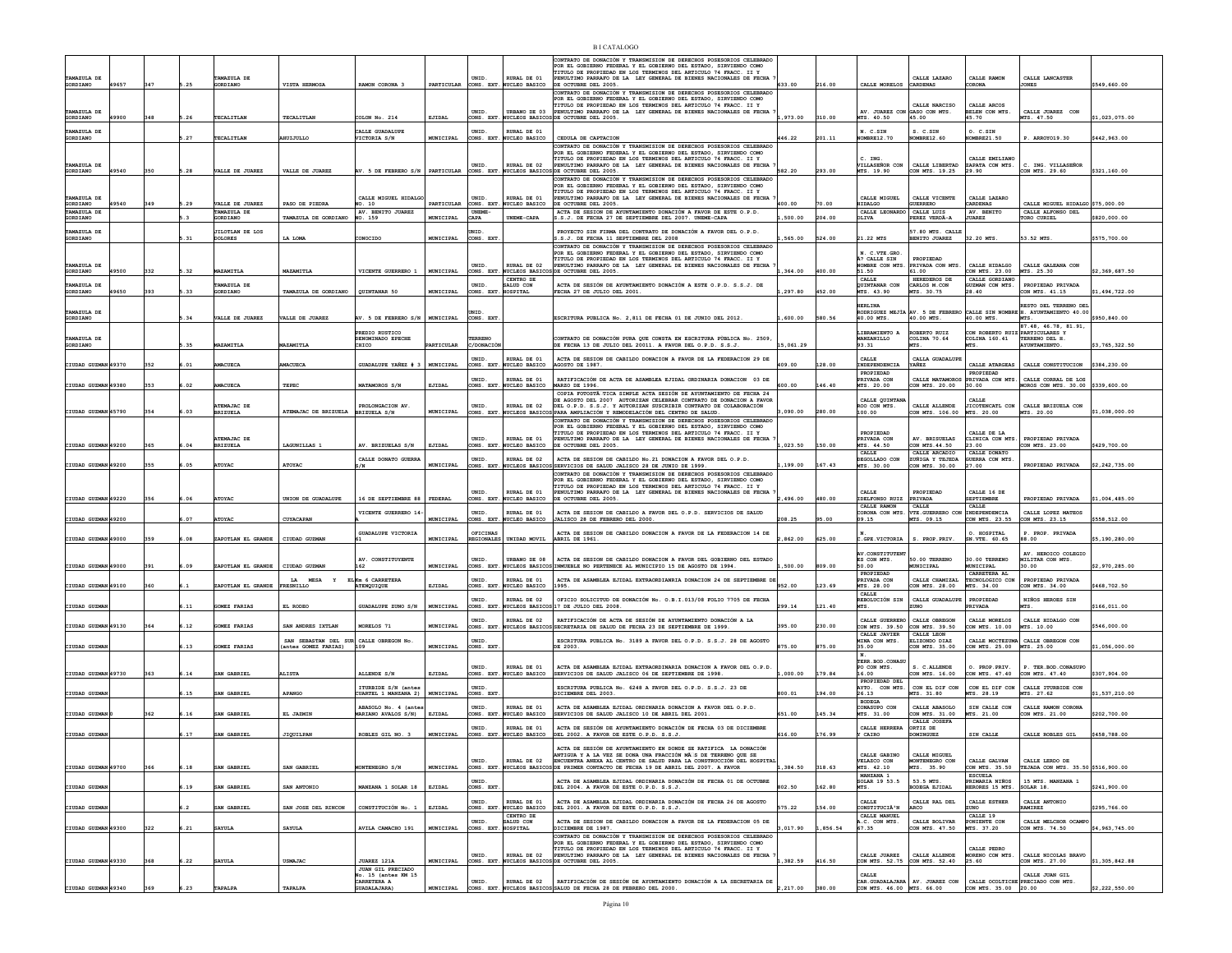| CIUDAD GUZMA        |     |       | TAPALPA                              | <b>ATACCO</b>                                                | AUREL S/N                                            | MUNICIPAL      | UNID.<br>CONS. EXT               | RURAL DE 01<br><b>WCLEO BASICO</b>             | ACTA DE SESIÓN DE AYUNTAMIENTO DONACIÓN A ESTE O.P.D. S.S.J. DE<br>FECHA 02 DE FEBRERO DEL 2006.                                                                                             | 500.00   | ,500.00 | CAMINO A<br>APANGO CON MTS.<br>12.39                   | CHARCO VERDE<br>CON MTS. 60.70                  | CON MTS. 44.21 MTS. 69.21                                 | CAMINO A APANGO CALLE MEZQUITE CON                      | \$2,310,000.00  |
|---------------------|-----|-------|--------------------------------------|--------------------------------------------------------------|------------------------------------------------------|----------------|----------------------------------|------------------------------------------------|----------------------------------------------------------------------------------------------------------------------------------------------------------------------------------------------|----------|---------|--------------------------------------------------------|-------------------------------------------------|-----------------------------------------------------------|---------------------------------------------------------|-----------------|
| CIUDAD GUZMAN 49360 |     | .25   | TAPALPA                              | <b>JUANACATLAN</b>                                           | KM. 10.4 CARR. A<br>TEMAJAC DE B. BARRI              | EJIDAL         | UNID<br>CONS. EXT                | RURAL DE 01<br>NUCLEO BASICO                   | ACTA DE ASAMBLEA EJIDAL EXTRAORDINARIA DONACION A FAVOR DEL O.P.D<br>SERVICIOS DE SALUD JALISCO 22 DE AGOSTO DE 1999.                                                                        | 503.75   | 166.00  | PROPIEDAD<br>PRIVADA CON<br>MTS. 13.00                 | CARRETERA A<br>ATEMAJAC DE B.<br>CON MTS. 13.00 | PROPIEDAD<br>PRIVADA CON MTS.<br>38.75                    | PROPIEDAD PRIVADA<br>CON MTS. 38.75                     | \$578,600.00    |
| CIUDAD GUZMAN 49230 | 370 | .26   | TECHALITA DE<br>MONTENEGRO           | TECHALITY<br><b>IONTENEGRO</b>                               | OCAMPO NO. 28                                        | MUNICIPAL      | <b>INTD</b><br>CONS. EXT.        | RURAL DE 01<br><b>NUCLEO BASICO</b>            | CERTIFICACIÓN DE ACUERDO DE CABILDO DE FECHA 11 DE OCTUBRE DE 1991<br>DONACIÓN A FAVOR DE LA FEDERACIÓN CON DESTINO AL SECTOR SALUD Y<br><b>BIENESTAR SOCIAL</b>                             | 540.00   | 189.44  | CALLE OCAMPO<br>CON MTS. 18.00                         | CALLE<br>CONSTITUCIÀ'N<br>CON MTS. 18.00        | CALLE LAZARO<br>CARDENAS CON<br>MTS. 30.00                | CALLE ALLENDE CON<br>MTS. 30.00                         | \$499,783.00    |
|                     |     |       |                                      |                                                              | DONATO GUERRA No                                     |                |                                  |                                                | CONTRATO DE DONACIÓN Y TRANSMISION DE DERECHOS POSESORIOS CELEBRADO                                                                                                                          |          |         |                                                        |                                                 |                                                           |                                                         |                 |
|                     |     |       |                                      |                                                              | 109 (antes KM.12<br>ENTDA.OTE. A                     |                |                                  |                                                | POR EL GOBIERNO FEDERAL Y EL GOBIERNO DEL ESTADO. SIRVIENDO COMO<br>TITULO DE PROPIEDAD EN LOS TERMINOS DEL ARTICULO 74 FRACC. II Y                                                          |          |         | CALLE DONATO                                           |                                                 | CALLE RAMON                                               |                                                         |                 |
| CIUDAD GUZMAN 49280 | 371 | 6.27  | TEOCUITATLAN DE<br>CORONA            | CITALA                                                       | TEOCUITATLAN A<br>CITALA)                            | EJIDAL         | UNID<br>CONS. EXT                | RURAL DE 01<br>NUCLEO BASICO                   | PENULTIMO PARRAFO DE LA LEY GENERAL DE BIENES NACIONALES DE FECHA<br>DE OCTUBBE DEL 2005.                                                                                                    | 600.00   | 280.00  | GUERRA CON MTS.<br>20.00                               | CALLE JUAREZ<br>CON MTS. 20.00                  | CORONA CON MTS.<br>30.00                                  | CALLE MIGUEL HIDALGO<br>ON MTS. 30.00                   | \$760,000.00    |
|                     |     |       |                                      |                                                              |                                                      |                |                                  |                                                | CONTRATO DE DONACIÓN Y TRANSMISION DE DERECHOS POSESORIOS CELEBRADO<br>POR EL GOBIERNO FEDERAL Y EL GOBIERNO DEL ESTADO, SIRVIENDO COMO                                                      |          |         |                                                        |                                                 |                                                           |                                                         |                 |
|                     |     |       |                                      |                                                              |                                                      |                |                                  |                                                | TITULO DE PROPIEDAD EN LOS TERMINOS DEL ARTICULO 74 FRACC. II Y                                                                                                                              |          |         |                                                        |                                                 | CALLE LEANDRO                                             |                                                         |                 |
| CIUDAD GUZMAN 49260 | 372 | .28   | TEOCUITATLAN DE<br>CORONA            | SAN JOSE DE GRACIA                                           | INDEPENDENCIA 25                                     | EJIDAL         | UNID<br>CONS. EXT                | RURAL DE 01<br>NUCLEO BASICO                   | PENULTIMO PARRAFO DE LA LEY GENERAL DE BIENES NACIONALES DE FECHA<br>DE OCTUBRE DEL 2005.                                                                                                    | 609.00   | 118.30  | CALLE ALLENDE<br>CON MTS. 30.00 CON MTS. 30.00         | CALLE ALDAMA                                    | VALLE CON MTS.<br>20.30                                   | CALLE INDEPENDENCIA<br>CON MTS. 20.30                   | \$329,700.42    |
|                     |     |       |                                      |                                                              |                                                      |                |                                  |                                                | CONTRATO DE DONACIÓN Y TRANSMISION DE DERECHOS EN PROPIEDAD<br>CELEBRADO POR EL GOBIERNO FEDERAL Y EL GOBIERNO DEL ESTADO,                                                                   |          |         |                                                        |                                                 |                                                           |                                                         |                 |
|                     |     |       | TEOCUITATLAN DE                      | TEOCUITATLAN                                                 |                                                      |                | UNID.                            | RURAL DE 02                                    | SIRVIENDO COMO TITULO DE PROPIEDAD EN LOS TERMINOS DEL ARTICULO 74<br>FRACC. II Y PENULTIMO PARRAFO DE LA LEY GENERAL DE BIENES                                                              |          |         | CALLE NIÑOS                                            |                                                 |                                                           |                                                         |                 |
| CIUDAD GUZMAN 49250 | 373 | .29   | CORONA                               | <b>DRONA</b>                                                 | NIÑOS HEROES 8                                       | MUNICIPAL      | CONS. EXT                        | <b>WCLEOS BASICO</b>                           | NACIONALES DE FECHA 7 DE OCTUBRE DEL 2005.                                                                                                                                                   | ,000.00  | 250.00  | <b>HEROES</b>                                          | CALLE ABASOLO                                   | CALLE LIBERTAD                                            | CALLE JUAREZ                                            | \$1,255,500.00  |
|                     |     |       |                                      |                                                              |                                                      |                |                                  |                                                |                                                                                                                                                                                              |          |         | PROPIEDAD<br>PRIVADA                                   | CAMINO A<br>ZAPOPTITLAN DE                      | <b>BODDEGA</b>                                            |                                                         |                 |
| CIUDAD GUZMAN 49750 | 375 | 6.3   | TOLIMAN                              | TOLIMAN                                                      | FRANCISCO I. MADERO<br>0.200.                        | EJIDAL         | UNID.<br>CONS. EXT               | RURAL DE 02<br>NUCLEOS BASICOS 1996.           | ACTA DE ASAMBLEA EJIDAL EXTRAORDINARIA DONACION 06 DE OCTUBRE DE                                                                                                                             | 852.50   | 123.69  | (SECUNDARIA)<br>CON MTS. 27.50                         | VADILLO CON MTS.<br>27.50                       | CONASUPO CON<br>MTS. 31.00                                | CALLE FRANCISCO I<br>MADERO CON MTS. 31.00 \$917,750.00 |                 |
|                     |     |       |                                      |                                                              |                                                      |                |                                  |                                                | CONTRATO DE DONACIÓN Y TRANSMISION DE DERECHOS POSESORIOS CELEBRADO<br>POR EL GOBIERNO FEDERAL Y EL GOBIERNO DEL ESTADO, SIRVIENDO COMO                                                      |          |         |                                                        |                                                 |                                                           |                                                         |                 |
|                     |     |       |                                      |                                                              | LIBERTAD Y MATAMORO                                  |                | UNID                             | RURAL DE 02                                    | TITULO DE PROPIEDAD EN LOS TERMINOS DEL ARTICULO 74 FRACC. II Y                                                                                                                              |          |         | CALLE MORELOS                                          | CALLE LIBERTAD                                  | CALLE<br>MATAMOROS CON                                    | CALLE GUADALUPE ZUNG                                    |                 |
| CIUDAD GUZMAN 49760 | 374 | . 31  | TOLIMAN                              | COPALA                                                       | S/N (antes LAZARO<br>CARDENAS 14)                    | EJIDAL         | CONS. EXT                        | NUCLEOS BASICO                                 | PENULTIMO PARRAFO DE LA LEY GENERAL DE BIENES NACIONALES DE FECHA<br>DE OCTUBRE DEL 2005.                                                                                                    | 875.00   | 142.80  | CON MTS. 25.00                                         | CON MTS. 25.00                                  | MTS. 35.00                                                | CON MTS. 35.00                                          | \$694,540.00    |
|                     |     |       |                                      |                                                              | <b>GUADALUPE ZUNO ARCE</b>                           |                | <b>INTD</b>                      | RURAL DE 01                                    |                                                                                                                                                                                              |          |         | CALLE<br><b>GUADALUPE ZUNO</b>                         |                                                 |                                                           |                                                         |                 |
| CIUDAD GUZMA        |     | .32   | TOLIMAN                              | SANTA ELENA                                                  | S/N                                                  | INVESTIGAR     |                                  | CONS. EXT. NUCLEO BASICO                       | TERRENO NUEVO PENDIENTE INVESTIGACIÓN. (CEDULA DE CAPTACIÓN).                                                                                                                                | 640.00   | 122.54  | ARCE                                                   | SIN CALLE                                       | SIN CALLE                                                 | SIN CALLE                                               | \$316,572.00    |
|                     |     |       |                                      |                                                              | MACLOVIO HERRERA ESO                                 |                | UNID.                            | RURAL DE 02                                    | ACTA DE SESION DE CABILDO DONACION A FAVOR DEL GOBIERNO DEL ESTADO                                                                                                                           |          |         | CALLE MIGUEL                                           | CALLE FRANCISCO                                 | CARR. LIBRE A                                             |                                                         |                 |
| CIUDAD GUZMAN 49840 | 376 | 6.33  | TONILA                               | TONILA                                                       | HIDALGO S/N                                          | MUNICIPAL      |                                  |                                                | CONS. EXT. NUCLEOS BASICOS 28 DE FEBRERO DE 1991.                                                                                                                                            | 500.00   | 183.70  | GALINDO<br>CALLE                                       | <b>MADERO</b>                                   | COLIMA                                                    | CARR. LIBRE A COLIMA \$1,614,100.00                     |                 |
| CIUDAD GUZMAN       |     | .34   | TONILA                               | SAN MARCOS                                                   | ALLENDE E HIDALGO<br>:/N                             | MUNICIPAL      | UNID.<br>CONS. EXT               | RURAL DE 01<br>NUCLEO BASICO                   | CEDULA DE CAPTACION                                                                                                                                                                          | 413.82   | 255.75  | MARGARITA MAZA<br>DE JUAREZ                            | CALLE MELCHOR<br>CAMPO                          | ALLENDE E<br><b>SIDALGO</b>                               | CALLE 20 DE<br><b>OVIEMBRE</b>                          | \$509,840.00    |
|                     |     |       |                                      |                                                              |                                                      |                |                                  |                                                |                                                                                                                                                                                              |          |         | AV. ALVAREZ                                            | CALLE ADOLFO<br><b>EDRANO</b>                   |                                                           |                                                         |                 |
|                     |     |       |                                      |                                                              | AV. ALVAREZ DEL                                      |                | UNID.                            |                                                | ESCRITURA PUBLICA No. 21549 A FAVOR DEL O.P.D. S.S.J. 31 DE MARZO                                                                                                                            |          |         | DEL CASTILLO                                           | REBOLLEDO CON                                   | CALLE FRANCISCO<br>RIVERA CON MTS.                        | CALLE LEOBARDO VIERA                                    |                 |
| CIUDAD GUZMAN       |     | 6.35  | TUXPAN                               | TUXPAN                                                       | CASTILLO No. 4                                       | MUNICIPAL      | CONS. EXT                        |                                                |                                                                                                                                                                                              | 2,800.00 | 287.00  | CON MTS. 73.64 MTS. 74.44<br>CALLE LEANDRO CALLE 16 DE |                                                 | 32.83<br>CALLE AMADO                                      | CON MTS. 37.34<br>CALLE PRISCILIANO                     | \$3,760,580.00  |
| CIUDAD GUZMAN 45750 | 382 | .36   | ZACOALCO DE TORRES                   | <b>ZACOALCO DE TORRES</b>                                    | 16 DE SEPTIEMBRE 250 MUNICIPAL                       |                | UNID<br>CONS. EXT.               | URBANO DE 03                                   | ACTA DE SESIÓN DE AYUNTAMIENTO DONACIÓN A ESTE O.P.D. S.S.J. DE<br>NUCLEOS BASICOS FECHA 11 DE FEBRERO DEL 2003.                                                                             | 051.68   | 453.90  | VALLE CON MTS.<br>44.40                                | SEPTIEMBRE CON<br>MTS.44.50                     | ERVO CON MTS.<br>24.03                                    | ANCHEZ CON MTS.<br>23.30                                | 2,661,912.0     |
|                     |     |       |                                      |                                                              |                                                      |                |                                  |                                                | CONTRATO DE DONACIÓN Y TRANSMISION DE DERECHOS POSESORIOS CELEBRADO                                                                                                                          |          |         |                                                        |                                                 |                                                           |                                                         |                 |
|                     |     |       |                                      |                                                              | ALDAMA No. 2 (anter                                  |                |                                  |                                                | FOR EL GOBIERNO FEDERAL Y EL GOBIERNO DEL ESTADO, SIRVIENDO COMO<br>TITULO DE PROPIEDAD EN LOS TERMINOS DEL ARTICULO 74 FRACC. II Y                                                          |          |         |                                                        |                                                 |                                                           |                                                         |                 |
| CIUDAD GUZMAN 45760 | 383 | .37   | ZACOALCO DE TORRES                   | <b>BARRANCA DE OTATES</b>                                    | CAR. ZACOALCO DE T. A<br>BARRANCA DE OTATES)         | <b>VACANTE</b> | UNID.<br>CONS. EXT               | RURAL DE 01<br>NUCLEO BASICO                   | PENULTIMO PARRAFO DE LA LEY GENERAL DE BIENES NACIONALES DE FECHA<br>DE OCTUBRE DEL 2005.                                                                                                    | 456.00   | 172.00  |                                                        | CALLE ABASOLO   CALLE ALLENDE                   | PLAZA PRINCIPAL CALLE ALDANI                              |                                                         | \$506,200.00    |
|                     |     |       |                                      |                                                              |                                                      |                |                                  |                                                | MINITA DE TRABAJO REALIZADO POR LA PROCURADURIA AGRARIA EN DONDE SE<br>ETERMINA OUE EL SOLAR DEL CENTRO DE SALUD SE INSCRIBIRA COMO NO                                                       |          |         |                                                        | KM 5 CRUCERO<br>ON BARRANCA DE                  | CAMINO A<br>BARRANCA DE                                   |                                                         |                 |
| CIUDAD GUZMAN 45755 | 378 | 6.38  | ZACOALCO DE TORRES CLARA             | BARRANCA DE SANTA KM. 5 CRUCERO CON                          |                                                      | EJIDAL         | <b>INTD</b><br>CONS. EXT         | PROCEDE                                        | ASIGNADO DENTRO DEL ACTA DE ASAMBLEA DE LIMITACIÓN DESTINO Y<br>ASIGNACIÓN DE TIERRAS EJIDALES. SIN FECHA                                                                                    | 608.47   | 118.00  | SIN CALLE CON                                          | OTATES CON MTS.                                 | OTATES CON MTS.                                           | SIN CALLE CON MTS.                                      | \$299,618.00    |
|                     |     |       |                                      |                                                              | BARRANCA OTATES<br>NACIONAL No. 35                   |                |                                  |                                                |                                                                                                                                                                                              |          |         | MTS. 51.00                                             | 10.00                                           | 20.40                                                     | 19.50                                                   |                 |
|                     |     |       |                                      | <b>GENERAL</b>                                               | (antes CARR ZACOALCO<br>ANDRESIDE TORRES GRAL ANDRES |                | UNID.                            | RURAL DE 01                                    | ACTA DE SESION DE CABILDO DONACION A FAVOR DE LA FEDERACION 22 DE                                                                                                                            |          |         | PLAYA CON MTS.                                         | CALLE NACIONAL                                  | CALLE<br>CUAHUTEMOC CON                                   | CALLE FRANCISCO I                                       |                 |
| CIUDAD GUZMAN 45765 | 379 | .39   | ZACOALCO DE TORRES FIGUEROA          |                                                              | $FIG.$ )                                             | MUNICIPAL      | CONS. EXT.                       | NUCLEO BASICO                                  | AGOSTO DE 1988                                                                                                                                                                               | 328.24   | 146.40  | 23.50                                                  | CON MTS. 23.90<br>${\tt CALLE}$                 | MTS. 13.70                                                | @ADERO CON MTS. 14.00 \$431,416.00                      |                 |
|                     |     |       |                                      |                                                              |                                                      |                |                                  |                                                |                                                                                                                                                                                              |          |         | CALLE JUSTO                                            | <b>RISCILIANO</b>                               | CALLE EMILIANO                                            |                                                         |                 |
|                     |     |       |                                      |                                                              |                                                      |                |                                  |                                                |                                                                                                                                                                                              |          |         |                                                        |                                                 |                                                           |                                                         |                 |
| CIUDAD GUZMAN 45770 | 380 |       | ZACOALCO DE TORRES EVANGELISTA       | SAN                                                          | MARCOS PRISCIALNO SANCHEZ                            | MUNICIPAL      | UNID<br>CONS. EXT.               | RURAL DE 01<br><b>NUCLEO BASICO</b>            | ACTA DE SESION DE CABILDO DONACION A FAVOR DE LA FEDERACION 22 DE<br>AGOSTO DE 1988                                                                                                          | 304.11   | 250.00  | SIERRA CON MTS<br>22.90                                | SANCHEZ CON MTS<br>39.20                        | ZAPATA CON MTS.<br>47.00                                  | CALLE MORELOS CON<br>TS. 37.00                          | 1,034,144.0     |
|                     |     |       |                                      |                                                              |                                                      |                |                                  |                                                |                                                                                                                                                                                              |          |         |                                                        |                                                 |                                                           |                                                         |                 |
|                     |     |       |                                      |                                                              | NIÑOS HEROES 42<br>(antes CAR.TERRACERIA             |                |                                  |                                                |                                                                                                                                                                                              |          |         |                                                        |                                                 |                                                           |                                                         |                 |
| CIUDAD GUZMAN 45780 | 381 | .41   | ZACOALCO DE TORRES                   | <b>VERDIA</b>                                                | ZACOALCO DE TORRES<br>VERDIA)                        | EJIDAL         | UNID<br>CONS. EXT.               | RURAL DE 01<br>NUCLEO BASICO                   | ACTA DE ASAMBLEA EJIDAL EXTRAORDINARIA DONACION A FAVOR DEL O.P.D.<br>DE SERVICIOS DE SALUD DEL ESTADO DE JALISCO 30 DE MAYO DE 1991.                                                        | 869.03   | 280.00  | CALLE RAFAEL<br>CRUZ                                   | CALLE 16 DE<br><b>SEPTIEMBRE</b>                | CALLE NIÑOS<br><b>HEROES</b>                              | V. FERROCARRIL                                          | \$436,903.00    |
|                     |     |       |                                      |                                                              | VALENTIN GOMEZ<br>FARIAS S/N (antes                  |                | UNID.                            | URBANO DE 03                                   | CERTIFICACION DE RATIFICACION DE DONACION A FAVOR DEL DEPTO. DE                                                                                                                              |          |         | PRIVADA DE<br>OBREGÂ <sup>3</sup> N CON                | CALLE BENITO<br>JUAREZ CON MTS.                 | PRIVADA<br>MARGARITA CON                                  | CALLE EMILIANO                                          |                 |
| CIUDAD GUZMAN 49600 | 387 | .42   | ZAPOTILTIC                           | ZAPOTILTIC                                                   | BENITO JUAREZ 149)                                   | MUNICIPAL      | CONS. EXT.                       |                                                | NUCLEOS BASICOS SALUD EN EL ESTADO 26 DE OCTUBRE DE 1988.                                                                                                                                    | 2,015.50 | 340.00  | MTS. 33.50                                             | 36.00                                           | MTS. 58.00                                                | ZAPATA CON MTS. 58.00 \$2,746,500.00                    |                 |
|                     |     |       |                                      |                                                              |                                                      |                | UNID.                            | RURAL DE 01                                    | CERTIFICACION DE RATIIFCACION DE DONACION A FAVOR DEL DEPTO. DE                                                                                                                              |          |         | CALLE HIDALGO                                          | ARROYO CON MTS                                  | ESC.SEC. CON                                              | PROP.PRIV. CON MTS                                      |                 |
| CIUDAD GUZMAN 49640 | 384 | .43   | ZAPOTILTIC                           | EL ASERRADERO                                                | HIDALGO 4                                            | MUNICIPAL      | CONS. EXT                        | UCLEO BASICO                                   | SALUD EN EL ESTADO 26 DE OCTUBRE DE 1988.                                                                                                                                                    | 505.00   | 163.50  | CON MTS. 34.16                                         | 22.00                                           | MTS. 16.04                                                | 20.20                                                   | 385,200.00      |
| CIUDAD GUZMAN 49600 | 385 | .44   | ZAPOTILTIC                           | EL RINCON                                                    | AV. HADALGO 128                                      | EJIDAL         | UNID<br>CONS. EXT.               | RURAL DE 01<br>NUCLEO BASICO                   | ACTA DE ASAMBLEA EJIDAL ORDINARIA DONACION 03 DE SEPTIEMBRE DE<br>1995                                                                                                                       | 137.66   | 115.50  | PLAZA Y J. CON PRIV. HIDALGO<br>MTS. 16.30             | CON MTS. 16.30                                  | AV.HIDALGO CON<br>MTS. 8.75                               | PRIV.HIDALGO CON<br>MTS. 8.75                           | \$173.552.00    |
|                     |     |       |                                      |                                                              |                                                      |                |                                  |                                                |                                                                                                                                                                                              |          |         |                                                        |                                                 |                                                           |                                                         |                 |
| CIUDAD GUZMAI       |     | .45   | ZAPOTILTIC                           | FERRERIA<br><b>ROVIDENCIA</b>                                | LAZARO CARDENAS 153 EJIDAL                           |                | UNID.<br>CONS. EXT.              | RURAL DE 01<br>NUCLEO BASICO                   | ACTA DE ASAMBLEA EJIDAL EXTRAORDINARIA DONACION A FAVOR DEL O.P.D.<br>SERVICIOS DE SALUD JALISCO 16 DE JULIO DEL 2000.                                                                       | 187.50   | 73.50   | SIN CALLE                                              | CALLE LAZARO<br>CARDENAS                        | SIN CALLE                                                 | SIN CALLE                                               | \$152,925.00    |
|                     |     |       |                                      |                                                              |                                                      |                |                                  |                                                | CONTRATO DE DONACIÓN Y TRANSMISION DE DERECHOS POSESORIOS CELEBRADO<br>POR EL GOBIERNO FEDERAL Y EL GOBIERNO DEL ESTADO, SIRVIENDO COMO                                                      |          |         |                                                        |                                                 |                                                           |                                                         |                 |
|                     |     |       |                                      |                                                              | CALLE LOPEZ COTILLA                                  |                | <b>INTD</b>                      | RURAL DE 01                                    | TITULO DE PROPIEDAD EN LOS TERMINOS DEL ARTICULO 74 FRACC. II Y<br>PENULTIMO PARRAFO DE LA LEY GENERAL DE BIENES NACIONALES DE FECHA                                                         |          |         | DELE.MUN. CON                                          | CALLE LOPEZ<br>COTILLA CON MTS                  | CALLE VICENTE                                             | CALLE MOCTEZUMA CON                                     |                 |
| CIUDAD GUZMAN 49630 | 386 | 6.46  | ZAPOTILTIC                           | <b>HUESCALAPA</b>                                            | NO. 14                                               | MUNICIPAL      | CONS. EXT                        | NUCLEO BASICO                                  | DE OCTUBRE DEL 2005.                                                                                                                                                                         | 281.90   | 157.20  | MTS. 9.70                                              | .30                                             | GUERRERO CON<br>MTS. 17.40                                | TS. 17.40                                               | \$367,530.00    |
|                     |     |       | ZAPOTITLAN DE                        | ZAPOTITLAN DE VADILLO                                        | FRAY PEDRO DE GANTE                                  |                | UNID.                            | RURAL DE 02                                    | ACTA DE SESIÓN DE CABILDO DONACIÓN A FAVOR DEL GOBIERNO DEL ESTADO                                                                                                                           |          |         | CALLE PEDRO DE                                         |                                                 | CALLE AMADO                                               |                                                         |                 |
| CIUDAD GUZMAN 49770 | 389 | .47   | VADILLO                              |                                                              |                                                      | MUNICIPAL      | ONS. EXT                         | NUCLEOS BASICOS                                | DE FECHA 20 DE ENERO DE 1997.                                                                                                                                                                | 521.00   | 400.00  | <b>GANTE</b>                                           | CALLE ALLENDE                                   | <b>IERVO</b>                                              | CALLE COLON                                             | \$1,196,550.00  |
| CIUDAD GUZMAN 49780 | 388 | .48   | ZAPOTITLAN DE<br>VADILLO             | SAN JOSE DEL CARMEN                                          | MATAMOROS 5                                          | EJIDAL         | UNID.<br>CONS. EXT.              | RURAL DE 01<br>NUCLEO BASICO                   | ACTA DE ASAMBLEA EJIDAL ORDINARIA DONACION 06 DE OCTUBRE DE 1996. 1.000.00                                                                                                                   |          | 220.00  | CALLE EMILIANO<br>ZAPATA                               | CALLE MATAMOROS JUÂ REZ                         | CALLE BENITO                                              | PROP.SR.EUGENIO<br><b>CCARANZA</b>                      | 378,000.00      |
|                     |     |       |                                      |                                                              |                                                      |                |                                  |                                                | CONTRATO DE DONACIÓN Y TRANSMISION DE DERECHOS POSESORIOS CELEBRADO                                                                                                                          |          |         |                                                        |                                                 |                                                           |                                                         |                 |
|                     |     |       |                                      |                                                              | RIVA PALACIO 101                                     |                |                                  |                                                | POR EL GOBIERNO FEDERAL Y EL GOBIERNO DEL ESTADO, SIRVIENDO COMO<br>TITULO DE PROPIEDAD EN LOS TERMINOS DEL ARTICULO 74 FRACC. II Y                                                          |          |         |                                                        |                                                 |                                                           |                                                         |                 |
| CIUDAD GUZMAN       |     | 49. أ | ZAPOTLAN EL GRANDE JURISDICCIONAL)   | CIUDAD GUZMAN (BODEGA HOY CLEMENTE OROZCO                    | 101                                                  | <b>FEDERAL</b> | <b>BODEGA</b><br><b>REGIONAL</b> | RURAL DE 01<br>NUCLEO BASICO                   | PENULTIMO PARRAFO DE LA LEY GENERAL DE BIENES NACIONALES DE FECHA<br>DE OCTUBRE DEL 2005.                                                                                                    | 619.45   | 219.20  | CALLE CLEMENTE<br>OROZCO                               | CALLE REFORMA                                   | CALLE DR. ANGEL<br><b>GONZALEZ</b>                        | CALLE JUAREZ                                            | \$4,298,065.00  |
|                     |     |       |                                      |                                                              | FRACC. II PARCELA                                    |                |                                  |                                                | CONTRATO DE PERMUTA MEDIANTE ESCRITURA PUBLICA TERRENO SAN<br>CALLETANO POR FRACCION II PARACELA 164Z2P2/4 DE FECHA 11 DE AGOSTO                                                             |          |         |                                                        |                                                 |                                                           | 70.83 MTS                                               |                 |
| CIUDAD GUZMAN       |     |       | ZAPOTLAN EL GRANDE                   | ZAPOTLAN EL GRANDE 164Z2 P2/4 LETRA<br>CIUDAD GUZMAN).       | EJIDO CIUDAD GUZMAN                                  | MUNICIPAL      | CONS. EXT                        |                                                | 2009                                                                                                                                                                                         | 4.000.90 | 630.00  | FRACCIÓN I                                             | 53.44 MTS. CON 63.54 MTS. CON<br>FRACCIÓN IV    | 67.14 MTS. CON<br>FRACCIÓN III                            | CONFRACCIÓN V                                           | 4,491,455.00    |
|                     |     |       |                                      |                                                              | ZAPOTLAN EL GRANDE CALLE IGNACIO ALDAM               |                | UNEME-                           |                                                | COPIA DE LA CERTIFICACIÓN DE SESIÓN DE AYUNTAMIENTO DONACIÓN A ESTE                                                                                                                          |          |         | DR. IGNACIO                                            | CALLE PEDRO DE                                  |                                                           |                                                         |                 |
| CIUDAD GUZMAN       |     | 6.51  | ZAPOTLAN EL GRANDE   (CIUDAD GUZMAN) |                                                              | MO. 211                                              | MUNICIPAL      | CAPA                             | UNEME-CAPA                                     | O.P.D. S.S.J. DE FECHA 26 DE SEPTIEMBRE DEL 2007                                                                                                                                             | , 585.00 | 204.00  | ALCARAZ DEL RIO GANTE                                  |                                                 |                                                           | IGNACIO ALDAMA   CALLE SANTA CECILIA   \$1,523,920.0    |                 |
| CIUDAD GUZMA        |     | 52    | ZAPOTLAN EL GRANDE LA CANTERA        |                                                              | ONOCIDO                                              | MUNICIPAL      | <b>TERRENO</b>                   | CENTRO DE                                      | COPIA CERTIFICADA DEL ACTA DE LA SESIÓN PUBLICA ORDINARIA No. 37 DE<br>/ DONACIÃ SALUD Y CAPACIT FECHA 24 DE JUNIO 2008. DONACIÓN A LA SECRETARIA DE SALUD                                   | ,000.00  | 0.00    |                                                        |                                                 |                                                           |                                                         | \$2,400,000.00  |
|                     |     |       |                                      |                                                              |                                                      |                |                                  |                                                |                                                                                                                                                                                              |          |         |                                                        |                                                 |                                                           |                                                         |                 |
| CIUDAD GUZMA        |     | .53   | ZAPOTLAN EL GRANDE   CIUDAD GUZMAN   |                                                              |                                                      | MUNICIPAL      | / DONACIÃ                        | CISAME                                         | COPIA CERTIFICADA DEL ACTA DE LA SESIÓN PUBLICA ORDINARIA No. 37 DE<br>FECHA 24 DE JUNIO 2008. DONACIÓN A LA SECRETARIA DE SALUD.                                                            | 00.000.3 | 0.00    |                                                        |                                                 |                                                           |                                                         | \$2,400,000.00  |
|                     |     |       |                                      |                                                              |                                                      |                |                                  |                                                |                                                                                                                                                                                              |          |         | CALLE LEANDRO                                          | ESCUELA SILVIA                                  | <b>ESCURLA</b>                                            | ESCUELA SILVIANO                                        |                 |
| CIUDAD GUZMAN 49120 | 361 | .54   | <b>GOMEZ FARIAS</b>                  | SAN SEBASTAN DEL SUI<br>(antes GOMEZ FARIAS) LEANDRO VALLE 7 |                                                      | MUNICIPAL      | UNID.<br>CONS. EXT.              | RIJRAT, DR 02<br>NUCLEOS BASICOS ABRIL DE 2003 | ACTA DE SESION DE CABILDO DONACION A FAVOR DE LA FEDERACION 15 DE                                                                                                                            | 180.00   | 131.58  | VALLE CON MTS.<br>21.20                                | BARBA CON MTS.<br>21.20                         | SILVIANO BARRERA BARRERA CON MTS.<br>CON MTS. 22.50 22.50 |                                                         | \$2,287,932.00  |
|                     |     |       |                                      |                                                              |                                                      |                |                                  |                                                |                                                                                                                                                                                              |          |         |                                                        | CALLE FRANCISCO PROPIEDAD                       |                                                           |                                                         |                 |
| CIUDAD GUZMAN 49800 | 377 | 55    | TUXPAN                               | TUXPAN                                                       | FRANCISCO I. MADERO                                  | MUNICIPAL      | JNID<br>ONS. EXT.                | URBANO DE 04<br>NUCLEOS BASICOS                | CONSTANCIA DE USO                                                                                                                                                                            | 063.45   | 246.39  | CALLE OBREGON<br>CON MTS. 46.25                        | MADERO CON<br>MTS. 50.00                        | MUNICIPAL CON<br>MTS. 15.20                               | CALLE FERROCARRIL<br>CON MTS. 20.00                     | \$1,396,001.00  |
|                     |     |       |                                      |                                                              | FRACCIONAMIENTO                                      |                | <b>INID</b>                      |                                                | ACTA DE SESIÓN DE AYUNTAMIENTO DONACIÓN A ESTE O.P.D. S.S.J. DE                                                                                                                              |          |         | CALLE EL<br>TACAMO 97.60                               | CALLE EL NOGAL                                  | CON EL CITAC                                              | CALLE RINCONES DE                                       |                 |
| CIUDAD GUZMA        |     | .56   | TAPALPA                              | TAPALPA                                                      | RINCONES DE TAPALPA                                  | MUNICIPAL      | CONS. EXT                        |                                                | FECHA 15 DE ENERO DEL 2009.                                                                                                                                                                  | 978.18   | 700.00  | MTS.                                                   | 33.00 MTS.                                      | 83.00 MTS                                                 | TAPALPA 87.94 MTS.                                      | \$12,110,724.00 |
|                     |     |       |                                      |                                                              | IGNACIO ALDAMA                                       |                | TERRENO                          |                                                | CERTIFICACIÓN DE ACTA DE SESIÓN DE AYUNTAMIENTO EN LA CUAL LOS<br>REGIDORES APRUEBAN POR UNANIMIDAD OUE ESTE TERRENO SERÂ<br>PROXIMAMENTE DONADO A ESTE O.P.D. S.S.J. DE FECHA 30 DE MAYO DE |          |         |                                                        |                                                 |                                                           | CALLE EMILIANO                                          |                 |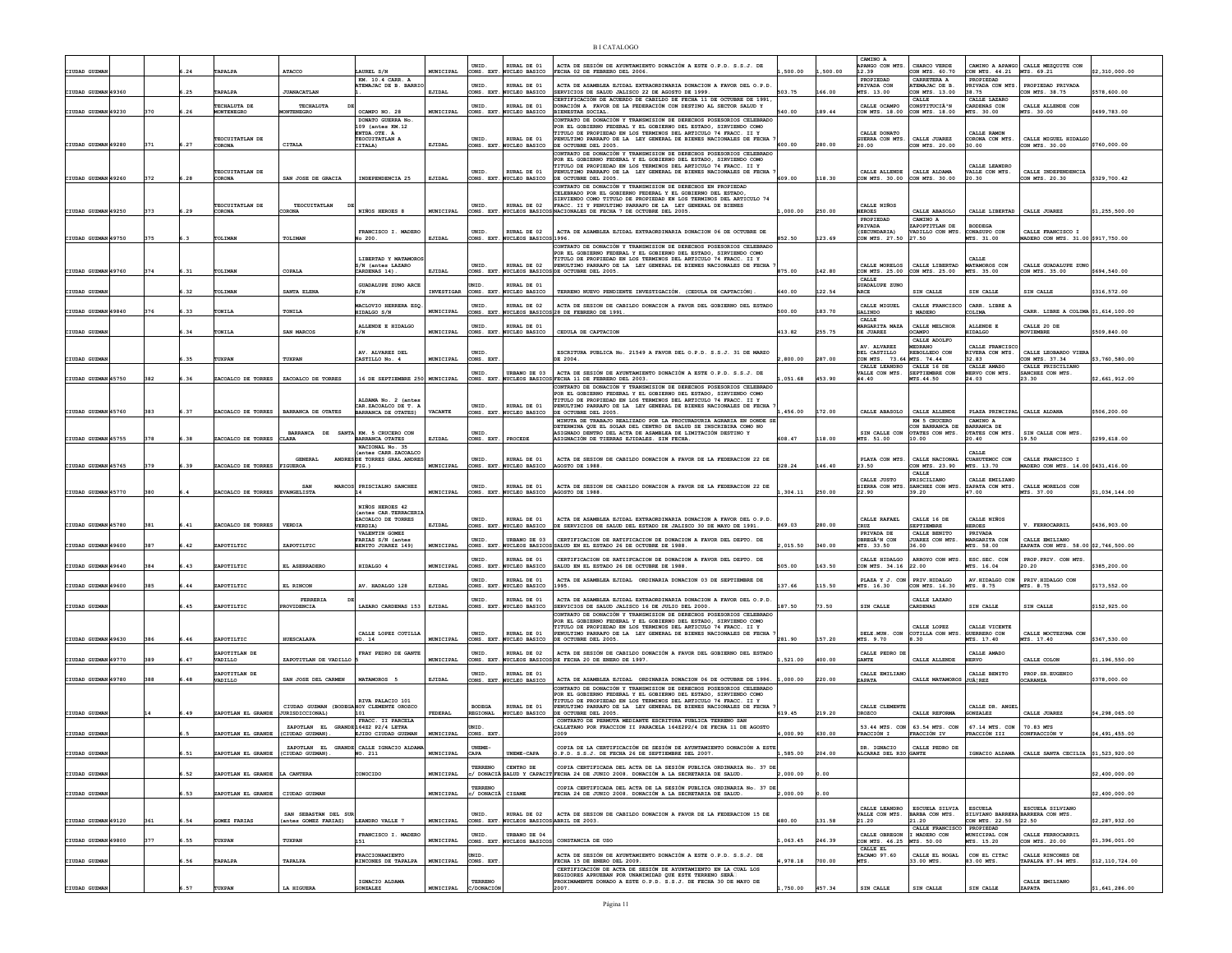| CIUDAD GUZM                        |       |     |      | <b>ATOYA</b>             | CUYACAPAN                                                  | CALLE AGUA AZUL S/N                                   | EJIDAL                  | TERRENO                        |                                                          | ACTA DE SESIÓN EJIDAL DONACIÓN A ESTE O.P.D. S.S.J. DE FECHA 18 DE<br>MAYO 2011                                                                                                                                                                                                 | 500.00         |        | CALLE AGUA AZUL                                                            | PARCELA DE<br>EMILIO JIMENEZ<br>No. 10                                  | ARCELA DE<br>SALVADOR Y JESUS<br>GARCIA No. 41 Y TELESECUNDARIA | PARCELA No. 9                                                | \$350,000.00   |
|------------------------------------|-------|-----|------|--------------------------|------------------------------------------------------------|-------------------------------------------------------|-------------------------|--------------------------------|----------------------------------------------------------|---------------------------------------------------------------------------------------------------------------------------------------------------------------------------------------------------------------------------------------------------------------------------------|----------------|--------|----------------------------------------------------------------------------|-------------------------------------------------------------------------|-----------------------------------------------------------------|--------------------------------------------------------------|----------------|
|                                    |       |     |      |                          |                                                            |                                                       | <b>NVESTIGACIÒ UNID</b> |                                |                                                          |                                                                                                                                                                                                                                                                                 |                |        | 29.5 CON LA                                                                | 30.35 CON LA                                                            |                                                                 | 56.60 PROPIEDAD 56.50 CON PROPIEDAD                          | \$2,367,533.00 |
| CIUDAD GUZMA                       |       |     | 589  | TOLIMAN<br>ZAPOTITLAN DE | COPALA                                                     | LIBERTAD S/N<br>CALLE CONSTITUCIÓN<br>CRUZA CON CALLE |                         | CONS. EXT<br>UNID              |                                                          | CEDULA DE CAPTACIÓN<br>CERTIFICOACIÓN DE ACURDO DE AYUNTAMIENTO MEDIANTE SESIÓN ORDINARIA<br>%. 2 DE FECHA 03 DE FEBRERO DEL 2010, EN DONDE SE DONA, PERO NO SE                                                                                                                 | , 693.75       | 582.77 | <b>SECUNDARIA</b><br>PREDIO DE DONDE CALLE<br>SE SEGREGA ÈSTE CONSTITUCIÓN | CALLE LIBERTAD                                                          | PRIVAD<br>ON EL PREDIO DE                                       | DE LA PREPARATORIA<br>DONDE SE SEGREGA CON EL C. AMADOR NAVA |                |
| CIUDAD GUZMAN                      |       |     |      | VADILLO                  | ZAPOTITLAN DE VADILLO ALVARO OBREGON, S/N.                 | PROLONGACIÓN DANTEL                                   | MUNICIPAL               | CONS. EXT                      |                                                          | ESPECIFICA A QUIÈN DONARON.                                                                                                                                                                                                                                                     | 520.00         |        | 45.00 MTS.                                                                 | 45.00 MTS.                                                              | ESTE 56.00 MTS. 56.00 MTS.                                      | CON AMPLIACIÓN DE                                            | \$1,260,000.00 |
| CIUDAD GUZMAN                      |       |     | 6.61 | <b>SAYULA</b>            | <b>SAYULA</b>                                              | LARIOS DEL PREDIO<br>RANCHO BLANCO O EL<br>VIJÌA. S/N | <b>MUNICIPAL</b>        | TERRENO<br>C/DONACIC           |                                                          | ESCRITURA PÚBLICA NO. 3395, DE FECHA 17 DE FEBRERO DEL 2012, SE<br>FORMALIZA CONTRATO DE DOMACIÓN A FAVOR DE ESTE O P.D. S.S.J.                                                                                                                                                 | 15,104.80      |        | RESTO DE LA<br>PROPIEDAD<br>200.70 MTS.                                    | RESTO DE LA<br>PROPIEDAD 132.90 89.40 MTS. RESTO JESUS FIGUEROA<br>MTS. |                                                                 | VIALIDAD CALLE DR.<br>DE LA PROPIEDAD. TORRES.112.90 MTS.    | \$1,194,267.37 |
|                                    |       |     |      |                          |                                                            |                                                       |                         |                                |                                                          | COPIA FOTOSTATICA SIMPLE DE LA CERTIFICACIÓN DE EL ACTA No. 10 DE LA<br>SESIÓN EXTRAORDINARIA DE AYUNTAMIENTO DE FECHA 15 DE JUNIO DEL 2012.                                                                                                                                    |                |        |                                                                            |                                                                         | CALLE ANDRES                                                    |                                                              |                |
| CIUDAD GUZMA                       |       |     | 62   | ZAPOTILTIC               | <b>UESCALAPA</b>                                           | CONOCIDO                                              | MUNICIPAL               | TERRENO<br>/DONACIĆ            |                                                          | SUPERFICIE CONSIGNADA EN LA COPIA DE LA ESCRITURA PUBLICA No. 9,286<br>DEL 06 DE AGOSTO DEL 2010. A FAVOR DE ESTE O.P.D. S.S.J.                                                                                                                                                 | ,225.00        |        | PARCELA No. 523 BRECHA 35.00<br>CON 35.00 MTS.                             | MTS.<br>16.90 MTS. LINES                                                | QUINTANA ROO<br>$.00$ MTS                                       | <b>RESTO 35.00 MTS</b>                                       | \$15,153.25    |
|                                    |       |     |      |                          |                                                            |                                                       |                         |                                | HOSPITAL DE<br><b>ESPECIALIDADES</b>                     |                                                                                                                                                                                                                                                                                 |                |        | 112.77 MTS.                                                                | QUEBRADA CON<br>PROPIEDAD<br>MINICIPAL, 86.95                           |                                                                 | 72.54 MTS. LINEA<br>QUEBRADA CON HUMBERT<br>ALVAREZ. 39.91   |                |
| CIUDAD GUZMAN                      |       |     | .63  | ZAPOTLAN EL GRANDE       | ZAPOTLAN EL GRANDE PREDIO DENOMINADO EL<br>(CIUDAD GUZMAN) | CALVARIO                                              | MUNICIPAL               | TERRENO<br>C/DONACIÓN INFANTIL | <b>MATERNO</b>                                           | ACTA DE SESIÓN EXTRAORDINARIA No. 33 DE FECHA 01 DE ABRIL DEL 2014<br>A FAVOR DE ESTE O.P.D. S.S.J                                                                                                                                                                              | 10,000.00      |        | CANAL<br><b>HIDROLOGICO</b>                                                | MTS. ZONA<br>ARBOLADA                                                   | 85.16 MTS. CALLE MTS. PROPIEDAD<br>NUEVA GALICA                 | MUNICIPAL                                                    | \$0.00         |
| CIUDAD GUZMAN                      |       |     | .64  | ZAPOTILTIC               | EL RINCON                                                  | PARCELA No. 133                                       | EJIDAL                  | <b>INTD</b><br>CONS. EXT       |                                                          | CTA ASAMBLEA EJIDAL ORDINARIA DE FECHA 05 DE JUNIO DEL 2011, SIN<br>ESTAR A FAVOR DE NADIE.                                                                                                                                                                                     | 500.00         |        | 50 MTS.                                                                    | 50 MTS                                                                  | 50 MTS.                                                         | 50 MTS.                                                      |                |
| <b>AUTLAN DE</b><br><b>NAVARRO</b> | 18190 | 443 | .01  | <b>ATENGO</b>            | ATENGO                                                     | NICOLAS BRAVO 14                                      | MUNICIPAL               | UNID.                          | RURAL DE 01<br>CONS. EXT. NUCLEO BASICO                  | ACTA DE SESION DE CABILDO DONACION A FAVOR DE LA FEDERACION 31 DE<br>JULIO DE 1987.                                                                                                                                                                                             | 793.88         | 763.00 | N. CASINO<br>MUN.35.60                                                     | C. BRAVO35.60                                                           | CHTMAT-HIJACAN20<br>. 60                                        | P. CASA PART.24.00                                           | \$1,039,314.00 |
| <b>AUTLAN DE</b><br><b>NAVARRO</b> | 48150 |     | .02  | <b>ATENGO</b>            | SOYATLAN DEL ORO                                           | CALLE RAYON No. 71                                    | PARTICULAR              | UNID.                          | RURAL DE 01<br>CONS. EXT. NUCLEO BASICO                  | ANTECEDENTE DE DONACION Y CONSTANCIA DE USO MUNICIPAL 12 DE JULIO<br>DE 1996. A FAVOR DE LA FEDERACIÓN.                                                                                                                                                                         | 574.87         | 339.99 | N. CAMPO<br><b>FUTBOL36.50</b>                                             | S. C. RAYON<br>36.50                                                    | O BILIOTECA<br>13.00                                            | FRACCIONAMIENTO18.5 \$471,963.50                             |                |
| AUTLAN DE<br><b>NAVARRO</b>        | 18900 | 446 | 7.03 | <b>AUTLAN DE NAVARRO</b> | AUTLAN DE NAVARRO                                          | <b>JOSE MARIA MERCADO</b><br>146                      | MUNICIPAL               | OFICINA<br><b>REGIONAL</b>     | <b>TRRANO DE 04</b><br><b>NCLEOS BASICOS</b>             | ACTA DE SESIÓN ORDINARIA DE CABILDO DONACIÓN A FAVOR DE LA<br>SECRETARIA DE SALUD DE FECHA 04 DE AGOSTO DE 1997.                                                                                                                                                                | 3.088.57       | 573.00 | N. C.MARIANO<br>ESC.57.00                                                  | .H.GALEANA48.00 MA.MERCADO64.22                                         | O. C.JOSE                                                       | P. C.20 NOV.53.45                                            | \$4,424,150.00 |
| <b>AUTLAN DE</b><br><b>NAVARRO</b> | 18920 | 445 |      | AUTLAN DE NAVARRO        | <b>HUACAPAN</b>                                            | JOSE ORTIZ DE<br>OOMINGUEZ 1                          | EJIDAL                  | UNID.<br>CONS. EXT             | RURAL DE 01<br>UCLEO BASICO                              | ACTA DE ASAMBLEA EJIDAL EXTRAORDINARIA RATIFICACION DE ACTA DE<br>ASAMBLEA EJIDAL ORDINARIA DE FECHA 11/JUL/85 DONACION A FAVOR DEL<br>.P.D. SERVICIOS DE SALUD JALISCO                                                                                                         | 481.54         | 64.00  | N. C.JOSEFA<br>ORTIZ21.00                                                  | PROP. PART. 21.00                                                       | DELEG.MUN.21.00                                                 | P. PROP.PART.21.00                                           | \$587,500.00   |
| <b>AUTLAN DE</b>                   |       | 447 |      |                          |                                                            |                                                       |                         | UNID.                          | URBANO DE 01                                             | OFICIO SE COMUNICA ACUERDO DE DONACION A FAVOR DEL GOBIERNO DEL                                                                                                                                                                                                                 |                |        |                                                                            |                                                                         | O. C.OLMO Y                                                     |                                                              |                |
| <b>NAVARRO</b><br>AUTLAN DE        | 48900 |     | .05  | <b>AUTLAN DE NAVARRO</b> | COLONIA EJIDAL                                             | ABEDUL S/N                                            | MUNICIPAL               | <b>INTD</b>                    | CONS. EXT. NUCLEO BASICO<br>RIJRAT, DE 01                | ESTADO 17 JULIO 1995.<br>CONVENIO DE PERMUTA ENTRE UN EJIDATARIO Y EL AYUNTAMIENTO 28 DE                                                                                                                                                                                        | 231.11         | 89.19  | LAUREL14.60                                                                | S. C.CEDRO14.60 JARDIN15.83<br>S. PREDIO Y                              | O. MISMO<br>TERRENO Y CASA                                      | P. C.ABEDUL15.83                                             | \$103,310.00   |
| <b>NAVARRO</b><br><b>AUTLAN DE</b> | 18900 | 448 | . 06 | UTLAN DE NAVARRO         | EL CORCOVADO                                               | JUAREZ 45                                             | MUNICIPAL               | CONS. EXT.<br>UNID.            | NUCLEO BASICO<br>RURAL DE 01                             | <b>JULIO 1995</b><br>ACTA DE SESTÓN ORDINARIA DE CARILDO DONACIÓN A FAVOR DE LA                                                                                                                                                                                                 | 00.000         | 127.00 | CARR. FEDERAL<br>N. CALLE                                                  | PARCELA ESC                                                             | PART.<br>O. CALLE                                               | . PARCELA PART.                                              | \$1,245,900.0  |
| <b>NAVARRO</b><br><b>AUTLAN DE</b> | 48918 | 428 | .07  | <b>AUTLAN DE NAVARRO</b> | EL CHANTE                                                  | RAMON CORONA 1                                        | MUNICIPAL               | CONS. EXT.<br>UNID             | NUCLEO BASICO<br>RURAL DE 01                             | SECRETARIA DE SALUD DE FECHA 04 DE AGOSTO DE 1997.<br>ACTA DE ASAMBLEA EJIDAL EXTRAORDINARIA RATIFICACION DE ACTA DE<br>SAMBLEA EJIDAL EXTRAORDINARIA DE FECHA 11/JUL/97 DONACION A FAVOR                                                                                       | ,950.00        | 208.70 | S/N39.00<br>C.FCO.VILLA20.0                                                | KINDER39.00                                                             | S/N50.00                                                        | P. ESTACION50.00                                             | \$1,248,150.00 |
| <b>NAVARRO</b><br>AUTLAN DE        | 48900 | 427 | .08  | <b>AUTLAN DE NAVARRO</b> | <b>JALOCOTE</b>                                            | REVOLUCION 17                                         | EJIDAL                  | CONS. EXT<br>UNID              | NUCLEO BASICO<br>RURAL DE 01                             | DEL O.P.D. SERVICIOS DE SALUD JALISCO<br>ACTA DE ASAMBLEA EJIDAL EXTRAORDINARIA DONACION A FAVOR DEL O.P.D                                                                                                                                                                      | 463.05         | 64.00  |                                                                            | PROP. PART. 20.00                                                       | O. JARDIN DE                                                    | PROP. PART. 35.00 P. PROP. PART. 35.00                       | \$521,500.00   |
| <b>NAVARRO</b>                     | 18910 | 426 | 7.09 | <b>AUTLAN DE NAVARRO</b> | LAGUNILLAS                                                 | <b>REVOLUCTON 46</b>                                  | EJIDAL                  | CONS. EXT                      | NUCLEO BASICO                                            | RERVICIOS DE SALUD JALISCO 26 DE AGOSTO DEL 2000                                                                                                                                                                                                                                | 701.21         | 64.00  | L. OO.                                                                     | FCO.I.MADERO3 S. PROP.AGUSTIN<br>G.33.00                                | N.24.00                                                         | P. PROP.PRIV.24.00                                           | \$704,450.00   |
| <b>AUTLAN DE</b><br><b>NAVARRO</b> | 18900 |     |      | AUTLAN DE NAVARRO        | LOS ARQUITOS                                               | MUTUALISMO 169-B                                      | MUNICIPAL               | UNID.<br>CONS. EXT.            | URBANO DE 01<br><b>WCLEO BASICO</b>                      | CEDULA DE CAPTACION                                                                                                                                                                                                                                                             | ,265.20        | 70.06  | $N. \ldots 62.42$<br>N.                                                    | 3.26.42                                                                 | 0 <sub>c</sub><br><b>NUTUALISMO 20.30</b>                       | .20.30                                                       | \$575,750.00   |
| AUTLAN DE<br><b>NAVARRO</b>        | 18050 | 425 | .11  | <b>AYUTLA</b>            | <b>AYUTLA</b>                                              | VICENTE GUERRERO 195 EJIDAL                           |                         | UNID.                          | RURAL DE 02                                              | ACTA DE SESIÓN DE AYUNTAMIENTO DONACIÓN DE FECHA 13 DE FEBRERO DE<br>CONS. EXT. NUCLEOS BASICOS 2002. A FAVOR DE ESTE O.P.D. S.S.J.                                                                                                                                             | ,230.00        | 286.00 | PROP. GUSTAVO<br>G.33.00                                                   | S. C.5 DE<br>MAY033.00                                                  | O. PROL.C.16 D<br>SEPT40.00                                     | P. PROP. 40.00                                               | \$1,217,560.50 |
| AUTLAN DE<br><b>NAVARRO</b>        | 18050 | 423 | .12  | <b>YUTLA</b>             | SAN MIGUEL DE<br><b>IERRA</b>                              | CALLE JUSTO STERRA                                    | EJIDAL                  | <b>INTD</b><br>CONS. EXT.      | RIJRAT, DE 01<br><b>NUCLEO BASICO</b>                    | ACTA DE ASAMBLEA EJIDAL EXTRAORDINARIA DONACION 14 DE AGOSTO DE<br>1996                                                                                                                                                                                                         | 618.80         | 37.00  | N. CAMTNO<br>AYUTLA42.60                                                   | S. TERR.DE RITO<br>.42.60                                               | O. TERR. JUAN<br>.38.00                                         | P. C.JUSTO S.38.00                                           | \$410,016.15   |
| <b>AUTLAN DE</b><br><b>NAVARRO</b> | 18050 |     | .13  | <b>AYUTLA</b>            | SAN JUAN CACOMA                                            | EFRAIN GONZALEZ LUNA EJIDAL                           |                         | UNID.<br>CONS. EXT             | RURAL DE 01<br>NUCLEO BASICO                             | ACTA DE ASAMBLEA EJIDAL EXTRAORDINARIA DONACION A FAVOR DEL O.P.D.<br>SERVICIOS DE SALUD JALISCO 26 DE ABRIL DEL 2001.                                                                                                                                                          | 446.00         | 130.61 | N. EUSTAOUIO<br>RUBIO25.00                                                 | S. ELPIDIO<br>IDEZ25.00                                                 | O. EDUARDO<br>JUZMAN25.00                                       | P. ELPIDIO HDZ.25.00 \$189,353.41                            |                |
| <b>AUTLAN DE</b><br><b>NAVARRO</b> | 48020 | 509 | 7.14 | <b>AYUTLA</b>            | SANTA ROSALIA                                              | CALLE GUERRERO S/N                                    | MUNICIPAL               | UNID.                          | RURAL DE 01<br>CONS. EXT. NUCLEO BASICO                  | ACTA DE SESION DE CABILDO DONACION A FAVOR DE LA FEDERACION 31 DE<br>AGOSTO DE 1988                                                                                                                                                                                             | 359.48         | 106.60 | N. C.NIÑOS<br>1.17.20                                                      | .ABASOLO17.20                                                           |                                                                 | ZARAGOZA20.90 P. C.GUERRERO20.90 \$154,001.28                |                |
|                                    |       |     |      |                          |                                                            |                                                       |                         |                                |                                                          | CONTRATO DE DONACIÓN Y TRANSMISION DE DERECHOS POSESORIOS CELEBRADO<br>POR EL GOBIERNO FEDERAL Y EL GOBIERNO DEL ESTADO, SIRVIENDO COMO<br>TITULO DE PROPIEDAD EN LOS TERMINOS DEL ARTICULO 74 FRACC. II Y                                                                      |                |        |                                                                            |                                                                         |                                                                 |                                                              |                |
| <b>AUTLAN DE</b><br><b>NAVARRO</b> | 18050 | 424 | .15  | <b>AYUTLA</b>            | TEPANTLA                                                   | FRANCISCO I. MADERO                                   | EJIDAL                  | UNID.                          | RURAL DE 01<br>CONS. EXT. NUCLEO BASICO                  | PENULTIMO PARRAFO DE LA LEY GENERAL DE BIENES NACIONALES DE FECHA<br>DE OCTUBRE DEL 2005                                                                                                                                                                                        | 206.74         | 126.00 | N. PEQUEÑA<br>PROP. 20.00                                                  | BOD.CONASUPO20.0                                                        | C.FCO.I.MADER020                                                | P. BOD.DE CONA.20.00 \$283,107.82                            |                |
| <b>NAVARRO</b>                     | 48930 | 432 | 7.16 | CASIMIRO CASTILLO        | CASIMIRO CASTILLO                                          | PINO SUAREZ S/N                                       | MUNICIPAL               |                                | RURAL DE 02<br>CONS. EXT. NUCLEOS BASICOS ENERO DE 1984. | ACTA DE SESION DE CABILDO DONACION A FAVOR DE LA FEDERACION 06 DE<br>CONTRATO DE DONACIÓN Y TRANSMISION DE DERECHOS POSESORIOS CELEBRADO                                                                                                                                        | 702.24         | 341.00 | 0.90                                                                       | C.GPE.VICTORIA2   S. PRESIDENCIA<br>MUN.20.90                           | <b>SUAREZ33.60</b>                                              | P. KINDER33.60                                               | \$2,256,980.00 |
| <b>AUTLAN DE</b><br><b>NAVARRO</b> | 48940 | 499 | 7.17 | CASIMIRO CASTILLO        | EL CHICO                                                   | FRANCISCO I. MADERO                                   | EJIDAL                  | UNID.<br>CONS. EXT.            | RURAL DE 01<br>NUCLEO BASICO                             | OR EL GOBIERNO FEDERAL Y EL GOBIERNO DEL ESTADO, SIRVIENDO COMO<br>TITULO DE PROPIEDAD EN LOS TERMINOS DEL ARTICULO 74 FRACC. II Y<br>PENULTIMO PARRAFO DE LA LEY GENERAL DE BIENES NACIONALES DE FECHA<br>DE OCTUBRE DEL 2005.                                                 | ,245.56        | 115.00 | N. PROP. PEDRO                                                             | S. PROP. DE<br>EVARISTO S                                               | . PANTEON                                                       | P. PROP.CONCEPCION<br><b><i><b>GUILAR</b></i></b>            | \$318,429.65   |
|                                    |       |     |      |                          | HERMENEGILDO GALEANA                                       |                                                       |                         |                                |                                                          | CONTRATO DE DONACIÓN Y TRANSMISION DE DERECHOS POSESORIOS CELEBRADO<br>FOR EL GOBIERNO FEDERAL Y EL GOBIERNO DEL ESTADO, SIRVIENDO COMO<br>TITULO DE PROPIEDAD EN LOS TERMINOS DEL ARTICULO 74 FRACC. II Y                                                                      |                |        |                                                                            |                                                                         |                                                                 |                                                              |                |
| AUTLAN DE NAVARRO                  | 48938 | 433 | 7.18 | CASIMIRO CASTILLO        | (LO ARADO)<br><b>SEGUN</b><br>LISTADO DE C                 | JAVIER MINA 200                                       | EJIDAL                  | UNID.<br>CONS. EXT.            | RURAL DE 01<br>NUCLEO BASICO                             | PENULTIMO PARRAFO DE LA LEY GENERAL DE BIENES NACIONALES DE FECHA<br>DE OCTUBRE DEL 2005.                                                                                                                                                                                       | 377.00         | 285.00 | N. C.AGUSTIN<br><b>YAÑEZ40.00</b>                                          | $\mathbf{S}$<br>PROP. PRIV. 40.00                                       | PROP. PRIV. 40.00 MINA40.00                                     | P. C.JAVIER                                                  | \$576,300.15   |
| <b>AUTLAN DE</b>                   |       |     |      |                          |                                                            |                                                       |                         | UNID.                          | RURAL DE 01                                              | CONTRATO DE DONACIÓN Y TRANSMISION DE DERECHOS POSESORIOS CELEBRADO<br>POR EL GOBIERNO FEDERAL Y EL GOBIERNO DEL ESTADO, SIRVIENDO COMO<br>TITULO DE PROPIEDAD EN LOS TERMINOS DEL ARTICULO 74 FRACC. II Y<br>PENULTIMO PARRAFO DE LA LEY GENERAL DE BIENES NACIONALES DE FECHA |                |        | N. CAMPO                                                                   | C.CORREGIDORA25.                                                        | ESC.PRM.FED.43.0                                                |                                                              |                |
| <b>NAVARRO</b>                     | 18930 | 434 | 7.19 | CASIMIRO CASTILLO        | <b>TECOMATES</b>                                           | CALLE INDEPENDENCIA                                   | EJIDAL                  | CONS. EXT.                     | NUCLEO BASICO                                            | DE OCTUBRE DEL 2005.                                                                                                                                                                                                                                                            | 040.50         | 106.00 | DEP.25.00<br>87.70 MTS.                                                    |                                                                         |                                                                 | P. JARDIN DE N.43.00 \$659,398.98                            |                |
| <b>AUTLAN DE</b><br><b>NAVARRO</b> |       |     |      | CHIQUILISTLAN            | CHIQUILISTLAN                                              | ZARAGOZA No. 60                                       | MUNICIPAL               | UNID.<br>CONS. EXT.            |                                                          | ACTA DE SESIÓN DE AYUNTAMIENTO DONACIÓN DE FECHA 18 DE AGOSTO DEL<br>2006. A FAVOR DE ESTE O.P.D. S.S.J.<br>CONTRATO DE DONACIÓN Y TRANSMISION DE DERECHOS POSESORIOS CELEBRADO                                                                                                 | ,848.48 573.00 |        | PROPIEDAD<br>PARTICULAR                                                    | 93.30 MTS. CON<br>ESCUELA ESPECIAL CALLE ZARAGOZA.                      | 19.20 MTS. CON                                                  | 22.30 CON PROPIEDAI<br>PRIVADA                               | \$1,603,153.6  |
| <b>AUTLAN DE</b>                   |       |     |      |                          |                                                            |                                                       |                         | UNID.                          | RURAL DE 01                                              | POR EL GOBIERNO FEDERAL Y EL GOBIERNO DEL ESTADO, SIRVIENDO COMO<br>TITULO DE PROPIEDAD EN LOS TERMINOS DEL ARTICULO 74 FRACC. II Y<br>PENULTIMO PARRAFO DE LA LEY GENERAL DE BIENES NACIONALES DE FECHA                                                                        |                |        | CALLE<br><b>GUADALUPE</b>                                                  | PROPIEDAD                                                               | HOSPITAL SAN                                                    | PROPIEDAD PRIVADA                                            |                |
| <b>NAVARRO</b>                     | 48650 | 358 | 7.21 | CHIQUILISTLAN            | <b>JALPA</b>                                               | CALLE GALEANA 20                                      | MUNICIPAL               |                                | CONS. EXT. NUCLEO BASICO                                 | DE OCTUBRE DEL 2005.<br>CONTRATO DE DONACIÓN Y TRANSMISION DE DERECHOS POSESORIOS CELEBRADO<br>POR EL GOBIERNO FEDERAL Y EL GOBIERNO DEL ESTADO. SIRVIENDO COMO                                                                                                                 | 700.00         | 40.00  | VICTORIA 15.30 PRIVADA 15.3                                                |                                                                         | VICENTE 19.00                                                   | 19.00                                                        | \$535,584.20   |
| <b>AUTLAN DE</b><br>NAVARRO        | 48970 | 437 | 7.22 | CIHUATLAN                | CIHUATLAN                                                  | LOPEZ MATEOS 12                                       | EJIDAL                  | INTD.<br>CONS. EXT. HOSPITAL   | CENTRO DE<br>SALUD CON                                   | <b>TITULO DE PROPIEDAD EN LOS TERMINOS DEL ARTICULO 74 FRACC.</b><br>PENULTIMO PARRAFO DE LA LEY GENERAL DE BIENES NACIONALES DE FECHA<br>DE OCTUBRE DEL 2005.                                                                                                                  | 2,637.00       | 382.00 | C.CONSTITUCION6 S. C.LOPEZ<br>0.00                                         | M.60.00                                                                 | C.GRAL.GARCIA<br>.42.50                                         | P. C.5 DE FEB. 45.40 \$2,455,260.00                          |                |
|                                    |       |     |      |                          |                                                            |                                                       |                         |                                |                                                          | CONTRATO DE DONACIÓN Y TRANSMISION DE DERECHOS POSESORIOS CELEBRADO<br>POR EL GOBIERNO FEDERAL Y EL GOBIERNO DEL ESTADO. SIRVIENDO COMO<br>TITULO DE PROPIEDAD EN LOS TERMINOS DEL ARTICULO 74 FRACC. II Y                                                                      |                |        |                                                                            |                                                                         |                                                                 |                                                              |                |
| AUTLAN DE                          | 48970 | 436 | 7.23 | CIHUATLAN                | <b>BARRA DE NAVIDAD</b>                                    | AV. VERACRUZ Y PUERTO<br>DE LA NAVIDAD S/             | EJIDAL                  | UNID.                          | RURAL DE 01<br>CONS EXT NUCLEO BASICO                    | PENULTIMO PARRAFO DE LA LEY GENERAL DE BIENES NACIONALES DE FECHA<br>DE OCTUBRE DEL 2005.                                                                                                                                                                                       | .500.16        | 172.00 | C. PTO. NAVIDAD<br>34.4                                                    | CALLE PUERTO<br>CEBU 34.35                                              | CALLE SAN PEDRO<br>29.51                                        | AV. VERACRUZ 28.23 \$2,158,248.00                            |                |
|                                    |       |     |      |                          |                                                            |                                                       |                         |                                |                                                          | CONTRATO DE DONACIÓN Y TRANSMISION DE DERECHOS POSESORIOS CELEBRADO<br>POR EL GOBIERNO FEDERAL Y EL GOBIERNO DEL ESTADO, SIRVIENDO COMO<br>TITULO DE PROPIEDAD EN LOS TERMINOS DEL ARTICULO 74 FRACC. II Y                                                                      |                |        |                                                                            |                                                                         |                                                                 |                                                              |                |
| <b>AUTLAN DE</b><br><b>NAVARRO</b> | 48970 | 435 | 7.24 | CIHUATLAN                | EL AGUACATE                                                | EMILIANO ZAPATA S/N                                   | EJIDAL                  | UNID.<br>CONS. EXT.            | RURAL DE 01<br>NUCLEO BASICO                             | PENULTIMO PARRAFO DE LA LEY GENERAL DE BIENES NACIONALES DE FECHA<br>DE OCTUBRE DEL 2005.<br>ACTA DE ASAMBLEA EJIDAL EXTRAORDINARIA RATIFICACION DE ACTA DE                                                                                                                     | 307.33         | 146.00 | C.V. CARRANZA20.                                                           | S. C. EMILIANO<br>Z.20.00                                               | $Ox$ .<br>FCO.VILLA20.00                                        | P. C.FCO.I.M.20.00 \$587,139.00                              |                |
| <b>AUTLAN DE</b><br><b>NAVARRO</b> |       | 736 | .25  | CIHUATLAN                | EL JALUCO                                                  | BELISARIO DOMINGUEZ<br>S/N                            | EJIDAL                  | UNID.                          | RURAL DE 01                                              | ASMBLEA EJIDAL EXTRAORDINARIA DE FECHA 10/DIC/00 DONACION A FAVOR<br>CONS. EXT. NUCLEO BASICO DEL O.P.D. SERVICIOS DE SALUD JALISCO<br>CONTRATO DE DONACIÓN Y TRANSMISION DE DERECHOS POSESORIOS CELEBRADO                                                                      | 200.00         | 161.14 |                                                                            | $\texttt{C.GRANADE40.00}$ PZA. TOROS40.00                               |                                                                 | C.DOMINGUEZ30.00 TERR. PZA. TOROS30.00 \$882,265.00          |                |
| AUTLAN DE                          |       |     |      |                          |                                                            |                                                       |                         | UNID.                          | RURAL DE 03                                              | POR EL GOBIERNO FEDERAL Y EL GOBIERNO DEL ESTADO, SIRVIENDO COMO TITULO DE PROPIEDAD EN LOS TERMINOS DEL ARTICULO 74 FRACC. II Y<br>PENULTIMO PARRAFO DE LA LEY GENERAL DE BIENES NACIONALES DE FECHA                                                                           |                |        | N. C.MIGUEL                                                                | S. C. GORDIANO                                                          | O. C.BENITO                                                     |                                                              |                |
| <b>NAVARRO</b>                     | 48980 | 439 | 7.26 | CIHUATLAN                | SAN PATRICIO                                               | GORDIANO GUZMAN 11                                    | EJIDAL                  |                                |                                                          | CONS. EXT. NUCLEOS BASICOS DE OCTUBRE DEL 2005.                                                                                                                                                                                                                                 | .588.77        | 384.00 | H.31.70                                                                    | G.30.00                                                                 | J.51.50                                                         | P. C.RAMON C.51.50 \$2,270,910.00                            |                |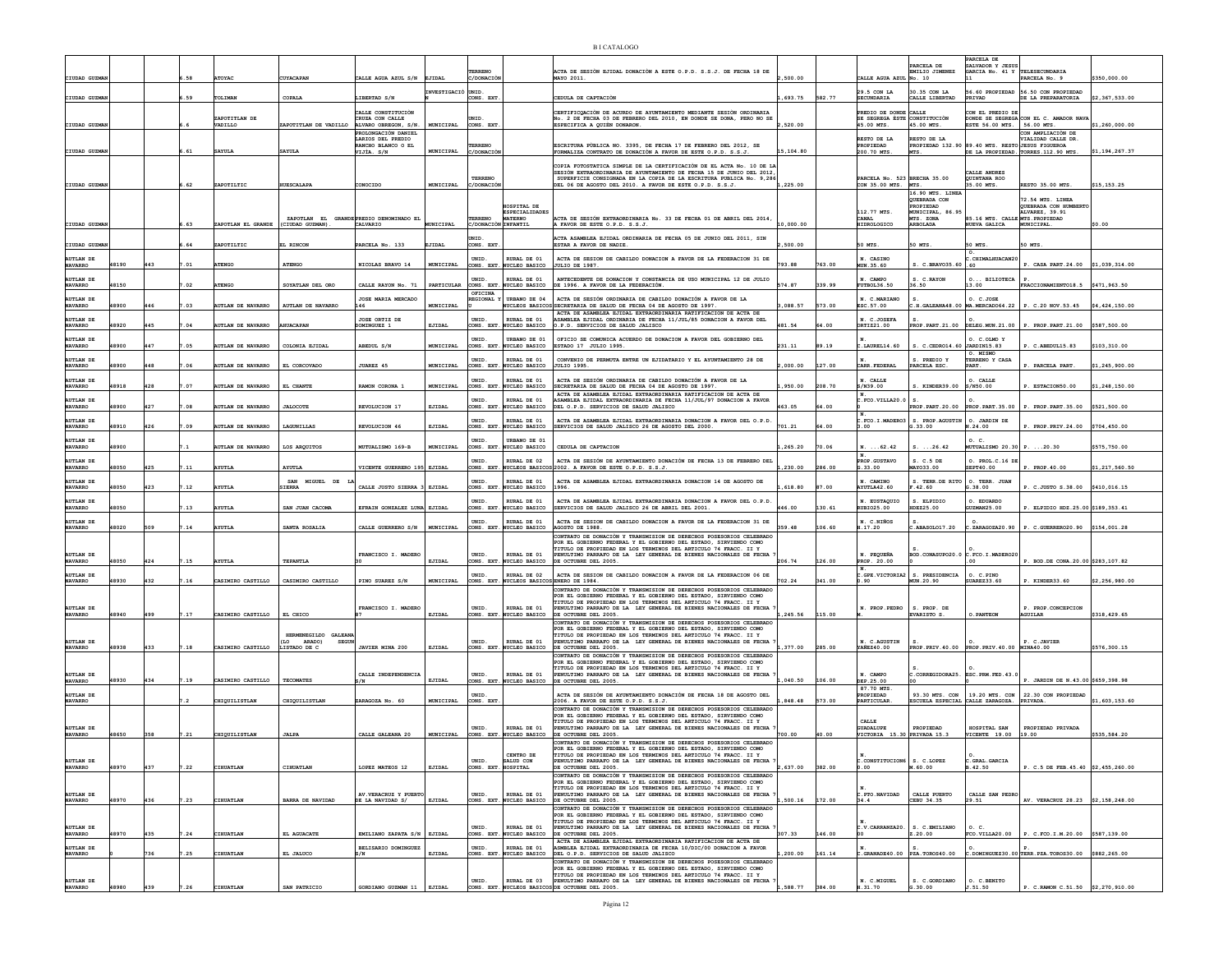| <b>AUTLAN DE</b><br><b>NAVARRO</b> | 48950 |     |      | <b>COAUTITLAN</b> | CUAUTITLAN               | HIDALGO 183                                         | MUNICIPAL      | UNID.<br>CONS. EXT.       | RURAL DE 01<br>NUCLEO BASICO              | DECRETO No. 12126 POR EL H. CONGRESO DEL ESTADO (CONTRATO DE<br>DONACION) DE FECHA 15 DE OCTUBRE DE 1985.                                                                                                                                                                                               | .762.25  | 441.00 | .HIDALG035.25 G.35.25                                    | S. PROP.ROSA                                       | O. PROP.ROSA<br>3.50.00                                              | P. C.LA<br>VIRGENCITA50.00                           | \$1,626,435.00 |
|------------------------------------|-------|-----|------|-------------------|--------------------------|-----------------------------------------------------|----------------|---------------------------|-------------------------------------------|---------------------------------------------------------------------------------------------------------------------------------------------------------------------------------------------------------------------------------------------------------------------------------------------------------|----------|--------|----------------------------------------------------------|----------------------------------------------------|----------------------------------------------------------------------|------------------------------------------------------|----------------|
| <b>AUTLAN DE</b>                   |       |     |      |                   |                          |                                                     |                | <b>INTD</b>               | RURAL DE 01                               | CONTRATO DE DONACIÓN Y TRANSMISION DE DERECHOS POSESORIOS CELEBRADO<br>POR EL GOBIERNO FEDERAL Y EL GOBIERNO DEL ESTADO, SIRVIENDO COMO<br>TITULO DE PROPIEDAD EN LOS TERMINOS DEL ARTICULO 74 FRACC. II Y<br>PENULTIMO PARRAFO DE LA LEY GENERAL DE BIENES NACIONALES DE FECHA                         |          |        | <b>TELESECUNDARIA4</b>                                   |                                                    |                                                                      | P. C. 25 DR                                          |                |
| <b>NAVARRO</b><br><b>AUTLAN DE</b> | 8962  |     |      | UAUTITLAN         | AYOTITLAN                | MADERO S/N<br>FRANCISCO I. MADERO                   | EJIDAL         | ONS. EXT<br>UNID.         | NUCLEO BASICO<br>RURAL DE 01              | DE OCTUBRE DEL 2005.<br>ACTA DE ASAMBLEA COMUNAL ORDINARIA DONACION A FAVOR DEL O.P.D.                                                                                                                                                                                                                  | ,005.50  | 141.00 | 0.00                                                     |                                                    | PAREELA22.00JJULIO22.00<br>. CALLE                                   |                                                      | \$360,810.00   |
| <b>NAVARRO</b>                     | 18967 | 451 | . 29 | UAUTITLAN         | CHACALA                  | 2N                                                  | EJIDAL         | ONS. EXT                  | NUCLEO BASICO                             | SERVICIOS DE SALUD JALISCO 01 DE AGOSTO DEL 2001<br>CONTRATO DE DONACIÓN Y TRANSMISION DE DERECHOS POSESORIOS CELEBRADO                                                                                                                                                                                 | 586.50   | 112.00 | MADER025.50                                              | S. MONTE25.50                                      | S/N23.00                                                             | P. CALLE S/N23.00                                    | \$317,930.00   |
| AUTLAN DE<br><b>NAVARRO</b>        | 48954 | 449 |      | CUAUTITLAN        | CUZALAPA                 | LAS HUERTAS S/N                                     | EJIDAL         | UNID.<br>CONS. EXT.       | RURAL DE 01<br>NUCLEO BASICO              | POR EL GOBIERNO FEDERAL Y EL GOBIERNO DEL ESTADO, SIRVIENDO COMO<br>TITULO DE PROPIEDAD EN LOS TERMINOS DEL ARTICULO 74 FRACC. II Y<br>PENULTIMO PARRAFO DE LA LEY GENERAL DE BIENES NACIONALES DE FECHA<br>DE OCTUBRE DEL 2005.                                                                        | 904.21   | 62.00  | PROP. DOLORES<br>A.34.00                                 | HUERTAS34.00                                       | .INSURGENTES35                                                       | P. PROP.DOLORES35.00 \$209.098.90                    |                |
| AUTLAN DE<br><b>NAVARRO</b>        | 8963  |     |      | UAUTITLAN         | <b>TELCRUZ</b>           | CARR. TERR. CUATITLA<br>TEL CRUZ S/N                | EJIDAL         | <b>INTD</b><br>ONS. EXT   | RURAL DE 01<br><b>WCLEO BASICO</b>        | CONTRATO DE DONACIÓN Y TRANSMISION DE DERECHOS POSESORIOS CELEBRADO<br>POR EL GOBIERNO FEDERAL Y EL GOBIERNO DEL ESTADO, SIRVIENDO COMO<br>TITULO DE PROPIEDAD EN LOS TERMINOS DEL ARTICULO 74 FRACC. II Y<br>PENULTIMO PARRAFO DE LA LEY GENERAL DE BIENES NACIONALES DE FECHA<br>DE OCTUBRE DEL 2005. | 615.00   | 32.00  | N. MUN<br>LIMAN37.50                                     | CARR.MINATITLAN<br>A COL.37.50                     |                                                                      | $\circ$ . LA LOMA16.40 P. AYOTITLAN16.40             | \$314,970.00   |
| AUTLAN DE                          |       |     |      |                   |                          |                                                     |                | UNID                      | <b>RURAL DE 01</b>                        | CONTRATO DE DONACIÓN Y TRANSMISION DE DERECHOS POSESORIOS CELEBRADO<br>POR EL GOBIERNO FEDERAL Y EL GOBIERNO DEL ESTADO, SIRVIENDO COMO<br>TITULO DE PROPIEDAD EN LOS TERMINOS DEL ARTICULO 74 FRACC. II Y<br>PENULTIMO PARRAFO DE LA LEY GENERAL DE BIENES NACIONALES DE FECHA                         |          |        | PROP. ROGELIO                                            | S. PROP. ANTONIO PRO. FCO. PLA.50.                 |                                                                      |                                                      |                |
| <b>NAVARRO</b><br><b>AUTLAN DE</b> | 48965 | 495 | .32  | <b>CUAUTITLAN</b> | TEQUESQUITLAN            | ALLENDE S/N<br>JAVIER MINA Y                        | EJIDAL         | ONS. EXT.<br>UNID.        | NUCLEO BASICO<br>RURAL DE 01              | DE OCTUBRE DEL 2005.<br>SESIÓN DE CABILDO ORDINARIA DONACIÓN A ESTE O.P.D. S.S.J. DE FECHA                                                                                                                                                                                                              | 3,500.00 | 293.00 | M.70.00<br>N. C.JAVIER                                   | .70.00<br>S. PROP. ANDREA                          |                                                                      | P. C.IGNACIO A.50.00 \$1,153,580.00<br>P. PROP. JOSE |                |
| <b>NAVARRO</b>                     | 18150 | 497 |      | UAUTLI            | <b>CUAUTLE</b>           | REFORMA S/N                                         | MUNICIPAL      | CONS. EXT.                | NUCLEO BASICO                             | 27 DE FEBRERO DEL 2002.<br>CONTRATO DE DONACIÓN Y TRANSMISION DE DERECHOS POSESORIOS CELEBRADO                                                                                                                                                                                                          | 495.00   | 220.00 | <b>MINA 22.50</b>                                        | S.22.50                                            | C. REFORMA                                                           | RDGZ.22.00                                           | \$308,000.00   |
| <b>AUTLAN DE</b><br><b>NAVARRO</b> | 18150 |     |      | <b>UAUTLA</b>     | CILACAYOTE               | CALLE 5 DE MAYO S/N                                 | EJIDAL         | <b>INTD</b><br>CONS. EXT. | RURAL DE 01<br>NUCLEO BASICO              | POR EL GOBIERNO FEDERAL Y EL GOBIERNO DEL ESTADO, SIRVIENDO COMO<br>TITULO DE PROPIEDAD EN LOS TERMINOS DEL ARTICULO 74 FRACC. II Y<br>PENULTIMO PARRAFO DE LA LEY GENERAL DE BIENES NACIONALES DE FECHA<br>DE OCTUBRE DEL 2005.                                                                        | 349.10   | 71.00  | N. PROP.DE<br>VICENTE G.14.00 MAY014.00                  | S. C.5 DE                                          | O. PROP.DAVID<br>G.20.50                                             | P. IGLESIA20.50                                      | \$176,120.00   |
| <b>AUTLAN DE</b>                   |       |     |      |                   |                          |                                                     |                | UNID.                     | RURAL DE 01                               | ACTA DE SESION DE CABILDO DONACION A FAVOR DEL GOBIERNO DEL EDO<br>PARA USO DE LA SECRETARIA DE SALUD (ACTA AUTORIZANDO EL CAMBIO DE                                                                                                                                                                    |          |        | N. PROP.JESUS                                            | S. ESC. PINO                                       |                                                                      |                                                      |                |
| <b>NAVARRO</b>                     | 18680 | 498 | 35   | JUTLI             | EJUTLA                   | INDEPENDENCIA 33                                    | MUNICIPAL      | CONS. EXT                 | NUCLEO BASICO                             | ACUERDO) 08 DE FEBRERO DE 1998.<br>CONTRATO DE DONACIÓN Y TRANSMISION DE DERECHOS POSESORIOS CELEBRADO<br>POR EL GOBIERNO FEDERAL Y EL GOBIERNO DEL ESTADO, SIRVIENDO COMO                                                                                                                              | 596.00   | 92.00  | <b>ARCIA</b>                                             | <b>SUAREZ</b>                                      | . CALLE COLON                                                        | P. PROP. JESUS GARCIA \$1,274,600.00                 |                |
| AUTLAN DE<br><b>NAVARRO</b>        | 48740 | 485 | 36   | EL GRULLO         | EL GRULLO                | GENERAL ANAYA 11                                    | MUNICIPAL      | <b>INTD</b><br>ONS. EXT.  | CENTRO DE<br>SALID CON<br>HOSPITAL        | TITULO DE PROPIEDAD EN LOS TERMINOS DEL ARTICULO 74 FRACC. II Y<br>PENULTIMO PARRAFO DE LA LEY GENERAL DE BIENES NACIONALES DE FECHA<br>DE OCTUBRE DEL 2005.                                                                                                                                            | ,485.00  | 948.02 | PROP.MUNI.57.75 57.75                                    | MIGUEL HIDALGO                                     | 0. PROP. SERGIO P. C.<br>63.25 63.25                                 | P. C.GRAL.ANAYA                                      | \$3,241,915.14 |
|                                    |       |     |      |                   |                          |                                                     |                |                           |                                           | CONTRATO DE DONACIÓN Y TRANSMISION DE DERECHOS POSESORIOS CELEBRADO<br>POR EL GOBIERNO FEDERAL Y EL GOBIERNO DEL ESTADO, SIRVIENDO COMO<br>TITULO DE PROPIEDAD EN LOS TERMINOS DEL ARTICULO 74 FRACC. II Y                                                                                              |          |        |                                                          |                                                    |                                                                      |                                                      |                |
| AUTLAN DE<br><b>NAVARRO</b>        | 18745 | 500 | .37  | EL GRULLO         | AYUQUILA                 | AV. DEPORTISTA 4                                    | EJIDAL         | <b>INTD</b><br>CONS. EXT. | RURAL DE 01<br><b>NUCLEO BASICO</b>       | PENULTIMO PARRAFO DE LA LEY GENERAL DE BIENES NACIONALES DE FECHA<br>DE OCTUBRE DEL 2005.                                                                                                                                                                                                               | 389.00   | 163.00 |                                                          | ESGRANADORA8.8 DESGRANADORA39.1                    | $0. \quad \texttt{CAR} \texttt{. GUAD} \texttt{. EL}$<br>GRULLO13.76 | P. AV. DEPORT. 36.40 \$535,600.00                    |                |
|                                    |       |     |      |                   |                          |                                                     |                |                           |                                           | CONTRATO DE DONACIÓN Y TRANSMISION DE DERECHOS POSESORIOS CELEBRADO<br>POR EL GOBIERNO FEDERAL Y EL GOBIERNO DEL ESTADO, SIRVIENDO COMO<br>TITULO DE PROPIEDAD EN LOS TERMINOS DEL ARTICULO 74 FRACC. II Y                                                                                              |          |        |                                                          |                                                    |                                                                      |                                                      |                |
| AUTLAN DE<br><b>NAVARRO</b>        | 18700 |     |      | L LIMON           | EL LIMON                 | GUADALUPE VICTORIA                                  | EJIDAL         | UNID<br>ONS. EXT          | RURAL DE 01<br><b>WCLEO BASICO</b>        | PENULTIMO PARRAFO DE LA LEY GENERAL DE BIENES NACIONALES DE FECHA<br>DE OCTUBRE DEL 2005.                                                                                                                                                                                                               | 400.00   | 259.00 | PROP. SR. DELFINO<br>G.20.00                             | $c.\texttt{MORELOS20.00}$                          | PROP.PRIV.20.00                                                      | . C.GUADALUPE<br>v.20.00                             | \$594,505.00   |
|                                    |       |     |      |                   |                          |                                                     |                |                           |                                           | CONTRATO DE DONACIÓN Y TRANSMISION DE DERECHOS POSESORIOS CELEBRADO<br>POR EL GOBIERNO FEDERAL Y EL GOBIERNO DEL ESTADO, SIRVIENDO COMO<br>TITULO DE PROPIEDAD EN LOS TERMINOS DEL ARTICULO 74 FRACC. II Y                                                                                              |          |        |                                                          |                                                    |                                                                      |                                                      |                |
| AUTLAN DE                          |       |     |      |                   |                          |                                                     |                | UNID.                     | RURAL DE 01                               | PENULTIMO PARRAFO DE LA LEY GENERAL DE BIENES NACIONALES DE FECHA                                                                                                                                                                                                                                       |          |        | .INSURGENTES14                                           |                                                    |                                                                      |                                                      |                |
| <b>NAVARRO</b><br><b>UTLAN DE</b>  | 18720 |     |      | LIMON             | A CIENEG                 | INSURGENTES 21                                      | EJIDAL         | NS. EXT                   | <b>JCLEO BASICO</b><br><b>RURAL DE 01</b> | DE OCTUBRE DEL 2005.                                                                                                                                                                                                                                                                                    | 336.00   | 14.00  |                                                          | 0. CONA. 14.00                                     | BOD.CONA.24.00                                                       | CALLE S/N24.00                                       | \$327,612.00   |
| <b>NAVARRO</b>                     | 18715 | 488 |      | L LIMON           | SAN MIGUEL HIDALGO       | CARR.A SAN JUAN<br>DESV. A SAN.MIGUEL HG PARTICULAR |                | CONS. EXT                 | NUCLEO BASICO                             | CONTRATO DE DONACIÓN PARTICULAR A FAVOR DEL O.P.D. S.S.J. DE FECHA 23 DE NOVIEMBRE DEL 2000.                                                                                                                                                                                                            | 1,025.70 | 64.00  | PARCELA39.00<br>ANGEL RIVERA                             | M.39.00                                            | $PARCELA26.30$ MIGUEL26.30<br>MARIA DOLORES                          |                                                      | \$249,921.80   |
| <b>AUTLAN DE</b><br><b>NAVARRO</b> | 18600 | 490 |      | <b>JUCHITLAN</b>  | <b>JUCHITLAN</b>         | CONSTITUCION 108                                    | ESTATAL        | <b>INTD</b><br>CONS. EXT  | RURAT, DR 02                              | CERTIFICADO DE HISTORIA CATASTRAL A FAVOR DEL GOBIERNO DEL ESTADO<br>NUCLEOS BASICOS 30 DE OCRUBRE DE 1997.                                                                                                                                                                                             | 1,115.00 | 376.00 | LOPEZ J<br>REFUGIO LOPEZ<br>RANGEL Y ARTUR               | <b>JUANA DE LA</b><br>FUENTE CON 36.               | RREGUÃ N DE<br>ACIAS Y ARTURO<br>NGEL                                | CALLE DE SIL<br>BICACIÓN CON 36.30 \$1,225,800.00    |                |
|                                    |       |     |      |                   |                          |                                                     |                |                           |                                           | CONTRATO DE DONACIÓN Y TRANSMISION DE DERECHOS POSESORIOS CELEBRADO<br>FOR EL GOBIERNO FEDERAL Y EL GOBIERNO DEL ESTADO. SIRVIENDO COMO                                                                                                                                                                 |          |        |                                                          |                                                    |                                                                      |                                                      |                |
| <b>AUTLAN DE</b><br><b>NAVARRO</b> | 48630 | 491 | .42  | JUCHITLAN         | LOS GUAJES               | LOPEZ MATEOS 35                                     | PARTICULAR     | UNID<br>ONS. EXT          | RURAL DE 01<br>NUCLEO BASICO              | FINULO DE PROPIEDAD EN LOS TERMINOS DEL ARTICULO 74 FRACC. II Y<br>PENULTIMO PARRAFO DE LA LEY GENERAL DE BIENES NACIONALES DE FECHA<br>DE OCTUBRE DEL 2005.                                                                                                                                            | 855.10   | 121.00 | N. C.LOPEZ<br>M.30.50                                    | PROP. PRIV. 35.00                                  | O. PRIVADA<br>LOPEZ MAT.27.46                                        | .CUAUHTEMOC24.76                                     | \$266,680.00   |
| <b>AUTLAN DE</b><br><b>NAVARRO</b> | 18853 |     |      | HUERTA            | LA HUERTA                | MARCELINO GARCIA<br>MARRAGAN S/N                    | <b>ESTATAL</b> | UNID.<br>ONS. EXT.        | CENTRO DE<br>SALUD CON<br><b>IOSPITAL</b> | AVISO DE TRANSMICION DE DOMINIO                                                                                                                                                                                                                                                                         | ,573.48  | 464.00 | GRAL. MARCELIN<br>G.B.58.20                              | s.<br>PROP. PRIV. 58.20                            | . CAR. BARRA<br>61.40                                                | C.OTILILLO 61.40                                     | \$3,489,688.00 |
| <b>AUTLAN DE</b>                   |       |     |      |                   |                          |                                                     |                | UNID                      | RURAL DE 01                               |                                                                                                                                                                                                                                                                                                         |          |        |                                                          |                                                    |                                                                      |                                                      |                |
| <b>NAVARRO</b>                     |       |     |      | LA HUERTA         | CAREYES                  | CONOCIDO                                            | INVESTIGAR     | CONS. EXT.                | NUCLEO BASICO                             | INVESTIGACIÓN DE CAMPO.<br>CONTRATO DE DONACIÓN Y TRANSMISION DE DERECHOS POSESORIOS CELEBRADO                                                                                                                                                                                                          | , 713.15 | 279.84 |                                                          |                                                    |                                                                      |                                                      | \$1,496,796.00 |
| <b>AUTLAN DE</b>                   |       |     |      |                   |                          |                                                     |                | UNID.                     | RURAL DE 01                               | POR EL GOBIERNO FEDERAL Y EL GOBIERNO DEL ESTADO, SIRVIENDO COMO POR EL GOBIERNO FEDERAL Y EL GOBIERNO DEL ESTADO, SIRVIENDO COMO<br>PENULTIMO PARRAFO DE LA LEY GENERAL DE BIENES NACIONALES DE FECHA                                                                                                  |          |        | N. CASA                                                  | S. C.20 DE                                         | O. C.ALVARO                                                          | P. CASA DE LA                                        |                |
| <b>NAVARRO</b>                     | 18878 | 476 |      | HUERTA            | FRANCISCO VILLA          | ALVARO OBREGON 142                                  | EJIDAL         | CONS. EXT.                | NUCLEO BASICO                             | DE OCTUBRE DEL 2005.                                                                                                                                                                                                                                                                                    | 778.72   | 150.00 | PART. 21.80                                              | ov.16.80                                           | .31.70                                                               | CULT.37.70                                           | \$746,488.00   |
| AUTLAN DE<br><b>NAVARRO</b>        | 18850 | 477 |      | HUERTA            | <b>JUAN GIL PRECIADO</b> | CONOCIDO                                            | EJIDAL         | <b>INTD</b><br>CONS. EXT  | PROCEDI                                   | COPIA SIMPLE DE ASAMBLEA DE DELIMITACIÓN DESTINO Y ASIGNACIÓN<br>FIERRAS EJIDALES DE FECHA 31 DE ENERO DE 1997.                                                                                                                                                                                         | 694.09   | 139.62 | TERR. EJIDAL30.0 S. CASA                                 | EJIDAL30.00                                        | . ARROYO31.00                                                        | P. CALLE S/N                                         | \$467,366.10   |
| <b>AUTLAN DE</b><br><b>NAVARRO</b> | 18850 | 478 |      | HUERTA            | LA COFRADIA              | HIDALGO 15                                          | EJIDAL         | UNID.<br>ONS. EXT         | RURAL DE 01<br>UCLEO BASICO               | ACTA DE ASAMBLEA EJIDAL EXTRAORDINARIA RATIFICACION DE DONACION DE<br>ACTA DE ASAMBLEA EJIDAL ORDINARIA DE FECHA 19/JUN/91 A FAVOR DEL<br>.P.D. SERVICIOS DE SALUD JALISCO                                                                                                                              | 922.75   | 91.46  |                                                          | S. CAR. COFRADIA<br>ER. EJIDAL37.30 A LA HTA.35.80 | O. CALLE<br>S/N22.70                                                 | TER.EJIDAL29.80                                      | \$647,509.00   |
|                                    |       |     |      |                   |                          |                                                     |                |                           |                                           | CONTRATO DE DONACIÓN Y TRANSMISION DE DERECHOS POSESORIOS CELEBRADO<br>POR EL GOBIERNO FEDERAL Y EL GOBIERNO DEL ESTADO, SIRVIENDO COMO<br>TITULO DE PROPIEDAD EN LOS TERMINOS DEL ARTICULO 74 FRACC. II Y                                                                                              |          |        |                                                          |                                                    |                                                                      |                                                      |                |
| <b>AUTLAN DE</b><br><b>NAVARRO</b> | 18870 | 479 |      | HUERT             | A CONCEPCION             | 20 DE NOVIEMBRE S/N                                 | EJIDAL         | UNID.<br>EXT.             | RURAL DE 01<br><b>CLEO BASICO</b>         | PENULTIMO PARRAFO DE LA LEY GENERAL DE BIENES NACIONALES DE FECHA<br>DE OCTUBRE DEL 2005.                                                                                                                                                                                                               | 571.77   | 187.00 | TERR.EJIDAL23.0 S. C.20 DE                               | VOV.23.00                                          | TERR.EJIDAL24.90                                                     | P. C.MORELOS24.90                                    | \$650,936.30   |
|                                    |       |     |      |                   |                          |                                                     |                |                           |                                           | CONTRATO DE DONACIÓN Y TRANSMISION DE DERECHOS POSESORIOS CELEBRADO<br>POR EL GOBIERNO FEDERAL Y EL GOBIERNO DEL ESTADO, SIRVIENDO COMO<br>TITULO DE PROPIEDAD EN LOS TERMINOS DEL ARTICULO 74 FRACC. II Y                                                                                              |          |        |                                                          |                                                    |                                                                      |                                                      |                |
| UTLAN DE<br><b>NAVARRO</b>         | 18898 | 735 |      | <b>HUERTA</b>     | LA MANZANILLA            | CEDRO No. 240                                       | EJIDAL         | UNID<br>ONS. EXT          | RURAL DE 01<br><b>WCLEO BASICO</b>        | NULTIMO PARRAFO DE LA LEY GENERAL DE BIENES NACIONALES DE FECHA<br>DE OCTUBRE DEL 2005.                                                                                                                                                                                                                 | 1,175.36 | 172.00 | $\begin{vmatrix} N. & JOSE \\ ISAIAS35.00 \end{vmatrix}$ | S TEOFILO<br>CERV.46.00                            | .CEDROS39.00                                                         | IGNACIA PEÑA<br>21.50                                | \$1,239,276.80 |
| AUTLAN DE<br><b>NAVARRO</b>        | 18890 |     |      | <b>HUERTI</b>     | MIGUEL HIDALGO           | AV. PREPARATORIA No                                 | EJIDAL         | UNID.<br>ONS EXT          | RURAL DE 01<br>UCLEO BASICO               | ACTA DE ASAMBLEA EJIDAL EXTARORDINARIA DONACION 27 DE OCTUBRE DE<br>1996.                                                                                                                                                                                                                               | no oo    | 00     | TERR. EJIDAL40.0   S.                                    | TERR.EJIDAL40.00                                   | TERR.EJIDAL20.00                                                     | P. CALLE S/N20.00                                    | \$257,600.00   |
|                                    |       |     |      |                   |                          |                                                     |                |                           |                                           | CONTRATO DE DONACTÓN Y TRANSMISION DE DERECHOS POSESORIOS CELEBRADO<br>POR EL GOBIERNO FEDERAL Y EL GOBIERNO DEL ESTADO, SIRVIENDO COMO<br>TITULO DE PROPIEDAD EN LOS TERMINOS DEL ARTICULO 74 FRACC. II Y                                                                                              |          |        |                                                          |                                                    |                                                                      |                                                      |                |
| <b>AUTLAN DE</b><br><b>NAVARRO</b> | 18850 | 482 | 51   | A HUERTA          | <b>FUNTA PERULA</b>      | CALLE PARGO S/N                                     | EJIDAL         | UNID<br>ONS. EXT          | RURAL DE 01<br>UCLEO BASICO               | PENULTIMO PARRAFO DE LA LEY GENERAL DE BIENES NACIONALES DE FECHA<br>E OCTUBRE DEL 2005.                                                                                                                                                                                                                | 600.00   | 106.00 | N. C.BENITO<br>40.00                                     | S.CON PEDRO<br>.40.00                              | O. CON RAMON<br>40.00                                                | C.PARG040.00                                         | 1,747,400.00   |
| <b>AUTLAN DE</b><br><b>NAVARRO</b> |       |     | .52  | A HUERTA          | SAN MATEO                | GUACAMAYA S/N                                       | EJIDAL         | UNID<br>ONS. EXT          | URAL DE 01<br>UCLEO BASICO                | ACTA DE ASAMBLEA EJIDAL ORDINARIA DONACION A FAVOR DEL O.P.D.<br>SERVICIOS DE SALUD JALISCO 07 DE NOVIEMBRE DE 1999.                                                                                                                                                                                    | 160.00   | 195.35 | .GRANADILLOS49<br>00                                     | $c.\mathtt{HABILLOS40.00}$                         | PROP. PRIV. 59.00                                                    | P. C.GUACAMAYA40.00 \$1,106,515.00                   |                |
| <b>AUTLAN DE</b><br><b>NAVARRO</b> |       |     |      | <b>TECOLOTLAN</b> | TECOLOTLAN               | CALLE JUAN AMADOR<br>NORTE S/N                      | MUNICIPAL      | TERRENO<br>/ DONAC        |                                           | ESCRITURA PUBLICA No. 53841 DE FECHA 05 DE OCTUBRE DEL 2006.<br>Pendiente Recar Firmas).                                                                                                                                                                                                                | 000.00   |        | 53.00 MTS.                                               | N. 63 MTS                                          | . 40 MTS.                                                            | 40 MTS                                               | \$1,941,600.00 |
| <b>AUTLAN DE</b>                   |       |     |      |                   |                          |                                                     |                | UNID.                     | <b>RURAL DE 02</b>                        | ACTA DE SESION DE AYUNTAMIENTO COMODATO A ESTE O.P.D. S.S.J. DE                                                                                                                                                                                                                                         |          |        | <b>AV. GUADALAJARA2</b>                                  | S.COM.AGRARIA25.                                   |                                                                      | P. PROP. PORFIRIO                                    |                |
| <b>NAVARRO</b>                     | 48540 | 502 | .54  | TECOLOTLAN        | TECOLOTLAN               | AV. GUADALAJARA 130   MUNICIPAL                     |                | CONS. EXT.                |                                           | NUCLEOS BASICOS FECHA 28 DE SEPTIEMBRE DEL 2000.<br>CONTRATO DE DONACIÓN Y TRANSMISION DE DERECHOS POSESORIOS CELEBRADO                                                                                                                                                                                 | 741.01   | 255.50 | 5.30                                                     |                                                    | COM. AGRARIA25.61 V.27.30                                            |                                                      | \$1,540,790.00 |
| <b>AUTLAN DE</b><br><b>NAVARRO</b> | 18560 |     |      | TECOLOTLA         | AYOTITLAN II             | EMILIANO ZAPATA 16 EJIDAL                           |                | UNID.<br>CONS. EXT        | RURAL DE 01<br>NUCLEO BASICO              | CONTROL DE PROPIEDAD EN LOS TERMINOS DEL ESTADO, SIRVIENDO COMO<br>FOR EL GOBIERNO FEDERAL Y EL GOBIERNO DEL ESTADO, SIRVIENDO COMO<br>TITULO DE PROPIEDAD EN LOS TERMINOS DEL ARTICULO 74 FRACC. II Y<br>PENULTIMO PARRAFO DE LA LEY GENERAL DE BIENES NACIONALES DE FECHA<br>DE OCTUBRE DEL 2005.     | 667.32   | 170.66 | MORELOS22.00                                             | S. CALLE<br>S/N22.00                               | O. C.EMILIANO<br>2.15.00                                             | P. CALLE S/N15.00                                    | \$433,651.00   |
| AUTLAN DE                          |       |     |      |                   |                          |                                                     |                | UNID                      | RURAL DE 01                               | ACTA DE ASAMBLEA EJIDAL EXTRAORDINARIA DONACION A FAVOR DEL O.P.D. SERVICIOS DE SALUD JALISCO 11 DE NOVIEMBRE DEL 2001.                                                                                                                                                                                 |          |        | C. VENUSTIANO<br>CARRANZA 49.83                          | CALLE SIN<br>NOMBRE 49.47                          | PROP. JORGE<br>LUQUIN 29.92                                          |                                                      |                |
|                                    |       |     |      |                   | QUILA                    | CALLE MORELOS 59                                    | EJIDAL         | EXT.                      | NUCLEO BASICO                             |                                                                                                                                                                                                                                                                                                         | ,478.20  | 141.30 |                                                          |                                                    |                                                                      | CALLE MORELOS 29.75 \$545,220.00                     |                |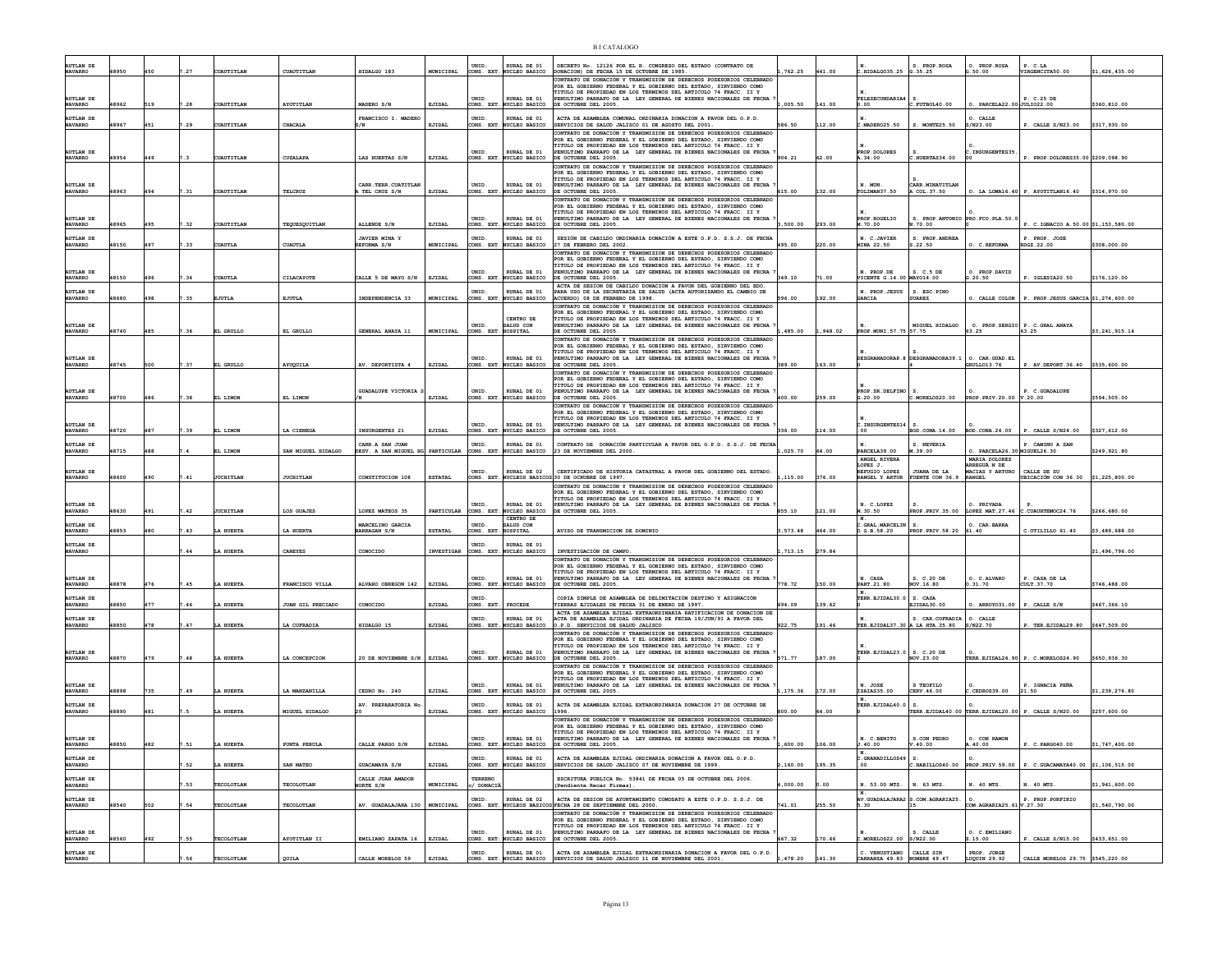| <b>AUTLAN DE</b>                                       | 48563 | 493 | .57  | TECOLOTLAN                          | TAMAZULITA                              | CALLE VICENTE                                     | EJIDAL    | <b>INTD</b><br>CONS. EXT.              | RURAL DE 01                                               | ONTRATO DE DONACIÓN Y TRANSMISION DE DERECHOS POSESORIOS CELEBRADO<br>FOR EL GOBIERNO FEDERAL Y EL GOBIERNO DEL ESTADO, SIRVIENDO COMO<br>TITULO DE PROPIEDAD EN LOS TERMINOS DEL ARTICULO 74 FRACC. II Y<br>PENULTIMO PARRAFO DE LA LEY GENERAL DE BIENES NACIONALES DE FECHA | 918.60   | 131.21   | CALLE VICENTE                                     | <b>PROPTEDAD</b><br>PARTICULAR 37.70 HEROES 27.5 | CALLE NTROS                                              | PLAZA DE TOROS 27.5 \$429,077.50                                      |                |
|--------------------------------------------------------|-------|-----|------|-------------------------------------|-----------------------------------------|---------------------------------------------------|-----------|----------------------------------------|-----------------------------------------------------------|--------------------------------------------------------------------------------------------------------------------------------------------------------------------------------------------------------------------------------------------------------------------------------|----------|----------|---------------------------------------------------|--------------------------------------------------|----------------------------------------------------------|-----------------------------------------------------------------------|----------------|
| <b>NAVARRO</b><br><b>AUTLAN DE</b><br><b>NAVARRO</b>   | 48570 | 504 | .58  | TENAMAXTLAN                         | TENAMAXTLAN                             | <b>JUERRERO 16</b><br>AV. DE LOS MAESTROS         | MUNICIPAL | UNID.                                  | NUCLEO BASICO<br>RURAL DE 02<br>CONS. EXT. NUCLEOS BASICO | E OCTUBRE DEL 2005.<br>ACTA DE SESION DE CABILDO DONACION A FAVOR DE LA SECRETARIA DE<br>SSALUBRIDAD Y ASISTENCIA 27 DE JUNIO DE 1987.                                                                                                                                         | ,007.00  | 365.00   | GUERRERO 36.00<br>N. C.MERCEDES<br>DE LA C.30.30  |                                                  |                                                          | TERR.AYTO.30.30 C.VTE.GRO.30.55 P. AV.MAESTROS30.00 \$952,750.00      |                |
| <b>AUTLAN DE</b>                                       |       |     |      |                                     |                                         |                                                   |           | UNID                                   | RURAL DE 01                                               | ACTA DE ASAMBLEA EJIDAL EXTRAORDINARIA RATIFICACION DE DONACION DE<br>ACTA DE ASAMBLEA EJIDAL EXTRAORDINARIA A FAVOR DEL O.P.D. SERVICIOS                                                                                                                                      |          |          |                                                   | S. CARR.BARRA                                    |                                                          |                                                                       |                |
| <b>NAVARRO</b>                                         | 48592 | 489 | 59   | TENAMAXTLAN                         | COLOTITLAN                              | LOPEZ MATEOS 1                                    | EJIDAL    | ONS. EXT                               | UCLEO BASICO                                              | DE SALUD JALISCO 28 DE MAYO DE 1999.<br>ONTRATO DE DONACIÓN Y TRANSMISION DE DERECHOS POSESORIOS CELEBRADO                                                                                                                                                                     | 606.39   | 126.00   | BOD.CONA.24.55                                    | DE N.24.55                                       | BOD.CONA.24.70                                           | P. C.MAZATLAN24.70 \$276,977.00                                       |                |
| <b>AUTLAN DE</b><br><b>NAVARRO</b>                     | 48577 | 501 |      | TENAMAXTLAN                         | <b>JUANACATLAN</b>                      | HIDALGO 5                                         | EJIDAL    | UNID.<br>CONS. EXT.                    | RURAL DE 01<br>NUCLEO BASICO                              | OR EL GOBIERNO FEDERAL Y EL GOBIERNO DEL ESTADO, SIRVIENDO COMO<br>TITULO DE PROPIEDAD EN LOS TERMINOS DEL ARTICULO 74 FRACC. II Y<br>PENULTIMO PARRAFO DE LA LEY GENERAL DE BIENES NACIONALES DE FECHA<br>E OCTUBRE DEL 2005                                                  | 825.65   | 152.15   |                                                   | $C.HIDALGO25.60$ PROP. PART. 21.60               | 0.36.00                                                  | O. PROP.DE CRUZ P. PROP.DE JESUS<br>C.36.00                           | \$370,532.30   |
| <b>AUTLAN DE</b>                                       |       |     |      |                                     |                                         |                                                   |           | UNID.                                  | RURAL DE 01                                               | CONTRATO DE DONACIÓN Y TRANSMISION DE DERECHOS POSESORIOS CELEBRADO<br>OR EL GOBIERNO FEDERAL Y EL GOBIERNO DEL ESTADO, SIRVIENDO COMO<br>TITULO DE PROPIEDAD EN LOS TERMINOS DEL ARTICULO 74 FRACC. II Y                                                                      |          |          | BOD. CONASUPO40.                                  | S. PROP.DEL                                      | O. PROP.DEL                                              |                                                                       |                |
| <b>NAVARRO</b>                                         | 48580 | 503 | .61  | TENAMAXTLAN                         | MIRAPLANES                              | PORFIRIO DIAZ 11                                  | EJIDAL    | CONS. EXT                              | <b>WCLEO BASICO</b>                                       | PENULTIMO PARRAFO DE LA LEY GENERAL DE BIENES NACIONALES DE FECHA<br>OCTUBRE DEL 2005.<br>CONTRATO DE DONACIÓN Y TRANSMISION DE DERECHOS POSESORIOS CELEBRADO                                                                                                                  | ,629.39  | 126.00   |                                                   | EJID040.00                                       | EJIDO40.00                                               | P. C.PORF.DIAZ20.00 \$548,982.75                                      |                |
| <b>AUTLAN DE</b><br><b>NAVARRO</b>                     | 48590 | 511 | .62  | TENAMAXTLAN                         | PALO BLANCO                             | CALLE INDEPENDENCIA<br>3/N                        | EJIDAL    | UNID<br>CONS. EXT.                     | RURAL DE 01<br>NUCLEO BASICO                              | OR EL GOBIERNO FEDERAL Y EL GOBIERNO DEL ESTADO, SIRVIENDO COMO<br>TITULO DE PROPIEDAD EN LOS TERMINOS DEL ARTICULO 74 FRACC. II Y<br>PENULTIMO PARRAFO DE LA LEY GENERAL DE BIENES NACIONALES DE FECHA<br>E OCTUBRE DEL 2005.                                                 | 261.80   | 126.00   | TERR. CONASUPO14                                  | C. INDEPENDENCIA1<br>1.00                        |                                                          | TERR. EJIDAL18.70 P. TER. CONASUPO18.70 \$203,560.00                  |                |
| <b>AUTLAN DE</b>                                       |       |     |      |                                     |                                         |                                                   |           | UNID.                                  | RURAL DE 02<br>CONS. EXT. NUCLEOS BASICO                  | TRANSCRIPCION DE ACTA DE SESION DE CABILDO DONACION A FAVOR DE LA<br>FEDERACION DE FECHA 26 DE ENERO DE 1991.                                                                                                                                                                  |          |          | N. PROP.MIGUEL                                    | $: GMO$ . PRIETO $16.2$                          | O. C. JAUREZ                                             |                                                                       |                |
| <b>NAVARRO</b><br><b>AUTLAN DE</b>                     | 48760 | 510 | .63  | <b>TONAYA</b>                       | TONAYA                                  | GUILLERMO PRIETO 60   MUNICIPAL                   |           | UNID                                   | RURAL DE 01                                               | ACTA DE SESION DE CABILDO (OFICIO COMUNCANDO EL COMODATO EN ACTA DE                                                                                                                                                                                                            | 387.99   | 257.00   | C.16.20                                           |                                                  | 23.95<br>O. CALLE                                        | P. KINDER MUN. 23.95 \$366,958.20<br>P. FINCAS DEL                    |                |
| <b>NAVARRO</b>                                         | 48770 | 506 | . 64 | TUXCACUESCO                         | TUXCACUESCO                             | CENTENARIO 80                                     | MUNICIPAL | CONS. EXT.                             | NUCLEO BASICO                                             | CABILDO DE FECHA 28/MAR/1998)<br>CONTRATO DE DONACIÓN Y TRANSMISION DE DERECHOS POSESORIOS CELEBRADO                                                                                                                                                                           | 457.00   | 204.00   | C. CENTENARIO                                     | S. PROP PRTV.                                    | NICOLAS BRAVO                                            | MUNICIPIO                                                             | \$515,320.00   |
| <b>AUTLAN DE</b><br><b>NAVARRO</b>                     | 48788 | 505 | .65  | TUXCACUESCO                         | APULCO                                  | REFORMA 1                                         | MUNICIPAL | UNID.<br>CONS. EXT.                    | RURAL DE 01<br>NUCLEO BASICO                              | OR EL GOBIERNO FEDERAL Y EL GOBIERNO DEL ESTADO, SIRVIENDO COMO<br>TITULO DE PROPIEDAD EN LOS TERMINOS DEL ARTICULO 74 FRACC. II Y<br>PENULTIMO PARRAFO DE LA LEY GENERAL DE BIENES NACIONALES DE FECHA<br>E OCTUBRE DEL 2005.                                                 | 482.16   | 187.00   | N. PLAZA<br>PPAL. 24.60                           | PRP.PRIV.24.60                                   | O. C.NIÑOS<br>HEROES19.60                                | P. OFNAS. DELEG<br>CON.19.60                                          | \$367,600.00   |
| AUTLAN DE                                              |       |     |      |                                     |                                         |                                                   |           | UNID                                   | RIJRAT, DR 02                                             | ACTA DE ASAMBLEA EJIDAL EXTRAORDINARIA RATIFICACION DE ACTA DE<br>SAMBLEA EJIDAL EXTRAORDINARIA DONACION A FAVOR DEL O.P.D. SERVICIOS                                                                                                                                          |          |          |                                                   | S. C. QUINTANA                                   |                                                          | P. C.MEXICO                                                           |                |
| <b>NAVARRO</b>                                         | 48000 | 507 | . 66 | UNION DE TULA                       | UNION DE TULA                           | AV. NORTE 280                                     | EJIDAL    | CONS. EXT.                             |                                                           | NUCLEOS BASICOS DE SALUD JALISCO 04 JULIO DE 1999.                                                                                                                                                                                                                             | 1,339.86 | 366.00   | ESC. PRIM. 27.40<br>PROPIEDAD                     | ROO.27.40                                        | .TOLUCA48.90                                             | NTE. 48.90                                                            | \$804,058.00   |
| <b>AUTLAN DE</b><br><b>NAVARRO</b>                     |       |     | .67  | UNION DE TULA                       | <b>IXTLAHUACAN</b><br>SANTIAGO          | NIÑOS HEROES ESO.<br>DEVENUSTIANO CARRANZA<br>S/N | MUNICIPAL | UNID.<br>CONS. EXT.                    | RURAL DE 01<br>NUCLEO BASICO                              | ACTA DE SESIÓN DE CABILDO DONACIÓNA A ESTE O.P.D. S.S.J. DE FECHA<br>2 DE MAYO DEL 2004                                                                                                                                                                                        | 273.00   | 163.16   | PRIVADA MARIA<br>GPE. LOPEZ<br>12.40 MTS          | CALLE NIÑOS<br>HEROES 11.70<br>ďБ.               | CALLE<br>VENUSTIANO<br>ARRANZA 22.76                     | P.JARDIN DE NIÑOS<br>LAZARO CARDENAS 22.56 \$201,760.00               |                |
| <b>AUTLAN DE</b><br><b>NAVARRO</b>                     | 48020 | 508 | .68  | UNION DE TULA                       | SAN CLEMENTE                            | EMILIANO ZAPATA S/N EIIDAL                        |           | UNID.                                  | RURAL DE 01<br>ONS. EXT. NUCLEO BASICO                    | ACTA DE ASAMBLEA EJIDAL EXTRAORDINARIA DONACION A FAVOR DEL O.P.D.<br>SERVICIOS DE SALID JALISCO 20 DE AGOSTO DE 1999.                                                                                                                                                         | .140.00  | 126.00   | N. C.EMILIANO<br>Z.30.00                          | S. BODEGA<br>COM.30.00                           | TERR.EJIDAL.38.                                          | P. BOD.CONA.38.00 \$217.400.00                                        |                |
|                                                        |       |     |      |                                     |                                         |                                                   |           |                                        |                                                           | ONTRATO DE DONACIÓN Y TRANSMISION DE DERECHOS POSESORIOS CELEBRADO<br>OR EL GOBIERNO FEDERAL Y EL GOBIERNO DEL ESTADO, SIRVIENDO COMO                                                                                                                                          |          |          |                                                   |                                                  |                                                          |                                                                       |                |
| <b>AUTLAN DE</b><br><b>NAVARRO</b>                     | 48800 | 517 | .69  |                                     | VILLA PURIFICACION   VILLA PURIFICACION | JUAREZ 380                                        | EJIDAL    | UNID.                                  | RURAL DE 02                                               | TITULO DE PROPIEDAD EN LOS TERMINOS DEL ARTICULO 74 FRACC. II Y<br>INULTIMO PARRAFO DE LA LEY GENERAL DE BIENES NACIONALES DE FECHA<br>CONS. EXT. NUCLEOS BASICOS DE OCTUBRE DEL 2005.                                                                                         | ,980.32  | 278.00   | PROP. PRIV. 40.00 C. JUAREZ40.00                  |                                                  |                                                          | PROP. PRIV.50.00   P. PROP. PRIV.50.00 \$2,011,723.00                 |                |
| <b>AUTLAN DE</b>                                       |       |     |      |                                     |                                         |                                                   |           | <b>INTD</b>                            | RIJRAT, DE 01                                             |                                                                                                                                                                                                                                                                                |          |          | N.<br>PROP HTTARTO                                |                                                  | O. PRO. PABLO                                            |                                                                       |                |
| <b>NAVARRO</b>                                         | 48830 | 515 |      | VILLA PURIFICACION ALCIHUATL        |                                         | <b>TNDEPENDENCTA 21</b>                           | MUNICIPAL |                                        | CONS. EXT. NUCLEO BASICO                                  | ACTA DE ENTREGA IMSS-COPLAMAR SIN FECHA                                                                                                                                                                                                                                        | 500.00   | 64.00    | H.30.00                                           | CONICIPIO30.00                                   | T.20.00                                                  | PROP M OUTNTERO20 00 \$192.000 00                                     |                |
| <b>AUTLAN DE</b><br><b>NAVARRO</b>                     |       |     | .71  | VILLA PURIFICACION                  | LOS LINDOS                              | CONOCIDO                                          | EJIDAL    | UNID.<br>CONS. EXT.                    | RURAL DE 01<br>NUCLEO BASICO                              | ACTA DE ASAMBLEA EJIDAL ORDINARIA DONACIÓN A ESTE O.P.D. DE FECHA<br>04 DE OCTUBRE DE 1999.                                                                                                                                                                                    | 600.00   | 115.84   | PROP. TEODORO<br><b>SANCHEZ</b>                   | S. PROP. RAMIRO<br>GÜITRON                       | O. IGLESIA                                               | P. RIO SAN NICOLAS \$388.640.00                                       |                |
|                                                        |       |     |      |                                     |                                         |                                                   |           |                                        |                                                           | CONTRATO DE DONACIÓN Y TRANSMISION DE DERECHOS POSESORIOS CELEBRADO<br>OR EL GORTERNO FEDERAL Y EL GORTERNO DEL ESTADO, STRVTENDO COMO<br>ITULO DE PROPIEDAD EN LOS TERMINOS DEL ARTICULO 74 FRACC. II Y                                                                       |          |          |                                                   |                                                  |                                                          |                                                                       |                |
| <b>AUTLAN DE</b><br><b>NAVARRO</b>                     | 48827 | 483 | .72  | VILLA PURIFICACION                  | PABELO                                  | CONOCIDO                                          | EJIDAL    | UNID.<br>CONS. EXT.                    | RURAL DE 01<br>NUCLEO BASICO                              | ENULTIMO PARRAFO DE LA LEY GENERAL DE BIENES NACIONALES DE FECHA<br>E OCTUBRE DEL 2005.                                                                                                                                                                                        | .491.60  | 96.00    | N. CALLE<br>/N52.00                               | S. CALLE S/N<br>00.11                            | O. VIVIENDA<br>PART. 25.50                               | P. CALLE S/N12.00                                                     | \$469,572.00   |
| <b>AUTLAN DE</b><br><b>NAVARRO</b>                     | 48840 | 516 | .73  | VILLA PURIFICACION MIGUEL DE VILLA) | SAN MIGUEL II (SAN GUADALUPANA ESO.     | EPIFANIA DENIS                                    | EJIDAL    | UNID.                                  | RURAL DE 01<br>CONS. EXT. NUCLEO BASICO                   | ACTA DE ASAMBLEA EJIDAL EXTRAORDINARIA RATIFICACION DE ACTA DE<br>SAMBLEA EJIDAL EXTRAORDINARIA DE FECHA 07/JUN/91 A FVOR DEL O.P.D.<br>BERVICIOS DE SALUD JALISCO                                                                                                             | 883.91   | 64.00    | N. CAMINO A<br>CHAMELA30.00                       | S. TERR BALDIO<br>30.00                          |                                                          | FORMACION30.00 P. TERR.BALDIO30.00 \$294.264.70                       |                |
| <b>AUTLAN DE</b><br><b>NAVARRO</b>                     |       |     | .74  | VILLA PURIFICACION                  | ZAPOTAN                                 | CONOCIDO                                          | MUNICIPAL | UNID<br>CONS. EXT                      |                                                           | ACTA DE SESIÓN DE AYUNTAMIENTO DONACIÓN DE FECHA 22 DE MAYO DEL<br>2002. A FAVOR DE ESTE O.P.D. S.S.J.                                                                                                                                                                         | 600.00   | 100.00   | 9.80 CALLE<br>INDEPENDENCIA                       | 9.80 SR. PEDRO<br><b>FOVAR</b>                   | 10.50 SRA<br>ILDELISA VENTURA MARIA RODRIGUEZ            | 10.50 LOTE SRA                                                        | 660,000.00     |
| <b>AUTLAN DE</b>                                       |       |     |      |                                     |                                         |                                                   |           | HOSP.<br>1er                           | HOSPITAL DE                                               | ESCRITURA No. 6557 TOMO CIECIOCHO LIBRO VII FOLIO 11259 DE FECHA 25<br>E NOVIEMBRE DE 1999. A FAVOR DE ESTE O.P.D. S.S.J. POR 3652.12.<br>COPIA CERTIFICADA DE ACTA SESIÓN DE AYUNTMIENTO No. 48 DE FECHA                                                                      |          |          | SOLAR No. 20                                      | AV. HIDALGO CON                                  |                                                          | SOLAR No. 21 CON<br>CALLE PROPUESTA 28.30 Y SOLAR No. 23              |                |
| <b>NAVARRO</b>                                         |       |     | .75  | EL GRULLO                           | EL GRULLO                               | HIDALGO No. 584                                   | MUNICIPAL | CONTACTO                               |                                                           | PRIMER CONTACTO 11 DE JUNIO DEL 2008 EN DONDE NOS DONAN A FAVOR D                                                                                                                                                                                                              | 3,652.00 | 1,940.00 | 57.75<br>MARIANO                                  | 57.75<br><b>HERMENEGILDO</b>                     | CON 63.25                                                | CON 34.95                                                             | \$9,771,460.00 |
| <b>AUTLAN DE</b><br><b>NAVARRO</b><br><b>AUTLAN DE</b> |       |     | .76  | <b>AUTLAN DE NAVARRO</b>            | AUTLAN DE LA GRANA                      | JAIME LLAMAS NO. 110 MUNICIPAL                    |           | <b>UNEME-</b><br>CAPA<br><b>UNEME-</b> | UNEME-CAPA                                                | ERTIFICACIÓN ACTA DE SESIÓN DE AYUNTAMIENTO DONACIÓN DEL 05 DE<br>ICIEMBRE DEL 2007. A FAVOR DE ESTE O.P.D. S.S.J. UNEME à ?? CAPA<br>ACTA DE SESIÓN EXTRAORDINARIA DE AYUNTAMIENTO DONACIÓN A ESTE                                                                            | 781.00   | 207.00   | ESCOBEDO CON<br>MTS. 35.46                        | GALEANA CON MTS.<br>38.58<br>AV. RAFAEL          | SIN CALLE CON<br>MTS. 16.10                              | JAIME LAMAS CON MTS<br>16.52                                          | \$1,400,100.00 |
| <b>NAVARRO</b>                                         |       |     | .77  | LA HUERTI                           | LA HUERTA                               | GOMEZ FARIAS NO. 62                               | MUNICIPAL | CAPA                                   | UNEME-CAPA                                                | .P.D. S.S.J. DE FECHA 16 DE OCTUBRE DEL 2007. UNEME à ?? CAPA                                                                                                                                                                                                                  | 300.00   | 204.00   | CALLE GOMEZ<br><b>FARIAS</b><br>INICIANDO DE      | PALOMERA<br>EN 36.22 MTS                         | CALLE MANGOS                                             | CALLE LIMONES                                                         | \$991,600.00   |
| <b>AUTLAN DE</b><br><b>NAVARRO</b>                     |       |     | 7.78 | <b>AYUTLA</b>                       | <b>AYUTLA</b>                           | EL CAMPO SANTO                                    | MUNICIPAL | TERRENO<br>c/ DONACI                   |                                                           | ESCRITURA PUBLICA No. 11431 DE FECHA 14 DE AGOSTO DEL 2008 ENDONDE<br>SE EN CUENTRA EL CONTRATO DE DONACION A ESTE O.P.D. SSJ.                                                                                                                                                 | 3,839.00 | 1,290.00 | ORIENTE A<br>PONIENTE EN<br>10.73 MTS. CON        | CON MIGUEL<br>SOLTERO<br>CASTELLON               | CELTA SANCHEZ<br><b>MEJIA EN 88.57</b><br>MTS.           | LIBRAMIENTO CARR<br>AYUTLA CUAYTLA DE SU<br>UBICACIÓN                 | \$5,421,598.90 |
|                                                        |       |     |      |                                     |                                         |                                                   |           |                                        |                                                           | CONTRATO DE DONACIÓN Y TRANSMISION DE DERECHOS POSESORIOS CELEBRADO<br>FOR EL GOBIERNO FEDERAL Y EL GOBIERNO DEL ESTADO. SIRVIENDO COMO<br>ITULO DE PROPIEDAD EN LOS TERMINOS DEL ARTICULO 74 FRACC. II Y                                                                      |          |          |                                                   |                                                  |                                                          |                                                                       |                |
| <b>AUTLAN DE</b><br><b>NAVARRO</b>                     | 48640 | 357 | .81  | CHIQUILISTLAN                       | CHIQUILISTLAN                           | REFORMA 1                                         | MUNICIPAL | <b>INTD</b><br>CONS. EXT.              | RIJRAT, DE 01<br><b>WCLEO BASICO</b>                      | PENULTIMO PARRAFO DE LA LEY GENERAL DE BIENES NACIONALES DE FECHA<br>E OCTUBRE DEL 2005.                                                                                                                                                                                       | 290.70   | 75.00    | N. LTE. BALDIO<br>15.30                           | S. CTO. IGLESIA<br>15.30                         |                                                          | PROP. PART. 19.00   P. IGLESIA19.00                                   | \$278,404.00   |
| <b>AUTLAN DE</b>                                       |       |     |      | AUTLAN DE NAVARRO                   | AUTLAN DE LA GRANA                      | CALLE PUERTO RICO<br>COLONIA LA GRANA             | MUNICIPAL | TERRENO                                | CISAME                                                    | COPIA CERTIFICADA DE DEL ACUERDO DE SESION DE AYUNTAMIENTO DONACION                                                                                                                                                                                                            | 2,000.00 | ,000.00  | 55.83 MTS<br>PROPIEDAD<br>UNICIPAL                | 50.21 MTS.                                       | 39.39 MTS.<br>DONACION<br><b>UNICIPAL</b>                | 36.32 MTS. CALLE<br>PUERTO RICO                                       | \$2,178,100.00 |
| <b>NAVARRO</b>                                         |       |     | .85  |                                     |                                         | ALLE LEONA VICARIO                                |           | C/DONACION                             |                                                           | DE FECHA 04 DE NOVIEMBRE DEL 2009 A FAVOR DE ESTE O.P.D. S.S.J.                                                                                                                                                                                                                |          |          | PROPIEDAD                                         | DONACION ESTATAI<br>TERRENO Y<br>CONSTRUCCIÓN    | ALLE LEONA                                               |                                                                       |                |
| <b>AUTLAN DE</b><br><b>NAVARRO</b>                     |       |     | .86  | EL GRULLO                           | EL GRULLO                               | No. 526 COL. 7 DE<br>ABRIL                        | MUNICIPAL | TERRENO<br>/DONACION                   | CISAME                                                    | CERTIFICACIÓN ACTA DE SESIÓN AYUNTAMIENTO No. 55 A FAVOR DE ESTE<br>O.P.D. S.S.J. DE FECHA 10 DE NOVIEMBRE DEL 2011.                                                                                                                                                           | 570.00   | 180.00   | PRIVADA CON<br>30.18 MTS                          | MUNICIPAL CON<br>19.41 MTS.                      | VICARIO CON<br>30.03 MTS.                                | TERRENO MUNICIPAL CON<br>35.00 MTS.                                   | \$1,063,800.00 |
| <b>AUTLAN DE</b><br><b>NAVARRO</b>                     |       |     | .87  | TONAYA                              | TONAYA                                  | CALLE TULA ESQ. CON<br>MOCTEZUMA                  | MUNICIPAL | <b><i>FERRENO</i></b><br>C/DONACI      |                                                           | ESCRITURA PÙLICA NO. 1109, DE FECHA 22 DE ENERO DEL AÑO 2011, EN<br><b>ONDE CONSTA UN CONTRATO DE DONACIÓN A TITULO GRATUITO A FAVOR DE</b><br>$STE$ O.P.D. $S.S.J$ .                                                                                                          | 491.94   |          | 57.7 MTS<br>ANDADOR TACUBA TACUBA                 | 51.70 MTS. CALLE                                 | 30.60 MTS. LOTES<br>1 Y 2 DEL<br>FRACCIONAMIENTO         | 24.00 MTS. CON CALLE<br>MOCTEZUMA                                     | \$828,647.00   |
| <b>AUTLAN DE</b><br><b>NAVARRO</b>                     |       |     | .88  | CASIMIRO CASTILLO                   | CASIMIRO CASTILLO                       | COL. JARDINES DE SAN<br><b>ESTEBAN</b>            | MUNICIPAL | <b><i>EERRENO</i></b><br>C/DONACIÓ     |                                                           | ACUERDO DE AVUNTAMIENTO INFORMANDO OUE EN LA SESIÓN DE AVUNTAMIENTO<br>(0. 57 DE FECHA 29 NDE JULIO DEL AÑO 2011, EN EL PUNTO NO. 4 SE<br>APRUEBA LA DONACIÓN A FAVOR DE ESTE O.P.D. S.S.J.                                                                                    | ,928.00  |          | 58.00 MTS. CON 58.00 MTS.<br>AV. AGUSTIN<br>YAÑEZ | DONACIÓN<br>MUNICIPAL                            | 33.43 MTS. LOTES 33.03 MTS. AV.<br>, 2 , 3 , 4 , 5 , 6 , | GABRIEL FLORES                                                        | \$780,200.00   |
|                                                        |       |     |      |                                     |                                         |                                                   |           |                                        |                                                           |                                                                                                                                                                                                                                                                                |          |          |                                                   |                                                  | 8.00 MTS. JOSE<br>LUIS LOPEZ                             |                                                                       |                |
|                                                        |       |     |      |                                     |                                         |                                                   |           |                                        |                                                           |                                                                                                                                                                                                                                                                                |          |          | 2.20 CRUZ<br><b>MALDONADO</b>                     |                                                  | CORONA 5.35 MTS<br>LUIS FELIPE<br>CHAVEZ HDEZ.           |                                                                       |                |
|                                                        |       |     |      |                                     |                                         |                                                   |           |                                        |                                                           |                                                                                                                                                                                                                                                                                |          |          | VARGAS Y 6.64<br>MTS. CON                         |                                                  | 5.35 PROPIEDADE<br>PRIV. 41.00                           |                                                                       |                |
| <b>AUTLAN DE</b><br><b>NAVARRO</b>                     |       |     | .89  | <b>NUTLAN DE NAVARRO</b>            | COL. CAMICHINES                         | CALLE MIMOSA S/N COL<br>CAMICHINES                | MUNICIPAL | TERRENO<br>C/DONACI                    |                                                           | CERTIFCACIÓN DE LA SESION ORDINARIA DE AYUNTAMIENTO DE FECHA 09 DE<br>AYO 2012 SE APRUEBA LA DONACIÓN A FAVOR DE ESTE O.P.D. S.S.J                                                                                                                                             | ,029.35  |          | PROPIEDAD<br>MUNICIPAL                            | 25.04 MTS. CALLE MTS. PROPIEDA<br><b>FRESNO</b>  | PRIVADA                                                  | 9.45 CALLE MIMOSA                                                     | \$0.00         |
|                                                        |       |     |      |                                     |                                         |                                                   |           |                                        |                                                           |                                                                                                                                                                                                                                                                                |          |          | CENTRO DE<br>ACOPIO<br>PROPIEDAD                  | CENTRO DE ACOPIO<br>PROPIEDAD                    |                                                          | TERRENO UNIDAD                                                        |                |
| AUTLAN DE<br><b>NAVARRO</b>                            |       |     |      | TUXCACUESCO                         | TUXCACUESCO                             | CALLE CENTENARIO S/N MUNICIPAL                    |           | <b>FERRENO</b><br><b>C/DONACIC</b>     |                                                           | ESCRITURA PÚBLICA No. 37.499 DE FECHA 04 DE JUNIO DEL 2014. CONSTA<br>LA DONACIÓN A FAVOR DE ESTE O.P.D. S.S.J.                                                                                                                                                                | ,000.00  |          | MUNICIPAL CON<br>40.00 MTS.                       | MUNICIPAL CON<br>25.00 MTS.                      |                                                          | CALLE CENTENARIO DEPORTIVA MUNICIPAL<br>CON 25.00 MTS. CON 40.00 MTS. | \$250,000.00   |
|                                                        |       |     |      |                                     |                                         |                                                   |           |                                        |                                                           |                                                                                                                                                                                                                                                                                |          |          | 100.20 MTS<br>RESTO DE LA                         | 100.00 MTS<br>RESTO DE LA                        | 100.00 MTS<br>RESTO DE LA                                |                                                                       |                |
| <b>AUTLAN DE</b>                                       |       |     |      |                                     |                                         | PREDIO DENOMINADO LA                              |           | <b>FERRENO</b>                         | HOSPITAL                                                  | ESCRITURA PÚBLICA No. 411 DE FECHA 23 DE JUNIO DEL 2014, CONSTA EL<br>CONTRATO DE DONACIÓN A FAVOR DE ESTE O.P.D. S.S.J.                                                                                                                                                       |          |          | PROPIEDAD SR.<br>MAGDALENO GLEZ.                  | PROPIEDAD SR.<br>MAGDALENO GLEZ.                 | PROPIEDAD SR<br>MAGDALENO GLEZ.                          | 100.20 CALLE HERMANO                                                  |                |
| <b>NAVARRO</b>                                         |       |     | .91  | LA HUERTA                           | LA HUERTA                               | TIRA.                                             | MUNICIPAL |                                        | C/DONACIÓN COMUNITARIO                                    |                                                                                                                                                                                                                                                                                | 0,020.00 |          | CARRILLO.                                         | CARRILLO.                                        | CARRILLO.                                                | <b>FLORES MAGON</b>                                                   |                |
| PUERTO<br>VALLARTA                                     | 48427 |     | .01  | CABO CORRIENTES                     | CHACALI                                 | AV. MEXICO S/N                                    | EJIDAL    | UNID.                                  | RURAL DE 01<br>CONS. EXT. NUCLEO BASICO                   | RATIFICACIÓN DE ACTA DE ASAMBLEA EJIDAL EXTRAORDINARA DONACIÓN DE<br>FECHA 28 DE ABRIL DEL 2002.                                                                                                                                                                               |          |          | MTS. 30.00                                        |                                                  | CON MTS. 30.00 CON MTS. 35.00 MTS. 35.00                 | AV. MEXICO CON JARDIN DE NIÑOS CALLE MEZCALES PLAZA DE TOROS CON      | \$1,466,500.00 |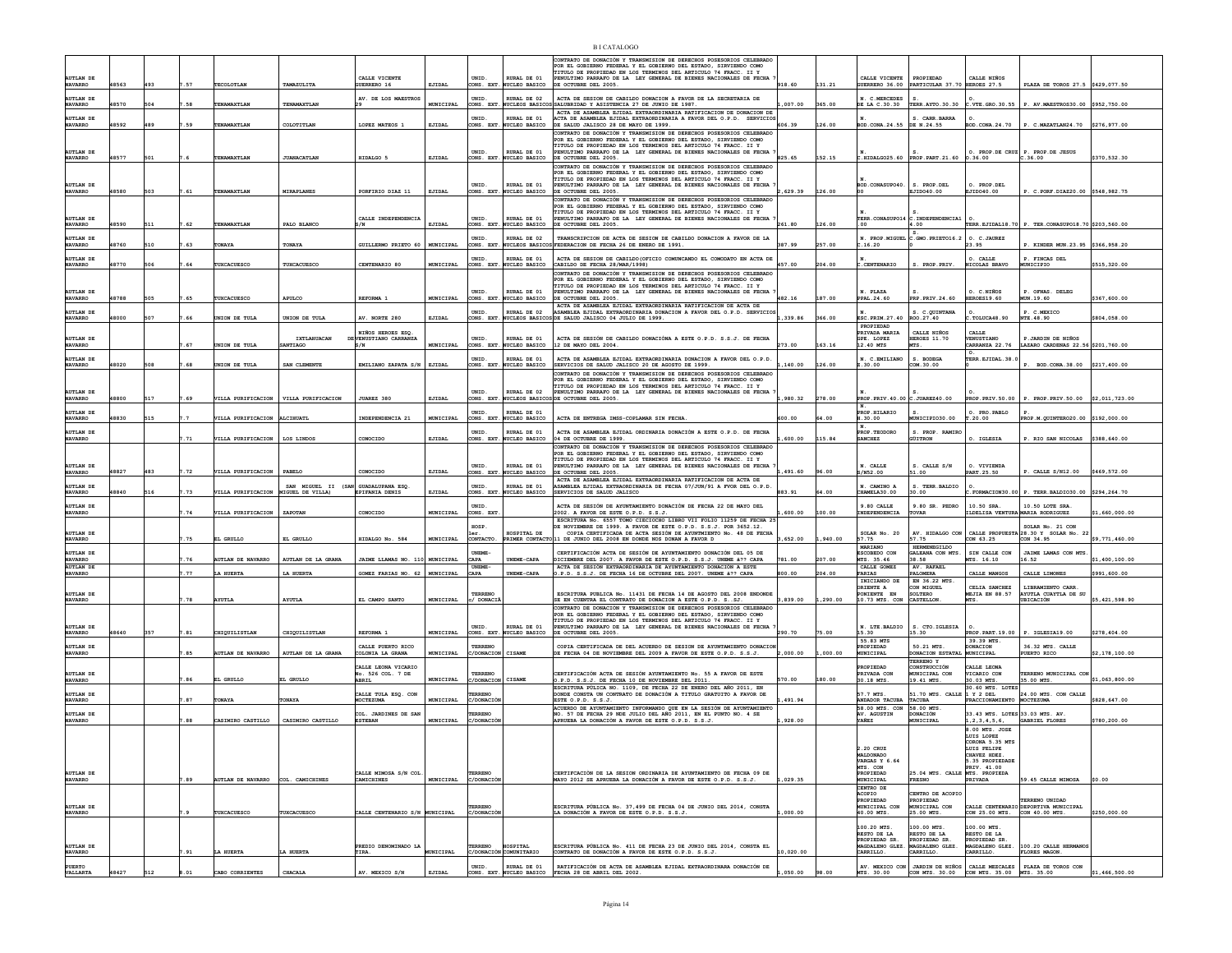|  | <b>BICATALOGO</b> |
|--|-------------------|
|--|-------------------|

| VALLARTA                       | 48400 |     |           | ABO CORRIENTES                    | EL TUITO                                   | VICENTE GUERRERO S/N EJIDAL                         |                  | UNID<br>CONS. EXT                              | PROCEDE                                 | ACTA DE APROBACIÓN DE LOCALIZACIÓN NOTIFICACIÓN Y ADJUDICACIÓN DE<br>SOLARES DE LA ZONA URBANA QUE ASIENTA EN LA DOTACIÓN DEL EJIDO DE<br>FECHA 08 DE OCTUBRE DE 1981.                             | 200.00   |         | UNIDAD<br>DEPORTIVA CON<br>MTS. 40.00       | CALLE PABLO<br>RIOS CON MTS.<br>40.00                  | CALLE VICENTE<br>GUERRERO CON<br>MTS. 20.00 | UNIDAD DEPORTIVA CON<br>MTS. 20.00                   | \$2,640,000.00  |
|--------------------------------|-------|-----|-----------|-----------------------------------|--------------------------------------------|-----------------------------------------------------|------------------|------------------------------------------------|-----------------------------------------|----------------------------------------------------------------------------------------------------------------------------------------------------------------------------------------------------|----------|---------|---------------------------------------------|--------------------------------------------------------|---------------------------------------------|------------------------------------------------------|-----------------|
|                                |       |     |           |                                   |                                            |                                                     |                  | <b>HOSP</b>                                    |                                         |                                                                                                                                                                                                    |          |         | ALVARO LOPEZ                                | CALLE FRANCISCO                                        | UNIDAD BASICA                               |                                                      |                 |
| <b>PUERTO</b><br>VALLARTA      |       |     | 8.04      | <b>ASCOTA</b>                     | MASCOTA                                    | FRANCISCO I MADERO<br>NO. 299                       | MUNICIPAL        | CONTACTO                                       |                                         | ESCRITURA PUBLICA No. 38112 A FAVOR DEL O.P.D. S.S.J. 27 DE<br><b>NOVIEMBRE DEL 2001.</b>                                                                                                          | ,400.00  | 431.00  | <b>ESPARZA CON</b><br>MTS. 74.47            | <b>MADERO CON</b><br>4TS. 75.97                        | REHABILITACIÓN<br>CON MTS. 60.00            | GASOLINERA CON MTS.<br>60.00                         | \$7,053,745.05  |
| PUERTO<br>VALLARTA             | 46930 |     | .05       | <b>ASCOTA</b>                     | NAVIDAD                                    | CORONA S/N                                          | MUNICIPAL        | UNID.<br>CONS. EXT                             | RURAL DE 01<br>NUCLEO BASICO            | CEDULA DE CAPTACION                                                                                                                                                                                | 750.00   | 92.00   | CALLE CORONA<br>CON MTS. 25.00              | CALLE ALLENDE<br>ON MTS. 25.00                         | SR. JESUS<br>30.00                          | ARRIZON CON MTS. CALLE COLON CON MTS<br>30.00        | \$379,340.40    |
| PUERTO                         |       |     |           |                                   |                                            | 5 DE MAYO ENTRE                                     |                  | UNID.                                          | RURAL DE 01                             | ACTA DE ASAMBLEA EJIDAL EXTRAORDINARA DONACIÓN A FAVOR DE ESTE                                                                                                                                     |          |         | PRIMARIA<br>BENITO JUAREZ                   | PROPIEDAD<br>RIVADA CON MTS                            | PROPIEDAD<br>RIVADA CON MTS.                | TELESECUNDARIA CON                                   |                 |
| VALLARTA                       | 46900 |     | 06        | <b>IASCOTA</b>                    | RINCON DE MIRANDILLAS IGNACIO ZARAGOZA S/N |                                                     | EJIDAL           |                                                | CONS. EXT. NUCLEO BASICO                | O.P.D. S.S.J. DE FECHA 28 DE OCTUBRE DEL 2001.                                                                                                                                                     | 327.66   | 131.00  | CON MTS. 25.00                              | 25.00                                                  | 20.00                                       | MTS. 20.00                                           | \$347.191.60    |
| <b>PUERTO</b><br>VALLARTA      | 46920 |     | 8.07      | <b>ASCOTA</b>                     | ZACATONGO                                  | 16 DE SEPTIEMBRE S/N PARTICULAR                     |                  | UNID.                                          | RURAL DE 01<br>CONS. EXT. NUCLEO BASICO | CEDULA DE CAPTACION                                                                                                                                                                                | 270.00   | 88.00   | PROPIEDAD<br>PRIVADA                        | 16 DE<br><b>SEPTIEMBRE</b>                             | PROPIEDAD<br>PRIVADA                        | JARDIN DE NIÑOS                                      | \$157,600.00    |
|                                |       |     |           |                                   |                                            |                                                     |                  |                                                |                                         | CONTRATO DE DONACTÓN Y TRANSMISION DE DERECHOS POSESORIOS CELEBRADO<br>POR EL GOBIERNO FEDERAL Y EL GOBIERNO DEL ESTADO. SIRVIENDO COMO                                                            |          |         |                                             |                                                        |                                             |                                                      |                 |
| PUERTO                         |       |     | <b>AO</b> |                                   |                                            | JUAREZ 956                                          |                  | UNID.                                          | URBANO DE 08                            | TITULO DE PROPIEDAD EN LOS TERMINOS DEL ARTICULO 74 FRACC. II Y<br>PENULTIMO PARRAFO DE LA LEY GENERAL DE BIENES NACIONALES DE FECHA                                                               |          |         | CALLE                                       | CALLE JESUS                                            | CALLE GUADALUPE                             |                                                      |                 |
| VALLARTA<br>PUERTO             | 48350 | 619 |           | PUERTO VALLARTA                   | PUERTO VALLARTA                            |                                                     | MUNICIPAL        | CONS. EXT<br>UNID.                             | NUCLEOS BASICO<br>URBANO DE 04          | DE OCTUBRE DEL 2005.                                                                                                                                                                               | 662.00   | 896.00  | RGENTINA<br>CERRO CON MTS                   | LANGARICA<br>CALLE VALENTIN<br><b>GOMEZ FARIAS CON</b> | <b>ANCHEZ</b>                               | CALLE JUAREZ<br>RIVERA DEL RIO   LIBRAMIENTO CON MTS | \$6,762,750.00  |
| VALLARTA                       | 48380 | 620 | .09       | UERTO VALLARTA                    | PUERTO VALLARTA                            | RIVERA DEL RIO 200                                  | MUNICIPAL        |                                                | CONS. EXT. NUCLEOS BASICO               | TRANSCRIPCION DE ACTA DE SESION DE CABILDO DONACION A FAVOR DE LA<br>SSECRETARIA DE SALUD Y BIENESTAR SOCIAL<br>CONTRATO DE DONACIÓN Y TRANSMISION DE DERECHOS POSESORIOS CELEBRADO                | 906.35   | 704.96  | 44.00                                       | MTS. 18.50                                             | CON MTS. 30.00                              | 36.00                                                | \$18,789,603.00 |
|                                |       |     |           |                                   |                                            |                                                     |                  |                                                |                                         | POR EL GOBIERNO FEDERAL Y EL GOBIERNO DEL ESTADO, SIRVIENDO COMO<br>TITULO DE PROPIEDAD EN LOS TERMINOS DEL ARTICULO 74 FRACC. II Y                                                                |          |         |                                             |                                                        |                                             |                                                      |                 |
| PUERTO<br>VALLARTA             | 18350 | 621 |           | PUERTO VALLARTA                   | PUERTO VALLARTA                            | JUAREZ 957                                          | MUNICIPAL        | OFICINAS<br>REGIONALES GOBIERNO                | CUERPO DE                               | PENULTIMO PARRAFO DE LA LEY GENERAL DE BIENES NACIONALES DE FECHA<br>DE OCTUBRE DEL 2005.                                                                                                          | 400.00   | 294.00  | CALLE<br><i><b>ARGENTINA</b></i>            | CALLE JOSE<br>LANGARICA                                | CALLE GUADALUP!<br><b>SANCHEZ</b>           | CALLE JUAREZ                                         | \$3,904,000.00  |
|                                |       |     |           |                                   |                                            |                                                     |                  |                                                |                                         | CONTRATO DE DONACIÓN Y TRANSMISION DE DERECHOS POSESORIOS CELEBRADO<br>POR EL GORTERNO FEDERAL Y EL GORTERNO DEL ESTADO, STRVTENDO COMO                                                            |          |         |                                             |                                                        |                                             |                                                      |                 |
| PUERTO                         |       |     |           |                                   |                                            |                                                     |                  | UNID.                                          |                                         | TITULO DE PROPIEDAD EN LOS TERMINOS DEL ARTICULO 74 FRACC. II Y<br>PENULTIMO PARRAFO DE LA LEY GENERAL DE BIENES NACIONALES DE FECHA                                                               |          |         | CALLE HIDALGO                               | CALLE ARASOLO                                          | CALLEJON CON                                | CALLE LIBERTAD CON                                   |                 |
| VALLARTA                       | 48290 | 617 | 8.11      | PUERTO VALLARTA                   | EL PITILLAL                                | ABASOLO 88                                          | CORETT           | CONS. EXT.                                     | CORETT                                  | DE OCTUBRE DEL 2005.<br>CONTRATO DE DONACIÓN Y TRANSMISION DE DERECHOS POSESORIOS CELEBRADO                                                                                                        | .404.00  | 478.00  | CON MTS. 29.27                              | CON MTS. 25.20                                         | MTS. 25.20                                  | MTS. 11.86                                           | \$2.047.900.00  |
|                                |       |     |           |                                   |                                            |                                                     |                  |                                                |                                         | POR EL GOBIERNO FEDERAL Y EL GOBIERNO DEL ESTADO, SIRVIENDO COMO<br>TITULO DE PROPIEDAD EN LOS TERMINOS DEL ARTICULO 74 FRACC. II Y                                                                |          |         |                                             |                                                        |                                             |                                                      |                 |
| PUERTO<br>VALLARTA             | 48270 | 522 | 3.12      | PUERTO VALLARTA                   | EL RANCHITO                                | PRIMAVERA 554                                       | EJIDAL           | UNID.                                          | RURAL DE 01<br>CONS. EXT. NUCLEO BASICO | PENULTIMO PARRAFO DE LA LEY GENERAL DE BIENES NACIONALES DE FECHA<br>DE OCTUBRE DEL 2005.                                                                                                          | 408.00   | 98.00   | CALLE AMADA<br>CON MTS. 24.00               | CALLE ALMENDRO<br>CON MTS. 24.00                       | CALLE TULIPAN<br>CON MTS. 17.00             | CALLE PRIMAVERA CON<br>MTS. 17.00                    | \$400,120.00    |
| <b>PURRTC</b><br>VALLARTA      |       |     | 3.13      | PUERTO VALLARTA                   | <b>IXTAPA</b>                              | NIÑOS HEROES S/N                                    | MUNICIPAL        | <b>INTD</b><br>CONS. EXT                       |                                         | ACTA DE SESIÓN DE AYUNTAMIENTO DONACIÓN DE FECHA 27 DE OCTUBRE DEL<br>2005. A FAVOR DE ESTE O.P.D. S.S.J.                                                                                          | 604.31   | 405.00  | CALLE PINO<br><b>SUAREZ</b>                 | CALLE JESUS<br>EJIA                                    | <b>NIÑOS HEROES</b>                         | CALLE DEGOLLADO                                      | \$2,970,689.00  |
|                                |       |     |           |                                   |                                            |                                                     |                  |                                                |                                         | CONTRATO DE DONACIÓN Y TRANSMISION DE DERECHOS POSESORIOS CELEBRADO<br>POR EL GOBIERNO FEDERAL Y EL GOBIERNO DEL ESTADO, SIRVIENDO COMO                                                            |          |         |                                             |                                                        |                                             |                                                      |                 |
|                                |       |     |           |                                   |                                            |                                                     |                  | UNID                                           | RURAL DE 02                             | TITULO DE PROPIEDAD EN LOS TERMINOS DEL ARTICULO 74 FRACC. II Y<br>PENULTIMO PARRAFO DE LA LEY GENERAL DE BIENES NACIONALES DE FECHA                                                               |          |         | CALLE EMILIANO<br>ZAPATA CON MTS            | CALLE LAZARO<br>CARDENAS CON                           | CALLE PASCUAL<br>DROZCO CON MTS.            | CALLE RICARDO FLORES                                 |                 |
| VALLARTA                       | 48291 | 524 | 8.14      | PUERTO VALLARTA                   | LAS JUNTAS                                 | LAZARO CARDENAS 128                                 | EJIDAL           |                                                |                                         | CONS. EXT. NUCLEOS BASICOS DE OCTUBRE DEL 2005.                                                                                                                                                    | 436.43   | 133.00  | 17.80<br>CALLE 5 DE                         | MTS. 17.90<br>CALLE RAMON                              | 24.20<br>CALLE PEDRO                        | MAGON CON MTS 24 70 \$799.472.50                     |                 |
| <b>PUERTO</b><br>VALLARTA      | 48260 | 525 | 1.15      | PUERTO VALLARTA                   | LAS PALMAS                                 | PEDRO MORENO 207                                    | EJIDAL           | UNID.<br>CONS. EXT.                            | RURAL DE 02                             | ACTA DE ASAMBLEA EJIDAL ORDINARIA DONACION A FAVOR DEL O.P.D.<br>NUCLEOS BASICOS SERVICIOS DE SALUD JALISCO 30 DE AGOSTO DE 1999.                                                                  | 3,034.00 | 350.00  | MAYO CON MTS.<br>66.00                      | CORONA CON MTS.<br>58.50                               | <b>JORENO CON MTS.</b><br>43.00             | CALLE JAVIER MINA<br>CON MTS. 54.50                  | \$3,518,000.00  |
| PUERTO                         |       |     |           |                                   |                                            |                                                     |                  | TERRENC                                        |                                         | ACUERDO DE ENTREGA DE TERRENO PARA CONSTRUCCION DE UN CENTRO DE                                                                                                                                    |          |         | N. AV. PASEO                                | S. FRACCION                                            | 0. C                                        | P. HOSPITAL                                          |                 |
| VALLARTA                       |       |     | 8.16      | UERTO VALLARTA                    | LAS ARALIAS                                | CONOCIDO                                            | <b>ESTATAL</b>   | / DONACI                                       |                                         | SALUD A LA SECRETARIA DE SALUD JALISCO 18 DE NOVIEMBRE DE 1999.                                                                                                                                    | 750.00   | .00     | DEL MARLIN25.72 B.25.72                     | CALLEJON DEL                                           | CCES029.16                                  | PART.29.16                                           | \$1,500,000.00  |
| PUERTO<br>VALLARTA             | 46990 | 527 | 8.17      | SAN SEBASTIAN DEL<br><b>OESTE</b> | SAN SEBASTIAN<br><b>ESTE</b>               | CALLE HIDALGO S/N                                   | <b>MUNICIPAL</b> | UNID.<br>CONS. EXT.                            | RURAL DE 01<br><b>NUCLEO BASICO</b>     | ACTA DE SESIÓN DE AYUNTAMIENTO DONACIÓN A FAVOR DE ESTE O.P.D.<br>S.S.J. DE FECHA 27 DE NOVIEMBRE DEL 2001.                                                                                        | 934.90   | 240.00  | CALLE HIDALGO<br>CON MTS. 35.60             | PIRUL CON MTS.<br>68.00                                | CALLE GALEANA<br>ON MTS. 19.40              | CALLEJON DEL PIRUL<br>CON MTS. 16.70                 | \$662.603.00    |
|                                |       |     |           |                                   |                                            |                                                     |                  |                                                |                                         | CONTRATO DE DONACIÓN Y TRANSMISION DE DERECHOS POSESORIOS CELEBRADO<br>POR EL GOBIERNO FEDERAL Y EL GOBIERNO DEL ESTADO, SIRVIENDO COMO                                                            |          |         |                                             |                                                        |                                             |                                                      |                 |
| PUERTO<br>VALLARTA             | 46970 | 526 | .18       | SAN SEBASTIAN DEL<br>OESTE        | SAN FELIPE DE HIJAR                        | GUADALUPE VICTORIA<br>s/N                           | EJIDAL           | UNID.<br>CONS. EXT.                            | RURAL DE 01<br>NUCLEO BASICO            | TITULO DE PROPIEDAD EN LOS TERMINOS DEL ARTICULO 74 FRACC. II Y<br>PENULTIMO PARRAFO DE LA LEY GENERAL DE BIENES NACIONALES DE FECHA<br>DE OCTUBRE DEL 2005.                                       | 600.00   | 188.00  | CASA EJIDAL                                 | CALLE ROSARITO                                         | CALLE GUADALUPE CALLE VICENTE<br>VICTORIA   | GUERRERO                                             | \$526,840.00    |
| PUERTO                         |       |     |           |                                   |                                            | CALLE AZALEAS No. 21                                |                  | UNID.                                          | RURAL DE 02                             | COPIA FOTOSTATICA SIMPLE DE LA CERTIFICACIÓN ACTA SESIÓN DE<br>AYUNTAMIENTO AUTORIZAN OTORGAR EN DONACIÓN A FAVOR DE ESTE O.P.D.                                                                   |          |         | ARROYO CON                                  | CALLES AZALIAS<br>GLADIOLAS CON                        | CASA DE LA<br>CULTURA CON MTS.              | CALLE GARDENIA CON                                   |                 |
| VALLARTA                       |       |     | .19       | TALPA DE ALLENDE                  | TALPA DE ALLENDE                           | Y GLADIOLAS                                         | MUNICIPAL        |                                                |                                         | CONS. EXT. NUCLEOS BASICOSS.S.J. DE FECHA 29 ABRIL DEL 2014.<br>ACTA DE ASAMBLEA EJIDAL EXTRAORDINARIA RATIFICACION DE ACTA DE                                                                     | .172.60  | .172.60 | MTS. 22.00<br>CALLE VICENTE                 | MTS. 53.30<br>CALLE SIN                                | 22.00                                       | MTS. 53.30                                           | \$1,640,980.00  |
| <b>PUERTO</b><br>VALLARTA      | 48211 | 528 |           | TALPA DE ALLENDE                  | CABOS                                      | CARR TERR TALPA DE<br>ALLENDE CABOS S/N             | EJIDAL           | UNID.                                          | RURAL DE 01<br>CONS. EXT. NUCLEO BASICO | ASMBLEA EJIDAL EXTRAORDINARIA DE FECHA 24/NOV/87 DONACION A FAVOR<br>DEL O.P.D. SERVICIOS DE SALUD JALISCO                                                                                         | 588.80   | 63.70   | GUERRERO CON<br>MTS. 18.40                  | MBRE CON MTS.<br>18.40                                 | CALLE JUAREZ<br>CON MTS. 32.00              | CALLE LERDO DE<br>TEJADA CON MTS. 32.00 \$199.020.00 |                 |
|                                |       |     |           |                                   |                                            | CARR. TERR. TALPA DE                                |                  | UNID.                                          | RURAL DE 01                             | ACTA DE ENTREGA IMSS-COPLAMAR CERTIFICADO POR EL DELEGADO MUNICIPAL                                                                                                                                |          |         | PROPIEDAD                                   |                                                        |                                             |                                                      |                 |
| VALLARTA                       | 48230 | 529 | .21       | TALPA DE ALLENDE                  | EL DESMORONADO                             | EL DESMORONADO S/M                                  | PARTICULAR       | CONS. EXT.                                     | NUCLEO BASICO                           | SIN FECHA.<br>CONTRATO DE DONACIÓN Y TRANSMISION DE DERECHOS POSESORIOS CELEBRADO                                                                                                                  | 400.00   | 8.00    | PRIVADA                                     | CALLE MADERO                                           | ARROYO                                      | SIN CALLE                                            | \$239,600.00    |
|                                |       |     |           |                                   |                                            |                                                     |                  |                                                |                                         | POR EL GOBIERNO FEDERAL Y EL GOBIERNO DEL ESTADO, SIRVIENDO COMO<br>TITULO DE PROPIEDAD EN LOS TERMINOS DEL ARTICULO 74 FRACC. II Y                                                                |          |         |                                             |                                                        |                                             |                                                      |                 |
| PUERTO<br>VALLARTA             | 48220 | 732 | 1.22      | TALPA DE ALLENDE                  | EL CUALE                                   | CALLE MINA S/N                                      | EJIDAL           | UNID.<br>CONS. EXT.                            | RURAL DE 01<br>NUCLEO BASICO            | PENULTIMO PARRAFO DE LA LEY GENERAL DE BIENES NACIONALES DE FECHA<br>OCTUBRE DEL 2005.                                                                                                             | 102.00   | 45.00   | RIO CUALE                                   | CALLE MINA LA<br>CORREGIDORA                           | CALLE MINA<br><b>BRISEñO</b>                | SIN CALLE                                            | \$50,910.00     |
| PUERTO<br>VALLARTA             |       |     | 1.23      | TALPA DE ALLENDE                  | CONCEPCION<br><b>BRAMADOR</b>              | CONOCIDO                                            | EJIDAL           | UNID.                                          | RURAL DE 01<br>CONS. EXT. NUCLEO BASICO | ACTA DE ASAMBLEA EJIDAL ORDINARIA DONACION A FAVOR DE LA SECRETARIA<br>DE SALUBRIDAD Y ASISTENCIA 18 DE JUNIO DE 1999.                                                                             | 625.00   | 0.00    | PREDIO CON<br>MTS. 25.00                    | PREDIO CON MTS.<br>25.00                               | KINDER CON MTS<br>25.00                     | PLAZA CON MTS. 25.00 \$233,300.00                    |                 |
| PUERTO                         |       |     |           |                                   |                                            | CARR. TERR. TALPA A LJ                              |                  | <b>INTD</b>                                    | RURAL DE 01                             |                                                                                                                                                                                                    |          |         | PROPIEDAD<br>EJIDAL CON MTS.                | CAMINO TALPA A<br>TOMATLAN CON                         | PROPIEDAD<br>EJIDALC ON MTS.                | PROPIEDAD EJIDAL CON                                 |                 |
| VALLARTA                       | 48250 | 548 | 8.24      | TALPA DE ALLENDE                  | LA CUESTA                                  | <b>CUESTA</b>                                       | EJIDAL           |                                                | CONS. EXT. NUCLEO BASICO<br>AREA DE     | ACTA DE ASAMBLEA EJIDAL ORDINARIA DONACION 04 DE AGOSTO DE 1996.                                                                                                                                   | 1,200.00 | 70.00   | 40.00                                       | MTS. 30.00                                             | 30.00                                       | MTS. 30.00                                           | \$274,000.00    |
|                                |       |     |           |                                   |                                            |                                                     |                  |                                                | <b>VECTORES</b><br><b>PAROUE</b>        | ONTRATO DE DONACIÓN Y TRANSMISION DE DERECHOS POSESORIOS CELEBRADO<br>POR EL GOBIERNO FEDERAL Y EL GOBIERNO DEL ESTADO. SIRVIENDO COMO                                                             |          |         |                                             |                                                        |                                             |                                                      |                 |
| PUERTO<br>VALLARTA             |       |     |           |                                   |                                            |                                                     |                  | OFICINAS VEHICULAR<br><b>DMINISTRA</b> ALMACEN |                                         | TITULO DE PROPIEDAD EN LOS TERMINOS DEL ARTICULO 74 FRACC. II Y<br>PENULTIMO PARRAFO DE LA LEY GENERAL DE BIENES NACIONALES DE FECHA                                                               |          |         | COLINDA CON LA<br>TOTALIDAD DEL             | COLINDA CON LA<br>TOTALIDAD DEL                        | ROLONGACIÓN<br>CALLE                        | COLINDA CON LA                                       |                 |
|                                | 48450 | 556 | 8.25      | TOMATLAN                          | TOMATLAN                                   | INDEPENDENCIA 175                                   | PARTICULAR       |                                                | <b>GENERAL</b>                          | OCTUBRE DEL 2005.                                                                                                                                                                                  | 2,500.00 | 350.00  | PREDIO                                      | PREDIO                                                 | INDEPENDENCIA                               | TOTALIDAD DEL PREDIO                                 |                 |
| PUERTO                         |       |     |           |                                   |                                            |                                                     |                  |                                                |                                         |                                                                                                                                                                                                    |          |         |                                             |                                                        |                                             |                                                      |                 |
| VALLARTA                       |       |     |           |                                   |                                            | EMILIANO ZAPATA Y                                   |                  | UNID.                                          | RURAL DE 01                             | ACTA DE ASAMBLEA EJIDAL ORDINARIA DONACION A FAVOR DEL O.P.D.                                                                                                                                      |          |         | CALLE EMILIANO<br>ZAPATA CON MTS.           | IGLESIA<br>CATOLICA CON                                | <b>JARDIN DE NIÑOS</b>                      | FRANCISCO VILLA   SAN ANTONIO RIVERA                 |                 |
|                                | 48480 | 550 | 8.26      | <b>TOMATLAI</b>                   | CAMPO ACOSTA                               | LOPEZ MATEOS S/N                                    | EJIDAL           | CONS. EXT.                                     | <b>NUCLEO BASICO</b>                    | SERVICIOS DE SALUD JALISCO 25 DE AGOSTO DEL 2001.<br>CONTRATO DE DONACIÓN Y TRANSMISION DE DERECHOS POSESORIOS CELEBRADO                                                                           | ,200.00  | 73.50   | 27.00                                       | MTS. 27.00                                             | CON MTS. 50.00                              | CON MTS. 50.00                                       | \$651,750.00    |
| <b>PUERTO</b>                  |       |     |           |                                   |                                            |                                                     |                  | UNID.                                          | RURAL DE 01                             | OR EL GOBIERNO FEDERAL Y EL GOBIERNO DEL ESTADO, SIRVIENDO COMO<br>TITULO DE PROPIEDAD EN LOS TERMINOS DEL ARTICULO 74 FRACC. II Y                                                                 |          |         |                                             | SRA. TERESA                                            |                                             |                                                      |                 |
| VALLARTA                       | 48460 | 551 | 1.27      | TOMATLAI                          | CRUZ DE LORETO                             | AV. MEXICO 1                                        | EJIDAL           | CONS. EXT.                                     | NUCLEO BASICO                           | PENULTIMO PARRAFO DE LA LEY GENERAL DE BIENES NACIONALES DE FECHA<br>OCTUBRE DEL 2005.                                                                                                             | 520.00   | 237.00  | AV. MEXICO                                  | BLAS HDEZ. Y SR.<br>TOMAS FLORENTINO                   | CALLE SONORA<br>SUR                         | CALLE CHIAPAS                                        | \$1,091,000.00  |
|                                |       |     |           |                                   |                                            | CARR. TERR. TOMATLAN                                |                  | UNID.                                          | RURAL DE 02                             | RATIFICACIÓN ACTA DE ASAMBLEA EJIDAL EXTRAORDINARA DONACIÓN DE                                                                                                                                     |          |         |                                             | S. CMNO.RCHO.EL                                        | о.                                          |                                                      |                 |
| VALLARTA<br><b>PURRTC</b>      | 48450 | 616 | 8.28      | <b>TOMATLAN</b>                   | EL CRUCERO                                 | AL CRUCERO                                          | EJIDAL           | UNID                                           |                                         | CONS. EXT. NUCLEOS BASICOS FECHA 24 DE NOVIEMBRE DEL 2002. A FAVOR DE ESTE O.P.D. S.S.J.                                                                                                           | 900.00   | 16.44   | BOD.CONA.30.00                              | CRUCERO 30.00                                          | BOD.CONA.30.00<br>CALLE LOPEZ               | CAR. PTO. VALL. 30.00                                | \$642,100.00    |
| VALLARTA                       |       |     | 8.29      | TOMATLAN                          | EL TEQUESQUITE                             | CALLE MEXICO S/N                                    | EJIDAL           | CONS. EXT                                      |                                         | ACTA DE ASAMBLEA EJIDAL EXTRAORDINARIA DONACION A FAVOR DEL O.P.D.<br>SERVICIOS DE SALUD JALISCO 23 DE SEPTIEMBRE DEL 2001.<br>CONTRATO DE DONACIÓN Y TRANSMISION DE DERECHOS POSESORIOS CELEBRADO | 900.00   | 193.00  | CALLE ZARAGOZA CALLE MEXICO                 |                                                        | <b>IATEOS</b>                               | CALLE NIñOS HEROES                                   | \$2,578,500.00  |
|                                |       |     |           |                                   |                                            |                                                     |                  |                                                |                                         | POR EL GORTERNO FEDERAL Y EL GORTERNO DEL ESTADO. STRVTENDO COMO<br><b>TITULO DE PROPIEDAD EN LOS TERMINOS DEL ARTICULO 74 FRACC. II</b>                                                           |          |         | CALLE LAGO                                  | SRA. ELIDIA                                            |                                             |                                                      |                 |
| PUERTO<br>VALLARTA             | 48465 | 552 |           | COMATLAN                          | EL TULE                                    | LAGO ALBERTO S/N                                    | EJIDAL           | INTD.                                          | RURAL DE 01<br>CONS. EXT. NUCLEO BASICO | PENULTIMO PARRAFO DE LA LEY GENERAL DE BIENES NACIONALES DE FECHA 7<br>DE OCTUBRE DEL 2005.                                                                                                        | .600.00  | 130.00  | ALBERTO CON<br>MTS. 40.00                   | GARCIA OLMEDO<br>CON MTS. 40.00                        | CON MTS 40.00 CON MTS 40.00                 | SR. JUAN LIAMAS CALLE LAGO PASCUARO                  | \$1,335,000.00  |
| PUERTO                         |       |     |           |                                   |                                            | CALLE NIÑOS HEROES                                  |                  | UNID.                                          | RURAL DE 01                             | ACTA DE ASAMBIEA EJIDAI, EXTRAORDINARIA DONACION A FAVOR DEL O P.D.                                                                                                                                |          |         | SR. JOSE H.                                 | TERRENO EJIDO                                          | CALLE NIÑOS                                 |                                                      |                 |
| VALLARTA                       | 48450 |     | 1.31      | <b>COMATLAN</b>                   | GARGANTILLO                                | No. 40                                              | EJIDAL           |                                                | CONS. EXT. NUCLEO BASICO                | SERVICIOS DE SALUD JALISCO 25 DE NOVIEMBRE DEL 2001.<br>CONTRATO DE DONACIÓN Y TRANSMISION DE DERECHOS POSESORIOS CELEBRADO                                                                        | 400.00   | 68.00   | <b>MARISCAL</b>                             | DE GARGANTILLO                                         | <b>HEROES</b>                               | PARQUE INFANTIL                                      | \$786,000.00    |
|                                |       |     |           |                                   |                                            |                                                     |                  |                                                |                                         | POR EL GOBIERNO FEDERAL Y EL GOBIERNO DEL ESTADO. SIRVIENDO COMO<br>TITULO DE PROPIEDAD EN LOS TERMINOS DEL ARTICULO 74 FRACC. II Y                                                                |          |         | TERRENO EJIDO                               |                                                        |                                             |                                                      |                 |
| PUERTO<br>VALLARTA             | 48495 | 553 | 1.32      | TOMATLAN                          | <b>JOSE MARIA MORELOS</b>                  | CARRETERA FEDERAL<br>NO. 200                        | EJIDAL           | UNID.                                          | RURAL DE 01<br>CONS. EXT. NUCLEO BASICO | PENULTIMO PARRAFO DE LA LEY GENERAL DE BIENES NACIONALES DE FECHA<br>DE OCTUBRE DEL 2005.                                                                                                          | .040.00  | 212.00  | JOSE MA.<br><b>MORELOS</b>                  | CALLE 20 DE<br>OVIEMBRE                                | SR. JUAN<br><b>CONZALEZ</b>                 | CARRETERA FEDERAL<br>200                             | \$985,200.00    |
| PUERTO<br>VALLARTA             | 48455 |     | 8.33      | <b>COMATLAN</b>                   | <b>SUAREZ</b>                              | JOSE MARIA PINO CARRETERA A BARRA DI<br>NAVIDAD S/N | EJIDAL           | UNID.                                          | RURAL DE 01<br>CONS. EXT. NUCLEO BASICO | RATIFICACIÓN DE ACTA DE ASAMBLEA EJIDAL EXTRAORDINARA DONACIÓN DE<br>FECHA 24 DE NOVIEMBRE DEL 2002. A FAVOR DE ESTE O.P.D. S.S.J.                                                                 | 30.00    | 30.00   | CALLE 20 DE                                 | CALLE<br>TAMPIZIRAN                                    | CALLE PINO<br><b>SUAREZ</b>                 | <b>JARDIN DE NIÑOS</b>                               | \$116,700.00    |
| PUERTO                         |       |     |           |                                   |                                            | CALLE CUAHUTEMOC NO                                 |                  |                                                | RURAL DE 01                             | ACTA DE ASAMBLEA EJIDAL EXTRAORDINARIA DONACION A FAVOR DEL O.P.D                                                                                                                                  |          |         | NOVIEMBRE<br>CALLE                          | SR. FAUSTINO                                           |                                             |                                                      |                 |
| VALLARTA<br>PUERTO<br>VALLARTA | 48455 |     | .34       | <b>COMATLAN</b>                   | LA GLORIA                                  | <b>GUADALAUPE VICTORIA</b>                          | EJIDAL           | UNID.                                          | CONS. EXT. NUCLEO BASICO<br>RURAL DE 01 | SERVICIOS DE SALUD JALISCO 23 SEPTIEMBRE DEL 2001                                                                                                                                                  | 823.25   | 68.00   | CUAHUTEMOC<br>SRA. BERTHA<br>ALICIA RAMIREZ | VALENZUELA<br>CALLE GUADALUPE<br>VICTORIA CON          | CANCHA<br>SR. JORGE<br>VARGAS LEDEZMA       | 5 DE FEBRERO<br>CALLE LA PAZ CON                     | \$559,067.50    |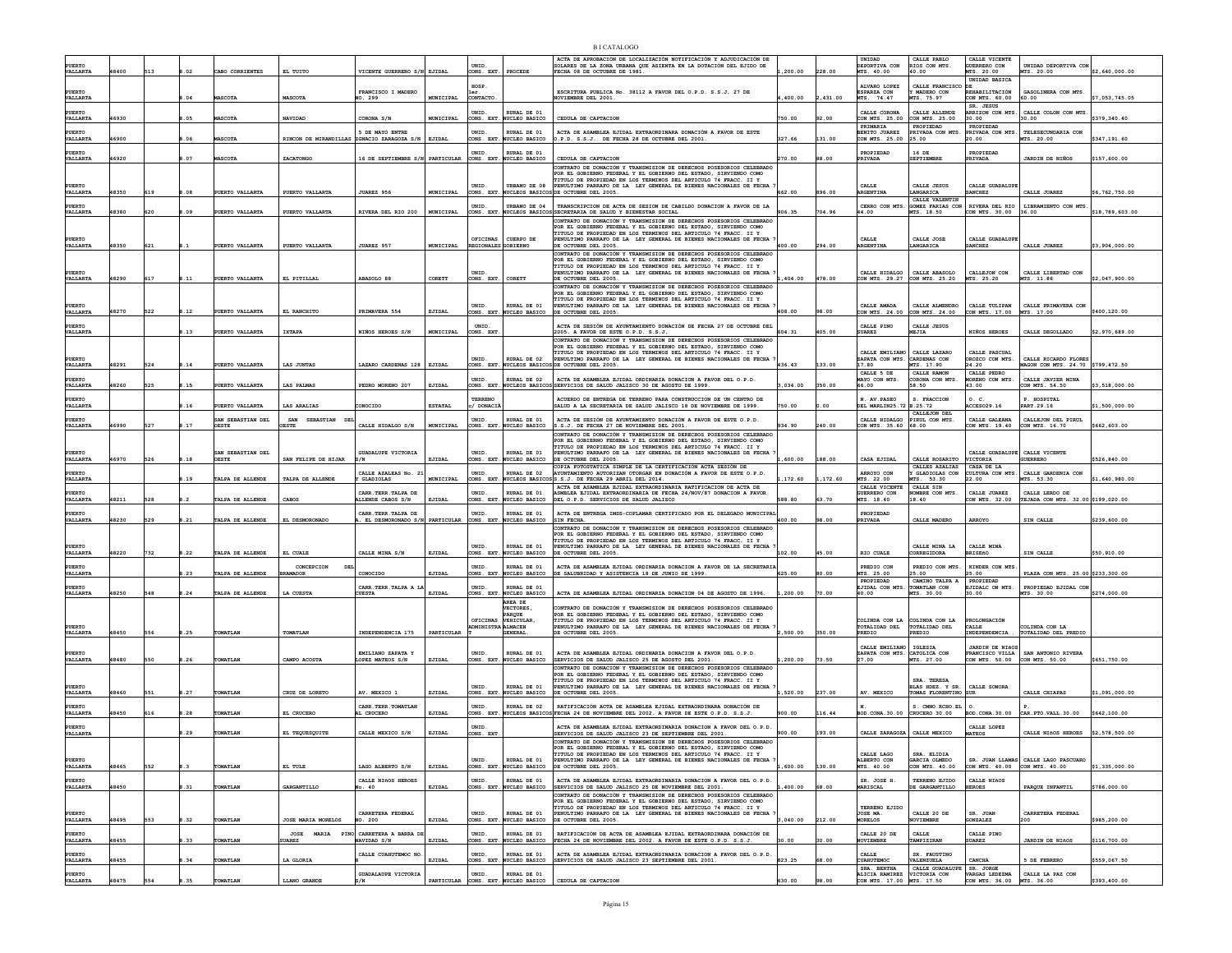|                           |       |     |      |                                |                                                |                                                  |                                         |                                          |                                         | <b>BI CATALOGO</b>                                                                                                                                                        |           |          |                                              |                                      |                                                                                    |                                                                     |                |
|---------------------------|-------|-----|------|--------------------------------|------------------------------------------------|--------------------------------------------------|-----------------------------------------|------------------------------------------|-----------------------------------------|---------------------------------------------------------------------------------------------------------------------------------------------------------------------------|-----------|----------|----------------------------------------------|--------------------------------------|------------------------------------------------------------------------------------|---------------------------------------------------------------------|----------------|
|                           |       |     |      |                                |                                                |                                                  |                                         |                                          |                                         | CONTRATO DE DONACIÓN Y TRANSMISION DE DERECHOS POSESORIOS CELEBRADO<br>POR EL GOBIERNO FEDERAL Y EL GOBIERNO DEL ESTADO, SIRVIENDO COMO                                   |           |          |                                              |                                      |                                                                                    |                                                                     |                |
| <b>PUERTO</b>             |       |     |      |                                | SAN RAFAEL DE LOS AV. CUAHUTEMOC NO.           |                                                  |                                         | UNID.                                    | RURAL DE 01                             | TITULO DE PROPIEDAD EN LOS TERMINOS DEL ARTICULO 74 FRACC. II Y<br>PENULTIMO PARRAFO DE LA LEY GENERAL DE BIENES NACIONALES DE FECHA                                      |           |          | SR. JOSE ORTIZ CALLE<br>DOMINGUEZ CON        | CUAHUTEMOC CON                       |                                                                                    | ARROYO CON MTS. CALLE JOSE ALVAREZ                                  |                |
| VALLARTA                  | 48470 | 555 | . 36 | TOMATLAN                       | <b>IORENOS</b>                                 |                                                  | EJIDAL                                  |                                          | ONS. EXT. NUCLEO BASICO                 | DE OCTUBRE DEL 2005.                                                                                                                                                      | 00.000    | 150.00   | MTS. 20.00                                   | MTS. 20.00<br>PREDIO SRA             | 10.00<br>PREDIO SR.                                                                | CON MTS. 30.00                                                      | \$759,000.00   |
| <b>PUERTO</b>             |       |     |      |                                |                                                | CONOCIDO CAMINO A                                |                                         | UNID.                                    | RURAL DE 01                             | ACTA DE ASAMBLEA EJIDAL ORDINARIA RATIFICACION DE ACTA DE ASAMBLEJ<br>EJIDAL EXTRAORDINARIA DE FECHA 14/MAR/00 DONACION A FAVOR DEL O.P.D.                                |           |          | CAMINO A MAYTO RODRIGUEZ CON                 | GPE. LOPEZ                           | ESUS RODRIGUEZ<br>GONZALEZ CON                                                     | PREDIO SRA. SOCORRO<br>VENEGAS RODRIGUEZ CON                        |                |
| VALLARTA                  | 48400 |     | .37  | CABO CORRIENTES                | LLANO GRANDE DE IPALA MAYTO.                   |                                                  | EJIDAL                                  |                                          | CONS. EXT. NUCLEO BASICO                | SERVICIOS DE SALUD JALISCO                                                                                                                                                | 630.87    | 102.00   | CON MTS. 25.75 MTS. 25.75                    |                                      | MTS. 24.50                                                                         | MTS. 24.                                                            | \$1,032,030.90 |
| PUERTO                    |       |     |      |                                |                                                |                                                  |                                         | UNID.                                    | RURAL DE 01                             | RATIFICACIÓN DE ACTA DE ASAMBLEA EJIDAL EXTRAORDINARA DONACIÓN DE                                                                                                         |           |          | PREDIO SR.<br>adeleimo garcia santiago cruz  | PREDIO SR.                           | PREDIO SRA.<br>MATILDE LORENZO                                                     | PREDIO SR. ADELELMO<br>GARCIA CON MTS.                              |                |
| VALLARTA<br><b>PUERTO</b> |       |     | .38  | CABO CORRIENTES                | YELAPA                                         | CONOCIDO<br>HACIENDA MIRANDILLAS                 | EJIDAL                                  | CONS. EXT<br><b>UNEME</b>                | NUCLEO BASICO                           | FECHA 28 DE ABRIL DEL 2002. A FAVOR DE ESTE O.P.D. S.S.J.<br>ACTA DE SESIÓN DE AYUNTAMIENTO DONACIÓN A FAVOR DE ESTE O.P.D.                                               | 500.00    |          | CON MTS. 50.00 CON MTS. 50.00<br>HACIENDA DE | HACIENDA DE LA                       | CON MTS. 50.00                                                                     | 50.00                                                               | 4,468,920.00   |
| VALLARTA                  |       |     | .39  | <b>MASCOTA</b>                 | MASCOTA                                        | 90. 22                                           | MUNICIPAL                               | CAPA                                     | INEME-CAPI                              | S.S.J. DE FECHA 19 DE MAYO DEL 2008. UNEME à ?? CAPA<br>COPIA FOTOSTATICA SIMPLE DICTAMEN APROBADO POR EL PLENO DEL                                                       | .500.00   | 204.00   | SAN NICOLAS                                  | MIRANDILLA                           | <b>5 DE FEBRERO</b>                                                                | MANUEL ANAYA S.                                                     | \$4,368,000.00 |
| <b>PUERTO</b><br>VALLARTA |       |     |      | PUERTO VALLARTA                | PUERTO VALLARTA                                | CALLE AZALEA NO. 371 MUNICIPAL                   |                                         | TERRENO<br>:/ DONACIA                    | UNEME-CAPA                              | <b>AYUNTAMIENTO PUERTO VALLARTA SESIÓN ORDINARIA DONACIÓN DE FECHA 31</b><br>DE OCTUBRE DEL 2008 A FAVOR DE ESTE O.P.D. S.S.J.                                            | ,845.50   | 204.00   | CALLE AZALEA<br>CON MTS. 42.00               | CALLE JALISCO<br>CON MTS. 40.00      | CALLE COLIMA<br>CON MTS. 41.00                                                     | CALLE GAVIOTA CON<br>MTS. 44.00                                     | 4,609,000.00   |
| <b>PUERTO</b>             |       |     |      |                                |                                                | PROLONGACION GAVIOT                              |                                         | JNID.                                    |                                         | ACUERDO DE SESIÓN DE AYUNTAMIENTO AUTORIZA DONACIÓN A FAVOR DEL                                                                                                           |           |          | SR. CAMILO                                   |                                      | PROLONGACION                                                                       |                                                                     |                |
| <b>VALLARTA</b>           |       |     | .41  | PUERTO VALLARTA                | IXTAPA                                         | NO. 161                                          | MUNICIPAL                               | CONS. EXT                                |                                         | .P.D. S.S.J. DE FECHA 23 DE MAYO DEL 2008.<br>CONTRATO DE DONACIÓN Y TRANSMISION DE DERECHOS POSESORIOS CELEBRADO                                                         | ,286.18   | 363.00   | RAMIREZ                                      | CALLE JALISCO                        | <b>GAVIOTA</b>                                                                     | CALLE MANGO                                                         | \$5,977,242.00 |
|                           |       |     |      |                                |                                                |                                                  |                                         |                                          |                                         | POR EL GOBIERNO FEDERAL Y EL GOBIERNO DEL ESTADO, SIRVIENDO COMO<br>TITULO DE PROPIEDAD EN LOS TERMINOS DEL ARTICULO 74 FRACC. II Y                                       |           |          |                                              |                                      |                                                                                    |                                                                     |                |
| <b>PUERTO</b><br>VALLARTA | 48280 | 523 | 1.42 | PUERTO VALLARTA                | IXTAPA                                         | CALLE NIÑOS HEROES<br>3/N                        | CORETT                                  | UNID.<br>CONS. EXT.                      | CORETT                                  | PENULTIMO PARRAFO DE LA LEY GENERAL DE BIENES NACIONALES DE FECHA<br>DE OCTUBRE DEL 2005.                                                                                 | 3,840.00  | 154.00   | $C.$ DEGOLLADO60.0                           | S. C.NIÑOS<br>HEROES60.00            | O. CALLE<br>S/N64.00                                                               | P. PROP. PRIVADA64.00 \$7,451,000.00                                |                |
|                           |       |     |      |                                |                                                |                                                  |                                         |                                          |                                         | CONTRATO DE DONACIÓN Y TRANSMISION DE DERECHOS POSESORIOS CELEBRADO<br>POR EL GOBIERNO FEDERAL Y EL GOBIERNO DEL ESTADO, SIRVIENDO COMO                                   |           |          |                                              |                                      |                                                                                    |                                                                     |                |
| PUERTO                    |       |     |      |                                |                                                | 23 DE JUNIO Y                                    |                                         | <b>INTD</b>                              | RITRAT, DR 03                           | TITULO DE PROPIEDAD EN LOS TERMINOS DEL ARTICULO 74 FRACC. II Y<br>PENULTIMO PARRAFO DE LA LEY GENERAL DE BIENES NACIONALES DE FECHA                                      |           |          |                                              | PROP. PRIVADA23                      |                                                                                    | P. C.23 DE                                                          |                |
| VALLARTA                  | 48200 | 549 | .43  | TALPA DE ALLENDE               | TALPA DE ALLENDE                               | <b>ANAHUAC S/N</b>                               | MUNICIPAL                               | CONS. EXT                                |                                         | NUCLEOS BASICOS DE OCTUBRE DEL 2005.                                                                                                                                      | 605.62    | 220.00   | . ANAHUAC28.00                               | 00                                   | PROP. PRIV.20.50 JUNIO27.00                                                        |                                                                     | \$1,359,554.00 |
| <b>PUERTO</b><br>VALLARTA | 18450 |     | .44  | TOMATLAN                       | EL TEQUESQUITE                                 | JUAREZ S/N                                       | PRESTADO                                | UNID.                                    | RURAL DE 01<br>ONS. EXT. NUCLEO BASICO  | INVESTIGACIÓN DE CAMPO                                                                                                                                                    | 900.00    |          | N. C.JAVIER<br>MINA40.00                     | S. CANAL<br>RIEGO40.00               | .JUAREZ20.00                                                                       | P. C.SIN NOMBRE20.00 \$476,250.00                                   |                |
| PUERTO                    |       |     |      |                                |                                                |                                                  |                                         | TERRENC                                  |                                         | ACTA DE SESIÓN ORDINARIA DE AYUNTAMIENTO DE FECHA 28 DE AGOSTO DEI                                                                                                        |           |          |                                              |                                      |                                                                                    |                                                                     |                |
| VALLARTA                  |       |     | .45  | PUERTO VALLARTA                | PUERTO VALLARTA                                | COLONIA LA FLORESTA                              | MUNICIPAL                               | :/DONACIÓN                               | CISAME                                  | 2010, DONADO A FAVOR DE ESTE O.P.D.S.S.J.                                                                                                                                 | 2.261.00  | 00.0     | <b>VIOLETA</b>                               | OROUIDEA                             | MADRE SELVA                                                                        | <b>GLADIOLA</b>                                                     | \$5,652,500.00 |
| PUERTO<br>VALLARTA        |       |     | 1.46 | PUERTO VALLARTA                | <b>IXTAPA</b>                                  | CONOCIDO                                         | MUNICIPAL                               | <b>ERRENO</b><br><b>C/DONACIÓN NIVEL</b> |                                         | ACUERDO DE NOTIFICACION DE SESIÓN ORDINARIA DE AYUNTAMIENTO DE FECHA<br><b>IOSPITAL DE 3er 21 DE ENERO DEL 2013, A FAVOR DE LA SECRETARIA DEL GOBIERNO DEL</b><br>ESTADO. | 40,000.00 | 0.00     |                                              |                                      |                                                                                    |                                                                     | \$0.00         |
|                           |       |     |      |                                |                                                |                                                  | IPROVIPE                                |                                          |                                         |                                                                                                                                                                           |           |          |                                              |                                      |                                                                                    |                                                                     |                |
|                           |       |     |      |                                |                                                |                                                  | (Instituto<br>xomotor de<br>la vivienda | CENTRO DI                                |                                         |                                                                                                                                                                           |           |          |                                              |                                      |                                                                                    |                                                                     |                |
| PUERTO<br>VALLARTA        |       |     | .47  | TOMATLAN                       | TOMATLAN                                       | INDEPENDENCIA S/N                                | del Estado<br>de Jalisco)               | ALUD CON<br><b>IOSPITAL</b>              |                                         | CEDULA DE CAPTACIÓN                                                                                                                                                       | ,944.68   | 1,406.00 |                                              |                                      |                                                                                    |                                                                     | \$5,900,968.00 |
|                           |       |     |      |                                |                                                |                                                  |                                         |                                          |                                         | CONTRATO DE DONACIÓN Y TRANSMISION DE DERECHOS POSESORIOS CELEBRADO<br>POR EL GOBIERNO FEDERAL Y EL GOBIERNO DEL ESTADO, SIRVIENDO COMO                                   |           |          |                                              |                                      |                                                                                    |                                                                     |                |
|                           |       |     |      | AHUALULCO DE                   |                                                |                                                  |                                         | UNID.                                    | RURAL DE 03                             | TITULO DE PROPIEDAD EN LOS TERMINOS DEL ARTICULO 74 FRACC. II Y<br>PENULTIMO PARRAFO DE LA LEY GENERAL DE BIENES NACIONALES DE FECHA                                      |           |          | N. C.HERRERA Y                               |                                      |                                                                                    |                                                                     |                |
| AMECA                     | 46730 | 468 | .01  | <b>MERCADO</b>                 | <b>MHUALULCO DE MERCADO</b>                    | COLON 25                                         | PARTICULAR                              |                                          |                                         | CONS. EXT. NUCLEOS BASICOS DE OCTUBRE DEL 2005.<br>CONTRATO DE DONACIÓN Y TRANSMISION DE DERECHOS POSESORIOS CELEBRADO                                                    | 747.98    | 350.00   | c.27.90                                      |                                      | $c.\texttt{DEGOLLADO27.20}$ $c.\texttt{INDUSTRIA25.20}$ P. $c.\texttt{COLON29.10}$ |                                                                     | \$813,350.50   |
|                           |       |     |      |                                |                                                |                                                  |                                         |                                          |                                         | POR EL GOBIERNO FEDERAL Y EL GOBIERNO DEL ESTADO, SIRVIENDO COMO<br>TITULO DE PROPIEDAD EN LOS TERMINOS DEL ARTICULO 74 FRACC. II Y                                       |           |          |                                              |                                      |                                                                                    |                                                                     |                |
| MECA                      | 16750 | 468 | .02  | AHUALULCO DE<br><b>MERCADO</b> | EMILIO PORTES GIL SA<br>IGNACIO OJO A.         | NICOLAS BRAVO 120                                | EJIDAL                                  | UNID.                                    | RURAL DE 01<br>CONS. EXT. NUCLEO BASICO | ENULTIMO PARRAFO DE LA LEY GENERAL DE BIENES NACIONALES DE FECHA<br>DE OCTUBRE DEL 2005.                                                                                  | ,600.00   | 167.00   | N. CON MANUEL<br><b>MORENO</b>               | S. TELESEC                           | O. C.NICOLAS B. MPALES                                                             | . AREAS VERDES                                                      | \$473,800.00   |
|                           |       |     |      | <b>SO ONESTRA</b>              |                                                |                                                  |                                         | <b>INTD</b>                              | RITRAT, DR 01                           | CONTRATO DE COMODATO POR 33 AÑOS A FAVOR DE O.P.D. S.S.J. 01 DE                                                                                                           |           |          | N C.RTO                                      |                                      |                                                                                    |                                                                     |                |
| <b>AMECA</b>              |       |     | .03  | <b>MERCADO</b>                 | EL CARMEN DE ORDAZ                             | RIO LERMA No. 2                                  | MUNICIPAL                               | CONS. EXT                                | NUCLEO BASICO                           | ABRIL DEL 2003                                                                                                                                                            | 900.00    | 158.00   | LERMA30.00                                   |                                      | S. PARCELA30.00 0. PARCELA30.00 P. PARCELA30.00                                    |                                                                     | \$383,200.66   |
|                           |       |     |      | <b>AHUALULCO DE</b>            | <b>SANTA</b><br>CRUZ                           |                                                  |                                         | UNID.                                    | RURAL DE 01<br>ONS. EXT. NUCLEO BASICO  | ACTA DE ASAMBLEA EJIDAL EXTRAORDINARIA DONACIÓN DE FECHA 07 DE                                                                                                            | 230.00    |          | PROP. PRIVADA18                              | S. C.SIN                             | PROP. PRIVADA12.                                                                   |                                                                     |                |
| <b>AMECA</b>              |       |     | .04  |                                | <b>BARCENAS</b>                                | SAN ISIDRO No. 1                                 | MUNICIPAL                               |                                          |                                         | ENERO DEL 2007                                                                                                                                                            |           | 217.00   |                                              | OMBRE18.30                           |                                                                                    | P. C.PRINCIPAL12.55 \$332,551.81                                    |                |
|                           |       |     |      | MERCADO                        |                                                |                                                  |                                         | UNID.                                    | RURAL DE 02                             | CONTRATO DE SESIÓN DE AYUNTAMIENTO COMODATO POR 10 AÑOS DE FECHA 15                                                                                                       |           |          | N. C.LAZARO                                  |                                      | O. LTE. BALDIO                                                                     | P. C.LOPEZ                                                          |                |
| MECA                      | 45380 | 559 | .05  | AMATITAN                       | <b>AMATITAN</b>                                | LOPEZ MATEOS 70                                  | MUNICIPAL                               | CONS. EXT                                |                                         | NUCLEOS BASICOS DE OCTUBRE DEL 2004. A FAVOR DE ESTE O.P.D. S.S.J.<br>ACTA DE ASAMBLEA EJIDAL EXTRAORDINARIA RATIFICACION DE ACTA DE                                      | 855.00    | 88.00    | .45.00                                       | S. C.LERD045.00 19.00                |                                                                                    | MATEOS19.00                                                         | 1,223,500.00   |
| <b>MECA</b>               | 45380 | 558 | ,06  | <b>AMATITAN</b>                | ACHIO CHOME                                    | MORELOS 4                                        | EJIDAL                                  | <b>INTD</b><br>ONS. EXT                  | RIJRAT, DE 01<br>UCLEO BASICO           | ASAMBLEA EJIDAL ORDINARIA DE FECHA 04/OCT/00 DONACION A FAVOR DEL<br>O.P.D. SERVICIOS DE SALUD JALISCO                                                                    | 500.00    | 100.00   | CARRETERA20.00                               | S. PROP.ARNULFO<br>R.20.00           | O. ARNULFO<br>3.25.00                                                              | P. PROP. ARNULFO<br>.25.00                                          | \$280,000.00   |
|                           |       |     |      |                                |                                                |                                                  |                                         | UNID.                                    | RURAL DE 01                             |                                                                                                                                                                           |           |          |                                              |                                      | O. PROP.MARIA                                                                      |                                                                     |                |
| AMECA                     |       |     | .07  | <b>AMATITAN</b>                | SANTIAGUITO                                    | VIOLETA S/N                                      | EJIDAL                                  | ONS. EXT                                 | <b>UCLEO BASICO</b>                     | ACTA DE ASAMBLEA EJIDAL EXTRAORDINARIA DONACION A FAVOR DEL O.P.D.<br>SERVICIOS DE SALUD JALISCO 06 DE OCTUBRE DEL 2001.                                                  | 274.07    | 145.03   | PROP. PARTICULAR                             | S. C.VIOLETA                         | RAMIREZ                                                                            | P. PROP. PRIMITIVO<br>PEREZ                                         | \$262,660.07   |
|                           |       |     |      |                                |                                                |                                                  |                                         | OFICINA                                  |                                         | CONTRATO DE DONACIÓN Y TRANSMISION DE DERECHOS POSESORIOS CELEBRADO<br>POR EL GOBIERNO FEDERAL Y EL GOBIERNO DEL ESTADO, SIRVIENDO COMO                                   |           |          |                                              |                                      |                                                                                    |                                                                     |                |
| <b>AMECA</b>              | 16600 | 470 | .08  | AMECA                          | <b>AMECA</b>                                   | FLAVIO ROMERO DE<br>VELASCO 62                   | MUNICIPAL                               | <b>EGIONAL</b>                           | UNIDAD MOVIL                            | TITULO DE PROPIEDAD EN LOS TERMINOS DEL ARTICULO 74 FRACC. II Y<br>PENULTIMO PARRAFO DE LA LEY GENERAL DE BIENES NACIONALES DE FECHA<br>DE OCTUBRE DEL 2005.              | 3,538.00  | ,461.00  | N. LOTE 6<br>41.00                           | S. C.LOPEZ<br>4.60.20                | O. C. FLAVIO<br><b>ROMERO82.90</b>                                                 | P. LOTE 8 52.90                                                     | \$7,761,275.00 |
|                           |       |     |      |                                |                                                |                                                  |                                         | UNID.                                    | URBANO DE 08                            | ESCRITURA PUBLICA No. 47489 A FAVOR DEL O.P.D. S.S.J. 01 DE                                                                                                               |           |          | N. CALLE                                     | N. CALLE                             |                                                                                    |                                                                     |                |
| AMECA                     |       |     | 09.  | <b>AMECZ</b>                   | AMECA                                          | ALLENDE No. 352                                  | MUNICIPAL                               |                                          |                                         | CONS. EXT. NUCLEOS BASICOS DICIEMBRE DEL 2004<br>CONTRATO DE DONACIÓN Y TRANSMISION DE DERECHOS POSESORIOS CELEBRADO                                                      | ,191.00   | 488.00   | OYAMEL                                       | <b>ALLENDE</b>                       |                                                                                    | N. CALLE JARDIN N. AV. LOS MEZQUITES \$1,486,310.00                 |                |
|                           |       |     |      |                                |                                                |                                                  |                                         |                                          |                                         | POR EL GOBIERNO FEDERAL Y EL GOBIERNO DEL ESTADO, SIRVIENDO COMO<br>TITULO DE PROPIEDAD EN LOS TERMINOS DEL ARTICULO 74 FRACC. II Y                                       |           |          |                                              |                                      |                                                                                    |                                                                     |                |
| <b>AMECA</b>              | 46725 | 471 | 9.1  | <b>AMECA</b>                   | EL CABEZON                                     | PLAZA PAZ GORTAZAR<br>97 A                       | EJIDAL                                  | UNID.                                    | RURAL DE 01<br>CONS. EXT. NUCLEO BASICO | PENULTIMO PARRAFO DE LA LEY GENERAL DE BIENES NACIONALES DE FECHA<br>DE OCTUBRE DEL 2005.                                                                                 | 622.00    | 115.00   | N. PLAZA PAZ<br>c.15.35                      | S. CANCHA<br>DEP.15.35               | O. C.5 DE<br>MAY024.40                                                             | P. CON MANUEL<br>G.24.00                                            | \$333,712.00   |
|                           |       |     |      |                                |                                                |                                                  |                                         |                                          |                                         | CONTRATO DE DONACIÓN Y TRANSMISION DE DERECHOS POSESORIOS CELEBRADO<br>POR EL GOBIERNO FEDERAL Y EL GOBIERNO DEL ESTADO. SIRVIENDO COMO                                   |           |          |                                              |                                      |                                                                                    |                                                                     |                |
|                           |       |     |      |                                |                                                |                                                  |                                         | <b>INTD</b>                              | RIJRAT, DE 01                           | TITULO DE PROPIEDAD EN LOS TERMINOS DEL ARTICULO 74 FRACC. II Y<br>PENULTIMO PARRAFO DE LA LEY GENERAL DE BIENES NACIONALES DE FECHA                                      |           |          | TERR.EJIDAL50.0                              |                                      | O. C. LOPEZ                                                                        |                                                                     |                |
| <b>MECA</b>               | 16600 | 472 | 9.11 | AMECA                          | LA VILLITA                                     | LOPEZ COTILLA No. 44 EJIDAL                      |                                         |                                          | ONS. EXT. NUCLEO BASICO                 | DE OCTUBRE DEL 2005.<br>CONTRATO DE DONACIÓN Y TRANSMISION DE DERECHOS POSESORIOS CELEBRAD                                                                                | 325.00    | 202.00   |                                              | TERR. EJIDAL50.00 COTILLA25.00       |                                                                                    | P. TORIL25.00                                                       | \$486,650.00   |
|                           |       |     |      |                                |                                                |                                                  |                                         |                                          |                                         | POR EL GORTERNO FEDERAL Y EL GORTERNO DEL ESTADO. STRVTENDO COMO<br>TITULO DE PROPIEDAD EN LOS TERMINOS DEL ARTICULO 74 FRACC. II Y                                       |           |          |                                              |                                      |                                                                                    |                                                                     |                |
| AMECA                     | 16710 | 473 | 9.12 | <b>AMECA</b>                   | SAN ANTONIO PUERTA D<br>LA VEGA                | ALFREDO R. BONFIL 14 EJIDAL                      |                                         | CONS. EXT.                               | RURAL DE 01<br>NUCLEO BASICO            | PENULTIMO PARRAFO DE LA LEY GENERAL DE BIENES NACIONALES DE FECHA<br>DE OCTUBRE DEL 2005.                                                                                 | 2.636.00  | 255.00   | N. KINDER50.00 B.50.00                       | S. C.ALFREDO                         | O. CAMPO<br>FUTBOL50.00                                                            | TELESECUNDARIA50.00                                                 | \$956,400.00   |
|                           |       |     |      |                                |                                                |                                                  |                                         | UNID.                                    | RURAL DE 01                             | ACTA DE ASAMBLEA EJIDAL ORDINARIA DONACION A FAVOR DEL O.P.D.                                                                                                             |           |          |                                              | S. C.NIÑOS                           | O. MANUEL MEZA                                                                     | P. C.16 DE                                                          |                |
| <b>AMECA</b>              |       |     | .13  | AMECA                          | SAN ANTONIO MATUTE                             | 16 DE SEPTIEMBRE 5                               | EJIDAL                                  |                                          | CONS. EXT. NUCLEO BASICO                | SERVICIOS DE SALUD JALISCO 28 DE OCTUBRE DEL 2001<br>CONTRATO DE DONACIÓN Y TRANSMISION DE DERECHOS POSESORIOS CELEBRADO                                                  | 763.00    | 206.00   | N. JUAN OLVERA HEROES                        |                                      | <b>HERNANDEZ</b>                                                                   | <b>SEPTIEMBRE</b>                                                   | \$467,105.00   |
|                           |       |     |      |                                |                                                |                                                  |                                         |                                          |                                         | POR EL GOBIERNO FEDERAL Y EL GOBIERNO DEL ESTADO. SIRVIENDO COMO<br>TITULO DE PROPIEDAD EN LOS TERMINOS DEL ARTICULO 74 FRACC. II Y                                       |           |          |                                              |                                      |                                                                                    |                                                                     |                |
| AMECA                     | 46728 | 475 | .14  | <b>AMECA</b>                   | TEXCALAME                                      | NARCISO MENDOZA 12                               | EJIDAL                                  | UNID.                                    | RURAL DE 01<br>CONS. EXT. NUCLEO BASICO | PENULTIMO PARRAFO DE LA LEY GENERAL DE BIENES NACIONALES DE FECHA<br>DE OCTUBBE DEL 2005.                                                                                 | 1.231.00  | 114.00   | N. C.NARCISO<br>4.30.00                      |                                      |                                                                                    | TERR.EJIDAL12.00 TERR.EJIDAL20.00 P. JARDIN DE N.43.00 \$405.075.00 |                |
|                           |       |     |      |                                |                                                |                                                  |                                         | UNID.                                    | RURAL DE 01                             | ACTA DE ASAMBLEA EJIDAL EXTARORDINARIA DONACION 13 DE OCTUBRE DE                                                                                                          |           |          | N. C.DOMINGO                                 | s.                                   |                                                                                    |                                                                     |                |
| AMECA                     | 16600 | 474 | .15  | AMECZ                          | VILLA HERMOSA                                  | DOMINGO FAUSTO 9                                 | EJIDAL                                  |                                          | CONS. EXT. NUCLEO BASICO                | 1996                                                                                                                                                                      | ,018.00   | 144.00   | F.50.00                                      | BOD.CONA.32.00                       | BOD.CONA.20.00                                                                     | P. TERR.EJIDAL36.00 \$538,620.00                                    |                |
| <b>AMECA</b>              | 45350 | 584 | .16  | ARENAL                         | <b>ARENAL</b>                                  | LAZARO CARDENAS 500 MUNICIPAL                    |                                         | UNID.<br>CONS. EXT.                      |                                         | RURAL DE 02 CERTIFICACION SESION DE CABILDO DONACION A FAVOR DEL GOBIERNO DEL<br>NUCLEOS BASICOS ESTADO 29 DE AGOSTO DE 1987.                                             | 750.00    | 180.00   | N. C.EMILIANO<br>Z.30.00                     | s.<br>ESC. FED. 30.00                | 0. ESC. FED25.00 MINA25.00                                                         | P. C.JAVIER                                                         | \$993,000.00   |
|                           |       |     |      |                                |                                                |                                                  |                                         |                                          |                                         | CONTRATO DE DONACIÓN Y TRANSMISION DE DERECHOS POSESORIOS CELEBRADO<br>POR EL GOBIERNO FEDERAL Y EL GOBIERNO DEL ESTADO, SIRVIENDO COMO                                   |           |          |                                              |                                      |                                                                                    |                                                                     |                |
|                           |       |     |      |                                |                                                | FCO MEDINA ASCENCIO<br>No. 3 ( antes MEDINA      |                                         | UNID.                                    | RURAL DE 01                             | TITULO DE PROPIEDAD EN LOS TERMINOS DEL ARTICULO 74 FRACC. II Y PENULTIMO PARRAFO DE LA LEY GENERAL DE BIENES NACIONALES DE FECHA                                         |           |          |                                              | S. PEQUEÑA                           |                                                                                    |                                                                     |                |
| AMECA                     | 15368 | 583 | 9.17 | ARENAL                         | <b>HUAXTLA</b>                                 | ASCENCIO 689)                                    | EJIDAL                                  |                                          | ONS. EXT. NUCLEO BASICO                 | DE OCTUBRE DEL 2005.                                                                                                                                                      | 480.00    | 82.00    | N. COL. FONAPO PROP.                         |                                      |                                                                                    | ESC. PRIMARIA P. C. MEDINA ASENCIO \$350,700.00                     |                |
| AMECA                     | 45360 | 582 | , 18 | <b>ARENAL</b>                  | <b>SANTA</b><br>CRUZ<br>DE<br><b>ASTILLERO</b> | HIDALGO 100                                      | EJIDAL                                  | UNID.                                    | RURAL DE 02                             | ACTA DE ASAMBLEA EJIDAL EXTRAORDINARIA DONACION A FAVOR DEL O.P.D.<br>CONS. EXT. NUCLEOS BASICOS DE SERVICIOS DE SALUD DEL ESTADO DE JALISCO 25 DE OCTUBRE DE 1997.       | 313.43    | 128.00   | N. C.HIDALGO                                 | S. BOD. CONASUPO                     | O. PROP. PART.                                                                     | P. BOD.CONASUPO                                                     | \$360,858.00   |
|                           |       |     |      |                                |                                                |                                                  |                                         |                                          |                                         | CONTRATO DE DONACIÓN Y TRANSMISION DE DERECHOS POSESORIOS CELEBRADO<br>POR EL GOBIERNO FEDERAL Y EL GOBIERNO DEL ESTADO, SIRVIENDO COMO                                   |           |          |                                              |                                      |                                                                                    |                                                                     |                |
|                           |       |     |      |                                |                                                |                                                  |                                         | UNID.                                    | RURAL DE 01                             | TITULO DE PROPIEDAD EN LOS TERMINOS DEL ARTICULO 74 FRACC. II Y<br>PENULTIMO PARRAFO DE LA LEY GENERAL DE BIENES NACIONALES DE FECHA                                      |           |          |                                              |                                      | O. ANTONIO                                                                         |                                                                     |                |
| AMECA                     | 48100 | 463 | 9.19 | ATENGUILLO                     | ATENGUILLO                                     | ZARAGOZA 50<br>EMILIANO ZAPATA No.<br>26 ( antes | PARTICULAR                              |                                          | CONS. EXT. NUCLEO BASICO                | DE OCTUBRE DEL 2005.                                                                                                                                                      | ,200.00   | 180.00   |                                              | $c.$ ZARAGOZA25.00 $c.$ MORELOS25.00 | R.48.00                                                                            | P. PROP. PRIV. 48.00 \$552,900.00                                   |                |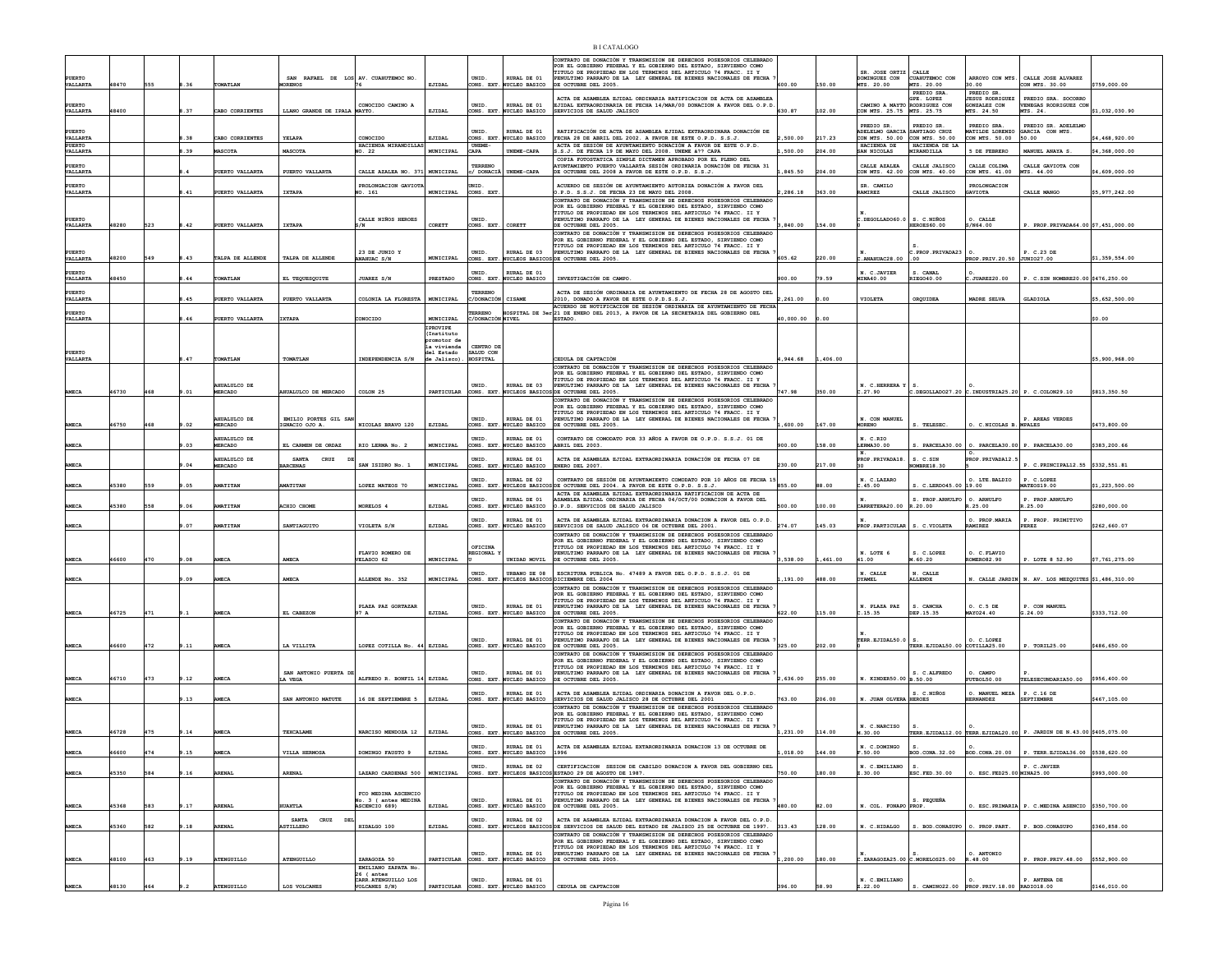|              |       |     |      |                                                     |                                                                          | ALDAMA No. 7 (antes<br>CARR. GUADALAJARA<br>COCULA DESV.A |                  | UNID.                    | RURAL DE 02                               | CONTRATO DE DONACIÓN Y TRANSMISION DE DERECHOS POSESORIOS CELEBRAD<br>POR EL GORTERNO FEDERAL Y EL GORTERNO DEL ESTADO, STRVIENDO COMO<br>TITULO DE PROPIEDAD EN LOS TERMINOS DEL ARTICULO 74 FRACC. II Y<br>PENULTIMO PARRAFO DE LA LEY GENERAL DE BIENES NACIONALES DE FECHA |          |        | N. CALLE S/N                           |                                                      | O. CALLE S/N                      |                                                   |                |
|--------------|-------|-----|------|-----------------------------------------------------|--------------------------------------------------------------------------|-----------------------------------------------------------|------------------|--------------------------|-------------------------------------------|--------------------------------------------------------------------------------------------------------------------------------------------------------------------------------------------------------------------------------------------------------------------------------|----------|--------|----------------------------------------|------------------------------------------------------|-----------------------------------|---------------------------------------------------|----------------|
| <b>AMECA</b> | 48510 | 465 | 9.21 | COCULA                                              | CAMICHINES                                                               | CAMICHIN.)                                                | <b>VACANTE</b>   |                          |                                           | CONS. EXT. NUCLEOS BASICOS DE OCTUBRE DEL 2005.                                                                                                                                                                                                                                | 285.02   | 165.13 | 11.00                                  | .ALDAMA11.00                                         | 16.00                             | P. CALLE S/N16.00                                 | \$427,530.00   |
|              |       |     |      |                                                     |                                                                          |                                                           |                  | UNID.                    | RURAL DE 01                               | CONTRATO DE DONACIÓN Y TRANSMISION DE DERECHOS POSESORIOS CELEBRADO<br>POR EL GOBIERNO FEDERAL Y EL GOBIERNO DEL ESTADO, SIRVIENDO COMO<br>TITULO DE PROPIEDAD EN LOS TERMINOS DEL ARTICULO 74 FRACC. II Y<br>NULTIMO PARRAFO DE LA LEY GENERAL DE BIENES NACIONALES DE FECHA  |          |        |                                        | S. PROP                                              |                                   |                                                   |                |
| AMECA        | 48500 | 466 | 9.22 | <b>COULA</b>                                        | COCULA                                                                   | ANGULO 50                                                 | MUNICIPAL        |                          | CONS. EXT. NUCLEO BASICO                  | DE OCTUBRE DEL 2005.                                                                                                                                                                                                                                                           | 816.00   | 227.00 | PROP. PRIVADA                          | PARTICULAR                                           | O. UNIDAD DEP.                    | P. CALLE ANGULO                                   | \$1,339,190.00 |
| AMECA        |       |     | 9.23 | <b>COULA</b>                                        | SAN NICOLAS                                                              | AV. MEXICO No. 19                                         | INVESTIGAR       | <b>INTD</b><br>CONS. EXT |                                           | TERRENO NUEVO PENDIENTE INVESTIGACIÓN. (CEDULA DE CAPTACIÓN)                                                                                                                                                                                                                   | .005.00  | 162.00 |                                        |                                                      |                                   |                                                   | \$807,750.00   |
|              |       |     |      |                                                     |                                                                          |                                                           |                  |                          |                                           | CONTRATO DE DONACIÓN Y TRANSMISION DE DERECHOS POSESORIOS CELEBRADO<br>POR EL GORTERNO FEDERAL Y EL GORTERNO DEL ESTADO, STRUTENDO COMO                                                                                                                                        |          |        |                                        |                                                      |                                   |                                                   |                |
|              |       |     |      |                                                     |                                                                          |                                                           |                  | UNID.                    | RURAL DE 01                               | TITULO DE PROPIEDAD EN LOS TERMINOS DEL ARTICULO 74 FRACC. II Y<br>PENULTIMO PARRAFO DE LA LEY GENERAL DE BIENES NACIONALES DE FECHA                                                                                                                                           |          |        | N. CALLE                               |                                                      |                                   |                                                   |                |
|              | 18530 | 467 | .24  | <b>COULA</b>                                        | COFRADIA DE LA LUZ                                                       | HIDALGO 78                                                | EJIDAL           | CONS. EXT                | UCLEO BASICO                              | DE OCTUBRE DEL 2005.                                                                                                                                                                                                                                                           | 236.00   | 18.00  | HGO.37.00                              | PROP. PRIV. 37.00                                    | CONASUPO28.00                     | P. CAMPO FUTBOL28.00 \$407,078.00                 |                |
| <b>AMECA</b> | 16500 | 452 | .25  | <b>ETZATLAN</b>                                     | ETZATLAN                                                                 | ZARAGOZA 261                                              | MUNICIPAL        | INTD.                    | RURAL DE 03                               | ACTA DE SESIÓN DE AYUNTAMIENTO DE FECHA 25 DE FEBRERO DEL 2014, SE<br>CONS. EXT. NUCLEOS BASICOS AUTORIZA DONACIÓN Y LA PROTOCOLIZACIÓN A FAVOR DEL O.P.D. S.S.J                                                                                                               | 150.00   | 325.00 | ESC. PRIM. 44.50                       | $c$ . ZARAGOZA $44.50$                               | B.48.33                           | O. PROP.ROBERTO P. PROP.DE OSI EL<br>3.48.33      | \$1,768,225.00 |
|              |       |     |      |                                                     |                                                                          | CARR. TERR. ETZATLAN                                      |                  | UNID.                    | RURAL DE 01                               | ACTA DE ASAMBLEA EJIDAL EXTRAORDINARA DONACIÓN DE FECHA 02 DE MARZO                                                                                                                                                                                                            |          |        | N. TERR.DEL                            | BOD.CONASUPO50.0                                     | O. TERR.DEL                       |                                                   |                |
| <b>AMECA</b> | 46530 | 453 | 9.26 | <b>ETZATLAN</b>                                     | OCONAHUA                                                                 | A OCONAHUA                                                | EJIDAL           |                          | CONS. EXT. NUCLEO BASICO                  | DEL 2002. A FAVOR DE ESTE O.P.D. S.S.J.                                                                                                                                                                                                                                        | 567.50   | 118.00 | EJID050.00                             |                                                      | EJID011.35                        | P. CAR.AL POB.11.35 \$159.157.50                  |                |
| AMECA        |       |     | .27  | <b>SUACHINANGO</b>                                  | GUACHINANGO                                                              | MORELOS No. 15                                            | MUNICIPAL        | UNID.<br>CONS. EXT       |                                           | CONTRATO DE SESIÓN DE AYUNTAMIENTO DONACIÓN A ESTE O.P.D. S.S.J. DE<br>FECHA 29 DE MAYO DEL 2003.                                                                                                                                                                              | 567.95   | 50.30  | N. C.JOSE<br>SANTIAGO 20.85            | N. CALLE<br>MORELOS 23.00                            | N. MOISES<br>ARREOLA 23.00        | N. CALLE NICOLAS<br><b>BRAVO 25.60</b>            | \$916,460.00   |
|              |       |     |      |                                                     |                                                                          | JUAREZ No. 11 (ante                                       |                  |                          |                                           |                                                                                                                                                                                                                                                                                |          |        |                                        |                                                      |                                   |                                                   |                |
| AMECA        |       |     | 9.28 | GUACHINANGO                                         | EL TABLILLO                                                              | CAMINO A GUACHINANGO<br>CALLE PRINCIPAL S/N)              | EJIDAI           | UNID.                    | RURAL DE 01<br>CONS. EXT. NUCLEO BASICO   | RATIFICACIÓN DE ACTA DE ASAMBLEA EJIDAL ORDINARIA DONACION DE FECHA<br>05 DE MAYO DEL 2002. A FAVOR DE ESTE O.P.D. S.S.J.                                                                                                                                                      | 456.20   | 160.31 |                                        |                                                      |                                   |                                                   | \$0.00         |
|              |       |     |      |                                                     |                                                                          |                                                           |                  |                          |                                           | CONTRATO DE DONACIÓN Y TRANSMISION DE DERECHOS POSESORIOS CELEBRADO<br>POR EL GOBIERNO FEDERAL Y EL GOBIERNO DEL ESTADO, SIRVIENDO COMO                                                                                                                                        |          |        |                                        |                                                      |                                   |                                                   |                |
|              |       |     |      |                                                     |                                                                          | COLON S/N (antes<br>CARR. TERRA. MAGDALENA                |                  | INTD.                    | RURAL DE 01                               | TITULO DE PROPIEDAD EN LOS TERMINOS DEL ARTICULO 74 FRACC. II Y<br>PENULTIMO PARRAFO DE LA LEY GENERAL DE BIENES NACIONALES DE FECHA                                                                                                                                           |          |        | N. CALLE                               |                                                      | O. CALLE                          | P. TEMPLO DE LA                                   |                |
| <b>AMECA</b> | 46450 | 455 | 9.29 | <b>IOSTOTIPAQUILLO</b>                              | CINCO MINAS                                                              | CINCO MINAS KM38)                                         | EJIDAL           | CONS. EXT.               | NUCLEO BASICO                             | DE OCTUBRE DEL 2005.                                                                                                                                                                                                                                                           | 585.00   | 248.00 | S/N33.00                               | .MORELOS45.00                                        | S/N17.00                          | OBLACION25.00                                     | \$477,290.16   |
| AMECA        | 6440  |     |      | OSTOTIPAQUILLO                                      | HOSTOTIPAQUILLO                                                          | RAMON CORONA No. 12<br>(antes CORONA 49).                 | MUNICIPAL        | UNID.<br>ONS. EXT        | RURAL DE 02<br><b>JCLEO BASICO</b>        | ACTA DE SESION DE CABILDO RATIFICACION DE DONACION A FAVOR DE LA SECRETARIA DE SALUBRIDAD Y ASISTENCIA PUBLICA EN EL ESTADO 14 DE<br>VIEMBRE DE 1962                                                                                                                           | 019.00   | 47.00  | TERR.EJIDAL50.0                        | s.<br>FERR. EJIDAL50.00                              | C.CORONA50.00                     | TERR.EJIDAL50.00 \$1,886,050.63                   |                |
|              |       |     |      |                                                     | LA<br><b>VENTA</b>                                                       | CARRETERA<br>INTERNACIONAL (antes                         |                  | UNID.                    | RURAL DE 01                               | ACTA DE ASAMBLEA EJIDAL ORDINARIA DONACION A FAVOR DEL O.P.D.                                                                                                                                                                                                                  |          |        | N. CAR.A                               | S. CAM.A                                             |                                   | P. CAM.A                                          |                |
| AMECA        | 16446 | 457 | .31  | <b>IOSTOTIPAOUILLO</b>                              | OCHITILTIC                                                               | HIDALGO 100)                                              | EJIDAL           |                          | CONS. EXT. NUCLEO BASICO                  | SERVICIOS DE SALUD JALISCO 06 DE SEPTIEMBRE DE 1999.                                                                                                                                                                                                                           | .456.00  | 118.00 | NOGALES35.00                           | BOD.CONA.35.00                                       | CA. BASKET30.00                   | <b>HDA. NOCH. 30.00</b>                           | \$386,700.00   |
|              | 46470 | 459 |      | <b>AGDALENA</b>                                     | MAGDALENA                                                                | HIDALGO PONIENTE No                                       | MUNICIPAL        | INTD.                    | RURAL DE 03                               | CONTRATO DE COMODATO POR 33 AÑOS A FAVOR DE ESTE O.P.D. S.S.J. DE<br>FECHA 28 DE JULIO DEL 2004.                                                                                                                                                                               | ,068.76  | 283.00 |                                        | TERR. MUN. 34.70 CARR. INTER. 34.70 TERR. MUN. 30.80 |                                   | P. C.MIGUEL H.30.80 \$0.00                        |                |
| AMECA        |       |     | 9.32 |                                                     |                                                                          | 400                                                       |                  |                          | CONS. EXT. NUCLEO BASICO                  | CONTRATO DE DONACIÓN Y TRANSMISION DE DERECHOS POSESORIOS CELEBRADO                                                                                                                                                                                                            |          |        |                                        |                                                      |                                   |                                                   |                |
|              |       |     |      |                                                     |                                                                          | ALLENDE No. 16<br>(antes CARR.TERR.LA                     |                  |                          |                                           | POR EL GORTERNO FEDERAL Y EL GORTERNO DEL ESTADO, STRVIENDO COMO<br>TITULO DE PROPIEDAD EN LOS TERMINOS DEL ARTICULO 74 FRACC. II Y                                                                                                                                            |          |        |                                        |                                                      |                                   |                                                   |                |
| AMECA        | 46475 | 458 | 9.34 | MAGDALENA                                           | SAN ANDRES                                                               | QUEMADA SAN ANDRES<br>S/N                                 | EJIDAL           | INTD.<br>CONS. EXT.      | RURAL DE 01<br><b>NUCLEO BASICO</b>       | PENULTIMO PARRAFO DE LA LEY GENERAL DE BIENES NACIONALES DE FECHA<br>DE OCTUBRE DEL 2005.                                                                                                                                                                                      | 625.00   | 226.00 | $c.\mathtt{ALLENDE25.00}$ $ s/n25.00$  | S. CALLE                                             | $O$ $CATE$<br>S/N25.00            | P. CALLE S/N25.00                                 | \$0.00         |
|              |       |     |      |                                                     |                                                                          |                                                           |                  |                          |                                           | CONTRATO DE DONACIÓN Y TRANSMISION DE DERECHOS POSESORIOS CELEBRADO<br>POR EL GORTERNO FEDERAL Y EL GORTERNO DEL ESTADO. STRVTENDO COMO                                                                                                                                        |          |        |                                        |                                                      |                                   |                                                   |                |
|              |       |     |      |                                                     |                                                                          |                                                           |                  | UNID.                    | RURAL DE 01                               | TITULO DE PROPIEDAD EN LOS TERMINOS DEL ARTICULO 74 FRACC. II Y<br>PENULTIMO PARRAFO DE LA LEY GENERAL DE BIENES NACIONALES DE FECHA                                                                                                                                           |          |        | RPOP.MGTA.S.57                         | PROP. CATARINO                                       | O. C.ELISEO                       |                                                   |                |
| AMECA        | 46850 | 539 | 9.35 | MIXTLAN                                             | MIXTLAN                                                                  | ELISEO R. MORALES 77                                      | PARTICULAR       | CONS. EXT.               | NUCLEOS BASICOS                           | DE OCTUBRE DEL 2005.                                                                                                                                                                                                                                                           | ,140.00  | 350.00 |                                        | R.57.60                                              | M.25.00                           | P. TELMEX 14.60                                   | \$829,700.00   |
| <b>AMECA</b> | 16850 | 540 | .36  | <b>IIXTLAN</b>                                      | LA LAJA                                                                  | MARCELINO BECERRA<br>240                                  | EJIDAL           | <b>INTD</b>              | RURAL DE 02<br>CONS. EXT. NUCLEOS BASICOS | ACTA DE ASAMBLEA EJIDAL ORDINARIA DONACION 01 DE SETIEMBRE DE 1996 $\vert$ 1,748.00                                                                                                                                                                                            |          | 59.52  | N. CALLE<br>S/N38.00                   | C MADCELTNO<br><b>BECERRA 38.00</b>                  | PROP. EJIDAL46.00 NIÑOS46.00      | P. JARDIN DE                                      | \$258,128.00   |
|              |       |     |      | SAN JUANITO<br>ESCOBEDO (antes                      |                                                                          |                                                           |                  | UNID.                    | RURAL DE 03                               | ACTA DE SESION DE CABILDO RATIFICACION DE ACTA DE CABILDO DONACION                                                                                                                                                                                                             |          |        | N. PLAZA                               |                                                      |                                   |                                                   |                |
| AMECA        | 46560 | 460 | 9.37 | <b>ANTONIO ESCOBEDO)</b>                            | ANTONIO ESCOBEDO                                                         | MORELOS 3                                                 | MUNICIPAL        |                          |                                           | CONS. EXT. NUCLEOS BASICOSA FAVOR DE LA FEDERACION 22 DE ENERO DE 1997.<br>CONTRATO DE DONACIÓN Y TRANSMISION DE DERECHOS POSFSORTOS CELEBRADO                                                                                                                                 | 400.44   | 148.00 | PPAL. 17.00                            | $c$ . CUAHTEMOC15.10 $c$ . HIDALGO24.80              |                                   | P. C.MORELOS25.10                                 | \$705,126.00   |
|              |       |     |      |                                                     |                                                                          |                                                           |                  |                          |                                           |                                                                                                                                                                                                                                                                                |          |        |                                        |                                                      |                                   |                                                   |                |
|              |       |     |      |                                                     |                                                                          |                                                           |                  |                          |                                           | POR EL GOBIERNO FEDERAL Y EL GOBIERNO DEL ESTADO, SIRVIENDO COMO                                                                                                                                                                                                               |          |        |                                        |                                                      |                                   |                                                   |                |
| <b>AMECA</b> | 46572 | 461 | 9.38 | SAN JUANITO<br>ESCOBEDO (antes<br>ANTONIO ESCOBEDO) | ESTANCIA DE AYONES                                                       | LOPEZ MATEOS No. 1                                        | EJIDAL           | UNID.<br>CONS. EXT.      | RURAL DE 01<br>NUCLEO BASICO              | TITULO DE PROPIEDAD EN LOS TERMINOS DEL ARTICULO 74 FRACC. II Y<br>PENULTIMO PARRAFO DE LA LEY GENERAL DE BIENES NACIONALES DE FECHA<br>DE OCTUBRE DEL 2005.                                                                                                                   | 311.46   | 104.00 | N. CAMPO<br>DPTIVO17.40                | S. ARROYO Y<br>CANCHA<br>BOLYBOL17.40                |                                   | PROV.EJIDAL17.90 P. BOD.EJIDAL17.90 \$192,265.00  |                |
|              |       |     |      |                                                     |                                                                          |                                                           |                  |                          |                                           | COMPRATO DE DOMACTÓN Y TRANSMISTON DE DERECHOS DOSESORTOS CELEBRADO                                                                                                                                                                                                            |          |        |                                        |                                                      |                                   |                                                   |                |
|              |       |     |      | SAN JUANITO                                         |                                                                          |                                                           |                  |                          |                                           | POR EL GOBIERNO FEDERAL Y EL GOBIERNO DEL ESTADO, SIRVIENDO COMO<br>TITULO DE PROPIEDAD EN LOS TERMINOS DEL ARTICULO 74 FRACC. II Y                                                                                                                                            |          |        |                                        |                                                      |                                   |                                                   |                |
| AMECA        | 16560 | 462 | 9.39 | ESCOBEDO (antes<br><b>ANTONIO ESCOBEDO)</b>         | SANTIAGUITO                                                              | ANILLO PERIFERICO<br>lo. 61                               | EJIDAL           | UNID.<br>CONS. EXT       | RURAL DE 01<br><b>WCLEO BASICO</b>        | PENULTIMO PARRAFO DE LA LEY GENERAL DE BIENES NACIONALES DE FECHA<br>DE OCTUBRE DEL 2005.                                                                                                                                                                                      | 647.50   | 118.00 |                                        | <b>PROP.EJIDAL25.0 BOD.CONASUPO.25.</b>              | PROP. EJIDAL25.90 PERIFERICO25.90 | P. ANILLO                                         | \$246,350.00   |
|              |       |     |      | SAN JUANITO<br>ESCOBEDO (antes                      |                                                                          | SALVADOR FREGOZO No                                       |                  | UNID.                    |                                           | ACTA DE ASAMBLEA EJIDAL ORDINARIA DONACIÓN A FAVOR DEL 0.P.D.                                                                                                                                                                                                                  |          |        |                                        |                                                      |                                   |                                                   |                |
| AMECA        |       |     |      | <b>INTONIO ESCOBEDO)</b>                            | SAN PEDRO                                                                |                                                           | <b>EJIDAI</b>    | CONS. EXT                |                                           | .S.J. DE FECHA 06 DE MAYO DEL 2007.                                                                                                                                                                                                                                            | 230.00   | 50.00  |                                        |                                                      |                                   |                                                   | \$222,500.00   |
| AMECA        | 46540 | 541 | 9.41 | SAN MARCOS                                          | SAN MARCOS                                                               | DIONISIO CURIEL No.                                       | MUNICIPAL        | UNID.                    | RURAL DE 02                               | ACTA DE SESION DE CABILDO DONACION A FAVOR DEL GOBIERNO DEL ESTADO<br>CONS. EXT. NUCLEOS BASICOS 31 DE AGOSTO DE 1995                                                                                                                                                          | 591.47   | 219.07 | N. C.DIONISIO<br>2.21.61               | S. PROP.LUIS<br>.21.61                               | O. C.DIONISIO<br>C.27.37          | P. PRES.MUN.27.37 \$775,496.40                    |                |
|              |       |     |      |                                                     |                                                                          |                                                           |                  |                          |                                           | CONTRATO DE DONACIÓN Y TRANSMISION DE DERECHOS POSESORIOS CELEBRADO<br>POR EL GOBIERNO FEDERAL Y EL GOBIERNO DEL ESTADO, SIRVIENDO COMO                                                                                                                                        |          |        |                                        |                                                      |                                   |                                                   |                |
|              |       |     |      |                                                     |                                                                          |                                                           |                  | UNID.                    | RURAL DE 01                               | TITULO DE PROPIEDAD EN LOS TERMINOS DEL ARTICULO 74 FRACC. II Y<br>PENULTIMO PARRAFO DE LA LEY GENERAL DE BIENES NACIONALES DE FECHA                                                                                                                                           |          |        | N. PROP.DE                             | S. C.NIÑOS                                           | TERR.CONASUPO15.                  |                                                   |                |
| <b>AMECA</b> | 46770 | 542 | 9.42 |                                                     | SAN MARTIN HIDALGO CRUCERO DE SANTA MARIA   NIÑOS HEROES No. 90   EJIDAL |                                                           |                  |                          | CONS. EXT. NUCLEO BASICO                  | DE OCTUBRE DEL 2005.<br>CONTRATO DE DONACIÓN Y TRANSMISION DE DERECHOS POSESORIOS CELEBRADO                                                                                                                                                                                    | 225.00   | 18.00  | EJID015.00                             | <b>HEROES15.00</b>                                   |                                   | P. JARDIN DE N.15.00 \$198,400.00                 |                |
|              |       |     |      |                                                     |                                                                          |                                                           |                  |                          |                                           | POR EL GOBIERNO FEDERAL Y EL GOBIERNO DEL ESTADO, SIRVIENDO COMO<br>TITULO DE PROPIEDAD EN LOS TERMINOS DEL ARTICULO 74 FRACC. II Y                                                                                                                                            |          |        |                                        |                                                      |                                   |                                                   |                |
| <b>AMECA</b> | 4678  | 547 | 9.43 | SAN MARTIN HIDALGO                                  | EL SALITRE                                                               | HIDALGO 272                                               | EJIDAL           | UNID.                    | RURAL DE 01<br>CONS. EXT. NUCLEO BASICO   | PENULTIMO PARRAFO DE LA LEY GENERAL DE BIENES NACIONALES DE FECHA<br>DE OCTUBRE DEL 2005.                                                                                                                                                                                      | 296.62   | 128.00 | BOD. EJIDAL54.60 MPAL. 72.80           | S. PANTEON                                           | HIDALGO70.40                      | P. PARCELA DE PABLO<br>LPZ.57.20                  | \$255,386.00   |
|              |       |     |      |                                                     |                                                                          |                                                           |                  | UNID.                    | RURAL DE 02                               | ACTA DE SESION DE CABILDO DONACION A FAVOR DE LA SECRETARIA DE                                                                                                                                                                                                                 |          |        | N. PRO.JUANA                           |                                                      | 0. T.EL                           | P. PROP. VTE. ALVAREZ                             |                |
| AMECA        | 16770 | 546 |      | AN MARTIN HIDALGO                                   | SAN MARTIN HIDALGO                                                       | VICENTE GUERRERO 24                                       | MUNICIPAL        |                          | CONS. EXT. NUCLEOS BASICO                 | SALUD 07 DE MARZO DE 1986                                                                                                                                                                                                                                                      | 675.00   | 190.00 | M.25.00                                | C.VTE.GRO.25.00                                      | CALVARIO29.00                     | 22.50                                             | \$1,556,500.00 |
| AMECA        | 46790 | 545 | 9.45 | SAN MARTIN HIDALGO                                  | SANTA<br>CRUZ DE<br><b>FLORES</b>                                        | MORELOS No. 56                                            | <b>MUNICIPAL</b> | UNID.                    | RURAL DE 02<br>CONS. EXT. NUCLEOS BASICOS | CEDULA DE CAPTACION                                                                                                                                                                                                                                                            | 209.92   | 185.00 | N. PROP.JESUS<br>M.10.50               | S. PROP. MANUEL<br>DE L.21.50                        | C.MORELOS13.75                    | P. PRO.MANUEL DE<br>L.12.50                       | \$313,972.00   |
|              |       |     |      |                                                     |                                                                          |                                                           |                  |                          |                                           | CONTRATO DE DONACIÓN Y TRANSMISION DE DERECHOS POSESORIOS CELEBRADO<br>POR EL GOBIERNO FEDERAL Y EL GOBIERNO DEL ESTADO, SIRVIENDO COMO                                                                                                                                        |          |        |                                        |                                                      |                                   |                                                   |                |
|              |       |     |      |                                                     |                                                                          |                                                           |                  | UNID.                    | RURAL DE 01                               | TITULO DE PROPIEDAD EN LOS TERMINOS DEL ARTICULO 74 FRACC. II Y<br>NULTIMO PARRAFO DE LA LEY GENERAL DE BIENES NACIONALES DE FECHA                                                                                                                                             |          |        | BOD.CONASUPO14.                        |                                                      |                                   |                                                   |                |
| AMECA        | 46770 | 544 | 9.46 | SAN MARTIN HIDALGO                                  | TEPERUAJE DE MORELOS OBREGON 70                                          |                                                           | EJIDAL           |                          | CONS. EXT. NUCLEO BASICO                  | DE OCTUBRE DEL 2005.<br>CONTRATO DE DONACIÓN Y TRANSMISION DE DERECHOS POSESORIOS CELEBRADO                                                                                                                                                                                    | ,774.71  | 126.00 |                                        | C.OBREGON14.00 C.ALDAMA23.00                         |                                   | P. BOD.CONASUP023.00 \$664,177.50                 |                |
|              |       |     |      |                                                     |                                                                          |                                                           |                  |                          |                                           | FOR EL GOBIERNO FEDERAL Y EL GOBIERNO DEL ESTADO, SIRVIENDO COMO<br>TITULO DE PROPIEDAD EN LOS TERMINOS DEL ARTICULO 74 FRACC. II Y                                                                                                                                            |          |        |                                        |                                                      |                                   |                                                   |                |
| AMECA        | 45300 | 575 | 9.47 | TALA                                                | TALA<br>(COL.<br><b>JUACATE)</b>                                         | BRIZUELA S/N                                              | MUNICIPAL        | UNID.                    | RURAL DE 03                               | PENULTIMO PARRAFO DE LA LEY GENERAL DE BIENES NACIONALES DE FECHA<br>CONS. EXT. NUCLEO BASICO DE OCTUBRE DEL 2005.                                                                                                                                                             | 1,638.00 | 300.00 | N. C.5<br>MAY039.00                    | $C.BRIZUELA40.00$ $C.ALLENDE40.00$                   |                                   | P. CAR. SN JUAN DE<br>LOS LGS45.00                | \$1,913,887.00 |
|              |       |     |      |                                                     |                                                                          |                                                           |                  |                          | RURAL DE 01                               | ACTA DE ASAMBLEA EJIDAL EXTRAORDINARIA DONACION A FAVOR DEL O.P.D.                                                                                                                                                                                                             |          |        |                                        |                                                      |                                   |                                                   |                |
|              |       |     | 48   |                                                     | HUISCULCO                                                                | ALLENDE No. 2000                                          | EJIDAL           |                          | CONS. EXT. NUCLEO BASICO                  | SERVICIOS DE SALUD JALISCO 04 DE MARZO DEL 2001.                                                                                                                                                                                                                               | 691.60   | 126.50 |                                        |                                                      |                                   |                                                   | 356, 916.00    |
|              |       |     |      |                                                     |                                                                          | LUIS MOYA No. 26<br>(antes COSTADO JARDIM                 |                  |                          |                                           | CONTRATO DE DONACIÓN Y TRANSMISION DE DERECHOS POSESORIOS CELEBRADO<br>POR EL GOBIERNO FEDERAL Y EL GOBIERNO DEL ESTADO, SIRVIENDO COMO<br>TITULO DE PROPIEDAD EN LOS TERMINOS DEL ARTICULO 74 FRACC. II Y                                                                     |          |        |                                        |                                                      |                                   |                                                   |                |
|              | 45300 | 600 | .49  | TALA                                                | CASTRO DE URDIALES DE NIÑOS RAMON LOPEZ<br>(PACANA)                      | V. S/N                                                    | <b>MUNICIPAL</b> | UNID.                    | RURAL DE 01<br>CONS. EXT. NUCLEO BASICO   | PENULTIMO PARRAFO DE LA LEY GENERAL DE BIENES NACIONALES DE FECHA 7<br>DE OCTUBRE DEL 2005.                                                                                                                                                                                    | 588.00   | 125.50 | CCHA. BASQUETBOL   S. C. LUIS<br>14.00 | MOYA14.00                                            | O. JARDIN DE<br>N.42.00           | P. PRIVADA S/N42.00 \$407,690.00                  |                |
| AMECA        |       |     |      |                                                     |                                                                          |                                                           |                  |                          |                                           | CONTRATO DE DONACIÓN Y TRANSMISION DE DERECHOS POSESORIOS CELEBRADO                                                                                                                                                                                                            |          |        |                                        |                                                      |                                   |                                                   |                |
|              |       |     |      |                                                     |                                                                          | FRANCISCO Y MADERO<br>S/N (antes NTÑOS                    |                  | UNID.                    | RURAL DE 01                               | POR EL GOBIERNO FEDERAL Y EL GOBIERNO DEL ESTADO, SIRVIENDO COMO<br>TITULO DE PROPIEDAD EN LOS TERMINOS DEL ARTICULO 74 FRACC. II Y<br>PENULTIMO PARRAFO DE LA LEY GENERAL DE BIENES NACIONALES DE FECHA                                                                       |          |        | N. PLAZA                               | S. CALLE                                             | C.FCO.I.MADERO.4 P. ANDADOR Y     |                                                   |                |
| AMECA        | 45320 | 571 |      | TALA                                                | CUISILLOS                                                                | HEROES 24)                                                | EJIDAI           | CONS. EXT.               | NUCLEO BASICO                             | DE OCTUBRE DEL 2005.                                                                                                                                                                                                                                                           | 800.00   | 150.00 | PPAL.20.00                             | s/N20.00                                             |                                   | ESC.P.40.00                                       | \$514,000.00   |
|              |       |     |      |                                                     |                                                                          |                                                           |                  |                          |                                           |                                                                                                                                                                                                                                                                                |          |        | 23.80 CON<br>MELECIO PADILLI           |                                                      | 24.70 CON                         |                                                   |                |
| <b>AMECA</b> |       |     | .51  | TALA                                                | CUXPALA                                                                  | CALLE JUAREZ S/N                                          | MUNICIPAL        | UNID.<br>CONS. EXT       |                                           | ACTA DE ASAMBLEA EJIDAL EXTRAORDINARA DONACIÓN DE FECHA 17 DE MARZO<br>DEL 2002. A FAVOR DE ESTE O.P.D. S.S.J.                                                                                                                                                                 | 501.99   | 272.00 | Y EJIDO DE<br><b>CUXPALA</b>           | 33.00 CON CALLE<br><b>JUAREZ</b>                     | EJIDAL.                           | CANCHA DE FUTBOL 11.00 TERRENO EJIDAL<br>CUXPALA. | \$1,228,094.50 |
|              |       |     |      |                                                     |                                                                          | AV. GIGANTES No.<br>2207 (antes<br>CARR. TERR. TALA EL    |                  |                          |                                           | ACTA DE SESION DE CABILDO DONACION A FAVOR DE LA FEDERACION 17 DE                                                                                                                                                                                                              |          |        | N. POTRERO                             | CALZ.GIGANTES20.                                     |                                   |                                                   |                |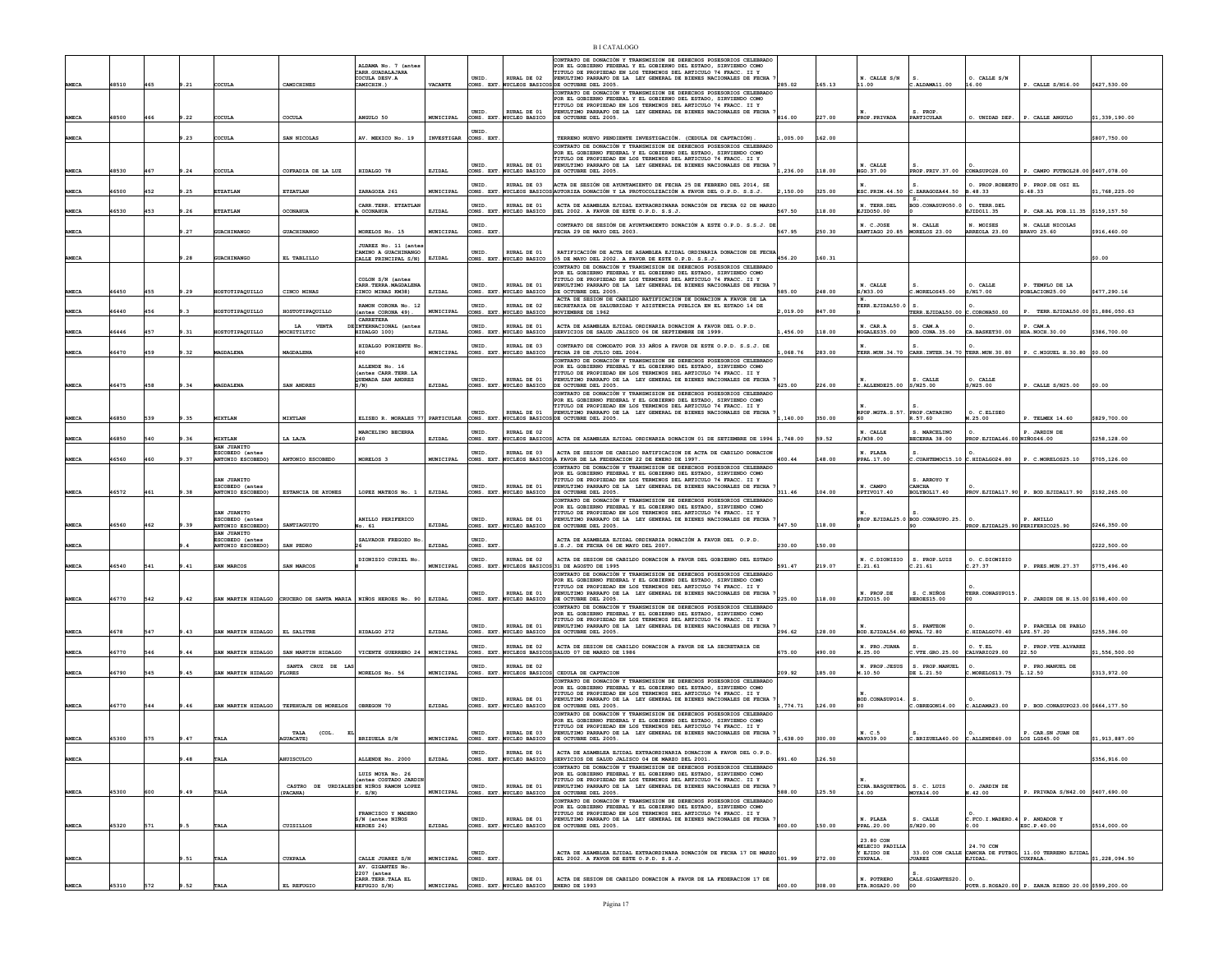|              |       |     |       |                 |                                                             |                                                                  |                  |                               |                                                          | <b>BI CATALOGO</b>                                                                                                                                                                                                                                                                                      |          |        |                                             |                                                            |                                                |                                                                              |                 |
|--------------|-------|-----|-------|-----------------|-------------------------------------------------------------|------------------------------------------------------------------|------------------|-------------------------------|----------------------------------------------------------|---------------------------------------------------------------------------------------------------------------------------------------------------------------------------------------------------------------------------------------------------------------------------------------------------------|----------|--------|---------------------------------------------|------------------------------------------------------------|------------------------------------------------|------------------------------------------------------------------------------|-----------------|
| MECA         | 45335 | 573 | 9.53  | TALA            | <b>NAVAJAS</b>                                              | INDEPENDENCIA No. 2 EJIDAL                                       |                  | UNID.                         | RURAL DE 01<br>CONS. EXT. NUCLEO BASICO                  | CONTRATO DE DONACIÓN Y TRANSMISION DE DERECHOS POSESORIOS CELEBRADO<br>POR EL GOBIERNO FEDERAL Y EL GOBIERNO DEL ESTADO, SIRVIENDO COMO<br>TITULO DE PROPIEDAD EN LOS TERMINOS DEL ARTICULO 74 FRACC. II Y<br>PENULTIMO PARRAFO DE LA LEY GENERAL DE BIENES NACIONALES DE FECHA<br>DE OCTUBRE DEL 2005. | 750.00   | 110.00 | TERR. EJ130.00                              | 0.00                                                       | . INDEPENDENCIA3 0. PROP. PAULINO<br>E.25.00   | P. C.JOSE MTÑO.25.00 \$439,000.00                                            |                 |
|              |       |     |       |                 |                                                             |                                                                  |                  |                               |                                                          | CONTRATO DE DONACIÓN Y TRANSMISION DE DERECHOS POSESORIOS CELEBRADO<br>POR EL GOBIERNO FEDERAL Y EL GOBIERNO DEL ESTADO, SIRVIENDO COMO<br>TITULO DE PROPIEDAD EN LOS TERMINOS DEL ARTICULO 74 FRACC. II Y PENULTIMO PARRAFO DE LA LEY GENERAL DE BIENES NACIONALES DE FECHA                            |          |        | N. CANCHAS                                  |                                                            |                                                |                                                                              |                 |
| <b>AMECA</b> | 45340 | 574 | 9.54  | TALA            | SAN ISIDRO MAZATEPEC MINA No. 69                            | FRANCISCO JAVIER                                                 | MUNICIPAL        | UNID.<br>CONS. EXT            | RURAL DE 02<br>NUCLEOS BASICO                            | SDE OCTUBRE DEL 2005                                                                                                                                                                                                                                                                                    | 891.08   | 198.00 | FUTBOL Y<br><b>BASKT.30.00</b>              | S. PROP.REFUGIO<br>GTZ.30.00                               | O. C.JAVIER<br>M.20.88                         | P. PROP.MPAL.20.88 \$596,953.00                                              |                 |
| AMECA        | 6400  | 543 | .55   | TEQUILA         | EL SALVADOR                                                 | ALAMEDA S/N                                                      | MUNICIPAL        | ONS. EXT                      | URAL DE 01<br>UCLEO BASICO                               | CERTIFICACION DE ACTA DE SESION DE CABILDO DONACION A FAVOR DE LA<br>FEDERACION 27 DE SEPTIEMBRE DE 1991                                                                                                                                                                                                | 764.00   | 98.00  | N. PROP.JOSE<br>GLZ.42.00                   | .ALDAMA42.00                                               | O. PROP. PEDRO<br><b>AVILA42.00</b>            | P. PROP.JOSE M.42.00 \$400,820.00                                            |                 |
|              |       |     |       |                 |                                                             | COSTADO DE LA                                                    |                  | UNID.                         | RURAL DE 01                                              |                                                                                                                                                                                                                                                                                                         |          |        |                                             | N. CALLE S/N S.<br>BALDIO O. CERRO<br>P. CASA              | N. CALLE S/N S<br>MALDIO O. CERRO<br>CASA      | N. CALLE S/N S.                                                              |                 |
| AMECA        |       | 538 | 9.56  | TEQUILA         | <b>JALPILLA</b>                                             | ESCUELA                                                          | MUNICIPAL        | CONS. EXT                     | . NUCLEO BASICO                                          | CERTIFICACION DE ACTA DE SESION DE CABILDO DONACION A FAVOR DE LA<br>FEDERACION 28 DE SEPTIEMBRE DE 1991                                                                                                                                                                                                | 450.00   | 98.00  | N. CALLE S/N                                | HABITACION                                                 | <b>ABITACION</b>                               | BALDIO O. CERRO P.<br>CASA HABITACION                                        | \$282,340.00    |
| <b>AMECA</b> | 6430  | 537 | .57   |                 | SAN PEDRO ANALCO                                            | GUERRERO S/N ( ante<br>CARR. TERR. TEQUILA A<br>SN PEDRO ANALCO) | MUNICIPAL        | UNID.                         | RURAL DE 01<br>ONS. EXT. NUCLEO BASICO                   | CERTIFICACION DE ACTA DE SESION DE CABILDO DONACION A FAVOR DE LA<br>FEDERACION 28 DE SEPTIEMBRE DE 1991                                                                                                                                                                                                | 450.10   | 98.00  | ROP.MUNICIPAL<br>14.00                      | PROP. FEDERAL14.0                                          |                                                | PROP.PRIV.32.15 P. PROP.MUN.32.15                                            | \$243,152.00    |
|              |       |     |       | TEQUILA         |                                                             |                                                                  |                  | UNID.                         | RURAL DE 03                                              | CERTIFICACION DE ACTA DE SESION DE CABILDO DONACION A FAVOR DE LA                                                                                                                                                                                                                                       |          |        |                                             |                                                            |                                                |                                                                              |                 |
| AMECA        | 16400 | 533 | 9.58  | TEQUILA         | TEQUILA                                                     | MIGUEL HIDALGO 317                                               | MUNICIPAL        |                               |                                                          | CONS. EXT. NUCLEOS BASICOS FEDERACION 30 DE SETIEMBRE DE 1991<br>CONTRATO DE DONACIÓN Y TRANSMISION DE DERECHOS POSESORIOS CELEBRADO                                                                                                                                                                    | ,350.00  | 230.00 |                                             |                                                            |                                                | $ {\rm RPO, PRIV.30.00} \$ PROP.PRIV.30.00 PROP.PRIV.45.00 P. C.HIDALGO45.00 | \$1,591,400.00  |
|              |       |     |       |                 |                                                             |                                                                  |                  | UNID.                         | RURAL DE 02                                              | POR EL GOBIERNO FEDERAL Y EL GOBIERNO DEL ESTADO, SIRVIENDO COMO<br>TITULO DE PROPIEDAD EN LOS TERMINOS DEL ARTICULO 74 FRACC. II Y<br>PENULTIMO PARRAFO DE LA LEY GENERAL DE BIENES NACIONALES DE FECHA                                                                                                |          |        | N. CAM.A LABOR                              |                                                            | O. C.LOPEZ                                     |                                                                              |                 |
| AMECA        | 16760 | 535 | 9.59  | TEUCHITLAN      | <b>TEUCHITLAN</b>                                           | LOPEZ COTILLA 16                                                 | EJIDAL           | ONS. EXT                      |                                                          | NUCLEOS BASICOS DE OCTUBBE DEL 2005.<br>CONTRATO DE DONACIÓN Y TRANSMISION DE DERECHOS POSESORIOS CELEBRADO                                                                                                                                                                                             | 900.00   | 350.00 | DE RIVERA30.00 TER ETT.30.00                |                                                            | CTLLA. 30.00                                   | P. TER.EJI.30.00                                                             | \$1,428,500.00  |
|              |       |     |       |                 |                                                             | FRANCISCO Y MADERO<br>No. 33 (antes CALLE                        |                  | UNID.                         | RURAL DE 01                                              | POR EL GOBIERNO FEDERAL Y EL GOBIERNO DEL ESTADO, SIRVIENDO COMO<br>TITULO DE PROPIEDAD EN LOS TERMINOS DEL ARTICULO 74 FRACC. II Y<br>PENULTIMO PARRAFO DE LA LEY GENERAL DE BIENES NACIONALES DE FECHA                                                                                                |          |        |                                             |                                                            | CARR.AHUALULCO47 BOD.CONASUPO11.0 P. C.LOPEZ   |                                                                              |                 |
| AMECA        | 46760 | 536 |       | TEUCHITLAN      | LABOR DE RIVERA                                             | LOPEZ COTILLA 16)<br>LAZARO CARDENAS No                          | EJIDAL           | CONS. EXT                     | <b>WCLEO BASICO</b>                                      | DE OCTUBRE DEL 2005.                                                                                                                                                                                                                                                                                    | 840.50   | 118.00 | C.MADER035.00                               | .00.                                                       |                                                | COTILLA30.00                                                                 | \$418,405.00    |
|              |       |     |       |                 |                                                             | 16 (antes CALLE<br>OCAMPO CRUZANDO CON                           |                  | UNID.                         |                                                          | ACTA DE SESIÓN DE AYUNTAMIENTO DONACIÓN A FAVOR DE ESTE O.P.D.                                                                                                                                                                                                                                          |          |        |                                             |                                                            |                                                |                                                                              |                 |
| AMECA        |       |     | .61   | TEUCHITLAN      | LA ESTANZUELJ                                               | CALLE REPUBLICA)<br>20 DE NOVIEMBRE No                           | EJIDAL           | CONS. EXT<br>UNID.            | RURAL DE 01                                              | S.J. DE FECHA 31 DE JULIO DEL 2003.<br>ACTA DE ASAMBLEA EJIDAL EXTRAORDINARIA DONACION A FAVOR DEL O.P.D                                                                                                                                                                                                | ,223.78  | 225.40 | N. C.SIN                                    | S. C.20 DE                                                 |                                                |                                                                              | \$719,063.80    |
| <b>MECZ</b>  |       |     | 62    | TEUCHITLAN      | LA VEGA                                                     | PROLONGACIÓN ALLEND                                              | EJIDAI           | CONS. EXT.<br><b>UNEME-</b>   | <b>WCLEO BASICO</b>                                      | SERVICIOS DE SALUD JALISCO 11 DE ABRIL DEL 2001.<br>ACTA DE SESIÓN DE AYUNTAMIENTO DONACIÓN A ESTE O.P.D. S.S.J. DE                                                                                                                                                                                     | 850.00   | 130.00 | <b>COMBRE</b>                               | <b>SOVIEMBRE</b>                                           | O. CALLEJON<br>AV. DE LOS                      | P. C.5 DE MAYO                                                               | \$475,450.00    |
| <b>AMECA</b> |       |     | .63   | <b>AMECA</b>    | <b>AMECA</b>                                                | IO. 424                                                          | MUNICIPAL        | <b>APA</b>                    | UNEME-CAPA                                               | FECHA 17 DE SEPTIEMBRE DEL 2007 UNEME-CAPA                                                                                                                                                                                                                                                              | .445.00  | 218.00 | OYAMEL                                      | <b>ALLENDE</b>                                             | EZQUITES                                       | <b>JARDIN</b>                                                                | \$1,486,310.00  |
| <b>AMECA</b> |       |     | . 64  | TALJ            | TALA                                                        | CONOCIDO                                                         | MUNICIPAL        | UNID.<br>CONS. EXT. MUJER     | HOSPITAL DE L                                            | CEDULA DE CAPTACION                                                                                                                                                                                                                                                                                     |          | 55.00  |                                             |                                                            |                                                |                                                                              | \$589,000.00    |
|              |       |     |       |                 |                                                             |                                                                  |                  |                               | CENTRO<br><b>REGIONAL</b>                                |                                                                                                                                                                                                                                                                                                         |          |        |                                             |                                                            |                                                |                                                                              |                 |
| AMECA        |       |     | .65   | <b>AMECA</b>    | <b>AMECA</b>                                                | CONOCIDO                                                         | MUNICIPAL        | UNID.                         |                                                          | GULADOR DE LA ACTA SESIÓN DE AYUNTAMIENTO COMODATO A FAVOR DE LA SECRETARIA DE<br>CONS. EXT. CADENA EN FRIO SALUD JALISCO DE FECHA 29 DE AGOSTO DEL 2008.                                                                                                                                               | 500.00   | 484.00 |                                             |                                                            |                                                |                                                                              | \$6,186,000.00  |
|              |       |     |       |                 |                                                             |                                                                  |                  |                               |                                                          | CONTRATO DE DONACIÓN Y TRANSMISION DE DERECHOS POSESORIOS CELEBRADO<br>POR EL GOBIERNO FEDERAL Y EL GOBIERNO DEL ESTADO, SIRVIENDO COMO<br>TTTILO DE PROPTEDAD EN LOS TERMINOS DEL ARTICULO 74 FRACC. II Y                                                                                              |          |        |                                             |                                                            |                                                |                                                                              |                 |
| AMECA        | 6800  |     | .66   | GUACHINANGC     | GUACHINANGO                                                 | CUAUHTEMOC E HIDALG<br>s/m                                       | MUNICIPAL        | UNID.                         | RURAL DE 01<br>CONS. EXT. NUCLEO BASICO                  | ENULTIMO PARRAFO DE LA LEY GENERAL DE BIENES NACIONALES DE FECHA<br>DE OCTUBRE DEL 2005                                                                                                                                                                                                                 | 924.73   | 253.69 |                                             | PROP. PRIV. 35.57 C. HIDALGO32.00 C. CUAUTEMOC27.72 4      |                                                | PROP.AYUNTAMIENTO22.2                                                        | \$0.00          |
|              |       |     |       |                 |                                                             | <b>FRACCTONAMTENTO</b>                                           |                  | NTD                           |                                                          | COPIA CERTIFICADA SESIÓN ORDINARIA DE AYUNTAMIENTO DONACIÓN A LA                                                                                                                                                                                                                                        |          |        |                                             |                                                            |                                                |                                                                              |                 |
| AMECA        |       |     | .67   | <b>AMECA</b>    | AMECA                                                       | <b>LOSMESQUITES</b><br>FRACCIONAMIENTO EL                        | MUNICIPAL        | CONS. EXT.                    | CISAME                                                   | SECRETARIA DE SALUD JALISCO DE FECHA 13 DE FEBRERO DEL 2009.<br>COPIA FOTOSTÀ TICA CERTIFICACIÓN DE ACUERDO DE AYUNTAMIENTO DE                                                                                                                                                                          | 4,368.00 | 298.00 |                                             |                                                            |                                                |                                                                              | \$2,896,680.00  |
| AMECA        |       |     |       | ATENGUILLO      | ATENGUILLO                                                  | COLOMO                                                           | MUNICIPAL        | TERRENO<br>:/DONACIÓ          |                                                          | FECHA 27 DE ABRIL DEL 2009 A ESTE O.P.D. S.S.J.<br>ESCRITURA PÚBLICA No. 8453 DE FECHA 14 DE MAYO 2009 EN LA OUE                                                                                                                                                                                        | ,012.40  | 000.00 |                                             |                                                            |                                                |                                                                              | \$542,500.00    |
|              |       |     |       |                 |                                                             | PREDIO URBANO<br>DENOMINADO TEPECOSTE                            |                  |                               |                                                          | CONSIGNA EL CONTRATO DE DONACIÓN A ESTE O.P.D. S.S.J. Y ESCRITURA<br>PÚBLICA No. 8647 DE FECHA 27 DE JULIO DEL 2009 EN LA CUAL CONSTA LA                                                                                                                                                                |          |        | PROPIEDAD<br>PRIVADA CON                    |                                                            | CON RESTO DE LA CON RESTO DE LA CALLE PROYECTO |                                                                              |                 |
| <b>AMECA</b> |       |     | .69   | <b>AMATITAN</b> | <b>MATITAN</b>                                              | CHICO O POZO SANTO                                               | <b>MUNICIPAL</b> | CONS. EXT<br>TERRENO          |                                                          | RATIFICACIÓN DE LA MISMA A ESTE O.P.D. S.S.J.                                                                                                                                                                                                                                                           | 2.892.18 | 300.00 | 32.22                                       |                                                            | PROPIEDAD 42.78 PROPIEDAD 80.36 71.86          |                                                                              | \$8,370,450.00  |
| <b>AMECA</b> |       |     |       |                 | SAN MARTIN HIDALGO CRUCERO DE SANTA MARIA SOLAR 9 MANZANA 2 |                                                                  | EJIDAL           | <i>C/DONACIÓ</i>              |                                                          | ACTA DE ASAMBLEA GENERAL EJIDAL DE FECHA 23 DE MAYO DEL 2007, SESIÓN<br>DE DERECHOS A FAVOR DE ESTE O.P.D. S.S.J.                                                                                                                                                                                       | 808.09   |        |                                             |                                                            |                                                |                                                                              | \$1,212,135.00  |
| MECA         |       |     | .71   | <b>ARENAL</b>   | <b>IUAXTLA</b>                                              | LOPEZ MATEOS S/N                                                 | MUNICIPAL        | ERRENO<br>C/DONACIÒ           |                                                          | COPIA FOTOSTATICA SIMPLE ACTA SESION ORDINARIA DE AYUNTAMIENTO DE<br>FECHA 11 DE MARZO DEL 2009, A FAVOR DE ESTE O.P.D. S.S.J.                                                                                                                                                                          | ,209.00  | 425.00 |                                             |                                                            |                                                |                                                                              | \$1,178,250.00  |
| <b>AMECA</b> |       |     | $-72$ | <b>ARENAL</b>   | ${\tt CRUZ}$<br><b>ASTILLERO</b>                            | DEL FRACCIONAMIENTO PEDR<br><b>CASTRO</b>                        | MUNICIPAL        | CONS. EXT                     |                                                          | COPIA FOTOSTATICA SIMPLE ACTA SESION ORDINARIA DE AYUNTAMIENTO DE<br>FECHA 22 DE ABRIL DEL 2009, A FAVOR DE ESTE O.P.D. S.S.J.                                                                                                                                                                          | .056.00  | 425.00 |                                             |                                                            |                                                |                                                                              | \$732,150.00    |
|              |       |     |       |                 |                                                             | CALLE AV. LIBERTAD 1                                             |                  | <b>INTD</b>                   |                                                          | COPIA FOTOSTATICA SIMPLE DE SESIÓN DE AYUNTAMIENTO DE FECHA 29 DE                                                                                                                                                                                                                                       |          |        |                                             |                                                            |                                                |                                                                              |                 |
| AMECA        |       |     | .73   | SAN MARCOS      | SAN MARCOS                                                  | PINO SUAREZ                                                      | MUNICIPAL        | CONS. EXT                     |                                                          | MARZO DEL 2012, DONACIÓN A FAVOR DE ESTE O.P.D. S.S.J                                                                                                                                                                                                                                                   | 303.27   |        | MTS. 51.30                                  | MTS. 51.3                                                  | MTS. 25.24                                     | MTS.25.57                                                                    | \$0.00          |
| <b>MECA</b>  |       |     | .74   | <b>MECA</b>     | MECA                                                        | CALLE NORTE Y<br>HOSPITAL                                        | UNICIPAL         | <b>ERRENO</b><br>/DONACIÓ     |                                                          | CERTIFICACIÓN ACUERDO SESIÓN DE AYUNTAMIENTO ORDINARIA DE FECHA 11<br>DE FEBRERO 2013, DONACIÓN A LA SECRETARIA DE SALUD.<br>COPIA FOTOSTATICA SIMPLE DE LA CERTIFICACIÓN SESIÓN ORDINARIA DE                                                                                                           | 372.01   |        |                                             |                                                            |                                                |                                                                              | \$0.00          |
| AMECA        |       |     | .75   | TEQUILA         | TEQUILA                                                     | COLONIA LOS COLGADOS MUNICIPAL                                   |                  | /DONACIC                      |                                                          | AYUNTAMIENTO No. 4 DE FECHA 31 DE ENERO DEL 2013 A FAVOR DE LA<br>SECRETARIA DE SALUD.                                                                                                                                                                                                                  | .200.00  |        |                                             |                                                            |                                                |                                                                              | \$0.00          |
|              |       |     |       | SAN JUANITO DE  | <b>JUANITO</b><br>SAN                                       | DECALLE RIO SANTIAGO                                             |                  | <b><i>FERRENC</i></b>         |                                                          | COPIA FOTOSTATICA CERTIFICADA DE ACTA DE AYUNTAMIENTO DE FECHA 03 DE                                                                                                                                                                                                                                    |          |        |                                             |                                                            |                                                |                                                                              |                 |
| AMECA        |       |     | .76   | <b>ESCOBEDO</b> | <b>ESCOBEDO</b>                                             | ESQ. RIO LERMA                                                   | <b>MUNICIPAL</b> | C/DONACIÓ                     |                                                          | JULIO DEL 2007, DONACIÓN A ESTE O.P.D. S.S.J.<br>CONTRATO DE DONACIÓN Y TRANSMISION DE DERECHOS POSESORIOS CELEBRADO<br>POR EL GOBIERNO FEDERAL Y EL GOBIERNO DEL ESTADO. SIRVIENDO COMO                                                                                                                |          |        |                                             |                                                            |                                                |                                                                              |                 |
|              |       |     |       |                 |                                                             | CARRETERA A SALTILLO                                             |                  | UNID.                         | URBANO DE 04                                             | TITULO DE PROPIEDAD EN LOS TERMINOS DEL ARTICULO 74 FRACC. II Y<br>PENULTIMO PARRAFO DE LA LEY GENERAL DE BIENES NACIONALES DE FECHA                                                                                                                                                                    |          |        | <b>ANDADOR</b><br>PIEDRAS NEGRAS            | CALLE PIEDRAS<br>NEGRAS CON MTS.                           | CALLE HIDALGO                                  | CARRETERA A SALTILLO                                                         |                 |
| ZAPOPAN      | 15180 | 576 | 10.01 | ZAPOPAN         | ARROYO HONDO                                                | NO. 3884                                                         | COMUNAL          | UNID.                         | URBANO DE 04                                             | CONS. EXT. NUCLEOS BASICOS DE OCTUBRE DEL 2005.                                                                                                                                                                                                                                                         | 600.00   | 113.00 | CON MTS. 40.00<br>CALLE ALDAMA              | 40.00<br>CALLE EMILIANO                                    | CON MTS. 15.00                                 | CON MTS. 15.00<br>AV. FEDERALISMO CALLE CONSTITUCIÃ <sup>3</sup> N           | \$481,100.00    |
| ZAPOPAN      | 45190 |     | 10.02 | ZAPOPAN         | <b>ATEMAJAC</b>                                             | PORTAL HIDALGO 10                                                | MUNICIPAL        |                               |                                                          | CONS. EXT. NUCLEOS BASICOS CEDULA DE CAPTACION                                                                                                                                                                                                                                                          | 137.00   | 137.00 | CON MTS. 8.58                               | ZAPATA CON MTS.<br>3.58                                    | CON MTS. 20.80 CON MTS. 20.80                  |                                                                              | \$561,700.00    |
| ZAPOPAN      |       |     | 10.03 | ZAPOPAN         | ARENALES TAPATIOS                                           | BARIO Y PIRITA S/N                                               | MUNICIPAL        | CONS. EXT                     | URBANO DE 01<br><b>NUCLEO BASICO</b>                     | CONTRATO DE SESIÓN DE AYUNTAMIENTO COMODATO POR 33 AÑOS DE FECHA 19<br>DE DICIEMBRE DEL 2005.                                                                                                                                                                                                           | 261.63   | 98.00  | CALLE NIOUEL<br>CON MTS. 13.99              | CALLE BARIO CON<br>MTS. 14.20                              | CALLE PIRITA<br>CON MTS. 25.35                 | CALLE RADIO CON MTS<br>26.29                                                 | \$650,304.00    |
| ZAPOPAN      | 45199 | 577 | 10.04 | ZAPOPAN         | <b>BENITO JUAREZ</b>                                        | PRIV. JESUS MARTINE:<br>S/N                                      | MUNICIPAL        | UNID.                         | CONS. EXT. NUCLEOS BASICOS ENERO DE 1981                 | URBANO DE 04   ACTA DE SESION DE CABILDO DONACION A FAVOR DE LA FEDERACION 09 DE                                                                                                                                                                                                                        | ,200.00  | 300.00 | CALLE<br>ATOTONILCO CON<br>MTS. 30.00       | CALLE PILAR<br>PRESA CON MTS.<br>30.00                     | CALLE CANTEROS<br>CON MTS. 40.00               | PRIVADA JESUS<br>MARTINEZ CON MTS.<br>40.00                                  | \$332,400.00    |
|              |       |     |       |                 | <b>BALCONES</b><br>DE<br>T.A                                |                                                                  |                  |                               |                                                          |                                                                                                                                                                                                                                                                                                         |          |        |                                             |                                                            |                                                |                                                                              |                 |
| ZAPOPAN      |       |     | 10.05 | ZAPOPAN         | <b>ANTERA</b>                                               | DIAMANTE NO. 25                                                  | MUNICIPAL        |                               |                                                          | UNID. URBANO DE 02 SOLICITUD DONACIÓN H. AYUNTAMIENTO ZAPOPAN FECHA 28 DE NOVIEMBRE CONS. EXT. NUCLEOS BASICOS DEL 2006. PENDIENTE RESPUESTA.<br>CONTRATO DE DONACIÓN Y TRANSMISION DE DERECHOS POSESORIOS CELEBRADO                                                                                    | 601.70   | 111.92 |                                             | CALLE DIAMANTE CALLE BRILLANTE CALLE ESCALAFON CALLE OPALO |                                                |                                                                              | \$791,964.00    |
|              |       |     |       |                 |                                                             | CALZADA PARAISOS NO<br>1000 ESQ. CALZADA DE                      |                  | UNID.                         |                                                          | POR EL GOBIERNO FEDERAL Y EL GOBIERNO DEL ESTADO, SIRVIENDO COMO<br>TITULO DE PROPIEDAD EN LOS TERMINOS DEL ARTICULO 74 FRACC. II Y<br>URBANO DE 03 PENULTIMO PARRAFO DE LA LEY GENERAL DE BIENES NACIONALES DE FECHA                                                                                   |          |        | CALZADA DE LOS                              | CEDROS CON MTS. SIN CALLE CON                              | CALZADA<br>PARATSOS CON                        | LIMITES DEL ECTO.                                                            |                 |
| ZAPOPAN      | 45010 | 596 | 10.06 | ZAPOPAN         | CIUDAD GRANJA                                               | LOS CEDROS                                                       | MUNICIPAL        | CONS. EXT.                    |                                                          | NUCLEOS BASICOS DE OCTUBRE DEL 2005.                                                                                                                                                                                                                                                                    | 699.17   | 163.45 | 37.85<br>42.30 CON                          | MTS. 25.34                                                 | MTS. 28.73                                     | CON MTS. 12.12                                                               | \$2,058,480.00  |
|              |       |     |       |                 | CENTRO ESTATAL DE<br>(COL                                   |                                                                  |                  | OFICINAS<br><b>LDMINISTRA</b> |                                                          |                                                                                                                                                                                                                                                                                                         |          |        | PROPIEDAD<br>PRIVADA 53.90<br>CON PROPIEDAD |                                                            | 115.25 CON                                     | 57.20 CON TERRENO                                                            |                 |
| ZAPOPAN      |       |     | 10.07 | ZAPOPAN         | CAPACITACIÓN<br>PUEBLO NUEVO                                | CALLE ZAPOTE No. 100 MUNICIPAL                                   |                  |                               |                                                          | REVOCACIÓN DE DEPÓSITARIA Y ACTA ADMINSITRATIVA DE ENTREGA -<br>RECEPCIÓN DE FECHA 15 DE NOVIEMBRE DEL 2002.                                                                                                                                                                                            | 501.63   | 263.00 |                                             | 96.10 CON LOCAL<br>PARA FIESTAS                            | CALLE ZAPOTE                                   | <b>BALDIO</b>                                                                | \$13.813.008.00 |
|              |       |     |       |                 |                                                             |                                                                  |                  | UNID.                         |                                                          | URBANO DE 10   ACTA DE SESION DE CABILDO DONACION A FAVOR DE LA FEDERACION 09 DE                                                                                                                                                                                                                        |          |        | CALLE LUIS<br>MANUEL ROJAS                  | CALLE OBBEROS                                              | CALLE NATIVIDAD CALLE FELIX                    | CANANEA CON MTS. MACIAS CON MTS. PALAVICHINI CON MTS.                        |                 |
| ZAPOPAN      | 45130 | 597 | 10.08 | ZAPOPAN         | CONSTITUCION                                                | NATIVIDAD MACIAS S/N MUNICIPAL                                   |                  | UNID.                         | CONS. EXT. NUCLEOS BASICOS ENERO DE 1981<br>URBANO DE 03 |                                                                                                                                                                                                                                                                                                         | ,220.53  | 540.34 | CON MTS. 40.00<br>CAMTNO REAL               | 40.00<br>CALLE MEXICAS                                     | 30.00<br>CALLE TLALPAN                         | 40.00<br>AV. TEPEYAC CON MTS.                                                | \$3,413,672.00  |
| ZAPOPAN      | 45070 |     | 10.09 | ZAPOPAN         | EL BRISEÑO                                                  | MEXICAS 4                                                        | MUNICIPAL        |                               |                                                          | CONS. EXT. NUCLEOS BASICOS CONTRATO DE COMODATO DE FECHA 17 DE JULTO DE 1997                                                                                                                                                                                                                            | 896.40   | 172.90 | MATEO DE REGIL                              | CON MTS. 27.00 CON MTS. 27.00 CON MTS. 13.80 19.40         |                                                |                                                                              | \$1,958,652.00  |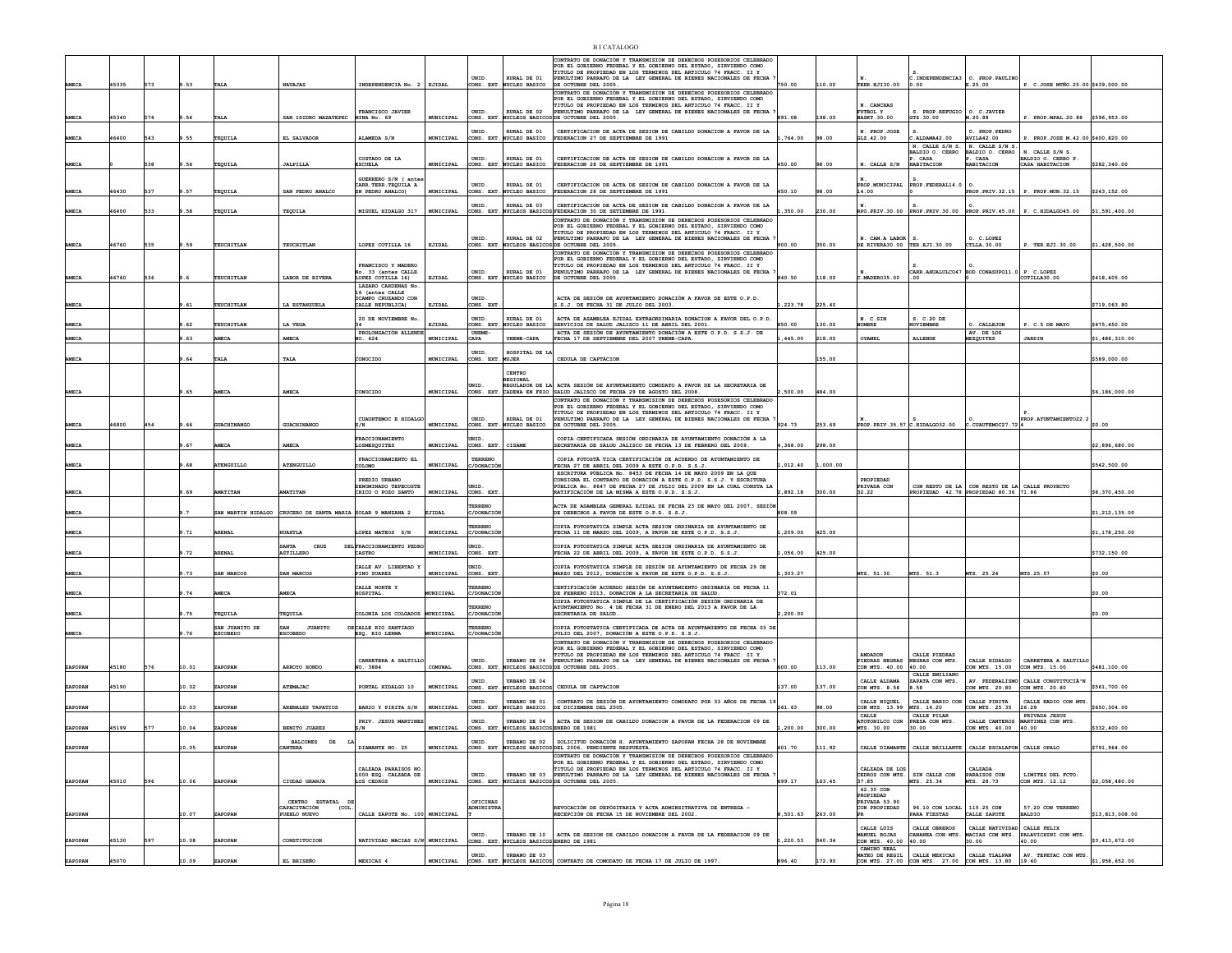|         |       |              |                                 |                                                    |                                                           |                   |                      |                                                          | B LCATALOGO                                                                                                                                                                                                                            |         |        |                                              |                                                              |                                            |                                                                                  |                 |
|---------|-------|--------------|---------------------------------|----------------------------------------------------|-----------------------------------------------------------|-------------------|----------------------|----------------------------------------------------------|----------------------------------------------------------------------------------------------------------------------------------------------------------------------------------------------------------------------------------------|---------|--------|----------------------------------------------|--------------------------------------------------------------|--------------------------------------------|----------------------------------------------------------------------------------|-----------------|
|         |       |              |                                 |                                                    |                                                           |                   |                      |                                                          | CONTRATO DE DONACIÓN Y TRANSMISION DE DERECHOS POSESORIOS CELEBRADO<br>POR EL GOBIERNO FEDERAL Y EL GOBIERNO DEL ESTADO, SIRVIENDO COMO<br>TITULO DE PROPIEDAD EN LOS TERMINOS DEL ARTICULO 74 FRACC. II Y                             |         |        | CALLE VOLCAN                                 | CALLE VOLCAN                                                 | CALLE VOLCAN                               |                                                                                  |                 |
| ZAPOPAN | 45070 | 565<br>10.1  | ZAPOPAN                         | EL COLLI                                           | VOLCAN BARU Y VOLCAI<br>POPOCATEPETL                      | CORETT            | UNID.<br>CONS. EXT   | CORETT                                                   | PENULTIMO PARRAFO DE LA LEY GENERAL DE BIENES NACIONALES DE FECHA<br>DE OCTUBRE DEL 2005.                                                                                                                                              | 824.04  | 264.00 | POPOCATEPETL<br>CON MTS. 38.30               | PARICUTIN CON<br>MTS. 38.00                                  | MOMOTOMBO CON<br>MTS. 21.50                | CALLE VOLCAN BARU<br>CON MTS. 21.70                                              | \$2,123,280.00  |
| ZAPOPAN | 45050 | 10.11<br>568 | ZAPOPAN                         | EL ZAPOTE                                          | CHIMALPOPOCA Y<br><b>APATZINGAN</b>                       | MUNICIPAL         | INTD.<br>CONS. EXT.  | URBANO DE 05<br>NUCLEOS BASICOS MAYO DE 1981             | ACTA DE SESION DE CABILDO DONACION A FAVOR DE LA FEDERACION 29 DE                                                                                                                                                                      | 732.84  | 264.00 | <b>CALLE</b><br>TEZOZOMOC CON<br>MTS. 14.70  | CALLE<br>CHTMAT.POPOCA CON<br>TS. 28.10                      | CALLE<br>CARAMATZIN CON<br>MTS. 26.08      | CALLE APATZINGAN COM<br>MTS. 19.48                                               | \$944,217.60    |
| ZAPOPAN | 45236 | 10.12        | ZAPOPA                          | FRANCISCO SARABIA                                  | <b>ANASTACIO</b><br>BUSTAMANTES Y LOPEZ<br>PORTILLO       | MUNICIPAL         | UNID.                | URBANO DE 04<br>CONS. EXT. NUCLEOS BASICOS 1985          | OFICIO SE ENTREGA POSESION DEL INMUEBLE DE FECHA 24 DE JULIO DE                                                                                                                                                                        | 306.62  | 102.00 | CALLE MILPA<br>CON MTS. 19.87                | CALLE ANASTACIO<br>USTAMANTE CON<br>MTS. 17.37               | CALLE HERNÂ; N<br>CORTEZ CON MTS.<br>6.50  | CALLE LOPEZ PORTILLO<br>CON MTS. 16.50                                           | \$459,682.00    |
|         |       |              |                                 | $\texttt{HOGARES} \qquad \texttt{DE}$<br><b>NV</b> | AV. GUADALAJARA NO                                        |                   | UNID.                | URBANO DE 03                                             | CONTRATO DE COMODATO SESIÓN DE AYUNTAMIENTO POR 33 AÑOS DE FECHA 09                                                                                                                                                                    |         |        | CALLE LAGOS DI                               |                                                              | CALLE 1 DE                                 |                                                                                  |                 |
| ZAPOPAN |       | 10.13        | ZAPOPAN                         | EXICO COLONIA                                      | 2965<br><b>JOSEFA ORTIZ DE</b>                            | MUNICIPAL         | CONS. EXT<br>UNID.   | TRRANO DE 02                                             | NUCLEOS BASICOS DE OCTUBRE DEL 2000. A FAVOR DE EST EO.P.D. .S.S.J                                                                                                                                                                     | 900.00  | 271.00 | <b>MORENO</b><br>N. PROPIEDAD                | AV. GUADALAJARA<br>S. CALLE JOSEFA<br>ORTIZ DE               | NOVIEMBRE<br>O. PROPIEDAD                  | CALLE 12 DE OCTUBRE \$1,207,800.00                                               |                 |
| ZAPOPAN |       | 10.14        | ZAPOPAN                         | INDIGENA COLONIA                                   | DOMINGUEZ                                                 | MUNICIPAL         |                      |                                                          | CONS. EXT. NUCLEOS BASICOS SOL. DONACIÓN 28 DE SEPTIEMBRE DEL 2006. PENDIENTE RESPUESTA                                                                                                                                                | 158.00  | 86.23  | PARTICULAR<br>110 CON CALLE                  | OMINGUEZ                                                     | PARTICULAR                                 | CALLE 22 DE JUNIO                                                                | \$185,636.00    |
|         |       |              |                                 |                                                    | CALLE ATOTONILCO No                                       |                   | OFICINAS<br>DMINISTR |                                                          | REVOCACIÓN DE DEPÓSITARIA Y ACTA ADMINSITRATIVA DE ENTREGA -                                                                                                                                                                           |         |        | PRIV.<br>ATOTONILCO 10<br>CON PROPIEDAD      | 120 CON<br>PROPIEDAD                                         | 81.50 CON<br>PROPIEDAD                     | 71.50 CON PROPIEDAD<br>PRIVADA 10 MTS. CON                                       |                 |
| ZAPOPAN |       | 10.15        | ZAPOPAN                         | <b>INVENTARIOS</b>                                 | 547                                                       | MUNICIPAL         |                      |                                                          | RECEPCIÓN DE FECHA 15 DE NOVIEMBRE DEL 2002.                                                                                                                                                                                           | ,781.50 | 210.00 | lят                                          | PRIVADA                                                      | PRIVADA                                    | PROPIEDAD                                                                        | \$16,490,400.00 |
| ZAPOPAN |       | 10.16        | ZAPOPAN                         | <b>IXCATAN</b>                                     | MORELOS 24                                                | INVESTIGAR        | <b>INTD</b>          | RURAL DE 01<br>CONS. EXT. NUCLEO BASICO                  | SOL, DONACIÓN 28 DE SEPTIEMBRE DEL 2006, PENDIENTE RESPUESTA<br>CONTRATO DE DONACIÓN Y TRANSMISION DE DERECHOS POSESORIOS CELEBRADO                                                                                                    | 138.20  | 127.70 | DELEGACIÃ <sup>3</sup> N<br><b>MUNICIPAL</b> | CALLE MORELOS                                                |                                            | CALLE JUAREZ                                                                     | \$257,500.00    |
|         |       |              |                                 |                                                    |                                                           |                   |                      |                                                          | POR EL GOBIERNO FEDERAL Y EL GOBIERNO DEL ESTADO. SIRVIENDO COMO<br>TITULO DE PROPIEDAD EN LOS TERMINOS DEL ARTICULO 74 FRACC. II Y                                                                                                    |         |        |                                              | CALLE UNIA'N DE                                              |                                            | ANDADOR FRAY                                                                     |                 |
| ZAPOPAN | 45180 | 10.17<br>566 | ZAPOPAN                         | LA MARTINICA                                       | NOGAL Y PINO S/N                                          | CORETT            | UNID.<br>CONS. EXT.  | CORETT                                                   | ENULTIMO PARRAFO DE LA LEY GENERAL DE BIENES NACIONALES DE FECHA<br>DE OCTUBRE DEL 2005.<br>CONTRATO DE DONACIÓN Y TRANSMISION DE DERECHOS POSESORIOS CELEBRADO                                                                        | 358.40  | 246.00 | MTS. 22.40                                   | CALLE PINO CON COLONOS CON MTS.<br>22.40                     | MTS. 16.00                                 | CALLE NOGAL CON JUNIPERO SERRA CON<br>MTS. 16.00                                 | \$633,240.00    |
|         |       |              |                                 |                                                    |                                                           |                   |                      |                                                          | POR EL GOBIERNO FEDERAL Y EL GOBIERNO DEL ESTADO, SIRVIENDO COMO<br>TITULO DE PROPIEDAD EN LOS TERMINOS DEL ARTICULO 74 FRACC. II Y                                                                                                    |         |        |                                              |                                                              |                                            |                                                                                  |                 |
| ZAPOPAN |       | 10.18<br>612 | ZAPOPAN                         | LA MESA COLORADA                                   | JICAMA 21                                                 | EJIDAL            | UNID.                | URBANO DE 01                                             | PENULTIMO PARRAFO DE LA LEY GENERAL DE BIENES NACIONALES DE FECHA<br>CONS. EXT. NUCLEOS BASICOS DE OCTUBRE DEL 2005<br>CONTRATO DE DONACIÓN Y TRANSMISION DE DERECHOS POSESORIOS CELEBRADO                                             | 150.00  | 100.00 | CALLE CIRUELA                                | CALLE LIMA                                                   | CALLE JICAMA                               | CALLE MANDARINA                                                                  | \$275,000.00    |
|         |       |              |                                 | LA                                                 |                                                           |                   | UNID.                | RURAL DE 02                                              | POR EL GOBIERNO FEDERAL Y EL GOBIERNO DEL ESTADO, SIRVIENDO COMO<br>TITULO DE PROPIEDAD EN LOS TERMINOS DEL ARTICULO 74 FRACC. II Y                                                                                                    |         |        | CALLE LAZARO                                 | CALLE FRANCISCO                                              | CALLE<br>TABACHINES CON                    | CALLE PRIMAVERA CON                                                              |                 |
| ZAPOPAN | 45221 | 10.19<br>611 | ZAPOPAN                         | VENTA<br>DEL<br><b>ASTILLERO</b>                   | LAZARO CARDENAS 111 EJIDAL                                |                   |                      |                                                          | PENULTIMO PARRAFO DE LA LEY GENERAL DE BIENES NACIONALES DE FECHA<br>CONS. EXT. NUCLEOS BASICOS DE OCTUBRE DEL 2005.<br>CONTRATO DE DONACIÓN Y TRANSMISION DE DERECHOS POSESORIOS CELEBRADO                                            | ,200.00 | 100.00 | CARDENAS CON<br>MTS. 20.00                   | VILLA CON MTS.<br>20.00                                      | MTS. 17.00                                 | MTS. 17.00                                                                       | \$1,080,000.00  |
|         |       |              |                                 | LOMAS DE TABACHINES CALLE CHABACANOS NO            |                                                           |                   |                      |                                                          | POR EL GOBIERNO FEDERAL Y EL GOBIERNO DEL ESTADO, SIRVIENDO COMO<br>TITULO DE PROPIEDAD EN LOS TERMINOS DEL ARTICULO 74 FRACC. II Y                                                                                                    |         |        |                                              |                                                              |                                            |                                                                                  |                 |
| ZAPOPAN | 45180 | 562<br>10.2  | ZAPOPAN                         | COLONIA                                            |                                                           | CORETT            | UNID.<br>CONS. EXT.  | CORETT                                                   | PENULTIMO PARRAFO DE LA LEY GENERAL DE BIENES NACIONALES DE FECHA<br>DE OCTUBRE DEL 2005.                                                                                                                                              | 428.84  | 86.00  | CALLE MANZANOS                               | CALLE GUAMUCHIL                                              | CALLE ESCALON                              | CALLE LIMONES                                                                    | \$489,272.00    |
| ZAPOPAN | 45235 | 10.21<br>600 | ZAPOPAN                         | LOMAS DE LA PRIMAVERA   NOCHEBUENA No. 154         |                                                           | MUNICIPAL         | UNID.                | RURAL DE 02<br>CONS. EXT. NUCLEOS BASICOS                | CEDULA DE CAPTACION                                                                                                                                                                                                                    | 625.00  | 138.60 | CALLE MIGUEL<br>DE LA MADRID                 | CALLE FLOR DE<br>CAPULIN                                     | CALLE NOCHE<br><b>BUENA</b>                | CALLE FLOR DE<br>TABACHIN                                                        | \$1,436,980.00  |
|         |       |              |                                 |                                                    |                                                           |                   |                      |                                                          | CONTRATO DE DONACIÓN Y TRANSMISION DE DERECHOS POSESORIOS CELEBRADO<br>FOR EL GOBIERNO FEDERAL Y EL GOBIERNO DEL ESTADO, SIRVIENDO COMO<br>TITULO DE PROPIEDAD EN LOS TERMINOS DEL ARTICULO 74 FRACC. II Y                             |         |        |                                              |                                                              |                                            | CATTE TATAPO                                                                     |                 |
| ZAPOPAN | 45087 | 561<br>10.22 | ZAPOPAN                         | LOMA BONITA                                        | AV. PATRIA NO 3251                                        | CORETT            | UNID.<br>CONS. EXT   | CORETT                                                   | PENULTIMO PARRAFO DE LA LEY GENERAL DE BIENES NACIONALES DE FECHA<br>E OCTUBRE DEL 2005                                                                                                                                                | 353.54  | 71.00  | AV. PATRIA CON<br>MTS. 19.28                 | CERRO DE AMECA<br>CON MTS. 17.00                             | CALLE ENCINOS<br>CON MTS. 15.45            | CARDENAS CON MTS.<br>23.53                                                       | \$1,054,250.00  |
| ZAPOPAN |       | 10.23        | ZAPOPAN                         | LOS CAJETES                                        | SAN CARLOS S/N                                            | MUNICIPAL         | UNID.                | URBANO DE 03                                             | CONS. EXT. NUCLEOS BASICOS CEDULA DE CAPTACION                                                                                                                                                                                         | 432.24  | 219.61 | CALLE SAN<br><b>FERNANDO</b>                 | CALLE SAN<br>RAFAEL                                          | <b>AVENIDA LAS</b><br>ORRES                | CALLE LAS ROSAS                                                                  | \$1,654,714.40  |
|         |       |              |                                 |                                                    |                                                           |                   |                      |                                                          | CONTRATO DE DONACIÓN Y TRANSMISION DE DERECHOS POSESORIOS CELEBRADO<br>POR EL GOBIERNO FEDERAL Y EL GOBIERNO DEL ESTADO, SIRVIENDO COMO                                                                                                |         |        |                                              |                                                              |                                            |                                                                                  |                 |
| ZAPOPAN | 45060 | 567<br>10.24 | ZAPOPAN                         | MIRAMAR COLONIA                                    | CONOCIDO CALLE<br>PUERTO PERLA<br>ESCONDIDA NO. 2691      | MUNICIPAL         | UNID.                | URBANO DE 04                                             | TTTILO DE PROPTEDAD EN LOS TERMINOS DEL ARTICULO 74 FRACC. II Y<br>PENULTIMO PARRAFO DE LA LEY GENERAL DE BIENES NACIONALES DE FECHA<br>CONS. EXT. NUCLEOS BASICOS DE OCTUBRE DEL 2005.                                                | ,200.00 | 195.00 | CALLE PTO. SAN<br>TELMO CON MTS.<br>30.00    | CALLE PUERTO<br>ALVARADO CON<br>MTS. 30.00                   | CALLE PERLA<br>ESCONDIDA CON<br>MTS. 42.00 | CALLE PUERTO<br>ALVARADO CON MTS.<br>42.00                                       | 1,791,000.00    |
|         |       |              |                                 |                                                    | GLORIETA M. M.<br>DIEGUEZ Y                               |                   | UNID.                | URBANO DE 06                                             |                                                                                                                                                                                                                                        |         |        | AV. MANUEL M                                 | AV. MANUEL M                                                 | AV. VENUSTIANO                             | AV. VENUSTIANO                                                                   |                 |
| ZAPOPAN |       | 10.25        | ZAPOPAN                         | MERCADO BOLA                                       | CONSTITUYENTES<br>PASEO DE LOS                            | <b>INVESTIGAR</b> | UNID.                | CONS. EXT. NUCLEOS BASICOS                               | CEDITA DE CAPTACION<br>SOLICITUD DONACIÓN AL H. AYUNTAMIENTO DE ZAPOPAN DE FECHA 24 DE                                                                                                                                                 | 105.31  | 96.61  | <b>DIEGUEZ</b><br>CALLE PASEO                | <b>IEGUEZ</b><br>CALLE PASEO DE                              | CARRANZA<br>CALLE PASEO DE                 | CARRANZA<br>CALLE PASEO DE LAS                                                   | \$384,518.00    |
| ZAPOPAN |       | 10.26        | ZAPOPAN                         | MESA DE LOS OCOTES                                 | LAURELES No. 1252                                         |                   |                      |                                                          |                                                                                                                                                                                                                                        |         |        |                                              |                                                              |                                            |                                                                                  |                 |
| ZAPOPAN |       |              |                                 |                                                    |                                                           | INVESTIGAR        | CONS. EXT            |                                                          | OVIEMBRE DEL 2006 PENDIENTE RESPUESTA.                                                                                                                                                                                                 | 246.40  | 145.45 | DEL ROBLE<br>PROLONGACIÃ <sup>3</sup> N      | LOS LAURELES                                                 | LOS PARAISOS<br>PROLONGACIÃ <sup>3</sup> N | CRUCECILLAS<br>LIENZO CHARRO A LA                                                | \$375,393.00    |
|         | 45130 | 610<br>10.27 | ZAPOPAN                         | NORTE I                                            | PROLONGACION HIDALG                                       | MUNICIPAL         | UNID.                | URBANO DE 07                                             | CONS. EXT. NUCLEOS BASICOS ACUERDO DE DESIGNACIONPARA DONARIO 26 DE MAYO DE 1981.                                                                                                                                                      | ,200.00 | 640.00 | AV. HIDALGO CON<br>MTS. 40.00                | CASA HAB. CON<br>MTS. 40.00                                  | MTS. 30.0                                  | AV. HIDALGO CON GENERALA CON MTS.                                                | \$2,752,000.00  |
| ZAPOPAN | 45130 | 609<br>10.28 | ZAPOPAN                         | NORTE II                                           | CALLE LAZARO<br>CARDENAS S/N                              | <b>MUNICIPAL</b>  |                      | URBANO DE 12<br>CONS. EXT. NUCLEOS BASICOS ABRIL DE 1981 | ACTA DE SESION DE CABILDO DONACION A FAVOR DE LA FEDERACION 28 DE                                                                                                                                                                      | .100.25 | 686.00 | AV.LOS LAURES<br>CON MTS. 33.35              | CALLE LIBERTAD<br>CON MTS. 40.00                             | CALLE PLATA CON<br>MTS. 30.00              | CALLE LAZARO<br>CARDENAS CON MTS.<br>30.00                                       | \$2.872.250.00  |
|         |       |              |                                 |                                                    |                                                           |                   |                      |                                                          | CONTRATO DE DONACIÓN Y TRANSMISION DE DERECHOS POSESORIOS CELEBRADO<br>OR EL GOBIERNO FEDERAL Y EL GOBIERNO DEL ESTADO, SIRVIENDO COMO                                                                                                 |         |        |                                              |                                                              |                                            |                                                                                  |                 |
| ZAPOPAN | 45180 | 10.29        | ZAPOPAN                         | NUEVO VERGEL                                       | HERREROS 315                                              | CORETT            | UNID.<br>CONS. EXT.  | CORETT                                                   | TITULO DE PROPIEDAD EN LOS TERMINOS DEL ARTICULO 74 FRACC. II Y<br>PENULTIMO PARRAFO DE LA LEY GENERAL DE BIENES NACIONALES DE FECHA<br>DE OCTUBRE DEL 2005                                                                            | 786.53  | 165.00 | CALLE<br>TABACHINES CON<br>MTS. 37.00        | CALLE EMILIANO<br>ZAPATA CON MTS.<br>40.30                   | CALLE<br>MTS. 20.30                        | CARPINTEROS CON CALLE HERREROS CON<br>MTS. 20.40                                 | \$752,418.00    |
|         |       |              |                                 |                                                    | CUARTA NORTE No                                           |                   |                      |                                                          | CONTRATO DE DONACIÓN Y TRANSMISION DE DERECHOS POSESORIOS CELEBRADO<br>POR EL GOBIERNO FEDERAL Y EL GOBIERNO DEL ESTADO, SIRVIENDO COMO                                                                                                |         |        |                                              |                                                              |                                            |                                                                                  |                 |
| ZAPOPAN | 45200 | 601<br>10.3  | ZAPOPAN                         | NUEVO MEXICO                                       | 5463 ENTRE ELISEO<br>OROZCO Y CALLE<br>PRIMAVERA PONIENTE | MUNICIPAL         | UNID.                | RURAL DE 03<br>CONS. EXT. NUCLEO BASICO                  | TITULO DE PROPIEDAD EN LOS TERMINOS DEL ARTICULO 74 FRACC. II Y<br>PENULTIMO PARRAFO DE LA LEY GENERAL DE BIENES NACIONALES DE FECHA<br>E OCTUBRE DEL 2005                                                                             | ,037.50 | 189.00 | CALLE TERCERA<br>NORTE CON MTS.<br>41.00     | CALLE CUARTA<br><b>SORTE CON MTS.</b><br>42.00               | ELISEO OROZCO<br>ON MTS. 25.00             | CALLE PRIMERA<br>PONIENTE CON MTS.<br>25.00                                      | \$1,481,450.00  |
| ZAPOPAN |       | 10.31        | ZAPOPAN                         | NEXTIPAC                                           |                                                           |                   | UNID.                | RURAL DE 01                                              | CEDULA DE CAPTACION                                                                                                                                                                                                                    | 610.70  | 123.72 |                                              | CARRETERA A LA<br><b>MOJONERA</b>                            | DEPORTIVO                                  | PROLONGACIÃ <sup>3</sup> N LEONA                                                 |                 |
|         |       |              |                                 |                                                    | CONOCIDO                                                  | INVESTIGAR        |                      | CONS. EXT. NUCLEO BASICO                                 | CONTRATO DE DONACIÓN Y TRANSMISION DE DERECHOS POSESORIOS CELEBRADO<br>POR EL GOBIERNO FEDERAL Y EL GOBIERNO DEL ESTADO, SIRVIENDO COMO                                                                                                |         |        | <b>ESC.AGRICULTURA</b>                       |                                                              | <b>AZTECA</b>                              | VICARIO                                                                          | \$680,563.00    |
| ZAPOPAN | 45069 | 563<br>10.32 | ZAPOPAN                         | PARAISOS DEL COLLI                                 | CALLE SIDRA 489                                           | MUNICIPAL         | UNID.                |                                                          | TITULO DE PROPIEDAD EN LOS TERMINOS DEL ARTICULO 74 FRACC. II Y<br>URBANO DE 05 PENULTIMO PARRAFO DE LA LEY GENERAL DE BIENES NACIONALES DE FECHA<br>CONS. EXT. NUCLEOS BASICOS DE OCTUBRE DEL 2005.                                   | 318.64  | 234.00 | CALLE GALEANA<br>CON MTS. 7.05               | CALLE EL COLLI<br>CON MTS. 14.35                             | CALLE ABEDUL<br>CON MTS. 17.30             | CALLE SIDRA CON MTS<br>27.50                                                     | \$780,168.00    |
|         |       |              |                                 |                                                    |                                                           |                   |                      |                                                          | CONTRATO DE DONACIÓN Y TRANSMISION DE DERECHOS POSESORIOS CELEBRADO<br>POR EL GOBIERNO FEDERAL Y EL GOBIERNO DEL ESTADO, SIRVIENDO COMO                                                                                                |         |        |                                              |                                                              |                                            |                                                                                  |                 |
| ZAPOPAN | 45147 | 598<br>10.33 | ZAPOPAN                         | SAN ISIDRO                                         | CARRETERA SAN<br>ESTEBAN NO. 19                           | MUNICIPAL         | UNID.                | RURAL DE 01<br>CONS. EXT. NUCLEO BASICO                  | TTERO DE PROPTEDAD EN LOS TERMINOS DEL ARTICULO 74 FRACC. II Y<br>PENULTIMO PARRAFO DE LA LEY GENERAL DE BIENES NACIONALES DE FECHA<br>DE OCTUBRE DEL 2005.                                                                            | 532.50  | 300.00 | MTS. 17.00                                   | CARRETERA A SAN<br>PROP. PRIV. CON ESTEBAN CON MTS.<br>18.50 | 30.00                                      | TEMPLO CON MTS. PRO. PRIV. CON MTS.<br>30.00                                     | \$573,000.00    |
|         |       |              |                                 |                                                    |                                                           |                   |                      |                                                          |                                                                                                                                                                                                                                        |         |        | CALLE JOSEFA<br>ORTIZ DE                     | CALLE GUADALUPE                                              |                                            |                                                                                  |                 |
| ZAPOPAN | 45230 | 606<br>10.34 | ZAPOPAN                         | SANTA ANA TEPETITLAN                               | GUADALUPE VICTORIA<br>140                                 | MUNICIPAL         | UNID.                | CONS. EXT. NUCLEOS BASICOS ABRIL DE 1982                 | URBANO DE 03 ACTA DE SESION DE CABILDO DONACION A FAVOR DE LA FEDERACION 22 DE                                                                                                                                                         | 480.00  | 170.00 | DOMINGUEZ CON<br>MTS. 24.00                  | VICTORIA CON<br>MTS. 24.00                                   | CALLE HIDALGO<br>CON MTS. 20.00            | CALLE MORELOS CON<br>MTS. 20.00                                                  | \$718,000.00    |
|         | 5018  | .35          |                                 | SANTA MARIA DEL                                    | MORELOS 5665                                              | <b>MUNICIPAL</b>  | UNID.<br>ONS. EX     | URBANO DE 06                                             | ACTA DE SESION DE CABILDO DONACION A FAVOR DE LA FEDERACION 22 DE                                                                                                                                                                      |         | 77.05  | CALLE MORELOS<br>N MTS. 20.00                | CALLE 15 DE<br>SEPTIEMBRE CON<br>rs. 20.00                   | AV. GUADALUPE<br>VICTORIA CON<br>S. 15.00  | CALLE MANUEL ACUÑA                                                               | 800.000.0       |
|         | 45140 | 10.36        | ZAPOPAI                         | SANTA MARGARITA                                    | AV. ACUEDUCTO Y SAN<br>PEDRO S/N                          | MUNICIPAL         | UNID.                | URBANO DE 09                                             | ACTA DE SESION DE CABILDO DONACION A FAVOR DE LA FEDERACION 09 DE                                                                                                                                                                      | 400.00  | 621.00 | CALLE SAN<br>PEDRO CON MTS<br>40.00          | CALLE SAN PABLO MERCEDES CON                                 | CALLE SANTA<br>MTS. 35.00                  | AV. PROLONGACIÃ'N<br>ACUEDUCTO CON MTS.<br>35.00                                 | \$3,819,800.00  |
| ZAPOPAN |       |              |                                 |                                                    |                                                           |                   |                      | CONS. EXT. NUCLEOS BASICOS ENERO DE 1981                 | CONTRATO DE DONACIÓN Y TRANSMISION DE DERECHOS POSESORIOS CELEBRADO<br>POR EL GOBIERNO FEDERAL Y EL GOBIERNO DEL ESTADO, SIRVIENDO COMO                                                                                                |         |        |                                              | CON MTS. 40.00                                               |                                            |                                                                                  |                 |
| ZAPOPAN | 45200 | 668<br>10.37 | ZAPOPAN                         | SAN ESTEBAN                                        | SAN ESTEBAN S/N                                           | MUNICIPAL         | UNID.                | RURAL DE 01<br>CONS. EXT. NUCLEO BASICO                  | TITULO DE PROPIEDAD EN LOS TERMINOS DEL ARTICULO 74 FRACC. II Y<br>PENULTIMO PARRAFO DE LA LEY GENERAL DE BIENES NACIONALES DE FECHA<br>DE OCTUBRE DEL 2005.                                                                           | 60.00   | 42.00  | CALLE LAUREL<br>CON MTS. 10.00               | CALLE SAN<br>ESTEBAN CON MTS. ZAPATA CON MTS.<br>10.00       | CALLE EMILIANO<br>6.00                     | CALLE LAUREL CON<br>MTS. 6.00                                                    | \$74,400.00     |
|         |       |              |                                 | SALME (INSTITUTO<br><b>JALISCIENSE</b> DE SALUD    |                                                           |                   | UNID.                | HOSPITAL                                                 | ESCRITURA No. 2422 A FAVOR AL COMITÉ CONTRA LA LUCHA DE LA                                                                                                                                                                             |         |        | AV. ZOQUIPAN331                              | S.C.L.TEQUESQUIT                                             | 0.C.L.ALVD0206.                            |                                                                                  |                 |
| ZAPOPAN | 45170 | 10.38        | ZAPOPAN<br>SAN CRISTOBAL DE LA  | MENTAL)<br>SAN CRISTOBAL DE                        | AV. ZOQUIPAN 1000-A                                       | FEDERAL           | UNID.                | CONS. EXT. ESPECIALIZADO<br>RURAL DE 02                  | TUBERCULOSIS PAÑO UBICADO H.G.O. 08 DE ENERO DE 1942<br>ACTA DE SESIÓN DE AYUNTAMIENTO COMODATO POR 50 AÑOS DE FECHA 08 DE                                                                                                             |         | 673.00 | CARRETERA A                                  | ENGO126.00<br>CALLE CRISTOBAL                                | CALLE GALEANA                              | P.C.L.TITICACA167.00 \$25,852,200.00<br>CALLE MORELOS CON                        |                 |
| ZAPOPAN | 45250 | 10.39        | <b>BARRANCA</b>                 | <b>JARRANCA</b>                                    | GALEANA 20                                                | MUNICIPAL         | CONS. EXT.           |                                                          | NUCLEOS BASICOS SEPTIEMBRE DEL 2006. A FAVOR DE ESTE O.P.D. S.S.J.<br>CONTRATO DE DONACIÓN Y TRANSMISION DE DERECHOS POSESORIOS CELEBRADO                                                                                              | 924.00  | 96.20  | COLOTIAN CON<br>MTS. 27.22                   | DE OÑATE CON<br>MTS. 27.20                                   | CON MTS. 31.83                             | MTS. 34.27                                                                       | \$958,100.00    |
|         |       |              | SAN CRISTOBAL DE LA             | SAN CRISTOBAL DE                                   |                                                           |                   | UNID.                | RURAL DE 01                                              | POR EL GOBIERNO FEDERAL Y EL GOBIERNO DEL ESTADO, SIRVIENDO COMO<br>TITULO DE PROPIEDAD EN LOS TERMINOS DEL ARTICULO 74 FRACC. II Y                                                                                                    |         |        | CALLE JUAREZ                                 | CALLE RAMON                                                  |                                            | CALLE HIDALGO CON                                                                |                 |
| ZAPOPAN |       | 569<br>10.4  | BARRANCA<br>SAN CRISTOBAL DE LJ | <b>BARRANCA</b>                                    | PROGRESO 26                                               | <b>MUNICIPAL</b>  | CONS. EXT<br>UNID.   | NUCLEO BASICO<br>RURAL DE 01                             | PENULTIMO PARRAFO DE LA LEY GENERAL DE BIENES NACIONALES DE FECHA<br>DE OCTUBRE DEL 2005.<br>ACTA DE ASAMBLEA EJIDAL ORDINARIA RATIFICACION DE ACTA DE ASAMBLEA<br>EJIDAL ORDINARIA DE FECHA 07/MAY/00 A FAVOR DEL O.P.D. SERVICIOS DE | 275.65  | 128.00 | CON MTS. 18.50<br>N. SR. MANUEL              | CORONA CON MTS.<br>18.50<br>CALLE EMILIANO                   | CALLE PROGRESO<br>O. SR.MANUEL             | MTS. 14.90<br>CON MTS. 14.90 (PROPIEDAD EN PROCES \$255,973.00<br>P. CAPILLA DEL |                 |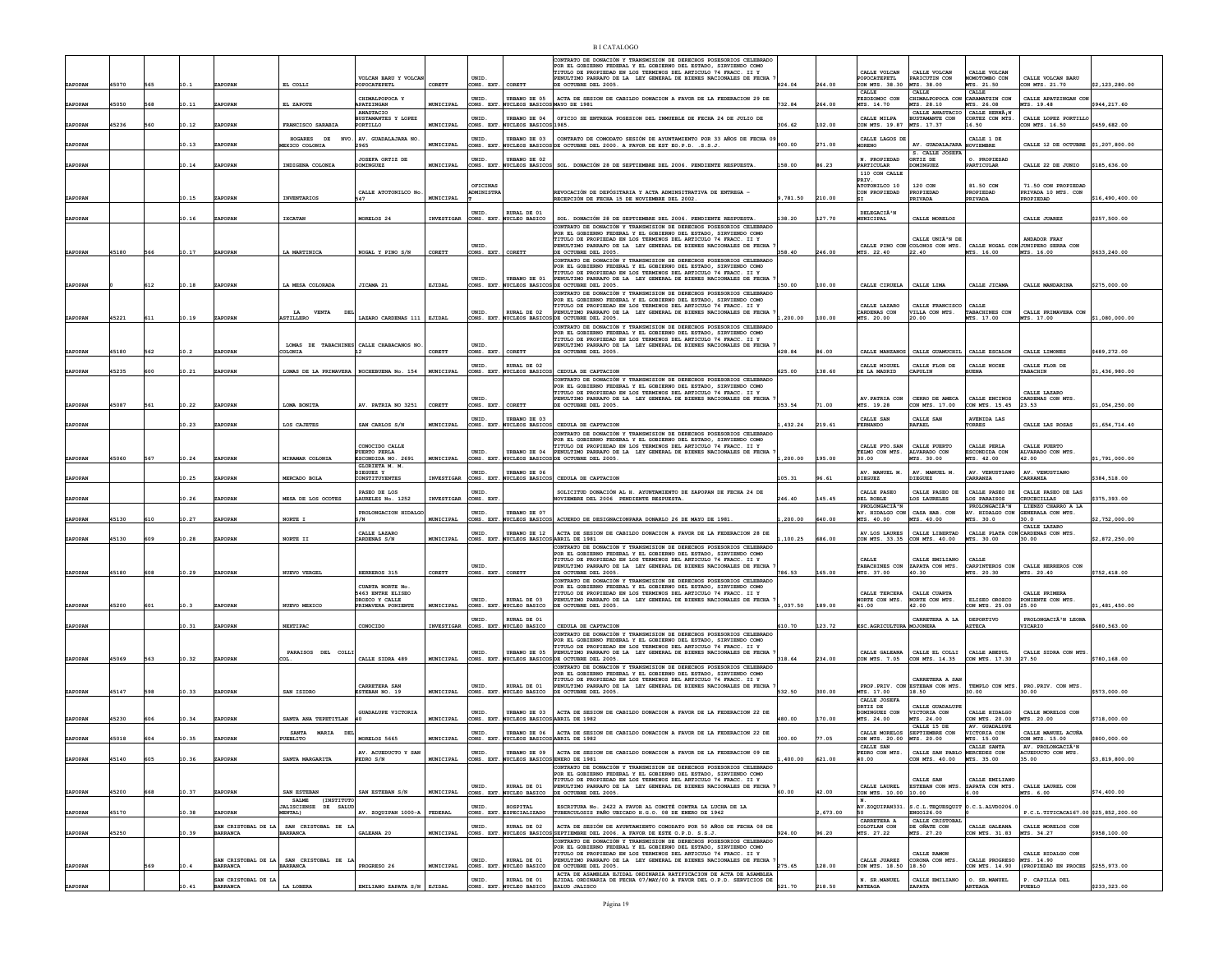|         |       |     |       |                                   |                                           |                                                 |                         |                              |                                                            |                                                                                                                                               |           |         |                                                 |                                     | CALLE FELTPE                        |                                                     |                 |
|---------|-------|-----|-------|-----------------------------------|-------------------------------------------|-------------------------------------------------|-------------------------|------------------------------|------------------------------------------------------------|-----------------------------------------------------------------------------------------------------------------------------------------------|-----------|---------|-------------------------------------------------|-------------------------------------|-------------------------------------|-----------------------------------------------------|-----------------|
| ZAPOPAN | 45019 |     | 10.42 | ZAPOPAN                           | SAN JUAN DE OCOTAN                        | AV. SAN JUAN S/N<br>ESQ. AVIACIÃ <sup>3</sup> N | MUNICIPAL               | UNID                         | JRBANO DE 03<br>CONS. EXT. NUCLEOS BASICOS FEBRERO DE 1981 | ACTA DE SESION DE CABILDO DONACION A FAVOR DE LA FEDERACION 27 DE                                                                             | 732.60    | 240.00  | CALLE SAN JUAN<br>CON MTS. 33.00 CON MTS. 33.00 | CALLE JUAREZ                        | NGELES CON MTS.<br>22.20            | AV. AVIACIÃ'N CON<br>MTS. 22.20                     | \$233,322.50    |
|         |       |     |       |                                   |                                           |                                                 |                         |                              |                                                            |                                                                                                                                               |           |         | CALLE SAN                                       |                                     | CALLE JESUS                         |                                                     |                 |
| ZAPOPAN | 45200 | 595 | 10.43 | ZAPOPAN                           | <b>TESISTAN</b>                           | <b>JESUS GARCIA 16</b>                          | MUNICIPAL               | <b>INTD</b><br>CONS. EXT     | <b>TRRANO DE 05</b><br>NUCLEOS BASTCOS                     | OFICIO ENTREGA POSESIÓN DERIVADA DE FECHA 30 DE AGOSTO DE 1985.                                                                               | 400.00    | 200.00  | FRANCISCO CON<br>MTS. 20.00                     | CALLE 5 DE MAYO<br>CON MTS. 20.00   | GARCIA CON MTS.<br>20.00            | AV. JALISCO/LIBERTA<br>CON MTS. 20.00               | \$820,000.00    |
|         |       |     |       |                                   |                                           | IGNACIO ALLENDE No                              |                         |                              |                                                            |                                                                                                                                               |           |         |                                                 |                                     |                                     |                                                     |                 |
|         |       |     |       |                                   |                                           | 76 ENTRE AV. DEL<br>BOSQUE Y CALLE LEONI        |                         | UNID.                        | URBANO DE 01                                               |                                                                                                                                               |           |         |                                                 | CALLE IGNACIO                       | CALLE LEONA                         |                                                     |                 |
| ZAPOPAN |       |     | 10.45 | ZAPOPAN                           | LA PRIMAVERA                              | VICARIO                                         | <b>INVESTIGAR</b>       |                              | CONS. EXT. NUCLEO BASICO                                   | CEDULA DE CAPTACION                                                                                                                           | 125.60    | 34.40   | CALLE LA PAZ                                    | <b>ALLENDE</b>                      | <b>JICARIO</b>                      | AV. DEL BOSQUE                                      | \$158,960.00    |
|         |       |     |       |                                   | CENTRO ESTATAL                            |                                                 |                         | <b>INTD</b>                  |                                                            | ESCRITURA No. 2422 A FAVOR AL COMITÉ CONTRA LA LUCHA DE LA                                                                                    |           |         | AV.ZOQUIPAN331                                  | .C.L.TEQUESQUIT                     | .C.L.D.                             |                                                     |                 |
| ZAPOPAN |       |     | 10.46 | ZAPOPAN                           | LABORATORIO                               | AV. ZOQUIPAN 1000-B                             | FEDERAL                 | CONS. EXT                    | UNIDAD DE                                                  | UBERCULOSIS PAÑO UBICADO H.G.O. 08 DE ENERO DE 1942                                                                                           | 1.858.00  | .896.88 |                                                 | ENG0126.00                          |                                     | P.C.L.TITICACA167.00 \$15,772,000.00                |                 |
|         |       |     |       |                                   | CLINICA DEL DOLOR                         |                                                 |                         | UNID.                        | <b>NSULTA</b>                                              | ESCRITURA No. 2422 A FAVOR AL COMITÉ CONTRA LA LUCHA DE LA                                                                                    |           |         | AV.ZOQUIPAN331                                  | S.C.L. TEQUESQUIT                   | 0.C.L.NLVD0206.                     |                                                     |                 |
| ZAPOPAN |       |     | 10.47 | <b>ZAPOPAN</b>                    | CUIDADOS PALEATIVOS                       | AV. ZOQUIPAN 1000-C                             | <b>FEDERAL</b>          | CONS. EXT                    | <b>EXTERNA</b>                                             | UBERCULOSIS PAÑO UBICADO H.G.O. 08 DE ENERO DE 1942                                                                                           | 900.00    | 550.00  | $_{\rm N}$                                      | ENG0126.00                          |                                     | P.C.L.TITICACA167.00 \$5,230,000.00                 |                 |
|         |       |     |       |                                   | CENTRO ESTATAL                            |                                                 |                         | UNID                         |                                                            | ESCRITURA No. 2422 A FAVOR AL COMITÉ CONTRA LA LUCHA DE LA                                                                                    |           |         | AV.ZOQUIPAN331                                  | S.C.L. TEQUESQUIT                   | 0.C.L.ALVDO206.                     |                                                     |                 |
| ZAPOPAN |       |     | 10.48 | ZAPOPAN                           | <b>RANSFUSIÓN SANGUINEA.</b>              | AV. ZOQUIPAN 1000-D FEDERAL                     |                         | CONS. EXT                    |                                                            | UBERCULOSIS PAÑO UBICADO H.G.O. 08 DE ENERO DE 1942                                                                                           | 824.42    | 346.56  | 33.26 MTS.2                                     | ENGO126.00                          |                                     | P.C.L. TITICACA167.00 \$3,546,524.00                |                 |
|         |       |     |       |                                   |                                           | CALLES: SANTA ROSA                              |                         |                              |                                                            |                                                                                                                                               |           |         | JARDÃ N DE                                      | 19.94 MTS.2                         | 48.38 MTS.2                         |                                                     |                 |
| ZAPOPAN |       |     | 10.49 | <b>ZAPOPAN</b>                    | LA MAGDALENA COL                          | SAN JERÓNIMO SAN<br>VICENTE Y SAN MIGUEL.       | MUNICIPAL               | UNID<br>CONS. EXT            |                                                            | ACTA DE COMODATO POR 33 AÑOS 19 DE JULIO DEL 2006 A FAVOR DE ESTE<br>).P.D. S.S.J.                                                            | .214.61   | 217.00  | <b>NIÑOS PROP</b><br><b>MUNICIPAL</b>           | CALLE SANTA<br>ROSA.                | CALLE SAN<br><b>JERÓNIMO</b>        | 44.83 MTS.2<br>PROPIEDAD MUNICIPAL.                 | \$668,035.50    |
|         |       |     |       |                                   |                                           |                                                 |                         |                              |                                                            | DICTAMEN DE COMISIONES Y PROPUESTA ACUERDO DE AYUNTAMIENTO<br>AUTORIZAN CELERRAR CONTRATO DE DONACIÓN A FAVOR DEL GORIERNO DEL                |           |         |                                                 |                                     |                                     |                                                     |                 |
|         |       |     |       |                                   |                                           | MANUEL GOMEZ MORIN                              |                         | <b>INEME</b>                 |                                                            | STADO A TRAVÃ?S DE ESTE O.P.D. S.S.J. DE FECHA 13 DE DICIEMBRE DEL                                                                            |           |         |                                                 |                                     | MANUEL GOMEZ                        |                                                     |                 |
| ZAPOPAN |       |     |       | ZAPOPAN                           | COL. EXITMEX                              | NO. 9832                                        | MUNICIPAL               | CAPA                         | UNEME-CAPA                                                 | 2007. UNEME & ?? CAPA<br>DICTAMEN DE COMISIONES Y PROPUESTA ACUERDO DE AYUNTAMIENTO                                                           | 1900.00   | .00     | AV. GUADALUPE                                   | AV. EL COLLI                        | MORIN                               | VISTA DE LA MONTAÑA                                 | \$2,753,923.32  |
|         |       |     |       |                                   |                                           |                                                 |                         |                              |                                                            | UTORIZAN CELEBRAR CONTRATO DE DONACIÓN A FAVOR DEL GOBIERNO DEL                                                                               |           |         |                                                 |                                     |                                     |                                                     |                 |
| ZAPOPAN |       |     | 10.51 | ZAPOPAN                           | COL. LOMAS DEL VERGEL BEGONIAS NO 1254    | <b>JARDIN DE LAS</b>                            | MUNICIPAL               | <b>UNEME-</b><br>CAPA        | UNEME-CAPA                                                 | ESTADO A TRAVÃ?S DE ESTE O.P.D. S.S.J. DE FECHA 13 DE DICIEMBRE DEL<br>2007. UNEME & ?? CAPA                                                  | ,500.00   | ,00     | <b>ZARDIN DE LOS</b><br><b><i>JAZMINES</i></b>  | <b>JARDIN DE LOS</b><br>LAURELES    | JARDIN DE LAS<br><b>EGONIAS</b>     | AV. DEL VERGEL                                      | \$1,685,400.00  |
|         |       |     |       |                                   |                                           | CALLE RTO LERMA Y                               |                         |                              |                                                            | COMISIÓN COLEGIADA Y PERMANENTE DE SALUD DE FECHA 11 DE MARZO DEL                                                                             |           |         |                                                 |                                     |                                     |                                                     |                 |
|         |       |     |       |                                   |                                           | AVENIDA DE LA PRESJ<br>COL. STA. MONICA DE      |                         |                              |                                                            | 2008 SE PRESENTÓ INICIATIVA PROPONEN SE AUTORIZA LA DONACIÓN A FAVOR<br>DEL GOBIERNO DEL ESTADO A TRAVÉZ DEL O.P.D. S.S.J. PARA QUE SE        |           |         |                                                 |                                     |                                     |                                                     |                 |
| ZAPOPAN |       |     | 10.52 | ZAPOPAN                           | SANTA LUCIA                               | LOS CHORRITOS                                   | <b>MUNICIPAL</b>        | TERRENO                      |                                                            | CONSTRUYA UN HOSPITAL MATERNO INFANTIL                                                                                                        | .912.68   | ,00     |                                                 |                                     |                                     |                                                     | 6.330.144.00    |
|         |       |     |       |                                   |                                           | CALLES RICARDO<br>FLORES MAGON Y                |                         | ern                          |                                                            | DICTAMEN DE COMISIONES Y PROPUESTA DE ACUERDO DEL AYUNTAMIENTO. 13                                                                            |           |         | CALLE RICARDO<br><b>FLORES MAGON</b>            | CALLE ALDAMA                        | CALLE<br>CONSTITUCIÃ <sup>3</sup> N | CALLE INSURGENTES<br>CON MTS. 50.30                 |                 |
| ZAPOPAN |       |     | 10.53 | ZAPOPAN                           | ATEMAJAC                                  | <b>VERGEL.</b>                                  | MUNICIPAL               | CONS. EXT                    |                                                            | ICIEMBRE 2001                                                                                                                                 | 800.00    | 400.00  | CON MTS. 15.90                                  | CON MTS. 14.25                      | CON MTS. 50.30                      | (TERRENO PROPUEST                                   | \$1,600,000.00  |
|         |       |     |       |                                   |                                           |                                                 |                         |                              |                                                            | OFICIO INFORMANDO OUE EN SESIÓN ORDINARIA DE FECHA 23 DE OCTUBRE                                                                              |           |         |                                                 |                                     |                                     |                                                     |                 |
|         |       |     |       |                                   |                                           | CALLE MIGUEL HIDALGO                            |                         | <b>INID</b>                  |                                                            | DEL 2008 SE CONSIDERÓ EN PLENO DEL AYUNTAMIENTO EL DICTAMEN Y<br>PROPUESTA DE COMISIONES TENIENDO COMO OBJETO SE UTORIZE LA ENTREGA           |           |         | CALLE IGNACION                                  |                                     |                                     | CALLE HIDALGO<br>(TERR.DONADO AL H.                 |                 |
| ZAPOPAN |       |     | 10.54 | ZAPOPAN                           | LA PRIMAVERA                              | I IGNACIO ALLENDE                               | MUNICIPAL               | CONS. EXT                    |                                                            | EN COMODATO A FAVOR DE ESTE O.P.D. S.S.J. DIRIGIDO A LOS C.C                                                                                  | 844.57    | 471.00  | <b>ALLENDE</b>                                  |                                     |                                     | AYTO.DEZAP.PARA L                                   | \$675,656.00    |
|         |       |     |       |                                   |                                           | CRUCE ANTIGUO CAMINO                            |                         |                              |                                                            |                                                                                                                                               |           |         | N. ARRENDADOR                                   | S. DERECHO DE                       | O. ARRENDADORJ                      |                                                     |                 |
|         |       |     |       |                                   |                                           | <b>TESISTAN</b>                                 |                         |                              |                                                            |                                                                                                                                               |           |         | PEREZ DE ANDA                                   | VÃ A RESERVADO                      | PEREZ DE ANDA                       | P. CON DERECHO DE                                   |                 |
| ZAPOPAN |       |     | 10.57 | ZAPOPAN                           | TESISTAN                                  | OLONGACIÓN A<br>COLOTLAN                        | MUNICIPAL               | TERREN<br>C/DONACIO          |                                                            | COPIA FOTOSTATICA ESCRITURA PúBLICA NO. 5941 DE FECHA 08 DE<br>ICIEMBRE DEL 2009. CONTRATO DE DONACIÃ <sup>3</sup> N A FAVOR DEL O.P.D. S.S.J | 10,000.38 |         | S.A. DE C.V.<br>111.94                          | PARA EL ANTIGUO<br>CAMIN            | .A. DE C.V.<br>123.31               | VÃ A RESERVADA PARA<br>LA PROLONGAC                 | \$17,064,600.00 |
|         |       |     |       |                                   |                                           | CALLE GALEANA AV. DE                            |                         | TERRENC                      |                                                            |                                                                                                                                               |           |         |                                                 |                                     |                                     |                                                     |                 |
| ZAPOPAN |       |     | 10.58 | <b>ZAPOPAN</b>                    | PARAISOS DEL COLLI                        | COLLI ARRAYAN Y<br><b>JACARANDAS</b>            | <b><i>EUNICIPAL</i></b> | SESIÓN DE<br><b>DERECHOS</b> |                                                            | BESIÓN ORDINARIA DE AYUNTAMIENTO DE FECHA 18 DE JUNIO DEL 2014, SE<br><b>NUTORIZA SESIÓN DE DERECHOS A FAVOR DEL O.P.D. S.S.J.</b>            | 837.34    |         |                                                 |                                     |                                     |                                                     |                 |
|         |       |     |       |                                   |                                           |                                                 |                         |                              |                                                            |                                                                                                                                               |           |         |                                                 |                                     |                                     |                                                     |                 |
| TONALA  | 45480 | 587 | 11.01 | orugus                            | CUQUIO                                    | CUAUHTEMOC 564                                  | MUNICIPAL               | UNID.                        | RURAL DE 02<br>CONS. EXT. NUCLEOS BASICOS                  | ACTA DE SESION DE CABILDO DONACION AL IMSS 07 DE OCTUBRE DE 1980                                                                              | 1,296.00  | 247.00  | N. PROP.JOSE<br>GLZ.P.36.00                     | ESC. PRIM. 36.00                    | CUAUHTEMOC36.0 P. PROP.JOSE         | GLZ.P.36.00                                         | \$793,150.00    |
|         |       |     |       |                                   |                                           | CARRICILLO CARR. TERR. CUOUIO                   |                         | UNID                         | RURAL DE 01                                                |                                                                                                                                               |           |         |                                                 | S. CALLE                            | O. C.ACCSESO AL                     |                                                     |                 |
| TONALA  | 15480 | 586 | 11.02 | UQUIC                             | CARRICILLOS)                              | CARRICILLOS S/N                                 | MUNICIPAL               | CONS. EXT                    | NUCLEO BASICO                                              | CONSTANCIA DE USO DE FECHA 17 DE OCTUBRE DE 1995                                                                                              | 600.00    | 120.00  | PROP.PRIV.30.00                                 | S/N30.00                            | PBLO.20.00                          | P. PROP.PRIV.20.00                                  | \$228,000.00    |
|         |       |     |       |                                   |                                           |                                                 |                         | UNID                         | <b>RURAL DE 01</b>                                         | NTRATO DE COMODATO A FAVOR DE SECRETARIA DE SALUBRIDAD Y                                                                                      |           |         |                                                 |                                     |                                     |                                                     |                 |
| TONALA  |       |     | 11.03 | cuouro                            | EL CUATRO                                 | CONOCIDO                                        | MUNICIPAL               | CONS. EXT                    | NUCLEO BASICO                                              | ASISTENCIA EN EL ESTADO DE FECHA 15/04/98                                                                                                     | 392.90    | 135.84  |                                                 |                                     |                                     |                                                     | \$264,696.00    |
|         |       |     |       |                                   |                                           | CARR. TERR. A CUQUIO                            |                         | UNID.                        | RURAL DE 01                                                | ACTA DE SESION DE CABILDO DONACION A FAVOR DEL GOBIERNO DEL ESTADO                                                                            |           |         | PROP. LEANDRO                                   | CAR JUCHTTLANS                      | O.TER.TELESEC.30                    |                                                     |                 |
| TONALA  | 45482 | 588 | 11.04 | cuguio                            | <b>JUCHITLAN</b>                          | <b>A JUCHITLAN S/N</b>                          | MUNICIPAL               |                              | CONS. EXT. NUCLEO BASICO                                   | 07 DE SEPTIEMBRE DE 1994                                                                                                                      | 900.00    | 197.00  | GZN.30.00                                       | .00                                 | . 00                                | P.PROP.ANTONIO 30.00 \$1,643,000.00                 |                 |
|         |       |     |       |                                   |                                           | CARR. CUQUIO A LAS                              |                         | UNID                         | RURAL DE 01                                                |                                                                                                                                               |           |         | $\mathbf{N}$<br>BOD.CONASUPO10                  | S. PLAZA                            | GOD. CONASUPO20                     |                                                     |                 |
| TONALI  | 15483 | 589 | 1.05  | ugurc                             | LAS CRUCES                                | CRUCES S/N                                      | PARTICULAR              | CONS. EXT                    | NUCLEO BASICO                                              | CEDULA DE CAPTACION                                                                                                                           | 200.00    | 125.00  |                                                 | PBLO.10.00                          |                                     | P. IGLESIA20.00                                     | \$171,250.00    |
|         |       |     |       |                                   |                                           | VICENTE GUERRERO AL                             |                         | UNID.                        | RURAL DE 01                                                | ACTA DE SESIÓN DE AYUNTAMIENTO DONACIÓN DE FECHA 21 DE JUNIO DE                                                                               |           |         | N. PREDIO                                       | S. PRED. PEDRO                      | .VICENTE.GRO.20                     |                                                     |                 |
| TONALA  | 45495 | 590 | 11.06 | cuouro                            | SAN JUAN DEL MONTE                        | ORIENTE S/N                                     | MUNICIPAL               |                              | CONS. EXT. NUCLEO BASICO                                   | 1993<br>ONTRATO DE DONACIÓN Y TRANSMISION DE DERECHOS POSESORIOS CELEBRADO                                                                    | 00.00     | 50.00   | DAVID MDO.30.00 M.30.00                         |                                     | 00                                  | P. PROP.FCO M.20.00 \$348,000.00                    |                 |
|         |       |     |       |                                   |                                           |                                                 |                         |                              |                                                            | POR EL GOBIERNO FEDERAL Y EL GOBIERNO DEL ESTADO. SIRVIENDO COMO                                                                              |           |         |                                                 |                                     |                                     |                                                     |                 |
|         |       |     |       |                                   |                                           | CARR. TERR. CUQUIO                              |                         | UNID                         | URAL DE 01                                                 | TITULO DE PROPIEDAD EN LOS TERMINOS DEL ARTICULO 74 FRACC. II Y<br>NULTIMO PARRAFO DE LA LEY GENERAL DE BIENES NACIONALES DE FECHA            |           |         | PORP.EJIDAL16.0                                 | s.<br>CCHA. BASKETBOL16             | O. CAM.A<br>TEPONAHUASCO25.         |                                                     |                 |
| TONALA  | 45480 | 591 | 11.07 | cuouro                            | TEPONAHUASCO                              | TEPONAHUASCO                                    | EJIDAL                  |                              | CONS. EXT. NUCLEO BASICO                                   | DE OCTUBRE DEL 2005.                                                                                                                          | 400.00    | 125.00  |                                                 | .00.                                |                                     | P. BOD. SILO25.00                                   | \$830,000.00    |
|         |       |     |       |                                   |                                           |                                                 |                         | UNID                         |                                                            |                                                                                                                                               |           |         |                                                 |                                     |                                     |                                                     |                 |
|         |       |     |       |                                   |                                           |                                                 |                         | CONS. EXT                    |                                                            | ACTA DE SESION DE CABILDO DONACION A FAVOR DE LA SECRETARIA DE                                                                                |           |         |                                                 |                                     |                                     |                                                     |                 |
|         |       |     |       |                                   |                                           |                                                 |                         | TERRENO<br><b>JUNTO</b>      | RURAL DE 03                                                | SALUD 06 DE AGOSTO DE 1993. COPIA FOTOSTATICA SIMPLE ACTA SESION<br>ORDINARIA DE AYUNTAMIENTO DE FECHA 16 DE OCTUBRE DEL 2013, A FAVOR        |           |         |                                                 |                                     |                                     | PREDIO DEL AYTO.                                    |                 |
| TONALA  | 45260 | 650 | 11.08 |                                   | IXTLAHUACAN DEL RIO   IXTLAHUACAN DEL RIO | HIDALGO NO. 1                                   | MUNICIPAL               | DONACION                     | <b>NUCLEOS BASICOS</b>                                     | DE ESTE O.P.D. S.S.J.                                                                                                                         | .458.53   | 510.00  | CARR. SALTILLO<br>N. JAIME                      | CONSTITUCION                        | CALLE HIDLAGO                       | CANCHA DE FUT BOLL                                  | \$1,286,010.00  |
|         |       |     |       |                                   |                                           |                                                 |                         | UNID.                        | RURAL DE 01                                                | ACTA DE SESIÓN DE AYUNTAMIENTO DONACIÓN DE FECHA 20 DE MAYO DEL                                                                               |           |         | <b><i>VILLEGAS</i></b>                          | S. JAIME                            | O. JAIME                            |                                                     |                 |
| TONALA  |       |     | 11.09 | IXTLAHUACAN DEL RIO AGUA COLORADA |                                           | CONOCIDO                                        | MUNICIPAL               |                              | CONS. EXT. NUCLEO BASICO                                   | 2003. A FAVOR DE ESTE O.P.D. S.S.J.                                                                                                           | 600.00    | 135.00  | R. 30.13                                        |                                     |                                     | VILLEGAS R.30.00 VILLEGAS R.30.00 P. JAIME VILLEGAS | \$279,900.00    |
|         | 45280 | 633 | 11.1  |                                   |                                           | CAMINO REAL 59                                  | EJIDAL                  | UNID.                        | RURAL DE 01                                                | ACTA DE ASAMBLEA EJDIAL EXTRAORDINARIA DONACIÓN A FAVOR DE LA                                                                                 | 210.40    | 140.00  |                                                 |                                     |                                     |                                                     |                 |
| TONALA  |       |     |       | IXTLAHUACAN DEL RIO   MAZCUALA    |                                           |                                                 |                         | CONS. EXT                    | . NUCLEO BASICO                                            | SECRETARIA DE SALUD JALISCO. DE FECHA 12 DE NOVIEMBRE DE 1995.                                                                                |           |         | T.EJIDAL12.60                                   | T.EJIDAL12.60                       | T.EJIDAL16.62                       | P. CAMINO REAL16.62 \$150,552.00                    |                 |
| TONALA  |       |     | 11.11 | IXTLAHUACAN DEL RIO PALOS ALTOS   |                                           | CONOCIDO                                        | MUNICIPAL               | UNID<br>CONS. EXT            | URAL DE 02<br>NUCLEOS BASICO                               | ACTA DE SESIÓN DE AYUNTAMIENTO DONACIÓN DE FECHA 20 DE MAYO DEL<br>2003.                                                                      | 900.00    | 167.00  | N. JOSE<br>SANCHEZ R.30.00                      | S. JOSE SANCHEZ<br>R.30.00          | O. JOSE SANCHES<br>R.30.00          | P. C.SIN NOMBRE30.00 \$444,440.00                   |                 |
|         |       |     |       |                                   |                                           |                                                 |                         |                              |                                                            |                                                                                                                                               |           |         |                                                 |                                     |                                     |                                                     |                 |
| TONALA  | 45290 | 634 | 11.12 | IXTLAHUACAN DEL RIO VAZQUEZ       | SAN ANTONIO DE LO                         | HIDALGO 18                                      | MUNICIPAL               | UNID.<br>CONS. EXT.          | RURAL DE 01<br><b>NUCLEO BASICO</b>                        | ACTA DE SESION DE CABILDO DONACION A FAVOR DEL GOBIERNO DEL ESTADO<br>18 DE NOVIEMBRE DE 1994                                                 | 420.00    | 233.00  | N. SR. HIPOLIT<br>GMZ21.00                      | C.HGO.21.00                         | PROP. FEDERICO<br>.20.00            | PROP. PRIV. 20.00                                   | \$444,440.00    |
|         |       |     |       |                                   |                                           |                                                 |                         |                              |                                                            |                                                                                                                                               |           |         | N.                                              |                                     |                                     |                                                     |                 |
| TONALA  | 45260 | 655 | 11.13 | IXTLAHUACAN DEL RIO TLACOTAN      |                                           | CARR. TERR. IXTLAHUACA<br>DEL RIO TLACOTA       | EJIDAL                  | UNID.                        | RURAL DE 01<br>CONS. EXT. NUCLEO BASICO                    | ACTA DE ASAMBLEA EJIDAL ORDINARIA DONACION A FAVOR DEL O.P.D.<br>SERVICIOS DE SALUD DEL ESTADO 02 DE AGOSTO DE 1998                           | 271.20    | 110.00  | BOD. CONASUPO34                                 | S. C.SIN<br>MBRE33.00               | O. CALLE<br>3/N6.00                 | P. BOD.CONASUP010.00 \$132,056.00                   |                 |
|         |       |     |       |                                   |                                           |                                                 |                         |                              |                                                            | ONTRATO DE DONACIÓN Y TRANSMISION DE DERECHOS POSESORIOS CELEBRADO                                                                            |           |         |                                                 |                                     |                                     |                                                     |                 |
|         |       |     |       |                                   |                                           |                                                 |                         |                              |                                                            | OR EL GOBIERNO FEDERAL Y EL GOBIERNO DEL ESTADO, SIRVIENDO COMO<br>TITULO DE PROPIEDAD EN LOS TERMINOS DEL ARTICULO 74 FRACC. II Y            |           |         |                                                 |                                     |                                     |                                                     |                 |
| TONALA  | 45280 | 635 | 11.14 | IXTLAHUACAN DEL RIO TREJOS        |                                           | C. BENITO JUAREZ 190 EJIDAL                     |                         | UNID.<br>CONS. EXT           | RURAL DE 01<br>NUCLEO BASICO                               | PENULTIMO PARRAFO DE LA LEY GENERAL DE BIENES NACIONALES DE FECHA<br>OCTUBRE DEL 2005.                                                        | 448.72    | 222.00  | N. C.BENITO                                     | S. JARDIN DE                        | PROP. PRIV. 20.35 2.20.35           | P. C.EMILIANO                                       | \$427,136.80    |
|         |       |     |       |                                   |                                           |                                                 |                         |                              |                                                            |                                                                                                                                               |           |         | J.22.05                                         | 8.22.05                             | CALLE PINO                          |                                                     |                 |
|         | 45400 | 654 |       | ONATJ                             | TONALI                                    | PINO SUAREZ 1                                   |                         | UNID                         | URBANO DE 05                                               | SOLICITUD DONACIÓN AL H. AYUNTAMIENTO DE TONALA PENDIENTE                                                                                     | ,050.00   | 300.00  | CALLE JUAREZ                                    | CALLE ZARAGOZA                      | SUAREZ CON MTS.<br>45.00            | CALLE MADERO CON                                    | \$5,947,080.00  |
| TONALA  |       |     | 11.15 |                                   |                                           |                                                 | MUNICIPAL               | CONS. EXT                    | NUCLEOS BASICOS RESPUESTA.                                 |                                                                                                                                               |           |         | CON MTS. 21.70                                  | CON MTS. 25.00                      |                                     | MTS. 45.00                                          |                 |
| TONALA  |       |     | 11.16 | <b>TONALA</b>                     | LAMEDAS DE ZALATITAN                      | CALLES AMARANTO Y<br><b>AZAFRAN</b>             | MUNICIPAL               | UNID.                        | URBANO DE 01<br>CONS. EXT. NUCLEO BASICO                   | ACTA SESIÓN DE AYUNTAMIENTO DONACIÓN 27 DE ABRIL DEL 2004                                                                                     | 450.00    | 450.00  | <b>ESCUELA</b><br>PRIMARIA                      | CALLE AZAFRAN                       | <b>ESCUELA</b><br>PRIMARIA          | CALLE AMARANTO                                      | \$689,380,00    |
|         |       |     |       |                                   |                                           |                                                 |                         |                              |                                                            |                                                                                                                                               |           |         |                                                 |                                     |                                     |                                                     |                 |
| TONALA  |       |     | 11.17 | <b>FONALA</b>                     | <b>BASILIO VADILLO</b>                    | TALA ESQ. TUITO                                 | MUNICIPAL               | UNID.                        | URBANO DE 03<br>CONS. EXT. NUCLEOS BASICOS RESPUESTA.      | SOLICITUD DONACIÓN AL H. AYUNTAMIENTO TONALA PENDIENTE DE                                                                                     | 369.01    | 194.88  | CALLE<br>ZAPOTITLAN                             | CALLE TUITO                         | CALLE TALA                          | PLAZA MUNICIPAL Y<br>CALLE TECOLOTLAN               | \$2,448,450.00  |
|         |       |     |       |                                   |                                           |                                                 |                         |                              |                                                            |                                                                                                                                               |           |         |                                                 |                                     |                                     |                                                     |                 |
| TONALA  |       |     | 11.19 | <b>TONALA</b>                     | EL ROSARIO                                | REFORMA No. 7 Y<br>CALLE CONSTITUCIÓN.          | MUNICIPAL               | UNID.                        | URBANO DE 03<br>CONS. EXT. NUCLEOS BASICOS RESPUESTA.      | SOLICITUD DONACIÓN AL H. AYUNTAMIENTO DE TONALA PENDIENTE                                                                                     | 448.64    | 252.88  | CALLE TORRES<br>QUINTERO                        | CALLE<br>CONSTITUCIÀ <sup>3</sup> N | CALLE REFORMA                       | CALLE MANUEL M<br><b>DIEGUEZ</b>                    | \$2,757,640.00  |
|         |       |     |       |                                   |                                           |                                                 |                         |                              | CENTRO DE                                                  |                                                                                                                                               |           |         |                                                 |                                     |                                     |                                                     |                 |
|         |       |     |       |                                   |                                           | UNIDAD<br>ADMINISTRATIVA COL                    |                         | UNID.                        | ALUD CON UN<br>CUARTO OUE SE                               | ACTA SESIÓN DE CARILDO COMODATO DE FECHA OS DE FERRERO DE 1991-                                                                               | $1646.5+$ |         | CALLE<br>ZAPOTLANEJO CON                        | CALLE CIUDAD<br>GUZMAN CON MTS.     | CALLE MASCOTA                       | CALLE ATOTONILCO EL                                 |                 |
| TONALA  | 45403 | 637 | 11.2  | TONALA                            | COL. JALISCO                              | <b>JALISCO</b>                                  | MUNICIPAL               |                              | CONS. EXT. CONSTRUIRA P                                    | OTRA FRACCIÓN EN DONACIÓN DE FECHA 10 DE OCTUBRE DEL 2008                                                                                     | . 00      | 123.00  | MTS. 30.00                                      | 28.00                               | CON MTS. 56.00                      | ALTO CON MTS. 57.00                                 | \$2,996,525.00  |
|         |       |     |       |                                   |                                           | AV. ROBLE-TORONJA                               |                         | UNID.                        | URBANO DE 01                                               | ACUERDO AYUNTAMIENTO No. 687 DONACION A FAVOR DEL O.P.D. S.S.J. 28                                                                            |           |         | CALLE ROBLE                                     | CALLE LIMON                         | <b>ESCUELA</b><br>SECUNDARIA CON    | CALLE TORONJA CON                                   |                 |
| TONALA  |       |     | 11.21 | ONALA                             | LA JAUJA                                  | ESQ. CALLE LIMON                                | MUNICIPAL               |                              | CONS. EXT. NUCLEO BASICO                                   | DE ABRIL DEL 2005                                                                                                                             | 800.07    | 800.07  | CON MTS. 16.37                                  | CON MTS. 53.99                      | MTS. 15.82                          | MTS. 12.15                                          | \$7,100,270.00  |
|         |       |     |       |                                   |                                           | <b>JUAN GIL PRECIADO</b><br>S/N ESQ. IGNACIO    |                         | UNID.                        | URBANO DE 06                                               |                                                                                                                                               |           |         | CALLE JUAN GIL CALLE IGNACIO                    |                                     |                                     | CALLE JUAN GIL                                      |                 |
| TONALA  |       |     | 11.22 | <b>FONALA</b>                     | LOMA BONITA                               | <b>RAMIREZ</b>                                  | <b>MUNICIPAL</b>        |                              |                                                            | CONS. EXT. NUCLEOS BASICOS CEDULA DE CAPTACION                                                                                                | 436.00    | 252.88  | PRECIADO                                        | RAMIREZ                             | PREPARATORIA                        | PRECIADO                                            | \$2,036,200.00  |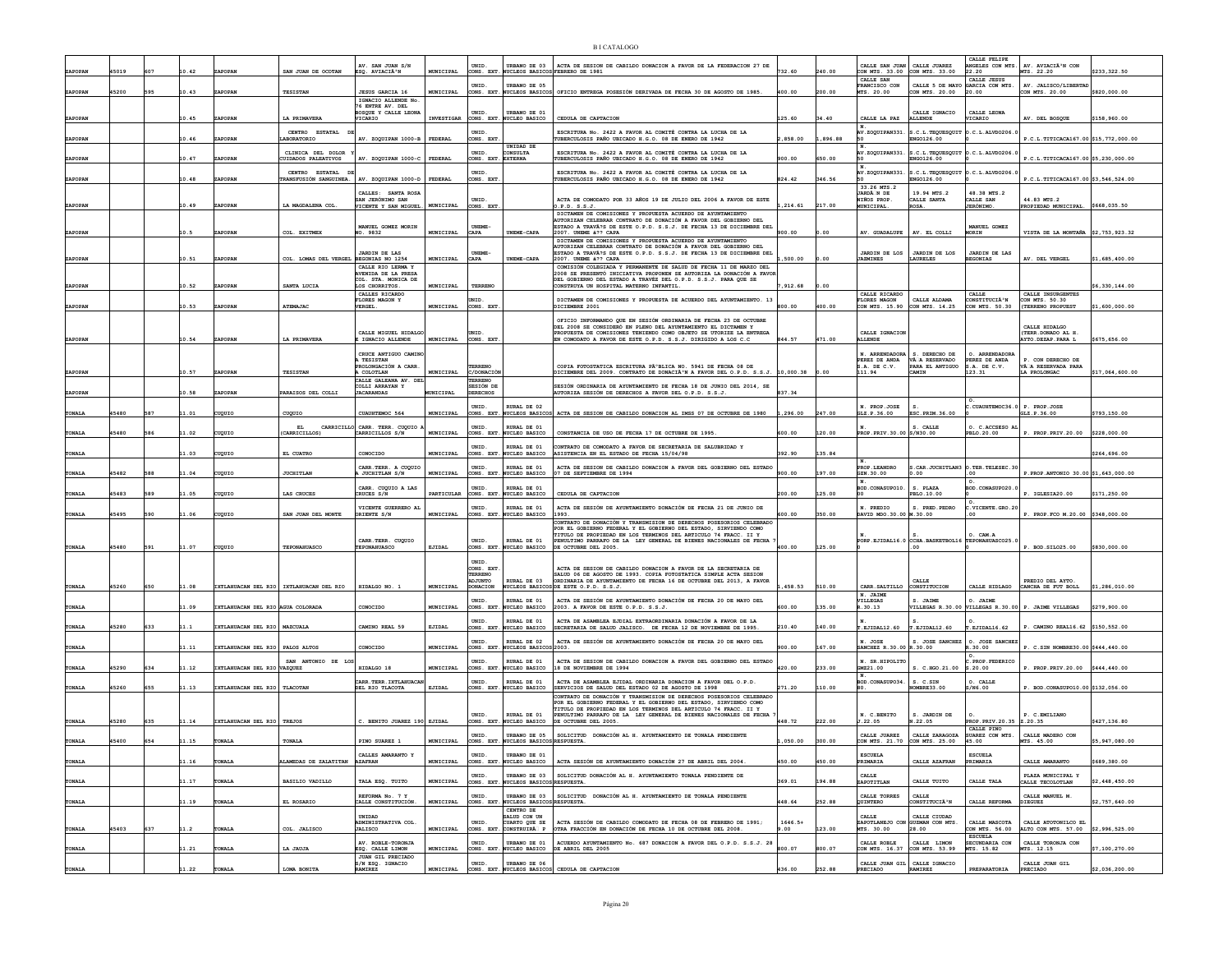|                   |       |     |       |                                 |                                        |                                                                         |            |                                   |                                                | <b>BICATALOGO</b>                                                                                                                                                                                                                                                               |            |        |                                                  |                                                                      |                                                                        |                                                                   |                |
|-------------------|-------|-----|-------|---------------------------------|----------------------------------------|-------------------------------------------------------------------------|------------|-----------------------------------|------------------------------------------------|---------------------------------------------------------------------------------------------------------------------------------------------------------------------------------------------------------------------------------------------------------------------------------|------------|--------|--------------------------------------------------|----------------------------------------------------------------------|------------------------------------------------------------------------|-------------------------------------------------------------------|----------------|
| TONALA            | 45417 | 638 | 11.23 | <b>FONALI</b>                   | LOMAS DEL CAMICHIN                     | <b>GLACIALES PONIENTE</b>                                               | MUNICIPAL  | UNID.                             |                                                | URBANO DE 02 CERTIFICACION DE ACTA DE CABILDO DONACION A FAVOR DE LA FEDERACION<br>CONS. EXT. NUCLEOS BASICOS 15 DE MAYO DE 1981                                                                                                                                                | 625.00     | 121.00 | CALLE<br>GLACTARES<br>PONIENTE CON<br>MTS. 25.00 | DELEGACIÃ <sup>3</sup><br>MUNICIPAL Y<br>PLAZA MUNICIPAL<br>CON MTS. | CALLE ANDADOR<br>CEREZOS CON MTS.<br>25.00                             | CALLE ANDADOR SABINO<br>CON MTS. 25.00                            | \$1,536,820.00 |
|                   |       |     |       |                                 |                                        |                                                                         |            | UNID.                             | RURAL DE 01                                    | CONTRATO DE DONACIÓN Y TRANSMISION DE DERECHOS POSESORIOS CELEBRADO<br>POR EL GOBIERNO FEDERAL Y EL GOBIERNO DEL ESTADO, SIRVIENDO COMO<br>TITULO DE PROPIEDAD EN LOS TERMINOS DEL ARTICULO 74 FRACC. II Y<br>PENULTIMO PARRAFO DE LA LEY GENERAL DE BIENES NACIONALES DE FECHA |            |        | CALLE 5 DE<br>MAYO CON MTS.                      | PROPIEDAD<br>PRIVADA CON MTS                                         | CALLE ANACLETO<br>TOSCANO CON MTS.                                     | PROPIEDAD PRIVADA                                                 |                |
| TONALA            | 45420 | 658 | 11.24 | <b>FONALA</b>                   | PUENTE GRANDE<br>SANTA CRUZ DE LJ      | 5 DE MAYO S/N                                                           | MUNICIPAL  | UNID.                             | CONS. EXT. NUCLEO BASICO<br>URBANO DE 02       | DE OCTUBRE DEL 2005.<br>ACTA DE SESION DE CABILDO DONACION A FAVOR DE LA FEDERACION 21 DE                                                                                                                                                                                       | 625.00     | 192.00 | 25.00<br>CALLE MORELOS                           | 25.00<br>PROPIEDAD<br>PRIVADA CON MTS.                               | 25.00<br>PROPIEDAD<br>PRIVADA CON MTS.                                 | CON MTS. 25.00<br>CALLE INDEPENDENCIA                             | \$1,465,000.00 |
| TONALA            | 45410 | 656 | 11.25 | <b>FONALA</b>                   | <b>UERTAS</b><br>SAN GASPAR DE LI      | CALLE MORELOS S/N                                                       | MUNICIPAL  | UNID.                             | RBANO DE 01                                    | CONS. EXT. NUCLEOS BASICOS FEBRERO DE 1987<br>CERTIFICACION Y ACTA DE SESION DE CABILDO DONACION A FAVOR DE LA                                                                                                                                                                  | 726.10     | 170.00 | CON MTS. 36.70<br>CALLE<br>INDEPENDENCIA         | 39.40<br>CALLE ZARAGOZA                                              | 19.20<br>CALLE EMILIANO<br>ZAPATA CON MTS.                             | CON MTS. 19.00<br>CALLE HIDALGO CON                               | \$1,737,400.00 |
| TONALA            | 45400 | 657 | 11.26 | TONALA                          | <b>LORES</b>                           | <b>TNDEPENDENCTA 3</b>                                                  | MUNICIPAL  | CONS. EXT<br>UNID.                | UCLEO BASICO                                   | FEDERACION 15 DE ENERO DE 1981<br>URBANO DE 03 SOLICITUD DONACIÓN AL H. AYUNTAMIENTO DE TONALA PENDIENTE                                                                                                                                                                        | 525.00     | 264.00 | CON MTS. 21.00<br>PROPIEDAD<br>PRIVADA CON       | CON MTS. 21.00<br>CALLE SAN JUAN<br>MARCOS LARA                      | 25.00<br>CALLE MARCOS<br>LARA CON MTS.                                 | MTS. 25.00<br>CALLE SAN JUAN Y<br>CALLE SAN PEDRO CON             | \$1,213,440.00 |
| TONALA            |       |     | 11.27 | <b>FONALA</b>                   | SANTA PAULA COLONIA                    | MARCOS LARA 13                                                          | MUNICIPAL  |                                   | CONS. EXT. NUCLEOS BASICOS RESPUESTA           |                                                                                                                                                                                                                                                                                 | 722.00     | 161.25 | MTS. 21.51<br>PREDIO DE LA<br><b>ESCUELA</b>     | CON MTS. 36.30                                                       | 38.00<br>CALLE NIÑOS                                                   | MTS. 18.40                                                        | \$1,393,280.00 |
| TONALA            | 45400 | 696 | 11.28 | <b>FONALI</b>                   | ZALATITAN                              | JUAREZ 1 ESQ<br>ABASCAL Y SOUZA                                         | MUNICIPAL  | UNID.<br>CONS. EXT                | UCLEOS BASICOS RESPUESTA                       | URBANO DE 03 SOLICITUD DONACIÓN AL H. AYUNTAMIENTO DE TONALA PENDIENTE                                                                                                                                                                                                          | 41.00      | 200.00 | SECUNDARIA CON<br>MTS. 21.00                     | CALLE JUAREZ<br>CON MTS. 21.00<br>CALLE IGNACIO                      | BEROES CON MTS.<br>21.00                                               | CALLE ABASCAL SOUZA<br>CON MTS. 21.00                             | \$2,199,840.00 |
| <b>TONALA</b>     | 45430 | 651 | 11.29 | ZAPOTLANEJO                     | ZAPOTLANEJO                            | INDEPENDENCIA 222                                                       | MUNICIPAL  | INTD.<br>CONS. EXT.               | URBANO DE 04<br>NUCLEOS BASICOS AGOSTO DE 1997 | CONTRATO DE DONACION DONACION A FAVOR DEL GOBIERNO DEL ESTADO 01 DE                                                                                                                                                                                                             | 365.00     | 195.00 | CAMTNO <sub>A</sub><br><b>SATATLAN</b>           | ALLENDE (CALLE<br>CANTERA PINON)                                     | PROPIEDAD<br>PRIVADA                                                   | PREDIO PROPIEDAD                                                  | \$1,152,360.00 |
| TONALA            |       |     | 11.3  | ZAPOTLANEJO                     | ZAPOTLANEJO                            | CAMINO A LA CEJA S/N MUNICIPAL                                          |            | UNID.<br>CONS. EXT. INFANTIL.     | C.S. CON ATÂ<br>. MATERNO                      | ACTA DE SESIÓN DE AYUNTAMIENTO DONACIÓN A ESTE O.P.D. S.S.J. DE<br>FECHA 17 DE ENERO DEL 2007.                                                                                                                                                                                  | ,584.00    | 765.00 |                                                  |                                                                      |                                                                        |                                                                   | \$3,627,900.00 |
|                   |       |     |       |                                 |                                        |                                                                         |            |                                   |                                                | CONTRATO DE DONACIÓN Y TRANSMISION DE DERECHOS POSESORIOS CELEBRADO<br>POR EL GOBIERNO FEDERAL Y EL GOBIERNO DEL ESTADO, SIRVIENDO COMO<br>TITULO DE PROPIEDAD EN LOS TERMINOS DEL ARTICULO 74 FRACC. II Y                                                                      |            |        | N. VICTOR                                        |                                                                      |                                                                        |                                                                   |                |
| <b>TONALA</b>     | 45430 | 727 | 11.31 | ZAPOTLANEJO                     | LA LAJA                                | BELISARIO DOMINGUEZ<br>1421                                             | PARTICULAR | UNID.<br>CONS. EXT                | RURAL DE 01<br>NUCLEO BASICO                   | PENULTIMO PARRAFO DE LA LEY GENERAL DE BIENES NACIONALES DE FECHA<br>DE OCTUBRE DEL 2005.                                                                                                                                                                                       | 200.00     | 191.00 | <b>ITRAN</b><br>AGUILAR10.00                     | : ITURBIDE10.00                                                      | O. C.BELISARIO<br>D.20.00                                              | P. ARTEMIO<br>MARTINEZHUERT                                       | \$350,570.00   |
| TONALA            |       |     | 11.32 | ZAPOTLANEJC                     | LA PURISIMA                            | CONOCIDO                                                                | MUNICIPAL  | UNID.<br>CONS. EXT.               | RURAL DE 01<br>NUCLEO BASICO                   | CEDULA DE CAPTACION                                                                                                                                                                                                                                                             | 500.00     | 104.65 | N. C.5 DE<br>FEBRER020.00                        | 3.20.00                                                              | O. SR.MANUEL<br>GUTIERREZ30.00                                         | P. SR. GUMERSINDO<br>HDZ.30.00                                    | \$204,905.50   |
| TONALA            |       |     | 11.33 | ZAPOTLANEJO                     | LA MORA                                | JUNTO A PLAZA<br>PRINCIPAL                                              | INVESTIGAR | UNID.<br>CONS. EXT                |                                                | CEDULA DE CAPTACION                                                                                                                                                                                                                                                             | 198.00     | 198.00 | INDEPENDENCIA                                    | <b>HIDALGO</b>                                                       | EMILIANO ZAPATA                                                        |                                                                   | \$271.249.40   |
| <b>TONALA</b>     | 45435 | 653 | 11.34 | ZAPOTLANEJO                     | MATATLAN                               | NIÑOS HEROES 91                                                         | MUNICIPAL  | UNID.                             | RURAL DE 01<br>CONS. EXT. NUCLEO BASICO        | RATIFICACION DE ACTA DE SESION DE CABILDO DONACION A FAVOR DE LA<br>FEDERACION 01 DE AGOSTO DE 1997                                                                                                                                                                             | 525.00     | 150.00 | PROP.MA.PEREZ25<br>00                            | S. PROP. ISABEL<br>0.25.00                                           | N. HEROES25.00 0.25.00                                                 | P. PROP. ISABEL                                                   | \$515,500.00   |
|                   |       |     |       |                                 |                                        |                                                                         |            |                                   |                                                | CONTRATO DE DONACIÓN Y TRANSMISION DE DERECHOS POSESORIOS CELEBRADO<br>POR EL GORTERNO FEDERAL Y EL GORTERNO DEL ESTADO, STRVTENDO COMO                                                                                                                                         |            |        |                                                  |                                                                      |                                                                        |                                                                   |                |
| <b>TONALA</b>     | 45460 | 652 | 11.35 | ZAPOTLANEJO                     | SANTA FE                               | <b>GALEANA 20</b>                                                       | EJIDAL     | UNID.<br>ONS. EXT                 | RURAL DE 01<br>NUCLEO BASICO                   | TITULO DE PROPIEDAD EN LOS TERMINOS DEL ARTICULO 74 FRACC. II Y<br>PENULTIMO PARRAFO DE LA LEY GENERAL DE BIENES NACIONALES DE FECHA<br>DE OCTUBRE DEL 2005.                                                                                                                    | 330.00     | 130.00 | N. C.JUAREZ                                      | S. CALLEJON SIN 0. CALLE<br><b>MRRE</b>                              | <b>GALEANA</b>                                                         | P. CALLE ARASOLO                                                  | \$241,000.00   |
| TONALA            |       |     | 11.36 | ZAPOTLANEJC                     | SAUCILLO DE MALDONADO                  | CALLE LOMA ALTA S/N                                                     | MUNICIPAL  | UNID.                             | RURAL DE 01<br>ONS. EXT. NUCLEO BASICO         | CEDULA DE CAPTACION                                                                                                                                                                                                                                                             | 600.00     | 165.00 | N. 20.00                                         | S. C.EMILIANO<br>ZAPATA20.00                                         | C. INDEPENDENCIA2<br>.00                                               | P. 20.00                                                          | \$347,550.00   |
| <b>TONALA</b>     |       |     | 11.37 | ZAPOTLANEJO                     | SAN JOSE DE<br><b>LORES</b>            | CONOCIDO                                                                | MUNICIPAL  | UNID.                             | URAL DE 01<br>CONS. EXT. NUCLEO BASICO         | DONACIÓN DE UN PARTICULAR DE FECHA 10 DE JULIO DEL 2000                                                                                                                                                                                                                         | 500.00     | 104.65 | N. SR. ARNULFO<br>JMZ.30.00                      | S. CALLE<br>5/N30.00                                                 | O. C.LOMA<br>ALTA20.00                                                 | P. SR. HERMENEGILDO<br><b>ANDE.20.00</b>                          | \$958,600.00   |
|                   |       |     |       |                                 |                                        |                                                                         |            | INTD.                             | RURAL DE 02                                    |                                                                                                                                                                                                                                                                                 |            |        | CALLE LIBERTAD MUNICIPAL CON                     | PREDIO                                                               | CALLE JALISCO                                                          | PREDIO MUNICIPAL<br>DELGACIÃ <sup>3</sup> N DE                    |                |
| <b>TONALA</b>     | 45680 | 641 | 11.38 | EL SALTO                        | EL SALTO                               | LIBERTAD S/N                                                            | MUNICIPAL  | CONS. EXT.                        |                                                | NUCLEOS BASICOS ACTA DE SESION DE CABILDO 01 DE JUNIO DE 1995<br>CONTRATO DE DONACIÓN Y TRANSMISION DE DERECHOS POSESORIOS CELEBRADO<br>POR EL GOBIERNO FEDERAL Y EL GOBIERNO DEL ESTADO, SIRVIENDO COMO                                                                        | $00.683$ . | 805.30 | CON MTS. 24.70 MTS. 24.70                        |                                                                      | CON MTS. 43.85                                                         | BOMBEROS Y PROTECCI                                               | \$1,837,892.50 |
| <b>TONALA</b>     | 45680 | 730 | 11.39 | EL SALTO                        | LA HUIZACHERA                          | CARR. ANTIGUA A<br>CHAPALA 7002                                         | CORETT     | UNID.<br>CONS. EXT.               | CORETT                                         | TITULO DE PROPIEDAD EN LOS TERMINOS DEL ARTICULO 74 FRACC. II Y<br>PENULTIMO PARRAFO DE LA LEY GENERAL DE BIENES NACIONALES DE FECHA<br>DE OCTUBRE DEL 2005.                                                                                                                    | 242.00     | 116.23 | PROPIEDAD<br>PRIVADA                             | CALLE TOPACIO                                                        | PROPIEDAD<br>PRIVADA                                                   | CALLE ANTIGUA<br>CARRETERA A CHAPALA                              | \$232,415.75   |
|                   | 45693 | 643 |       | L SALTO                         | LAS PINTITAS                           | MADERO No. 98 (CALLE                                                    | MUNICIPAL  | UNID.                             | RURAL DE 02                                    | ACTA DE SESION DE CABILDO DONACION A FAVOR DE LA SECRETARIA DE<br>SALUD 27 DE ABRIL DE 1991                                                                                                                                                                                     | ,000.00    | 242.20 | CALLE EMILIAN                                    | CALLE<br><b>CONSTITUCIÀ "N</b>                                       | CASA<br>ABITACION                                                      | CALLE ZARAGOZA                                                    | \$1,376,600.00 |
| <b>TONALA</b>     |       |     |       |                                 |                                        | CONSTITUCION 4)<br>FRANCISCO VILLA 29<br><b>ESQ.VENUSTIANO</b>          |            | HOSP.<br>ar.                      | CONS. EXT. NUCLEO BASICO<br>RURAL DE 01        | RATIFICACIÓN DE ACTA DE ASAMBLEA EJIDAL ORDINARIA DONACION DE FECH.                                                                                                                                                                                                             |            |        | <b>ZAPATA</b><br>PROPIEDAD<br>PRIVADA CON        | CALLE FRANCISCO<br>VILLA CON MTS.                                    | <b>PROPTEDAD</b><br>PRIVADA CON MTS                                    | CALLE VENUSTIANO<br>CARRANZA CON MTS.                             |                |
| TONALA            | 45685 |     | 11.41 | EL SALTO                        | SAN JOSE DEL CASTILLO CARRANZA         |                                                                         | MUNICIPAL  | сонтасто.                         | NUCLEO BASICO                                  | 05 DE MAYO DEL 2002.<br>CONTRATO DE DONACIÓN Y TRANSMISION DE DERECHOS POSESORIOS CELEBRADO<br>POR EL GOBIERNO FEDERAL Y EL GOBIERNO DEL ESTADO, SIRVIENDO COMO                                                                                                                 | 640.40     | 118.05 | MTS. 23.78                                       | 23.78                                                                | 26.93                                                                  | 26.93                                                             | \$354,923.00   |
| <b>TONALA</b>     |       | 644 | 11.42 | EL SALTO                        | SAN JOSE DEL QUINCE                    | REVOLUCION 129 ESQ<br>5 DE FEBRERO                                      | EJIDAL     | UNID.<br>CONS. EXT.               | CORETT                                         | TITULO DE PROPIEDAD EN LOS TERMINOS DEL ARTICULO 74 FRACC. II Y<br>PENULTIMO PARRAFO DE LA LEY GENERAL DE BIENES NACIONALES DE FECHA<br>DE OCTUBRE DEL 2005.                                                                                                                    | ,135.00    | 139.89 | PROPIEDAD<br>PRIVADA                             | CALLE<br><b>REVOLUCIÀ'N</b>                                          | PROPIEDAD<br>PRIVADA                                                   | CALLE 5 DE FEBRERO                                                | \$1,568,251.50 |
|                   |       |     |       |                                 |                                        | SEGUNDA PRIVADA<br>EMILIANO ZAPATA No.                                  |            | UNID.                             |                                                |                                                                                                                                                                                                                                                                                 |            |        | PLAZA                                            | PROPIEDAD                                                            | SEGUNDA PRIVADA                                                        |                                                                   |                |
| TONALA            |       |     | 11.43 | EL SALTO                        | SAN JOSE EL VERDI                      |                                                                         | CORETT     | CONS. EXT                         |                                                | TERRENO NUEVO PENDIENTE INVESTIGACIÓN<br>CONTRATO DE DONACIÓN Y TRANSMISION DE DERECHOS POSESORIOS CELEBRADO<br>POR EL GOBIERNO FEDERAL Y EL GOBIERNO DEL ESTADO, SIRVIENDO COMO                                                                                                | 556.32     | 192.80 | <b>CONICIPAL</b>                                 | PRIVADA                                                              | <b>EMILIANO ZAPATA</b><br>CALLE PROFESOR                               | PROPIEDAD PRIVADA                                                 | \$491,204.50   |
| TONALA            | 45880 | 662 | 11.44 | <b>JUANACATLAN</b>              | <b>JUANACATLAN</b>                     | ZARAGOZA 78 (PANTEO)<br>78)                                             | PARTICULAR | UNID.                             | RURAL DE 02                                    | TITULO DE PROPIEDAD EN LOS TERMINOS DEL ARTICULO 74 FRACC. II Y<br>PENULTIMO PARRAFO DE LA LEY GENERAL DE BIENES NACIONALES DE FECHA<br>CONS. EXT. NUCLEOS BASICOS DE OCTUBRE DEL 2005.                                                                                         | 750.00     | 278.00 | CALLE IGNACIO<br>ZARAGOZA CON<br>MTS. 25.00      | PROPIEDAD<br>PRIVADA CON MTS<br>25.00                                | <b>ARTHA</b><br>HERNÀ; NDEZ LOZA<br>CON MTS. 30                        | CALLE DONATO TOVAR<br>CON MTS. 30.00                              | \$1,378,900.00 |
|                   |       |     |       |                                 | EX-HACIENDA                            |                                                                         |            | UNID.                             | RURAL DE 01                                    | RATIFICACIÓN DE ACTA DE ASAMBLEA EJIDAL EXTRAORDINARIA DEL ACTA DE<br>SAMBLEA EJIDAL EXTRAORDINARIA CELEBRADA EL 16 DE DICIEMBRE DE 1987                                                                                                                                        |            |        |                                                  |                                                                      |                                                                        |                                                                   |                |
| <b>TONALA</b>     | 45680 | 642 | 11.45 | <b>JUANACATLAN</b>              | <b>APOTLANEJO</b>                      | DE CALLE INDEPENDENCIA<br>222<br>CALLE PRADOS DE LOS                    | EJIDAL     | CONS. EXT                         | NUCLEO BASICO                                  | DONACION A FAVOR DEL O.P.D. SERVICIOS DE SALUD JALISCO, DE FECHA 20<br>DE AGOSTO DEL 2000.                                                                                                                                                                                      | 840.00     | 264.00 | N. PARQUE<br>INF.28.00                           | PROP.EJIDAL28.00 PROP.PART.30.00                                     |                                                                        | C. INDEP. PARROQUIA30.0                                           | \$1,255,200.00 |
| <b>TONALA</b>     |       |     | 1.46  | <b>ONALA</b>                    | PRADOS DE LA CRUZ                      | ABEDULES Y PRADOS DE<br>LOS MEZQUITES.<br>CALLE KUKULCAN No.            | MUNICIPAL  | <b>UNEME-</b><br>CAPA<br>UNEME-   | <b>INEME-CAPA</b>                              | ACTA DE SESION DE AYUNTAMIENTO DONACIÓN A ESTE O.P.D. S.S.J. DE<br>FECHA 15 DE DICIEMBRE DEL 2007 UNEME-CAPA<br>ACTA DE SESION DE AYUNTAMIENTO DONACIÓN A ESTE O.P.D. S.S.J. DE                                                                                                 | 500.00     | 0.00   |                                                  | CALLE REY                                                            | CALLE REY                                                              | CALLE REINA                                                       | \$4,306,290.00 |
| TONALA            |       |     | 11.47 | <b>FONALI</b>                   | COLONIA REY XOLOTL                     | 1622<br>CARR.TERR.IXTLAHUACJ                                            | MUNICIPAL  | CAPA<br>UNID.                     | NEME-CAPA<br>URAL DE 01                        | FECHA 15 DE DICIEMBRE DEL 2007 UNEME-CAPA<br>ACTA DE ASAMBLEA EJIDAL EXTRAORDINARIA DONACION 19 DE AGOSTO DE                                                                                                                                                                    | ,500.00    | 0.00   | CALLE KUKULCAN                                   | MAZTLA                                                               | CHICHIMECA                                                             | CIHUALPILLI                                                       | \$4,369,750.00 |
| <b>TONALA</b>     | 45270 | 632 | 11.49 | IXTLAHUACAN DEL RIO PALOS ALTOS |                                        | DEL R.-PALOS AL                                                         | EJIDAL     | CONS. EXT                         | NUCLEO BASICO                                  | 1995                                                                                                                                                                                                                                                                            | 390.10     | 157.00 | T.EJIDAL16.60                                    | 31.81 MTS. +                                                         |                                                                        | S.T.EJIDAL16.60 0.T.EJIDAL23.50 P.CAM.EDA.PBLO.23.50 \$405,622.00 |                |
| <b>TONALA</b>     |       |     | 11.52 | <b>FONALI</b>                   | <b>PRADOS DE LA CRUZ I</b>             | HIDALGO Y PRADO<br>FRACCIONAMIENTO HIGUERA FRACC. PRADO<br>DE LA CRUZ 1 | MUNICIPAL  | TERRENO<br><b>C/DONACIÓN</b>      | <b>CISAME</b>                                  | CONTRATO DE DONACIÓN DE FECHA 12 DE NOVIEMBRE DEL 2009, A ESTE<br>0.P.D. S.S.J.                                                                                                                                                                                                 | , 058.64   |        | TANQUE AGUA DEL 2.33 MTS.<br>SIAPA               | 49.33 MTS. CON 14.73 Y QUIEBRE<br>C/PRADO HIG                        | $13.87 + 8.84$<br>ON KINDER                                            | 20.48 CALLE HIDALGO                                               | \$688,116.00   |
| <b>TONALA</b>     |       |     | 11.53 | <b>FONALA</b>                   | LAMEDAS DE ZALATITAN AVEDULES NO. 1745 | PRADO DE LOS                                                            | MUNICIPAL  | NID<br>CONS. EXT.                 | UNEME-CAPA                                     | CERTIFICACIÓN SESIÓN ORDINARIA DE AYUNTAMIENTO DE FECHA 04 DE<br>SEPTIEMBRE 2009 DONACIÓN A FAVOR DE SECRETARIA DE SALUD DEL GOBIERN<br>DEL ESTADO                                                                                                                              | ,439.11    | 75.00  | PRADO DE LOS<br>ABEDULES CON<br>MTS. 52.12       | PRADOS DE LAS<br>CAOBAS CON MTS.<br>38.17                            | PRADO DE LOS<br>MEZQUITES CON<br>MTS. 35.72                            | PRADO DE LAS ACACIAS<br>CON MTS. 36.61                            | \$689,380.00   |
|                   |       |     |       |                                 | ZAPOTLANEJO COL. SANGUIZAR Y CARRETERA | CALLE SAN JOSÃO DEL<br>RÃ-O ENTRE PEPE                                  |            | UNID.                             |                                                | CERTIFICACIÃ <sup>3</sup> N DE ACTA SESION DE AYUNTAMIENTO DE FECHA 14 DE                                                                                                                                                                                                       |            |        |                                                  |                                                                      |                                                                        |                                                                   |                |
| TONALA            |       |     | 11.54 | ZAPOTLANEJO                     | JUAN                                   | LIBRE A TEPATITLAN                                                      | MUNICIPAL  | CONS. EXT                         |                                                | SEPTIEMBRE DEL 2009, A FAVOR DE LA SECRETARIA DE SALUD.<br>ESCRITURA PUBLICA EN DONDE CONSTA LA CERTIFICACIÓN DE SESIÓN                                                                                                                                                         | ,000.00    | 600.00 |                                                  |                                                                      |                                                                        |                                                                   | \$4,900,000.00 |
| TONALA            |       |     | 11.55 | EL SALTO                        | LAS PINTITAS                           | CALLE PRIVADA MARCOS<br>RAMIREZ S/N<br>CALLE JOSE AYALA S/N             | MUNICIPAL  | <b><i>ERRENO</i></b><br>C/DONACIÓ |                                                | ORDINARIA DE AYUNTAMIENTO DE FECHA 29 DE AGOSTO DEL 2011, EN DONDE<br>CONSTA LA DONACIÓN A FAVOR DE LA SECRETARIA DE SALUD.                                                                                                                                                     | ,500.00    | 0.00   | OTE 60.00 MTS. MTS.<br>RESTO DE LA               |                                                                      | FRACCIÓN 1 60.00 FRACCIÓN 1 25.00 PRIVADA MARCOS<br>MTS.<br>CALLE JOSE | RAMIREZ 25.00 MTS                                                 | \$660,000.00   |
| TONALA            |       |     | 11.56 | CUQUIO                          | CUQUIO                                 | FRACCION DEL PREDIO<br>RUSTICO "SIN NOMBRE"                             | MUNICIPAL  | ERRENO<br>C/DONACIÓN              |                                                | ACTA DE SESION ORDINARIA No. 3 DE FECHA 23 DE OCTUBRE DEL 2012,<br>DONACIÓN A ESTE O.P.D. S.S.J.<br>CONTRATO DE DONACIÓN Y TRANSMISION DE DERECHOS POSESORIOS CELEBRADO                                                                                                         | .011.00    | 0.00   | PROPIEDAD 40.00 CALLE CHILARD<br>MTS.            | CON 40.20 MTS.                                                       | ALLAYA 20.15<br>MTS.                                                   | RESTO DE LA PROPIEDAD<br>CON 20.15 MTS.                           | \$10,110.00    |
|                   |       |     |       | IXTLAHUACAN DE LOS              |                                        |                                                                         |            |                                   |                                                | POR EL GOBIERNO FEDERAL Y EL GOBIERNO DEL ESTADO, SIRVIENDO COMO<br>TTTILO DE PROPTEDAD EN LOS TERMINOS DEL ARTICULO 74 FRACC. II Y                                                                                                                                             |            |        |                                                  |                                                                      |                                                                        |                                                                   |                |
| TLAQUEPAQUE 45850 |       | 663 | 12.01 | <b>EMBRILLOS</b>                | IXTLAHUACAN DE LOS<br><b>GBRILLOS</b>  | AV. SANTIAGO 80                                                         | MUNICIPAL  | UNID.<br>CONS. EXT.               | RURAL DE 02                                    | PENULTIMO PARRAFO DE LA LEY GENERAL DE BIENES NACIONALES DE FECHA<br>NUCLEOS BASICOS DE OCTUBRE DEL 2005.<br>CONTRATO DE DONACIÓN Y TRANSMISION DE DERECHOS POSESORIOS CELEBRADO                                                                                                | 330.00     | 200.00 | CARR. CHAPALA<br>22.00                           | S. CASA<br>IAB.22.00                                                 | O. CASA<br>HAB.15.00                                                   | P. AV. SANTIAGO15.00 \$1,096,000.00                               |                |
|                   |       |     |       | IXTLAHUACAN DE LOS              |                                        |                                                                         |            | UNID.                             | RURAL DE 01                                    | POR EL GOBIERNO FEDERAL Y EL GOBIERNO DEL ESTADO, SIRVIENDO COMO<br>TITULO DE PROPIEDAD EN LOS TERMINOS DEL ARTICULO 74 FRACC. II Y<br>PENULTIMO PARRAFO DE LA LEY GENERAL DE BIENES NACIONALES DE FECHA                                                                        |            |        | N. C.JUSTO                                       | S. C. CLEMENTE                                                       | O. C.LOPEZ                                                             |                                                                   |                |
| TLAQUEPAQUE 45860 |       | 648 | 12.02 | EMBRILLOS<br>IXTLAHUACAN DE LOS | ATEQUIZA                               | LOPEZ COTILLA S/N                                                       | EJIDAL     | UNID.                             | CONS. EXT. NUCLEO BASICO<br>RURAL DE 01        | DE OCTUBRE DEL 2005.                                                                                                                                                                                                                                                            | 712.50     | 264.00 | <b>SIERRA</b>                                    | OROZCO                                                               | COTILLA<br>O. P. PROPIEDAD                                             | P. CASA HABITACION                                                | \$1,573,200.00 |
| TLAQUEPAQUE 45850 |       | 649 | 12.03 | <b>MEMBRILLOS</b>               | <b>BUENA VISTA</b>                     | 20 DE NOVIEMBRE 13 MUNICIPAL                                            |            |                                   |                                                | CONS. EXT. NUCLEO BASICO CEDULA DE CAPTACIÓN                                                                                                                                                                                                                                    | 341.66     | 140.00 |                                                  | P.POBLADO23.47 P.PRIVADA22.33 PRIVADA 13.84                          |                                                                        | P.C. 20 DE NOV.16.00 \$969,992.00                                 |                |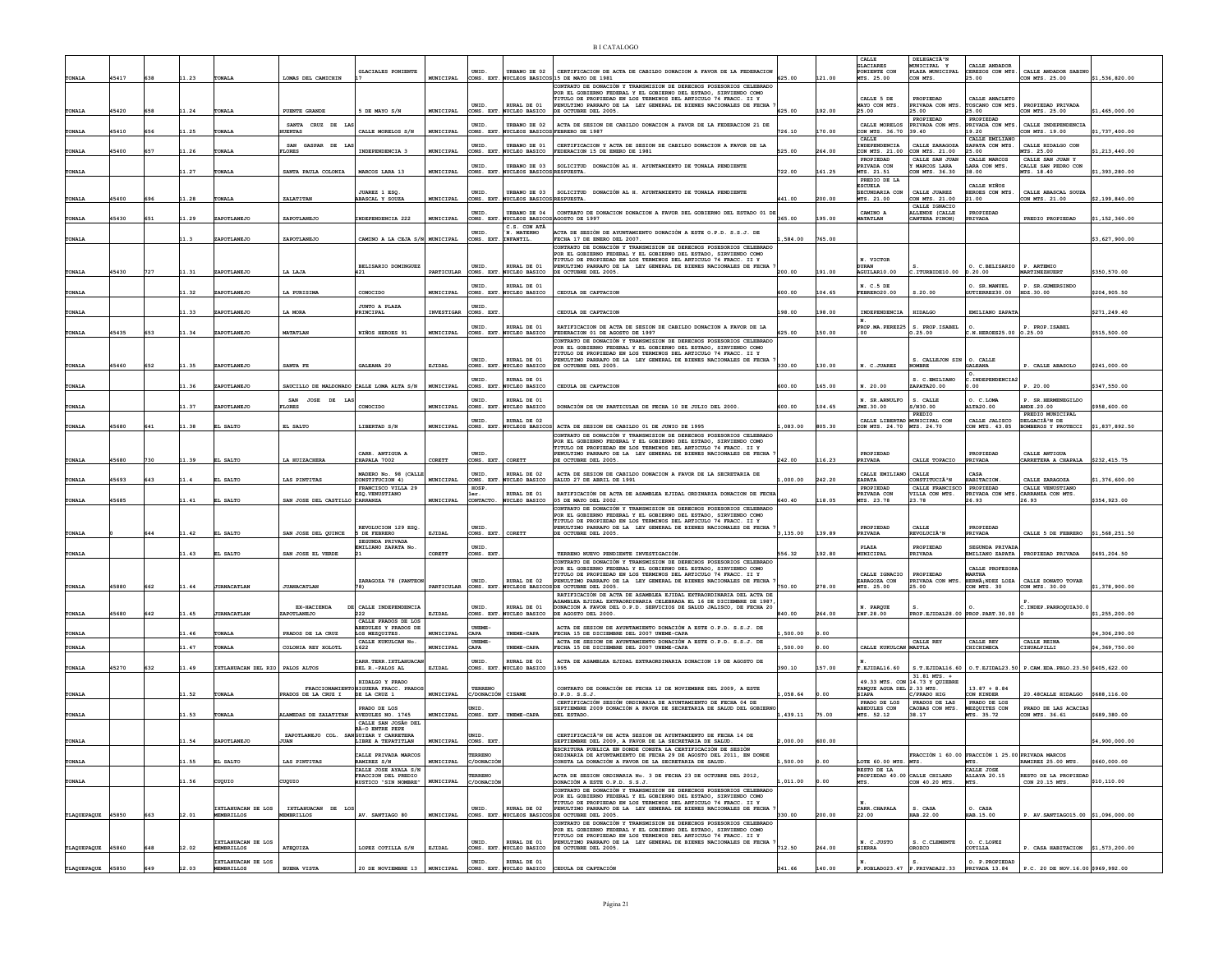| TLAQUEPAQUE                   | 45876 | 660 | 12.04 | TXTLARIJACAN DE LOS<br><b>MEMBRILLOS</b> | EL RODEO                                           | REVOLUCION 39                                                | PARTICULAR     | UNID.                  | RURAL DE 01<br>CONS. EXT. NUCLEO BASICO          | CONTRATO DE DONACIÓN Y TRANSMISION DE DERECHOS POSESORIOS CELEBRADO<br>OR EL GOBIERNO FEDERAL Y EL GOBIERNO DEL ESTADO, SIRVIENDO COMO<br>TITULO DE PROPIEDAD EN LOS TERMINOS DEL ARTICULO 74 FRACC. II Y<br>PENULTIMO PARRAFO DE LA LEY GENERAL DE BIENES NACIONALES DE FECHA<br>DE OCTUBRE DEL 2005.  | 658.00   | 288.00 | PROP. PRIVADA                       | PROP. PRIV. CASA<br><b>BLANCA</b>                  | O. C. REVOLUCION BLANCA                    | P. PROP. PRIV. CASA                                   | \$1,941,600.00  |
|-------------------------------|-------|-----|-------|------------------------------------------|----------------------------------------------------|--------------------------------------------------------------|----------------|------------------------|--------------------------------------------------|---------------------------------------------------------------------------------------------------------------------------------------------------------------------------------------------------------------------------------------------------------------------------------------------------------|----------|--------|-------------------------------------|----------------------------------------------------|--------------------------------------------|-------------------------------------------------------|-----------------|
| TLAQUEPAQUE                   | 45870 | 661 | 12.05 | IXTLAHUACAN DE LOS<br><b>MEMBRILLOS</b>  | LA CAPILLA                                         | HIDALGO S/N                                                  | EJIDAL         | UNID.<br>CONS. EXT     | PROCEDE                                          | CONTRATO DE DONACIÓN Y TRANSMISION DE DERECHOS POSESORIOS CELEBRADO<br>POR EL GOBIERNO FEDERAL Y EL GOBIERNO DEL ESTADO, SIRVIENDO COMO<br>TITULO DE PROPIEDAD EN LOS TERMINOS DEL ARTICULO 74 FRACC. II Y<br>PENULTIMO PARRAFO DE LA LEY GENERAL DE BIENES NACIONALES DE FECHA<br>DE OCTUBRE DEL 2005. | 330.00   | 120.00 | N. CASA<br>HAB.22.00                |                                                    |                                            | CCHA. FUTBOL22.00 0. ESCUELA15.00 P. CASA HAB.15.00   | \$852,000.00    |
| TLAQUEPAQUE                   |       |     | 12.06 | IXTLAHUACAN DE LOS<br>MEMBRILLOS         | LA CAÑADA                                          | CONOCIDO                                                     | PARTICULAR     | UNID.<br>CONS. EXT     |                                                  | CONTRATO DE PROMESA DE DONACIÓN DE FECHA 25 DE NOVIEMBRE DE 1992.<br>AL DIF JALISCO.                                                                                                                                                                                                                    | 331.57   | 128.50 |                                     |                                                    |                                            |                                                       | \$786,713.00    |
| TLAQUEPAQUE                   | 45850 |     | 12.07 | IXTLAHUACAN DE LOS<br><b>MEMBRILLOS</b>  | LOS CEDROS                                         | CALLE LOPEZ COTILLA<br>20-A                                  | PARTICULAR     | UNID                   | RURAL DE 01<br>CONS. EXT. NUCLEO BASICO          | ACTA ENTREGA RECEPCION Y ACTA DE PERMUTA                                                                                                                                                                                                                                                                | 500.00   | 150.31 | PRIV.20.00                          | S. CALLE<br>MORELOS20.00                           | O. C.LOPEI<br>COTILLA25.00                 | P. PROP. PRIV.25.00 \$1,171,178.00                    |                 |
|                               |       |     |       | IXTLAHUACAN DE LOS                       |                                                    |                                                              |                | UNID.                  | RURAL DE 01                                      | ACTA DE ASAMBLEA EJIDAL EXTRAORDINARIA DONACION A FAVOR DEL O.P.D.                                                                                                                                                                                                                                      | 257.40   |        | N. CASA                             | .JUAREZ23.40                                       | O. CARMEN                                  | P. C.LAZARO                                           |                 |
| TLAQUEPAQUE                   |       |     | 12.08 | <b>MEMBRILLOS</b>                        | SANTA ROSA DE LIMA                                 | LAZARO CARDENAS S/N   EJIDAL                                 |                | UNID.                  | CONS. EXT. NUCLEO BASICO<br>URBANO DE 12         | SERVICIOS DE SALUD JALISCO 10 SEPTIEMBRE DEL 2000<br>COPIA FOTOSTÀ TICA SIMPLE DE LA CERTIFICACIÓN DE SESIÓN ORDINARIA<br>DE FECHA 28 DE SEPTIEMBRE DEL 2006 DONACIÓN A FAVOR DE ESTE O.P.D.                                                                                                            |          | 257.40 | EJIDAL23.40<br>.MEZQUITERA30        | S. C.JOSE                                          | ANDOVAL11.00<br>O. C.JUAN<br><b>IANUEL</b> | CARDENAS11.00                                         | \$1,196,910.00  |
| TLAQUEPAQUE                   |       |     | 12.09 | TLAQUEPAQUE                              | BUENOS AIRES COL.                                  | MANUEL J. GARCIA 7                                           | MUNICIPAL      | UNID                   | CONS. EXT. NUCLEOS BASICOSS.S.J.<br>URBANO DE 01 | ACTA DE SESION DE CABILDO DONACION A FAVOR DE LA FEDERACION 19 DE                                                                                                                                                                                                                                       | 475.97   | 357.00 | N. C.AV.DEL                         | <b>OJAS30.55</b>                                   | <b>GCIA.15.58</b><br>O. C.MELCHOR          | P. C.SIN NOMBRE15.58 \$1,338,732.00                   |                 |
| TLAQUEPAQUE                   | 44990 | 664 | 12.1  | TLAQUEPAQUE                              | CERRO DEL CUATRO                                   | AV. CONSTITUCION 210 MUNICIPAL                               |                | CONS. EXT.             | NUCLEO BASICO<br><b>IRBANO DE 01</b>             | FEBRERO DE 1981<br>ACTA DE SESTON DE CARTLDO DONACTON A FAVOR DE LA FEDERACTON 02 DE                                                                                                                                                                                                                    | 630.00   | 264.00 | <b>CUATRO</b>                       | V.CONSTITUCION                                     | <b>OCAMPO</b>                              | P. C. TGNACTO METTA                                   | \$974,325.00    |
| TLAQUEPAQUE                   | 45580 | 665 | 12.11 | TLAQUEPAQUE                              | LA DURAZNERA                                       | FRAYLE S/N                                                   | MUNICIPAL      | UNID.<br>CONS. EXT.    | NUCLEO BASICO                                    | ABRIL DE 1981                                                                                                                                                                                                                                                                                           | 50.00    | 153.00 | . FRAYLE8.75                        | PROP. PART. 8.25                                   | PROP. PART. 12.00                          | P. PROP.PART.12.00 \$364.800.00                       |                 |
| TLAQUEPAQUE                   | 45590 | 666 | 12.12 | TLAQUEPAQUE                              | LAS JUNTAS COLONIA                                 | OROZCO 185                                                   | MUNICIPAL      | UNID.                  | URBANO DE 10                                     | ACTA DE SESION DE CABILDO DONACION A FAVOR DE LA FEDERACION 27 DE<br>CONS. EXT. NUCLEOS BASICOS NOVIEMBRE DE 1980                                                                                                                                                                                       | ,205.95  | 628.00 | PROP. MPPAL.26.5                    | .OR0ZC044.50                                       | O. C.SAN<br>MIGUEL15.20                    | P. PLAZA CIVICA27.10 \$2,794,400.00                   |                 |
| TLAQUEPAQUE                   | 45690 | 667 | 12.13 | TLAQUEPAQUE                              | LAS PINTAS DE ABAJO LA PAZ Y CALLE 8 DI<br>COLONIA | JULIO S/N                                                    | MUNICIPAL      | UNID<br>CONS. EXT.     |                                                  | URBANO DE 02 ACTA DE SESION DE CABILDO DONACION A FAVOR DE LA FEDERACION 27 DE<br>NUCLEOS BASICOS NOVIEMBRE DE 1980                                                                                                                                                                                     | 600.00   | 320.00 | PAZ30.00                            | PROP.MPPAL.30.00 JULIO20.00<br>S. CALLE            | O. C.8 DE                                  | P. PROP.MPPAL.20.00 \$2.035.000.00                    |                 |
| TLAQUEPAQUE                   |       |     | 12.14 | TLAQUEPAQUE                              | LOMAS<br>COLONIA                                   | DEL CUATRO CALLE FRANCISCO<br>SILVA S/N                      | MUNICIPAL      | UNID<br>CONS. EXT      |                                                  | ACTA DE SESIÓN DE AYUNTAMIENTO DONACIÓN DE FECHA 16 DE JUNIO DEL<br>2006. A FAVOR DE ESTE O.P.D. S.S.J.                                                                                                                                                                                                 | ,725.00  | 160.00 | N. LOTE 3<br>30.50                  | FRANCISCO SILVA<br>OMERO 30.46                     | O. CALLE RIO<br><b>IONDO 56.63</b>         | P. CALLE SIN NOMBRE<br>56.63                          | \$1,385,625.00  |
| <b>FLAQUE PAQUE</b>           | 45615 | 669 | 12.15 | TLAQUEPAQUE                              | MANUEL LOPEZ COTILLA                               | <b>JESUS RAMIREZ 20</b>                                      | MUNICIPAL      | UNID.                  | URBANO DE 01<br>CONS. EXT. NUCLEO BASICO         | ACTA DE SESION DE CABILDO DONACION A FAVOR DE LA FEDERACION 19 DE<br>FEBRERO DE 1981                                                                                                                                                                                                                    | 630.00   | 264.00 | PROP. PART.                         | S. C. JUAREZ<br>RMZ.30.00                          | ROP.PART                                   | P. C.JUAREZ.25.00                                     | \$1,056,600.00  |
| TLAQUEPAQUE                   | 45600 | 674 | 12.16 | TLAQUEPAQUE                              | SANTA ANITA                                        | RAMON CORONA 258                                             | MUNICIPAL      | UNID<br>CONS. EXT.     |                                                  | URBANO DE 03 ACTA DE SESION DE CABILDO DONACION A FAVOR DE LA FEDERACION 27 DE<br>NUCLEOS BASICOS NOVIEMBRE DE 1980                                                                                                                                                                                     | .820.00  | 814.42 | <b>MISM</b><br>PROPIEDAD 58.00      | CALLE MATAMOROS<br>58.00                           | CALLE IGNACIO<br>RAMIREZ 30.00             | PROPIEDAD ANTONIO<br><b>MOYA 30.00</b>                | \$4,932,339,00  |
| TLAQUEPAQUE                   | 45630 | 671 | 12.17 | TLAQUEPAQUE                              | SAN JOSE TATEPOSCO                                 | HIDALGO 220                                                  | MUNICIPAL      | UNID.<br>CONS. EXT.    | URBANO DE 01<br><b>NUCLEO BASICO</b>             | ACTA DE SESION DE CABILDO DONACION A FAVOR DE LA FEDERACION 27 DE<br>NOVIEMBRE DE 1980                                                                                                                                                                                                                  | 530.00   | 156.00 |                                     | C.HIDALGO30.00 PROP.PART.30.00 PROP.PART.21.00     |                                            | P. CALLE S/N21.00                                     | \$1,051,200.00  |
|                               |       |     |       |                                          |                                                    |                                                              |                |                        |                                                  | CONTRATO DE DONACIÓN Y TRANSMISION DE DERECHOS POSESORIOS CELEBRADO<br>POR EL GOBIERNO FEDERAL Y EL GOBIERNO DEL ESTADO. SIRVIENDO COMO                                                                                                                                                                 |          |        |                                     |                                                    |                                            |                                                       |                 |
| TLAQUEPAQUE                   | 45620 | 672 | 12.18 | TLAQUEPAQUE                              | <b>SAN</b><br>MARTIN DE<br>LA<br><b>TLORES</b>     | FRANCISCO VILLA 10                                           | PARTICULAR     | UNID.                  | URBANO DE 02                                     | TITULO DE PROPIEDAD EN LOS TERMINOS DEL ARTICULO 74 FRACC. II Y<br>PENULTIMO PARRAFO DE LA LEY GENERAL DE BIENES NACIONALES DE FECHA<br>CONS. EXT. NUCLEOS BASICOS DE OCTUBRE DEL 2005.                                                                                                                 | .620.00  | 963.00 | C. INSURGENTES. 6<br>0.00           |                                                    |                                            | $PROP.PART. 60.00$ C.GALEANA.27.00 P. PROP.PART.27.00 | \$2,879,775.00  |
| TLAQUEPAQUE                   | 45601 | 695 | 12.19 | TLAQUEPAQUE                              | <b>SANTA</b><br>MARI<br>TEQUEPEXPAN                | RAMON CORONA 65                                              | MUNICIPAL      | UNID.                  | <b>URBANO DE 01</b><br>CONS. EXT. NUCLEO BASICO  | ACTA DE SESION DE CABILDO DONACION A FAVOR DE LA FEDERACION 27 DE<br>NOVIEMBRE DE 1980                                                                                                                                                                                                                  | 404.00   | 326.00 | N. C.RAMON<br>CORONA27.00           | S. C.ALVARO<br>OBREGON27.00                        | $0. C.HGO.52.00$ SEPT.52.00                | P. C.16 DE                                            | \$3,129,200.00  |
| TLAQUEPAQUE                   | 45625 | 673 | 12.2  | TLAQUEPAQUE                              | SAN PEDRITO                                        | PUERTO LIVERPOOL 20                                          | MUNICIPAL      | UNID.<br>CONS. EXT     |                                                  | URBANO DE 06 ACTA DE SESION DE CABILDO DONACION A FAVOR DE LA FEDERACION 27 DE<br>UCLEOS BASICOS NOVIEMBRE DE 1980                                                                                                                                                                                      | 00.000   | 840.00 |                                     | PROP. MPPAL40.00 C.LIVERPOOL40.00 PROP. PART.25.00 |                                            | P. PROP.MPPAL25.00                                    | \$6,199,050.00  |
|                               |       |     |       |                                          | SAN PEDRO ROSALES                                  |                                                              |                | UNID.                  | URBANO DE 12                                     | ACTA DE SESION DE CABILDO DONACION A FAVOR DE LA FEDERACION 27 DE<br>NUCLEOS BASICOS NOVIEMBRE DE 1980                                                                                                                                                                                                  |          |        | C.ZALATITAN55.7                     |                                                    | O. C.ANTONIO DE P                          |                                                       |                 |
| TLAQUEPAQUE                   | 45559 | 676 | 12.21 | TLAQUEPAQUE                              | AIMOJO:                                            | ROSALES 385 S.R.<br>ENRIOUE GONZALEZ                         | MUNICIPAL      | CONS. EXT.<br>UNID.    | URBANO DE 02                                     | ACTA DE SESION DE CABILDO DONACION A FAVOR DE LA FEDERACION 27 DE                                                                                                                                                                                                                                       | 694.49   | 622.00 | C. STA. ROSALIA64                   | ROSALES50.27                                       | OLLI86.01<br>O. C.MIGUEL                   | AV.REVOLUCION85.84<br>P. C.ENRIOUE                    | \$13,853,847.50 |
| TLAQUEPAQUE 45559             |       | 677 | 12.22 | TLAQUEPAQUE                              | SANTA ROSALIA                                      | MARTINEZ 1030                                                | MUNICIPAL      | UNID                   | URBANO DE 01                                     | CONS. EXT. NUCLEOS BASICOS NOVIEMBRE DE 1980<br>ACTA DE SESION DE CABILDO DONACION A FAVOR DE LA FEDERACION 27 DE                                                                                                                                                                                       | ,612.50  | 266.00 | 50<br>N. C.16                       | <b>.GLZ.PEÑA64.50</b><br>S. C. PEDRO               | HGO.25.00<br>O. LOTE                       | GLZ.M.25.00                                           | \$3,314,300.00  |
| TLAQUEPAQUE                   | 45610 | 678 | 12.23 | TLAQUEPAQUE                              | TOLUQUILLA                                         | 16 DE SEPTIEMBRE 90<br>LOS ANGELES Y ANALC                   | MUNICIPAL      | CONS. EXT.<br>OFTCINAS | NUCLEO BASICO<br>RURAL DE 01                     | NOVIEMBRE DE 1980                                                                                                                                                                                                                                                                                       | ,170.00  | 264.00 | SEPT. 46.80<br>CALLE LOS            | 1.46.80<br>VISTA A LA                              | ALDIO.25.00<br>CRUZ VERDE                  | .GMO.PRIETO.25.00<br>EDIFICIO DE CATASTRO             | \$1,837,800.00  |
| TLAQUEPAQUE                   | 44450 |     | 12.24 | <b>GUADALAJARA</b>                       | GUADALAJARA (OFNAS.<br><b>JURISDICCIONALES)</b>    | s/N                                                          | MUNICIPAL      |                        | REGIONALES NUCLEO BASICO                         | CEDULA DE CAPTACION                                                                                                                                                                                                                                                                                     | 462.00   | 462.00 | ANGELES 14.00                       | PLAZOLETA 14.00                                    | 26.00                                      | 17.2                                                  | \$2,310,000.00  |
| TLAQUEPAQUE                   | 45700 | 682 | 12.25 | ACATLAN DE JUAREZ                        | ACATLAN DE JUAREZ                                  | <b>JUSTO SIERRA 26</b>                                       | <b>ESTATAL</b> | UNID.                  | RURAL DE 03                                      | CERTIFICADO CATASTRAL A FAVOR DEL GOBIERNO DEL ESTADO DE FECHA 31<br>CONS. EXT. NUCLEOS BASICOS DE AGOSTO DE 1998.                                                                                                                                                                                      | 529.00   | 300.00 | DEPTIVO.JUAREZ2<br>5.20             | 8.<br>TERR.MPPAL25.20 S.31.50                      | O. C.JUSTO                                 | DEPTIVO.JUAREZ31.50 \$2,041,900.00                    |                 |
| TLAQUEPAQUE                   | 45640 | 701 | 12.26 | TLAJOMULCO DE<br>ZUÑIGA                  | TLAJOMULCO DE ZUÑIGA                               | HIDALGO 90                                                   | MUNICIPAL      | UNID.<br>CONS. EXT.    | RURAL DE 03                                      | ACTA DE SESION DE CABILDO DONACION A FAVOR LA FEDERACION 19 DE<br>UCLEOS BASICOS NOVIEMBRE DE 1986<br>CONTRATO DE DONACIÓN Y TRANSMISION DE DERECHOS POSESORIOS CELEBRADO                                                                                                                               | ,704.43  | 250.00 | N. CARRETERA<br><b>FEDERAL</b>      | s.<br><b>PROP. PRIVADJ</b>                         | O. CALLE<br>IIDALGO.                       | . ARROYO                                              | \$3,849,873.00  |
|                               |       |     |       |                                          |                                                    |                                                              |                |                        | RURAL DE 01                                      | OR EL GOBIERNO FEDERAL Y EL GOBIERNO DEL ESTADO, SIRVIENDO COMO<br>TITULO DE PROPIEDAD EN LOS TERMINOS DEL ARTICULO 74 FRACC. II Y                                                                                                                                                                      |          |        |                                     |                                                    |                                            |                                                       |                 |
| TLAQUEPAQUE                   | 45640 | 714 | 12.27 | TLAJOMULCO DE<br>ZUÑIGA                  | <b>BUENA VISTA</b>                                 | 16 DE SEPTIEMBRE 29                                          | <b>VACANTE</b> | UNID.<br>CONS. EXT     | <b>WCLEO BASICO</b>                              | PENULTIMO PARRAFO DE LA LEY GENERAL DE BIENES NACIONALES DE FECHA<br>DE OCTUBRE DEL 2005.<br>CONTRATO DE DONACIÓN Y TRANSMISION DE DERECHOS POSESORIOS CELEBRADO                                                                                                                                        | 300.00   | 100.00 | N. CASA 16<br>SEPT.30.00            | S. CASA 16<br>SEPT.30.00                           | 0. C.16<br>SEPT.10.00                      | P. TERRENO.10.00                                      | \$492,200.00    |
|                               |       |     |       | TLAJOMULCO DE                            |                                                    |                                                              |                | UNID.                  | RURAL DE 02                                      | POR EL GOBIERNO FEDERAL Y EL GOBIERNO DEL ESTADO, SIRVIENDO COMO<br>TITULO DE PROPIEDAD EN LOS TERMINOS DEL ARTICULO 74 FRACC. II Y<br>PENULTIMO PARRAFO DE LA LEY GENERAL DE BIENES NACIONALES DE FECHA                                                                                                |          |        | C. INDEPENDENCIA                    | S. C.MANUEL                                        | PRIV.N.BRAVO25.                            |                                                       |                 |
| TLAQUEPAQUE                   | 45670 | 691 | 12.28 | ZUÑIGA                                   | CAJITITLAN                                         | INDEPENDENCIA 44                                             | PARTICULAR     | CONS. EXT.             |                                                  | NUCLEOS BASICOS DE OCTUBRE DEL 2005.<br>CONTRATO DE DONACIÓN Y TRANSMISION DE DERECHOS POSESORIOS CELEBRADO<br>POR EL GOBIERNO FEDERAL Y EL GOBIERNO DEL ESTADO. SIRVIENDO COMO                                                                                                                         | 825.00   | 245.00 | 33.00                               | 7.33.00                                            |                                            | P. C.CAMPESINO25.00 \$1,205,700.00                    |                 |
|                               |       | 709 | 12.29 | TLAJOMULCO DE<br>ZUÑIGA                  | LA ALAMEDA                                         | PARAISO ESQ. 5 DE<br>MAYO S/N                                | COMUNAL        | UNID.                  | RURAL DE 02                                      | TITULO DE PROPIEDAD EN LOS TERMINOS DEL ARTICULO 74 FRACC. II Y<br>PENULTIMO PARRAFO DE LA LEY GENERAL DE BIENES NACIONALES DE FECHA<br>CONS. EXT. NUCLEOS BASICOS DE OCTUBRE DEL 2005                                                                                                                  | 500.00   | 120.00 | PROP.MARCELINO<br>L.25.00           | .PARAIS025.00                                      | PROP.MARCELING<br>L.20.00                  | P. C.5 MAY020.00                                      | \$742,400.00    |
| TLAQUEPAQUE 45640             |       |     |       |                                          |                                                    |                                                              |                |                        |                                                  | CONTRATO DE DONACIÓN Y TRANSMISION DE DERECHOS POSESORIOS CELEBRADO<br>POR EL GOBIERNO FEDERAL Y EL GOBIERNO DEL ESTADO, SIRVIENDO COMO                                                                                                                                                                 |          |        |                                     |                                                    |                                            |                                                       |                 |
| TLAQUEPAQUE                   | 45645 | 716 | 12.3  | TLAJOMULCO DE<br>ZUÑIGA                  | NICOLAS R. CASILLA<br>(SAN AGUSTIN)                | ALDAMA 75                                                    | MUNICIPAL      | UNID.                  | RURAL DE 03                                      | TITULO DE PROPIEDAD EN LOS TERMINOS DEL ARTICULO 74 FRACC. II Y<br>PENULTIMO PARRAFO DE LA LEY GENERAL DE BIENES NACIONALES DE FECHA<br>CONS. EXT. NUCLEOS BASICOS DE OCTUBRE DEL 2005                                                                                                                  | 850.00   | 250.00 | ALDAMA40.00                         | S. C.LOPEZ<br>COTILLA40.00                         |                                            | C.ITURBIDE20.00 P. C.PEDRO LOZA20.00 \$1,794,000.00   |                 |
| TLAQUEPAQUE                   |       |     | 12.31 | TLAJOMULCO DE<br>ZUÑIGA                  | SAN LUCAS EVANGELISTA                              | 20 DE NOVIEMBRE No                                           | MUNICIPAL      | mirn<br>CONS. EXT      |                                                  | ACTA DE SESIÓN ORDINARIA DE FECHA 04 DE MARZO DEL 2010. SE APROBÓ ?<br>AUTORIZÓ DESTINAR RECURSOS PARA LA CONSTRUCCIÓN DEL CENTRO DE SALUI                                                                                                                                                              |          | 300.00 |                                     |                                                    |                                            |                                                       | \$493,400.00    |
|                               |       |     |       |                                          |                                                    |                                                              |                |                        |                                                  | CONTRATO DE DONACIÓN Y TRANSMISION DE DERECHOS POSESORIOS CELEBRADO<br>POR EL GOBIERNO FEDERAL Y EL GOBIERNO DEL ESTADO. SIRVIENDO COMO                                                                                                                                                                 |          |        |                                     |                                                    |                                            |                                                       |                 |
| TLAQUEPAQUE                   | 45665 | 718 | 12.32 | TLAJOMULCO DE<br>ZUÑIGA                  | SAN JUAN EVANGELISTA                               | FRANCISCO I. MADERO                                          | MUNICIPAL      | UNID.                  | RURAL DE 01<br>CONS. EXT. NUCLEO BASICO          | TITULO DE PROPIEDAD EN LOS TERMINOS DEL ARTICULO 74 FRACC. II Y<br>PENULTIMO PARRAFO DE LA LEY GENERAL DE BIENES NACIONALES DE FECHA<br>DE OCTUBRE DEL 2005.                                                                                                                                            | 350.00   | 250.00 | C.MADERO14.00                       | S. IGLESIA14.00 C.JUAREZ25.00                      |                                            | P. JARDIN DE N.25.00 \$689.500.00                     |                 |
|                               |       |     |       |                                          |                                                    |                                                              |                |                        |                                                  | CONTRATO DE DONACIÓN Y TRANSMISION DE DERECHOS POSESORIOS<br>CELEBRADO<br>POR EL GOBIERNO FEDERAL Y EL GOBIERNO DEL ESTADO, SIRVIENDO COMO<br>TTTIILO DE PROPTEDAD EN LOS TERMINOS DEL ARTICULO 74 FRACC. II Y                                                                                          |          |        |                                     |                                                    |                                            |                                                       |                 |
| TLAQUEPAQUE                   | 45660 | 711 | 12.33 | TLAJOMULCO DE<br>ZUÑIGA                  | SAN MIGUEL CUYUTLAN                                | FRANCISCO I. MADERO                                          | MUNICIPAL      | UNID.                  | RURAL DE 01<br>CONS. EXT. NUCLEO BASICO          | PENULTIMO PARRAFO DE LA LEY GENERAL DE BIENES NACIONALES DE FECHA<br>DE OCTUBRE DEL 2005.<br>CONTRATO DE DONACIÓN Y TRANSMISION DE DERECHOS POSESORIOS CELEBRADO                                                                                                                                        | 624.00   | 250.00 | C.REPUBLICA26.0                     | .JUAREZ26.00                                       | C.MADER024.00                              | P. C.LIBERTAD24.00 \$846,700.00                       |                 |
|                               |       |     |       | TLAJOMULCO DE                            |                                                    | SANTA CRUZ DE LAS EMIALIANO ZAPATA No                        |                | UNID.                  | RURAL DE 02                                      | OR EL GOBIERNO FEDERAL Y EL GOBIERNO DEL ESTADO, SIRVIENDO COMO<br>TITULO DE PROPIEDAD EN LOS TERMINOS DEL ARTICULO 74 FRACC. II Y<br>PENULTIMO PARRAFO DE LA LEY GENERAL DE BIENES NACIONALES DE FECHA                                                                                                 |          |        | C.GLZ.ORTEGA25.                     |                                                    |                                            |                                                       |                 |
| TLAQUEPAQUE                   | 45640 | 699 | 12.34 | ZUÑIGA                                   | LORES                                              |                                                              | EJIDAL         | CONS. EXT.             |                                                  | NUCLEOS BASICOS DE OCTUBRE DEL 2005.<br>TESTIMONIO DE LA FE DE HECHOS EN DÓNDE CONSTA LA ENTREGA PÚBLICA Y                                                                                                                                                                                              | ,000.00  | 120.00 |                                     | s.<br>.JUAREZ25.00                                 | C.J.MINAA0.00<br>0.120.32                  | 2. C.V.CARRANZA40.00 \$1,156,000.00                   |                 |
| <b>GUAD-JUAREZ</b><br>TLAJOM. |       |     | 12.35 | TLAJOMULCO DE<br>ZUÑIGA                  | SANTA CRUZ DEL VALLE   MANZANA 26 LOTE 21          |                                                              | MUNICIPAL      | UNID.<br>CONS. EXT     |                                                  | ACIFICA Y DE BUENA FE EL H. AYUNTAMIENTO A FAVOR DE ESTE O.P.D.<br>S.S.J. MEDIANTE LA ESCRITURA PÚBLICA No. 13746 DE FECHA 28 DE<br>DICIEMBRE DEL 2005.                                                                                                                                                 | , 250.24 | 800.00 | N. 18.80 AV.<br>PRIMERO DE<br>MAYO. | S. 27.51 CALLE<br>PLUTARCO ELIAS<br>CALLES.        | ANTIGUA<br>CARRETERA<br>CHAPALA.           | P. 119.29 CON<br>PROPIEDAD PARTICULAR, \$644,300.00   |                 |
|                               |       |     |       |                                          |                                                    | ENTRE LAS CALLES<br><b>GADERO Y EMILIANO</b><br>ZAPATA EN EL |                |                        |                                                  | TESTIMONIO DE LA FE DE HECHOS EN DÓNDE CONSTA LA ENTREGA PÚBLICA Y<br>PACIFICA Y DE BUENA FE EL H. AYUNTAMIENTO A FAVOR DE ESTE O.P.D.                                                                                                                                                                  |          |        | N. CALLE                            | N. LOTES 383940 N. LOTE 32 DE                      |                                            |                                                       |                 |
| TLAQUEPAOUE                   |       |     | 12.36 | TLAJOMULCO DE<br>ZUÑIGA                  | SAN<br><b>SEBASTIAN</b><br>RANDE                   | EL FRACCIONAMIENTO LOS<br>ROBLES 1.                          | MUNICIPAL      | UNID<br>CONS. EXT      |                                                  | .S.J. MEDIANTE LA ESCRITURA PÚBLICA No. 13745 DE FECHA 28 DE<br>DICIEMBRE DEL 2005.                                                                                                                                                                                                                     | 300.00   | 800.00 | FRANCISCO VILLA Y 41 DE LA<br>40.00 | <b>MANZANA 8 40.00 20.00</b>                       | LA MANZANA 8                               | N. CALLE MADERO<br>20.00                              | \$2,035,000.00  |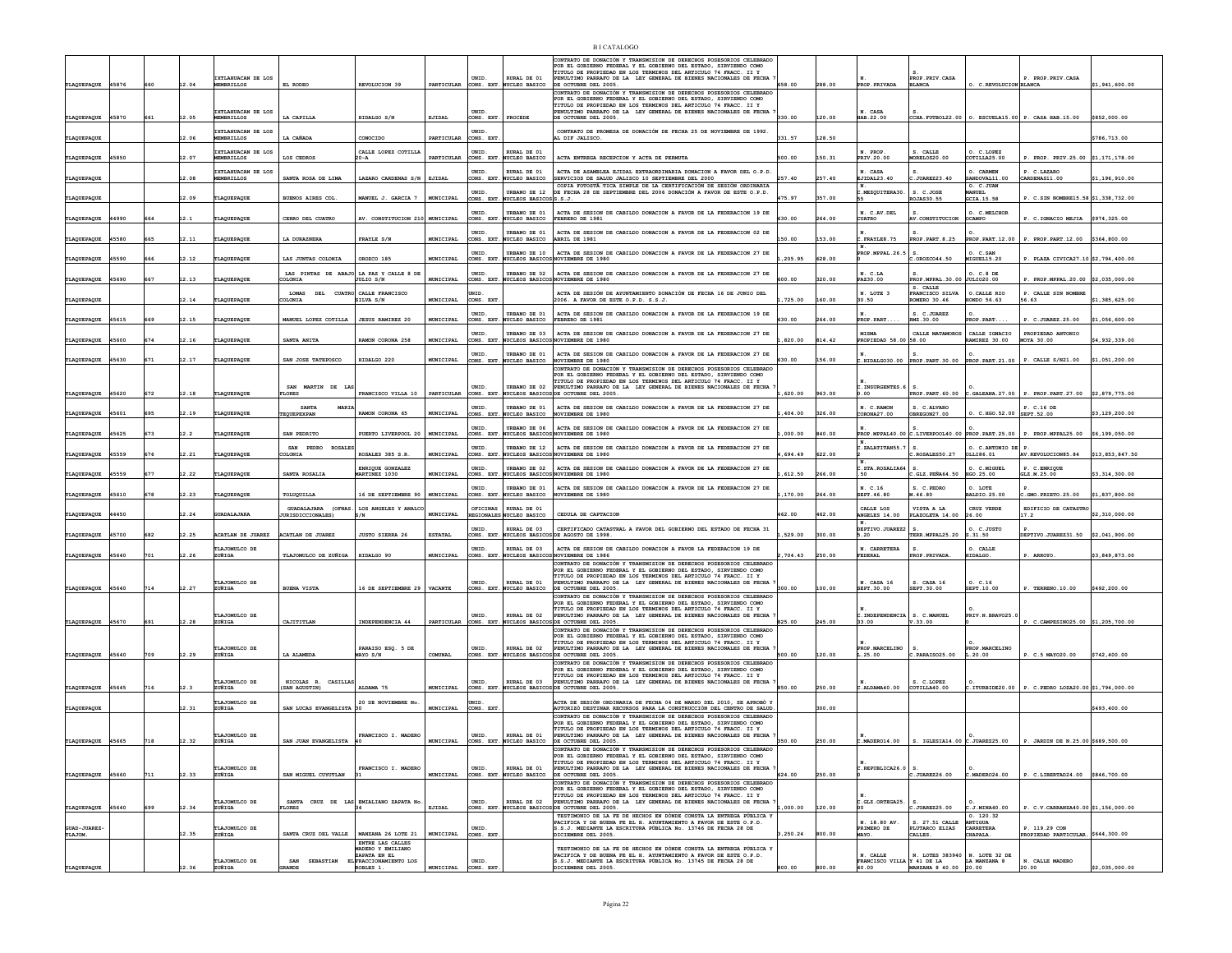|                         |       |     |       |                          |                                                     |                                                    |                       |                                |                                            | CONTRATO DE DONACIÓN Y TRANSMISION DE DERECHOS POSESORIOS CELEBRADO<br>POR EL GOBIERNO FEDERAL Y EL GOBIERNO DEL ESTADO, SIRVIENDO COMO                                                                  |               |         |                                              |                                                                                   |                                                                  |                                                                                                                                                                                                                                                                                                                                                                                                                                                                                                    |                |
|-------------------------|-------|-----|-------|--------------------------|-----------------------------------------------------|----------------------------------------------------|-----------------------|--------------------------------|--------------------------------------------|----------------------------------------------------------------------------------------------------------------------------------------------------------------------------------------------------------|---------------|---------|----------------------------------------------|-----------------------------------------------------------------------------------|------------------------------------------------------------------|----------------------------------------------------------------------------------------------------------------------------------------------------------------------------------------------------------------------------------------------------------------------------------------------------------------------------------------------------------------------------------------------------------------------------------------------------------------------------------------------------|----------------|
|                         |       |     |       | TLAJOMULCO DE            |                                                     |                                                    |                       | UNID.                          | EURAL DE 01                                | TITULO DE PROPIEDAD EN LOS TERMINOS DEL ARTICULO 74 FRACC. II Y<br>ENULTIMO PARRAFO DE LA LEY GENERAL DE BIENES NACIONALES DE FECHA                                                                      |               |         |                                              |                                                                                   | .INDEPENDENCIA1                                                  | P. C.LAZARO                                                                                                                                                                                                                                                                                                                                                                                                                                                                                        |                |
| TLAQUEPAQUE 45672       |       | 702 | 12.37 | ZUÑIGA                   | ZAPOTE DEL VALLE                                    | HIDALGO 47                                         | MUNICIPAL             | ONS. EXT.                      | UCLEO BASICO                               | DE OCTUBRE DEL 2005.                                                                                                                                                                                     | 250.00        | 112.00  | INDEPENDENCIA                                | .HIDALGO25.00                                                                     |                                                                  | CAR. 10.00                                                                                                                                                                                                                                                                                                                                                                                                                                                                                         | \$504,600.00   |
|                         |       |     |       | TLAJOMULCO DE            |                                                     | CRISANTEMOS Y                                      |                       | UNID.                          |                                            |                                                                                                                                                                                                          |               |         | CALLE ROSAC                                  | CALLE GLADIOLA                                                                    | CALLE ALCATRAZ                                                   | CALLE CRISANTEMO                                                                                                                                                                                                                                                                                                                                                                                                                                                                                   |                |
| TLAQUEPAQUE             |       |     | 2.38  | ZUÑIGA                   | TULIPANES                                           | RTENCIAS<br>ALLENDE No. 80                         | INVESTIGAR            | ONS. EXT                       |                                            | TERRENO NUEVO PENDIENTE INVESTIGACIÓN. (CEDULA DE CAPTACIÓN)                                                                                                                                             | ,791.00       | 157.00  | 15 MTS.2                                     | IN MTS.                                                                           | .10 MTS.2                                                        | 61.30 MTS.2                                                                                                                                                                                                                                                                                                                                                                                                                                                                                        | 2,465,050.00   |
|                         |       |     |       |                          |                                                     | (VENUSTIANO CARRANZI                               |                       | UNID.                          | <b>RURAL DE 02</b>                         | COPIA CERTIFICADA DE LA SESION No. 24 EXTRAORDINARIA DE AYUNTAMIENT DE FECHA 13 DE JULIO DEL 2011, DONACION A FAVOR DE ESTE O.P.D.                                                                       |               |         |                                              |                                                                                   | O. C. JUAN DE LA                                                 |                                                                                                                                                                                                                                                                                                                                                                                                                                                                                                    |                |
| TLAQUEPAQUE 45730       |       | 704 | 12.39 | VILLA CORONA             | VILLA CORONA                                        | 8/N)                                               | MUNICIPAL             | ONS. EXT                       | UCLEOS BASICOSS.S.J.                       | CONTRATO DE DONACIÓN Y TRANSMISION DE DERECHOS POSESORIOS CELEBRADO                                                                                                                                      | 317.00        | 250.00  | .LIBERTAD59.60                               |                                                                                   | ARRERA77.97                                                      | P. C.ALLENDE101.30 \$3,471,666.00                                                                                                                                                                                                                                                                                                                                                                                                                                                                  |                |
|                         |       |     |       |                          |                                                     |                                                    |                       |                                |                                            | POR EL GOBIERNO FEDERAL Y EL GOBIERNO DEL ESTADO. SIRVIENDO COMO                                                                                                                                         |               |         |                                              |                                                                                   |                                                                  |                                                                                                                                                                                                                                                                                                                                                                                                                                                                                                    |                |
|                         |       |     |       |                          |                                                     |                                                    |                       | UNID.                          | RURAL DE 01                                | TITULO DE PROPIEDAD EN LOS TERMINOS DEL ARTICULO 74 FRACC. II Y<br>PENULTIMO PARRAFO DE LA LEY GENERAL DE BIENES NACIONALES DE FECHA                                                                     |               |         | N. C.ELEUTERIO                               | S. C. RAMON                                                                       | PROP. TRINIDAD                                                   |                                                                                                                                                                                                                                                                                                                                                                                                                                                                                                    |                |
| TLAQUEPAQUE 45745       |       | 707 | 12.4  | VILLA CORONA             | ATOTONILCO EL BAJO                                  | PARROQUIA 18                                       | MUNICIPAL             | ONS. EXT                       | <b>JCLEO BASICO</b>                        | DE OCTUBRE DEL 2005.                                                                                                                                                                                     | 405.00        | 250.00  | M.15.00                                      | : 15.00                                                                           | M.27.00                                                          | P. C.PARROQUIA.27.00 \$725,750.00                                                                                                                                                                                                                                                                                                                                                                                                                                                                  |                |
|                         |       |     |       |                          |                                                     |                                                    |                       |                                |                                            | CONTRATO DE DONACIÓN Y TRANSMISION DE DERECHOS POSESORIOS CELEBRADO                                                                                                                                      |               |         |                                              |                                                                                   |                                                                  |                                                                                                                                                                                                                                                                                                                                                                                                                                                                                                    |                |
|                         |       |     |       |                          |                                                     |                                                    |                       |                                |                                            | CONSIDER OBJERNO FEDERAL Y EL GOBIERNO DEL ESTADO, SIRVIENDO COMO<br>POR EL GOBIERNO FEDERAL Y EL GOBIERNO DEL ESTADO, SIRVIENDO COMO<br>TITULO DE PROPIEDAD EN LOS TERMINOS DEL ARTICULO 74 FRACC. II Y |               |         |                                              |                                                                                   |                                                                  |                                                                                                                                                                                                                                                                                                                                                                                                                                                                                                    |                |
| TLAQUEPAQUE             | 45746 |     | 12.41 | VILLA CORON              | <b>BURNA VISTA</b>                                  | 16 DE SEPTIEMBRE 50                                | ETTDAT.               | UNID.<br>NS. EXT               | RURAL DE 01<br>CLEO BASTCO                 | PENULTIMO PARRAFO DE LA LEY GENERAL DE BIENES NACIONALES DE FECHA<br><b>E OCTUBER DEL 2005.</b>                                                                                                          | <b>858.89</b> | 00      | N. C.16<br><b>EPT 26.00</b>                  | BOD.CONASUPO.26.                                                                  | O. CALLE<br>00.35M                                               | BOD. CONASUPO26.00 \$1,111,306.00                                                                                                                                                                                                                                                                                                                                                                                                                                                                  |                |
|                         |       |     |       |                          |                                                     |                                                    |                       |                                |                                            |                                                                                                                                                                                                          |               |         |                                              |                                                                                   |                                                                  |                                                                                                                                                                                                                                                                                                                                                                                                                                                                                                    |                |
| TLAQUEPAQUE 45730       |       | 703 | 12.42 | VILLA CORONA             | EL BARRO                                            | LOPEZ COTILLA 14                                   | EJIDAL                | UNIP-                          | RURAT, DE 01<br>ONS. EXT. NUCLEO BASICO    | ACTA DE ASAMBLEA EJIDAL EXTRAORDINARIA DONACION A FAVOR DEL O.P.D.<br>SERVICIOS DE SALUD DEL ESTADO DE JALISCO 09 DE OCTUBRE DE 1998                                                                     | .221.71       | 80.00   | N. C. LOPEZ<br>COTILLA41.94                  | S. BOD<br>ONASUPO41.94                                                            |                                                                  | $0.$ IGLESIA29.13 P. ESCUELA29.13                                                                                                                                                                                                                                                                                                                                                                                                                                                                  | \$575,599.00   |
|                         |       |     |       |                          |                                                     |                                                    |                       |                                |                                            |                                                                                                                                                                                                          |               |         |                                              |                                                                                   |                                                                  |                                                                                                                                                                                                                                                                                                                                                                                                                                                                                                    |                |
|                         |       |     |       |                          |                                                     |                                                    |                       |                                |                                            |                                                                                                                                                                                                          |               |         |                                              | N. RESTO                                                                          | N. RESTO                                                         | RESTO C/FUTBOL S                                                                                                                                                                                                                                                                                                                                                                                                                                                                                   |                |
|                         |       |     |       |                          | <b>JUAN GIL PRECIADO</b>                            |                                                    |                       | UNID.                          | EURAL DE 01                                |                                                                                                                                                                                                          |               |         | N. RESTO                                     | C/FUTBOL S.<br>C.MORELOS O                                                        | <br>/FUTBOL S.<br>.MORELOS O.                                    | C.MORELOS O. KINDER                                                                                                                                                                                                                                                                                                                                                                                                                                                                                |                |
| TLAQUEPAQUE             |       |     | 12.43 | VILLA CORONA             |                                                     | MORELOS 67                                         | MUNICIPAL             | CONS. EXT.                     | UCLEO BASICO                               | CEDULA DE CAPTACION                                                                                                                                                                                      | 279.00        | 107.50  | /FUTBOL                                      | INDER RAFAEL RM                                                                   | KINDER RAFAEL RM RAFAEL RM                                       |                                                                                                                                                                                                                                                                                                                                                                                                                                                                                                    | \$449,975.00   |
|                         |       |     |       |                          |                                                     | 1 KTLOMETRO AT.                                    |                       |                                |                                            |                                                                                                                                                                                                          |               |         | N PROPTEDAD                                  |                                                                                   |                                                                  |                                                                                                                                                                                                                                                                                                                                                                                                                                                                                                    |                |
|                         |       |     | 12.44 | TLAQUEPAQUE              | MARTIN<br>LORES                                     | LASORIENTE DE SAN MARTI<br>DE LAS FLORES           | MUNICIPAL             | UNID<br>CONS. EXT              | UJER                                       | HOSPITAL DE LA ESCRITURA PÚBLICA No. 4398 DE FECHA 03 DE SEPTIEMBRE DEL 2008 A<br>FAVOR DE ESTE O.P.D. S.S.J.                                                                                            | ,052.00       | 300.00  | <b>TRANCISCO SILVA</b><br><b>OMERO 82.00</b> | RESTO DE LA                                                                       | O. RESTO DE LA                                                   | P. PROPIEDAD DEL<br>PROPIEDAD 82.00 PROPIEDAD 82.00 AYUNTAMIENTO 86.00                                                                                                                                                                                                                                                                                                                                                                                                                             | \$6,773,150.00 |
| TLAQUEPAQUE             |       |     |       |                          |                                                     |                                                    |                       |                                |                                            |                                                                                                                                                                                                          |               |         | CALLE SALINA                                 |                                                                                   |                                                                  |                                                                                                                                                                                                                                                                                                                                                                                                                                                                                                    |                |
| TLAQUEPAQUE             |       |     | 12.45 | TLAQUEPAQUE              | SAN PEDRITO                                         | CALLE TAMIAHUA NO.<br>4491                         | <b>MUNICIPAL</b>      | <b>UNEME-</b><br>CAPA          | INEME-CAPA                                 | ACTA DE SESIÓN DE AYUNTAMIENTO DONACIÓN A FAVOR DE ESTE O.P.D.<br>.S.J. DE FECHA 18 DE OCTUBRE DEL 2007. UNEME-CAPA                                                                                      | 731.00        | 204.00  | CRUZ CON MTS.<br>36.86                       | CALLE TAMIAHUA<br>ON MTS. 26.72                                                   | AV. PEMEX CON<br>MTS 42.42                                       | CABO SAN LUCAS CON<br>MTS. 25.63                                                                                                                                                                                                                                                                                                                                                                                                                                                                   | 4.547.529.08   |
|                         |       |     |       | TLAJOMULCO DE            |                                                     | AV. BELMOPAN FRACC                                 |                       | UNEME                          |                                            | ACTA DE SESION DE AYUNTAMIENTO DONACIÓN A ESTE O.P.D. S.S.J. DE                                                                                                                                          |               |         |                                              |                                                                                   |                                                                  |                                                                                                                                                                                                                                                                                                                                                                                                                                                                                                    |                |
| TLAQUEPAQUE             |       |     | 12.46 | ZUÑIGA                   | TLAJOMULCO DE ZUÑIGA                                | HACIENDA SANTA FE                                  | MUNICIPAL             | CAPA                           | <b>INEME-CAPA</b>                          | ECHA 14 DE DICIEMBRE DEL 2007 UNEME-CAPA                                                                                                                                                                 | 585.12        | 240.00  | CALLE BELMOPAN                               | AV. HONDURAS                                                                      |                                                                  | CALLE SAN PABLO CALLE SAN JOSE                                                                                                                                                                                                                                                                                                                                                                                                                                                                     | 4,857,900.00   |
|                         |       |     |       |                          |                                                     |                                                    |                       |                                |                                            | DOCUMENTO EN DONDE LO DONA UN FIDEICOIMISO AL AYUNTAMIENTO DE<br>CATLAN DE JUAREZ DE FECHA 28 DE NOVIEMBRE DEL 2008 FALTA LA                                                                             |               |         |                                              |                                                                                   |                                                                  |                                                                                                                                                                                                                                                                                                                                                                                                                                                                                                    |                |
| TLAQUEPAQUE             |       |     | 12.47 | ACATLAN DE JUAREZ        | <b>BELLAVISTA</b>                                   | CONOCIDO                                           | FIDEICOMISO CONS. EXT |                                |                                            | ONACIÓN DE PARTE DEL MUNICIPIO AL O.P.D. S.S.J.                                                                                                                                                          | 2,205.80      | 80.00   |                                              |                                                                                   |                                                                  |                                                                                                                                                                                                                                                                                                                                                                                                                                                                                                    | \$938,745.00   |
|                         |       |     |       |                          |                                                     |                                                    |                       |                                |                                            | CONTRATO DE DONACIÓN Y TRANSMISION DE DERECHOS POSESORIOS CELEBRADO<br>POR EL GOBIERNO FEDERAL Y EL GOBIERNO DEL ESTADO. SIRVIENDO COMO                                                                  |               |         |                                              |                                                                                   |                                                                  |                                                                                                                                                                                                                                                                                                                                                                                                                                                                                                    |                |
|                         |       |     |       |                          |                                                     |                                                    |                       |                                |                                            | TITULO DE PROPIEDAD EN LOS TERMINOS DEL ARTICULO 74 FRACC. II Y                                                                                                                                          |               |         |                                              |                                                                                   |                                                                  |                                                                                                                                                                                                                                                                                                                                                                                                                                                                                                    |                |
| TLAQUEPAQUE             | 45655 |     | 12.49 | TLAJOMULCO DE<br>ZUÑIGA  | SANTA CRUZ DEL VALLE                                | EMILIANO ZAPATA 23                                 | EJIDAL                | UNID.<br>ONS. EXT.             | RURAL DE 02<br>UCLEOS BASICOS              | PENULTIMO PARRAFO DE LA LEY GENERAL DE BIENES NACIONALES DE FECHA<br>DE OCTUBRE DEL 2005.                                                                                                                | 560.00        | 250.00  | :JUREZ20.00                                  | C.HIDALGO20.00                                                                    | PROP. PRIV.28.00                                                 | P. BOD.EJI. Y<br>C.E.ZAPATA28.00                                                                                                                                                                                                                                                                                                                                                                                                                                                                   | \$644,300.00   |
|                         |       |     |       |                          |                                                     |                                                    |                       |                                |                                            |                                                                                                                                                                                                          |               |         |                                              |                                                                                   |                                                                  |                                                                                                                                                                                                                                                                                                                                                                                                                                                                                                    |                |
| GUAD-JUAREZ-<br>TLAJOM. | 5650  |     |       | TLAJOMULCO DE<br>ZUÑIGA  | SAN SEBASTIAN<br>- 12<br>RANDE                      | MONTENEGRO 174                                     | MUNICIPAL             | UNID.<br>CONS. EXT             | RURAL DE 02<br>NUCLEOS BASICO              | CERTIFICACION DE ACTA DE CABILDO DONACION A FAVOR DE LA SECRETARIA<br>DE SALUD 03 DE DICIEMBRE DE 1986                                                                                                   | 240.00        | 10.00   |                                              |                                                                                   | LTE. NUM. 19.12.0 C. MONTENEGRO12.0 LTES. NUM. 18Y1920           | P. LTE.NUM.2220.00                                                                                                                                                                                                                                                                                                                                                                                                                                                                                 | \$2,035,000.00 |
|                         |       |     |       |                          |                                                     |                                                    |                       |                                |                                            |                                                                                                                                                                                                          |               |         | CON PROPIEDAD                                |                                                                                   |                                                                  |                                                                                                                                                                                                                                                                                                                                                                                                                                                                                                    |                |
|                         |       |     |       |                          |                                                     | PREDIO DOMINADO LA<br>ARENA COL. LAS               |                       | TERRENC                        |                                            | COPIA FOTOSTÁ TICA DE LA CERTIFICACIÓN SESIÓN ORDINARIA FECHA 15 DI                                                                                                                                      |               |         | QUE SE RESERVA<br>EL DONANTE                 | CON PROPIEDAD<br>OUE SE RESERVA                                                   |                                                                  | COMUNIDAD AGRARIA<br>PROPIEDAD JOSE SAN MARTIN DE LAS                                                                                                                                                                                                                                                                                                                                                                                                                                              |                |
| TLAQUEPAQUE             |       |     | 12.51 | TLAQUEPAQUE              | TLAQUEPAQUI                                         | LIEBRES                                            | MUNICIPAL             | /DONACIÓN                      | CISAME                                     | SEPTEMBRE DEL 2009 DONACIÓN A FAVOR DEL GOBIERNO DEL ESTADO.                                                                                                                                             | 3,060.00      | 000.00  | 65.15                                        | EL DONANTE 65.15                                                                  | VILLEGAS 47.00                                                   | FLORES HOY CAL                                                                                                                                                                                                                                                                                                                                                                                                                                                                                     | 4,321,000.00   |
|                         |       |     |       |                          |                                                     | <b>IBICADO EN LAS</b><br>NSTALACIONES DEL          |                       |                                | FERREN                                     | CTA DE SESION DE AYUNTAMIENTO DONACIÓN A FAVOR DE LA SECRETARIA DE                                                                                                                                       |               |         |                                              |                                                                                   |                                                                  |                                                                                                                                                                                                                                                                                                                                                                                                                                                                                                    |                |
| TLAQUEPAQUE             |       |     | 12.52 | <b>ACATLAN DE JUAREZ</b> | <b>BELLAVISTA</b>                                   | PARQUESITO                                         | MUNICIPAL             | CONS. EXT                      | /DONACIÓN                                  | SALUD, DE FECHA 28 DE MARZO DEL 2010.                                                                                                                                                                    | 277.82        | 80.00   |                                              |                                                                                   |                                                                  |                                                                                                                                                                                                                                                                                                                                                                                                                                                                                                    | \$445,019.00   |
|                         |       |     |       |                          |                                                     |                                                    |                       |                                |                                            |                                                                                                                                                                                                          |               |         | CON ANTIGUO                                  |                                                                                   |                                                                  | CALLE 16 DE                                                                                                                                                                                                                                                                                                                                                                                                                                                                                        |                |
|                         |       |     |       |                          |                                                     |                                                    |                       |                                |                                            |                                                                                                                                                                                                          |               |         |                                              |                                                                                   |                                                                  |                                                                                                                                                                                                                                                                                                                                                                                                                                                                                                    |                |
|                         |       |     |       |                          |                                                     |                                                    |                       | RREN                           |                                            | NTRATO PRIVADO DE DONACIÓN A ESTE O.P.D. S.S.J. DE FECHA 01 DE                                                                                                                                           |               |         |                                              |                                                                                   |                                                                  |                                                                                                                                                                                                                                                                                                                                                                                                                                                                                                    |                |
| TLAQUEPAQUE             |       |     | 12.53 | VILLA CORON              | <b>BUENA VISTA</b>                                  | ONOCIDO                                            | MUNICIPAL             | DONAC                          |                                            | JUNIO DEL 2011                                                                                                                                                                                           | 0,843.00      |         | CENTRO DE SALUD<br>40.00 MTS.                |                                                                                   | CANCHA DE FUTBOL TERRENO EJIDAL<br>CON 40.00 MTS. CON 25.00 MTS. | SEPTIEMBRE CON 25.00                                                                                                                                                                                                                                                                                                                                                                                                                                                                               | \$2,168,600.00 |
|                         |       |     |       | IXTLAHUACAN DE LOS       | IXTLAHUACAN DE                                      | LOS FRACCIONAMIENTO VALLI                          |                       | <b>ERRENO</b>                  |                                            | COPIA SIMPLE DE LA CERTIFICACIÓN DE ACTA DE AYUNTAMIENTO No. 23 DE                                                                                                                                       |               |         |                                              |                                                                                   |                                                                  |                                                                                                                                                                                                                                                                                                                                                                                                                                                                                                    |                |
| <b>LAQUEPAQUE</b>       |       |     | 2.54  | <b>MEMBRILLOS</b>        | EMBRILLOS                                           | DE LOS OLIVOS II                                   | MUNICIPAL             | /DONACIC                       |                                            | FECHA 07 DE MAYO DEL 2011, DONACIÓN A ESTE O.P.D. S.S.J.                                                                                                                                                 | 070.30        |         |                                              |                                                                                   |                                                                  |                                                                                                                                                                                                                                                                                                                                                                                                                                                                                                    | \$579,684.00   |
|                         |       |     |       |                          |                                                     |                                                    |                       |                                |                                            |                                                                                                                                                                                                          |               |         | VARIAS MEDIDAS                               | <b>U</b> M                                                                        |                                                                  |                                                                                                                                                                                                                                                                                                                                                                                                                                                                                                    |                |
|                         |       |     |       |                          |                                                     | FRACCIÓN No.2, DEL                                 |                       |                                |                                            |                                                                                                                                                                                                          |               |         | 94.73,79.70                                  | 85.07, 26.30, 37.                                                                 |                                                                  |                                                                                                                                                                                                                                                                                                                                                                                                                                                                                                    |                |
| <b>FLAQUEPAQUE</b>      |       |     | 12.55 | TLAJOMULCO DE<br>ZUÑIGA  | OMAS DE TEJEDA                                      | PREDIO DENOMINADO EL<br>CASCO                      | MINTCTPAT.            | <b><i>ERRENO</i></b><br>DONACI |                                            | CONTRATO DE DONACIÓN OUE CONSTA EN ESCRITURA PÚBLICA No. 15.903 DE<br>ECHA 06 DE DICIEMBRE DEL 2010, A FAVOR DE ESTE O.P.D. S.S.J.                                                                       | 695.77        |         | MTS. CON<br>FRACCIÓN                         | MTS. CON<br>FRACCIÓN 1                                                            | 41.24 MTS. CON<br>RACCIÓN 1.                                     | $9.34$ MTS. - CALLE<br>LAZARO CARDENAS                                                                                                                                                                                                                                                                                                                                                                                                                                                             | 3754.815.60    |
|                         |       |     |       |                          |                                                     |                                                    |                       |                                |                                            | COPIA FOTOSTATICA SIMPLE DE LA CERTIFICACIÓN SESION ORDINARIA DE                                                                                                                                         |               |         |                                              |                                                                                   |                                                                  |                                                                                                                                                                                                                                                                                                                                                                                                                                                                                                    |                |
| TLAQUEPAQUE             |       |     | 12.56 | TLAJOMULCO DE<br>ZUÑIGA  | CUEXCOMATITLAN                                      | PREDIO EL ALTITO                                   |                       | RREN<br><i>C/DONACIÓ</i>       |                                            | FECHA 26 DE MAYO DEL 2010, DONACIÓN A FAVOR DE LA SECRETARIA DE<br>SALUD GOBIERNO DEL ESTADO.                                                                                                            | 1.838.05      |         |                                              |                                                                                   |                                                                  |                                                                                                                                                                                                                                                                                                                                                                                                                                                                                                    | \$735,220.00   |
|                         |       |     |       |                          |                                                     |                                                    |                       |                                |                                            |                                                                                                                                                                                                          |               |         |                                              |                                                                                   |                                                                  |                                                                                                                                                                                                                                                                                                                                                                                                                                                                                                    |                |
|                         |       |     |       |                          |                                                     |                                                    |                       | RRENO                          |                                            | COPIA FOTOSTÁTICA SIMPLE DEL ACUERDO 146/2009 DE LA SESIÓN ORDINARIA<br>DE FECHA 11 DE SEPTIEMBRE DEL 2009, DONACIÓN A FAVOR DE ESTE O.P.D                                                               |               |         | VARIOS LOTES                                 | YPROPIEDAD                                                                        | PROPIEDAD                                                        |                                                                                                                                                                                                                                                                                                                                                                                                                                                                                                    |                |
| TLAQUEPAQUE             |       |     | 12.57 | TLAJOMULCO<br>ZUÑIGA     | FRACCIONAMIENTO<br>RESIDENCIAL LAS MORAS            | FRACCIONAMIENTO<br>RESIDENCIAL LAS MORAS MUNICIPAL |                       | C/DONACIÓN                     | UNEME-CAPA                                 |                                                                                                                                                                                                          | ,095.99       |         | COLINDANCIAS<br>CON 112.42 MTS.              | PRIVADA<br>21.17 MTS                                                              | CON PRIVADA<br>19.13 MTS                                         | $\begin{tabular}{ll} \multicolumn{2}{l}{{\small\texttt{CON}}}\texttt{VIALIDAD} & \multicolumn{2}{c}{\small\texttt{CAMINO}} & \multicolumn{2}{c}{\small\texttt{READ}}\\ & \multicolumn{2}{c}{\small\texttt{CON}} & \multicolumn{2}{c}{\small\texttt{NLON}} & \multicolumn{2}{c}{\small\texttt{NLON}} & \multicolumn{2}{c}{\small\texttt{NLON}}\\ \multicolumn{2}{c}{\small\texttt{CON}} & \multicolumn{2}{c}{\small\texttt{NLON}} & \multicolumn{2}{c}{\small\texttt{NLON}} & \multicolumn{2}{c}{\$ |                |
|                         |       |     |       |                          |                                                     |                                                    |                       |                                |                                            |                                                                                                                                                                                                          |               |         | UNIDAD<br>DEPORTIVA                          | SAN UNIDAD DEPORTIVA SAN                                                          | CARR. SAN LUCAS<br><b>JUAN</b>                                   |                                                                                                                                                                                                                                                                                                                                                                                                                                                                                                    |                |
|                         |       |     | 12.58 | <b>TLAJOMIT.CO</b>       | SAN LUCAS EVANGELISTA EVANGELISTA No. 221 MUNICIPAL | CARR.<br>SAN LUCAS                                 |                       | mern<br>CONS. EXT              |                                            | <b>EDULA DE CAPTACIÓN</b>                                                                                                                                                                                | 573.50        | 42.00   |                                              |                                                                                   |                                                                  | LUCAS CON 19.20 SAN LUCAS CONEVANGELISTA CON PROPIEDAD PRIVADA CON<br>25.10 MTS.                                                                                                                                                                                                                                                                                                                                                                                                                   |                |
| TLAQUEPAQUE             |       |     |       | ZUÑIGA                   |                                                     |                                                    |                       |                                |                                            |                                                                                                                                                                                                          |               |         |                                              | 25.40 MTS.                                                                        | 28.50 MTS.                                                       |                                                                                                                                                                                                                                                                                                                                                                                                                                                                                                    |                |
|                         |       |     |       |                          |                                                     | BOITLEVARD<br>GRAND                                |                       |                                |                                            |                                                                                                                                                                                                          |               |         | 110.11 MTS. COM                              |                                                                                   |                                                                  |                                                                                                                                                                                                                                                                                                                                                                                                                                                                                                    |                |
|                         |       |     |       |                          |                                                     | CERRO DE                                           |                       |                                |                                            |                                                                                                                                                                                                          |               |         | AV. CERRO DE LA<br>VILLA Y 0.03              |                                                                                   | 5.14 Y 80.80                                                     | CON8.04 MTS. AV. CERRO                                                                                                                                                                                                                                                                                                                                                                                                                                                                             |                |
|                         |       |     | 12.59 | TLAJOMULCO<br>ZUÑIGA     | CHIILA VISTA                                        | ENTRE<br>ENTRE<br>VILLA<br>Y CERRO<br>PARAMTT.T.O  | INTCTPAT              | TERRENO<br>/DONACTI            |                                            | SESIÓN ORDINARIA DE AYUNTAMIENTO DE FECHA 21 DE NOVIEMBRE 2014<br>ONACIÓN A FAVOR DE ESTE O.P.D. S.S.J                                                                                                   | 864.59        |         | DE LA VILLA.                                 | VILLA Y 0.03 MTS.<br>MTS. CON CERRO 99.52 MTS. CALLE BOULEVARD<br>CERRO DE PASCO. | GRANDA                                                           | DEL PARAVILLO Y 61.66<br>MTS. CON LA MISMA                                                                                                                                                                                                                                                                                                                                                                                                                                                         |                |
| TLAQUEPAQUE             |       |     |       |                          |                                                     |                                                    |                       |                                |                                            |                                                                                                                                                                                                          |               |         | CALLE PEDRO                                  |                                                                                   |                                                                  |                                                                                                                                                                                                                                                                                                                                                                                                                                                                                                    |                |
| <b>JUADALAJARA</b>      | 44210 | 578 | 13.01 | <b>GUADALAJARJ</b>       | c.s. No. 3                                          | MEZQUITAN 2111                                     | ESTATAL               | <b>INTD</b>                    | RURAL DE 01                                | ESCRITURA A FAVOR DEL GOBIERNO DEL ESTADO No. 12388 25 MARZO DE                                                                                                                                          | 187.12        | 220.00  | ESPINOZA CON                                 |                                                                                   |                                                                  |                                                                                                                                                                                                                                                                                                                                                                                                                                                                                                    |                |
|                         |       |     |       |                          |                                                     |                                                    |                       |                                | ONS. EXT. NUCLEO BASICO                    |                                                                                                                                                                                                          |               |         | MTS. 72.30                                   | AV.CIRC.DIV.NTE.<br>CON MTS. 66.41                                                |                                                                  | CALLE MEZQUITAN AV. FEDERALISMO<br>CON MTS. 10.15 NORTE CON MTS. 12.55 \$525,127.04                                                                                                                                                                                                                                                                                                                                                                                                                |                |
| <b>GUADALAJARA</b>      | 44100 | 645 | 13.02 | <b>GUADALAJARA</b>       | GUADALAJARA I                                       | CHURUBUSCO 143 S.R.                                | MUNICIPAL             | UNID.<br>ONS. EXT.             | RURAL DE 08<br>NUCLEO BASICO               | CEDULA DE CAPTACION                                                                                                                                                                                      | 859.12        | 149.00  | CALLE DIONISIC<br><b>ODRIGUEZ</b>            | CALLE JAVIER<br>MINA.                                                             | CALLE<br><b>IURUBUSCO</b>                                        | GENERAL ANTONIO<br><b>LEON</b>                                                                                                                                                                                                                                                                                                                                                                                                                                                                     | \$2,412,810.00 |
|                         |       |     |       |                          |                                                     |                                                    |                       |                                |                                            | CONTRATO DE DONACIÓN Y TRANSMISION DE DERECHOS POSESORIOS CELEBRADO                                                                                                                                      |               |         |                                              |                                                                                   |                                                                  |                                                                                                                                                                                                                                                                                                                                                                                                                                                                                                    |                |
|                         |       |     |       |                          |                                                     |                                                    |                       |                                |                                            |                                                                                                                                                                                                          |               |         |                                              |                                                                                   |                                                                  |                                                                                                                                                                                                                                                                                                                                                                                                                                                                                                    |                |
|                         |       |     |       |                          |                                                     |                                                    |                       | UNID.                          | URBANO DE 03                               | CONTAIN DE PROPIEDAD EN LOS TERMINOS DEL ESTADO, SIRVIENDO COMO<br>TITULO DE PROPIEDAD EN LOS TERMINOS DEL ARTICULO 74 FRACC. II Y<br>PENULTIMO PARRAFO DE LA LEY GENERAL DE BIENES NACIONALES DE FECHA  |               |         | CALLE HACIENDA<br>DE MAZATEPEC               | CALLE HACIENDA<br>DE TALA CON MTS                                                 | CALLE ALBINO                                                     | CALLE HACIENDA DE                                                                                                                                                                                                                                                                                                                                                                                                                                                                                  |                |
| <b>GUADALAJARA</b>      | 44720 | 592 | 13.03 | GUADALA.TARA             | ARANDAS COLONIA                                     | HACIENDA DE TALA 595 MUNICIPAL                     |                       |                                |                                            | CONS. EXT. NUCLEOS BASICOS DE OCTUBRE DEL 2005.<br>CONTRATO DE DONACIÓN Y TRANSMISION DE DERECHOS POSESORIOS CELEBRADO                                                                                   | 821.00        | 204.00  | CON MTS. 38.90 47.00                         |                                                                                   | ORSO ANGEL                                                       | CEDROS CON MTS. 35.20 \$1,681,050.00                                                                                                                                                                                                                                                                                                                                                                                                                                                               |                |
|                         |       |     |       |                          |                                                     |                                                    |                       |                                |                                            | OR EL GOBIERNO FEDERAL Y EL GOBIERNO DEL ESTADO, SIRVIENDO COMO                                                                                                                                          |               |         |                                              |                                                                                   |                                                                  |                                                                                                                                                                                                                                                                                                                                                                                                                                                                                                    |                |
|                         |       |     |       |                          | BALCONES DE ARRIBA                                  | ABRAHAM GONZALEZ                                   |                       | INTD.                          | <b>IRRANO DE OR</b>                        | TITULO DE PROPIEDAD EN LOS TERMINOS DEL ARTICULO 74 FRACC. II Y<br>PENULTIMO PARRAFO DE LA LEY GENERAL DE BIENES NACIONALES DE FECHA                                                                     |               |         | CALLE SAN<br>SEBASTIAN CON                   | CALLE SANTO                                                                       | CALLE ABRAHAM<br>ONZALEZ CON                                     | CALLE FRANCISCO                                                                                                                                                                                                                                                                                                                                                                                                                                                                                    |                |
| <b>GUADALAJARA</b>      | 44740 |     | 13.04 | <b>GUADALAJAR</b>        | <b>LONIA</b>                                        | 1069                                               | MUNICIPAL             | CONS. EXT                      |                                            | UCLEOS BASICOS DE OCTUBRE DEL 2005.                                                                                                                                                                      | 600.00        | 640.00  | ms. 40.00                                    | OMAS CON MTS                                                                      | TS. 40.00                                                        | SARABIA CON MTS.<br>.00                                                                                                                                                                                                                                                                                                                                                                                                                                                                            | 3,904,000.00   |
|                         |       |     |       |                          |                                                     |                                                    |                       |                                |                                            | CONTRATO DE DONACIÓN Y TRANSMISION DE DERECHOS POSESORIOS CELEBRADO                                                                                                                                      |               |         |                                              |                                                                                   |                                                                  |                                                                                                                                                                                                                                                                                                                                                                                                                                                                                                    |                |
|                         |       |     |       |                          |                                                     |                                                    |                       |                                |                                            | FOR EL GOBIERNO FEDERAL Y EL GOBIERNO DEL ESTADO, SIRVIENDO COMO<br>TITULO DE PROPIEDAD EN LOS TERMINOS DEL ARTICULO 74 FRACC. II Y                                                                      |               |         | CALLE PABLO                                  | CALLE CARLOS A                                                                    |                                                                  |                                                                                                                                                                                                                                                                                                                                                                                                                                                                                                    |                |
| <b>GUADALAJARA</b>      | 44970 | 679 | 13.05 | <b>GUADALAJARA</b>       | ECHEVERRIA COLONIA                                  | SALVADOR MOTA 1284                                 | COMUNAL               | UNID.<br>CONS. EXT             | <b>TRRANO DE 09</b>                        | ENULTIMO PARRAFO DE LA LEY GENERAL DE BIENES NACIONALES DE FECHA<br>UCLEOS BASICOS DE OCTUBRE DEL 2005.                                                                                                  | L,400.00      | 583.00  | ORENO CON MTS<br>40.00                       | CARRILLO CON<br>MTS. 40.00                                                        | PRIV.J.MA.MENA.<br>ON MTS. 35.00                                 | CALLE ELEUTERIO CON<br>MTS. 35.00                                                                                                                                                                                                                                                                                                                                                                                                                                                                  | \$3,569,400.00 |
|                         |       |     |       |                          |                                                     |                                                    |                       |                                |                                            |                                                                                                                                                                                                          |               |         |                                              |                                                                                   |                                                                  |                                                                                                                                                                                                                                                                                                                                                                                                                                                                                                    |                |
| <b>GUADALAJARA</b>      |       |     | 13.06 | <b>GUADALAJARA</b>       | EL BETHEL                                           | CAPERNAUM NO. 2798                                 | INVESTIGAR            | UNID.<br>ONS. EXT              |                                            | CEDULA DE CAPTACION                                                                                                                                                                                      | .776.53       | .300.82 | CALLE EL<br>BETHEL                           | CALLE SIDON                                                                       | CALLE MALECON                                                    | CALLE CAPERNAUM                                                                                                                                                                                                                                                                                                                                                                                                                                                                                    | \$6,079,082.00 |
|                         |       |     |       |                          |                                                     |                                                    |                       |                                |                                            |                                                                                                                                                                                                          |               |         | CALLE JOSEFA                                 |                                                                                   |                                                                  |                                                                                                                                                                                                                                                                                                                                                                                                                                                                                                    |                |
|                         |       |     |       |                          | <b>JARDINES</b>                                     | DE JOSEFA ORTIZ DE                                 |                       | UNID.                          |                                            |                                                                                                                                                                                                          |               |         |                                              | CALLE JARDINE:                                                                    | MDADOR CON                                                       |                                                                                                                                                                                                                                                                                                                                                                                                                                                                                                    |                |
| <b>GUADALAJARA</b>      | 44790 | 594 | 13.07 | <b>GUADALAJARA</b>       | <b>J. FRANCISCO</b>                                 | DOMINGUEZ 3756                                     | MUNICIPAL             |                                | URBANO DE 03<br>CONS. EXT. NUCLEOS BASICOS | ACUERDO DE COMODATO 17 DE JULIO DE 1997                                                                                                                                                                  | 634.60        | 160.00  | ORTIZ DE<br>DOMINGUEZ CON<br>MTS. 18.08      | DEL REGENTE CON<br>MTS. 18.08                                                     | TS. 35.10                                                        | ANDADOR CON MTS.<br>35.10                                                                                                                                                                                                                                                                                                                                                                                                                                                                          | \$1,430,280.00 |
|                         |       |     |       |                          |                                                     |                                                    |                       |                                |                                            | CONTRATO DE DONACIÓN Y TRANSMISION DE DERECHOS POSESORIOS CELEBRADO                                                                                                                                      |               |         |                                              |                                                                                   |                                                                  |                                                                                                                                                                                                                                                                                                                                                                                                                                                                                                    |                |
|                         |       |     |       |                          |                                                     |                                                    |                       |                                |                                            | FOR EL GOBIERNO FEDERAL Y EL GOBIERNO DEL ESTADO, SIRVIENDO COMO<br>TITULO DE PROPIEDAD EN LOS TERMINOS DEL ARTICULO 74 FRACC. II Y                                                                      |               |         | CALLE LOS                                    |                                                                                   | CALLE LAUREL DE                                                  |                                                                                                                                                                                                                                                                                                                                                                                                                                                                                                    |                |
| <b>GUADALAJARA</b>      |       | 680 | 13.08 | <b>GUADALAJARA</b>       | LAS ARBOLEDAS COLONIA NO. 4408                      | LAUREL DE LA INDIA                                 | MUNICIPAL             | UNID.                          | URBANO DE 03                               | PENULTIMO PARRAFO DE LA LEY GENERAL DE BIENES NACIONALES DE FECHA<br>CONS. EXT. NUCLEOS BASICOS DE OCTUBRE DEL 2005.                                                                                     | 504.00        | 230.00  | <b>HUEHUETES CON</b><br>MTS. 21.00           | CALLE CEIBA CON INDIA CON MTS.<br>MTS. 21.00                                      | 24.00                                                            | CALLE ACACIA CON<br>MTS. 24.00                                                                                                                                                                                                                                                                                                                                                                                                                                                                     | \$1,305,800.00 |
|                         |       |     |       |                          |                                                     |                                                    |                       | UNID.                          | URBANO DE 07                               | ESCRITURA PUBLICA CORETT-JALISCO-II-046/1995 20. jun. 1996 A FAVOR                                                                                                                                       |               |         | AVE. PATRIA                                  | CALLE ADOLFO<br>CISNEROS CON                                                      | CALLE TRINIDAD<br>RVIZU CON MTS.                                 | CALLE SAMUEL NAVARRO                                                                                                                                                                                                                                                                                                                                                                                                                                                                               |                |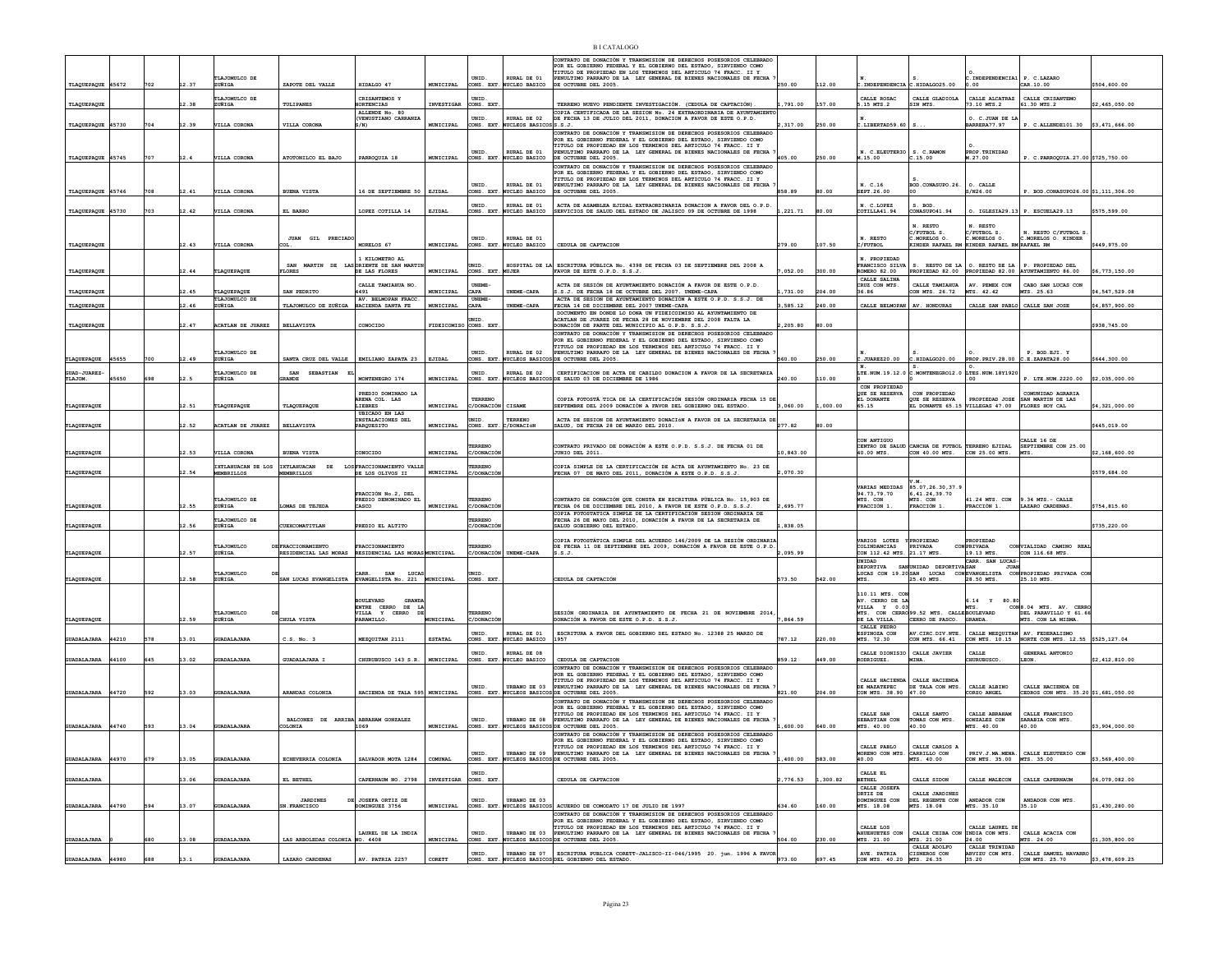|                           |                |     |                |                                     | AURORA Y                                              |                                                        |                  | UNID.                            | URBANO DE 10                           | NTRATO DE DONACIÓN Y TRANSMISION DE DERECHOS POSESORIOS CELEBRADO<br>POR EL GOBIERNO FEDERAL Y EL GOBIERNO DEL ESTADO, SIRVIENDO COMO<br>TITULO DE PROPIEDAD EN LOS TERMINOS DEL ARTICULO 74 FRACC. II Y<br>PENULTIMO PARRAFO DE LA LEY GENERAL DE BIENES NACIONALES DE FECHA |                               |           | CALLE JUSTICIA                                | CALLE CONCORDIA PANTEON MPPAL                                     |                                             | CALLE SAN IGNACIO                                                       |                                   |
|---------------------------|----------------|-----|----------------|-------------------------------------|-------------------------------------------------------|--------------------------------------------------------|------------------|----------------------------------|----------------------------------------|-------------------------------------------------------------------------------------------------------------------------------------------------------------------------------------------------------------------------------------------------------------------------------|-------------------------------|-----------|-----------------------------------------------|-------------------------------------------------------------------|---------------------------------------------|-------------------------------------------------------------------------|-----------------------------------|
| <b>GUADALAJARA</b>        | 44300          | 631 | 13.11          | <b>GUADALAJARA</b>                  | <b>ESPERANZA</b>                                      | SAN IGNACIO 2712                                       | MUNICIPAL        |                                  |                                        | CONS. EXT. NUCLEOS BASICOS DE OCTUBRE DEL 2005.                                                                                                                                                                                                                               | .510.00                       | 720.00    |                                               | CON MTS. 75.50 CON MTS. 75.50                                     | CON MTS. 20.20                              | CON MTS. 20.00                                                          | \$2,689,506.14                    |
|                           |                |     |                |                                     |                                                       |                                                        |                  | UNID.                            | URBANO DE 05                           |                                                                                                                                                                                                                                                                               |                               |           | CALLE<br><b>PROCURADORES</b>                  | CALLE SENADO                                                      |                                             | CALLE NUBIA CON CALLE SUDAN CON MTS.                                    |                                   |
| <b>GUADALAJARA</b>        | 44770          | 615 | 13.12          | GUADALAJARA                         | LAGOS DE ORIENTE                                      | SENADO NO 3233                                         | MUNICIPAL        |                                  |                                        | CONS. EXT. NUCLEOS BASICOS ACUERDO DE COMODATO DE FECHA 17 DE JULIO DE 1997<br>CONTRATO DE DONACIÓN Y TRANSMISION DE DERECHOS POSESORIOS CELEBRADO                                                                                                                            | 925.75                        | 295.78    | CON MTS. 40.25                                | CON MTS. 40.25                                                    | MTS. 23.00                                  | 23.00                                                                   | \$5,927,545.91                    |
|                           |                |     |                |                                     |                                                       |                                                        |                  |                                  |                                        | POR EL GOBIERNO FEDERAL Y EL GOBIERNO DEL ESTADO. SIRVIENDO COMO                                                                                                                                                                                                              |                               |           |                                               |                                                                   |                                             |                                                                         |                                   |
|                           |                |     |                |                                     |                                                       |                                                        |                  | UNID                             |                                        | TITULO DE PROPIEDAD EN LOS TERMINOS DEL ARTICULO 74 FRACC. II Y<br>PENULTIMO PARRAFO DE LA LEY GENERAL DE BIENES NACIONALES DE FECHA                                                                                                                                          |                               |           | CALLE LEWERTS                                 | CALLE AJONJOLT                                                    |                                             | CALLE ARROZ CON CALLE GARBANZO CON                                      |                                   |
| <b>GUADALAJARA</b>        | 44470          | 646 | 13.13          | <b>GUADALAJARA</b>                  | LA NOGALERA COLONIA                                   | AJONJOLI NO. 3750                                      | CORETT           | CONS. EXT                        | CORETT                                 | DE OCTUBBE DEL 2005.<br>CONTRATO DE DONACIÓN Y TRANSMISION DE DERECHOS POSESORIOS CELEBRADO                                                                                                                                                                                   | 406.83                        | 264.00    | CON MTS. 19.80                                | CON MTS 21.65                                                     | MTS. 19.37                                  | MTS. 19.90                                                              | \$2,337,075.00                    |
|                           |                |     |                |                                     |                                                       |                                                        |                  |                                  |                                        | POR EL GOBIERNO FEDERAL Y EL GOBIERNO DEL ESTADO, SIRVIENDO COMO<br>TITULO DE PROPIEDAD EN LOS TERMINOS DEL ARTICULO 74 FRACC. II Y                                                                                                                                           |                               |           | CALLE ESTEBAN                                 | CALLE                                                             |                                             |                                                                         |                                   |
|                           |                |     |                |                                     |                                                       |                                                        |                  | UNID.                            | URBANO DE 03                           | PENULTIMO PARRAFO DE LA LEY GENERAL DE BIENES NACIONALES DE FECHA                                                                                                                                                                                                             |                               |           | A LA TORRE CON                                | FEDERACION CON                                                    |                                             | CALLE CAIRO CON CALLE TEHERAN CON                                       |                                   |
| <b>GUADALAJARA</b>        | 44750          | 626 | 3.14           | GUADALAJARA                         | LIBERTAD COLONIA                                      | CAIRO 643 S.L                                          | MUNICIPAL        | ONS. EXT                         | <b>NUCLEOS BASICO</b>                  | DE OCTUBRE DEL 2005.<br>CONTRATO DE DONACIÓN Y TRANSMISION DE DERECHOS POSESORIOS CELEBRADO                                                                                                                                                                                   | 498.08                        | 60.00     | MTS. 25.50                                    | MTS. 13.65                                                        | MTS. 75.50                                  | MTS. 77.60                                                              | \$1,056,908.47                    |
|                           |                |     |                |                                     |                                                       |                                                        |                  |                                  |                                        | OR EL GOBIERNO FEDERAL Y EL GOBIERNO DEL ESTADO, SIRVIENDO COMO<br>TITULO DE PROPIEDAD EN LOS TERMINOS DEL ARTICULO 74 FRACC. II Y                                                                                                                                            |                               |           | CALLE JOSE                                    | CALLE FRANCISCO                                                   | CALLE ALBERTO                               |                                                                         |                                   |
| <b>GUADALAJARA</b>        | 44760          | 618 | 13.15          | <b>GUADALAJARA</b>                  | OLONIA                                                | LOMAS DEL GALLO ROBERTO WEEKS LOPEZ<br>1052            | MUNICIPAL        | UNID.<br>CONS. EXT.              | URBANO DE 02<br><b>NUCLEOS BASICOS</b> | PENULTIMO PARRAFO DE LA LEY GENERAL DE BIENES NACIONALES DE FECHA<br>DE OCTUBRE DEL 2005                                                                                                                                                                                      | 152.25                        | 152.25    | <b>MARIA IGLESIAS</b><br>CON MTS. 14.00       | DOMINGUEZ CON<br>MTS. 15.00                                       | SUSTAITA CON<br>MTS. 12.00                  | CALLE ROBERTO WEERK<br>LOPEZ CON MTS. 9.00                              | \$573,942.26                      |
|                           |                |     |                |                                     |                                                       |                                                        |                  |                                  |                                        | CONTRATO DE DONACIÓN Y TRANSMISION DE DERECHOS POSESORIOS CELEBRADO                                                                                                                                                                                                           |                               |           |                                               |                                                                   |                                             |                                                                         |                                   |
|                           |                |     |                |                                     |                                                       |                                                        |                  |                                  |                                        | OR EL GOBIERNO FEDERAL Y EL GOBIERNO DEL ESTADO. SIRVIENDO COMO<br>TITULO DE PROPIEDAD EN LOS TERMINOS DEL ARTICULO 74 FRACC. II Y                                                                                                                                            |                               |           | CALLE AMADOR                                  | CALLE JOAOUIN                                                     | SROT, SJLTAD                                |                                                                         |                                   |
| <b>GUADALAJARA</b>        | 44250          | 581 | 13.16          | <b>GUADALAJARI</b>                  | LOMAS DEL PARAISO CALLE JOAQUIN MUCEI<br><b>LONIA</b> | 40. 625                                                | MUNICIPAL        | UNID.<br>ONS. EXT                | URBANO DE 04<br>UCLEOS BASICO          | PENULTIMO PARRAFO DE LA LEY GENERAL DE BIENES NACIONALES DE FECHA<br>OCTUBRE DEL 2005.                                                                                                                                                                                        | 255.72                        | 220.00    | MARTIN MACIAS<br>CON MTS. 9.35                | <b>IUCEL CON MTS.</b><br>.35                                      | <b>MIGUEL ARROYO</b><br>ON MTS. 27.35       | CALLE JOSE MARIA<br>ANAL CON MTS. 27.35 \$6.507.687.70                  |                                   |
|                           |                |     |                |                                     | MIRAFLORES COLONI                                     |                                                        |                  |                                  |                                        | CONTRATO DE COMODATO DEL DIF A FAVOR DE ESTE O.P.D. S.S.J. AÑOS DE                                                                                                                                                                                                            |                               |           |                                               |                                                                   |                                             |                                                                         |                                   |
| <b>GUADALAJARA</b>        |                |     | 13.17          | <b>GUADALAJARA</b>                  | (CLINICA<br><b>DENTA</b><br>INFANTIL)                 | AV. ALCALDE 1298                                       | DIF              | UNID                             | CLINICA DE<br>ONS. EXT. ESPECIALIDADES | FECHA 29 DE FEBRERO DEL 2012 AL 28 DE FEBRERO DEL 2013.                                                                                                                                                                                                                       | 370.00                        | 143.25    | CALLE DE LOS<br>CIENTIFICOS                   | CALLE CARLOS<br>PEREIRA                                           | CALLE JOSE JUA<br>TABLADA                   | AV. ALCALDE                                                             | \$1,664,483.62                    |
|                           |                |     |                |                                     |                                                       |                                                        |                  | UNID                             | <b>TRRANO DE 02</b>                    |                                                                                                                                                                                                                                                                               |                               |           | CALLE<br>TEZCACALCO CON                       | CALLE COATLAN                                                     | CALLE OPOCHTLI                              | CALLE AXAYACATL CON                                                     |                                   |
| <b>GUADALAJARA</b>        | 45530          | 689 | 13.18          | GUADALAJARA                         | NUEVA ESPAÑA                                          | AXAYACATL NO. 4865                                     | MUNICIPAL        |                                  |                                        | CONS. EXT. NUCLEOS BASICOS OFICIO COMUNICANDO ACUERDO DE DONACION 02 ABRIL 1981                                                                                                                                                                                               | 626.14                        | 140.30    | MTS. 24.70                                    | CON MTS. 24.70                                                    | CON MTS. 25.35                              | MTS. 25.35                                                              | \$1,069,769.00                    |
|                           |                |     |                |                                     |                                                       | <b>JESUS REYES HEROLES</b>                             |                  |                                  |                                        | CONTRATO DE DONACIÓN Y TRANSMISION DE DERECHOS POSESORIOS CELEBRADO<br>OR EL GOBIERNO FEDERAL Y EL GOBIERNO DEL ESTADO, SIRVIENDO COMO                                                                                                                                        |                               |           |                                               |                                                                   |                                             |                                                                         |                                   |
|                           |                |     |                |                                     |                                                       | No. 1575 (AVE.<br>CUEDUCTO Y 8 DE                      |                  | UNID.                            | RURAL DE 01                            | TITULO DE PROPIEDAD EN LOS TERMINOS DEL ARTICULO 74 FRACC. II Y<br>PENULTIMO PARRAFO DE LA LEY GENERAL DE BIENES NACIONALES DE FECHA                                                                                                                                          |                               |           | CALLE REYES<br>HEROLES CON                    | CALLE MIGUEL<br>BLANCO CON MTS.                                   | PRIVADA DEL<br>ERCADO CON MTS               | 8 DE JULIO CON MTS.                                                     |                                   |
| <b>GUADALAJARA</b>        | 44969          | 670 | 13.19          | <b>GUADALAJARA</b>                  | POLANOUITO COLONIA                                    | JULIO S/N)                                             | MUNICIPAL        | CONS. EXT                        | <b>WCLEO BASICO</b>                    | DE OCTUBRE DEL 2005.                                                                                                                                                                                                                                                          | 805.00                        | 255.54    | MTS. 35.00<br>CALLE MARIANO                   | 35.00<br>CALLE DANIEL                                             | 23.00<br>CALLE JUAN B                       | 23.00                                                                   | \$1,987,544.40                    |
|                           | 44240          |     |                |                                     |                                                       |                                                        | MUNICIPAL        | <b>INTD</b>                      | <b>ITRRANO DE 05</b>                   |                                                                                                                                                                                                                                                                               |                               |           | <b>BALLEZA CON</b>                            | LARIOS CARDENAS                                                   | BERDEJA CON MTS.                            | CALLE IGNACIO BERNAI                                                    | \$2,962,000.00                    |
| <b>GUADALAJARA</b>        |                | 580 | 3.2            | GUADALAJARA                         | RANCHO NUEVO COLONIA                                  | JUAN BERDEJAS S/N                                      |                  | CONS. EXT.                       | <b>NUCLEOS BASICOS</b>                 | CEDULA DE CAPTACION<br>CONTRATO DE DONACIÓN Y TRANSMISION DE DERECHOS POSESORIOS CELEBRADO                                                                                                                                                                                    | 805.00                        | 285.00    | MTS. 35.00                                    | CON MTS. 35.00                                                    | 23.00                                       | CON MTS. 23.00                                                          |                                   |
|                           |                |     |                |                                     |                                                       |                                                        |                  |                                  |                                        | POR EL GOBIERNO FEDERAL Y EL GOBIERNO DEL ESTADO. SIRVIENDO COMO<br>TITULO DE PROPIEDAD EN LOS TERMINOS DEL ARTICULO 74 FRACC. II Y                                                                                                                                           |                               |           | CALLE JULIAN                                  | CALLE RICARDO                                                     | PASEO DE LA                                 |                                                                         |                                   |
| <b>GUADALAJARA</b>        | 44700          | 630 | 13.21          | <b>GUADALAJARA</b>                  |                                                       | SANTA CECILIA COLONIA   JULIAN CARRILLO 2177 MUNICIPAL |                  | UNID.                            | URBANO DE 04                           | PENULTIMO PARRAFO DE LA LEY GENERAL DE BIENES NACIONALES DE FECHA<br>CONS. EXT. NUCLEOS BASICOS DE OCTUBRE DEL 2005.                                                                                                                                                          | 514.25                        | 200.00    | CARRILLO CON<br>MTS. 18.00                    | CASTRO CON MTS.<br>16.00                                          | SELVA NORTE CON<br>MTS. 30.50               | CALLE PEPE GUIZAR<br>CON MTS. 30.00                                     | \$1,248,512.50                    |
|                           |                |     |                |                                     |                                                       |                                                        |                  |                                  |                                        |                                                                                                                                                                                                                                                                               |                               |           | CALLE JULIO                                   |                                                                   | CALLE JULIO                                 |                                                                         |                                   |
| <b>GUADALAJARA</b>        | 44810          | 625 | 13.22          | <b>GUADALAJARA</b>                  | SAN ANDRES I COLONIA                                  | REPUBLICA 2721                                         | MUNICIPAL        | UNID.                            | URBANO DE 05                           | CONS. EXT. NUCLEOS BASICOS ACUERDO DE COMODATO 17 DE JULIO DE 1997                                                                                                                                                                                                            | ,080.00                       | 640.00    | ZARATE CON MTS.<br>30.00                      | CALLE REPUBLICA ZARATE CON MTS.<br>CON MTS. 30.00                 | 36.00                                       | CALLE ANDRES MOLINA<br>CON MTS. 36.00                                   | \$2,977,325.16                    |
|                           |                |     |                |                                     |                                                       |                                                        |                  |                                  |                                        |                                                                                                                                                                                                                                                                               |                               |           | CALLE MANUEL                                  | CALLE ANDRES                                                      | CALLE FRANCISCO CALLE RUBEN                 |                                                                         |                                   |
|                           |                |     |                |                                     |                                                       | MNDRES BELLO 3419                                      |                  | UNID.                            | URBANO DE 08                           |                                                                                                                                                                                                                                                                               |                               |           | DE LA FALLA CON BELLO CON MTS.                |                                                                   | ARDENAS LARIOS                              | RODRIGUEZ CON MTS.                                                      |                                   |
| <b>GUADALAJARA</b>        | 44810          | 647 | 13.23          | <b>GUADALAJARA</b>                  | SAN ANDRES II COLONIA S. R.                           |                                                        | <b>MUNICIPAL</b> |                                  |                                        | CONS. EXT. NUCLEOS BASICOS CEDULA DE CAPTACION                                                                                                                                                                                                                                | .562.20                       | 693.00    | MTS. 40.00<br>PERIFERICO                      | 40.00                                                             | CON MTS. 38.96                              | 39.15                                                                   | \$3,774,649.70                    |
|                           |                |     |                |                                     | SAN MIGUEL HUENTITAN IGNACIO CAMARENA                 |                                                        |                  | UNID.                            |                                        | URBANO DE 03   ESCRITURA PUBLICA CORETT-JALISCO-II-013/1995 A FAVOR DEL GOBIERNO                                                                                                                                                                                              |                               |           | NORTE MANUEL<br>GOMEZ CON MTS                 | CALLE HIGINIO<br>RUVALCABA CON                                    | CALLE TONACTO<br><b>AMARENA CON</b>         | CALLE JOAQUIN AMARO                                                     |                                   |
| <b>GUADALAJARA</b>        | 44300          | 623 | 13.24          | <b>GUADALAJARA</b>                  | COLONIA                                               | 3441                                                   | CORETT           | CONS. EXT                        | <b>WCLEOS BASICOSDEL ESTADO</b>        |                                                                                                                                                                                                                                                                               | 509.00                        | 120.00    | 20.40                                         | TS. 23.55                                                         | MTS. 20.10                                  | CON MTS. 27.25                                                          | \$1,256,964.16                    |
|                           |                |     |                |                                     |                                                       | HACIENDA TAHUEJO NO                                    |                  | UNID.                            | URBANO DE 02                           | SOLICITUD DE CONTRATO DE COMODATO PARA LA ACREDITACION DE LA                                                                                                                                                                                                                  |                               |           | CALZADA DEL                                   | HACIENDA SANTA                                                    | HACIENDA                                    |                                                                         |                                   |
| GUADALAJARA               |                |     | 13.25          | GUADALAJARA                         | TETLAN RIO VERDE                                      | 2590                                                   | MUNICIPAL        |                                  | CONS. EXT. NUCLEOS BASICOS UNIDAD      |                                                                                                                                                                                                                                                                               | ,631.50                       | ,285.83   | OBRERO<br>CALLE JOSEFA                        | INES                                                              | COLMENA                                     | HACIENDA TAHUEJO                                                        | \$8,292,475.11                    |
|                           |                |     |                |                                     |                                                       |                                                        |                  | OFTCTNA                          |                                        |                                                                                                                                                                                                                                                                               |                               |           | ORTIZ DE                                      | CALLE GOMEZ DE                                                    |                                             | CALLE SEBASTIAN CALLE JUAN DE DIOS<br>ALLENDE CON MTS. ROBLEDO CON MTS. |                                   |
| <b>GUADALAJARA</b>        | 44100          | 627 | 13.26          | <b>GUADALAJARA</b>                  | YUGOSLAVIA                                            | JUAN DE DIOS ROBLEDO<br>230                            | <b>ESTATAI</b>   | <b>REGIONAL</b>                  | URBANO DE 12<br>NUCLEOS BASICOS        | ESCRITURA PUBLICA No. 1567 SIN FECHA                                                                                                                                                                                                                                          | ,545.12                       | 100.00    | <b>DOMINGUEZ CON</b><br>MTS. 79.20            | MENDIOLA CON<br>MTS. 70.05                                        | 69.45                                       | 70.05                                                                   | \$14,469,234.29                   |
|                           |                |     |                |                                     |                                                       |                                                        |                  | OFICINAS                         |                                        |                                                                                                                                                                                                                                                                               |                               |           |                                               |                                                                   | CENTRAL DE<br><b>UTOBUSES Y</b>             |                                                                         |                                   |
| <b>GUADALAJARA</b>        |                |     | 13.27          | <b>GUADALAJARA</b>                  | <b>GUADALAJARA</b>                                    | DR. R. MICHEL No.<br>592 COL. SAN CARLOS.              | MUNICIPAL        | DMINISTR                         |                                        | ASIGNACIÓN DEL GOBIERNO DEL ESTADO A FAVOR DE ESTE O.P.D. S.S.J. DE<br>FECHA 04 DE SEPTIEMBRE DEL 2006.                                                                                                                                                                       | 2.544.74                      | 10,069.40 | CALLE LOS<br><b>ANGELES</b>                   | CALLE 5 DE<br>FEBRERO                                             | <b>DELEGACIÓN</b><br><b>REFORMA</b>         | CALLE R. MICHEL                                                         | \$31,452,031.31                   |
|                           |                |     |                |                                     |                                                       |                                                        |                  |                                  |                                        |                                                                                                                                                                                                                                                                               |                               |           |                                               | EN LINEA                                                          |                                             |                                                                         |                                   |
|                           |                |     |                |                                     |                                                       |                                                        |                  |                                  |                                        |                                                                                                                                                                                                                                                                               |                               |           |                                               | QUEBRADA DE<br>ORIENTE A                                          |                                             |                                                                         |                                   |
|                           |                |     |                |                                     |                                                       |                                                        |                  |                                  |                                        |                                                                                                                                                                                                                                                                               |                               |           |                                               |                                                                   |                                             |                                                                         |                                   |
|                           |                |     |                |                                     |                                                       |                                                        |                  |                                  |                                        |                                                                                                                                                                                                                                                                               |                               |           |                                               | PONIENTE EN 2                                                     |                                             |                                                                         |                                   |
|                           |                |     |                |                                     |                                                       |                                                        |                  |                                  |                                        |                                                                                                                                                                                                                                                                               |                               |           |                                               | TRAMOS DE 16.68<br>MTS. Y 25.08 COM                               |                                             |                                                                         |                                   |
| <b>GUADALAJARA</b>        |                |     |                |                                     | FRACCIONAMIENTO                                       | CALLES EVORA Y JEREZ                                   |                  | TERRENO                          |                                        | ACUERDO DE DONACIÓN PUBLICADO EN LA GACETA MUNICIPAL EN DONDE SE<br>NUTORIZA EL DECRETO DE DONACIÓN A FAVOR DE LA SECRETARIA DE SALUD                                                                                                                                         |                               |           | 65.08 CALLE                                   | <b>LA INTDA</b><br>DEPORTIVA LOPEZ                                | 37.10 CENTRO<br><b>EDUCACION</b>            | 61.64 MTS. CALLE                                                        |                                   |
|                           |                |     | 13.28          | GUADALAJARA                         | AUTOCINEMA                                            | ZONA 3 HUENTITAN                                       | MUNICIPAL        | C/DONACIC                        |                                        | DEL GOBIERNO DEL ESTADO DE FECHA 06 DE OCTUBRE DEL 2010.                                                                                                                                                                                                                      | 2534.36                       |           | <b>EVORA</b>                                  | COTILLA                                                           | <b>ESPECIAL</b>                             | JEREZ                                                                   | \$0.00                            |
|                           |                |     |                |                                     |                                                       | AV. HOSPITAL S/N<br>ESQ. SIGLO 21                      |                  |                                  |                                        | 3 ACTAS DE CABILDO EN DONDE NOS AUTORIZAN 1.- CONVENIO CONST. HOSP                                                                                                                                                                                                            |                               |           |                                               |                                                                   |                                             |                                                                         |                                   |
| COLOTLAN                  |                | 212 | 4.01           | COLOTLAN                            | COLOTLAN                                              | <b>MOSPITAL DE ler</b><br>ONTACTO                      | <b>ESTATAL</b>   | <b>INTDAD</b><br><b>IOSPITAL</b> |                                        | -CONTRATAR PERSONAL PARA ELABORAR PROY. EJEC.3.- SE APRUEBA CONST<br>TERR. DEL GOB. EDO.                                                                                                                                                                                      | 10,000.00                     | ,066.00   |                                               |                                                                   |                                             |                                                                         | \$8,698,000.00                    |
| LAGOS DE                  |                |     |                |                                     |                                                       | FRANCISCO I. MADERO                                    |                  | UNIDAD                           | HOSPITAL                               | ACTA DE SESIÓN ORDINARIA DE AYUNTAMIENTO DE FECHA 13 DE NOVIEMBRE                                                                                                                                                                                                             |                               |           | $C. 5$ DE                                     | .FCO. I. MADERO54                                                 | $C.16$ DE                                   |                                                                         |                                   |
| <b>MORENO</b>             | 47400          | 324 | 14.02          | LAGOS DE MORENO                     | LAGOS DE MORENO                                       | 16 DE SEPTIEMBRE                                       | MUNICIPAL        | HOSPITAL                         | GENERAL                                | DEL 2001, DONACIÓN A FAVOR DE ESTE O.P.D. S.S.J.                                                                                                                                                                                                                              | ,180.00                       | 2,180.00  | MAY054.50                                     |                                                                   | SEPT. 40.00<br>CALLE ANDRES Z. CALLE MATIAS | C.LUIS M.40.00                                                          | \$13,384,230.00                   |
| TEPATITLAN DI             |                |     |                | TEPATITLAN DE                       |                                                       |                                                        |                  | UNIDAD                           | HOSPITAL                               | ACTA DE SESION DE CABILDO DONACION A FAVOR DE LA FEDERACION DE                                                                                                                                                                                                                |                               |           | CALLE AMADO<br>ERVO CON MTS.                  | CALLE GONZALO<br>CURIEL CON MTS.                                  | ARBA CON MTS.                               | PLASCENCIA CON MTS.                                                     |                                   |
| <b>MORELOS</b>            | 47670          | 325 | 14.03          | <b>MORELOS</b>                      | TEPATITLAN DE MORELOS                                 | AMADO NERVO 1025<br>VENUS No. 89                       | MUNICIPAL        | <b>IOSPITAL</b><br>HOSP.         | ENERAL                                 | ECHA 26 DE NOVIEMBRE DE 1986.                                                                                                                                                                                                                                                 | 3,098.00                      | 187.00    | 111.00                                        | 111.00                                                            | 18.00                                       | 118.00<br>LOTES 2DA ETAPA                                               | 17,902,020.00                     |
| LA BARCA                  |                |     | 4.04           | A BARCI                             | LA BARCA                                              | RACCIONAMIENTO<br><b>JARDINES DEL SOL</b>              | MUNICIPAL        | CONTACTO                         |                                        | ESCRITURA PÚBLICA No. 2493 DE FECHA 23 DE DICIEMBRE DEL 2006 A<br>FAVOR DE ESTE O.P.D. S.S.J                                                                                                                                                                                  | 17,681.50                     | 904.74    | CALLE TIERRA                                  | CALLE VENUS CON<br>ON MTS. 134.63 MTS. 51.48 MTS.                 | CALLE UNIVERSO<br>ON MTS. 86.75             | <b>FRANCCIONAMIENTO</b><br>JARDINES DEL SOL                             | \$13,863,897.50                   |
|                           |                |     |                |                                     |                                                       | CALLE LOMAS DE LOS                                     |                  |                                  |                                        |                                                                                                                                                                                                                                                                               |                               |           |                                               |                                                                   |                                             |                                                                         |                                   |
| LAGOS DE<br><b>MORENO</b> |                |     | 14.05          | LAGOS DE MORENO                     | LAGOS DE MORENO                                       | RADOS, COL. LOS<br><b>CRISTEROS</b>                    | MUNICIPAL        | INIDAD<br>HOSPITAL               |                                        | ESCRITURA PÚBLICA NO. 12602 DONACIÓN A ESTE O.P.D. S.S.J. DE FECHJ<br>24 DE JUNIO DEL 2008                                                                                                                                                                                    | 12,501.87                     | 7,412.00  | SIN CALLE                                     | SIN CALLE                                                         | SIN CALLE                                   | CALLE PANFILO LIMON \$19,061,267.50                                     |                                   |
|                           |                |     |                |                                     |                                                       |                                                        |                  |                                  |                                        |                                                                                                                                                                                                                                                                               |                               |           |                                               |                                                                   |                                             |                                                                         |                                   |
|                           |                |     |                |                                     | ZAPOTLAN EL GRANDE TORRES QUINTERO NO.                | CALLE GREGORIO                                         |                  | UNIDAD                           | HOSPITAL                               | ACTA DE SESION DE CABILDO DONACION A FAVOR DE ESTE O.P.D. S.S.J. DE                                                                                                                                                                                                           |                               |           | CALLE GREGORIC<br>TORRES OUINTERO TERRENO CON |                                                                   | CALLE CARLOS<br>PAEZ STILL CON              | CALLE EMILIANO                                                          |                                   |
| CIUDAD GUZMAN 49000       |                | 390 | 14.06          | ZAPOTLAN EL GRANDE                  | (CIUDAD GUZMAN)                                       | 211                                                    | MUNICIPAL        | HOSPITAL                         | ENERAL                                 | FECHA 30 DE SEPTIEMBRE DEL 2002.                                                                                                                                                                                                                                              | 12,600.00                     | 6,170.00  | CON MTS. 113.40 MTS. 107.30                   |                                                                   | MTS. 121.15                                 | ZAPATA CON MTS. 72.40 \$16.688.350.00                                   |                                   |
| <b>AUTLAN DE</b>          |                |     |                |                                     |                                                       |                                                        |                  | UNIDAD                           | HOSPITAL                               | CERTIFICACION DE ACTA DE CABILDO DONACION A FAVOR DE LA FEDERACION                                                                                                                                                                                                            |                               |           | CALLE VICENTE<br>GUERRERO CON                 |                                                                   |                                             | CARR. GRULLO CON   AV. DEL SOL CON   CALLE TULUM CON MTS.               |                                   |
| <b>NAVARRO</b>            | 48900          |     | 14.07          | <b>AUTLAN DE NAVARRO</b>            | <b>AUTLAN DE NAVARRO</b>                              | MATAMOROS 810                                          | MUNICIPAL        | HOSPITAL                         |                                        | 14 DE ABRIL DE 1981.<br>ESCRITURA PUBLICA No. 31,915, DONANDO UNA FRACCION DEL HOSPITAL, DE                                                                                                                                                                                   | 10,000.00                     | 466.00    | MTS. 75.00                                    | MTS. 75.00                                                        | MTS. 100.00                                 | 100.00                                                                  | \$13,346,900.00                   |
| PUERTO                    |                |     |                |                                     |                                                       |                                                        |                  | <b>INTDAD</b>                    | HOSPITAL                               | FECHA 19 DE DICIEMBRE DEL 2006. Y CONTRATO DE SESIÓN DE AYUNTAMIENTO                                                                                                                                                                                                          |                               |           |                                               |                                                                   |                                             |                                                                         |                                   |
| VALLARTA                  |                |     | 14.08          | PUERTO VALLARTA                     | PUERTO VALLARTA                                       | NORUEGA No. 580                                        | MUNICIPAL        | HOSPITAL. GENERAL                |                                        | DONANTO LA OTRA, DE FECHA 29 DE MAYO DEL 2003. A FAVOR DE ESTE<br>0.P.D. S.S.J.                                                                                                                                                                                               | 12,000.00 5,800.00            |           | N. CALLE<br>NORUEGA 44.80 50.80               |                                                                   | 79.30                                       | N. CALLE ALDAMA   N. CALLE ALDAMA   N. CALLE VICENTE<br>GUERRERO 133.45 | \$67,400,000.00                   |
|                           |                |     |                |                                     |                                                       |                                                        |                  |                                  |                                        |                                                                                                                                                                                                                                                                               |                               |           | INSTALACIONES<br>DEL 32°                      | CALLE CASCADA                                                     |                                             |                                                                         |                                   |
|                           |                |     |                |                                     |                                                       |                                                        |                  |                                  |                                        |                                                                                                                                                                                                                                                                               |                               |           | BATALLON DE                                   | CRUCES CON CARD.                                                  | CALLE SAN                                   | INSTALACIONES DEL                                                       |                                   |
| AMECA                     | 46600          | 531 | 14.09          | <b>AMECA</b>                        | <b>AMECA</b>                                          | CARDENAL JOSE<br>SALAZAR S/N                           | MUNICIPAL        | UNIDAD<br>HOSPITAL.              | ${\tt HOSPITAL}$<br>GENERAL            | ACTA DE SESIÓN DE AYUNTAMIENTO DONACIÓN A FAVOR DE ESTE O.P.D.<br>S.S.J. DE FECHA 17 DE SEPTIEMBRE DEL 2007.                                                                                                                                                                  | 12.372.00 2.915.00            |           | 60.00 MTS                                     | INFANTERIA (SED JOSE SALAZAR Y<br>MARI 109.78                     | ISIDRO CON MTS.<br>116.6                    | 32Ű BATALLON DE<br>INFANTERIA (SED 99.71 \$18,537,560.00                |                                   |
|                           |                |     |                |                                     |                                                       |                                                        |                  |                                  |                                        | CONTRATO DE DONACIÓN Y TRANSMISION DE DERECHOS POSESORIOS CELEBRADO<br>POR EL GOBIERNO FEDERAL Y EL GOBIERNO DEL ESTADO, SIRVIENDO COMO                                                                                                                                       |                               |           |                                               |                                                                   |                                             |                                                                         |                                   |
|                           |                |     |                |                                     | HOSPITAL GENERAL DI                                   |                                                        |                  | HOSPITAL HOSPITAL                |                                        | TITULO DE PROPIEDAD EN LOS TERMINOS DEL ARTICULO 74 FRACC. II Y                                                                                                                                                                                                               |                               |           |                                               |                                                                   |                                             |                                                                         |                                   |
| ZAPOPAN                   | 45170          | 717 | 14.1           | ZAPOPAN                             | CCIDENTE                                              | AV. ZOQUIPAN 1050                                      | <b>FEDERAL</b>   | <b>GENERAL</b>                   | <b>GENERAL</b>                         | PENULTIMO PARRAFO DE LA LEY GENERAL DE BIENES NACIONALES DE FECHA<br>DE OCTUBRE DEL 2005.                                                                                                                                                                                     | 22,800.00                     | 25,216.00 |                                               | AV. ZOQUIPAN331. S.C.L. TEQUESQUIT 0.C.L. ALVDO206.<br>ENG0126.00 |                                             | P.C.L.TITICACA167.00 \$46,886,000.00                                    |                                   |
|                           |                |     |                |                                     |                                                       |                                                        |                  |                                  |                                        | CONTRATO DE DONACIÓN Y TRANSMISION DE DERECHOS POSESORIOS CELEBRADO<br>OR EL GOBIERNO FEDERAL Y EL GOBIERNO DEL ESTADO, SIRVIENDO COMO                                                                                                                                        |                               |           | CALLE                                         |                                                                   |                                             |                                                                         |                                   |
|                           |                |     |                |                                     |                                                       |                                                        |                  | UNIDAD                           | HOSPITAL                               | TITULO DE PROPIEDAD EN LOS TERMINOS DEL ARTICULO 74 FRACC. II Y PENULTIMO PARRAFO DE LA LEY GENERAL DE BIENES NACIONALES DE FECHA                                                                                                                                             |                               |           | PRISCILIANO<br>SANCHEZ CON                    | CALLE CUAUTEMOC CALLE HIDALGO                                     |                                             | CALLE VICENTE<br>GUERRERO CON MTS.                                      |                                   |
| LA BARCA<br>TLAQUEPAQUE   | 47910<br>45640 | 728 | 14.11<br>14.12 | LA BARCA<br>TLAJOMULCO DE<br>ZUÑIGA | LA BARCA<br>EL ZAPOTE                                 | VICENTE GUERRERO 174 PARTICULAR<br>KM 17 ANTIGUA       | <b>ESTATAL</b>   | HOSPITAL.<br>UNIDAD              | <b>GENERAL</b><br>PSIQUIATRICO         | DE OCTUBRE DEL 2005.<br>ASIGNACIÓN DEL GOBIERNO DEL ESTADO                                                                                                                                                                                                                    | ,187.00<br>14,000.00 8,561.00 | , 248.00  | MTS. 47.60                                    | CON MTS. 65.60 CON MTS. 52.55                                     |                                             | 46.75                                                                   | \$9,529,750.00<br>\$26,859,189.00 |